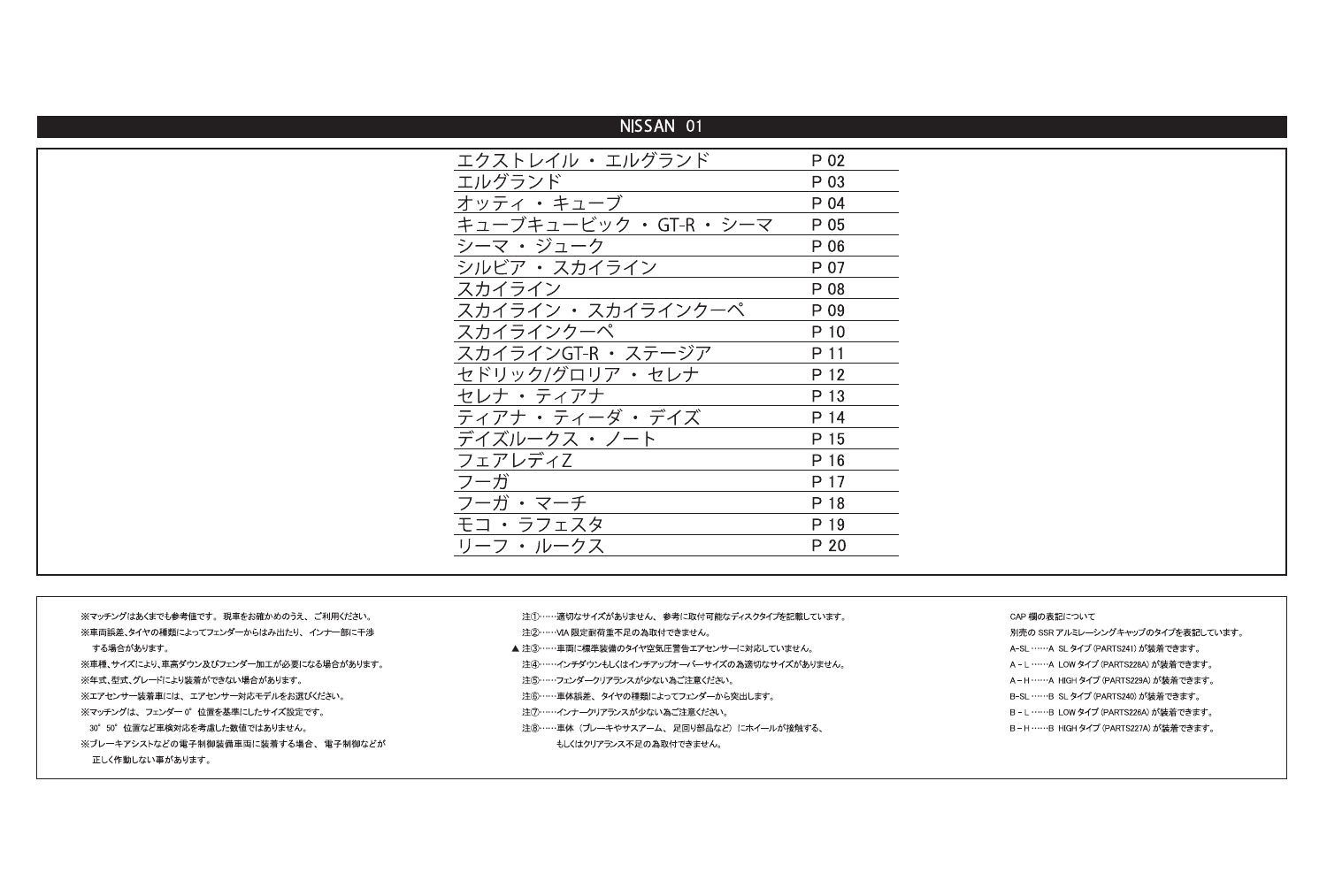|                                      | <b>NISSAN 02</b>                                                              |                                                                  |                                                                                        |                                                               |                                                                 |                                                                                     |                                           |                                                            |                                |                                   |                                                                           |                                     |                                               |                                                             |                                                   |                          |                                  |                                                      |                                                   |                                                    |                                                      |                                                      |
|--------------------------------------|-------------------------------------------------------------------------------|------------------------------------------------------------------|----------------------------------------------------------------------------------------|---------------------------------------------------------------|-----------------------------------------------------------------|-------------------------------------------------------------------------------------|-------------------------------------------|------------------------------------------------------------|--------------------------------|-----------------------------------|---------------------------------------------------------------------------|-------------------------------------|-----------------------------------------------|-------------------------------------------------------------|---------------------------------------------------|--------------------------|----------------------------------|------------------------------------------------------|---------------------------------------------------|----------------------------------------------------|------------------------------------------------------|------------------------------------------------------|
|                                      | エクストレイル                                                                       |                                                                  | 型式                                                                                     |                                                               | NT32                                                            |                                                                                     |                                           | エクストレイル                                                    |                                | 전式                                |                                                                           | NT30                                |                                               |                                                             |                                                   | エルグランド                   |                                  | 型式                                                   |                                                   | <b>PE52</b>                                        |                                                      |                                                      |
|                                      | <b>STOCK SIZE</b>                                                             |                                                                  | グレード<br>$H/P$ .C.D                                                                     |                                                               | 20 X<br><b>HUB BOLT</b>                                         | <b>HUB DIAMETER</b>                                                                 |                                           | <b>STOCK SIZE</b>                                          |                                | グレード<br>$H/P$ .C.D                | <b>HUB BOLT</b>                                                           |                                     | <b>HUB DIAMETER</b>                           |                                                             | ▲エアセンサー装着車<br><b>STOCK SIZE</b>                   |                          |                                  | グレード<br>$H/P$ .C.D                                   | <b>HUB BOLT</b>                                   | 3.5 / ライダー                                         | <b>HUB DIAMETER</b>                                  |                                                      |
|                                      | 17 × 7.0J INSET 45<br>17 × 7.0J INSET 45                                      | 225/6<br>225/65                                                  | 5/114.3                                                                                |                                                               | $M12 \times P1.25$                                              | $F: 666 \times H38.0$<br>$R: \phi$ 66 $\times$ H23.0                                |                                           | 16 × 6.5J INSET 40<br>16×6.5J INSET 40                     | 215/6<br>215/6                 | 5/114.3                           | $M12 \times P1.25$                                                        |                                     | $F: 666 \times H35.5$<br>$R: \phi$ 66 × H25.5 |                                                             | 18×7.5J INSET 55<br>18 × 7.5J INSET 55            |                          | 225/5<br>225/5                   | 5/114.3                                              | $M12 \times P1.25$                                |                                                    | $F: 666 \times H31.0$<br>$R: \phi$ 66 $\times$ H10.5 |                                                      |
|                                      | SIZE / INSET                                                                  | FRONT<br><b>DISK</b><br><b>TYRE</b>                              | CAP                                                                                    | SIZE / INSET                                                  | REAR<br><b>DISK</b>                                             | CAP<br><b>TYRE</b><br>m                                                             | <b>SIZE / INSET</b>                       | <b>DISK</b>                                                | FRON<br>TYRE 注                 | CAP                               | SIZE / INSET                                                              | REAR<br>DISK TYRE                   | BB.                                           | CAP                                                         | SIZE / INSET                                      | FRON                     | DISK TYRE 注                      | CAP                                                  | SIZE / INSET                                      | <b>REAR</b><br>DISK TYRE                           | 医细                                                   | CAP                                                  |
| GTF01                                | $18 \times 8.5$ J<br>44                                                       | $235/55$ (6)                                                     | $-$<br>19inchは適切なサイズがありません                                                             | $18 \times 8.5J$                                              | -44                                                             | $235/55$ 6                                                                          |                                           |                                                            |                                |                                   | 適切なサイズがありません                                                              |                                     |                                               |                                                             |                                                   |                          |                                  |                                                      | 適切なサイズがありません                                      |                                                    |                                                      |                                                      |
|                                      |                                                                               |                                                                  | 20inchは適切なサイズがありません<br>17inchは適切なサイズがありません                                             |                                                               |                                                                 |                                                                                     | $17 \times 8.0$ J 45                      | $\sim$                                                     | 225/55                         | $B-H$                             | $17 \times 8.0$ J 45                                                      | $\sim$                              | $225/55$ (5)                                  | $B-H$                                                       |                                                   |                          |                                  |                                                      |                                                   |                                                    |                                                      |                                                      |
| GTX01                                | $18 \times 8.5$ J<br>44<br>$19 \times 8.5$ J<br>45                            | 235/55<br>$\sim$<br>245/45                                       | 不可<br>6<br>$B-H$                                                                       | $18 \times 8.5$ J<br>$19 \times 8.5$ J                        | 44<br>$\overline{\phantom{a}}$                                  | $235/55$ (6)<br>$B-L$<br>245/45<br>$B-H$                                            | $19 \times 8.5$ J                         | 38<br>$\overline{\phantom{a}}$                             | $225/45$ (5)                   | $B-H$                             | 18inchは適切なサイズがありません<br>$19 \times 8.5$ J<br>38                            |                                     | $225/45$ (6)                                  | $B-H$                                                       | $18 \times 7.5J$<br>53                            | $\overline{\phantom{a}}$ | 225/55                           | $B-H$                                                | $18 \times 7.5$ J<br>53<br>19inchは適切なサイズがありません    |                                                    | 225/55                                               | $B-H$                                                |
| GTV03                                | $17 \times 7.0$ J<br>42<br>$18 \times 7.5$ J 43                               | 225/65<br>225/60<br>$\qquad \qquad -$                            | $\sim$                                                                                 | $17 \times 7.0$ J<br>$18 \times 7.5$ J                        | 42<br>43<br>$\overline{\phantom{a}}$                            | 225/65<br>225/60<br>$\qquad \qquad -$                                               | $17 \times 7.0$ J<br>$18 \times 7.5$ J    | 42<br>43<br>$\hspace{1.0cm} - \hspace{1.0cm}$              | 225/55<br>225/50               |                                   | $17 \times 7.0$ J<br>42<br>$18 \times 7.5$ J<br>43                        | $\overline{\phantom{a}}$            | $225/55$ (5)<br>$225/50$ (5)                  | $\overline{\phantom{a}}$                                    | $18 \times 7.5$ J 53                              | $\qquad \qquad -$        | 225/55                           | н.                                                   | $18 \times 7.5$ J<br>53                           | $\sim$                                             | 225/55                                               | $\sim$                                               |
|                                      |                                                                               |                                                                  | 19inchは適切なサイズがありません                                                                    |                                                               |                                                                 |                                                                                     | $19 \times 8.5$ J                         | 38                                                         | $225/45$ (5)                   |                                   | $19 \times 8.5$ J<br>38                                                   |                                     | $225/45$ 6                                    |                                                             |                                                   |                          |                                  |                                                      | 19inchは適切なサイズがありません                               |                                                    |                                                      |                                                      |
| GTV02                                | $17 \times 7.0$ J<br>42                                                       | $\overline{\phantom{a}}$<br>225/65                               |                                                                                        | $17 \times 7.0$ J                                             | 42                                                              | 225/65                                                                              | $17 \times 7.0$ J                         | 42<br>$\equiv$                                             | 225/55                         |                                   | 16inchはPCDの設定がありません<br>$17 \times 7.0$ J<br>42                            | $\overline{\phantom{a}}$            | $225/55$ (5)                                  |                                                             |                                                   |                          |                                  |                                                      |                                                   |                                                    |                                                      |                                                      |
|                                      | $18 \times 7.5$ J<br>43                                                       | 225/60<br>$\overline{\phantom{a}}$                               | $\sim$<br>19inchは適切なサイズがありません                                                          | $18 \times 7.5J$                                              | 43<br>$\sim$                                                    | 225/60<br>$\sim$                                                                    | $18 \times 7.5$ J                         | 43<br>$\overline{\phantom{a}}$                             | 225/50                         | $\overline{\phantom{a}}$          | $18 \times 7.5$ J<br>43                                                   | $\overline{\phantom{a}}$            | $225/50$ (5)                                  | $\overline{\phantom{a}}$                                    | $18 \times 7.5$ J 53                              | $\sim$                   | 225/55                           | $\sim$                                               | $18 \times 7.5$ J<br>53<br>19inchは適切なサイズがありません    | $\overline{\phantom{a}}$                           | 225/55                                               | $\overline{\phantom{a}}$                             |
| GTV01                                | $17 \times 7.0$ J<br>42                                                       | 225/65<br>$\qquad \qquad -$                                      | $\sim$<br>18inchは適切なサイズがありません                                                          | $17 \times 7.0$ J                                             | 42                                                              | 225/65<br>$\qquad \qquad -$                                                         | $19 \times 8.5$ J<br>$17 \times 7.0$ J    | 38<br>42<br>$\qquad \qquad -$                              | 225/45<br>$\sqrt{5}$<br>225/55 | $\sim$                            | $19 \times 8.5$ J<br>38<br>$17 \times 7.0$ J<br>42<br>18inchは適切なサイズがありません | $\overline{\phantom{a}}$            | $225/45$ (6)<br>$225/55$ 5                    | $\overline{\phantom{a}}$                                    |                                                   |                          |                                  |                                                      |                                                   |                                                    |                                                      |                                                      |
|                                      |                                                                               |                                                                  | 19inchは適切なサイズがありません                                                                    |                                                               |                                                                 |                                                                                     | $19 \times 8.5$ J                         | - 38                                                       | $225/45$ (5)                   | $\overline{\phantom{a}}$          | $19 \times 8.5$ J<br>38                                                   | $\sim$                              | $225/45$ (6)                                  | $\qquad \qquad -$                                           | $18 \times 7.5$ J 53                              | $\sim$ $-$               | 225/55                           | ۰                                                    | $18 \times 7.5$ J<br>53<br>19inchは適切なサイズがありません    | $\sim$                                             | 225/55                                               | $\sim$                                               |
| <b>EXECUTOR CV04</b>                 | $19 \times$<br>$20 \times$                                                    | HP<br>HP                                                         | (1)<br>$\overline{\phantom{a}}$<br>$^\circledR$                                        | $19 \times$<br>$20 \times$                                    | <b>NR</b><br><b>NR</b>                                          | $\circled{1}$<br>$\equiv$<br>$^{\circ}$                                             | $19 \times$<br>$20 \times$                | HP<br>HP                                                   | (1)<br>$^{\circ}$              |                                   | $19 \times$<br>$20 \times$                                                | <b>NR</b><br><b>NR</b>              | $\circled{0}$<br>$\circled{1}$                | $\sim$<br>$\overline{\phantom{a}}$                          | $19 \times$<br>$20 \times$                        | <b>NR</b><br><b>NR</b>   | <b>T</b><br>$\circled$           |                                                      | $19 \times$<br>$20 \times$                        | ${\sf NR}$<br>NR                                   | $\circled{1}$<br>$\circled{1}$                       | $\sim$<br>$\overline{\phantom{a}}$                   |
| <b>EXECUTOR CV04</b><br>(スーパーコンケイブ)  | $19 \times$<br>$20 \times$                                                    | <b>NR</b><br><b>NR</b>                                           | $\circled{0}$<br>$\overline{\phantom{a}}$<br>$^{\circ}$<br>$\sim$                      | $19 \times$<br>$20 \times$                                    | <b>SL</b><br><b>SL</b>                                          | $\circled{0}$<br>$\overline{\phantom{a}}$<br>$^{\circ}$<br>$\overline{\phantom{a}}$ | $19 \times$<br>$20 \times$                | <b>NR</b><br>NF                                            | $\circled{0}$<br>$\circled{1}$ | $\overline{\phantom{a}}$          | $19 \times$<br>$20 \times$                                                | <b>SL</b><br><b>SL</b>              | $\circled{0}$<br>$\circled{1}$                | $\sim$<br>$\overline{\phantom{a}}$                          | $19 \times$<br>$20 \times$                        | NR<br><b>NR</b>          | $\circled{0}$<br>$^{\circ}$      | $\sim$                                               | $19 \times$<br>$20 \times$                        | <b>SL</b><br><b>SL</b>                             | $\circled{0}$<br>$\circled{1}$                       | $\sim$<br>$\overline{\phantom{a}}$                   |
| <b>EXECUTOR CV04S</b>                | $20 \times$<br>$21 \times$                                                    | HP<br>HP                                                         | $^{\circ}$<br>$\overline{\phantom{a}}$<br>$^{\circ}$<br>$\overline{\phantom{a}}$       | $20 \times$<br>$21 \times$                                    | <b>NR</b><br>NR                                                 | $\circled{0}$<br>$\overline{\phantom{a}}$<br>$^{\circ}$<br>$\overline{\phantom{a}}$ | $20 \times$                               | HP                                                         | $\circled{1}$                  | $\equiv$                          | $20 \times$                                                               | <b>NR</b>                           | $\circled{1}$                                 | $\overline{\phantom{a}}$                                    | $20 \times$                                       | <b>NR</b>                | $\triangle$ 3                    | $\overline{\phantom{a}}$                             | $20 \times$                                       | <b>NR</b>                                          | $\triangle$ 3                                        | $\sim$                                               |
| <b>EXECUTOR CV04S</b><br>(スーパーコンケイブ) | $20 \times$<br>$21 \times$                                                    | $\sf NR$<br><b>NR</b>                                            | $\circled{0}$<br>$\overline{\phantom{a}}$<br>$^{\circ}$<br>$\overline{\phantom{a}}$    | $20 \times$<br>$21 \times$                                    | <b>SL</b><br>SL                                                 | $\circledcirc$<br>$\equiv$<br>$^{\circ}$<br>$\qquad \qquad -$                       | $20 \times$                               | <b>NR</b>                                                  | $\circled{1}$                  |                                   | $20 \times$                                                               | <b>SL</b>                           | $\circled{0}$                                 | $\qquad \qquad -$                                           | $20 \times$                                       | <b>NR</b>                | $\triangle$ (3)                  |                                                      | $20 \times$                                       | SL                                                 | $\triangle$ 3                                        | $\sim$                                               |
| <b>EXECUTOR CV03</b>                 | $19 \times$<br>$20 \times$                                                    | HP<br>HP                                                         | $^\circledR$<br>$\circled{0}$                                                          | $19 \times$<br>$20 \times$                                    | ${\sf NR}$<br><b>NR</b>                                         | $^{\circledR}$<br>$\hspace{1.0cm} - \hspace{1.0cm}$<br>$\circled{0}$                | $19 \times$<br>$20 \times$                | HP<br>HP                                                   | $\circled{1}$<br>$\circled{1}$ |                                   | $19 \times$<br>$20 \times$                                                | <b>NR</b><br><b>NR</b>              | $^{\circ}$<br>$\circled{0}$                   | $\overline{\phantom{m}}$                                    | $19 \times$<br>$20 \times$                        | <b>NR</b><br>HP          | $\circled{1}$<br>$\circled{1}$   |                                                      | $19 \times$<br>$20 \times$                        | ${\sf NR}$<br><b>NR</b>                            | $^{\circ}$<br>$\circled{1}$                          | $\overline{\phantom{a}}$<br>$\overline{\phantom{a}}$ |
| <b>EXECUTOR CV03</b><br>(スーパーコンケイブ)  | $19 \times$<br>$20 \times$                                                    | <b>NR</b><br><b>NR</b>                                           | $\circled{1}$<br>$\circled{1}$                                                         | $19 \times$<br>$20 \times$                                    | <b>SL</b><br>SL                                                 | $\circled{0}$<br>$\circled$                                                         | $19 \times$<br>$20 \times$                | <b>NR</b><br><b>NR</b>                                     | $\circled{1}$<br>$\circled{1}$ |                                   | $19 \times$<br>$20 \times$                                                | <b>SL</b><br><b>SL</b>              | $\circledcirc$<br>$\circled{1}$               | $\sim$                                                      | $19 \times$<br>$20 \times$                        | NR<br><b>NR</b>          | $\circled{0}$<br>$\circled{1}$   |                                                      | $19 \times$<br>$20 \times$                        | <b>SL</b><br><b>SL</b>                             | $^{\circ}$<br>$\circled{1}$                          | $\sim$                                               |
| <b>EXECUTOR CV03S</b>                | $20 \times$<br>$21 \times$                                                    | HP<br>HP                                                         | $\circled{0}$<br>$\overline{\phantom{a}}$<br>$\circled{1}$<br>$\overline{\phantom{a}}$ | $20 \times$<br>$21 \times$                                    | <b>NR</b><br><b>NR</b>                                          | $\circled{0}$<br>$\equiv$<br>$\circled{1}$<br>$\overline{\phantom{a}}$              | $20 \times$                               | HP                                                         | (1)                            |                                   | $20 \times$                                                               | <b>NR</b>                           | $\circled{0}$                                 | $\overline{\phantom{a}}$                                    | $20 \times$                                       | <b>NR</b>                | $\triangle$ 3                    | $\equiv$                                             | $20 \times$                                       | <b>NR</b>                                          | $\triangle$ 3                                        | $\sim$                                               |
| <b>EXECUTOR CV03S</b><br>(スーパーコンケイブ) | $20 \times$<br>$21 \times$                                                    | <b>NR</b><br><b>NR</b>                                           | $\circled{0}$<br>$\sim$<br>$^{\circ}$<br>$\overline{\phantom{a}}$                      | $20 \times$<br>$21 \times$                                    | <b>SL</b><br>SL                                                 | $\circled{0}$<br>$\sim$<br>$^{\circ}$<br>$\qquad \qquad -$                          | $20 \times$                               | <b>NR</b>                                                  | $\circled{1}$                  |                                   | $20 \times$                                                               | <b>SL</b>                           | $\circled{1}$                                 | $\overline{a}$                                              | $20 \times$                                       | <b>NR</b>                | $\triangle$ 3                    |                                                      | $20 \times$                                       | SL                                                 | $\triangle$ 3                                        | $\sim$                                               |
| <b>EXECUTOR CV02</b>                 | $19 \times$<br>$20 \times$                                                    | <b>HP</b><br>HP                                                  | $^{\circ}$<br>$\overline{\phantom{a}}$<br>$\circled{1}$<br>$\overline{\phantom{m}}$    | $19 \times$<br>$20 \times$                                    | <b>NR</b><br><b>NR</b>                                          | $\circled{0}$<br>$\equiv$<br>$\circled{1}$<br>$\qquad \qquad -$                     | $19 \times$<br>$20 \times$                | HP<br>HP                                                   | $\circled{1}$<br>$^{\circ}$    | $\qquad \qquad -$                 | $19 \times$<br>$20 \times$                                                | <b>NR</b><br><b>NR</b>              | $\circled{0}$<br>$\circled{1}$                | $\overline{\phantom{a}}$<br>$\overline{\phantom{a}}$        | $19 \times$<br>$20 \times$                        | HP<br>HP                 | (1)<br>$\circled{1}$             | $\qquad \qquad -$                                    | $19 \times$<br>$20 \times$                        | <b>NR</b><br><b>NR</b>                             | $\circled{0}$<br>$\circled{1}$                       | $\sim$<br>$\overline{\phantom{a}}$                   |
| <b>EXECUTOR CV02S</b>                | $20 \times$                                                                   | HP<br>HP                                                         | $\circled{0}$<br>$\overline{\phantom{a}}$<br>$\circled{1}$                             | $20 \times$<br>$21 \times$                                    | ${\sf NR}$<br><b>NR</b>                                         | $\circled{0}$<br>$\sim$<br>$^{\circ}$                                               | $20 \times$                               | HP                                                         | $\circled{1}$                  |                                   | $20 \times$                                                               | <b>NR</b>                           | $\circled{1}$                                 |                                                             | $20 \times$                                       | HP                       | $\triangle$ 3                    | $\sim$                                               | $20 \times$                                       | ${\sf NR}$                                         | $\triangle$ 3                                        | $\sim$                                               |
| <b>EXECUTOR CV01</b>                 | $19 \times$<br>$20 \times$                                                    | HP<br>HP                                                         | $\circled{0}$<br>$\overline{\phantom{a}}$<br>$^{\circ}$<br>$\sim$                      | $19 \times$<br>$20 \times$                                    | <b>NR</b><br><b>NR</b>                                          | $\circledcirc$<br>$\overline{\phantom{a}}$<br>$^{\circ}$<br>$\sim$                  | $19 \times$<br>$20 \times$                | HP<br>HP                                                   | $\circled{1}$<br>$\circled{1}$ | $\overline{\phantom{a}}$          | $19 \times$<br>$20 \times$                                                | <b>NR</b><br><b>NR</b>              | $\circledcirc$<br>$\circled{1}$               | $\hspace{0.1mm}-\hspace{0.1mm}$<br>$\overline{\phantom{a}}$ | $19 \times$<br>$20 \times$                        | <b>NR</b><br>HP          | $\circled{1}$<br>$\circled{1}$   | $\overline{\phantom{a}}$                             | $19 \times$<br>$20 \times$                        | <b>NR</b><br>NR                                    | $\circled{1}$<br>$\circled{1}$                       | $\sim$<br>$\sim$                                     |
| <b>EXECUTOR CV01</b><br>(スーパーコンケイブ)  | $19 \times$<br>$20 \times$                                                    | ${\sf NR}$<br><b>NR</b>                                          | $\circled{1}$<br>$\overline{\phantom{a}}$<br>$\circledcirc$<br>$\sim$                  | $19 \times$<br>$20 \times$                                    | SL<br>SL                                                        | $\circled{1}$<br>$\overline{\phantom{a}}$<br>$^{\circ}$<br>$\overline{\phantom{a}}$ | $19 \times$<br>$20 \times$                | <b>NR</b><br><b>NR</b>                                     | $\circled{1}$<br>$\circled{1}$ | $\overline{\phantom{a}}$          | $19 \times$<br>$20 \times$                                                | <b>SL</b><br>SL                     | $\circledcirc$<br>$^{\circ}$                  | $\overline{\phantom{a}}$                                    | $19 \times$<br>$20 \times$                        | ${\sf NR}$<br><b>NR</b>  | $\circled{1}$<br>$\circled{1}$   | $\overline{\phantom{a}}$                             | $19 \times$<br>$20 \times$                        | $\mathsf{SL}% _{2}\left( \mathcal{M}\right)$<br>SL | $\circled{1}$<br>$^{\circ}$                          | $\sim$<br>$\overline{\phantom{a}}$                   |
| <b>EXECUTOR CV01S</b>                | $20 \times$<br>$21 \times$                                                    | HP<br>HP                                                         | $^\circledR$<br>$\circled{0}$                                                          | $20 \times$<br>$21 \times$                                    | <b>NR</b><br><b>NR</b>                                          | $^{\circledR}$<br>$\circled{0}$                                                     | $20 \times$                               | <b>HP</b>                                                  | $\circledcirc$                 |                                   | $20 \times$                                                               | <b>NR</b>                           | $\circledcirc$                                |                                                             | $20 \times$                                       | <b>NR</b>                | $\triangle$ 3                    |                                                      | $20 \times$                                       | ${\sf NR}$                                         | $\triangle$ (3)                                      |                                                      |
| <b>EXECUTOR CV01S</b><br>(スーパーコンケイブ) | $20 \times$<br>$21 \times$                                                    | ${\sf NR}$<br><b>NR</b>                                          | $^{\circ}$<br>$\circled{1}$                                                            | $20 \times$<br>$21 \times$                                    | <b>SL</b><br>SL                                                 | $^{\circ}$<br>$\circled$                                                            | $20 \times$                               | <b>NR</b>                                                  | $\circled{1}$                  |                                   | $20 \times$                                                               | <b>SL</b>                           | $\circled{1}$                                 | $\qquad \qquad -$                                           | $20 \times$                                       | ${\sf NR}$               | $\triangle$ 3                    |                                                      | $20 \times$                                       | $\mathsf{SL}% _{2}\left( \mathbb{Z}\right)$        | $\triangle$ 3                                        | $\overline{\phantom{a}}$                             |
| <b>EXECUTOR EX05</b>                 | $18 \times 8.0$ J<br>43<br>$19 \times 8.5$ J<br>46                            | 235/55<br>HP<br>HP<br>245/45                                     | $\circled{5}$<br>$\sim$                                                                | $18 \times 8.0$ J<br>$19 \times 8.5$ J                        | 43 HP(SL可) 235/55<br>46 HP(SL可) 245/45                          | $\sqrt{5}$<br>$\overline{\phantom{a}}$<br>$\overline{\phantom{a}}$                  | $18 \times 8.0J$<br>$19 \times 8.0$ J     | 44<br><b>NR</b><br><b>NR</b><br>44                         | 225/50<br>225/45               |                                   | $18 \times 8.0J$<br>44<br>$19 \times 8.0$ J<br>44                         | <b>NR</b><br><b>NR</b>              | 225/50<br>$225/45$ (5)                        | $\overline{\phantom{a}}$                                    | $18 \times$<br>19 <sup>2</sup>                    | <b>NR</b><br><b>NR</b>   | $\triangle$ 3<br>$\triangle$ 3   | $\sim$                                               | $18 \times$<br>$19 \times$                        | SL<br><b>SL</b>                                    | $\triangle$ 3<br>$\triangle$ 3                       | $\overline{\phantom{a}}$<br>$\overline{\phantom{a}}$ |
|                                      | $20 \times 8.5$ J<br>46<br>$18 \times 8.0$ J<br>43                            | <b>NR</b><br>245/40<br>$235/55$ (5)<br>HP                        | $\overline{\phantom{a}}$                                                               | $20 \times 8.5$ J<br>$18 \times 8.0$ J                        | 46 NR(SL可) 245/40<br>43 HP(SL可) 235/55                          | $\sim$                                                                              | $20 \times$<br>$18 \times 8.0$ J          | <b>NF</b><br>44<br><b>NR</b>                               | (T)<br>225/50                  |                                   | $20 \times$<br>$18 \times 8.0$ J<br>44                                    | <b>SL</b><br><b>NR</b>              | $\bigcirc$<br>225/50                          | $\overline{\phantom{a}}$                                    | $20 \times$<br>18 <sup>2</sup>                    | <b>NR</b><br><b>NR</b>   | $\triangle$ 3<br>$\triangle$ 3   | $\qquad \qquad -$                                    | $20 \times$<br>$18 \times$                        | <b>SL</b><br>SL                                    | $\triangle$ 3<br>$\triangle$ 3                       | $\overline{\phantom{a}}$                             |
| <b>EXECUTOR EX04</b>                 | $19 \times 8.5$ J<br>46<br>$20 \times 8.5J$<br>46                             | HP<br>245/45<br><b>NR</b><br>245/40                              | $\overline{\phantom{a}}$                                                               | $19 \times 8.5$ J<br>$20 \times 8.5$ J                        | 46 HP(SL可) 245/45<br>46 NR(SL可) 245/40                          | $\sim$<br>$\overline{\phantom{a}}$                                                  | $19 \times 8.0$ J<br>$20 \times$          | 44<br><b>NR</b><br><b>NR</b>                               | 225/45<br>$\circled{1}$        | $\qquad \qquad -$                 | $19 \times 8.0$ J<br>44<br>$20 \times$                                    | <b>NR</b><br><b>SL</b>              | $225/45$ (5)<br>$\circled{1}$                 | $\overline{\phantom{a}}$<br>$\overline{\phantom{a}}$        | $19 \times$<br>$20 \times$                        | <b>NR</b><br><b>NR</b>   | $\triangle$ 3<br>$\triangle$ 3   | $\overline{\phantom{a}}$                             | $19 \times$<br>$20 \times$                        | <b>SL</b><br><b>SL</b>                             | $\triangle$ 3<br>$\triangle$ 3                       | $\equiv$<br>$\overline{\phantom{a}}$                 |
| <b>EXECUTOR EX03</b>                 | 43<br>$18 \times 8.0$ J<br>$19 \times 8.5$ J<br>46                            | HP<br>235/55<br>HP<br>245/45                                     | (5                                                                                     | $18 \times 8.0$ J<br>$19 \times 8.5$ J                        | 43 HP(SL可) 235/55<br>46 HP(SL可) 245/45                          | $\sim$                                                                              | $18 \times 8.0$ J<br>$19 \times 8.0$ J    | 44<br><b>NR</b><br><b>NR</b><br>44                         | 225/50<br>225/45               | $\overline{\phantom{a}}$          | 44<br>$18 \times 8.0$ J<br>$19 \times 8.0$ J<br>44                        | <b>NR</b><br><b>NR</b>              | 225/50<br>$225/45$ (5)                        | $\overline{\phantom{a}}$                                    | $18 \times$<br>$19 \times$                        | <b>NR</b><br><b>NR</b>   | $\triangle$ 3<br>$\triangle$ 3   | $\overline{\phantom{a}}$                             | $18 \times$<br>$19 \times$                        | <b>SL</b><br><b>SL</b>                             | $\triangle$ (3)<br>$\triangle$ 3                     |                                                      |
|                                      | $20 \times 8.5J$<br>46<br>$18 \times 8.0J$<br>43                              | <b>NR</b><br>245/40<br>HP<br>$235/55$ (5)                        | $\overline{\phantom{a}}$                                                               | $18 \times 8.0J$                                              | 20 × 8.5J 46 NR(SL可) 245/40<br>43 HP(SL可) 235/55 5              | $\sim$<br>$\sim$                                                                    | $20 \times$<br>$18 \times 8.0$ J          | <b>NR</b><br>44<br><b>NR</b>                               | $\circ$<br>225/50              | $\overline{\phantom{a}}$          | $20 \times$<br>$18 \times 8.0$ J<br>44                                    | <b>SL</b><br><b>NR</b>              | $\circled{1}$<br>225/50                       | $\sim$                                                      | $20 \times$<br>$18 \times$                        | ${\sf NR}$<br><b>NR</b>  | $\triangle$ 3<br>$\triangle$ 3   | $\sim$<br>$\overline{\phantom{a}}$                   | $20 \times$<br>$18 \times$                        | SL<br><b>SL</b>                                    | $\triangle$ 3<br>$\triangle$ 3                       | $\sim$<br>$\overline{\phantom{a}}$                   |
| <b>EXECUTOR EX02</b>                 | $19 \times 8.5$ J<br>46                                                       | HP<br>245/45<br><b>NR</b><br>245/40                              | $\sim$                                                                                 |                                                               | 19 × 8.5J 46 HP(SL可) 245/45                                     | $\overline{\phantom{a}}$<br>$\sim$                                                  | $19 \times 8.0$ J 44<br>$20 \times$       | <b>NR</b><br><b>NR</b>                                     | 225/45<br>$\circled{1}$        | $\sim$                            | $19 \times 8.0$ J 44<br>$20 \times$                                       | <b>NR</b>                           | $225/45$ (5)<br>$^{\circ}$                    | $\hspace{0.1mm}-\hspace{0.1mm}$<br>$\overline{\phantom{a}}$ | $19 \times$<br>$20 \times$                        | <b>NR</b><br><b>NR</b>   | $\triangle$ 3<br>$\triangle$ 3   | $\overline{\phantom{a}}$<br>$\overline{\phantom{a}}$ | $19 \times$<br>$20 \times$                        | SL<br><b>SL</b>                                    | $\triangle$ 3<br>$\triangle$ 3                       | $\overline{\phantom{a}}$<br>$\overline{\phantom{a}}$ |
| <b>EXECUTOR EX01</b>                 | $20 \times 8.5$ J<br>46<br>$18 \times 8.0$ J<br>43                            | HP<br>235/55 (5)<br>HP<br>245/45                                 | $\overline{\phantom{a}}$                                                               | $20 \times 8.5$ J<br>$19 \times 8.5$ J                        | 46 NR(SL可) 245/40<br>18 × 8.0J 43 HP(SL可) 235/55 5              | $\sim$<br>$\overline{\phantom{a}}$                                                  | $18 \times 8.0$ J 44                      | <b>NR</b><br><b>NR</b>                                     | 225/50<br>225/45               |                                   | $18 \times 8.0$ J 44<br>$19 \times 8.0$ J<br>44                           | <b>SL</b><br><b>NR</b><br><b>NR</b> | 225/50                                        | $\overline{\phantom{a}}$<br>$\qquad \qquad -$               | $18 \times$<br>$19 \times$                        | ${\sf NR}$<br><b>NR</b>  | $\triangle$ 3                    | $\sim$                                               | $18 \times$<br>$19 \times$                        | $\mathsf{SL}% _{2}\left( \mathcal{M}\right)$       | $\triangle$ 3<br>$\triangle$ 3                       | $\sim$<br>$\overline{\phantom{a}}$                   |
|                                      | $19 \times 8.5$ J<br>46<br>$20 \times 8.5$ J 46                               | <b>NR</b><br>245/40                                              | 17inchは適切なサイズがありません                                                                    |                                                               | 46 HP(SL可) 245/45<br>20 × 8.5J 46 NR(SL可) 245/40                | $\sim$                                                                              | $19 \times 8.0$ J<br>$20 \times$          | 44<br><b>NR</b>                                            | $\circ$                        |                                   | $20 \times$<br>17inchは適切なサイズがありません                                        | <b>SL</b>                           | $225/45$ 5<br>$\circled{1}$                   | $\overline{\phantom{a}}$                                    | $20 \times$                                       | <b>NR</b>                | $\triangle$ 3<br>$\triangle$ 3   |                                                      | $20 \times$                                       | SL<br>SL                                           | $\triangle$ 3                                        | $\overline{\phantom{a}}$                             |
| <b>EXECUTOR MB01</b>                 | $18 \times 7.5$ J 50                                                          | 225/60<br>$\sim$ $-$                                             | 19inchは適切なサイズがありません                                                                    | $-$ 18 × 7.5J 50                                              | $\sim$ $-$                                                      | 225/60                                                                              | $18 \times 8.0$ J 45                      | $\overline{\phantom{a}}$<br>$\overline{\phantom{a}}$       | 225/50                         |                                   | $18 \times 8.0$ J<br>45                                                   | $\sim$<br>$\overline{\phantom{a}}$  | 225/50                                        | $\overline{\phantom{a}}$<br>$\overline{\phantom{a}}$        | $18 \times 7.5$ J 50                              | $\sim 100$               | 225/55                           | $\sim$                                               | $18 \times 7.5$ J 50<br>19inchは適切なサイズがありません       | $\sim$                                             | 225/55                                               | $\overline{\phantom{a}}$                             |
|                                      |                                                                               |                                                                  | 20inchは適切なサイズがありません                                                                    |                                                               |                                                                 |                                                                                     | $19 \times 8.5$ J<br>$20 \times 8.5J$     | 38<br>38                                                   | $225/45$ 6<br>$235/35$ 6       |                                   | $19 \times 8.5$ J<br>38<br>$20 \times 8.5J$<br>38                         |                                     | $225/45$ (6)<br>$235/35$ 6                    | $\sim$                                                      |                                                   |                          |                                  |                                                      | 20inchは適切なサイズがありません                               |                                                    |                                                      |                                                      |
| Professor TF1                        | $18 \times$<br>$19 \times$                                                    | <b>NR</b><br>${\sf NR}$                                          | $\circled{1}$<br>$B-H$<br>$^{\circledR}$<br>$B-H$                                      | $18 \times$<br>$19 \times$                                    | SL<br><b>SL</b>                                                 | $\circled{1}$<br>$B-H$<br>$\circled{1}$<br>$B-H$                                    | $18 \times 7.5$ J<br>$19 \times 8.0$ J    | 30<br><b>NR</b><br><b>NR</b><br>37                         | $225/50$ (5)<br>$225/45$ (5)   | $B-H$<br>$B-H$                    | $18 \times 7.5$ J<br>19 × 8.0J 37 NR(SL可) 225/45 6                        |                                     | 30 NR(SL可) 225/50 6                           | $B-H$<br>$B-H$                                              | $18 \times$<br>$19 \times$                        | <b>NR</b><br><b>NR</b>   | $\triangle$ 3<br>$\triangle$ 3   | $B-L$<br>$B-L$                                       | $18 \times$<br>$19 \times$                        | <b>SL</b><br><b>SL</b>                             | $\triangle$ 3<br>$\triangle$ 3                       | $B-L$<br>$B-L$                                       |
| Professor TF1R                       | $20 \times$                                                                   | <b>NR</b>                                                        | $^{\circ}$<br>B-H                                                                      | $20 \times$                                                   | SL                                                              | $^\circledR$<br>$B-H$                                                               | $20 \times 8.0$ J                         | <b>NR</b><br>37                                            | $235/35$ 5                     | $B-H$                             | 20 × 8.0J 37 NR(SL可) 235/35 6<br>16inchはPCDの設定がありません                      |                                     |                                               | $B-H$                                                       | $20 \times$                                       | <b>NR</b>                | $\triangle$ 3                    | B-L                                                  | $20 \times$<br>適切なサイズがありません 注4                    | <b>SL</b>                                          | $\triangle$ 3                                        | $B-L$                                                |
|                                      | $17 \times$<br>$18 \times$                                                    | <b>NR</b><br><b>NR</b>                                           | $\circled{1}$<br>$B-H$<br>$\circled{1}$<br>$\sim$                                      | $17 \times$<br>$18 \times$                                    | SL<br><b>SL</b>                                                 | $\circled{1}$<br>$B-H$<br>$\circled{1}$<br>$\sim$                                   | $17 \times$<br>$18 \times 7.5$ J 30       | <b>NR</b><br><b>NR</b>                                     | $\circled{1}$<br>$225/50$ (5)  | $B-H$                             | $17 \times$<br>18 × 7.5J 30 NR(SL可) 225/50 6                              | SL                                  | $\circled{1}$                                 | $B-H$                                                       | $18 \times$                                       | <b>NR</b>                | $\triangle$ 3                    | $\sim$                                               | $18 \times$                                       | SL                                                 | $\triangle$ 3                                        | $\overline{\phantom{a}}$                             |
| Professor SP4                        | $19 \times$<br>$20 \times$                                                    | <b>NR</b><br><b>NR</b>                                           | $\circledcirc$<br>$\sim$<br>$\circledcirc$<br>$\sim$                                   | $19 \times$<br>$20 \times$                                    | <b>SL</b><br>SL                                                 | $^\circledR$<br>$\overline{\phantom{a}}$<br>$\circled{1}$<br>$\sim$                 | $19 \times 8.0$ J<br>$20 \times 8.0$ J 37 | 37<br>NR<br>${\sf NR}$                                     | $225/45$ (5)<br>$235/35$ 5     | $\sim$                            | $19 \times 8.0$ J<br>20 × 8.0J 37 NR(SL可) 235/35 6                        |                                     | 37 NR(SL可) 225/45 6                           | $\overline{\phantom{a}}$<br>$\overline{\phantom{a}}$        | $19 \times$<br>$20 \times$                        | <b>NR</b><br>${\sf NR}$  | $\triangle$ 3<br>$\triangle$ 3   | $\overline{\phantom{a}}$<br>$\overline{\phantom{a}}$ | $19 \times$<br>$20 \times$                        | <b>SL</b><br><b>SL</b>                             | $\triangle$ 3<br>$\triangle$ 3                       | $\sim$                                               |
| Professor SP4R                       | $17 \times$                                                                   | <b>NR</b>                                                        | $\circled{1}$<br>$\sim$                                                                | $17 \times$                                                   | SL                                                              | $\circled{1}$<br>$\sim$                                                             | $17 \times$                               | <b>NR</b>                                                  | $\circled{1}$                  | $\sim$                            | 16inchはPCDの設定がありません<br>$17 \times$                                        | <b>SL</b>                           | $\circ$                                       | $\sim$                                                      |                                                   |                          |                                  |                                                      | 適切なサイズがありません 注4                                   |                                                    |                                                      |                                                      |
| Professor MS3                        | $18 \times$<br>$19 \times$                                                    | <b>NR</b><br>${\sf NR}$                                          | $^{\circ}$<br>$\sim$<br>$\circledcirc$<br>$\overline{\phantom{a}}$                     | $18 \times$<br>$19 \times$                                    | SL<br><b>SL</b>                                                 | $^\circledR$<br>$\sim$<br>$\circled{1}$<br>$\overline{\phantom{a}}$                 | $18 \times 7.5J$<br>$19 \times 8.0$ J 37  | 30<br><b>NR</b><br><b>NR</b>                               | $225/50$ (5)<br>$225/45$ (5)   |                                   | $18 \times 7.5$ J<br>19 × 8.0J 37 NR(SL可) 225/45 6                        |                                     | 30 NR(SL可) 225/50 6                           | $\qquad \qquad -$                                           | $18 \times$<br>$19 \times$                        | <b>NR</b><br><b>NR</b>   | $\triangle$ 3<br>$\triangle$ 3   | $\sim$<br>$\equiv$                                   | $18 \times$<br>$19 \times$                        | SL<br><b>SL</b>                                    | $\triangle$ 3<br>$\triangle$ 3                       | $\sim$<br>$\sim$                                     |
| Professor MS3R                       | $20 \times$                                                                   | <b>NR</b>                                                        | $\circledcirc$<br>$\sim$                                                               | $20 \times$                                                   | SL                                                              | $\circled{1}$                                                                       | $20 \times 8.0$ J                         | 37<br><b>NR</b>                                            | $235/35$ (5)                   |                                   | $20 \times 8.0$ J<br>16inchはPCDの設定がありません                                  |                                     | 37 NR(SL可) 235/35 6                           |                                                             | $20 \times$                                       | <b>NR</b>                | $\triangle$ 3                    | $\overline{\phantom{a}}$                             | $20 \times$<br>適切なサイズがありません 注4                    | <b>SL</b>                                          | $\triangle$ 3                                        |                                                      |
|                                      | $17 \times$<br>$18 \times 7.5$ J 43                                           | <b>NR</b><br><b>NR</b><br>225/60                                 | $\circled{1}$<br>$\overline{\phantom{a}}$<br>$B-H$                                     | $17 \times$                                                   | SL<br>18 × 7.5J 43 NR(SL可) 225/60                               | $\circled{1}$<br>$\sim$<br>$B-H$                                                    | $17 \times$<br>$18 \times 7.5$ J 43       | <b>NR</b><br><b>NR</b>                                     | $\circled{1}$<br>225/50        | $\overline{\phantom{a}}$<br>$B-H$ | $17 \times$<br>18 × 7.5J 43 NR(SL可) 225/50                                | <b>SL</b>                           | $\circled{1}$                                 | $\overline{\phantom{a}}$<br>$B-H$                           | $18 \times$                                       | <b>NR</b>                | $\triangle$ 3                    | $B-L$                                                | $18 \times$                                       | SL                                                 | $\triangle$ 3                                        | $B-L$                                                |
| Professor SP3                        | $19 \times 7.5$ J<br>43<br>$20 \times 8.0$ J<br>49                            | <b>NR</b><br>225/55<br><b>NR</b><br>245/40                       | $B-H$<br>$B-H$                                                                         | $19 \times 7.5$ J<br>$20 \times 8.0$ J                        | 43 NR(SL可) 225/55<br>49 NR(SL可) 245/40                          | $B-H$<br>$B-H$                                                                      |                                           | 19 × 8.0J 41 MD(NR可) 225/45<br>20 × 8.0J 41 MD(NR可) 235/35 |                                | $B-H$<br>$B-H$                    | 19 × 8.0J 41 MD(SL可) 225/45 (5)<br>20 × 8.0J 41 MD(SL可) 235/35 5          |                                     |                                               | $B-H$<br>$B-H$                                              | $19 \times$<br>$20 \times$                        | <b>NR</b><br><b>NR</b>   | $\triangle$ 3<br>$\triangle$ 3   | $B-L$<br>$B-L$                                       | $19 \times$<br>$20 \times$                        | SL<br><b>SL</b>                                    | $\triangle$ 3<br>$\triangle$ 3                       | $B-L$<br>$B-L$                                       |
| Professor SP3R                       | $17 \times 7.5$ J 43                                                          | 225/65<br><b>NR</b>                                              | $B-H$                                                                                  |                                                               | 17 × 7.5J 43 NR(SL可) 225/65                                     | $B-H$                                                                               | $17 \times 7.5$ J                         | 43<br><b>NR</b>                                            | 225/55                         |                                   | 16inchはPCDの設定がありません<br>B-H   17 × 7.5J 43 NR(SL可) 225/55                  |                                     |                                               | $B-H$                                                       |                                                   |                          |                                  |                                                      | 適切なサイズがありません 注4                                   |                                                    |                                                      |                                                      |
| Professor MS1                        | $18 \times 7.5$ J<br>43<br>$19 \times 7.5$ J 43                               | <b>NR</b><br>225/60<br><b>NR</b><br>225/55                       | $B-H$<br>$B-H$                                                                         | $18 \times 7.5$ J                                             | 43 NR(SL可) 225/60<br>19 × 7.5J 43 NR(SL可) 225/55                | $B-H$<br>$B-H$                                                                      | $18 \times 7.5$ J                         | <b>NR</b><br>43<br>19 × 8.0J 41 MD(NR可) 225/45             | 225/50                         | $B-H$<br>$B-H$                    | $18 \times 7.5$ J<br>19 × 8.0J 41 MD(SL可) 225/45 5                        | 43 NR(SL可) 225/50                   |                                               | $B-H$<br>$B-H$                                              | $18 \times$<br>$19 \times$                        | <b>NR</b><br><b>NR</b>   | $\triangle$ 3<br>$\triangle$ 3   | $B-L$<br>$B-L$                                       | $18 \times$<br>$19 \times$                        | <b>SL</b><br><b>SL</b>                             | $\triangle$ 3<br>$\triangle$ 3                       | $B-L$<br>$B-L$                                       |
|                                      | $20 \times 8.0J$<br>49                                                        | <b>NR</b><br>245/40                                              | $B-H$                                                                                  |                                                               | 20 × 8.0J 49 NR(SL可) 245/40                                     | $B-H$                                                                               | $20 \times 8.0$ J                         | 41 MD(NR可) 235/35                                          |                                | $B-H$                             | $20 \times 8.0$ J                                                         |                                     | 41 MD(SL可) 235/35 ⑤                           | $B-H$                                                       | $20 \times$                                       | <b>NR</b>                | $\triangle$ 3                    | $B-L$                                                | $20 \times$                                       | <b>SL</b>                                          | $\triangle$ 3                                        | $B-L$                                                |
| Professor MS1R                       | $17 \times 7.5$ J<br>43                                                       | ${\sf NR}$<br>225/65                                             | $B-H$                                                                                  |                                                               | 17 × 7.5J 43 NR(SL可) 225/65                                     | $B-H$                                                                               | $16 \times 7.0$ J<br>$17 \times 7.5$ J    | 39<br><b>NR</b><br>43<br>${\sf NR}$                        | 215/65<br>225/55               | $B-H$<br>$B-H$                    | 16 × 7.0J 39 NR(SL可) 215/65<br>17 × 7.5J 43 NR(SL可) 225/55                |                                     |                                               | $B-H$<br>$B-H$                                              |                                                   |                          |                                  |                                                      | 適切なサイズがありません 注4                                   |                                                    |                                                      |                                                      |
| Professor SP1                        | $18 \times 7.5J$<br>43<br>$19 \times 7.5$ J 43                                | 225/60<br><b>NR</b><br><b>NR</b><br>225/55                       | $B-H$<br>$B-H$                                                                         | $18 \times 7.5J$                                              | 43 NR(SL可) 225/60<br>19 × 7.5J 43 NR(SL可) 225/55                | $B-H$<br>$B-H$                                                                      | $18 \times 7.5$ J                         | 43<br><b>NR</b><br>19 × 8.0J 41 MD(NR可) 225/45             | 225/50                         | $B-H$<br>$B-H$                    | $18 \times 7.5$ J<br>19 × 8.0J 41 MD(SL可) 225/45 5                        | 43 NR(SL可) 225/50                   |                                               | $B-H$<br>$B-H$                                              | $18 \times$<br>$19 \times$                        | <b>NR</b><br>${\sf NR}$  | $\triangle$ 3<br>$\triangle$ 3   | $B-L$<br>$B-L$                                       | $18 \times$<br>$19 \times$                        | SL<br><b>SL</b>                                    | $\triangle$ 3<br>$\triangle$ 3                       | $B-L$<br>$B-L$                                       |
|                                      | $20 \times 8.0$ J<br>49                                                       | <b>NR</b><br>245/40                                              | $B-H$                                                                                  |                                                               | 20 × 8.0J 49 NR(SL可) 245/40                                     | $B-H$                                                                               | $20 \times 8.0$ J                         | 41 MD(NR可) 235/35                                          |                                | $B-H$                             | $20 \times 8.0$ J                                                         |                                     | 41 MD(SL可) 235/35 5                           | $B-H$                                                       | $20 \times$                                       | <b>NR</b>                | $\triangle$ 3                    | $B-L$                                                | $20 \times$                                       | <b>SL</b>                                          | $\triangle$ 3                                        | $B-L$                                                |
| Professor SP1R                       | $17 \times 7.5$ J 43                                                          | ${\sf NR}$<br>225/65                                             | $B-H$                                                                                  |                                                               | 17 × 7.5J 43 NR(SL可) 225/65                                     | $B-H$                                                                               | $16 \times 7.0$ J<br>$17 \times 7.5J$     | 39<br><b>NR</b><br>43<br><b>NR</b>                         | 215/65<br>225/55               | $B-H$<br>$B-H$                    | 16 × 7.0J 39 NR(SL可) 215/65<br>17 × 7.5J 43 NR(SL可) 225/55                |                                     |                                               | $B-H$<br>$B-H$                                              |                                                   |                          |                                  |                                                      | 適切なサイズがありません 注4                                   |                                                    |                                                      |                                                      |
| Formula MK-III NEO                   | $19 \times$<br>$18 \times$                                                    | <b>NR</b><br><b>NR</b>                                           | $^{\circ}$<br>$\sim$<br>$\circled{0}$                                                  | $19 \times$<br>$18 \times$                                    | SL<br><b>SL</b>                                                 | $^{\circ}$<br>$\overline{\phantom{a}}$<br>$\circled{0}$                             | $19 \times 8.0$ J<br>$18 \times 7.5$ J    | 37<br><b>NR</b><br>30 <sup>°</sup><br><b>NR</b>            | 225/45 5<br>$225/50$ (5)       |                                   | $19 \times 8.0$ J<br>18 × 7.5J 30 NR(SL可) 225/50 6                        |                                     | 37 NR(SL可) 225/45 6                           | $\hspace{0.1mm}-\hspace{0.1mm}$<br>$\overline{\phantom{a}}$ | $19 \times$<br>$18 \times$                        | <b>NR</b><br><b>NR</b>   | $\triangle$ 3<br>$\triangle$ 3   | $\sim$<br>$\sim$                                     | $ 19 \times$<br>$18 \times$                       | <b>SL</b><br><b>SL</b>                             | $\triangle$ 3<br>$\triangle$ 3                       | $\overline{\phantom{a}}$<br>۰                        |
| <b>Formula MESH</b>                  | $19 \times$<br>$19 \times 7.5$ J 43                                           | <b>NR</b><br>${\sf NR}$<br>225/55                                | $\circled{1}$<br>$\sim$<br>$\sim$                                                      | $19 \times$<br>$19 \times 7.5$ J                              | SL<br><b>NR</b><br>43                                           | $\circled{1}$<br>$\sim$<br>225/55<br>$\sim$                                         | $19 \times 8.0J$<br>$19 \times 8.0$ J     | 37<br><b>NR</b><br>41 MD(NR可) 225/45                       | $225/45$ (5)                   | $\overline{\phantom{a}}$          | $19 \times 8.0$ J<br>19 × 8.0J 41 MD(NR可) 225/45 5                        |                                     | 37 NR(SL可) 225/45 6                           | $\overline{\phantom{a}}$<br>$\sim$                          | $19 \times$<br>$19 \times 8.5$ J 55               | <b>NR</b><br>${\sf NR}$  | $\triangle$ 3<br>245/45          | $\sim$<br>$\sim$                                     | $19 \times$<br>$19 \times 8.5$ J 55               | SL<br>${\sf NR}$                                   | $\triangle$ 3<br>245/45                              | $\sim$<br>$\sim$                                     |
| $GT - 04$                            | $20 \times 8.0$ J<br>50<br>$20 \times 8.0 J$<br>50                            | 245/40<br><b>NR</b><br>${\sf NR}$<br>245/40                      | $\sim$                                                                                 | $20 \times 8.0$ J<br>$20 \times 8.0J$                         | <b>NR</b><br>50<br>${\sf NR}$<br>50                             | 245/40<br>$\sim$<br>245/40<br>$\sim$                                                | $20 \times 8.0$ J                         | 20 × 8.0J 42 MD(NR可) 235/35<br>42 MD(NR可) 235/35           |                                | $\overline{\phantom{a}}$          | 20 × 8.0J 42 MD(NR可) 235/35 (5)<br>$20 \times 8.0$ J                      |                                     | 42 MD(NR可) 235/35 5                           | $\sim$<br>$\overline{\phantom{a}}$                          | $20 \times 8.5J$<br>56                            | <b>NR</b>                | 245/40                           | $\sim$                                               | $20 \times 8.5$ J<br>56                           | <b>NR</b>                                          | 245/40                                               | $\sim$                                               |
| $G1 - 04S$                           | $21 \times 8.5$ J<br>43<br>$18 \times 7.5$ J<br>47                            | <b>NR</b><br>$245/35$ (5)<br><b>MD</b><br>225/60                 | $\overline{\phantom{a}}$                                                               | $21 \times 8.5$ J                                             | <b>NR</b><br>43<br>18 × 7.5J 47 MD(NR可) 225/60                  | $245/35$ (5)<br>$\sim$<br>$\sim$                                                    | $18 \times 7.5$ J 43                      | <b>NR</b>                                                  | 225/50                         |                                   | $18 \times 7.5$ J<br>43                                                   | <b>NR</b>                           | 225/50                                        | $\sim$                                                      | $18 \times 8.0$ J                                 | 54 MD(NR可) 225/55        |                                  |                                                      | 装着不可 注3<br>$18 \times 8.0$ J                      | 54 MD(NR可) 225/55                                  |                                                      | $\sim$                                               |
| GT-03                                | $19 \times 7.5$ J<br>47<br>$20 \times 8.5$ J<br>48                            | <b>MD</b><br>225/55<br><b>MD</b><br>245/40                       | $\sim$                                                                                 | $19 \times 7.5$ J                                             | 47 MD(NR可) 225/55<br>20 × 8.5J 48 MD(NR可) 245/40                | $\overline{\phantom{a}}$<br>$\sim$                                                  | $19 \times 8.0$ J<br>$20 \times 8.0$ J    | 44 HP(NR可) 225/45<br>42 MD(NR可) 235/35                     |                                | $-$                               | $19 \times 8.0$ J<br>$20 \times 8.0J$                                     |                                     | 44 HP(NR可) 225/45 ⑤<br>42 MD(NR可) 235/35 5    | $\overline{\phantom{a}}$<br>$\sim$                          | $19 \times 8.5$ J<br>55<br>$20 \times 8.5J$<br>56 | <b>NR</b><br><b>NR</b>   | 245/45<br>245/40                 | $\overline{\phantom{a}}$                             | $19 \times 8.5$ J<br>55<br>$20 \times 8.5J$<br>56 | <b>NR</b><br>${\sf NR}$                            | 245/45<br>245/40                                     | $\overline{\phantom{a}}$<br>$\overline{\phantom{a}}$ |
|                                      | $18 \times 8.0J$<br>43                                                        | HP<br>$235/55$ (5)                                               | $\overline{\phantom{a}}$                                                               | $18 \times 8.0J$                                              | 43 HP(SL可) 235/55 (5)                                           | $\overline{\phantom{a}}$                                                            | $18 \times 8.0$ J                         | 44<br><b>NR</b><br>44                                      | 225/50                         | $\qquad \qquad -$                 | $18 \times 8.0$ J<br>44                                                   | <b>NR</b>                           | 225/50                                        | $\overline{\phantom{a}}$                                    | $18 \times$                                       | <b>NR</b>                | $\triangle$ 3<br>$\triangle$ (3) | $\overline{\phantom{a}}$<br>$\overline{\phantom{a}}$ | $18 \times$                                       | SL                                                 | $\triangle$ 3<br>$\triangle$ (3)                     | $\sim$                                               |
| Mueller                              | $19 \times 8.5$ J<br>46<br>$20 \times 8.0$ J<br>49<br>$21 \times 8.5$ J 43    | HP<br>245/45<br><b>NR</b><br>245/40<br><b>NR</b><br>$245/35$ (5) |                                                                                        | $19 \times 8.5$ J<br>$20 \times 8.0J$<br>$21 \times 8.5$ J 43 | 46 HP(SL可) 245/45<br><b>NR</b><br>49                            | $\equiv$<br>245/40<br>$\sim$<br>$245/35$ (5)                                        | $19 \times 8.0$ J<br>$20 \times$          | <b>NR</b><br><b>NR</b>                                     | 225/45<br>$\circled{1}$        |                                   | $19 \times 8.0J$<br>44<br>$20 \times$                                     | <b>NR</b><br><b>NR</b>              | $225/45$ (5)<br>$^{\circ}$                    | $\sim$<br>$\overline{\phantom{a}}$                          | $19 \times$<br>55<br>$20 \times 8.5$ J            | <b>NR</b><br><b>NR</b>   | 245/40                           |                                                      | $19 \times$<br>$20 \times 8.5$ J 55               | <b>SL</b><br><b>NR</b>                             | 245/40                                               | $\overline{\phantom{a}}$                             |
|                                      | $18 \times 8.0J$<br>43<br>$19 \times 8.5$ J 46                                | $235/55$ (5)<br>HP<br>HP<br>245/45                               |                                                                                        | $18 \times 8.0J$                                              | <b>NR</b><br>43 HP(SL可) 235/55 5<br>19 × 8.5J 46 HP(SL可) 245/45 | $\sim$<br>$\overline{\phantom{a}}$                                                  | $18 \times 8.0$ J<br>$19 \times 8.0$ J 44 | <b>NR</b><br>44<br><b>NR</b>                               | 225/50<br>225/45               | $\equiv$                          | $18 \times 8.0$ J<br>44<br>$19 \times 8.0$ J 44                           | <b>NR</b><br><b>NR</b>              | 225/50                                        | $\sim$<br>$\sim$                                            | $18 \times$<br>$19 \times$                        | <b>NR</b><br><b>NR</b>   | $\triangle$ 3<br>$\triangle$ 3   | $\sim$                                               | $18 \times$<br>$19 \times$                        | <b>SL</b><br>SL                                    | $\triangle$ 3<br>$\triangle$ 3                       | $\sim$<br>$\equiv$                                   |
| <b>MERISIA</b>                       | $20 \times 8.0$ $49$<br>21 × 8.5J 43 NR 245/35 5 - 21 × 8.5J 43 NR 245/35 5 - | <b>NR</b><br>245/40                                              | $\sim$                                                                                 |                                                               | 20 x 8 0 1 49 NR 245/40                                         | $\sim$                                                                              | $20 \times$                               | <b>NR</b>                                                  |                                | $(1)$ $-$                         | $20 \times$                                                               | <b>NR</b>                           | $225/45$ (5)<br>$\circ$                       | $\sim$ 100 $\pm$                                            | $20\times8.5$ J $55$ NR $245/40$                  |                          |                                  | $\sim$                                               | $20 \times 8.5$ J 55 NR $245/40$                  |                                                    |                                                      |                                                      |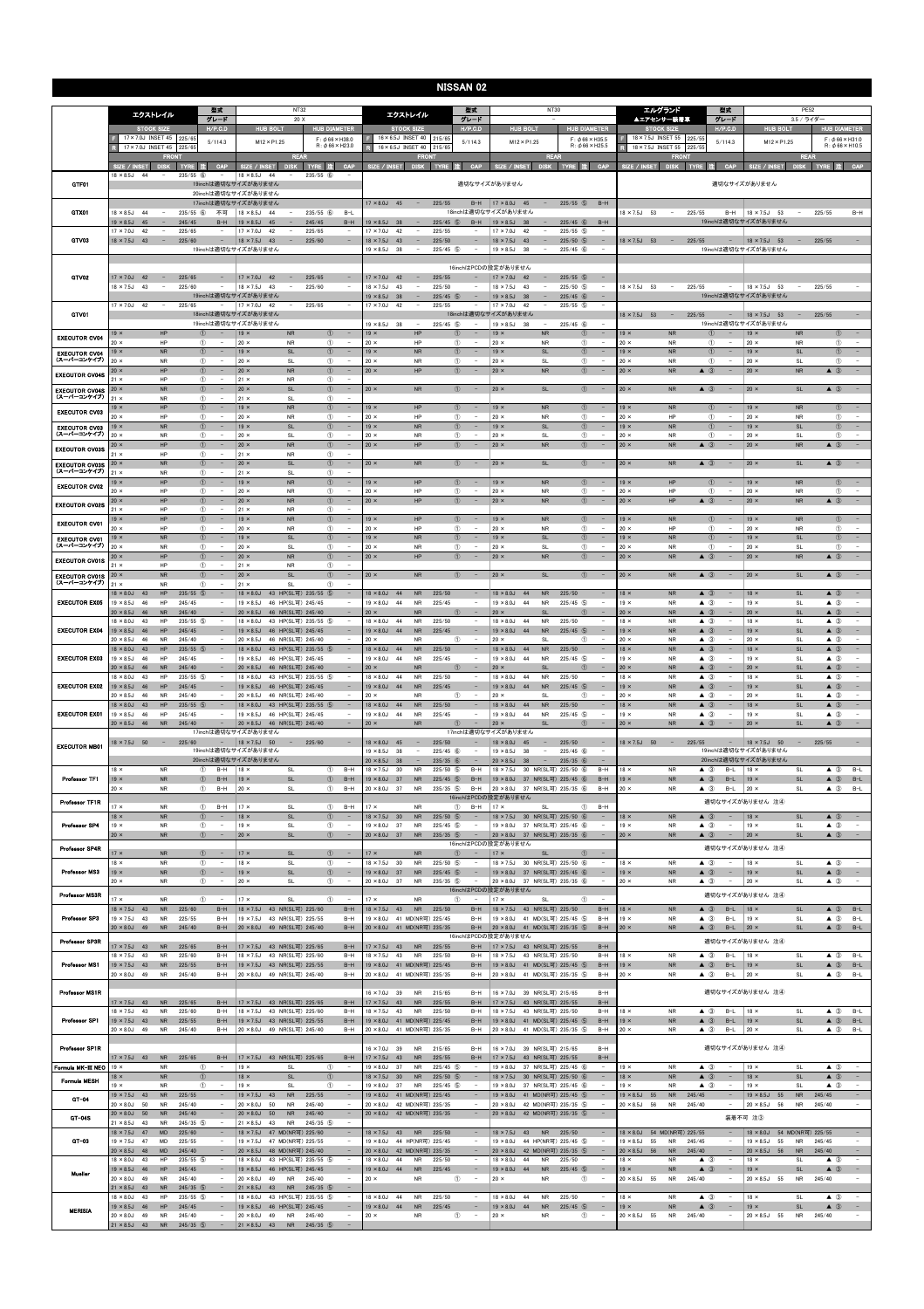|                                      |                                                                           |                                                                             |                                                                                                |                                                                                        |                                                                                                                    | <b>NISSAN 03</b>                                                                       |                                                                                                            |                                                                                          |                                                                                                                  |                                                            |                                                                                                                    |                                                          |  |
|--------------------------------------|---------------------------------------------------------------------------|-----------------------------------------------------------------------------|------------------------------------------------------------------------------------------------|----------------------------------------------------------------------------------------|--------------------------------------------------------------------------------------------------------------------|----------------------------------------------------------------------------------------|------------------------------------------------------------------------------------------------------------|------------------------------------------------------------------------------------------|------------------------------------------------------------------------------------------------------------------|------------------------------------------------------------|--------------------------------------------------------------------------------------------------------------------|----------------------------------------------------------|--|
|                                      | エルグランド                                                                    | 型式                                                                          |                                                                                                | <b>TE52</b>                                                                            | エルグランド                                                                                                             | 型式                                                                                     | E51                                                                                                        |                                                                                          | エルグランド                                                                                                           | 型式                                                         | <b>NE51</b>                                                                                                        |                                                          |  |
|                                      | ▲エアセンサー装着車<br><b>STOCK SIZE</b>                                           | グレード<br>$H/P.$ C.D                                                          | <b>HUB BOLT</b>                                                                                | 2.5 / ハイウェイスター<br><b>HUB DIAMETER</b>                                                  | <b>STOCK SIZE</b>                                                                                                  | グレード<br>$H/P$ .C.D                                                                     | ハイウェイスター<br><b>HUB BOLT</b>                                                                                | <b>HUB DIAMETER</b>                                                                      | <b>STOCK SIZE</b>                                                                                                | グレード<br>$H/P$ .C.D                                         | 4WD<br><b>HUB BOLT</b>                                                                                             | <b>HUB DIAMETER</b>                                      |  |
|                                      | 18 × 7.5J INSET 55<br>225/5<br>18 × 7.5J INSET 55<br>225/5                | 5/114.3                                                                     | $M12 \times P1.25$                                                                             | $F: \phi$ 66 $\times$ H30.5<br>$R: 666 \times H10.7$                                   | $17 \times 6.5$ J INSET 45<br>215/6<br>17×6.5J INSET 45<br>215/60                                                  | 5/114.3                                                                                | $M12 \times P1.25$                                                                                         | $F: \phi$ 66 $\times$ H9.6<br>$R: \phi$ 66 $\times$ H37.0                                | $16 \times 6.5$ J INSET 45 215/6<br>$16 \times 6.5$ J INSET 45<br>215/6                                          | 5/114.3                                                    | $M12 \times P1.25$                                                                                                 | $F: \phi$ 66 $\times$ H44.0<br>$R: \phi 66 \times H37.0$ |  |
|                                      | FRONI<br>SIZE / INSET<br>DISK TYRE 注                                      | CAP                                                                         | SIZE / INSET                                                                                   | REAR<br>CAP<br>DISK TYRE 注                                                             | <b>FRONT</b><br>SIZE / INSET<br>DISK TYRE 注                                                                        | CAP                                                                                    | <b>REAR</b><br>SIZE / INSET<br><b>DISK</b>                                                                 | CAP<br><b>TYRE</b><br>BЭ                                                                 | FRONT<br>SIZE / INSET<br><b>DISK</b><br><b>TYRE</b>                                                              | <b>CAP</b>                                                 | REAR<br>SIZE / INSET<br><b>DISK</b><br><b>TYRE</b><br>主                                                            | CAP                                                      |  |
| GTF01                                |                                                                           |                                                                             | 適切なサイズがありません                                                                                   |                                                                                        | $18 \times 8.5J$<br>44<br>$235/50$ (5)                                                                             |                                                                                        | $18 \times 8.5J$<br>44<br>19inchは適切なサイズがありません                                                              | $235/50$ (5)                                                                             |                                                                                                                  |                                                            | 適切なサイズがありません                                                                                                       |                                                          |  |
|                                      |                                                                           |                                                                             |                                                                                                |                                                                                        |                                                                                                                    |                                                                                        | 20inchは適切なサイズがありません<br>17inchは適切なサイズがありません                                                                 |                                                                                          |                                                                                                                  |                                                            | 17inchは適切なサイズがありません                                                                                                |                                                          |  |
| GTX01                                | 18 × 7.5J 53<br>$\sim$                                                    | 225/55<br>$B-H$                                                             | $18 \times 7.5$ J<br>53<br>19inchは適切なサイズがありません                                                 | 225/55<br>$B-H$                                                                        | $18 \times 8.5$ J<br>44<br>$235/50$ (5)<br>$\qquad \qquad -$<br>$19 \times 8.5$ J<br>45<br>$\sim$<br>245/40        | $B-H$<br>$B-H$                                                                         | $18 \times 8.5$ J<br>44<br>$\overline{\phantom{a}}$<br>$19 \times 8.5$ J<br>45<br>$\overline{\phantom{a}}$ | $235/50$ (5)<br>$B-H$<br>245/40<br>$B-H$                                                 | 235/50 (5)<br>$18 \times 8.5$ J<br>44<br>$\sim$<br>$19 \times 8.5$ J<br>45<br>$\overline{\phantom{a}}$<br>245/40 | 不可<br>不可                                                   | $235/50$ (5)<br>$18 \times 8.5$ J<br>44<br>$\overline{\phantom{a}}$<br>$19 \times 8.5$ J<br>45<br>$\sim$<br>245/40 | $B-H$<br>$B-H$                                           |  |
| GTV03                                | $18 \times 7.5$ J 53<br>$\sim$                                            | 225/55                                                                      | $18 \times 7.5$ J 53<br>$\sim$                                                                 | 225/55                                                                                 | $17 \times 7.0$<br>215/60<br>42<br>$18 \times 7.5$ J<br>43<br>225/50<br>$\hspace{0.1cm} - \hspace{0.1cm}$          |                                                                                        | $17 \times 7.0$ J<br>42<br>$18 \times 7.5$ J<br>43<br>$\qquad \qquad -$                                    | 215/60<br>225/50<br>$\overline{\phantom{a}}$                                             | 215/60<br>$17 \times 7.0$ J<br>42<br>$18 \times 7.5$ J<br>43<br>225/50<br>$\overline{\phantom{a}}$               | ۰.                                                         | $17 \times 7.0$ J<br>215/60<br>42<br>$18 \times 7.5$ J<br>43<br>225/50<br>۰.                                       | -                                                        |  |
|                                      |                                                                           |                                                                             | 19inchは適切なサイズがありません                                                                            |                                                                                        | $19 \times 8.5$ J<br>$245/40$ 6<br>38                                                                              |                                                                                        | $19 \times 8.5$ J<br>38                                                                                    | $245/40$ 6<br>$\overline{\phantom{a}}$                                                   | $245/40$ 6<br>$19 \times 8.5$ J<br>38                                                                            |                                                            | $19 \times 8.5$ J<br>$245/40$ 6<br>38                                                                              | $\overline{\phantom{a}}$                                 |  |
| GTV02                                |                                                                           |                                                                             |                                                                                                |                                                                                        | $17 \times 7.0$ J<br>42<br>215/60                                                                                  |                                                                                        | $17 \times 7.0$ J<br>42                                                                                    | 215/60                                                                                   | $17 \times 7.0J$<br>215/60<br>42<br>$\bar{\phantom{a}}$                                                          |                                                            | 16inchはPCDの設定がありません<br>215/60<br>$17 \times 7.0$ J<br>42<br>$\overline{\phantom{a}}$                               | $\qquad \qquad -$                                        |  |
|                                      | 18 × 7.5J 53<br>$\sim$                                                    | 225/55<br>$\sim$ $-$                                                        | $18 \times 7.5$ J 53<br>$\sim$<br>19inchは適切なサイズがありません                                          | 225/55<br>$\sim$                                                                       | $18 \times 7.5$ J<br>43<br>$\sim$<br>225/50<br>$19 \times 8.5$ J<br>38<br>$\overline{\phantom{a}}$<br>$245/40$ 6   | $\sim$<br>$\sim$                                                                       | $18 \times 7.5$ J<br>43<br>$\overline{\phantom{a}}$<br>$19 \times 8.5$ J<br>38<br>$\overline{\phantom{a}}$ | 225/50<br>$\overline{\phantom{a}}$<br>$\sim$<br>$245/40$ 6                               | $18 \times 7.5$ J<br>43<br>$\sim$<br>225/50<br>$\overline{\phantom{a}}$<br>$19 \times 8.5$ J<br>38<br>$245/40$ 6 | $\sim$<br>$\sim$                                           | $18 \times 7.5$ J<br>43<br>$\sim$<br>225/50<br>$19 \times 8.5$ J<br>38<br>$245/40$ 6                               | $\overline{\phantom{a}}$<br>$\sim$                       |  |
| GTV01                                | $18 \times 7.5$ J 53<br>$\sim$ $-$                                        | 225/55                                                                      | $18 \times 7.5$ J 53<br>$\sim$                                                                 | 225/55                                                                                 | $17 \times 7.0$<br>42<br>215/60<br>$\sim$                                                                          | $\qquad \qquad -$                                                                      | $17 \times 7.0$ J<br>42<br>$\overline{\phantom{a}}$<br>18inchは適切なサイズがありません                                 | 215/60<br>$\overline{\phantom{m}}$                                                       | $17 \times 7.0$ J<br>42<br>215/60<br>$\overline{\phantom{m}}$                                                    | $\overline{\phantom{a}}$                                   | $17 \times 7.0$ J<br>42<br>215/60<br>$\overline{\phantom{a}}$<br>18inchは適切なサイズがありません                               | $\overline{\phantom{a}}$                                 |  |
| <b>EXECUTOR CV04</b>                 | <b>NR</b><br>$19 \times$                                                  |                                                                             | 19inchは適切なサイズがありません<br>$19 \times$<br><b>NR</b>                                                | $\circled{0}$<br>$\sim$                                                                | $19 \times 8.5$ J<br>38<br>$245/40$ 6<br><b>NR</b><br>$19 \times$<br>$\sqrt{T}$                                    |                                                                                        | $19 \times 8.5$ J<br>38<br>$\overline{\phantom{a}}$<br>HP<br>$19 \times$                                   | $245/40$ 6<br>$\overline{\phantom{a}}$<br>$\sqrt{1}$<br>$\overline{\phantom{a}}$         | $19 \times 8.5$ J<br>38<br>$\sim$<br>$245/40$ (6)                                                                | $\sim$                                                     | $19 \times 8.5$ J<br>$245/40$ (6)<br>38<br>$\overline{\phantom{a}}$<br>19inchは装着不可 注8                              | $\overline{\phantom{a}}$                                 |  |
| <b>EXECUTOR CV04</b>                 | 20 ><br><b>NR</b><br>$19 \times$<br><b>NR</b>                             | $^{\circ}$<br>$^{\circ}$                                                    | $20 \times$<br><b>NR</b><br>$19 \times$<br><b>SL</b>                                           | $^{\circ}$<br>$^{\circ}$<br>$\equiv$                                                   | $20 \times$<br><b>NR</b><br>$19 \times$<br><b>SL</b>                                                               | $\circled$<br>$\circled$                                                               | $20$ ><br>HP<br>$19 \times$<br><b>NR</b>                                                                   | $\circledcirc$<br>$\overline{\phantom{a}}$<br>$\circledcirc$<br>$\overline{\phantom{a}}$ | $20 \times$<br>HP                                                                                                | $\bigcirc$                                                 | $20$ ><br>HP<br>$\circled{1}$<br>19inchは装着不可 注8                                                                    | $\overline{\phantom{a}}$                                 |  |
| (スーパーコンケイブ)<br><b>EXECUTOR CV04S</b> | $20 \times$<br><b>NR</b><br>${\sf NR}$<br>$20 \times$                     | $^{\circ}$<br>$\triangle$ 3                                                 | $20 \times$<br>SL<br><b>NR</b><br>$20 \times$                                                  | $^\circledR$<br>$\sim$<br>$\triangle$ 3                                                | $20 \times$<br>SI<br><b>NR</b><br>$20 \times$                                                                      | $^\circledR$<br>$\circled{1}$                                                          | $20 \times$<br><b>NR</b><br>HP<br>$20 \times$                                                              | $^{\circ}$<br>$\overline{\phantom{a}}$<br>$\circled{1}$<br>$\qquad \qquad -$             | フロント装着不可 注8                                                                                                      |                                                            | $^{\circ}$<br>$20 \times$<br>NR<br>装着不可 注8                                                                         | $\overline{\phantom{a}}$                                 |  |
| <b>EXECUTOR CV04S</b>                | <b>NR</b><br>20 ×                                                         | $\triangle$ (3)                                                             | $\mathsf{SL}% _{2}\left( \mathbb{Z}\right)$<br>$20 \times$                                     | $\triangle$ 3                                                                          | <b>SL</b><br>$20 \times$                                                                                           | $\circled{1}$                                                                          | ${\sf NR}$<br>$20 \times$                                                                                  | $\circled{0}$<br>$\overline{\phantom{0}}$                                                |                                                                                                                  |                                                            | 装着不可 注8                                                                                                            |                                                          |  |
| (スーパーコンケイブ)<br><b>EXECUTOR CV03</b>  | <b>NR</b><br>$9 \times$                                                   | $\circled{0}$                                                               | $19 \times$<br><b>NR</b>                                                                       | $\circled{0}$                                                                          | $19 \times$<br><b>NR</b>                                                                                           | $\circled{1}$                                                                          | HP<br>$19 \times$                                                                                          | $\circled{0}$<br>$\overline{\phantom{a}}$                                                |                                                                                                                  |                                                            | 19inchは装着不可 注8                                                                                                     |                                                          |  |
| <b>EXECUTOR CV03</b><br>(スーパーコンケイブ)  | $20 \times$<br>HP<br><b>NR</b><br>$19 \times$                             | $\circledcirc$<br>$\circled{0}$<br>$\sim$                                   | $20 \times$<br><b>NR</b><br>$19 \times$<br>SL                                                  | $\circled{1}$<br>$\overline{\phantom{a}}$<br>$\circled{0}$<br>$\overline{\phantom{a}}$ | $20 \times$<br><b>NR</b><br>$19 \times$<br><b>SL</b>                                                               | $\circled{1}$<br>$\circled{1}$<br>$\overline{\phantom{a}}$                             | $20 \times$<br>HP<br>$19 \times$<br><b>NR</b>                                                              | $\circled{1}$<br>$\overline{\phantom{a}}$<br>$\circled{0}$<br>$\overline{\phantom{a}}$   | $20 \times$<br>HP                                                                                                | $\circled{1}$<br>$\overline{\phantom{m}}$                  | $20 \times$<br>HP<br>$\circled{1}$<br>19inchは装着不可 注8                                                               | $\overline{\phantom{a}}$                                 |  |
| <b>EXECUTOR CV03S</b>                | $20 \times$<br><b>NR</b><br><b>NR</b>                                     | $\circledcirc$<br>$\overline{\phantom{a}}$<br>$\triangle$ 3<br>$\sim$       | $20 \times$<br>SL<br><b>NR</b><br>$20 \times$                                                  | $^{\circ}$<br>$\sim$<br>$\triangle$ 3<br>$\overline{\phantom{a}}$                      | <b>NR</b><br>$20 \times$<br><b>NR</b><br>$20 \times$                                                               | $\circled{1}$<br>$\overline{\phantom{a}}$<br>(1)<br>$\sim$                             | $20$ ><br><b>NR</b><br><b>HP</b><br>$20 \times$                                                            | $\circledcirc$<br>$\overline{\phantom{a}}$<br>$\circled{1}$<br>$\overline{a}$            | フロント装着不可 注8                                                                                                      |                                                            | $\circled{1}$<br>$20$ ><br><b>NR</b><br>装着不可 注8                                                                    | $\overline{\phantom{a}}$                                 |  |
| <b>EXECUTOR CV03S</b><br>(スーパーコンケイブ) | <b>NR</b><br>$20 \times$                                                  | $\triangle$ 3                                                               | $20 \times$<br><b>SL</b>                                                                       | $\triangle$ 3                                                                          | <b>SL</b><br>$20 \times$                                                                                           | $\circ$                                                                                | ${\sf NR}$<br>$20 \times$                                                                                  | $\circled{1}$<br>$\overline{\phantom{a}}$                                                |                                                                                                                  |                                                            | 装着不可 注8                                                                                                            |                                                          |  |
| <b>EXECUTOR CV02</b>                 | HP<br>$19 \times$                                                         | $^{\circ}$                                                                  | <b>NR</b><br>$19 \times$                                                                       | $\circled{0}$                                                                          | HP<br>$19 \times$                                                                                                  | $\circled{1}$                                                                          | HP<br>$19 \times$                                                                                          | $\circled{0}$<br>$\overline{\phantom{a}}$                                                | $19 \times$<br>HP                                                                                                | $\circled{0}$                                              | HP<br>$19 \times$<br>$^{\circ}$                                                                                    |                                                          |  |
| <b>EXECUTOR CV02S</b>                | $0 \times$<br>HP<br>HP<br>$20 \times$                                     | $^{\circ}$<br>$\triangle$ 3<br>$\overline{\phantom{a}}$                     | $20 \times$<br><b>NR</b><br>NR<br>$20 \times$                                                  | $^{\circ}$<br>$\overline{\phantom{a}}$<br>$\triangle$ 3                                | $20 \times$<br>HP<br>HP<br>$20 \times$                                                                             | $\circled{1}$<br>$\overline{\phantom{m}}$<br>$\circled{1}$<br>$\overline{\phantom{a}}$ | $20 \times$<br>HP<br>HP<br>$20 \times$                                                                     | $\circled{1}$<br>$\overline{\phantom{a}}$<br>$\circled{1}$<br>$\overline{\phantom{a}}$   | $20 \times$<br>HP<br>HP<br>$20 \times$                                                                           | $\circled{1}$<br>$\circled{0}$<br>$\overline{\phantom{a}}$ | $20 \times$<br>HP<br>$\circled{1}$<br>HP<br>$\circled{1}$<br>$20 \times$                                           | $\overline{\phantom{a}}$<br>$\sim$                       |  |
| <b>EXECUTOR CV01</b>                 | <b>NR</b><br>19 ×<br>$20 \times$                                          | $^{\circ}$                                                                  | <b>NR</b><br>$19 \times$                                                                       | $\circled{1}$<br>$\equiv$<br>$\sim$                                                    | <b>NR</b><br>$19 \times$                                                                                           | $\circled{1}$<br>$\overline{\phantom{a}}$                                              | HP<br>$19 \times$                                                                                          | $\circledcirc$<br>$\overline{\phantom{a}}$<br>$\overline{\phantom{a}}$                   | HP<br>$19 \times$                                                                                                | $\circled{0}$                                              | HP<br>$\circled{1}$<br>$19 \times$                                                                                 | $\overline{\phantom{a}}$<br>$\overline{a}$               |  |
| <b>EXECUTOR CV01</b><br>(スーパーコンケイブ)  | HP<br><b>NR</b><br>$19 \times$<br>$20 \times$                             | $^{\circ}$<br>$^{\circ}$<br>$\bigcirc$                                      | $20 \times$<br>NR<br>$19 \times$<br>$\mathsf{SL}% _{2}\left( \mathbb{Z}\right)$<br>$20 \times$ | $^{\circ}$<br>$^{\circ}$<br>-<br>$\circ$                                               | $20 \times$<br>NR<br><b>SL</b><br>$19 \times$<br>$20 \times$<br><b>NR</b>                                          | $\circled{1}$<br>$\circled{1}$<br>$\circ$                                              | $20 \times$<br>HP<br><b>NR</b><br>$19 \times$<br><b>NR</b><br>$20 \times$                                  | $\circled{1}$<br>$\circledcirc$<br>-<br>$\circ$                                          | $20 \times$<br>HP<br>フロント装着不可 注8<br>フロント装着不可 注8                                                                  | $^{\circ}$                                                 | $^{\circ}$<br>HP<br>$20 \times$<br><b>NR</b><br>$^\circledR$<br>$19 \times$<br>$\circ$<br>$20 \times$              | $\overline{\phantom{a}}$<br>$\sim$                       |  |
| <b>EXECUTOR CV01S</b>                | <b>NR</b><br><b>NR</b><br>$20 \times$                                     | $\triangle$ 3                                                               | <b>SL</b><br><b>NR</b><br>$20 \times$                                                          | $\triangle$ 3                                                                          | $20 \times$<br><b>NR</b>                                                                                           | $\circled$                                                                             | HP<br>$20 \times$                                                                                          | $\circled{0}$                                                                            | HP<br>$20 \times$                                                                                                |                                                            | <b>NR</b><br>HP<br>$\circled{0}$<br>$20 \times$                                                                    |                                                          |  |
| <b>EXECUTOR CV01S</b><br>(スーパーコンケイブ) | $20 \times$<br><b>NR</b>                                                  | $\triangle$ 3                                                               | SL<br>$20 \times$                                                                              | $\triangle$ 3<br>$\sim$                                                                | $20 \times$<br><b>SL</b>                                                                                           | $\circled{1}$                                                                          | <b>NR</b><br>$20 \times$                                                                                   | $\circled{1}$<br>$\sim$                                                                  | フロント装着不可 注8                                                                                                      |                                                            | <b>NR</b><br>$\circled{1}$<br>$20 \times$                                                                          | $\sim$                                                   |  |
| <b>EXECUTOR EX05</b>                 | <b>NR</b><br>$18 \times$<br>$19 \times$<br>NR                             | $\triangle$ 3<br>$\triangle$ 3<br>$\overline{\phantom{a}}$                  | $18 \times$<br><b>SL</b><br>$19 \times$<br>SL                                                  | $\triangle$ 3<br>$\triangle$ 3<br>$\sim$                                               | $18 \times 8.0$ J<br>43 HP(NR可) 225/50<br>$19 \times 8.0$ J<br>43 HP(NR可) 245/40                                   | $\qquad \qquad -$                                                                      | $18 \times 8.0J$<br>43<br>HP<br>$19 \times 8.0$ J<br>43<br>HP                                              | 225/50<br>245/40<br>$\overline{\phantom{a}}$                                             | 225/50<br>$18 \times 8.0$ J<br>43<br>HP<br>$19 \times 8.0$ J<br>43<br>HP<br>245/40                               | $\overline{\phantom{a}}$                                   | $18 \times 8.0J$<br>43<br>HP<br>225/50<br>$19 \times 8.0$ J<br>43<br>HP<br>245/40                                  | $\overline{\phantom{a}}$<br>$\overline{\phantom{a}}$     |  |
|                                      | <b>NR</b><br>× חי<br><b>NR</b><br>$18 \times$                             | $\triangle$ 3<br>$\triangle$ 3<br>$\overline{\phantom{a}}$                  | $20 \times$<br><b>SL</b><br>$18 \times$<br>SL                                                  | $\triangle$ 3<br>$\triangle$ 3<br>$\sim$                                               | 40<br><b>NR</b><br>$245/35$ (5)<br>20 × 8.5J<br>$18 \times 8.0$ J<br>43 HP(NR可) 225/50                             |                                                                                        | $20 \times 8.5$ J<br>40<br><b>NR</b><br>HP<br>$18 \times 8.0$ J<br>43                                      | $\overline{\phantom{a}}$<br>$245/35$ (5)<br>225/50<br>$\overline{\phantom{a}}$           | $20 \times 8.5$ J<br>40<br>HP<br>$245/35$ (5)<br>HP<br>225/50<br>$18 \times 8.0$ J<br>43                         |                                                            | $20 \times 8.5$ J<br>40 HP(NR可) 245/35 (5)<br>225/50<br>$18 \times 8.0$ J<br>43<br>HP                              | $\sim$<br>$\qquad \qquad -$                              |  |
| <b>EXECUTOR EX04</b>                 | <b>NR</b><br>$19 \times$<br>$20 \times$<br><b>NR</b>                      | $\triangle$ (3)<br>$\triangle$ 3                                            | <b>SL</b><br>$19 \times$<br>$20 \times$<br>SL                                                  | $\triangle$ $\mathbb{G}$<br>$\equiv$<br>$\triangle$ 3                                  | $19 \times 8.0$<br>43 HP(NR可) 245/40<br>$20 \times 8.5J$<br>40<br><b>NR</b><br>$245/35$ (5)                        |                                                                                        | $19 \times 8.0$ J<br>43<br>HP<br>$20 \times 8.5$ J<br>40<br><b>NR</b>                                      | 245/40<br>$\overline{\phantom{a}}$<br>$245/35$ (5)                                       | HP<br>245/40<br>$19 \times 8.0$<br>43<br>$20 \times 8.5$ J<br>40<br>HP<br>$245/35$ (5)                           |                                                            | 245/40<br>$19 \times 8.0$<br>HP<br>43<br>$20 \times 8.5J$<br>40 HP(NR可) 245/35 ⑤                                   | $\overline{\phantom{a}}$<br>$\overline{\phantom{a}}$     |  |
| <b>EXECUTOR EX03</b>                 | $18 \times$<br><b>NR</b><br>$19 \times$<br><b>NR</b>                      | $\triangle$ 3<br>$\triangle$ 3<br>$\overline{\phantom{a}}$                  | $18 \times$<br><b>SL</b><br>$19 \times$<br>SL                                                  | $\triangle$ 3<br>$\triangle$ 3<br>$\overline{\phantom{a}}$                             | 18 × 8.0J 43 HP(NR可) 225/50<br>$19 \times 8.0$ J<br>43 HP(NR可) 245/40                                              |                                                                                        | $18 \times 8.0$ J<br>43<br>HP<br>$19 \times 8.0$ J<br>43<br>HP                                             | 225/50<br>245/40<br>$\overline{\phantom{a}}$                                             | $18 \times 8.0$ J<br>43<br>HP<br>225/50<br>$19 \times 8.0$ J<br>43<br>HP<br>245/40                               |                                                            | $18 \times 8.0$ J<br>43<br>HP<br>225/50<br>$19 \times 8.0$ J<br>43<br>HP<br>245/40                                 |                                                          |  |
|                                      | $20 \times$<br>${\sf NR}$<br>$18 \times$<br><b>NR</b>                     | $\triangle$ 3<br>$\sim$<br>$\triangle$ 3<br>$\overline{\phantom{a}}$        | $20 \times$<br><b>SL</b><br>$18 \times$<br><b>SL</b>                                           | $\triangle$ 3<br>$\sim$<br>$\triangle$ 3<br>$\sim$                                     | $20 \times 8.5$ J<br>40<br><b>NR</b><br>$245/35$ (5)<br>43 HP(NR可) 225/50<br>$18 \times 8.0$ J                     | $\overline{\phantom{a}}$                                                               | $20 \times 8.5$ J<br>40<br>${\sf NR}$<br>$18 \times 8.0$ J<br>43<br>HP                                     | $245/35$ (5)<br>$\sim$<br>225/50                                                         | $20 \times 8.5$ J<br>40<br>HP<br>$245/35$ (5)<br>225/50<br>$18 \times 8.0J$<br>43<br>HP                          | $\sim$                                                     | $20 \times 8.5$ J<br>40 HP(NR可) 245/35 5<br>225/50<br>$18 \times 8.0$ J<br>43<br>HP                                | $\sim$                                                   |  |
| <b>EXECUTOR EX02</b>                 | $19 \times$<br><b>NR</b><br>$20 \times$<br><b>NR</b>                      | $\triangle$ 3<br>$\hspace{0.1mm}-\hspace{0.1mm}$<br>$\triangle$ 3<br>$\sim$ | $19 \times$<br>SL<br>$20 \times$<br>SL                                                         | $\triangle$ 3<br>$\overline{\phantom{a}}$<br>$\triangle$ 3<br>$\sim$                   | 43 HP(NR可) 245/40<br>$19 \times 8.0$ J<br>$20 \times 8.5$ J<br><b>NR</b><br>$245/35$ (5)<br>40                     |                                                                                        | $19 \times 8.0$ J 43<br>HP<br>$20 \times 8.5J$<br>40<br><b>NR</b>                                          | 245/40<br>$\sim$<br>$245/35$ (5)<br>$\overline{\phantom{a}}$                             | 43<br>245/40<br>$19 \times 8.0$ J<br>HP<br>$20 \times 8.5$ J<br>40<br>HP<br>$245/35$ (5)                         |                                                            | $19 \times 8.0$ J<br>43<br>HP<br>245/40<br>$20 \times 8.5J$<br>40 HP(NR可) 245/35 ⑤                                 | $\sim$<br>$\sim$                                         |  |
| <b>EXECUTOR EX01</b>                 | <b>NR</b><br>$18 \times$<br>$19 \times$<br><b>NR</b>                      | $\triangle$ 3<br>$\triangle$ 3                                              | $18 \times$<br>$\mathsf{SL}% _{2}\left( \mathbb{Z}\right)$<br>$19 \times$<br>SL                | $\triangle$ 3<br>$\overline{\phantom{a}}$<br>$\triangle$ 3                             | $18 \times 8.0$ J<br>43 HP(NR可) 225/50<br>$19 \times 8.0$ J<br>43 HP(NR可) 245/40                                   |                                                                                        | $18 \times 8.0$ J<br>43<br>HP<br>$19 \times 8.0$ J<br>43<br>HP                                             | 225/50<br>-<br>245/40                                                                    | $18 \times 8.0$ J<br>HP<br>225/50<br>43<br>$19 \times 8.0$ J<br>43<br>HP<br>245/40                               |                                                            | $18 \times 8.0J$<br>225/50<br>43<br>HP<br>$19 \times 8.0$ J<br>43<br>HP<br>245/40                                  | -                                                        |  |
|                                      | <b>NR</b><br>$20 \times$                                                  | $\triangle$ 3<br>$\overline{\phantom{a}}$                                   | SL<br>$20 \times$                                                                              | $\triangle$ 3<br>$\sim$                                                                | $20 \times 8.5$ J<br>40<br><b>NR</b><br>$245/35$ (5)                                                               | $\overline{\phantom{a}}$                                                               | $20 \times 8.5$ J 40<br>NR<br>17inchは適切なサイズがありません                                                          | $245/35$ (5)<br>$\sim$                                                                   | $20 \times 8.5J$<br>40<br>HP<br>$245/35$ (5)                                                                     | $\sim$                                                     | 20 × 8.5J 40 HP(NR可) 245/35 (5)<br>17inchは適切なサイズがありません                                                             | $\sim$                                                   |  |
| <b>EXECUTOR MB01</b>                 | $\sim 10^{-1}$<br>$18 \times 7.5$ J 50                                    | 225/55<br>$\sim$                                                            | $\sim$<br>$18 \times 7.5$ J<br>50<br>19inchは適切なサイズがありません                                       | 225/55<br>$\overline{\phantom{a}}$                                                     | $18 \times 8.0$ J<br>45<br>$\overline{\phantom{a}}$<br>225/50<br>$19 \times 8.5$ J<br>38<br>$\sim$<br>$245/40$ (6) | $\overline{\phantom{a}}$                                                               | $18 \times 8.0$ J<br>45<br>$\overline{\phantom{a}}$<br>$19 \times 8.5$ J<br>38<br>$\overline{\phantom{a}}$ | 225/50<br>$\overline{\phantom{a}}$<br>$245/40$ (6)<br>$\sim$                             | $\sim$<br>225/50<br>$18 \times 8.0$ J 45                                                                         | $\sim$ $-$                                                 | $18 \times 8.0$ J<br>45<br>$\sim$<br>225/50<br>19inchは適切なサイズがありません                                                 | $\equiv$                                                 |  |
|                                      | $18 \times$<br><b>NR</b>                                                  | $\triangle$ 3<br>$B-L$                                                      | 20inchは適切なサイズがありません<br>$18 \times$<br><b>SL</b>                                                | $\triangle$ 3<br>$B-L$                                                                 | $\sim$<br>38<br>245/35 6<br>$20 \times 8.5$ J<br>$18 \times$<br>NR                                                 | $\overline{\phantom{a}}$<br>$^\circledR$<br>$B-H$                                      | $\sim$<br>$20 \times 8.5$ J<br>38<br><b>NR</b><br>$18 \times$                                              | $\sim$<br>245/35 6<br>$B-H$<br>$^{\circ}$                                                | <b>NR</b><br>$18 \times$                                                                                         | $\circled{1}$<br>不可                                        | 20inchは適切なサイズがありません<br>$18 \times$<br>SL<br>$^{\circ}$                                                             | $B-H$                                                    |  |
| Professor IF1                        | $19 \times$<br><b>NR</b><br>$20 \times$<br><b>NR</b>                      | $\triangle$ 3<br>$B-L$<br>$\triangle$ 3<br>$B-L$                            | $19 \times$<br><b>SL</b><br>$20 \times$<br><b>SL</b>                                           | $\triangle$ 3<br>$B-L$<br>$\triangle$ 3<br>$B-L$                                       | <b>NR</b><br>$19 \times 8.0$ J 37<br>$245/40$ (5)<br>$20 \times 8.0$ J<br>37<br>NR<br>$245/35$ (5)                 | $B-H$<br>$B-H$                                                                         | $19 \times 8.0$ J 37<br><b>NR</b><br>$20 \times 8.0$ J 37<br><b>NR</b>                                     | $245/40$ (5)<br>$B-H$<br>$245/35$ (5)<br>$B-H$                                           | <b>NR</b><br>$19 \times$<br>$20 \times$<br><b>NR</b>                                                             | 不可<br>$\circled{1}$<br>不可<br>$\circled{1}$                 | <b>SL</b><br>$19 \times$<br>$\circled{1}$<br>$20 \times$<br>$\circled{1}$<br>SL                                    | $B-H$<br>$B-H$                                           |  |
| Professor IFIR                       |                                                                           |                                                                             | 適切なサイズがありません 注4                                                                                |                                                                                        | $17 \times$<br><b>NR</b>                                                                                           | $\circled{1}$<br>$B-H$                                                                 | $17 \times$<br><b>NR</b>                                                                                   | $\circled{1}$<br>$B-H$                                                                   | $17 \times$<br><b>NR</b>                                                                                         | $\circled{1}$<br>不可                                        | 16inchはPCDの設定がありません<br>$17 \times$<br><b>SL</b><br>$\circled{1}$                                                   | $B-H$                                                    |  |
| Professor SP4                        | <b>NR</b><br>$18 \times$<br>$19 \times$<br><b>NR</b>                      | $\triangle$ 3<br>$\sim$<br>$\triangle$ 3<br>$\sim$                          | $18 \times$<br><b>SL</b><br>$19 \times$<br>SL                                                  | $\triangle$ 3<br>$\sim$<br>$\triangle$ 3<br>$\sim$                                     | $18 \times$<br><b>NR</b><br>$19 \times 8.0$ J 37<br>NR<br>245/40 (5)                                               | $\circled{1}$<br>$\qquad \qquad -$<br>$\overline{\phantom{a}}$                         | ${\sf NR}$<br>$18 \times$<br>$19 \times 8.0$ J 37<br><b>NR</b>                                             | $\circledcirc$<br>$\qquad \qquad -$<br>$245/40$ (5)<br>$\hspace{0.1mm}-\hspace{0.1mm}$   | HP<br>$18 \times$<br>$19 \times$<br>HP                                                                           | $\circled{1}$<br>$\sim$<br>$\circledcirc$<br>$\sim$        | <b>NR</b><br>$\circled{1}$<br>$18 \times$<br>$19 \times$<br><b>NR</b><br>$^{\circ}$                                | $\sim$<br>$\sim$                                         |  |
| Professor SP4R                       | $20 \times$<br><b>NR</b>                                                  | $\triangle$ 3<br>$\sim$                                                     | $20 \times$<br>SL<br>適切なサイズがありません 注4                                                           | $\triangle$ 3<br>$\sim$                                                                | $20 \times 8.0$ J 37<br><b>NR</b><br>$245/35$ 5                                                                    | $\sim$                                                                                 | $20 \times 8.0$ J 37<br><b>NR</b>                                                                          | $245/35$ (5)<br>$\sim$                                                                   | $20 \times$<br>HP                                                                                                | $\circled{1}$<br>$\sim$                                    | $\circled{1}$<br>$20 \times$<br><b>NR</b><br>16inchはPCDの設定がありません                                                   | $\sim$                                                   |  |
|                                      | $18 \times$<br><b>NR</b>                                                  | $\triangle$ 3<br>$\sim$                                                     | $18 \times$<br>SL                                                                              | $\triangle$ 3<br>$\overline{a}$                                                        | $17 \times$<br><b>NR</b><br>$18 \times$<br><b>NR</b>                                                               | $\circled{1}$<br>$\circled{1}$<br>$\sim$                                               | $17 \times$<br>NR<br><b>NR</b><br>$18 \times$                                                              | $\circled{1}$<br>$\circled{1}$<br>$\overline{\phantom{a}}$                               | $17 \times$<br>HP<br>$18 \times$<br>HP                                                                           | $\circled{1}$<br>$^{\circ}$<br>$\sim$                      | $17 \times$<br><b>NR</b><br>$\circled{1}$<br>$\circled{0}$<br><b>NR</b><br>$18 \times$                             | $\sim$                                                   |  |
| Professor MS3                        | <b>NR</b><br>$19 \times$<br>$20 \times$<br><b>NR</b>                      | $\triangle$ 3<br>$\overline{\phantom{a}}$<br>$\triangle$ 3<br>$\sim$        | $19 \times$<br><b>SL</b><br>$20 \times$<br>SL                                                  | $\triangle$ 3<br>$\overline{\phantom{a}}$<br>$\triangle$ 3                             | <b>NR</b><br>$19 \times 8.0$ J 37<br>$245/40$ (5)<br>$20 \times 8.0$ J<br>37<br><b>NR</b><br>$245/35$ (5)          | $\overline{\phantom{a}}$                                                               | $19 \times 8.0$ J 37<br><b>NR</b><br>$20 \times 8.0$ J<br>37<br><b>NR</b>                                  | $245/40$ (5)<br>$\overline{\phantom{a}}$<br>$245/35$ (5)                                 | $19 \times$<br>HP<br>$20 \times$<br>HP                                                                           | $\circled{1}$<br>$\equiv$<br>$\circled{1}$                 | $19 \times$<br><b>NR</b><br>$\circled{1}$<br>$20 \times$<br><b>NR</b><br>$\circled{1}$                             | $\sim$<br>$\sim$                                         |  |
| <b>Professor MS3R</b>                |                                                                           |                                                                             | 適切なサイズがありません 注4                                                                                |                                                                                        | $17 \times$<br><b>NR</b>                                                                                           | $\circled{1}$<br>$\overline{\phantom{a}}$                                              | $17 \times$<br><b>NR</b>                                                                                   | $\circledcirc$<br>$\overline{\phantom{a}}$                                               | HP<br>$17 \times$                                                                                                | $\circled{1}$<br>$\sim$                                    | 16inchはPCDの設定がありません<br>$17 \times$<br>$\circled{1}$<br><b>NR</b>                                                   | $\sim$                                                   |  |
| Professor SP3                        | <b>NR</b><br>$18 \times$<br>$19 \times$<br>NR                             | $\triangle$ 3<br>$B-L$<br>$\triangle$ 3<br>$B-L$                            | SL<br>$18 \times$<br>$19 \times$<br><b>SL</b>                                                  | $\triangle$ 3<br>$B-L$<br>$\triangle$ 3<br>$B-L$                                       | $18 \times 7.5$ J 43<br>${\sf NR}$<br>225/50<br>19 × 8.0J 41 MD(NR可) 245/40 5                                      | $B-H$<br>$B-H$                                                                         | 18 × 7.5J 43 NR(SL可) 225/50<br>19 × 8.0J 41 MD(SL可) 245/40                                                 | $B-H$<br>$B-H$                                                                           | <b>NR</b><br>$18 \times 7.5J$<br>225/50<br>43<br>41 MD(NR可) 245/40 5<br>$19 \times 8.0$ J                        | 不可<br>不可                                                   | 18 × 7.5J 43 NR(SL可) 225/50<br>19 × 8.0J 41 MD(SL可) 245/40                                                         | $B-H$<br>$B-H$                                           |  |
| Professor SP3R                       | ${\sf NR}$<br>$20 \times$                                                 | $\triangle$ 3<br>B-L                                                        | $\mathsf{SL}% _{2}\left( \mathbb{Z}\right)$<br>$ 20 \times$<br>適切なサイズがありません 注4                 | $\triangle$ 3<br>$B-L$                                                                 | 20 × 8.0J 41 MD(NR可) 245/35 5                                                                                      | $B-H$                                                                                  | 20 × 8.0J 41 MD(SL可) 245/35                                                                                | $B-H$                                                                                    | 20 × 8.0J 41 MD(NR可) 245/35 5                                                                                    | 不可                                                         | 20 × 8.0J 41 MD(SL可) 245/35<br>16inchはPCDの設定がありません                                                                 | $B-H$                                                    |  |
|                                      | $18 \times$<br><b>NR</b>                                                  | $\triangle$ 3<br>$B-L$                                                      | $18 \times$<br>SL                                                                              | $\triangle$ 3<br>$B-L$                                                                 | $17 \times 7.5$ J 43<br><b>NR</b><br>225/55<br>$18 \times 7.5$ J<br><b>NR</b><br>43<br>225/50                      | $B-H$<br>$B-H$                                                                         | 17 × 7.5J 43 NR(SL可) 225/55<br>18 × 7.5J 43 NR(SL可) 225/50                                                 | $B-H$<br>$B-H$                                                                           | $17 \times 7.5$ J<br>225/55<br>43<br><b>NR</b><br>$18 \times 7.5J$<br>43<br><b>NR</b><br>225/50                  | 不可<br>不可                                                   | 17 × 7.5J 43 NR(SL可) 225/55<br>18 × 7.5J 43 NR(SL可) 225/50                                                         | $B-H$<br>$B-H$                                           |  |
| Professor MS1                        | <b>NR</b><br>$19 \times$<br>$20 \times$<br><b>NR</b>                      | $\triangle$ 3<br>$B-L$<br>$\triangle$ 3<br>$B-L$                            | $19 \times$<br><b>SL</b><br>$20 \times$<br>SL                                                  | $\triangle$ 3<br>$B-L$<br>$\triangle$ 3<br>$B-L$                                       | 19 × 8.0J 41 MD(NR可) 245/40 (5)<br>20 × 8.0J 41 MD(NR可) 245/35 ⑤                                                   | $B-H$<br>$B-H$                                                                         | 19 × 8.0J 41 MD(SL可) 245/40<br>20 × 8.0J 41 MD(SL可) 245/35                                                 | $B-H$<br>$B-H$                                                                           | 19 × 8.0J 41 MD(NR可) 245/40 (5)<br>$20 \times 8.0J$<br>41 MD(NR可) 245/35 ⑤                                       | 不可<br>不可                                                   | 19 × 8.0J 41 MD(SL可) 245/40<br>20 × 8.0J 41 MD(SL可) 245/35                                                         | $B-H$<br>$B-H$                                           |  |
| Professor MS1R                       |                                                                           |                                                                             | 適切なサイズがありません 注4                                                                                |                                                                                        |                                                                                                                    |                                                                                        |                                                                                                            |                                                                                          | $16 \times$<br><b>NR</b>                                                                                         | $^{\circ}$<br>$B-H$                                        | $^{\circ}$<br>$16 \times$<br>NR                                                                                    | $B-H$                                                    |  |
|                                      | <b>NR</b><br>$18 \times$                                                  | $\triangle$ 3<br>$B-L$                                                      | $18 \times$<br>SL                                                                              | $\triangle$ 3<br>$B-L$                                                                 | $17 \times 7.5$ J<br>43<br><b>NR</b><br>225/55<br>$18 \times 7.5J$<br>43<br><b>NR</b><br>225/50                    | $B-H$<br>$B-H$                                                                         | 17 × 7.5J 43 NR(SL可) 225/55<br>43 NR(SL可) 225/50<br>$18 \times 7.5$ J                                      | $B-H$<br>$B-H$                                                                           | <b>NR</b><br>225/55<br>$17 \times 7.5$ J<br>43<br>225/50<br>$18 \times 7.5J$<br>43<br><b>NR</b>                  | 不可<br>不可                                                   | 17 × 7.5J 43 NR(SL可) 225/55<br>$18 \times 7.5J$<br>43 NR(SL可) 225/50                                               | $B-H$<br>$B-H$                                           |  |
| Professor SP1                        | <b>NR</b><br>$19 \times$<br>$20 \times$<br><b>NR</b>                      | $\triangle$ 3<br>$B-L$<br>$\triangle$ 3<br>$B-L$                            | $19 \times$<br><b>SL</b><br>$20 \times$<br>SL                                                  | $\triangle$ 3<br>$B-L$<br>$\triangle$ 3<br>$B-L$                                       | 19 × 8.0J 41 MD(NR可) 245/40 5<br>20 × 8.0J 41 MD(NR可) 245/35 (5)                                                   | $B-H$<br>$B-H$                                                                         | 19 × 8.0J 41 MD(SL可) 245/40<br>20 × 8.0J 41 MD(SL可) 245/35                                                 | $B-H$<br>$B-H$                                                                           | 41 MD(NR可) 245/40 5<br>$19 \times 8.0$ J<br>$20 \times 8.0J$<br>41 MD(NR可) 245/35 ⑤                              | 不可<br>不可                                                   | 19 × 8.0J 41 MD(SL可) 245/40<br>$20 \times 8.0$ J<br>41 MD(SL可) 245/35                                              | $B-H$<br>$B-H$                                           |  |
| Professor SP1R                       |                                                                           |                                                                             | 適切なサイズがありません 注4                                                                                |                                                                                        | $17 \times 7.5$ J<br>43<br><b>NR</b><br>225/55                                                                     | $B-H$                                                                                  | 17 × 7.5J 43 NR(SL可) 225/55                                                                                | $B-H$                                                                                    | $16 \times$<br><b>NR</b><br>225/55<br>$17 \times 7.5$ J<br>43<br><b>NR</b>                                       | $^{\circ}$<br>$B-H$<br>不可                                  | $16 \times$<br><b>NR</b><br>$^{\circ}$<br>17 × 7.5J 43 NR(SL可) 225/55                                              | $B-H$<br>$B-H$                                           |  |
| Formula MK-III NEO                   | <b>NR</b><br>$19 \times$<br><b>NR</b><br>$18 \times$                      | $\triangle$ 3<br>$\qquad \qquad -$<br>$\triangle$ 3<br>$\sim$               | $19 \times$<br>SL<br>$18 \times$<br>SL                                                         | $\triangle$ 3<br>$\sim$<br>$\triangle$ 3<br>$\sim$                                     | 245/40 5<br>$19 \times 8.0$ J<br>37<br><b>NR</b><br>$18 \times$<br><b>NR</b><br>(T)                                |                                                                                        | $19 \times 8.0$ J<br>37 NR(SL可) 245/40 5<br>$18 \times$<br><b>NR</b>                                       | $\sim$<br>$\overline{\phantom{a}}$                                                       | <b>NR</b><br>245/40 (5)<br>$19 \times 8.0$ J<br>37<br><b>NR</b><br>$18 \times$                                   | Œ                                                          | 37 NR(SL可) 245/40 5<br>$19 \times 8.0$ J<br>$18 \times$<br>SI                                                      | $\overline{\phantom{a}}$<br>$\overline{\phantom{a}}$     |  |
| <b>Formula MESH</b>                  | $19 \times$<br>NR<br>$19 \times 8.5$ J 55<br>${\sf NR}$                   | $\triangle$ 3<br>$\overline{\phantom{a}}$<br>245/45                         | $19 \times$<br>SL<br>$19 \times 8.5$ J<br><b>NR</b><br>55                                      | $\triangle$ 3<br>$\sim$<br>245/45<br>$\sim$                                            | 245/40 (5)<br>$19 \times 8.0$ J<br>37<br>NR<br>$19 \times 8.0J$<br>41 MD(NR可) 245/40 5                             | $\overline{\phantom{a}}$                                                               | 19 × 8.0J 37 NR(SL可) 245/40 5<br>$19 \times 8.0$ J<br>41 MD(NR可) 245/40                                    | $\sim$<br>$\overline{\phantom{a}}$                                                       | 245/40 (5)<br>$19 \times 8.0$ J<br>37<br><b>NR</b><br>$19 \times 8.0$ J<br>41<br><b>MD</b><br>245/40 (5)         | $\sim$<br>$\sim$                                           | 19 × 8.0J 37 NR(SL可) 245/40 5<br>$19 \times 8.0$ J<br>41 MD(NR可) 245/40                                            | $\sim$<br>$\sim$                                         |  |
| $GT - 04$                            | NR<br>20 × 8.5J<br>- 56                                                   | 245/40<br>$\overline{\phantom{a}}$                                          | $20 \times 8.5J$<br>NR<br>56                                                                   | 245/40                                                                                 | 42 MD(NR可) 245/35<br>$20 \times 8.0$<br>20 × 8.0J 42 MD(NR可) 245/35                                                | $\sim$                                                                                 | 20 × 8.0J 42 MD(NR可) 245/35<br>20 × 8.0J 42 MD(NR可) 245/35                                                 | $\sim$                                                                                   | 42<br>MD<br>245/35<br>$20 \times 8.0$ J<br>$20 \times 8.0$ J<br>42<br><b>MD</b><br>245/35                        | $\sim$                                                     | 42 MD(NR可) 245/35<br>$20 \times 8.0$ J<br>20 × 8.0J 42 MD(NR可) 245/35                                              | $\overline{\phantom{a}}$<br>$\sim$                       |  |
| $G - 04S$                            | 18 × 8.0J 54 MD(NR可) 225/55                                               | $\overline{\phantom{a}}$                                                    | 装着不可 注3<br>18 × 8.0J 54 MD(NR可) 225/55                                                         | $\sim$                                                                                 | 18 × 7.5J 47 MD(NR可) 225/50                                                                                        | $\overline{\phantom{a}}$                                                               | $18 \times 7.5$ J<br>47<br><b>MD</b>                                                                       | 225/50<br>$\sim$                                                                         | $18 \times 7.5J$<br>37<br>HP<br>$225/50$ 6                                                                       | $\sim$                                                     | 18 × 7.5J 37 HP(MD可) 225/50 5                                                                                      | $\sim$                                                   |  |
| $GT-03$                              | $19 \times 8.5$ J<br>55<br><b>NR</b><br>$20 \times 8.5$ J 56<br><b>NR</b> | 245/45<br>$\overline{\phantom{a}}$<br>245/40<br>$\frac{1}{2}$               | $19 \times 8.5$ J<br>55<br><b>NR</b><br>$20 \times 8.5$ J 56<br><b>NR</b>                      | 245/45<br>$\sim$<br>245/40<br>$\sim$                                                   | $19 \times 8.0$ J<br>41 MD(NR可) 245/40 5<br>20 × 8.0J 42 MD(NR可) 245/35                                            | $\overline{\phantom{a}}$                                                               | $19 \times 8.0$ J<br>41<br>MD<br>20 × 8.0J 42 MD(NR可) 245/35                                               | 245/40<br>$\sim$<br>$\sim$                                                               | $19 \times 8.0$ J<br>44<br>HP<br>245/40<br>$20 \times 8.0$ J 42<br><b>MD</b><br>245/35                           | $\overline{\phantom{a}}$<br>$\overline{\phantom{a}}$       | $19 \times 8.0$ J<br>44 HP(MD可) 245/40<br>20 × 8.0J 42 MD(NR可) 245/35                                              | $\overline{\phantom{a}}$<br>$\sim$                       |  |
|                                      | $18 \times$<br><b>NR</b><br><b>NR</b><br>$19 \times$                      | $\triangle$ 3<br>$\triangle$ (3)<br>$\overline{\phantom{a}}$                | $18 \times$<br><b>SL</b><br>$19 \times$<br><b>SL</b>                                           | $\sim$<br>$\triangle$ 3<br>$\triangle$ (3)<br>$\overline{\phantom{a}}$                 | $18 \times 8.0$ J<br>43 HP(NR可) 225/50<br>19 × 8.0J 43 HP(NR可) 245/40                                              |                                                                                        | $18 \times 8.0J$<br>43<br>HP<br>$19 \times 8.0$ J 43<br>HP                                                 | 225/50<br>$\overline{\phantom{a}}$<br>245/40<br>$\equiv$                                 | $18 \times 8.0$ J<br>225/50<br>43<br>HP<br>$19 \times 8.0$ J<br>43<br>HP<br>245/40                               | -                                                          | $18 \times 8.0$ J<br>43<br>HP<br>225/50<br>19 × 8.0J 43 HP 245/40                                                  | $\sim$<br>$\equiv$                                       |  |
| Mueller                              | $20 \times 8.5$ J<br>55<br><b>NR</b>                                      | 245/40                                                                      | $20 \times 8.5J$<br>55<br><b>NR</b>                                                            | 245/40<br>$\qquad \qquad -$                                                            | $20 \times 8.0$ J<br>37<br><b>NR</b><br>$245/35$ (5)                                                               |                                                                                        | $20 \times 8.0J$<br>37<br><b>NR</b>                                                                        | $245/35$ (5)<br>$\sim$                                                                   | $20 \times 8.0J$<br>34<br>HP<br>$245/35$ 6                                                                       |                                                            | $20 \times 8.0$ J<br>34 HP(NR可) 245/35 5                                                                           | $\sim$                                                   |  |
|                                      | $18 \times$<br><b>NR</b><br><b>NR</b><br>$19 \times$                      | $\triangle$ 3<br>$\triangle$ 3<br>$\sim$                                    | $18 \times$<br>SL<br>SL<br>$19 \times$                                                         | $\triangle$ 3<br>$\triangle$ 3<br>$\sim$                                               | 18 × 7.5J 43 HP(NR可) 225/50<br>19 × 8.0J 44 HP(NR可) 245/40                                                         | $\sim$                                                                                 | $18 \times 7.5$ J<br>43<br>HP<br>$19 \times 8.0$ J 44<br>HP                                                | 225/50<br>$\overline{\phantom{a}}$<br>$\equiv$<br>245/40                                 | $18 \times 8.0J$<br>225/50<br>43<br>HP<br>$19 \times 8.0$ J 43<br>HP<br>245/40                                   | $\sim$                                                     | $18 \times 8.0J$<br>43<br>HP<br>225/50<br>19 × 8.0J 43 HP<br>245/40                                                | $\overline{\phantom{a}}$<br>$\sim$                       |  |
| <b>MERISIA</b>                       | 20 × 8.5J 55 NR 245/40                                                    | $\sim$ 100 $\mu$                                                            | 20 × 8.5J 55 NR                                                                                | 245/40<br>$\sim$ $ \sim$                                                               | 20 × 8.0J 37 NR 245/35 (5)                                                                                         | $\sim$ 100 $\pm$ 100 $\pm$                                                             | 20 × 8.0J 37 NR 245/35 5                                                                                   | $\sim$ 100 $\pm$                                                                         | 20 × 8.0J 34 HP 245/35 6 -                                                                                       |                                                            | 20 × 8.0J 34 HP(NR可) 245/35 ⑤                                                                                      | $\sim 100$                                               |  |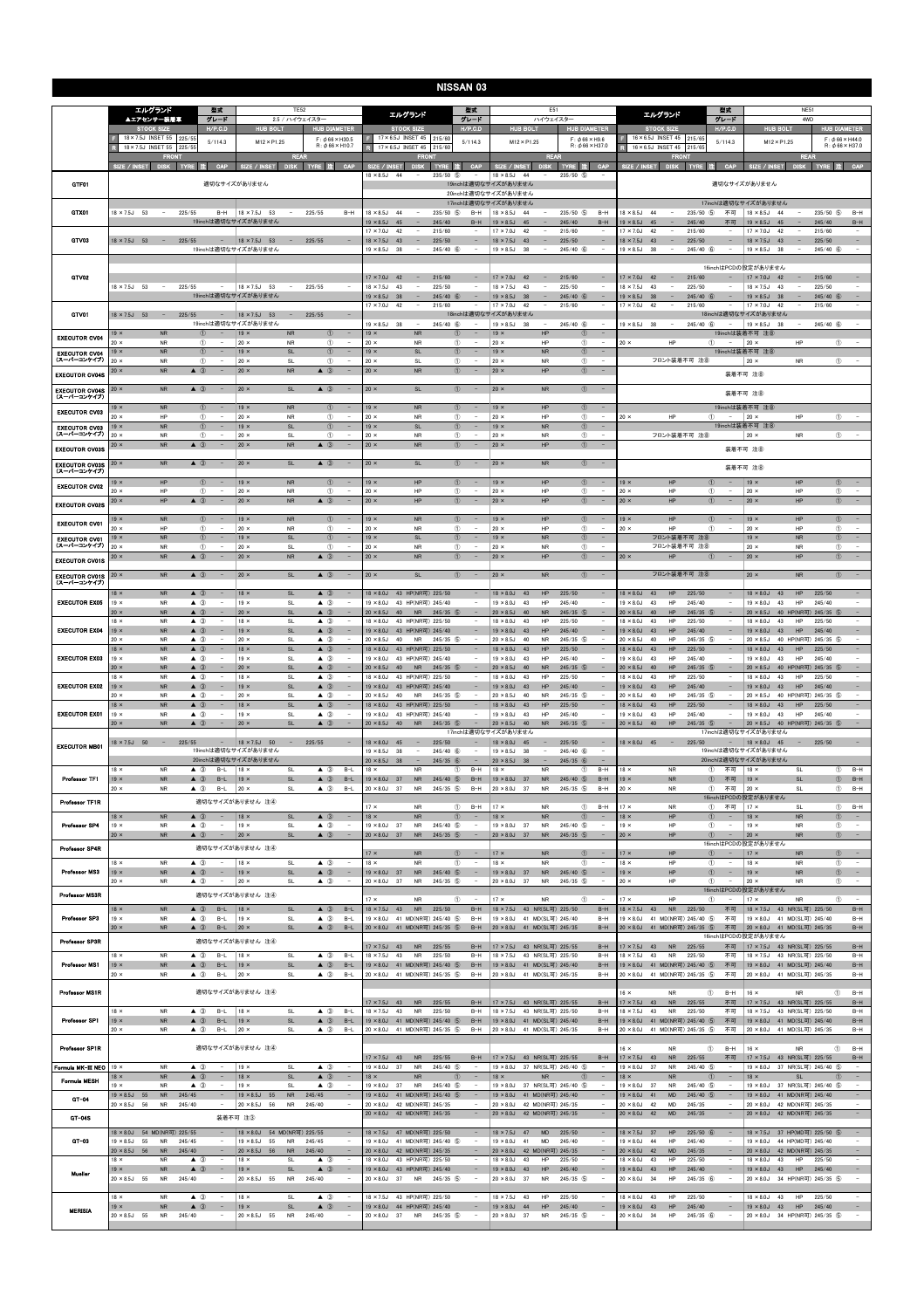|                                      |                                                                                                                                                                                                                                                                           | <b>NISSAN 04</b>                                                                                                                                                                                                                                                                                                   |                                                                                                                                                                                                                                                                                                                                  |  |  |  |  |  |  |
|--------------------------------------|---------------------------------------------------------------------------------------------------------------------------------------------------------------------------------------------------------------------------------------------------------------------------|--------------------------------------------------------------------------------------------------------------------------------------------------------------------------------------------------------------------------------------------------------------------------------------------------------------------|----------------------------------------------------------------------------------------------------------------------------------------------------------------------------------------------------------------------------------------------------------------------------------------------------------------------------------|--|--|--|--|--|--|
|                                      | 型式<br><b>H92W</b><br>オッティ                                                                                                                                                                                                                                                 | 型式<br>Z12<br>キューブ                                                                                                                                                                                                                                                                                                  | 型式<br><b>BZ11</b><br>キューブ                                                                                                                                                                                                                                                                                                        |  |  |  |  |  |  |
|                                      | グレード<br>RX / ターボ<br>$H/P$ .C.D<br><b>HUB BOLT</b><br><b>HUB DIAMETER</b><br><b>STOCK SIZE</b><br>14×4.5J INSET 46 165/55                                                                                                                                                  | グレード<br><b>STOCK SIZE</b><br>$H/P$ .C.D<br><b>HUB BOLT</b><br><b>HUB DIAMETER</b><br>15×5.5J INSET 40 175/65                                                                                                                                                                                                       | グレード<br>$H/P$ .C.D<br><b>STOCK SIZE</b><br><b>HUB BOLT</b><br><b>HUB DIAMETER</b><br>14 × 5.0J INSET 45 175/65                                                                                                                                                                                                                   |  |  |  |  |  |  |
|                                      | $F: \phi$ 56 $\times$ H26.9<br>4/100<br>$M12 \times P1.5$<br>$R: \phi$ 56 $\times$ H28.7<br>14×4.5J INSET 46 165/55<br><b>REAR</b><br><b>FRONT</b>                                                                                                                        | $F: \phi$ 60 $\times$ H32.0<br>4/100<br>$M12 \times P1.25$<br>$R: \phi$ 60 $\times$ H9.5<br>15×5.5J INSET 40 175/65<br><b>REAR</b><br><b>FRON</b>                                                                                                                                                                  | $F: \phi$ 60 $\times$ H31.5<br>4/100<br>$M12 \times P1.25$<br>$R: \phi$ 60 $\times$ H23.0<br>14×5.0J INSET 45 175/65<br><b>FRONT</b><br><b>REAR</b>                                                                                                                                                                              |  |  |  |  |  |  |
|                                      | <b>SIZE / INSET</b><br><b>DISK</b><br>CAP<br>SIZE / INSET<br><b>DISK</b><br>TYRE 注<br>CAP<br><b>TYRE</b><br>ю                                                                                                                                                             | SIZE / INSET<br><b>DISK</b><br>CAP<br>SIZE / INSET<br><b>DISK</b><br>TYRE 注<br>CAP<br><b>TYRE</b><br>注                                                                                                                                                                                                             | TYRE 注 CAP<br>SIZE / INSET<br><b>DISK</b><br>CAP<br>SIZE / INSET<br><b>DISK</b><br><b>TYRE</b><br>D.                                                                                                                                                                                                                             |  |  |  |  |  |  |
| GTF01                                | PCDの設定がありません                                                                                                                                                                                                                                                              | PCDの設定がありません<br>$\sim$<br>$\sim$                                                                                                                                                                                                                                                                                   | PCDの設定がありません                                                                                                                                                                                                                                                                                                                     |  |  |  |  |  |  |
| GTX01                                | 適切なサイズがありません                                                                                                                                                                                                                                                              | $17 \times 7.0$ J 42<br>$205/45$ (5)<br>$A-H$<br>$17 \times 7.0$ J 42<br>205/45<br>$A-H$                                                                                                                                                                                                                           | 適切なサイズがありません                                                                                                                                                                                                                                                                                                                     |  |  |  |  |  |  |
| GTV03                                | PCDの設定がありません                                                                                                                                                                                                                                                              | PCDの設定がありません                                                                                                                                                                                                                                                                                                       | PCDの設定がありません                                                                                                                                                                                                                                                                                                                     |  |  |  |  |  |  |
| GTV02                                | 適切なサイズがありません                                                                                                                                                                                                                                                              | 15inchは適切なサイズがありません<br>16inchは適切なサイズがありません<br>$205/45$ (5)<br>$\sim$ $-$<br>$17 \times 7.0$ J 42<br>$\sim 10^{-1}$<br>$17 \times 7.0$ J 42<br>$\sim$<br>205/45<br>$\overline{\phantom{a}}$                                                                                                                         | $185/55$ (5)<br>$15 \times 6.0$ J 45<br>185/55<br>$15 \times 6.0$ J 45<br>$\sim$<br>$\alpha \rightarrow \alpha$<br>$\sim$<br>$\sim$<br>16inchは適切なサイズがありません<br>$17 \times 7.0$ J 50<br>$\sim$<br>195/40<br>$\sim$<br>$17 \times 7.0$ J 50<br>$\sim$<br>195/40<br>$\overline{\phantom{a}}$                                         |  |  |  |  |  |  |
| GTV01                                | 適切なサイズがありません                                                                                                                                                                                                                                                              | 15inchは適切なサイズがありません<br>$16 \times 6.5$ J 42<br>195/50<br>$16 \times 6.5$ J 42<br>195/50<br>$\sim$<br>$\sim$<br>$\overline{\phantom{a}}$<br>$17 \times 7.0$ J<br>$205/45$ (5)<br>$17 \times 7.0$ J 42<br>205/45<br>42<br>$\overline{\phantom{a}}$<br>$\overline{\phantom{a}}$<br>$\sim$<br>$\overline{\phantom{a}}$ | 15inchは適切なサイズがありません<br>$16 \times 6.5$ J 42<br>$195/45$ 6<br>$16 \times 6.5$ J<br>42<br>195/45<br>$\sim$<br>$\sim$<br>$\sim$<br>$\overline{\phantom{a}}$<br>$17 \times 7.0$ J<br>195/40<br>$17 \times 7.0$ J<br>195/40<br>$\overline{\phantom{a}}$<br>50<br>$\sim$<br>$\overline{\phantom{a}}$<br>50<br>$\overline{\phantom{a}}$ |  |  |  |  |  |  |
| <b>EXECUTOR CV04</b>                 | PCDの設定がありません                                                                                                                                                                                                                                                              | PCDの設定がありません                                                                                                                                                                                                                                                                                                       | PCDの設定がありません                                                                                                                                                                                                                                                                                                                     |  |  |  |  |  |  |
| EXECUTOR CV04<br>(スーパーコンケイブ)         | PCDの設定がありません                                                                                                                                                                                                                                                              | PCDの設定がありません                                                                                                                                                                                                                                                                                                       | PCDの設定がありません                                                                                                                                                                                                                                                                                                                     |  |  |  |  |  |  |
| <b>EXECUTOR CV04S</b>                | PCDの設定がありません                                                                                                                                                                                                                                                              | PCDの設定がありません                                                                                                                                                                                                                                                                                                       | PCDの設定がありません                                                                                                                                                                                                                                                                                                                     |  |  |  |  |  |  |
| <b>EXECUTOR CV04S</b><br>(スーパーコンケイブ) | PCDの設定がありません                                                                                                                                                                                                                                                              | PCDの設定がありません                                                                                                                                                                                                                                                                                                       | PCDの設定がありません                                                                                                                                                                                                                                                                                                                     |  |  |  |  |  |  |
| <b>EXECUTOR CV03</b>                 | PCDの設定がありません                                                                                                                                                                                                                                                              | PCDの設定がありません                                                                                                                                                                                                                                                                                                       | PCDの設定がありません                                                                                                                                                                                                                                                                                                                     |  |  |  |  |  |  |
| EXECUTOR CV03<br>(スーパーコンケイブ)         | PCDの設定がありません                                                                                                                                                                                                                                                              | PCDの設定がありません                                                                                                                                                                                                                                                                                                       | PCDの設定がありません                                                                                                                                                                                                                                                                                                                     |  |  |  |  |  |  |
| <b>EXECUTOR CV03S</b>                | PCDの設定がありません                                                                                                                                                                                                                                                              | PCDの設定がありません                                                                                                                                                                                                                                                                                                       | PCDの設定がありません                                                                                                                                                                                                                                                                                                                     |  |  |  |  |  |  |
| <b>EXECUTOR CV03S</b><br>(スーパーコンケイブ) | PCDの設定がありません                                                                                                                                                                                                                                                              | PCDの設定がありません                                                                                                                                                                                                                                                                                                       | PCDの設定がありません                                                                                                                                                                                                                                                                                                                     |  |  |  |  |  |  |
| <b>EXECUTOR CV02</b>                 | PCDの設定がありません                                                                                                                                                                                                                                                              | PCDの設定がありません                                                                                                                                                                                                                                                                                                       | PCDの設定がありません                                                                                                                                                                                                                                                                                                                     |  |  |  |  |  |  |
| <b>EXECUTOR CV02S</b>                | PCDの設定がありません                                                                                                                                                                                                                                                              | PCDの設定がありません                                                                                                                                                                                                                                                                                                       | PCDの設定がありません                                                                                                                                                                                                                                                                                                                     |  |  |  |  |  |  |
| <b>EXECUTOR CV01</b>                 | PCDの設定がありません                                                                                                                                                                                                                                                              | PCDの設定がありません                                                                                                                                                                                                                                                                                                       | PCDの設定がありません                                                                                                                                                                                                                                                                                                                     |  |  |  |  |  |  |
| <b>EXECUTOR CV01</b><br>(スーパーコンケイブ)  | PCDの設定がありません                                                                                                                                                                                                                                                              | PCDの設定がありません                                                                                                                                                                                                                                                                                                       | PCDの設定がありません                                                                                                                                                                                                                                                                                                                     |  |  |  |  |  |  |
| <b>EXECUTOR CV01S</b>                | PCDの設定がありません                                                                                                                                                                                                                                                              | PCDの設定がありません                                                                                                                                                                                                                                                                                                       | PCDの設定がありません                                                                                                                                                                                                                                                                                                                     |  |  |  |  |  |  |
| <b>EXECUTOR CV01S</b><br>(スーパーコンケイブ) | PCDの設定がありません                                                                                                                                                                                                                                                              | PCDの設定がありません                                                                                                                                                                                                                                                                                                       | PCDの設定がありません                                                                                                                                                                                                                                                                                                                     |  |  |  |  |  |  |
| <b>EXECUTOR EX05</b>                 | PCDの設定がありません                                                                                                                                                                                                                                                              | PCDの設定がありません                                                                                                                                                                                                                                                                                                       | PCDの設定がありません                                                                                                                                                                                                                                                                                                                     |  |  |  |  |  |  |
| <b>EXECUTOR EX04</b>                 | PCDの設定がありません                                                                                                                                                                                                                                                              | PCDの設定がありません                                                                                                                                                                                                                                                                                                       | PCDの設定がありません                                                                                                                                                                                                                                                                                                                     |  |  |  |  |  |  |
| <b>EXECUTOR EX03</b>                 | PCDの設定がありません                                                                                                                                                                                                                                                              | PCDの設定がありません                                                                                                                                                                                                                                                                                                       | PCDの設定がありません                                                                                                                                                                                                                                                                                                                     |  |  |  |  |  |  |
| <b>EXECUTOR EX02</b>                 | PCDの設定がありません                                                                                                                                                                                                                                                              | PCDの設定がありません                                                                                                                                                                                                                                                                                                       | PCDの設定がありません                                                                                                                                                                                                                                                                                                                     |  |  |  |  |  |  |
| <b>EXECUTOR EX01</b>                 | PCDの設定がありません                                                                                                                                                                                                                                                              | PCDの設定がありません                                                                                                                                                                                                                                                                                                       | PCDの設定がありません                                                                                                                                                                                                                                                                                                                     |  |  |  |  |  |  |
| <b>EXECUTOR MB01</b>                 | 適切なサイズがありません                                                                                                                                                                                                                                                              | 15inchは適切なサイズがありません<br>$16 \times 6.5$ J 45 -<br>$16 \times 6.5$ J 45<br>195/50<br>195/50<br>$\sim$<br>$\sim$<br>$17 \times 7.0$ J 42<br>$205/45$ (5)<br>$17 \times 7.0$ J 42<br>205/45<br>$\sim$<br>$\sim$<br>$\sim$<br>$\overline{\phantom{a}}$                                                                  | 15inchは適切なサイズがありません<br>$16 \times 6.5$ J 45 - 195/45 (5) - 16 × 6.5J 45<br>$\sim$ $-$<br>195/45<br>$\sim$<br>17inchは適切なサイズがありません                                                                                                                                                                                                 |  |  |  |  |  |  |
| Professor IF1                        | 適切なサイズがありません 注4                                                                                                                                                                                                                                                           | 適切なサイズがありません 注4                                                                                                                                                                                                                                                                                                    | 適切なサイズがありません 注4                                                                                                                                                                                                                                                                                                                  |  |  |  |  |  |  |
| Professor TF1R                       | 16 × 5.5J 45 SL 165/40 5 A-H 16 × 5.5J 45 SL 165/40 5<br>不可                                                                                                                                                                                                               | $16 \times 6.0$ J 38<br><b>NR</b><br>195/50<br><b>NR</b><br>195/50<br>$A-L$<br>A-L $16 \times 6.0$ J 38<br>$17 \times$<br><b>SL</b><br>$\circled{1}$ A-L<br>$17 \times$<br>SL<br>$\circledcirc$<br>$A-L$                                                                                                           | $16 \times 6.5$ J 45<br><b>NR</b><br>195/45 5<br>A-L   $16 \times 6.5$ J 45<br><b>NR</b><br>195/45<br>$A-L$<br>17 x<br><b>NR</b><br>$\circled{1}$<br>$A-L$<br>$17 \times$<br>SL<br>$^{\circ}$<br>A-L                                                                                                                             |  |  |  |  |  |  |
| Professor SP4                        | 適切なサイズがありません 注4                                                                                                                                                                                                                                                           | 適切なサイズがありません 注4                                                                                                                                                                                                                                                                                                    | 適切なサイズがありません 注4                                                                                                                                                                                                                                                                                                                  |  |  |  |  |  |  |
| Professor SP4R                       | $16 \times$<br><b>NR</b><br>$^{\circ}$<br>$\sim$<br>$16 \times$<br><b>NR</b><br>$\circledcirc$<br>$\sim$                                                                                                                                                                  | 16 × 6.0J 39 NR(SL可) 195/50<br>$16 \times 6.0$ J 39<br><b>NR</b><br>195/50<br>$\sim$<br>$\sim$<br>$17 \times$<br><b>NR</b><br>$\circled{1}$ -   17 ×<br>SL<br>$\circled{1}$ -                                                                                                                                      | $16 \times 6.5$ J 45<br><b>NR</b><br>195/45 5<br>$16 \times 6.5$ J 45<br><b>NR</b><br>195/45<br>$\alpha \rightarrow \beta \gamma$<br>$17 \times$<br><b>NR</b><br>$\circled{1}$ -<br>$17 \times$<br>SL<br>$\circled{1}$ -                                                                                                         |  |  |  |  |  |  |
| Professor MS3                        | 適切なサイズがありません 注4                                                                                                                                                                                                                                                           | 適切なサイズがありません 注4                                                                                                                                                                                                                                                                                                    | 適切なサイズがありません 注④                                                                                                                                                                                                                                                                                                                  |  |  |  |  |  |  |
| Professor MS3R                       | <b>NR</b><br>$\circled{1}$ - 16 x<br><b>NR</b><br>$16 \times$<br>$\circled{1}$<br>$\sim$                                                                                                                                                                                  | 195/50<br>-   $16 \times 6.0$ J 39 NR(SL可) 195/50<br>$16 \times 6.0$ J 39<br><b>NR</b><br>$\sim$<br>$17 \times$<br>$17 \times$<br>SL<br>$\circledcirc$<br><b>NR</b><br>$^{\circ}$<br>$\sim$<br>$\sim$                                                                                                              | $16 \times 6.5$ J 45<br>$16 \times 6.5$ J 45<br><b>NR</b><br>195/45 (5)<br><b>NR</b><br>195/45<br>$\alpha$ , $\alpha$ , $\alpha$<br>$\sim$<br>$\circled{1}$<br>SL<br>$\sim$<br>$17 \times$<br><b>NR</b><br>$\sim$<br>$17 \times$<br>$^{\circ}$                                                                                   |  |  |  |  |  |  |
| Professor SP3                        | 適切なサイズがありません 注4                                                                                                                                                                                                                                                           | 適切なサイズがありません 注4                                                                                                                                                                                                                                                                                                    | 適切なサイズがありません 注4                                                                                                                                                                                                                                                                                                                  |  |  |  |  |  |  |
| Professor SP3R                       | $16 \times 5.5$ J 45<br>$165/40$ (5)<br>$A-H$<br>$16 \times 5.5$ J 45<br>SL<br>$165/40$ (5)<br>不可<br><b>SL</b>                                                                                                                                                            | $16 \times 6.0$ J 39<br><b>NR</b><br>195/50<br>A-L   $16 \times 6.0$ J 39<br><b>NR</b><br>195/50<br>$A-L$<br>$17 \times$<br><b>NR</b><br>SL<br>$\circled{1}$ A-L<br>$\circled{1}$ A-L   17 x                                                                                                                       | $16 \times 6.5$ J 45<br><b>NR</b><br>195/45 (5)<br>$A-L$<br>$16 \times 6.5$ J 45<br><b>NR</b><br>195/45<br>$A-L$<br>${\sf NR}$<br>$\circled{1}$ A-L   17 $\times$<br>SL<br>$A-L$<br>$17 \times$<br>$\circled{1}$                                                                                                                 |  |  |  |  |  |  |
| Professor MS1                        | 適切なサイズがありません 注4                                                                                                                                                                                                                                                           | 適切なサイズがありません 注4                                                                                                                                                                                                                                                                                                    | 適切なサイズがありません 注4                                                                                                                                                                                                                                                                                                                  |  |  |  |  |  |  |
| <b>Professor MS1R</b>                | $15 \times 5.5$ J<br>45<br><b>SL</b><br>$165/50$ (5)<br>$A-H$<br>$15 \times 5.5$ J<br>$\mathsf{SL}% _{2}\left( \mathbb{Z}\right)$<br>165/50 (5)<br>不可<br>45<br>$16 \times 5.5$ J<br>$165/40$ (5)<br>不可<br>45<br>SL<br>$A-H$<br>$16 \times 5.5$ J 45<br>SL<br>$165/40$ (5) | $15 \times 6.5$ J 38<br>185/60<br>${\sf NR}$<br>$A-H$   15 $\times$ 6.5J 38<br>${\sf NR}$<br>185/60<br>$A-H$<br>$16 \times 6.0$ J 39<br>$A-L$<br><b>NR</b><br>195/50<br>$16 \times 6.0$ J 39<br><b>NR</b><br>195/50<br>A-L<br><b>NR</b><br>$\circled{1}$ A-L   17 x<br>$\circled{1}$<br>$A-L$<br>$17 \times$<br>SL | $15 \times 6.5$ J 51<br>185/55<br><b>NR</b><br>$A-H$<br>$15 \times 6.5$ J<br><b>NR</b><br>185/55<br>$A-H$<br>51<br>$16 \times 6.5$ J 45<br>195/45 5<br><b>NR</b><br>$A-L$<br>$16 \times 6.5$ J 45<br><b>NR</b><br>195/45<br>$A-L$<br><b>NR</b><br>$\circled{1}$ A-L   17 ×<br>SL<br>$A-L$<br>$17 \times$<br>$\circled{1}$        |  |  |  |  |  |  |
| Professor SP1                        | 適切なサイズがありません 注4                                                                                                                                                                                                                                                           | 適切なサイズがありません 注4                                                                                                                                                                                                                                                                                                    | 適切なサイズがありません 注4                                                                                                                                                                                                                                                                                                                  |  |  |  |  |  |  |
| Professor SP1R                       | $15 \times 5.5$ J 40<br>$165/50$ 6<br>$15 \times 5.5$ J 40<br>165/50 6<br>SL<br>$A-L$<br>SL<br>$A-L$<br>$16 \times 5.5$ J<br>45<br>SL<br>165/40 (5)<br>SL<br>165/40 (5)<br>$A-L$<br>$A-L$<br>$16 \times 5.5$ J<br>45                                                      | $15 \times 6.5$ J 40<br>$\sf NR$<br>185/60<br>15 × 6.5J 40 NR(SL可) 185/60<br>$A-L$<br>$A-L$<br>39<br><b>NR</b><br>195/50<br>16 × 6.0J 39 NR(SL可) 195/50<br>$A-SL$<br>$16 \times 6.0$ J<br>$A-SL$                                                                                                                   | $15 \times 6.5$ J 40<br><b>NR</b><br>185/55 6<br>$A-L$<br>15 × 6.5J 40 NR(SL可) 185/55<br>$A-L$<br>$16 \times 6.5$ J<br>45<br><b>NR</b><br>$195/45$ (5)<br>16 × 6.5J 45 NR(SL可) 195/45<br>$A-SL$<br>A-SL                                                                                                                          |  |  |  |  |  |  |
| Formula MK-III NEO                   | $16 \times 5.5$ J<br>165/40 (5)<br>$16 \times 5.5$ J<br>165/40 5<br>45<br>SL<br>45<br>SL<br>$\overline{\phantom{a}}$                                                                                                                                                      | <b>NR</b><br>$\circled{1}$<br>A-L<br>$17 \times$<br>$\circled{1}$<br>$A-L$<br>$17 \times$<br>SL<br>$16 \times 6.0$ J<br>195/50<br>16 × 6.0J 38 NR(SL可) 195/50<br>38<br><b>NR</b><br>$\sim$                                                                                                                         | $\circled{1}$<br>$A-L$<br><b>NR</b><br>$A-L$<br>$ 17 \times$<br>$\circled{1}$<br>$17 \times$<br>SL<br>195/45 5<br>16 × 6.5J 45 NR(SL可) 195/45<br>$16 \times 6.5$ J<br>45<br><b>NR</b><br>$\overline{\phantom{a}}$                                                                                                                |  |  |  |  |  |  |
| <b>Formula MESH</b>                  | $16 \times 5.5$ J 45<br><b>SL</b><br>$165/40$ (5)<br>$16 \times 5.5$ J 45<br>SL<br>165/40 5                                                                                                                                                                               | $16 \times 6.0$ J 39<br>${\sf NR}$<br>195/50<br>16 × 6.0J 39 NR(SL可) 195/50<br>$\equiv$<br>$\sim$                                                                                                                                                                                                                  | $16 \times 6.5$ J<br>45<br><b>NR</b><br>$195/45$ (5)<br>16 × 6.5J 45 NR(SL可) 195/45<br>$\sim$<br>$\sim$                                                                                                                                                                                                                          |  |  |  |  |  |  |
| $GT - 04$                            | PCDの設定がありません                                                                                                                                                                                                                                                              | PCDの設定がありません                                                                                                                                                                                                                                                                                                       | PCDの設定がありません                                                                                                                                                                                                                                                                                                                     |  |  |  |  |  |  |
| $G - 04S$                            | PCDの設定がありません                                                                                                                                                                                                                                                              | PCDの設定がありません                                                                                                                                                                                                                                                                                                       | PCDの設定がありません                                                                                                                                                                                                                                                                                                                     |  |  |  |  |  |  |
| $GT-03$                              | PCDの設定がありません                                                                                                                                                                                                                                                              | PCDの設定がありません                                                                                                                                                                                                                                                                                                       | PCDの設定がありません                                                                                                                                                                                                                                                                                                                     |  |  |  |  |  |  |
| Mueller                              | PCDの設定がありません                                                                                                                                                                                                                                                              | PCDの設定がありません                                                                                                                                                                                                                                                                                                       | PCDの設定がありません                                                                                                                                                                                                                                                                                                                     |  |  |  |  |  |  |
| <b>MERISIA</b>                       | $16 \times 6.0$ J 45<br><b>NR</b><br>$165/40$ (6)<br>$\sim$<br>$16 \times 6.0$ J 45<br><b>NR</b><br>165/40 (5)<br>$\sim$                                                                                                                                                  | $16 \times 6.0$ J 38<br><b>NR</b><br>195/50<br>16 × 6.0J 38 NR(SL可) 195/50<br>$\sim$<br>$17 \times 6.5$ J 38<br>$205/45$ (5)<br>17 × 6.5J 38 NR(SL可) 205/45<br><b>NR</b><br>$\sim 1000$<br>$\sim$                                                                                                                  | $16 \times 6.5$ J 51<br><b>NR</b><br>195/45<br>16 × 6.5J 51 NR(SL可) 195/45<br>$\overline{\phantom{a}}$<br>$\sim$<br>$17 \times 6.5$ J 51<br>17 × 6.5J 51 NR(SL可) 195/40<br><b>NR</b><br>195/40<br>$\sim$<br>$\sim$                                                                                                               |  |  |  |  |  |  |
|                                      |                                                                                                                                                                                                                                                                           |                                                                                                                                                                                                                                                                                                                    |                                                                                                                                                                                                                                                                                                                                  |  |  |  |  |  |  |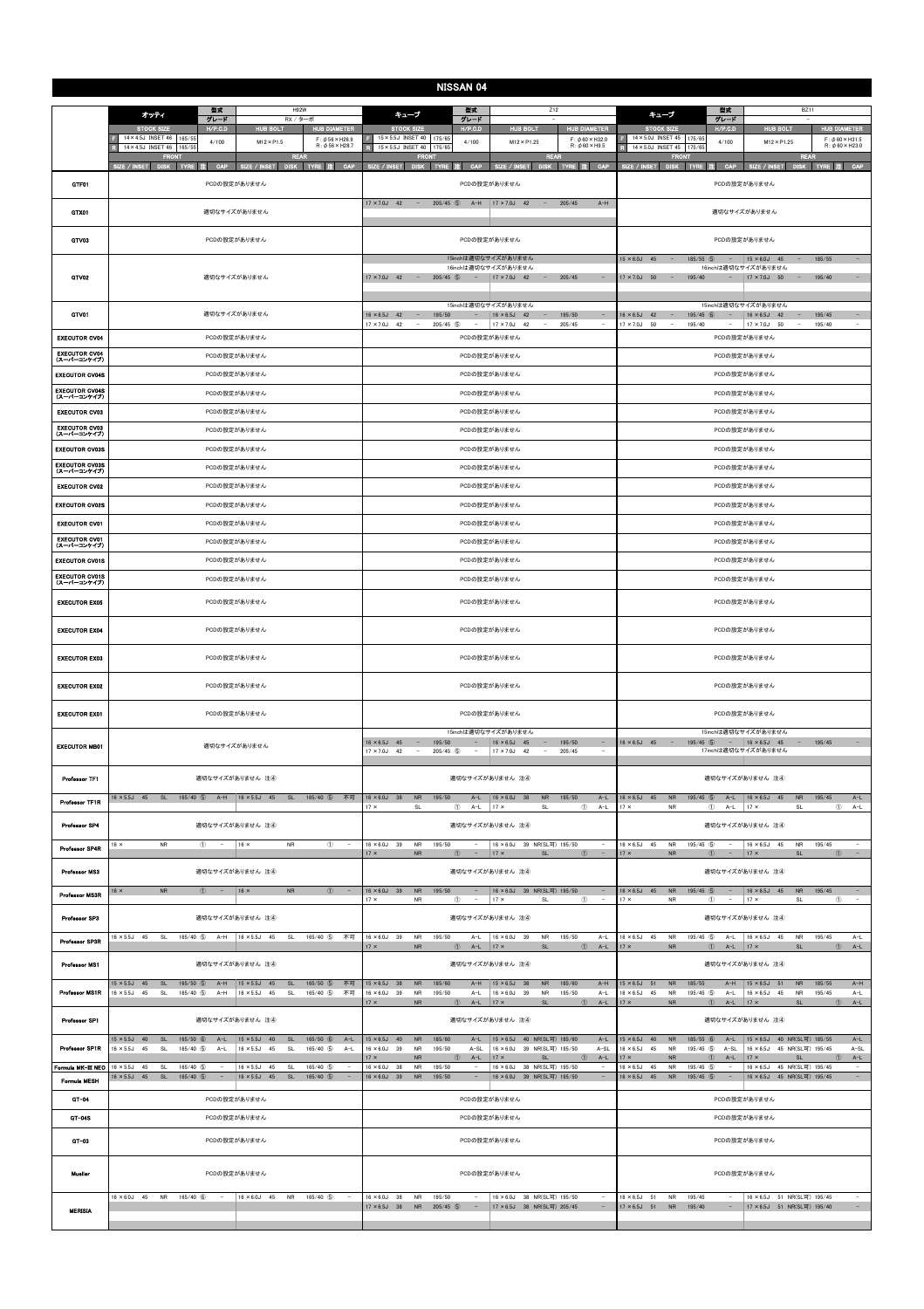|                                      |                                                                                                                                                                                                                                                                                                          | <b>NISSAN 05</b>                                                                                                                                               |                                                                                                                                                                                                                                                                                                                                                                            |  |  |  |  |  |
|--------------------------------------|----------------------------------------------------------------------------------------------------------------------------------------------------------------------------------------------------------------------------------------------------------------------------------------------------------|----------------------------------------------------------------------------------------------------------------------------------------------------------------|----------------------------------------------------------------------------------------------------------------------------------------------------------------------------------------------------------------------------------------------------------------------------------------------------------------------------------------------------------------------------|--|--|--|--|--|
|                                      | 型式<br>BGZ11<br>キューブキュービック                                                                                                                                                                                                                                                                                | R35(前期~2010年10月製造車)<br>GT-R<br>型式                                                                                                                              | 型式<br>GF50<br>シーマ                                                                                                                                                                                                                                                                                                                                                          |  |  |  |  |  |
|                                      | グレード<br>$H/P$ .C.D<br><b>HUB BOLT</b><br><b>HUB DIAMETER</b><br><b>STOCK SIZE</b>                                                                                                                                                                                                                        | ▲エアセンサー装着車<br>グレード<br>(スペックVを除く)<br>H/P. C.D<br><b>HUB DIAMETER</b><br><b>STOCK SIZE</b><br><b>HUB BOLT</b>                                                    | グレード<br>$H/P$ .C.D<br><b>HUB DIAMETER</b><br><b>STOCK SIZE</b><br><b>HUB BOLT</b>                                                                                                                                                                                                                                                                                          |  |  |  |  |  |
|                                      | $14 \times 5.0$ J INSET 45 175/6<br>$F: 660 \times H31.5$<br>4/100<br>$M12 \times P1.25$<br>$R: \phi$ 60 $\times$ H10<br>14 × 5.0J INSET 45<br>175/65                                                                                                                                                    | $20 \times 9.5$ J INSET 45 255/40<br>$F: \phi 66 \times H31.0$<br>5/114.3<br>$M12 \times P1.25$<br>$R: \phi$ 66 $\times$ H25.0<br>20 × 10.5J INSET 25<br>285/3 | 17×7.5J INSET 40 225/55<br>$F: \phi$ 66 $\times$ H22.0<br>5/114.3<br>$M12 \times P1.25$<br>$R: \phi$ 66 $\times$ H23.0<br>17×7.5J INSET 40<br>225/5!                                                                                                                                                                                                                       |  |  |  |  |  |
|                                      | <b>REAR</b><br><b>FRONT</b><br>CAP<br>SIZE / INSET<br>CAP<br><b>SIZE / INSET</b><br><b>DISK</b><br><b>DISK</b><br>TYRE 注<br><b>TYRE</b>                                                                                                                                                                  | <b>REAR</b><br><b>FRONT</b><br>CAP<br><b>SIZE / INSET</b><br>CAP<br>SIZE / INSET<br>DISK TYRE 注<br><b>DISK</b><br>TYRE 注                                       | <b>REAR</b><br><b>FRONT</b><br>CAP<br>SIZE / INSET<br>CAP<br><b>SIZE / INSET</b><br>TYRE 注<br>DISK TYRE<br><b>DISK</b>                                                                                                                                                                                                                                                     |  |  |  |  |  |
| GTF01                                | PCDの設定がありません                                                                                                                                                                                                                                                                                             |                                                                                                                                                                | 適切なサイズがありません                                                                                                                                                                                                                                                                                                                                                               |  |  |  |  |  |
|                                      |                                                                                                                                                                                                                                                                                                          | $20 \times 10.0$ J 35<br>$255/40$ (5)<br>20 × 10.5J 20<br>285/35<br>$\hspace{0.1mm}-\hspace{0.1mm}$<br>$\sim$<br>$\sim$<br>$\sim$                              | $\sim$<br>225/55<br>225/55<br>$B-L$<br>$17 \times 8.0$ J 45<br>$B-L$   17 × 8.0J 45<br>$\sim$                                                                                                                                                                                                                                                                              |  |  |  |  |  |
| GTX01                                | 適切なサイズがありません                                                                                                                                                                                                                                                                                             | 適切なサイズがありません                                                                                                                                                   | 18inchは適切なサイズがありません<br>245/40<br>$B-SL$<br>$\alpha \rightarrow \beta$<br>245/40<br>B-SL   19 × 8.5J 38<br>$\alpha=1$<br>$19 \times 8.5$ J 38<br>17inchは適切なサイズがありません                                                                                                                                                                                                        |  |  |  |  |  |
| GTV03                                | PCDの設定がありません                                                                                                                                                                                                                                                                                             | 適切なサイズがありません                                                                                                                                                   | 275/40<br>$\sim$<br>$18 \times 8.5$ J 40<br>$\sim$<br>245/45<br>$18 \times 9.5$ J<br>45<br>$\sim$<br>$19 \times 8.5$ J<br>38<br>245/40<br>$19 \times 8.5$ J<br>38<br>245/40<br>$\overline{\phantom{a}}$<br>$\overline{\phantom{a}}$<br>$\overline{\phantom{a}}$                                                                                                            |  |  |  |  |  |
|                                      | $15 \times 6.0$ J 45<br>$185/55$ (5)<br>$15 \times 6.0$ J 45<br>185/55<br>$\sim$<br>$\alpha = 1$<br>$\sim$<br>$\sim$<br>16inchは適切なサイズがありません                                                                                                                                                              |                                                                                                                                                                |                                                                                                                                                                                                                                                                                                                                                                            |  |  |  |  |  |
| GTV02                                | $17 \times 7.0$ J 50<br>195/40<br>$17 \times 7.0$ J 50<br>195/40<br>$\sim$<br>$\qquad \qquad -$<br>$\sim$<br>$\overline{\phantom{a}}$                                                                                                                                                                    | 適切なサイズがありません                                                                                                                                                   | 17inchは適切なサイズがありません<br>245/45<br>$18 \times 8.5J$<br>40<br>$18 \times 8.5$ J<br>245/45<br>$\overline{\phantom{a}}$<br>$\overline{\phantom{a}}$<br>$\overline{\phantom{a}}$<br>40<br>$\overline{\phantom{a}}$                                                                                                                                                               |  |  |  |  |  |
|                                      | 15inchは適切なサイズがありません                                                                                                                                                                                                                                                                                      |                                                                                                                                                                | $\sim$<br>$19 \times 8.5$ J 38<br>$\sim$<br>$19 \times 8.5$ J<br>245/40<br>245/40<br>$\sim$<br>38<br>$\sim$<br>17inchは適切なサイズがありません                                                                                                                                                                                                                                         |  |  |  |  |  |
| GTV01                                | $16 \times 6.5$ J 42<br>$195/45$ 6<br>$16 \times 6.5$ J<br>42<br>195/45<br>$\sim$<br>$\sim$<br>$\overline{\phantom{a}}$<br>$17 \times 7.0$ J<br>50<br>195/40<br>$17 \times 7.0$ J<br>50<br>195/40<br>$\overline{\phantom{a}}$                                                                            | 適切なサイズがありません                                                                                                                                                   | $18 \times 8.5$ J<br>40<br>245/45<br>$18 \times 9.5$ J<br>45<br>275/40<br>$\sim$<br>$\overline{\phantom{a}}$<br>$\sim$<br>$19 \times 8.5$ J<br>38<br>245/40<br>$19 \times 8.5$ J<br>38<br>245/40<br>$\overline{\phantom{a}}$                                                                                                                                               |  |  |  |  |  |
| <b>EXECUTOR CV04</b>                 | PCDの設定がありません                                                                                                                                                                                                                                                                                             | 装着不可 注8                                                                                                                                                        | $\equiv$<br><b>NR</b><br>$245/40$ (5)<br>$19 \times 9.0$ J<br><b>NR</b><br>275/35<br>$19 \times 8.0$ J<br>31<br>44<br>$20 \times 8.0J$<br><b>NR</b><br>$245/35$ (5)<br>$20 \times 9.0J$<br><b>NR</b><br>275/30<br>$\sim$<br>31<br>$\sim$<br>-44                                                                                                                            |  |  |  |  |  |
| <b>EXECUTOR CV04</b><br>(スーパーコンケイブ)  | PCDの設定がありません                                                                                                                                                                                                                                                                                             | $^\circledR$<br>$20 \times$<br>$^{\circ}$<br>$20 \times$<br>NR<br>$\sim$<br>SL<br>$\sim$                                                                       | $\sim$<br><b>NR</b><br>SL<br>$19 \times$<br>$\circled{0}$<br>$19 \times$<br>$\circled{0}$<br>$\circledcirc$<br>$^{\circ}$<br>$20 \times$<br><b>NR</b><br>$\sim$<br>$20 \times$<br>SL<br>$\overline{\phantom{a}}$                                                                                                                                                           |  |  |  |  |  |
| <b>EXECUTOR CV04S</b>                | PCDの設定がありません                                                                                                                                                                                                                                                                                             | 装着不可 注8                                                                                                                                                        | <b>NR</b><br>$\sim$<br><b>NR</b><br>$245/35$ (5)<br>275/30<br>$20 \times 8.0$ J 31<br>$\overline{\phantom{a}}$<br>$20 \times 9.0J$<br>44                                                                                                                                                                                                                                   |  |  |  |  |  |
| <b>EXECUTOR CV04S</b><br>(スーパーコンケイブ) | PCDの設定がありません                                                                                                                                                                                                                                                                                             | 20inchは装着不可 注8<br>$21 \times$<br><b>NR</b><br>$\triangle$ 3<br>21<br>SL<br>$\triangle$ 3<br>$\sim$<br>$\overline{\phantom{a}}$                                 | <b>NR</b><br>$\circ$<br>$20 \times$<br><b>SL</b><br>(1)<br>$\sim$<br>$20 \times$                                                                                                                                                                                                                                                                                           |  |  |  |  |  |
| <b>EXECUTOR CV03</b>                 | PCDの設定がありません                                                                                                                                                                                                                                                                                             | 装着不可 注8                                                                                                                                                        | $19 \times 8.0J$<br><b>NR</b><br>$245/40$ (5)<br>$19 \times 9.0J$<br><b>NR</b><br>275/35<br>$\sim$<br>31<br>44<br>$20 \times 8.0$ J<br><b>NR</b><br>$245/35$ (5)<br>$20 \times 9.0J$<br>44<br><b>NR</b><br>275/30<br>$\overline{\phantom{a}}$<br>31                                                                                                                        |  |  |  |  |  |
| <b>EXECUTOR CV03</b><br>(スーパーコンケイブ)  | PCDの設定がありません                                                                                                                                                                                                                                                                                             | $20 \times$<br><b>NR</b><br>$\circled{1}$<br>$20 \times$<br>$\circledcirc$<br>$\overline{\phantom{a}}$<br>SL<br>$\overline{\phantom{a}}$                       | <b>SL</b><br>$\sim$<br>$19 \times$<br><b>NR</b><br>$\circled{0}$<br>$19 \times$<br>$\sim$<br>(T)<br>$20 \times$<br><b>NR</b><br>$\circled{1}$<br>$20 \times$<br>SL<br>$^{\circ}$<br>$\overline{\phantom{a}}$                                                                                                                                                               |  |  |  |  |  |
| <b>EXECUTOR CV03S</b>                | PCDの設定がありません                                                                                                                                                                                                                                                                                             | 装着不可 注8                                                                                                                                                        | $20 \times 8.0$ J 31<br><b>NR</b><br>$245/35$ 5<br>$20 \times 9.0J$<br><b>NR</b><br>275/30<br>44<br>$\sim$                                                                                                                                                                                                                                                                 |  |  |  |  |  |
| <b>EXECUTOR CV03S</b><br>(スーパーコンケイブ) | PCDの設定がありません                                                                                                                                                                                                                                                                                             | 20inchは装着不可注8<br>$\triangle$ 3<br><b>NR</b><br>$\triangle$ 3<br>21<br><b>SI</b><br>$\overline{\phantom{a}}$<br>$21 \times$<br>$\sim$                           | <b>NR</b><br>$\circled{0}$<br><b>SL</b><br>$\circled{0}$<br>$20 \times$<br>$20 \times$<br>$\overline{\phantom{a}}$                                                                                                                                                                                                                                                         |  |  |  |  |  |
| <b>EXECUTOR CV02</b>                 | PCDの設定がありません                                                                                                                                                                                                                                                                                             | $255/40$ (5)<br>$20 \times 10.0$ J 35<br>HP<br>$\overline{\phantom{a}}$<br>20 × 11.0J 22 HP(NR可) 285/35<br>$\overline{\phantom{a}}$                            | HP<br>$\circled{1}$<br><b>NR</b><br>$\circled{0}$<br>$19 \times$<br>$19 \times$<br>$\overline{\phantom{a}}$<br>HP<br>$\circled{1}$<br>NR<br>$\circled{1}$<br>$20 \times$<br>$20 \times$<br>$\overline{\phantom{a}}$                                                                                                                                                        |  |  |  |  |  |
| <b>EXECUTOR CV02S</b>                | PCDの設定がありません                                                                                                                                                                                                                                                                                             | 20inchは装着不可 注8<br>HP<br>$\triangle$ 3<br>$21 \times$<br><b>NR</b><br>$\triangle$ 3<br>$21 \times$<br>$\overline{\phantom{a}}$<br>$\overline{\phantom{a}}$      | $\circled{1}$<br>$\circled{0}$<br>$\sim$<br>HP<br><b>NR</b><br>$20 \times$<br>$\sim$<br>$20 \times$                                                                                                                                                                                                                                                                        |  |  |  |  |  |
| <b>EXECUTOR CV01</b>                 | PCDの設定がありません                                                                                                                                                                                                                                                                                             | 20 × 10.0J 37<br>HP<br>$255/40$ (5)<br>20 × 11.0J 18<br><b>NR</b><br>285/35<br>$\overline{\phantom{0}}$<br>$\qquad \qquad -$                                   | ${\sf NR}$<br>$245/40$ (5)<br>$19 \times 9.0J$<br><b>NR</b><br>275/35<br>$\sim$<br>$19 \times 8.0$ J 31<br>44<br><b>NR</b><br>$245/35$ (5)<br>$20 \times 9.0$ J 44<br><b>NR</b><br>275/30<br>$20 \times 8.0$ J<br>31<br>$\sim$<br>$\sim$                                                                                                                                   |  |  |  |  |  |
| <b>EXECUTOR CV01</b><br>(スーパーコンケイブ)  | PCDの設定がありません                                                                                                                                                                                                                                                                                             | 20 × 11.0J 24<br>$20 \times$<br><b>NR</b><br>285/35<br>$\circ$<br>SL<br>$\sim$                                                                                 | $19 \times$<br><b>NR</b><br>$19 \times$<br><b>SL</b><br>$\sim$<br>Œ<br>(1)<br>$\circledcirc$<br>$\circled{1}$<br><b>NR</b><br>$20 \times$<br><b>SL</b><br>$20 \times$<br>$\overline{\phantom{a}}$                                                                                                                                                                          |  |  |  |  |  |
| <b>EXECUTOR CV01S</b>                | PCDの設定がありません                                                                                                                                                                                                                                                                                             | 20inchは装着不可 注8<br>$21 \times$<br>HP<br>$\triangle$ 3<br>$\sim$<br>21 ×<br><b>NR</b><br>$\triangle$ 3<br>$\overline{\phantom{a}}$                               | $20 \times 8.0$ J 31<br>${\sf NR}$<br>$245/35$ (5)<br>$20 \times 9.0$ J 44<br><b>NR</b><br>275/30<br>$\overline{\phantom{a}}$                                                                                                                                                                                                                                              |  |  |  |  |  |
| <b>EXECUTOR CV01S</b><br>(スーパーコンケイブ) | PCDの設定がありません                                                                                                                                                                                                                                                                                             | 20inchは装着不可 注8<br><b>NR</b><br>$\triangle$ 3<br>$21 \times$<br>$\triangle$ 3<br>$21 \times$<br><b>SL</b>                                                       | <b>NR</b><br>$\circled{1}$<br>$20 \times$<br><b>SL</b><br>$\circled{1}$<br>$\mathcal{A}=\mathcal{A}$<br>$20 \times$<br>$\overline{\phantom{a}}$<br>$18 \times 8.5J$<br>35<br><b>NR</b><br>245/45<br>$18 \times 9.5$ J 43<br>275/40<br>$\sim$                                                                                                                               |  |  |  |  |  |
| <b>EXECUTOR EX05</b>                 | PCDの設定がありません                                                                                                                                                                                                                                                                                             | 装着不可 注8                                                                                                                                                        | SL<br>$19 \times 8.5$ J<br>35<br>NR<br>245/40<br>$19 \times 9.5$ J<br>43<br>SL<br>275/35<br>$\overline{\phantom{a}}$<br>$\qquad \qquad -$<br>$20 \times 8.5$ J<br>35<br><b>NR</b><br>245/35<br>$\sim$<br>$20 \times 9.5$ J 43<br><b>SL</b><br>275/30<br>$\sim$                                                                                                             |  |  |  |  |  |
| <b>EXECUTOR EX04</b>                 | PCDの設定がありません                                                                                                                                                                                                                                                                                             | 装着不可 注8                                                                                                                                                        | 245/45<br>275/40<br>$18 \times 8.5$ J<br><b>NR</b><br>$18 \times 9.5$ J<br>$\overline{\phantom{a}}$<br>35<br>43<br><b>SL</b><br>$\overline{\phantom{a}}$<br><b>NR</b><br>$19 \times 9.5$ J<br>275/35<br>$19 \times 8.5$ J<br>35<br>245/40<br>43<br><b>SL</b>                                                                                                               |  |  |  |  |  |
|                                      |                                                                                                                                                                                                                                                                                                          |                                                                                                                                                                | $20 \times 8.5J$<br>35<br><b>NR</b><br>245/35<br>$\overline{\phantom{a}}$<br>$20 \times 9.5J$<br>43<br><b>SL</b><br>275/30<br>$\overline{\phantom{a}}$<br>$18 \times 8.5J$<br>35<br><b>NR</b><br>245/45<br>$18 \times 9.5$ J<br>43<br><b>SL</b><br>275/40                                                                                                                  |  |  |  |  |  |
| <b>EXECUTOR EX03</b>                 | PCDの設定がありません                                                                                                                                                                                                                                                                                             | 装着不可 注8                                                                                                                                                        | $19 \times 8.5$ J<br>35<br><b>NR</b><br>245/40<br>$19 \times 9.5$ J<br>43<br><b>SL</b><br>275/35<br>$\overline{\phantom{a}}$<br>$\overline{\phantom{a}}$<br>$\sim$<br>$20 \times 8.5$ J<br>35<br><b>NR</b><br>245/35<br>$20 \times 9.5$ J<br>43<br><b>SL</b><br>275/30                                                                                                     |  |  |  |  |  |
| <b>EXECUTOR EX02</b>                 | PCDの設定がありません                                                                                                                                                                                                                                                                                             | 装着不可 注8                                                                                                                                                        | 245/45<br>275/40<br><b>NR</b><br>$18 \times 9.5J$<br>SL<br>$\sim$<br>$18 \times 8.5$ J<br>35<br>$\sim$<br>43<br>$\sim$<br>$19 \times 8.5$ J 35<br>${\sf NR}$<br>245/40<br>$19 \times 9.5$ J 43<br>SL<br>275/35<br>$\overline{\phantom{a}}$                                                                                                                                 |  |  |  |  |  |
| <b>EXECUTOR EX01</b>                 | PCDの設定がありません                                                                                                                                                                                                                                                                                             | 装着不可 注8                                                                                                                                                        | <b>NR</b><br>245/35<br>$20 \times 9.5$ J<br>SL<br>275/30<br>$20 \times 8.5$ J<br>35<br>$\sim$<br>43<br>$\sim$<br>$18 \times 8.5J$<br>$35\,$<br><b>NR</b><br>245/45<br>$18 \times 9.5J$<br>43<br><b>SL</b><br>275/40<br>$\sim$<br>$\sim$<br>$19 \times 8.5$ J<br>35<br><b>NR</b><br>245/40<br>$19 \times 9.5$ J<br>43<br>SL<br>275/35<br>$\overline{\phantom{a}}$<br>$\sim$ |  |  |  |  |  |
|                                      | 15inchは適切なサイズがありません                                                                                                                                                                                                                                                                                      |                                                                                                                                                                | $20 \times 8.5$ J 35<br><b>NR</b><br>$\sim$<br>245/35<br>$\sim$<br>$20 \times 9.5$ J 43<br><b>SL</b><br>275/30<br>17inchは適切なサイズがありません                                                                                                                                                                                                                                      |  |  |  |  |  |
| <b>EXECUTOR MB01</b>                 | $16 \times 6.5$ J 45 - $195/45$ (5)<br>$-$ 16 $\times$ 6.5J 45<br>$\sim$<br>195/45<br>$\sim$<br>17inchは適切なサイズがありません                                                                                                                                                                                      | 適切なサイズがありません                                                                                                                                                   | $18 \times 8.0$ J 38<br>$\sim$<br>245/45<br>$18 \times 9.0J$<br>45<br>$\sim$<br>275/40<br>$\sim$<br>$\sim$<br>$19 \times 8.5$ J<br>38<br>245/40<br>$19 \times 9.5$ J<br>45<br>$\sim$<br>275/35<br>$\overline{\phantom{a}}$<br>$\overline{\phantom{a}}$                                                                                                                     |  |  |  |  |  |
|                                      |                                                                                                                                                                                                                                                                                                          |                                                                                                                                                                | 38<br>245/35<br>$20 \times 8.5$ J 38<br>245/35<br>$\sim$<br>$20 \times 8.5$ J<br>$\overline{\phantom{a}}$<br>$\sim$<br>$\sim$<br>$B-L$<br>$18 \times 8.5J$<br><b>NR</b><br>$245/45$ (5)<br>SL<br>275/40<br>30<br>$B-L$<br>$18 \times 9.5$ J<br>43                                                                                                                          |  |  |  |  |  |
| Professor TF1                        | 適切なサイズがありません 注4                                                                                                                                                                                                                                                                                          | $20 \times$<br>HP<br>$\circled{3}$<br>$B-L$<br>$20 \times$<br><b>NR</b><br>$\triangle$ 3<br>$B-L$<br>$\blacktriangle$                                          | $19 \times 8.5$ J<br>30<br><b>NR</b><br>$245/40$ (5)<br>$19 \times 9.5$ J 43<br>SL<br>$B-L$<br>$B-L$<br>275/35<br>$20 \times 8.5J$<br>30<br><b>NR</b><br>$245/35$ (5)<br>$20 \times 9.5$ J<br>43<br><b>SL</b><br>275/30<br>$B-L$<br>B-L                                                                                                                                    |  |  |  |  |  |
| Professor TF1R                       | $195/45$ (5)<br>A-L   $16 \times 6.5$ J 45<br><b>NR</b><br>195/45<br>$16 \times 6.5$ J 45<br><b>NR</b><br>$A-L$<br>$17 \times$<br>$17 \times$<br><b>SL</b><br>$\circled{1}$<br>$A-L$<br>SL<br>$\circled{1}$<br>A-L                                                                                       | 適切なサイズがありません 注4                                                                                                                                                | $17 \times 8.0$ J 37<br><b>NR</b><br>225/55<br>$B-L$<br>17 × 8.0J 37 NR(SL可) 225/55<br>$B-L$                                                                                                                                                                                                                                                                               |  |  |  |  |  |
| Professor SP4                        | 適切なサイズがありません 注4                                                                                                                                                                                                                                                                                          |                                                                                                                                                                | <b>NR</b><br>$245/45$ (5)<br>$18 \times 8.5$ J<br>30 <sup>°</sup><br>$18 \times 9.5J$<br>43<br><b>SL</b><br>275/40<br>$19 \times 8.5$ J<br>30<br><b>NR</b><br>$245/40$ (5)<br>$19 \times 9.5$ J<br>43<br>SL<br>275/35<br>$\sim$<br>$\sim$                                                                                                                                  |  |  |  |  |  |
| Professor SP4R                       | $16 \times 6.5$ J<br>45 NR(SL可) 195/45<br>$16 \times 6.5$ J<br><b>NR</b><br>$195/45$ (5)<br>45<br>$\sim$                                                                                                                                                                                                 | HP<br>$\triangle$ 3<br>$20 \times$<br><b>NR</b><br>$\triangle$ 3<br>$\sim$<br>$20 \times$<br>$\sim$ $-$<br>適切なサイズがありません 注4                                     | $\sim$<br>$20 \times 8.5J$<br>30 <sup>°</sup><br>${\sf NR}$<br>$245/35$ (5)<br>$\sim$<br>$20 \times 9.5$ J<br><b>SL</b><br>43<br>275/30                                                                                                                                                                                                                                    |  |  |  |  |  |
|                                      | $17 \times$<br><b>NR</b><br>$\circled{1}$<br>$\sim$<br>$\sim$ $-$<br>$17 \times$<br><b>SL</b><br>$\circled{1}$                                                                                                                                                                                           |                                                                                                                                                                | $17 \times 8.0$ J 37<br><b>NR</b><br>225/55<br>17 × 8.0J 37 NR(SL可) 225/55<br>$\sim$<br><b>NR</b><br>$245/45$ (5)<br>$18 \times 8.5J$<br>30<br>$18 \times 9.5$ J<br>43<br><b>SL</b><br>275/40<br>$\sim$<br>$\sim$                                                                                                                                                          |  |  |  |  |  |
| Professor MS3                        | 適切なサイズがありません 注4                                                                                                                                                                                                                                                                                          | $20 \times$<br>HP<br>$\triangle$ 3<br>$20 \times$<br><b>NR</b><br>$\triangle$ 3<br>$\sim$                                                                      | $\sim$<br>$19 \times 8.5$ J 30<br><b>NR</b><br>$245/40$ (5)<br>$\sim$<br>$19 \times 9.5$ J 43<br>SL<br>275/35<br>$20 \times 8.5J$<br>30<br><b>NR</b><br>$245/35$ (5)<br>$20 \times 9.5$ J<br>43<br><b>SL</b><br>275/30<br>$\overline{\phantom{a}}$                                                                                                                         |  |  |  |  |  |
| Professor MS3R                       | $16 \times 6.5$ J 45<br>$195/45$ (5)<br>16 × 6.5J 45 NR(SL可) 195/45<br><b>NR</b><br>$\sim$ $ \sim$<br>$\overline{\phantom{a}}$<br>$17 \times$<br><b>NR</b><br>$\circled{1}$<br>$\sim$<br>$17 \times$<br><b>SL</b><br>$^{\circ}$<br>$\sim$                                                                | 適切なサイズがありません 注4                                                                                                                                                | $17 \times 8.0$ J<br>37<br><b>NR</b><br>225/55<br>17 × 8.0J 37 NR(SL可) 225/55<br>$\sim$<br>$B-L$                                                                                                                                                                                                                                                                           |  |  |  |  |  |
| Professor SP3                        | 適切なサイズがありません 注4                                                                                                                                                                                                                                                                                          | 装着不可 注8                                                                                                                                                        | <b>NR</b><br>$245/45$ (5)<br>$B-L$<br>$18 \times 9.5$ J<br>$18 \times 8.5$ J<br>30<br>43<br>SL<br>275/40<br><b>NR</b><br>245/40 (5)<br>43<br>SL<br>$B-L$<br>$19 \times 8.5$ J<br>30<br>B-L<br>$19 \times 9.5$ J<br>275/35<br>$20 \times 8.5$ J 30<br><b>NR</b><br>$245/35$ 5<br>$20 \times 9.5$ J 43<br>SL<br>275/30<br>$B-L$<br>$B-L$                                     |  |  |  |  |  |
| Professor SP3R                       | $16 \times 6.5$ J<br><b>NR</b><br>$195/45$ (5)<br>$A-L$<br>$16 \times 6.5$ J<br><b>NR</b><br>195/45<br>$A-L$<br>45<br>45<br>$17 \times$<br><b>NR</b><br>$\circled{1}$<br>$A-L$   17 $\times$<br>SL<br>$\circled{1}$<br>$A-L$                                                                             | 適切なサイズがありません 注4                                                                                                                                                | ${\sf NR}$<br>17 × 8.0J 37 NR(SL可) 225/55<br>$17 \times 8.0$ J<br>37<br>225/55<br>$B-L$<br>$B-L$                                                                                                                                                                                                                                                                           |  |  |  |  |  |
| Professor MS1                        | 適切なサイズがありません 注4                                                                                                                                                                                                                                                                                          | 装着不可 注8                                                                                                                                                        | <b>NR</b><br>$245/45$ (5)<br>$18 \times 9.5$ J<br>275/40<br>$18 \times 8.5$ J<br>30<br>$B-L$<br>43<br><b>SL</b><br>$B-L$<br>$19 \times 8.5$ J<br>30<br><b>NR</b><br>$245/40$ (5)<br>$19 \times 9.5$ J<br>43<br><b>SL</b><br>275/35<br>$B-L$<br>$B-L$                                                                                                                       |  |  |  |  |  |
|                                      | $15 \times 6.5$ J 51<br>185/55<br><b>NR</b><br>$A-H$<br>$15 \times 6.5$ J<br>51<br><b>NR</b><br>185/55<br>$A-H$                                                                                                                                                                                          |                                                                                                                                                                | $20 \times 8.5J$<br>30<br><b>NR</b><br>$245/35$ (5)<br>$B-L$<br>$20 \times 9.5$ J 43<br><b>SL</b><br>275/30<br>$B-L$                                                                                                                                                                                                                                                       |  |  |  |  |  |
| Professor MS1R                       | $16 \times 6.5$ J 45<br><b>NR</b><br>$195/45$ (5)<br>$A-L$<br>$16 \times 6.5$ J 45<br><b>NR</b><br>195/45<br>$A-L$<br>$17 \times$<br><b>NR</b><br>$\circled{1}$<br>$A-L$   17 $\times$<br>SL<br>$\circled{1}$<br>$A-L$                                                                                   | 適切なサイズがありません 注4                                                                                                                                                | $17 \times 8.0$ J<br>37<br><b>NR</b><br>225/55<br>$B-L$<br>17 × 8.0J 37 NR(SL可) 225/55<br>$B-L$                                                                                                                                                                                                                                                                            |  |  |  |  |  |
| Professor SP1                        | 適切なサイズがありません 注4                                                                                                                                                                                                                                                                                          | 装着不可 注8                                                                                                                                                        | $18 \times 8.5J$<br>30<br><b>NR</b><br>$245/45$ (5)<br>$B-L$<br>$18 \times 9.5$ J<br>SL<br>275/40<br>$B-L$<br>43<br>$19 \times 8.5$ J 30<br><b>NR</b><br>$245/40$ (5)<br>$19 \times 9.5$ J 43<br><b>SL</b><br>275/35<br>$B-L$<br>$B-L$                                                                                                                                     |  |  |  |  |  |
|                                      | $15 \times 6.5$ J<br>${\sf NR}$<br>$185/55$ (6)<br>$A-L$<br>15 × 6.5J 40 NR(SL可) 185/55<br>$A-L$<br>40                                                                                                                                                                                                   |                                                                                                                                                                | $20 \times 8.5J$<br>30<br><b>NR</b><br>$245/35$ (5)<br>$B-L$<br>$20 \times 9.5$ J 43<br><b>SL</b><br>275/30<br>$B-L$                                                                                                                                                                                                                                                       |  |  |  |  |  |
| Professor SP1R<br>Formula MK-III NEO | $16 \times 6.5J$<br>45<br><b>NR</b><br>$195/45$ 5<br>$A-SL$<br>$16 \times 6.5$ J<br>45 NR(SL可) 195/45<br>$A-SL$<br>$17 \times$<br><b>NR</b><br>$\circled{1}$<br>$A-L$<br>$17 \times$<br><b>SL</b><br>$\circled{1}$<br>$A-L$<br>$16 \times 6.5$ J<br>195/45 5<br><b>NR</b><br>16 × 6.5J 45 NR(SL可) 195/45 | 適切なサイズがありません 注4<br>適切なサイズがありません 注4                                                                                                                             | $17 \times 8.0$ J<br>37<br><b>NR</b><br>225/55<br>$B-L$<br>17 × 8.0J 37 NR(SL可) 225/55<br>$B-L$<br>$19 \times 8.5$ J<br><b>NR</b><br>245/40 5<br>$19 \times 9.5$ J<br>43<br>275/35<br>$\overline{\phantom{a}}$                                                                                                                                                             |  |  |  |  |  |
| <b>Formula MESH</b>                  | 45<br>$16 \times 6.5$ J 45<br><b>NR</b><br>195/45 5<br>16 × 6.5J 45 NR(SL可) 195/45<br>$\sim$<br>$\sim$                                                                                                                                                                                                   | 適切なサイズがありません 注4                                                                                                                                                | 30<br>SL<br><b>NR</b><br>$245/45$ 5<br>$18 \times 9.5$ J<br>SL<br>275/40<br>$\sim$<br>$18 \times 8.5J$<br>30<br>43<br>$\overline{\phantom{a}}$<br>$19 \times 8.5$ J<br><b>NR</b><br>245/40 5<br>$19 \times 9.5$ J<br><b>SL</b><br>$\sim$<br>30<br>43<br>275/35                                                                                                             |  |  |  |  |  |
| $GT - 04$                            | PCDの設定がありません                                                                                                                                                                                                                                                                                             | 20 × 11.0J 29 MD(NR可) 285/35<br>$20 \times 10.0$ J 44<br>HP<br>255/40<br>$\sim$ 100 $\mu$                                                                      | $19 \times 8.5$ J<br>30<br><b>NR</b><br>245/40 (5)<br>$19 \times 9.5$ J<br>43<br><b>NR</b><br>275/35<br>$\overline{\phantom{a}}$<br>$\sim$<br>$20 \times 8.5J$<br>31<br><b>NR</b><br>$245/35$ (5)<br>$20 \times 9.5J$<br>43<br><b>NR</b><br>275/30                                                                                                                         |  |  |  |  |  |
| $GT-04S$                             | PCDの設定がありません                                                                                                                                                                                                                                                                                             | 20inchは装着不可 注8<br>$\triangle$ 3 - 21 x<br>$21 \times$<br>HP<br><b>NR</b><br>$\triangle$ 3                                                                      | $\overline{\phantom{a}}$<br>$20 \times 8.5$ J 30<br><b>NR</b><br>$245/35$ (5)<br>$20 \times 9.5$ J 43<br><b>NR</b><br>275/30<br>$\sim$                                                                                                                                                                                                                                     |  |  |  |  |  |
| GT-03                                | PCDの設定がありません                                                                                                                                                                                                                                                                                             | 装着不可 注8                                                                                                                                                        | $245/45$ (5)<br>275/40<br>$\sim$<br>$18 \times 8.5$ J 30<br><b>NR</b><br>$18 \times 9.5$ J 43<br><b>NR</b><br>$\sim$<br>$19 \times 8.5$ J<br>30<br><b>NR</b><br>$245/40$ (5)<br>$19 \times 9.5$ J<br>43<br><b>NR</b><br>275/35<br>$\sim$<br>$\sim$                                                                                                                         |  |  |  |  |  |
|                                      |                                                                                                                                                                                                                                                                                                          |                                                                                                                                                                | $\sim$<br>$20 \times 8.5$ J<br>31<br><b>NR</b><br>$245/35$ (5)<br>$20 \times 9.5$ J<br>43<br><b>NR</b><br>275/30<br><b>NR</b><br>245/45<br>$18 \times 9.5J$<br>275/40<br>$18 \times 8.5$ J<br>35<br>$\sim$<br>43<br>SL<br>$\sim$                                                                                                                                           |  |  |  |  |  |
| Mueller                              | PCDの設定がありません                                                                                                                                                                                                                                                                                             | 装着不可 注8                                                                                                                                                        | $\sim$<br>$19 \times 8.5$ J<br>35<br><b>NR</b><br>245/40<br>$19 \times 9.5$ J<br>43<br><b>SL</b><br>275/35<br>275/30<br>$20 \times 8.5J$<br><b>NR</b><br>$245/35$ (5)<br>$20 \times 9.5J$<br>43<br><b>NR</b><br>$\sim$<br>30<br>$\sim$                                                                                                                                     |  |  |  |  |  |
|                                      | 195/45<br>16 × 6.5J 51 NR(SL可) 195/45<br>$16 \times 6.5$ J<br>51<br><b>NR</b><br>$\sim$<br>$\overline{\phantom{a}}$                                                                                                                                                                                      |                                                                                                                                                                | 245/45<br>$18 \times 9.5$ J<br>275/40<br>$\sim$<br>$18 \times 8.5$ J<br>35<br><b>NR</b><br>$\overline{\phantom{a}}$<br>43<br>SL                                                                                                                                                                                                                                            |  |  |  |  |  |
| <b>MERISIA</b>                       | $17 \times 6.5$ J 51<br><b>NR</b><br>195/40<br>17 × 6.5J 51 NR(SL可) 195/40<br>$\sim$<br>$\sim$                                                                                                                                                                                                           | 装着不可 注8                                                                                                                                                        | $19 \times 8.5$ J 35<br><b>NR</b><br>245/40<br>$\sim$<br>$19 \times 9.5$ J 43<br>SL<br>275/35<br>$\sim$<br>20 × 8.5J 30 NR 245/35 5<br>20 × 9.5J 43 NR 275/30                                                                                                                                                                                                              |  |  |  |  |  |
|                                      |                                                                                                                                                                                                                                                                                                          |                                                                                                                                                                |                                                                                                                                                                                                                                                                                                                                                                            |  |  |  |  |  |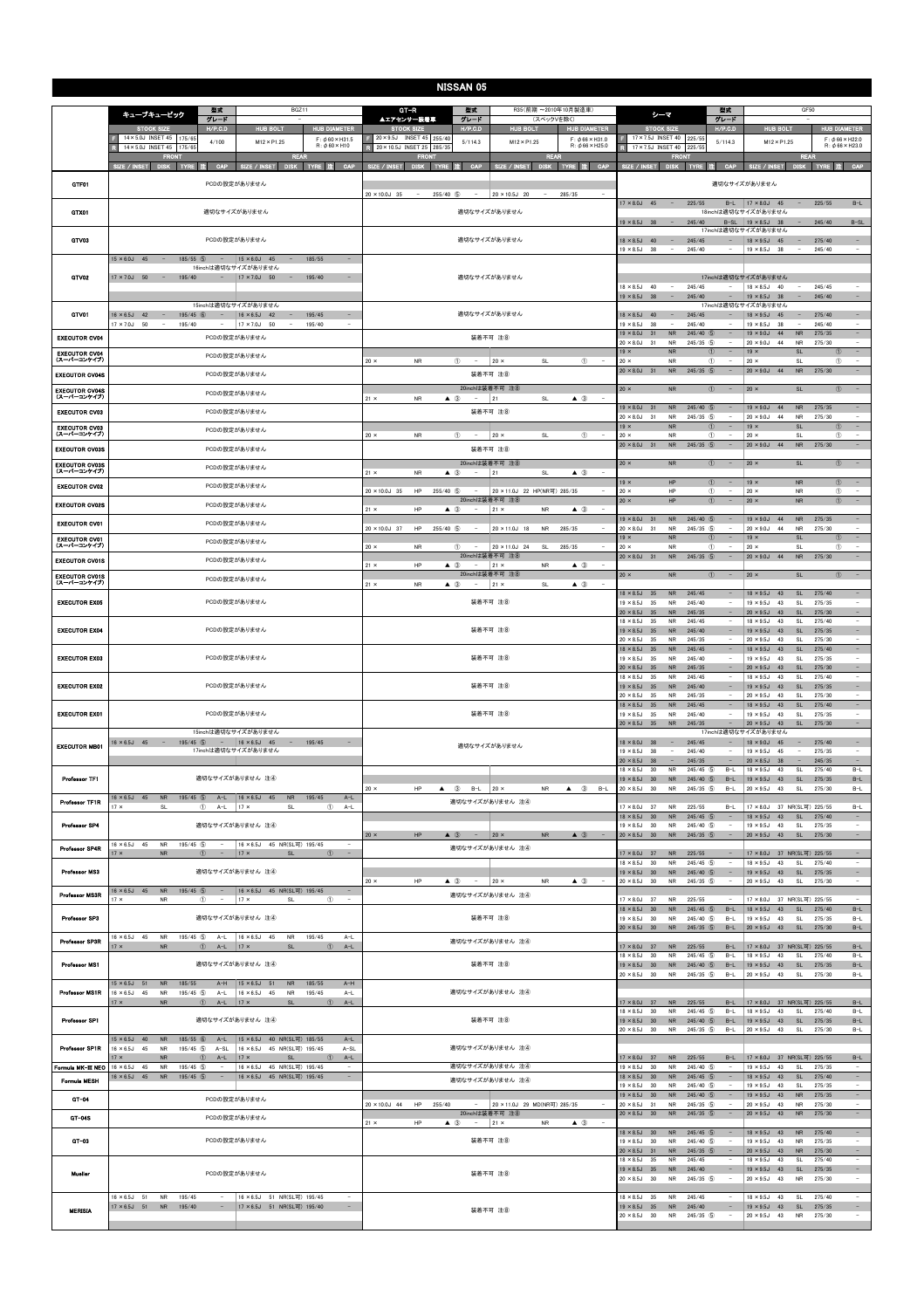|                                      | シーマ                                                                                                                                                  | 型式<br>グレード                                                     | Y33                                                                                                                |                                                        | ジューク                                                                                                                 | 型式<br>グレード                                                | YF15<br>15R <sub>x</sub>                                                                                                   |                                                                                     | ジューク                                                                                                         | 型式<br>グレード                                                          | <b>NF15</b><br>16GT-FOUR / ターボ /4WD                                                                                                                                                          |
|--------------------------------------|------------------------------------------------------------------------------------------------------------------------------------------------------|----------------------------------------------------------------|--------------------------------------------------------------------------------------------------------------------|--------------------------------------------------------|----------------------------------------------------------------------------------------------------------------------|-----------------------------------------------------------|----------------------------------------------------------------------------------------------------------------------------|-------------------------------------------------------------------------------------|--------------------------------------------------------------------------------------------------------------|---------------------------------------------------------------------|----------------------------------------------------------------------------------------------------------------------------------------------------------------------------------------------|
|                                      | <b>STOCK SIZE</b><br>16 × 7.0J INSET 40<br>215/60                                                                                                    | $H/P$ .C.D<br>5/114.3                                          | <b>HUB BOLT</b><br>$M12 \times P1.25$                                                                              | <b>HUB DIAMETER</b><br>$F: 666 \times H24.5$           | <b>STOCK SIZE</b><br>16×6.5J INSET 40                                                                                | H/P. C.D<br>205/60<br>5/114.3                             | <b>HUB BOLT</b><br>$M12 \times P1.25$                                                                                      | <b>HUB DIAMETER</b><br>$F: 666 \times H39.0$                                        | <b>STOCK SIZE</b><br>17×7.0J INSET 47 215/5                                                                  | $H/P$ .C.D<br>5/114.3                                               | <b>HUB DIAMETER</b><br><b>HUB BOLT</b><br>$F: 666 \times H39.0$<br>$M12 \times P1.25$                                                                                                        |
|                                      | 16 × 7.0J INSET 40<br>215/60<br>FRON                                                                                                                 |                                                                | <b>REAR</b>                                                                                                        | $R: \phi$ 66 $\times$ H21.0                            | 16 × 6.5J INSET 40<br>FROM                                                                                           | 205/6                                                     | <b>REAR</b>                                                                                                                | $R: \phi$ 66 $\times$ H10.0                                                         | 17×7.0J INSET 47<br>FRON                                                                                     | 215/5!                                                              | $R: \phi$ 66 $\times$ H22.0<br><b>REAR</b>                                                                                                                                                   |
| GTF01                                | SIZE / INSET<br>DISK TYRE                                                                                                                            | CAP                                                            | SIZE / INSET<br>適切なサイズがありません                                                                                       | DISK TYRE<br>注<br>CAP                                  | <b>SIZE / INSET</b><br><b>DISK</b>                                                                                   | CAP<br><b>TYRE</b><br>æ                                   | SIZE / INSET<br>適切なサイズがありません                                                                                               | DISK TYRE 注<br>CAP                                                                  | SIZE / INSET                                                                                                 | <b>CAP</b><br>DISK TYRE<br>- 33                                     | CAP<br><b>SIZE / INSET</b><br>DISK TYRE<br>注目<br>適切なサイズがありません                                                                                                                                |
|                                      |                                                                                                                                                      |                                                                | 17inchは適切なサイズがありません                                                                                                |                                                        | $17 \times 8.0$ J 45<br>$\sim$                                                                                       | $225/50$ (6)                                              | 不可   17 × 8.0J 45<br>$\sim$                                                                                                | 225/50<br>$B-SL$                                                                    | $17 \times 8.0$ J 45<br>$\sim$                                                                               | $225/50$ (6)                                                        | 不可   17 × 8.0J 45<br>225/50<br>$B-L$<br>$\sim$                                                                                                                                               |
| GTX01                                | $19 \times 8.5$ J 38<br>$\sim$<br>245/35                                                                                                             |                                                                | 18inchは適切なサイズがありません<br>$B-SL$   19 $\times$ 8.5J 38<br>$\sim$                                                      | 245/35<br>$B-SL$                                       |                                                                                                                      |                                                           | 18inchは適切なサイズがありません<br>19inchは適切なサイズがありません                                                                                 |                                                                                     |                                                                                                              | 18inchは適切なサイズがありません                                                 | 19inchは適切なサイズがありません                                                                                                                                                                          |
| GTV03                                | $18 \times 8.5$ J 30<br>225/45<br>$\sim$                                                                                                             |                                                                | 17inchは適切なサイズがありません<br>$18 \times 9.5$ J<br>45<br>۰.                                                               | 255/40                                                 | $17 \times 7.0$ J<br>42<br>$18 \times 7.5$ J<br>48<br>$\qquad \qquad -$                                              | 215/55<br>(5)<br>225/45<br>$\sim$                         | $17 \times 7.0$ J<br>42<br>$18 \times 7.5$ J<br>48<br>$\qquad \qquad -$                                                    | 215/55<br>$\overline{\phantom{a}}$<br>225/45<br>$\qquad \qquad -$                   | 17 × 7.0J<br>42<br>$18 \times 7.5J$<br>48<br>$\qquad \qquad -$                                               | 215/55<br>$\circ$<br>225/45<br>$\sim$                               | 215/55<br>$\overline{\phantom{a}}$<br>$17 \times 7.0$ J<br>42<br>$18 \times 7.5$ J<br>225/45<br>$\qquad \qquad -$<br>48<br>$\sim$                                                            |
|                                      | $19 \times 8.5$ J<br>245/35<br>- 38                                                                                                                  |                                                                | $19 \times 8.5$ J<br>38                                                                                            | 245/35<br>$\overline{\phantom{a}}$                     |                                                                                                                      |                                                           | 19inchは適切なサイズがありません                                                                                                        |                                                                                     |                                                                                                              |                                                                     | 19inchは適切なサイズがありません                                                                                                                                                                          |
| GTV02                                |                                                                                                                                                      |                                                                | 16inchはPCDの設定がありません<br>17inchは適切なサイズがありません                                                                         |                                                        | $17 \times 7.0$ J                                                                                                    | $215/55$ (5)                                              | 16inchはPCDの設定がありません<br>$17 \times 7.0$ J                                                                                   | 215/55                                                                              | $17 \times 7.0$ J<br>42                                                                                      | $215/55$ (5)<br>$\sim$                                              | $17 \times 7.0$ J<br>215/55<br>42                                                                                                                                                            |
|                                      | 225/45<br>$18 \times 8.0$ J<br>35<br>$\overline{\phantom{a}}$<br>$\sim$<br>$19 \times 8.5$ J<br>38<br>245/35                                         | $\overline{\phantom{a}}$                                       | $18 \times 8.0$ J<br>- 35<br>$\overline{\phantom{a}}$<br>$\sim$<br>$19 \times 8.5$ J<br>38                         | 225/45<br>$\sim$<br>$\sim$<br>245/35                   | $18 \times 7.5$ J<br>48                                                                                              | 225/45<br>$\sim$                                          | $18 \times 7.5$ J<br>48<br>$\overline{\phantom{a}}$<br>19inchは適切なサイズがありません                                                 | 225/45<br>$\overline{\phantom{a}}$                                                  | $18 \times 7.5$ J<br>48<br>$\overline{\phantom{a}}$                                                          | 225/45<br>$\sim$                                                    | $18 \times 7.5$ J<br>225/45<br>48<br>$\sim$<br>$\overline{\phantom{a}}$<br>19inchは適切なサイズがありません                                                                                               |
| GTV01                                |                                                                                                                                                      |                                                                | 17inchは適切なサイズがありません<br>18inchは適切なサイズがありません                                                                         |                                                        | $17 \times 7.0$ J<br>42<br>$\qquad \qquad -$                                                                         | $215/55$ (5)<br>$\sim$                                    | $17 \times 7.0$ J<br>42<br>$\overline{\phantom{a}}$<br>18inchは適切なサイズがありません                                                 | 215/55<br>$\overline{\phantom{a}}$                                                  | 17 × 7.0J<br>42<br>$\overline{\phantom{a}}$                                                                  | $215/55$ (5)<br>$\sim$                                              | $17 \times 7.0$ J<br>42<br>215/55<br>$\overline{\phantom{a}}$<br>$\overline{\phantom{a}}$<br>18inchは適切なサイズがありません                                                                             |
| <b>EXECUTOR CV04</b>                 | 245/35<br>$19 \times 8.5$ J<br>- 38<br>$\overline{\phantom{a}}$<br><b>NR</b><br>225/40<br>$19 \times 8.0$ J<br>31                                    | $\sim$<br>$\sim$                                               | $19 \times 8.5$ J<br>38<br>$\qquad \qquad =$<br><b>NR</b><br>$19 \times 9.0$ J<br>44                               | 245/35<br>255/35<br>$\sim$                             | $19 \times$<br>HP<br>$20 \times$                                                                                     | $\sim$                                                    | 19inchは適切なサイズがありません<br>$19 \times$<br><b>NR</b>                                                                            | $\circled{1}$<br>$\overline{\phantom{a}}$                                           | $19 \times$<br>HP                                                                                            | <b>T</b><br>$\sim$<br>$\bigcirc$                                    | 19inchは適切なサイズがありません<br>$19 \times$<br><b>NR</b><br>$\circled{1}$<br>$\sim$                                                                                                                   |
| <b>EXECUTOR CV04</b><br>(スーパーコンケイブ)  | $20 \times 8.0$ J<br>225/35<br>31<br><b>NR</b><br>$19 \times$<br><b>SL</b><br>$20 \times$<br>SL                                                      | $\sim$<br>$\circ$<br>$^{\circ}$                                | $20 \times 9.0J$<br><b>NR</b><br>44<br>$19 \times$<br><b>SL</b><br>$20 \times$<br>SL                               | 255/30<br>$\sim$<br>$\circ$<br>Œ                       | HP<br>$19 \times$<br><b>NR</b><br>$20 \times$<br><b>NR</b>                                                           | O<br>$\circled{1}$<br>$\overline{\phantom{a}}$            | $20 \times$<br><b>NR</b><br>$19 \times$<br><b>SL</b><br>$20 \times$<br>SL                                                  | $^{\circ}$<br>$\circledcirc$<br>$\sim$<br>$^{\circ}$                                | $20 \times$<br>HP<br>$19 \times$<br><b>NR</b><br>$20 \times$<br><b>NR</b>                                    | $\circled{1}$<br>$\sim$<br>$\circled{1}$                            | $20 \times$<br><b>NR</b><br>$\circled{1}$<br>SL<br>$19 \times$<br>$\circled{1}$<br>$\sim$<br>$^{\circ}$<br>$20 \times$<br><b>SL</b>                                                          |
| <b>EXECUTOR CV04S</b>                | $20 \times 8.0$ J 31<br>${\sf NR}$<br>225/35                                                                                                         | $\overline{\phantom{a}}$                                       | $20 \times 9.0$ J 44<br><b>NR</b>                                                                                  | 255/30<br>$\qquad \qquad -$                            | HP<br>$20 \times$                                                                                                    | ⊕<br>$\circled{1}$<br>$\overline{\phantom{a}}$            | $20 \times$<br><b>NR</b>                                                                                                   | $\circled{1}$<br>$\qquad \qquad -$                                                  | HP<br>$20 \times$                                                                                            | $\circled{1}$<br>$\overline{\phantom{a}}$                           | <b>NR</b><br>$\circled{1}$<br>$20 \times$<br>$\sim$                                                                                                                                          |
| <b>EXECUTOR CV04S</b><br>(スーパーコンケイブ) | $20 \times$<br><b>SL</b>                                                                                                                             | ⋒                                                              | $20 \times$<br><b>SL</b>                                                                                           | (T)<br>$\qquad \qquad -$                               | $20 \times$<br><b>NR</b>                                                                                             | $^{\circledR}$                                            | $20 \times$<br><b>SL</b>                                                                                                   | $^{\circledR}$                                                                      | $20 \times$<br><b>NR</b>                                                                                     | $\circledcirc$                                                      | <b>SL</b><br>$\circled{1}$<br>$20 \times$<br>$\qquad \qquad -$                                                                                                                               |
| <b>EXECUTOR CV03</b>                 | 225/40<br>$19 \times 8.0$ J<br><b>NR</b><br>31<br>$20 \times 8.0$ J<br>225/35<br>31<br><b>NR</b>                                                     |                                                                | $19 \times 9.0J$<br><b>NR</b><br>44<br>$20 \times 9.0J$<br><b>NR</b><br>44                                         | 255/35<br>$\overline{\phantom{a}}$<br>255/30           | HP<br>$19 \times$<br>$20 \times$<br>HP                                                                               | $\circled{1}$<br>$\circled{1}$                            | ${\sf NR}$<br>$19 \times$<br>$20 \times$<br><b>NR</b>                                                                      | $^{\circ}$<br>$^{\circ}$                                                            | HP<br>$19 \times$<br>$20 \times$<br>HP                                                                       | $\circled{1}$<br>$\circled{1}$                                      | ${\sf NR}$<br>$^\circledR$<br>$19 \times$<br>$\overline{\phantom{a}}$<br>$20 \times$<br><b>NR</b><br>$\circled{1}$                                                                           |
| <b>EXECUTOR CV03</b><br>(スーパーコンケイブ)  | <b>SL</b><br>$19 \times$<br>$20 \times$<br><b>SL</b>                                                                                                 | $\circled$<br>$\circled{1}$<br>$\overline{a}$                  | $19 \times$<br><b>SL</b><br>$20 \times$<br>SL                                                                      | (T)<br>Œ<br>$\sim$                                     | $19 \times$<br><b>NR</b><br>$20 \times$<br><b>NR</b>                                                                 | $\circled{0}$<br>O                                        | $19 \times$<br><b>SL</b><br>$20$ ><br><b>SL</b>                                                                            | $\circled{0}$<br>$\bar{\phantom{a}}$<br>$^{\circ}$<br>$\overline{\phantom{a}}$      | <b>NR</b><br>$19 \times$<br>$20 \times$<br><b>NR</b>                                                         | $\circled{1}$<br>$\circled{1}$                                      | <b>SL</b><br>$\circled{0}$<br>$19 \times$<br>$\overline{\phantom{a}}$<br>$20 \times$<br>$\circled{1}$<br><b>SL</b><br>$\overline{\phantom{a}}$                                               |
| <b>EXECUTOR CV03S</b>                | <b>NR</b><br>225/35<br>$20 \times 8.0$ J 31                                                                                                          |                                                                | $20 \times 9.0$ J 44<br><b>NR</b>                                                                                  | 255/30                                                 | HP<br>$20 \times$                                                                                                    | $\circled{0}$                                             | $20 \times$<br><b>NR</b>                                                                                                   | $\circled{0}$                                                                       | HP<br>$20 \times$                                                                                            | $\circled{0}$                                                       | $\circled{0}$<br>$\overline{\phantom{a}}$<br>$20 \times$<br><b>NR</b>                                                                                                                        |
| <b>EXECUTOR CV03S</b><br>(スーパーコンケイブ) | $20 \times$<br><b>SL</b>                                                                                                                             | $\bigcirc$                                                     | <b>SL</b><br>$20 \times$                                                                                           | $\sqrt{T}$<br>$\equiv$                                 | <b>NR</b><br>$20 \times$                                                                                             | $\circled{1}$                                             | <b>SL</b><br>$20 \times$                                                                                                   | $\circled{0}$                                                                       | <b>NR</b><br>$20 \times$                                                                                     | $\circled{1}$                                                       | <b>SL</b><br>$\circled{1}$<br>$\sim$<br>$20 \times$                                                                                                                                          |
| <b>EXECUTOR CV02</b>                 | $19 \times 8.0$ J<br>$\sf NR$<br>225/40<br>29<br>$20 \times 8.0$ J<br>225/35<br>29<br><b>NR</b>                                                      | $\overline{\phantom{a}}$                                       | $19 \times 9.0J$<br>42<br>${\sf NR}$<br>$20 \times 9.0J$<br>42<br><b>NR</b>                                        | 255/35<br>$\sim$<br>255/30<br>$\overline{\phantom{a}}$ | HP<br>$19 \times$<br>$20 \times$<br>HP                                                                               | $\circled{1}$<br>$^{\circ}$<br>$\overline{\phantom{a}}$   | <b>NR</b><br>$19 \times$<br>$20 \times$<br><b>NR</b>                                                                       | $\circled{1}$<br>$\overline{\phantom{a}}$<br>$^{\circ}$<br>$\overline{\phantom{a}}$ | HP<br>$19 \times$<br>$20 \times$<br>HP                                                                       | $\circled{1}$<br>$\circled{1}$<br>$\overline{\phantom{a}}$          | $19 \times$<br>${\sf NR}$<br>$\circled{1}$<br>$\sim$<br>$20 \times$<br><b>NR</b><br>$\circled{1}$<br>$\overline{\phantom{a}}$                                                                |
| <b>EXECUTOR CV02S</b>                | $20 \times 8.0$ J<br>29<br><b>NR</b><br>225/35                                                                                                       | $\sim$                                                         | <b>NR</b><br>$20 \times 9.0$ J<br>42                                                                               | 255/30<br>$\sim$                                       | HP<br>$20 \times$                                                                                                    | $\circled{1}$<br>$\overline{\phantom{a}}$                 | <b>NR</b><br>$20 \times$                                                                                                   | $\circled{0}$                                                                       | HP<br>$20 \times$                                                                                            | $\circled{1}$<br>$\sim$                                             | ${\sf NR}$<br>$\circled{1}$<br>$20 \times$<br>$\sim$                                                                                                                                         |
| <b>EXECUTOR CV01</b>                 | $19 \times 8.0$ J 31<br><b>NR</b><br>225/40<br>$20 \times 8.0$ J<br>31<br><b>NR</b><br>225/35                                                        | $\qquad \qquad -$<br>$\sim$                                    | $19 \times 9.0$ J<br><b>NR</b><br>44<br>$20 \times 9.0J$<br><b>NR</b><br>44                                        | 255/35<br>$\overline{\phantom{a}}$<br>255/30           | $19 \times$<br>HP<br>$20 \times$<br>HP                                                                               | $\circled{1}$<br>$\overline{\phantom{a}}$<br>$^{\circ}$   | $19 \times$<br><b>NR</b><br>$20 \times$<br><b>NR</b>                                                                       | $\circledcirc$<br>$\qquad \qquad -$<br>$^{\circ}$<br>$\overline{\phantom{a}}$       | $19 \times$<br>HP<br>HP<br>$20 \times$                                                                       | $\circled{1}$<br>$\hspace{0.1cm} - \hspace{0.1cm}$<br>$\circled{1}$ | $19 \times$<br><b>NR</b><br>$\circled{1}$<br>$\sim$<br>$20 \times$<br><b>NR</b><br>$\circled{1}$                                                                                             |
| <b>EXECUTOR CV01</b><br>(スーパーコンケイブ)  | $19 \times$<br><b>SL</b><br>20x<br>SL                                                                                                                | $^{\circ}$<br>$\hspace{0.1mm}-\hspace{0.1mm}$<br>$\circled{1}$ | <b>SL</b><br>$19 \times$<br>$20 \times$<br>SL                                                                      | $^{\circ}$<br>$\sim$<br>$^{\circ}$                     | <b>NR</b><br>$19 \times$<br>$20 \times$<br><b>NR</b>                                                                 | $\circled{1}$<br>$\overline{\phantom{a}}$<br>$^\circledR$ | <b>SL</b><br>$19 \times$<br>$20 \times$<br>SL                                                                              | $\circledcirc$<br>$\hspace{0.1mm}-\hspace{0.1mm}$<br>$^\circledR$                   | <b>NR</b><br>$19 \times$<br>$20 \times$<br>NR                                                                | $\circled{1}$<br>$\overline{\phantom{a}}$<br>$^{\circ}$             | SL<br>$\circled{1}$<br>$\sim$<br>$19 \times$<br>$\circled{1}$<br>$20 \times$<br><b>SL</b><br>$\overline{\phantom{a}}$                                                                        |
| <b>EXECUTOR CV01S</b>                | ${\sf NR}$<br>$20 \times 8.0$ J 31<br>225/35                                                                                                         |                                                                | 44<br>${\sf NR}$<br>$20 \times 9.0$ J                                                                              | 255/30                                                 | HP<br>$20 \times$                                                                                                    | $\circled{0}$                                             | <b>NR</b><br>$20 \times$                                                                                                   | $^{\circ}$                                                                          | HP<br>$20 \times$                                                                                            | $\circled{1}$                                                       | ${\sf NR}$<br>$\circled{0}$<br>$20 \times$                                                                                                                                                   |
| <b>EXECUTOR CV01S</b><br>(スーパーコンケイブ) | $20 \times$<br><b>SL</b>                                                                                                                             | $^{\circ}$                                                     | $20 \times$<br><b>SL</b>                                                                                           | $\sqrt{T}$                                             | <b>NR</b><br>$20 \times$                                                                                             | $\circled{1}$                                             | $20 \times$<br><b>SL</b>                                                                                                   | $\circled{0}$                                                                       | <b>NR</b><br>$20 \times$                                                                                     | $^{\circ}$                                                          | $\sim$<br>$20 \times$<br><b>SL</b><br>$\circled{1}$                                                                                                                                          |
| <b>EXECUTOR EX05</b>                 | $18 \times 8.0$ J<br><b>NR</b><br>225/45<br>37<br>225/40<br>$19 \times 8.0$ J<br>37<br><b>NR</b>                                                     | $\overline{\phantom{a}}$                                       | $18 \times 9.0J$<br>44<br><b>SL</b><br><b>SL</b><br>$19 \times 9.0$ J<br>44                                        | 255/40<br>$\overline{\phantom{a}}$<br>255/35<br>$\sim$ | $18 \times 8.0$ J<br>43<br>HP<br>$19 \times 8.0$ J<br>43<br>HP                                                       | $225/45$ (5)<br>$225/40$ (5)<br>$\overline{\phantom{a}}$  | $18 \times 8.0J$<br>43 HP(SL可) 225/45<br>$19 \times 8.0$ J<br>43 HP(SL可) 225/40                                            | $\overline{\phantom{a}}$                                                            | $18 \times 8.0$ J<br>43<br>HP<br>HP<br>$19 \times 8.0$ J<br>43                                               | $225/45$ (5)<br>$225/40$ (5)                                        | $18 \times 8.0$ J<br>43 HP(SL可) 225/45<br>$\overline{\phantom{a}}$<br>43 HP(SL可) 225/40<br>$19 \times 8.0$ J<br>$\overline{\phantom{a}}$                                                     |
|                                      | $20 \times 8.5$ J<br>37<br><b>NR</b><br>225/35<br>$18 \times 8.0$ J<br>37<br><b>NR</b><br>225/45                                                     | $\overline{\phantom{a}}$<br>$\overline{\phantom{a}}$           | $20 \times 9.0$ J<br>44<br><b>SL</b><br>$18 \times 9.0J$<br>44<br>SL                                               | 255/30<br>255/40<br>$\sim$                             | $20 \times 8.5$ J<br><b>NR</b><br>46<br>$18 \times 8.0$ J<br>43<br>HP                                                | $235/35$ 6<br>$225/45$ (5)<br>$\overline{\phantom{a}}$    | $20 \times 8.5$ J<br>46 NR(SL可) 235/35<br>$18 \times 8.0J$<br>43 HP(SL可) 225/45                                            | $\sim$<br>$\overline{\phantom{a}}$                                                  | $20 \times 8.5J$<br>46<br><b>NR</b><br>$18 \times 8.0$ J<br>43<br>HP                                         | $235/35$ 6<br>$225/45$ (5)<br>$\qquad \qquad -$                     | $\sim$<br>$20 \times 8.5$ J<br>46 NR(SL可) 235/35<br>$18 \times 8.0$ J<br>43 HP(SL可) 225/45<br>$\overline{\phantom{a}}$                                                                       |
| <b>EXECUTOR EX04</b>                 | $19 \times 8.0$<br><b>NR</b><br>225/40<br>- 37<br>225/35<br>$20 \times 8.5$ J<br>- 37<br><b>NR</b><br>225/45<br>$18 \times 8.0$<br>37<br><b>NR</b>   | $\qquad \qquad -$<br>$\qquad \qquad -$                         | $19 \times 9.0$ J<br>44<br><b>SL</b><br>$20 \times 9.0$<br>44<br><b>SI</b><br>$18 \times 9.0$ J<br>44<br><b>SL</b> | $\sim$<br>255/35<br>255/30<br>255/40<br>$\sim$         | HP<br>$19 \times 8.0$ J<br>43<br>$20 \times 8.5$ J<br><b>NR</b><br>46<br>$18 \times 8.0J$<br>43<br>HP                | $225/40$ (5)<br>$235/35$ (6)<br>$225/45$ (5)              | $19 \times 8.0$ J<br>43 HP(SL可) 225/40<br>$20 \times 8.5$ J<br>46 NR(SL可) 235/35<br>$18 \times 8.0$ J<br>43 HP(SL可) 225/45 | $\sim$<br>$\overline{\phantom{a}}$                                                  | HP<br>43<br>$19 \times 8.0$ J<br><b>NR</b><br>$20 \times 8.5$ J<br>46<br>$8 \times 8.0$<br>43<br>HP          | 225/40 (5)<br>$235/35$ (6)<br>$225/45$ (5)                          | $\sim$<br>$19 \times 8.0$ J<br>43 HP(SL可) 225/40<br>46 NR(SL可) 235/35<br>$20 \times 8.5$ J<br>$\overline{\phantom{a}}$<br>$18 \times 8.0$ J<br>43 HP(SL可) 225/45<br>$\overline{\phantom{a}}$ |
| <b>EXECUTOR EX03</b>                 | $19 \times 8.0$ J<br>37<br><b>NR</b><br>225/40<br><b>NR</b><br>$20 \times 8.5$ J<br>37<br>225/35                                                     | $\overline{\phantom{a}}$                                       | $19 \times 9.0$ J<br>44<br>SL<br><b>SL</b><br>$20 \times 9.0$ J<br>44                                              | 255/35<br>$\overline{\phantom{a}}$<br>255/30           | $19 \times 8.0$ J<br>43<br>HP<br>$20 \times 8.5J$<br>46<br><b>NR</b>                                                 | $225/40$ (5)<br>$\sim$<br>$235/35$ (6)                    | $19 \times 8.0$ J<br>43 HP(SL可) 225/40<br>$20 \times 8.5$ J<br>46 NR(SL可) 235/35                                           | $\sim$<br>$\overline{\phantom{a}}$                                                  | $19 \times 8.0$ J<br>43<br>HP<br>46<br><b>NR</b><br>$20 \times 8.5$ J                                        | $225/40$ (5)<br>$235/35$ 6                                          | $19 \times 8.0$ J<br>43 HP(SL可) 225/40<br>$\overline{\phantom{a}}$<br>$20 \times 8.5$ J<br>46 NR(SL可) 235/35<br>$\overline{\phantom{a}}$                                                     |
| <b>EXECUTOR EX02</b>                 | $18 \times 8.0$ J<br>37<br><b>NR</b><br>225/45<br>$19 \times 8.0$ J 37<br>225/40<br><b>NR</b>                                                        | $\overline{\phantom{a}}$                                       | $18 \times 9.0J$<br>44<br>SL<br>$19 \times 9.0$ J 44<br><b>SL</b>                                                  | 255/40<br>255/35<br>$\overline{\phantom{a}}$           | $18 \times 8.0$ J<br>43<br>HP<br>$19 \times 8.0$ J<br>43<br>HP                                                       | $225/45$ (5)<br>$225/40$ 5                                | $18 \times 8.0$ J<br>43 HP(SL可) 225/45<br>19 × 8.0J 43 HP(SL可) 225/40                                                      | $\overline{\phantom{a}}$<br>$\sim$                                                  | $18 \times 8.0J$<br>43<br>HP<br>$19 \times 8.0$ J<br>43<br>HP                                                | $225/45$ (5)<br>$225/40$ (5)                                        | $18 \times 8.0$ J<br>43 HP(SL可) 225/45<br>19 × 8.0J 43 HP(SL可) 225/40<br>$\overline{\phantom{a}}$                                                                                            |
|                                      | $20 \times 8.5J$<br>37<br><b>NR</b><br>225/35<br>$18 \times 8.0$ J<br>37<br><b>NR</b><br>225/45                                                      | $\sim$<br>$\overline{\phantom{a}}$                             | $20 \times 9.0$ J<br>44<br>SL<br>$18 \times 9.0J$<br>44<br><b>SL</b>                                               | 255/30<br>$\sim$<br>255/40<br>$\equiv$                 | $20 \times 8.5$ J<br>46<br><b>NR</b><br>$18 \times 8.0$ J<br>HP<br>43                                                | 235/35 6<br>$225/45$ (5)                                  | $20 \times 8.5$ J<br>46 NR(SL可) 235/35<br>$18 \times 8.0$ J<br>43 HP(SL可) 225/45                                           | $\sim$<br>$\sim$                                                                    | $20 \times 8.5$ J<br>46<br><b>NR</b><br>HP<br>$18 \times 8.0$ J<br>43                                        | $235/35$ 6<br>$225/45$ (5)                                          | $\overline{\phantom{a}}$<br>$20 \times 8.5$ J<br>46 NR(SL可) 235/35<br>$18 \times 8.0$ J<br>43 HP(SL可) 225/45<br>$\equiv$                                                                     |
| <b>EXECUTOR EX01</b>                 | $19 \times 8.0$ J<br>225/40<br>37<br><b>NR</b><br><b>NR</b><br>225/35<br>$20 \times 8.5$ J 37                                                        | $\overline{\phantom{a}}$                                       | SL<br>$19 \times 9.0$ J<br>44<br>$20 \times 9.0$ J 44<br><b>SL</b>                                                 | 255/35<br>$\overline{\phantom{a}}$<br>255/30           | HP<br>$19 \times 8.0$ J<br>43<br>$20 \times 8.5$ J 46<br><b>NR</b>                                                   | $225/40$ (5)<br>$235/35$ (6)                              | $19 \times 8.0$ J<br>43 HP(SL可) 225/40<br>20 × 8.5J 46 NR(SL可) 235/35                                                      | $\qquad \qquad -$                                                                   | 43<br>HP<br>$19 \times 8.0$ J<br><b>NR</b><br>$20 \times 8.5$ J<br>46                                        | $225/40$ (5)<br>$235/35$ (6)                                        | 43 HP(SL可) 225/40<br>$19 \times 8.0$ J<br>$\overline{\phantom{a}}$<br>20 × 8.5J 46 NR(SL可) 235/35                                                                                            |
|                                      | 18 × 8.0J 38<br>$\overline{\phantom{a}}$<br>225/45                                                                                                   |                                                                | 17inchは適切なサイズがありません<br>$18 \times 9.0$ J<br>45<br>$\overline{\phantom{a}}$                                         | $\sim$<br>255/40                                       | $18 \times 8.0$ J 45<br>$\sim$                                                                                       | 17inchは適切なサイズがありません<br>$225/45$ (5)<br>$\sim$ $-$         | $18 \times 8.0$ J<br>$\sim$ $-$<br>45                                                                                      | $\sim$<br>225/45                                                                    | $18 \times 8.0$ J 45<br>$\sim$                                                                               | 17inchは適切なサイズがありません<br>$225/45$ (5)<br>$\sim$                       | $18 \times 8.0$ J<br>45<br>$\sim$<br>$\overline{\phantom{a}}$<br>225/45                                                                                                                      |
| <b>EXECUTOR MB01</b>                 | $19 \times 8.5$ J<br>245/35<br>38<br>$\overline{\phantom{a}}$<br>$20 \times 8.5$ J<br>38<br>225/35                                                   | $\overline{\phantom{a}}$                                       | $19 \times 9.5$ J<br>45<br>$\overline{\phantom{a}}$<br>$20 \times 8.5$ J<br>38                                     | 275/30<br>$\sim$<br>$\sim$<br>225/35                   |                                                                                                                      | 19inchは適切なサイズがありません<br>20inchは適切なサイズがありません                |                                                                                                                            |                                                                                     |                                                                                                              | 19inchは適切なサイズがありません<br>20inchは適切なサイズがありません                          |                                                                                                                                                                                              |
| Professor TF1                        | $18 \times 8.0$ J<br>225/45<br>37<br>SL<br>$19 \times 8.0$ J 37<br>SL<br>225/40                                                                      | $B-L$<br>$B-L$                                                 | $18 \times 9.0$ J<br>49<br>SL<br>$19 \times 9.0J$<br><b>SL</b><br>49                                               | 255/40<br>$B-L$<br>255/35<br>$B-L$                     | <b>NR</b><br>$18 \times 8.0$ J<br>- 37<br><b>NR</b><br>$19 \times 8.0$ J<br>37                                       | $225/45$ (6)<br>B-H<br>$225/40$ (6)<br>$B-H$              | 18 × 8.0J 37 NR(SL可) 225/45 ⑤<br>19 × 8.0J 37 NR(SL可) 225/40 5                                                             | $B-H$<br>$B-H$                                                                      | SL<br>$18 \times 8.0$ J<br>37<br>$19 \times 8.0$ J<br>37<br><b>SL</b>                                        | $B-H$<br>$225/45$ (6)<br>$225/40$ 6<br>$B-H$                        | $18 \times 8.0J$<br>225/45 5<br>$B-H$<br>37<br><b>SL</b><br>$225/40$ 5<br>$B-H$<br>$19 \times 8.0$ J<br>37<br><b>SL</b>                                                                      |
| Professor TF1R                       | $20 \times 8.0$ J 37<br><b>SL</b><br>225/35                                                                                                          | $B-L$                                                          | $20 \times 9.0J$<br><b>SL</b><br>49<br>16inchはPCDの設定がありません                                                         | 255/30<br>$B-L$                                        | $20 \times 8.5$ J 43<br>NR                                                                                           | $235/35$ (6)<br>$B-H$                                     | 20 × 8.5J 43 NR(SL可) 235/35<br>16inchはPCDの設定がありません                                                                         | $B-H$                                                                               | $20 \times 8.5J$<br>SL<br>43                                                                                 | $235/35$ (6)<br>$B-H$                                               | $20 \times 8.5$ J<br>SL<br>235/35<br>43<br>$B-H$                                                                                                                                             |
|                                      | $17 \times 7.5$ J<br>30<br><b>SL</b><br>225/50<br>$18 \times 8.0$ J<br><b>SL</b><br>225/45<br>37                                                     | $B - L$                                                        | $17 \times 8.5$ J<br>43<br>SL<br>$18 \times 9.0J$<br>SL<br>49                                                      | 245/45<br>$B-L$<br>255/40<br>$\sim$                    | $17 \times 8.0$ J<br>37<br><b>NR</b><br>$18 \times 8.0$ J<br><b>NR</b><br>37                                         | $225/50$ (6)<br>$B-H$<br>$225/45$ 6                       | $17 \times 8.0$ J<br>37 NR(SL可) 225/50 5<br>$18 \times 8.0$ J<br>37 NR(SL可) 225/45 5                                       | $B-H$                                                                               | $17 \times 8.0$ J<br>37<br>SL<br><b>NR</b><br>$18 \times 8.0$ J<br>37                                        | $225/50$ (6)<br>$B-H$<br>225/45 6                                   | $17 \times 8.0$ J<br>37<br><b>SL</b><br>$225/50$ (5)<br>$B-H$<br>37 NR(SL可) 225/45 (5)<br>$18 \times 8.0$ J                                                                                  |
| Professor SP4                        | $19 \times 8.0$ J<br><b>SL</b><br>225/40<br>37<br>$20 \times 8.0$ J 37<br>SL<br>225/35                                                               | $\overline{\phantom{a}}$<br>$\overline{\phantom{a}}$           | $19 \times 9.0$ J<br>SL<br>49<br>$20 \times 9.0$ J<br>SL<br>49                                                     | 255/35<br>$\overline{\phantom{a}}$<br>255/30<br>$\sim$ | $19 \times 8.0$ J<br><b>NR</b><br>- 37<br>$20 \times 8.5$ J 43<br><b>NR</b>                                          | $225/40$ (6)<br>$235/35$ (6)                              | $19 \times 8.0$ J<br>37 NR(SL可) 225/40 5<br>20 × 8.5J 43 NR(SL可) 235/35                                                    | $\overline{\phantom{a}}$<br>$\overline{\phantom{a}}$                                | $19 \times 8.0$ J<br>37<br><b>NR</b><br>$20 \times 8.5$ J 43<br>${\sf NR}$                                   | 225/40 6<br>$235/35$ 6<br>$\sim$                                    | 19 × 8.0J 37 NR(SL可) 225/40 5<br>20 × 8.5J 43 NR(SL可) 235/35<br>$\overline{\phantom{a}}$                                                                                                     |
| Professor SP4R                       | $17 \times 7.5$ J 30<br><b>SL</b><br>225/50                                                                                                          | $\sim$                                                         | 16inchはPCDの設定がありません<br>$17 \times 8.5$ J 43<br><b>SL</b>                                                           | 245/45<br>$\sim$                                       | $17 \times 8.0$ J 37<br><b>NR</b>                                                                                    | $225/50$ (6)                                              | 16inchはPCDの設定がありません<br>17 × 8.0J 37 NR(SL可) 225/50 5                                                                       | $\sim$                                                                              | $17 \times 8.0$ J 37<br><b>NR</b>                                                                            | $225/50$ 6                                                          | $\sim$<br>17 × 8.0J 37 NR(SL可) 225/50 5                                                                                                                                                      |
| <b>Professor MS3</b>                 | 225/45<br>$18 \times 8.0$ J<br><b>NR</b><br>37<br>$19 \times 8.0$ J 37<br><b>NR</b><br>225/40                                                        |                                                                | $18 \times 9.0J$<br><b>SL</b><br>49<br>$19 \times 9.0$ J 49<br><b>SL</b>                                           | 255/40<br>$\overline{\phantom{a}}$<br>255/35<br>-      | $18 \times 8.0$ J<br><b>NR</b><br>37<br>$19 \times 8.0$ J 37<br><b>NR</b>                                            | $225/45$ 6<br>$225/40$ (6)                                | $18 \times 8.0$ J<br>37 NR(SL可) 225/45 5<br>19 × 8.0J 37 NR(SL可) 225/40 5                                                  | $\overline{\phantom{a}}$                                                            | $18 \times 8.0J$<br>37<br><b>NR</b><br>$19 \times 8.0$ J 37<br><b>NR</b>                                     | $225/45$ (6)<br>$225/40$ (6)<br>$\hspace{1.0cm} - \hspace{1.0cm}$   | $18 \times 8.0$ J<br>37 NR(SL可) 225/45 5<br>19 × 8.0J 37 NR(SL可) 225/40 5<br>$\overline{\phantom{a}}$                                                                                        |
| Professor MS3R                       | $20 \times 8.0$ J<br>37<br><b>NR</b><br>225/35                                                                                                       |                                                                | $20 \times 9.0J$<br>SL<br>49<br>16inchはPCDの設定がありません                                                                | 255/30<br>$\sim$                                       | $20 \times 8.5J$<br><b>NR</b><br>43                                                                                  | $235/35$ 6                                                | $20 \times 8.5$ J<br>43 NR(SL可) 235/35<br>16inchはPCDの設定がありません                                                              | $\overline{\phantom{a}}$                                                            | $20 \times 8.5J$<br>43<br><b>NR</b>                                                                          | $235/35$ 6<br>$\overline{\phantom{a}}$                              | 20 × 8.5J 43 NR(SL可) 235/35<br>$\overline{\phantom{a}}$                                                                                                                                      |
| Professor SP3                        | $17 \times 7.5$ J<br>30<br><b>NR</b><br>225/50<br>$18 \times 8.0$ J<br>37<br><b>NR</b><br>225/45<br>$19 \times 8.0$ J<br><b>NR</b><br>225/40<br>- 37 | $B-L$<br>$B-L$                                                 | $17 \times 8.5$ J 43<br>SL<br><b>SL</b><br>$18 \times 9.0J$<br>49<br>$19 \times 9.0$ J<br><b>SL</b><br>49          | 245/45<br>$B-L$<br>255/40<br>255/35<br>$B-L$           | $17 \times 8.0$ J<br>37<br><b>NR</b><br><b>NR</b><br>$18 \times 7.5$ J<br>43<br>$19 \times 7.5$ J<br><b>NR</b><br>43 | $225/50$ 6<br>225/45<br>$B-H$<br>225/40<br>$B-H$          | 17 × 8.0J 37 NR(SL可) 225/50 5<br>18 × 7.5J 43 NR(SL可) 225/45<br>19 × 7.5J 43 NR(SL可) 225/40                                | $B-H$<br>$B-H$                                                                      | $17 \times 8.0$ J<br>37<br><b>NR</b><br>$18 \times 7.5J$<br>43<br><b>SL</b><br>$19 \times 7.5$ J<br>43<br>SL | $225/50$ 6<br>225/45<br>$B-H$<br>225/40<br>$B-H$                    | 17 × 8.0J 37 NR(SL可) 225/50 5<br>$B-H$<br>$18 \times 7.5$ J<br>43<br><b>SL</b><br>225/45<br>$19 \times 7.5$ J<br><b>SL</b><br>225/40<br>$B-H$<br>43                                          |
|                                      | $20 \times 8.0$ J<br>37<br><b>NR</b><br>225/35                                                                                                       | $B-L$                                                          | $20 \times 9.0$ J<br>49<br><b>SL</b><br>16inchはPCDの設定がありません                                                        | 255/30<br>$B-L$                                        | ${\sf NR}$<br>$20 \times 8.5$ J<br>43                                                                                | $235/35$ 6<br>$B-H$                                       | 20 × 8.5J 43 NR(SL可) 235/35<br>16inchはPCDの設定がありません                                                                         | $B-H$                                                                               | 43<br><b>SL</b><br>$20 \times 8.5$ J                                                                         | $235/35$ 6<br>$B-H$                                                 | 235/35<br>$B-H$<br>$20 \times 8.5$ J<br>43<br><b>SL</b>                                                                                                                                      |
| Professor SP3R                       | $17 \times 7.5$ J 30<br><b>NR</b><br>225/50<br>225/45<br>$18 \times 8.0$<br>37<br><b>NR</b>                                                          | $B-L$<br>$B-I$                                                 | $17 \times 8.5$ J 43<br><b>SL</b><br>$18 \times 9.0J$<br>49<br><b>SL</b>                                           | 245/45<br>$B-L$<br>255/40<br>$B-I$                     | $17 \times 7.5$ J 43<br><b>NR</b><br>$18 \times 7.5$ J<br><b>NR</b><br>43                                            | 215/55<br>$B-H$<br>225/45<br>$B-H$                        | 17 × 7.5J 43 NR(SL可) 215/55<br>18 × 7.5J 43 NR(SL可) 225/45                                                                 | $B-H$<br>$B-H$                                                                      | $17 \times 7.5$ J<br>43<br><b>SL</b><br><b>NR</b><br>$18 \times 7.5J$<br>43                                  | 215/55<br>$B-H$<br>225/45<br>$B-H$                                  | $B-H$<br>$17 \times 7.5$ J 43<br><b>SL</b><br>215/55<br>18 × 7.5J 43 NR(SL可) 225/45<br>$B-H$                                                                                                 |
| <b>Professor MS1</b>                 | $19 \times 8.0$ J 37<br><b>NR</b><br>225/40<br>$20 \times 8.0$ J<br>37<br>225/35<br><b>NR</b>                                                        | $B-L$<br>$B-L$                                                 | <b>SL</b><br>$19 \times 9.0$ J 49<br>$20 \times 9.0J$<br>49<br><b>SL</b>                                           | 255/35<br>$B-L$<br>255/30<br>$B-L$                     | $19 \times 7.5$ J 43<br><b>NR</b><br>$20 \times 8.5J$<br>43<br><b>NR</b>                                             | 225/40<br>$B-H$<br>$235/35$ 6<br>$B-H$                    | 19 × 7.5J 43 NR(SL可) 225/40<br>$20 \times 8.5J$<br>43 NR(SL可) 235/35                                                       | $B-H$<br>$B-H$                                                                      | 43<br><b>NR</b><br>$19 \times 7.5$ J<br>$20 \times 8.5J$<br>43<br>SL                                         | 225/40<br>$B-H$<br>$235/35$ 6<br>$B-H$                              | 19 × 7.5J 43 NR(SL可) 225/40<br>$B-H$<br>$20 \times 8.5$ J<br>43<br><b>SL</b><br>235/35<br>$B-H$                                                                                              |
| Professor MS1R                       |                                                                                                                                                      |                                                                | 16inchは装着不可 注8                                                                                                     |                                                        | $16 \times 7.0$ J<br>39<br><b>NR</b>                                                                                 | 205/60<br>$B-H$                                           | 16 × 7.0J 39 NR(SL可) 205/60                                                                                                | $B-H$                                                                               |                                                                                                              |                                                                     |                                                                                                                                                                                              |
|                                      | $17 \times 7.5$ J 30<br><b>NR</b><br>225/50<br>$18 \times 8.0J$<br>225/45<br>37<br><b>NR</b>                                                         | $B-L$<br>$B - L$                                               | $17 \times 8.5$ J 43<br><b>SL</b><br>SL<br>$18 \times 9.0J$<br>49                                                  | 245/45<br>$B-L$<br>255/40<br>$B-L$                     | $17 \times 7.5$ J<br>43<br><b>NR</b><br><b>NR</b><br>$18 \times 7.5$ J<br>43                                         | 215/55<br>$B-H$<br>225/45<br>$B-H$                        | 17 × 7.5J 43 NR(SL可) 215/55<br>$18 \times 7.5$ J<br>43 NR(SL可) 225/45                                                      | $B-H$<br>$B-H$                                                                      | $17 \times 7.5$ J<br>43<br><b>NR</b><br><b>SL</b><br>$18 \times 7.5$ J<br>43                                 | 215/55<br>$B-H$<br>225/45<br>$B-H$                                  | 17 × 7.5J 43 NR(SL可) 215/55<br>$B-H$<br>225/45<br>$18 \times 7.5J$<br>$B-H$<br>43<br>SL                                                                                                      |
| Professor SP1                        | $19 \times 8.0$ J 37<br>225/40<br><b>NR</b><br>$20 \times 8.0$ J 37<br>225/35<br><b>SL</b>                                                           | $B-L$<br>$B-L$                                                 | <b>SL</b><br>$19 \times 9.0$ J 49<br>$20 \times 9.0$ J 49<br><b>SL</b>                                             | 255/35<br>$B-L$<br>255/30<br>$B-L$                     | $19 \times 7.5$ J 43<br><b>NR</b><br><b>NR</b><br>$20 \times 8.5$ J<br>43                                            | 225/40<br>$B-H$<br>235/35 6<br>$B-H$                      | 19 × 7.5J 43 NR(SL可) 225/40<br>$20 \times 8.5$ J<br>43 NR(SL可) 235/35                                                      | $B-H$<br>$B-H$                                                                      | $19 \times 7.5$ J 43<br><b>SL</b><br>$20 \times 8.5$ J 43<br>SL                                              | 225/40<br>$B-H$<br>$235/35$ 6<br>$B-H$                              | $19 \times 7.5$ J<br>43<br>SL<br>225/40<br>$B-H$<br>$20 \times 8.5$ J 43<br><b>SL</b><br>235/35<br>$B-H$                                                                                     |
| Professor SP1R                       |                                                                                                                                                      |                                                                | 16inchは装着不可 注8                                                                                                     |                                                        | $16 \times 7.0$ J<br>39<br><b>NR</b>                                                                                 | 205/60<br>$B-H$                                           | 16 × 7.0J 39 NR(SL可) 205/60                                                                                                | $B-H$                                                                               |                                                                                                              |                                                                     |                                                                                                                                                                                              |
| Formula MK-III NEO                   | $17 \times 7.5$ J 30<br><b>NR</b><br>225/50<br>$19 \times 8.0$ J<br>37 NR(SL可) 225/40                                                                | $B-L$                                                          | $17 \times 8.5$ J 43<br><b>SL</b><br>$19 \times 9.0J$<br>49<br><b>SL</b>                                           | 245/45<br>$B-L$<br>255/35<br>$\sim$                    | $17 \times 7.5$ J<br>43<br><b>NR</b><br>$19 \times 8.0$ J<br><b>NR</b><br>37                                         | 215/55<br>$B-H$<br>225/40 6                               | 17 × 7.5J 43 NR(SL可) 215/55<br>$19 \times 8.0$ J<br>37 NR(SL可) 225/40                                                      | $B-H$<br>$\overline{\phantom{a}}$                                                   | $17 \times 7.5$ J<br>43<br><b>SL</b><br>$19 \times 8.0$ J<br>37<br><b>SL</b>                                 | 215/55<br>$B-H$<br>225/40 6                                         | 215/55<br>$17 \times 7.5$ J<br>43<br><b>SL</b><br>$B-H$<br>$19 \times 8.0$ J<br><b>SL</b><br>225/40 (5<br>$\sim$<br>37                                                                       |
| <b>Formula MESH</b>                  | $18 \times 8.0$ J<br>37<br><b>SL</b><br>225/45<br>37 NR(SL可) 225/40<br>$19 \times 8.0$ J                                                             | $\overline{\phantom{a}}$                                       | SL<br>$18 \times 9.0J$<br>49<br>$19 \times 9.0$ J<br>49<br>SL                                                      | 255/40<br>$\sim$<br>255/35<br>$\sim$                   | $18 \times 8.0$ J<br>37<br><b>NR</b><br>$19 \times 8.0$ J<br>37<br><b>NR</b>                                         | $225/45$ 6<br>$225/40$ 6<br>$\qquad \qquad -$             | 18 × 8.0J 37 NR(SL可) 225/45 (5)<br>19 × 8.0J 37 NR(SL可) 225/40 5                                                           | $\sim$<br>$\overline{\phantom{a}}$                                                  | $18 \times 8.0$ J<br>37<br><b>SL</b><br>$19 \times 8.0$ J<br>37<br>NR                                        | $225/45$ 6<br>$225/40$ 6<br>$\overline{\phantom{a}}$                | $\sim$<br>$18 \times 8.0$ J<br>37<br>SL<br>$225/45$ (5)<br>19 × 8.0J 37 NR(SL可) 225/40 5<br>$\sim$                                                                                           |
| GT-04                                | $19 \times 8.0$ J<br>37<br>225/40<br><b>NR</b><br>225/35<br>$20 \times 8.0$ J 37<br><b>NR</b>                                                        | $\overline{a}$                                                 | <b>NR</b><br>$19 \times 9.0J$<br>49<br><b>NR</b><br>$20 \times 9.0$ J<br>- 50                                      | 255/35<br>$\sim$<br>255/30                             | $19 \times 8.5$ J<br>47<br>MD<br>48 MD(NR可) 235/35 5<br>$20 \times 8.5$ J                                            | 225/40 5                                                  | $19 \times 8.5$ J<br>47 MD(NR可) 225/40<br>$20 \times 8.5J$<br>48 MD(NR可) 235/35                                            | $\overline{\phantom{a}}$                                                            | <b>MD</b><br>47<br>$19 \times 8.5$ J<br>48 MD(NR可) 235/35 ⑤<br>$20 \times 8.5$ J                             | 225/40<br>$\left(5\right)$                                          | $\overline{\phantom{a}}$<br>$19 \times 8.5$ J<br>47 MD(NR可) 225/40<br>20 × 8.5J 48 MD(NR可) 235/35<br>$\overline{\phantom{a}}$                                                                |
| GT 04S                               | $20 \times 8.0$ J 37<br><b>NR</b><br>225/35                                                                                                          | $\sim$                                                         | $20 \times 9.0J$<br>50<br><b>NR</b>                                                                                | 255/30<br>$\sim$                                       | $20 \times 8.5J$<br>48<br>MD                                                                                         | $235/35$ 5                                                | $20 \times 8.5$ J<br>48 MD(NR可) 235/35                                                                                     | $\sim$                                                                              | $20 \times 8.5J$<br>48<br>MD                                                                                 | $235/35$ (5)                                                        | $\sim$<br>$20 \times 8.5J$<br>48 MD(NR可) 235/35                                                                                                                                              |
| $QT-03$                              | <b>NR</b><br>225/45<br>$18 \times 8.0$ J 37<br>$19 \times 8.0$ J<br>37<br><b>NR</b><br>225/40                                                        | $\overline{\phantom{a}}$                                       | $18 \times 9.0J$<br><b>NR</b><br>49<br>$19 \times 9.0$ J<br><b>NR</b><br>49                                        | 255/40<br>$\sim$<br>255/35<br>$\overline{\phantom{a}}$ | MD<br>$18 \times 7.5$ J<br>47<br>$19 \times 7.5$ J<br>47<br>MD                                                       | 225/45<br>225/40                                          | 18 × 7.5J 47 MD(NR可) 225/45<br>$19 \times 7.5$ J<br>47 MD(NR可) 225/40                                                      | $\sim$<br>$\overline{\phantom{a}}$                                                  | MD<br>$18 \times 7.5$ J<br>47<br>$19 \times 7.5$ J<br>47<br>MD                                               | 225/45<br>225/40                                                    | 18 × 7.5J 47 MD(NR可) 225/45<br>$\sim$<br>$19 \times 7.5$ J<br>47 MD(NR可) 225/40<br>$\overline{\phantom{a}}$                                                                                  |
|                                      | $20 \times 8.0$ J 37<br><b>NR</b><br>225/35<br>$18 \times 8.0J$<br>225/45<br>37<br><b>NR</b>                                                         | $\sim$<br>$\sim$                                               | $20 \times 9.0$ J 50<br><b>NR</b><br>$18 \times 9.0J$<br>SL<br>44                                                  | 255/30<br>$\sim$<br>255/40<br>$\sim$                   | $20 \times 8.5J$<br>48 MD(NR可) 235/35 5<br>$18 \times 8.0J$<br>43<br>HP                                              | 225/45 5                                                  | 20 × 8.5J 48 MD(NR可) 235/35<br>$18 \times 8.0J$<br>43 HP(SL可) 225/45                                                       | $\sim$<br>$\sim$                                                                    | 48 MD(NR可) 235/35 (5)<br>$20 \times 8.5$ J<br>$18 \times 8.0J$<br>43<br>HP                                   | 225/45 5                                                            | 20 × 8.5J 48 MD(NR可) 235/35<br>$\overline{\phantom{a}}$<br>÷,<br>$18 \times 8.0$ J<br>43 HP(SL可) 225/45                                                                                      |
| Mueller                              | $19 \times 8.0$ J<br>37<br><b>NR</b><br>225/40<br>$20 \times 8.0$ J<br>37<br>225/35<br><b>NR</b>                                                     | $\qquad \qquad -$<br>$\qquad \qquad =$                         | $\mathsf{SL}% _{2}\left( \mathbb{Z}\right)$<br>$19 \times 9.0$ J 44<br><b>NR</b><br>$20 \times 9.0$ J<br>49        | 255/35<br>$\overline{\phantom{a}}$<br>255/30<br>$\sim$ | $19 \times 8.0$ J<br>43<br>HP<br>$20 \times 8.5$ J<br><b>NR</b><br>43                                                | 225/40 (5)<br>235/35 6                                    | $19 \times 8.0$ J<br>43 HP(SL可) 225/40<br>$20 \times 8.5$ J<br><b>NR</b><br>43                                             | $\equiv$<br>235/35<br>$\overline{a}$                                                | $19 \times 8.0J$<br>43<br>HP<br><b>NR</b><br>$20 \times 8.5$ J<br>43                                         | 225/40 (5)<br>$235/35$ 6                                            | $19 \times 8.0$ J<br>43 HP(SL可) 225/40<br>$\overline{\phantom{a}}$<br>$20 \times 8.5J$<br>43<br><b>NR</b><br>235/35<br>$\overline{\phantom{a}}$                                              |
|                                      | $18 \times 8.0$ J<br>37<br><b>NR</b><br>225/45                                                                                                       |                                                                | $18 \times 9.0J$<br>44<br><b>SL</b>                                                                                | 255/40<br>$\sim$                                       | $18 \times 8.0$ J<br>43<br>HP                                                                                        | $225/45$ (5)                                              | $18 \times 8.0$ J<br>43 HP(SL可) 225/45                                                                                     | $\sim$                                                                              | $18 \times 8.0J$<br>43<br>HP                                                                                 | $225/45$ (5)                                                        | $18 \times 8.0$ J<br>43 HP(SL可) 225/45<br>$\overline{\phantom{a}}$                                                                                                                           |
| <b>MERISIA</b>                       | $19 \times 8.0$ J 37<br>225/40<br><b>NR</b><br>$20 \times 8.0$ J 37<br><b>NR</b><br>225/35                                                           |                                                                | $19 \times 9.0$ J 44<br><b>SL</b><br>$20 \times 9.0$ J 49<br><b>NR</b>                                             | 255/35<br>255/30<br>$\overline{\phantom{a}}$           | $19 \times 8.0$ J<br>43<br>HP<br>$20 \times 8.5J$<br>43<br><b>NR</b>                                                 | $225/40$ (5)<br>$235/35$ 6                                | 19 × 8.0J 43 HP(SL可) 225/40<br>$20 \times 8.5$ J 43<br><b>NR</b>                                                           | $\overline{\phantom{a}}$<br>235/35<br>$\overline{\phantom{a}}$                      | 43<br>HP<br>$19 \times 8.0$ J<br>$20 \times 8.5$ J<br>43<br><b>NR</b>                                        | $225/40$ (5)<br>$235/35$ 6                                          | 19 × 8.0J 43 HP(SL可) 225/40<br>$\overline{\phantom{a}}$<br>$20 \times 8.5$ J 43<br><b>NR</b><br>235/35<br>$\overline{\phantom{a}}$                                                           |
|                                      |                                                                                                                                                      |                                                                |                                                                                                                    |                                                        |                                                                                                                      |                                                           |                                                                                                                            |                                                                                     |                                                                                                              |                                                                     |                                                                                                                                                                                              |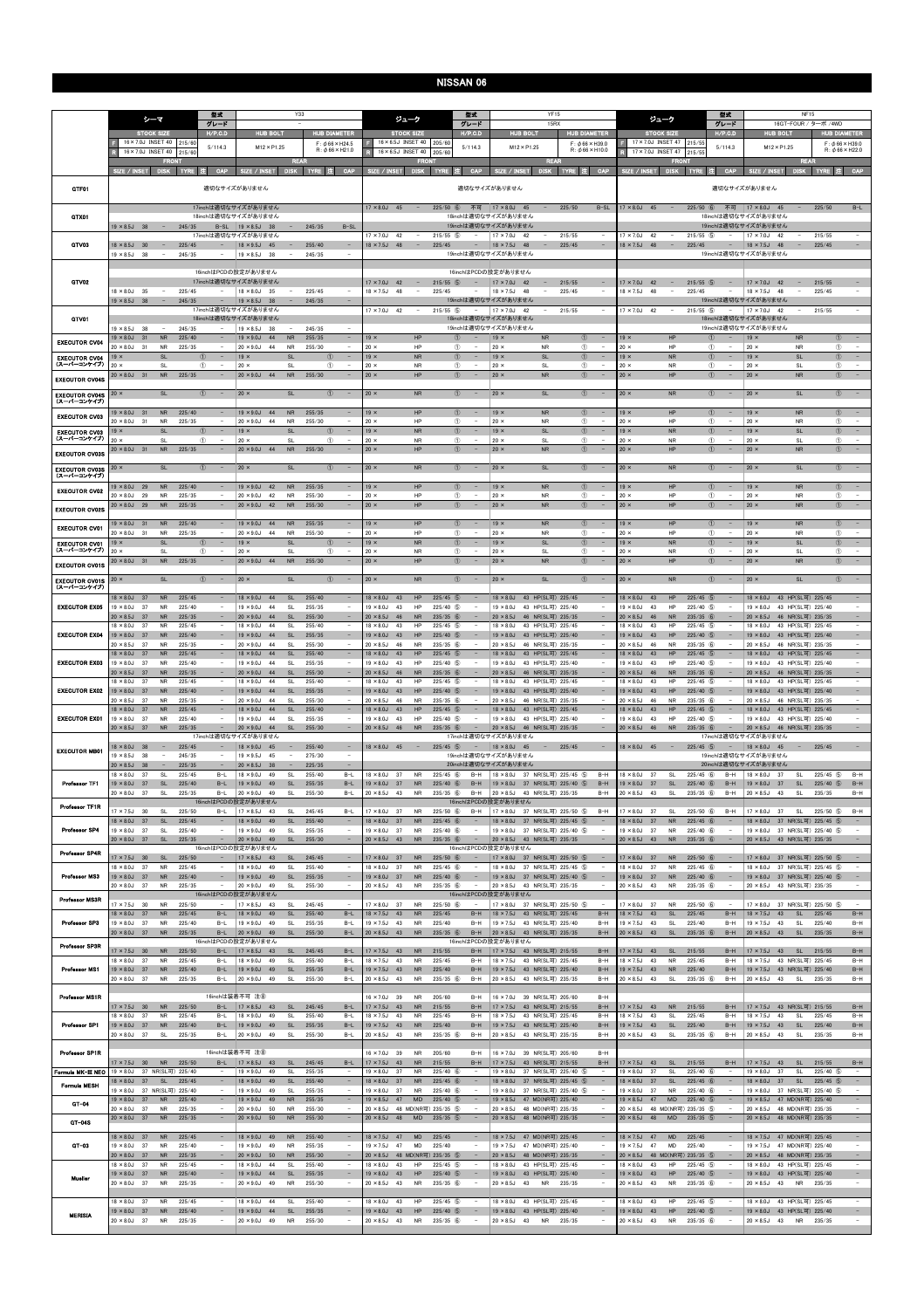|                                              | シルビア                                                                               | 型式<br>グレード                                                                                                            | <b>S15</b><br>スペックR                                    | スカイライン HV<br>型式<br>HV37<br>▲エアセンサー装着車<br>グレード<br>350GT HYBRID Type-S<br><b>HUB DIAMETER</b><br>H/P. C.D<br><b>HUB BOLT</b><br><b>STOCK SIZE</b> |                                                                                            |                                                                                        |                                                                                     |                                                                                               | 型式<br>スカイライン HV<br>HNV37<br>グレード<br>▲エアセンサー装着車<br>350GT FOUR HYBRID Type-SP (4WD)<br><b>STOCK SIZE</b><br>$H/P$ .C.D<br><b>HUB BOLT</b> |                                                                                 |                                                                             |
|----------------------------------------------|------------------------------------------------------------------------------------|-----------------------------------------------------------------------------------------------------------------------|--------------------------------------------------------|-------------------------------------------------------------------------------------------------------------------------------------------------|--------------------------------------------------------------------------------------------|----------------------------------------------------------------------------------------|-------------------------------------------------------------------------------------|-----------------------------------------------------------------------------------------------|-----------------------------------------------------------------------------------------------------------------------------------------|---------------------------------------------------------------------------------|-----------------------------------------------------------------------------|
|                                              | <b>STOCK SIZE</b><br>$16 \times 6.5$ J INSET 45<br>205/5                           | H/P. C.D<br><b>HUB BOLT</b><br>5/114.3<br>$M12 \times P1.25$                                                          | <b>HUB DIAMETER</b><br>$F: \phi 66 \times H22.0$       | $19 \times 8.5$ J INSET 50<br>245/40                                                                                                            | 5/114.3                                                                                    | $M12 \times P1.25$                                                                     | $F: 666 \times H9.7$                                                                | 19 × 8.5J INSET 50                                                                            | 245/40<br>5/114.3                                                                                                                       | $M12 \times P1.25$                                                              | <b>HUB DIAMETER</b><br>$F: \phi$ 66 $\times$ H31.0                          |
|                                              | $16 \times 6.5$ J INSET 45<br>205/5<br>FRON                                        |                                                                                                                       | $R: \phi$ 66 $\times$ H23.0<br><b>REAR</b>             | $19 \times 8.5$ J INSET 50<br>245/40<br>FRON                                                                                                    |                                                                                            |                                                                                        | $R: \phi$ 66 $\times$ H25.6<br><b>REAR</b>                                          | 19 × 8.5J INSET 50<br>FROM                                                                    | 245/40                                                                                                                                  |                                                                                 | $R: \phi$ 66 $\times$ H25.7<br><b>REAR</b>                                  |
| GTF01                                        | SIZE / INSET<br>DISK TYRE<br>ю                                                     | SIZE / INSET<br>CAP<br>適切なサイズがありません                                                                                   | DISK TYRE<br>CAP<br>m                                  | <b>SIZE / INSET</b><br><b>DISK</b><br><b>TYRE</b>                                                                                               | CAP<br>æ<br>適切なサイズがありません                                                                   | SIZE / INSET                                                                           | DISK TYRE 注<br>CAP                                                                  | SIZE / INSET                                                                                  | DISK TYRE<br>CAP                                                                                                                        | <b>SIZE / INSET</b><br>適切なサイズがありません                                             | DISK TYRE 注<br>CAP                                                          |
| GTX01                                        | 225/35 6<br>$19 \times 8.5$ J 38<br>$\sim$ $-$                                     | 17inchは適切なサイズがありません<br>18inchは適切なサイズがありません<br>$B-SL$   19 $\times$ 8.5J 38<br>$\sim$ $-$                              | $B-SL$<br>$225/35$ (5)                                 | $19 \times 8.5$ J 38 - 245/40                                                                                                                   | B-L                                                                                        | $19 \times 8.5$ J 38 -                                                                 | 245/40<br>$B-L$                                                                     | $19 \times 8.5$ J 38 -                                                                        | 245/40<br>B-L                                                                                                                           | $19 \times 8.5$ J 38<br>$\sim 1000$ m $^{-1}$                                   | 245/40<br>$B-L$                                                             |
| GTV03                                        | $18 \times 7.5$ J 43<br>215/40<br>$\sim$ $-$                                       | 17inchは適切なサイズがありません<br>$18 \times 8.5$ J 48<br>$\sim$                                                                 | 225/40<br>Ξ.                                           |                                                                                                                                                 |                                                                                            |                                                                                        |                                                                                     |                                                                                               |                                                                                                                                         |                                                                                 |                                                                             |
|                                              | $19 \times 8.5$ J<br>$225/35$ (6)<br>- 38                                          | $19 \times 8.5$ J<br>- 38                                                                                             | $225/35$ (5)<br>$\sim$                                 | 245/40<br>$19 \times 8.5$ J 38<br>$\overline{\phantom{a}}$                                                                                      |                                                                                            | $19 \times 8.5$ J 38                                                                   | 245/40<br>$\overline{\phantom{a}}$                                                  | $19 \times 8.5$ J 38<br>$\sim$                                                                | 245/40<br>$\sim$                                                                                                                        | $19 \times 8.5$ J 38                                                            | 245/40                                                                      |
| GTV02                                        | 215/40<br>$18 \times 7.5$ J<br>43<br>$\sim$                                        | 16inchは適切なサイズがありません<br>17inchは適切なサイズがありません<br>$18 \times 8.5$ J<br>$\sim$<br>48<br>$\sim$                             | 225/40<br>$\sim$                                       |                                                                                                                                                 |                                                                                            |                                                                                        |                                                                                     |                                                                                               |                                                                                                                                         |                                                                                 |                                                                             |
| GTV01                                        | $\sim$<br>$19 \times 8.5$ J<br>38<br>$225/35$ 6                                    | $\sim$<br>$\overline{\phantom{a}}$<br>$19 \times 8.5$ J<br>38<br>17inchは適切なサイズがありません<br>18inchは適切なサイズがありません           | $\sim$<br>$225/35$ (5)                                 | $19 \times 8.5$ J 38 - 245/40                                                                                                                   | $\alpha \rightarrow \beta$                                                                 | $19 \times 8.5$ J 38 -                                                                 | 245/40<br>$\sim$ $-$                                                                | $19 \times 8.5$ J 38 -                                                                        | 245/40<br>$\alpha = 1$                                                                                                                  | $19 \times 8.5$ J 38<br><b>Contract</b>                                         | $\sim$<br>245/40                                                            |
| <b>EXECUTOR CV04</b>                         | $19 \times 8.5$ J 38<br>$225/35$ 6<br>$\sim$                                       | $19 \times 8.5$ J 38<br>$\sim$<br>$\sim$<br>装着不可 注8                                                                   | 225/35 (5)<br>$\sim$                                   | $19 \times 8.5$ J<br>38<br>245/40<br>$\overline{\phantom{a}}$<br>HP<br>$19 \times$<br>$20 \times$<br>HP                                         | $\sim$<br>5mmスペーサー必要   19 ×<br>3mmスペーサー必要   20 ×                                           | $19 \times 8.5$ J<br>38<br><b>NR</b><br><b>NR</b>                                      | 245/40<br>$\overline{\phantom{a}}$<br>$\circledcirc$<br>$\sim$<br>$\circledcirc$    | $19 \times 8.5$ J<br>38<br>$\overline{\phantom{a}}$<br>HP<br>$19 \times$<br>$20 \times$<br>HP | 245/40<br>$\overline{\phantom{a}}$<br>5mmスペーサー必要   19 ×<br>3mmスペーサー必要 20 ×                                                              | $19 \times 8.5$ J<br>38<br>$\overline{\phantom{a}}$<br><b>NR</b><br><b>NR</b>   | 245/40<br>$\circled{0}$<br>$\sim$<br>$\circled$<br>$\overline{\phantom{a}}$ |
| <b>EXECUTOR CV04</b><br>(スーパーコンケイブ)          | $19 \times$<br><b>NR</b><br>$\circled{1}$                                          | $19 \times$<br><b>SL</b><br>$\overline{\phantom{a}}$                                                                  | $\left( 1\right)$                                      | $19 \times$<br><b>NR</b><br>$20 \times$<br><b>NR</b>                                                                                            | $\circled{1}$<br>$\qquad \qquad -$<br>$^{\circ}$                                           | $19 \times$<br><b>SL</b><br>$20 \times$<br><b>SL</b>                                   | $\circledcirc$<br>$\hspace{0.1mm}-\hspace{0.1mm}$<br>$^{\circ}$                     | $19 \times$<br><b>NR</b><br>20 ×<br><b>NR</b>                                                 | $\circled{1}$<br>$\overline{\phantom{a}}$<br>$^{\circ}$                                                                                 | $19 \times$<br><b>SL</b><br>$20 \times$<br>SL                                   | $\circled{1}$<br>$\sim$<br>$^{\circ}$<br>$\overline{a}$                     |
| <b>EXECUTOR CV04S</b>                        |                                                                                    | 適切なサイズがありません 注4                                                                                                       |                                                        | $20 \times$<br><b>HP</b>                                                                                                                        | 5mmスペーサー必要▲3 20 ×                                                                          | <b>NR</b>                                                                              | $\triangle$ 3<br>$\overline{\phantom{a}}$                                           | $20 \times$<br>HP                                                                             | 5mmスペーサー必要▲3 20 ×                                                                                                                       | <b>NR</b>                                                                       | $\triangle$ 3<br>$\sim$                                                     |
| EXECUTOR CV04S<br>(スーパーコンケイプ)                |                                                                                    | 適切なサイズがありません 注④                                                                                                       |                                                        | $20 \times$<br><b>NR</b>                                                                                                                        | $\triangle$ 3                                                                              | $\mathsf{SL}% _{2}\left( \mathbb{Z}\right)$<br>$20 \times$                             | $\triangle$ 3                                                                       | $20 \times$<br><b>NR</b>                                                                      | $\triangle$ 3                                                                                                                           | $20 \times$<br><b>SL</b>                                                        | $\triangle$ 3<br>$\overline{\phantom{a}}$                                   |
| <b>EXECUTOR CV03</b>                         | ${\sf HP}$<br>$\circledcirc$<br>$19 \times$                                        | <b>NR</b><br>$19 \times$<br>$\overline{\phantom{a}}$                                                                  | $\circled{1}$<br>$\overline{\phantom{a}}$              |                                                                                                                                                 | 装着不可 注8                                                                                    |                                                                                        |                                                                                     |                                                                                               |                                                                                                                                         | 装着不可 注8                                                                         |                                                                             |
| <b>EXECUTOR CV03</b><br>(スーパーコンケイブ)          | ${\sf NR}$<br>$19 \times$<br>$\circled{1}$                                         | SL<br>$19 \times$                                                                                                     | $\circled{1}$<br>$\sim$                                | $19 \times$<br><b>NR</b><br>$20 \times$<br><b>NR</b>                                                                                            | $\circled{1}$<br>$^\circledR$<br>$\overline{\phantom{0}}$                                  | <b>SL</b><br>$19 \times$<br>$20 \times$<br><b>SL</b>                                   | $\circled{0}$<br>$\overline{\phantom{a}}$<br>$^{\circ}$<br>$\overline{\phantom{a}}$ | NR<br>$19 \times$<br>$20 \times$<br>NR                                                        | $\circled{1}$<br>$\circled{1}$<br>$\sim$                                                                                                | $19 \times$<br>SL<br>$20 \times$<br>SL                                          | $\circled{1}$<br>$\sim$<br>$\circled{1}$<br>$\sim$                          |
| <b>EXECUTOR CV03S</b>                        |                                                                                    | 適切なサイズがありません 注4                                                                                                       |                                                        | <b>NR</b>                                                                                                                                       | 装着不可 注8<br>$\triangle$ 3<br>$\qquad \qquad -$                                              | <b>SL</b>                                                                              |                                                                                     | <b>NR</b>                                                                                     | $\triangle$ 3                                                                                                                           | 装着不可 注8                                                                         | $\triangle$ 3<br>$\hspace{0.1mm}-\hspace{0.1mm}$                            |
| <b>EXECUTOR CV03S</b><br>(スーパーコンケイブ)         | HP<br>$\circledcirc$<br>$19 \times$                                                | 適切なサイズがありません 注4<br>$\sim$<br><b>NR</b><br>$19 \times$                                                                 | (1)                                                    | $20 \times$<br>HP<br>$19 \times$                                                                                                                | $\circled{1}$<br>$\sim$                                                                    | $20 \times$<br>$19 \times$<br><b>NR</b>                                                | $\triangle$ 3<br>$\circled{0}$<br>$\hspace{0.1mm}-\hspace{0.1mm}$                   | $20 \times$<br>$19 \times$<br>HP                                                              | $\circled{0}$<br>$\sim$                                                                                                                 | $20 \times$<br><b>SL</b><br>$19 \times$<br><b>NR</b>                            | $\circled{1}$<br>$\sim$                                                     |
| <b>EXECUTOR CV02</b>                         |                                                                                    |                                                                                                                       |                                                        | $20 \times$<br>HP<br>HP<br>$20 \times$                                                                                                          | $^\circledR$<br>$\overline{\phantom{a}}$<br>$\triangle$ 3<br>$\overline{\phantom{a}}$      | $20 \times$<br><b>NR</b><br>$20 \times$<br><b>NR</b>                                   | $^{\circ}$<br>$\overline{\phantom{a}}$<br>$\triangle$ 3                             | $20 \times$<br>HP<br>HP<br>$20 \times$                                                        | $^{\circ}$<br>$\overline{\phantom{a}}$<br>$\triangle$ 3<br>$\sim$                                                                       | $20 \times$<br><b>NR</b><br>$20 \times$<br><b>NR</b>                            | $\circled{1}$<br>$\sim$<br>$\triangle$ 3<br>$\sim$                          |
| <b>EXECUTOR CV02S</b>                        | HP<br>$19 \times$<br>$\circled{1}$                                                 | 適切なサイズがありません 注4<br>$19 \times$<br><b>NR</b><br>$\sim$                                                                 | $\circled{1}$<br>$\sim$                                | $19 \times$<br>HP                                                                                                                               | $\circled{1}$<br>$\hspace{0.1mm}-\hspace{0.1mm}$                                           | $19 \times$<br><b>NR</b>                                                               | $\circledcirc$<br>$\hspace{0.1mm}-\hspace{0.1mm}$                                   | $19 \times$<br>HP                                                                             | $\circled{1}$<br>$\hspace{0.1mm}-\hspace{0.1mm}$                                                                                        | $19 \times$<br><b>NR</b>                                                        | $\circled{1}$<br>$\sim$                                                     |
| <b>EXECUTOR CV01</b><br><b>EXECUTOR CV01</b> | ${\sf NR}$<br>$19 \times$<br>$^{\circ}$                                            | SL<br>$\sim$<br>$19 \times$                                                                                           | $\circled{1}$<br>$\overline{\phantom{a}}$              | $20 \times$<br>HP<br>$19 \times$<br><b>NR</b>                                                                                                   | $^{\circ}$<br>$\overline{\phantom{a}}$<br>$\circled{1}$<br>$\hspace{0.1mm}-\hspace{0.1mm}$ | $20 \times$<br><b>NR</b><br>$\mathsf{SL}% _{2}\left( \mathbb{Z}\right)$<br>$19 \times$ | $^\circledR$<br>$\circled{1}$<br>$\overline{\phantom{a}}$                           | $20 \times$<br>HP<br><b>NR</b><br>$19 \times$                                                 | $^{\circ}$<br>$\circled{1}$<br>$\overline{\phantom{a}}$                                                                                 | $20 \times$<br>NR<br>$\mathsf{SL}% _{2}\left( \mathbb{Z}\right)$<br>$19 \times$ | $^{\circ}$<br>$\circled{1}$<br>$\sim$                                       |
| (スーパーコンケイブ)<br><b>EXECUTOR CV01S</b>         |                                                                                    | 適切なサイズがありません 注4                                                                                                       |                                                        | $20 \times$<br><b>NR</b><br><b>HP</b><br>$20 \times$                                                                                            | $^{\circ}$<br>$\overline{\phantom{a}}$<br>$\triangle$ 3                                    | $20 \times$<br>SL<br><b>NR</b><br>$20 \times$                                          | $^{\circ}$<br>$\triangle$ 3                                                         | $20 \times$<br>NR<br>HP<br>$20 \times$                                                        | $\circled{1}$<br>$\triangle$ 3                                                                                                          | $20 \times$<br>SL<br><b>NR</b><br>$20 \times$                                   | $\circledcirc$<br>$\sim$<br>$\triangle$ 3<br>$\overline{\phantom{a}}$       |
| <b>EXECUTOR CV01S</b>                        |                                                                                    | 適切なサイズがありません 注4                                                                                                       |                                                        | $20 \times$<br><b>NR</b>                                                                                                                        | $\triangle$ 3                                                                              | $20 \times$<br><b>SL</b>                                                               | $\triangle$ 3                                                                       | $20 \times$<br><b>NR</b>                                                                      | $\triangle$ 3                                                                                                                           | $20 \times$<br><b>SL</b>                                                        | $\triangle$ 3                                                               |
| (スーパーコンケイブ)<br><b>EXECUTOR EX05</b>          | $18 \times 7.5$ J<br>37<br>HP<br>215/40<br>$19 \times 7.5$ J<br>37<br>215/35<br>HP | $18 \times 8.0$ J<br><b>SL</b><br>41<br>$19 \times 8.0$ J<br>SL<br>$\overline{\phantom{a}}$<br>-41                    | 215/40<br>$\overline{\phantom{a}}$<br>215/35<br>$\sim$ |                                                                                                                                                 | 装着不可 注8                                                                                    |                                                                                        |                                                                                     |                                                                                               |                                                                                                                                         | 装着不可 注8                                                                         |                                                                             |
| <b>EXECUTOR EX04</b>                         | 18 × 7.5J<br>37<br>HP<br>215/40<br>$19 \times 7.5$ J<br>37<br>HP<br>215/35         | $18 \times 8.0$ J<br>41<br>SL<br>$\qquad \qquad =$<br><b>SL</b><br>$19 \times 8.0$ J<br>41<br>$\qquad \qquad -$       | 215/40<br>$\sim$<br>$\sim$<br>215/35                   |                                                                                                                                                 |                                                                                            | 19inchは装着不可 注8                                                                         |                                                                                     |                                                                                               |                                                                                                                                         | 19inchは装着不可注8                                                                   |                                                                             |
| <b>EXECUTOR EX03</b>                         | 215/40<br>$18 \times 7.5$ J<br>37<br>HP<br>$19 \times 7.5$ J<br>37<br>HP<br>215/35 | $18 \times 8.0J$<br>41<br><b>SL</b><br>$19 \times 8.0$ J<br>41<br>SL                                                  | 215/40<br>$\sim$<br>215/35<br>$\overline{\phantom{a}}$ | HP<br>$20 \times$                                                                                                                               | $\triangle$ 3<br>$\sim$<br>装着不可 注8                                                         | $20 \times$<br>NR                                                                      | $\triangle$ 3<br>$\overline{\phantom{a}}$                                           | HP<br>$20 \times$                                                                             | $\triangle$ 3<br>$\overline{\phantom{a}}$                                                                                               | $20 \times$<br><b>NR</b><br>装着不可 注8                                             | $\triangle$ 3<br>$\sim$                                                     |
| <b>EXECUTOR EX02</b>                         | $18 \times 7.5$ J 37<br>HP<br>215/40<br>$19 \times 7.5$ J 37<br>HP<br>215/35       | $18 \times 8.0$ J<br>41<br>SL<br>$19 \times 8.0$ J 41<br>SL<br>$\qquad \qquad -$                                      | 215/40<br>$\overline{\phantom{a}}$<br>215/35<br>$\sim$ |                                                                                                                                                 |                                                                                            | 装着不可 注8                                                                                |                                                                                     |                                                                                               |                                                                                                                                         | 装着不可 注8                                                                         |                                                                             |
| <b>EXECUTOR EX01</b>                         | $18 \times 7.5$ J 37<br>HP<br>215/40<br>$19 \times 7.5$ J<br>37<br>HP<br>215/35    | $18 \times 8.0J$<br>SL<br>41<br>$\overline{\phantom{a}}$<br>$19 \times 8.0$ J<br>41<br>SL<br>$\overline{\phantom{a}}$ | 215/40<br>$\sim$<br>215/35<br>$\sim$                   |                                                                                                                                                 |                                                                                            | 装着不可 注8                                                                                |                                                                                     |                                                                                               |                                                                                                                                         | 装着不可 注8                                                                         |                                                                             |
|                                              | $18 \times 8.0$ J 38<br>$215/40$ (5)<br>$\sim 1000$                                | 17inchは適切なサイズがありません<br>$18 \times 8.0$ J 38<br>$\sim$<br>$\sigma_{\rm{eff}}$                                          | 215/40<br>$\equiv$                                     |                                                                                                                                                 |                                                                                            |                                                                                        |                                                                                     |                                                                                               |                                                                                                                                         |                                                                                 |                                                                             |
| <b>EXECUTOR MB01</b>                         | $19 \times 8.5$ J 38<br>$\sim$<br>$225/35$ 6<br>$18 \times$<br>$^{\circ}$<br>MD    | $19 \times 8.5$ J 38<br>$\sim$<br>$\sim$<br>$B-L$<br>SL<br>$18 \times$                                                | $225/35$ (5)<br>$\sim$<br>$B-L$<br>$^{\circ}$          | $19 \times 8.5$ J 38<br>245/40<br>$\sim$                                                                                                        | 20inchは装着不可 注8                                                                             | $-$   19 $\times$ 8.5J 38<br>$\sim$                                                    | 245/40<br>$\overline{\phantom{a}}$                                                  | $19 \times 8.5$ J 38<br>$\sim$                                                                | 245/40<br>$\sim$                                                                                                                        | $19 \times 8.5$ J 38<br>$\sim$<br>20inchは装着不可 注8                                | 245/40<br>$\sim$                                                            |
| Professor TF1                                | $19 \times$<br>MD<br>$\circledcirc$                                                | $B-L$<br>SL<br>$ 19 \times$<br>16inchはPCDの設定がありません                                                                    | $\circledcirc$<br>$B-L$                                | $19 \times$<br>HP<br>$20 \times$<br>HP                                                                                                          | $\triangle$ 3<br>$B-L$<br>$\triangle$ 3 B-L 20 x                                           | $ 19 \times$<br><b>NR</b><br><b>NR</b>                                                 | $\triangle$ 3 B-L<br>$\triangle$ 3 B-L                                              | HP<br>$19 \times$<br>20 $\times$<br>HP                                                        | $B-L$<br>$\triangle$ 3<br>$\triangle$ 3<br>B-L $\vert$ 20 $\times$                                                                      | $ 19 \times$<br><b>NR</b><br><b>NR</b>                                          | $\triangle$ 3<br>B-L<br>$\triangle$ 3 B-L                                   |
| Professor TF1R                               | $17 \times$<br>MD<br>$^{\circ}$<br>$18 \times$<br>MD<br>$\circledcirc$             | $17 \times$<br>$B-L$<br>SL<br>$\sim$<br>$18 \times$<br>SL                                                             | $^{\circ}$<br>$B-L$<br>$\circled{0}$<br>$\sim$         |                                                                                                                                                 |                                                                                            | 適切なサイズがありません 注4                                                                        |                                                                                     |                                                                                               |                                                                                                                                         | 適切なサイズがありません 注4                                                                 |                                                                             |
| Professor SP4                                | $19 \times$<br>MD<br>$^{\circ}$                                                    | $\sim$<br>$19 \times$<br>SL<br>16inchはPCDの設定がありません                                                                    | $^\circledR$<br>$\sim$                                 | $19 \times$<br>HP<br>$20 \times$<br>HP                                                                                                          | $\triangle$ 3<br>$\overline{\phantom{a}}$<br>$\triangle$ 3 -                               | $19 \times$<br><b>SL</b><br>$20 \times$<br>SL                                          | $\triangle$ 3<br>$\overline{\phantom{a}}$<br>$\triangle$ 3<br>$\sim$                | HP<br>$19 \times$<br>$20 \times$<br>HP                                                        | $\triangle$ 3<br>$\overline{\phantom{a}}$<br>$\triangle$ 3 $-$                                                                          | $19 \times$<br>SL<br>$20 \times$<br>SL                                          | $\triangle$ 3<br>$\triangle$ 3 -                                            |
| Professor SP4R                               | <b>MD</b><br>$17 \times$<br>$18 \times$<br>HP<br>$^\circledR$                      | $\circled{1}$ -<br>$ 17 \times$<br>SL<br>$\sim$<br>$18 \times$<br>$\mathsf{SL}% _{2}\left( \mathbb{Z}\right)$         | $\circled{1}$<br>$\sim$<br>$^{\circ}$<br>$\sim$        |                                                                                                                                                 | 適切なサイズがありません 注4                                                                            |                                                                                        |                                                                                     |                                                                                               |                                                                                                                                         | 適切なサイズがありません 注④                                                                 |                                                                             |
| Professor MS3                                | HP<br>$\circled{1}$<br>$19 \times$                                                 | $\mathsf{SL}{}$<br>$\sim$<br>$19 \times$<br>16inchはPCDの設定がありません                                                       | $\circled{1}$<br>$\sim$ $-$                            | HP<br>$19 \times$<br>$20 \times$<br>HP                                                                                                          | $\triangle$ 3 -<br>$\triangle$ 3                                                           | $19 \times$<br>SL<br><b>NR</b><br>$20 \times$                                          | $\triangle$ 3<br>$\sim$<br>$\triangle$ 3                                            | HP<br>$19 \times$<br>$20 \times$<br>HP                                                        | $\triangle$ 3 -<br>$\triangle$ 3<br>$\sim$                                                                                              | SL<br>$19 \times$<br>$20 \times$<br><b>NR</b>                                   | $\triangle$ 3<br>$\alpha = 1$<br>$\triangle$ 3<br>$\sim$                    |
| Professor MS3R                               | $17 \times$<br>HP<br>$^{\circ}$<br>${\sf HP}$<br>$^{\circ}$<br>$18 \times$         | $17 \times$<br>$\sim$<br>SL<br>$B-L$<br>$\mathsf{SL}% _{2}\left( \mathbb{Z}\right)$<br>$18 \times$                    | $^{\circ}$<br>$\sim$<br>$^\circledR$<br>$B-L$          |                                                                                                                                                 | 適切なサイズがありません 注4                                                                            |                                                                                        |                                                                                     |                                                                                               |                                                                                                                                         | 適切なサイズがありません 注4                                                                 |                                                                             |
| Professor SP3                                | $19 \times$<br>HP<br>$^\circledR$                                                  | $B-L$<br>$19 \times$<br>SL<br>16inchはPCDの設定がありません                                                                     | $^{\circ}$<br>$B-L$                                    | $19 \times$<br>HP<br>HP<br>$20 \times$                                                                                                          | $\triangle$ 3<br>$B-L$<br>$\triangle$ 3<br>B-L                                             | $19 \times$<br><b>NR</b><br><b>NR</b><br>$ 20 \times$                                  | $\triangle$ 3 B-L<br>$\triangle$ 3<br>$B-L$                                         | $19 \times$<br>HP<br>HP<br>$20 \times$                                                        | $\triangle$ 3<br>$B-L$<br>$\triangle$ 3<br>$B-L$                                                                                        | $19 \times$<br><b>NR</b><br><b>NR</b><br>$ 20 \times$                           | $\triangle$ 3<br>$B-L$<br>$\triangle$ 3<br>$B-L$                            |
| Professor SP3R                               | HP<br>$\circledcirc$<br>$17 \times$<br>$18 \times$<br>HP<br>$^{\circ}$             | SL<br>$B-L$<br>$ 17 \times$<br>$B-L$<br>$18 \times$<br>$\mathsf{SL}% _{2}\left( \mathbb{Z}\right)$                    | $^{\circ}$<br>$B-L$<br>$\circledcirc$<br>$B-L$         |                                                                                                                                                 | 適切なサイズがありません 注4                                                                            |                                                                                        |                                                                                     |                                                                                               |                                                                                                                                         | 適切なサイズがありません 注4                                                                 |                                                                             |
| Professor MS1                                | HP<br>$19 \times$<br>$\circledcirc$                                                | $B-L$<br>SL<br>$ 19 \times$                                                                                           | $B-L$<br>$^{\circ}$                                    | $20 \times$<br>HP                                                                                                                               | $\triangle$ 3 B-L 20 x                                                                     | 19inchは装着不可 注8<br><b>NR</b>                                                            | $\triangle$ 3 B-L                                                                   | 20 $\times$<br>HP                                                                             | $\triangle$ 3 B-L 20 x                                                                                                                  | 19inchは装着不可 注8<br><b>NR</b>                                                     | $\triangle$ 3 B-L                                                           |
| Professor MS1R                               | HP<br>$^{\circ}$<br>$17 \times$<br>$18 \times 7.5$ J 35<br>215/40 5<br>MD          | 16inchは装着不可 注8<br>$B-L$<br>$ 17 \times$<br><b>SL</b><br>18 × 8.0J 41 MD(SL可) 215/40<br>$B-L$                          | $\circled{1}$<br>$B-L$<br>$B-L$                        |                                                                                                                                                 | 適切なサイズがありません 注④                                                                            |                                                                                        |                                                                                     |                                                                                               |                                                                                                                                         | 適切なサイズがありません 注4                                                                 |                                                                             |
| Professor SP1                                | $19 \times 7.5$ J 35<br>215/35 (5) B-L<br><b>MD</b>                                | 19 × 8.0J 41 MD(SL可) 215/35                                                                                           | $B-L$                                                  | HP<br>$19 \times$<br>$20 \times$<br>HP                                                                                                          | $\triangle$ 3 B-L<br>$\triangle$ 3 B-L                                                     | SL<br>$ 19 \times$<br><b>NR</b><br>$20 \times$                                         | $\triangle$ 3 B-L<br>$\triangle$ 3 B-L                                              | HP<br>$19 \times$<br>$20 \times$<br>HP                                                        | $\triangle$ 3 B-L<br>$\triangle$ 3<br>$B-L$                                                                                             | SL<br>$ 19 \times$<br>$20 \times$<br><b>NR</b>                                  | $\triangle$ 3 B-L<br>$\triangle$ 3<br>$B-L$                                 |
| Professor SP1R                               | MD 215/45 5<br>$17 \times 7.5$ J 35                                                | 16inchは装着不可 注8<br>$B-L$<br>  17 × 8.0J 41 MD(SL可) 215/45                                                              | $B-L$                                                  |                                                                                                                                                 | 適切なサイズがありません 注④                                                                            |                                                                                        |                                                                                     |                                                                                               |                                                                                                                                         | 適切なサイズがありません 注④                                                                 |                                                                             |
| Formula MK-III NEO                           | $19 \times$<br>MD<br>$^\circledR$<br>$^{\circ}$<br>MD<br>$18 \times$               | $\sim$<br>$19 \times$<br>SL<br>$\sim$<br>SL<br>$18 \times$                                                            | $^\circledR$<br>$\sim$<br>$\circled{1}$<br>$\sim$      | $19 \times$<br>HP                                                                                                                               | $\triangle$ 3<br>$\sim$                                                                    | <b>NR</b><br>$ 19 \times$                                                              | $\triangle$ 3<br>$\sim$                                                             | $19 \times$<br>HP                                                                             | $\triangle$ 3<br>$\sim$                                                                                                                 | $ 19 \times$<br><b>NR</b>                                                       | $\triangle$ 3<br>$\sim$                                                     |
| <b>Formula MESH</b>                          | MD<br>$^\circledR$<br>$19 \times$<br>$^{\circ}$<br>HP<br>$19 \times$               | $-$<br>$19 \times$<br>SL<br>$\sim$<br><b>NR</b><br>$19 \times$                                                        | $^{\circ}$<br>$\sim$<br>$\circled{1}$<br>$\sim$        | $19 \times$<br>HP<br>$19 \times 8.5$ J 37<br>HP                                                                                                 | $\triangle$ 3<br>$-$<br>245/40                                                             | $19 \times$<br>NR<br>19 × 8.5J 37 HP(NR可) 245/40                                       | $\triangle$ 3<br>$\sim$<br>$\sim$                                                   | $19 \times$<br>HP<br>$19 \times 8.5$ J 37<br>${\sf HP}$                                       | $\triangle$ 3<br>$\sim$<br>245/40<br>$\overline{\phantom{a}}$                                                                           | $19 \times$<br>NR<br>19 × 8.5J 37 HP(NR可) 245/40                                | $\triangle$ 3<br>$\sim$<br>$\overline{\phantom{a}}$                         |
| GT-04<br>GT-04S                              |                                                                                    | 適切なサイズがありません                                                                                                          |                                                        | HP<br>$20 \times 8.5$ J<br>- 38<br>$20 \times$<br>HP                                                                                            | 245/35<br>$\sim$<br>$\triangle$ 3<br>$\sim$                                                | 20 × 8.5J 38 HP(NR可) 245/35<br>$20 \times$<br><b>NR</b>                                | $\overline{\phantom{a}}$<br>$\sim$ $-$<br>$\triangle$ 3                             | HP<br>$20 \times 8.5$ J<br>38<br>HP<br>$20 \times$                                            | 245/35<br>$\overline{\phantom{a}}$<br>$\sim$<br>$\triangle$ 3                                                                           | $20 \times 8.5$ J<br>38 HP(NR可) 245/35<br>$20 \times$<br><b>NR</b>              | $\overline{\phantom{a}}$<br>$\sim$ $-$<br>$\triangle$ 3                     |
| GT-03                                        | $18 \times 7.5$ J 37<br>HP<br>215/40<br>$19 \times 7.5$ J<br>37<br>HP<br>215/35    | 18 × 8.0J 41 MD(NR可) 215/40<br>$\sim$<br>19 × 8.0J 41 MD(NR可) 215/35<br>$\overline{\phantom{a}}$                      | $\sim$<br>$\overline{\phantom{a}}$                     |                                                                                                                                                 |                                                                                            | 装着不可 注8                                                                                |                                                                                     |                                                                                               |                                                                                                                                         | 装着不可 注8                                                                         |                                                                             |
|                                              | $18 \times 7.5$ J 37<br>215/40<br>HP<br>$19 \times 7.5$ J 37<br>HP<br>215/35       | $18 \times 8.0$ J<br>SL<br>$\overline{\phantom{a}}$<br>41<br>$19 \times 8.0$ J 41<br>$\sim$                           | $\sim$<br>215/40<br>SL 215/35                          |                                                                                                                                                 |                                                                                            |                                                                                        |                                                                                     |                                                                                               |                                                                                                                                         |                                                                                 |                                                                             |
| Mueller                                      |                                                                                    | $\sim$                                                                                                                | $\sim$<br>$\sim$                                       |                                                                                                                                                 |                                                                                            | 装着不可 注8                                                                                |                                                                                     |                                                                                               |                                                                                                                                         | 装着不可 注8                                                                         |                                                                             |
| <b>MERISIA</b>                               | $18 \times 7.5$ J<br>37<br>HP<br>215/40<br>$19 \times 7.5$ J 37<br>HP<br>215/35    | $18 \times 8.0$ J 41<br><b>SL</b><br>$19 \times 8.0$ J 41<br>SL<br>$\overline{\phantom{a}}$                           | 215/40<br>215/35<br>$\equiv$                           | HP 245/35<br>$20 \times 8.5$ J 40                                                                                                               | $\sim$                                                                                     | 19inchは装着不可 注8<br>20 × 8.5J 40 HP(NR可) 245/35                                          | $\sim$                                                                              | $20 \times 8.5$ J 40                                                                          | HP 245/35<br>$\sim$                                                                                                                     | 19inchは装着不可 注8<br>20 × 8.5J 40 HP(NR可) 245/35                                   | $\sim$                                                                      |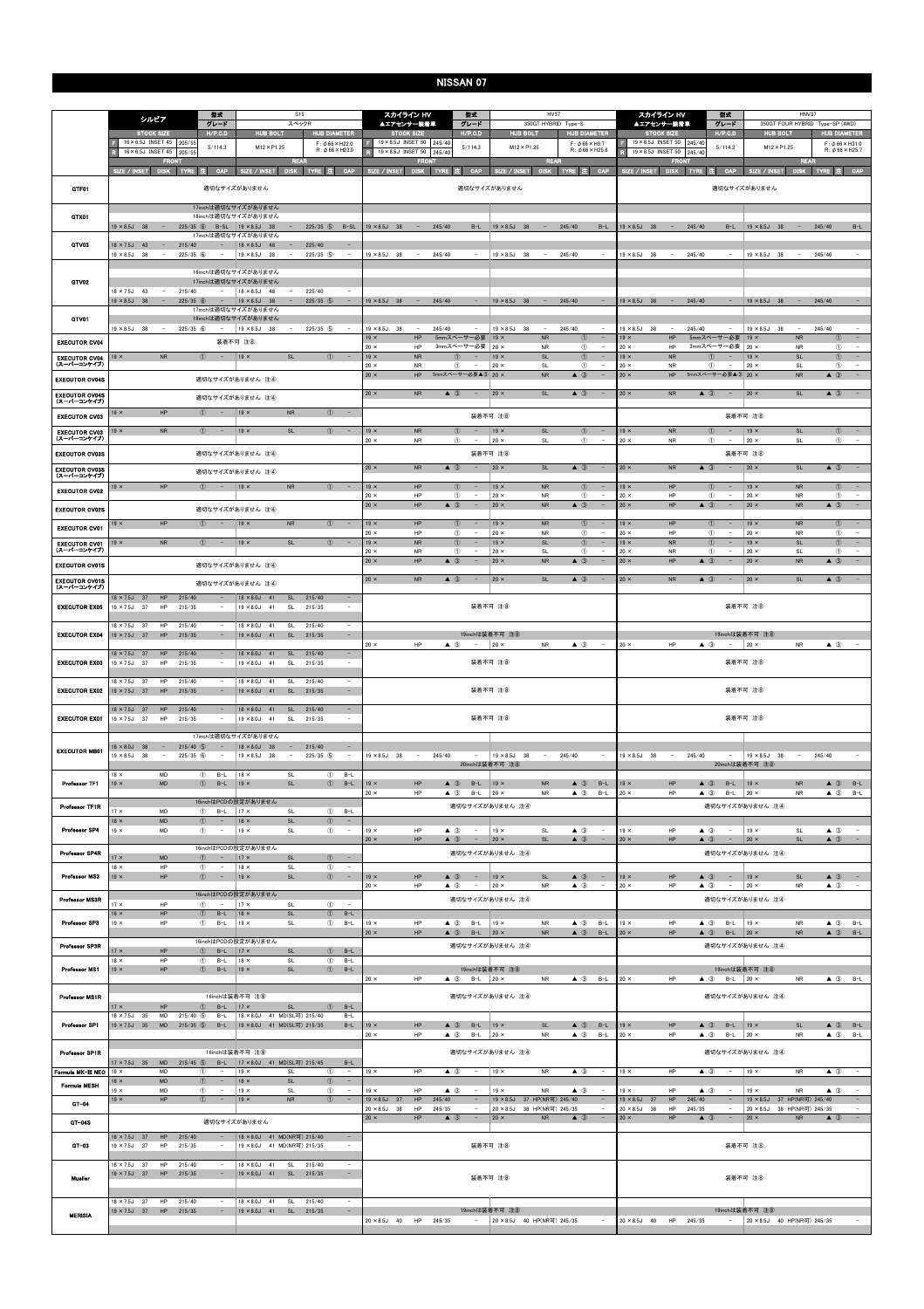|                                                | スカイライン HV<br>▲エアセンサー装着車                                                                                                               | 型式<br>グレード                                                     | <b>HV37</b><br>350GT HYBRID Type-P                                                                                                |                                                                                                  | 型式<br>スカイライン<br>グレード                                                                                                                                                                                      | KV36 / PV36<br>370GT (TYPE-S) / 350GT (TYPE-S)                                                                                                                                                                          | 型式<br>スカイライン<br>グレード                                                                                                                                                                      | HV35 (~2004年10月製造車 一部変更前)<br>3.0 / 300GT                                                                                                                                |
|------------------------------------------------|---------------------------------------------------------------------------------------------------------------------------------------|----------------------------------------------------------------|-----------------------------------------------------------------------------------------------------------------------------------|--------------------------------------------------------------------------------------------------|-----------------------------------------------------------------------------------------------------------------------------------------------------------------------------------------------------------|-------------------------------------------------------------------------------------------------------------------------------------------------------------------------------------------------------------------------|-------------------------------------------------------------------------------------------------------------------------------------------------------------------------------------------|-------------------------------------------------------------------------------------------------------------------------------------------------------------------------|
|                                                | <b>STOCK SIZE</b><br>17 × 7.5J INSET 45<br>225/5<br>17 × 7.5J INSET 45<br>225/55<br><b>FRON</b>                                       | H/P. C.D<br>5/114.3                                            | <b>HUB BOLT</b><br>$M12 \times P1.25$<br><b>REAR</b>                                                                              | <b>HUB DIAMETER</b><br>$F: \phi$ 66 $\times$ H10<br>$R: \phi$ 66 $\times$ H27.0                  | H/P. O.D<br><b>STOCK SIZE</b><br>18×7.5J INSET 45<br>225/5<br>5/114.3<br>18 × 8.5J INSET 50<br>245/4<br>FRON                                                                                              | <b>HUB BOLT</b><br><b>HUB DIAMETER</b><br>$F: 666 \times H10.0$<br>$M12 \times P1.25$<br>$R: \phi 66 \times H26.0$<br><b>REAR</b>                                                                                       | $H/P$ .C.D<br><b>STOCK SIZE</b><br>17 × 7.0J INSET 45 215/5<br>5/114.3<br>17×7.0J INSET 45<br>215/5<br><b>FRON</b>                                                                        | <b>HUB BOLT</b><br><b>HUB DIAMETER</b><br>$F: 666 \times H10.0$<br>$M12 \times P1.25$<br>$R: \phi 66 \times H26.0$<br><b>REAR</b>                                       |
|                                                | SIZE / INSI<br>DISE:<br>ma:<br>$18 \times 8.5J$<br>44<br>245/45                                                                       | CAP                                                            | SIZE / INSET<br>DIST.<br>TYR.<br>$18 \times 8.5$ J<br>44<br>245/45                                                                | CAF                                                                                              | CAP<br>912 F.A. INSEE<br><b>DISP</b><br>- 33<br>TYR.<br>$18 \times 8.5J$<br>44<br>$235/50$ (5)                                                                                                            | CAP<br>SIZE / INSET<br>m<br>DB.<br>TYRE<br>$18 \times 8.5$ J<br>44<br>$235/50$ (5)                                                                                                                                      | CAP<br>SIME Y INSEE<br>DISE.<br>TYR.<br>$18 \times 8.5J$<br>44<br>235/45                                                                                                                  | CAP<br>SIZE / INSET<br>TYR<br>$18 \times 8.5J$<br>44<br>235/45                                                                                                          |
| GTF01                                          | $17 \times 8.0$ J<br>45<br>225/55                                                                                                     | $B-L$                                                          | 19inchは適切なサイズがありません<br>20inchは適切なサイズがありません<br>$17 \times 8.0$ J<br>225/55<br>45                                                   | $B-L$                                                                                            |                                                                                                                                                                                                           | 19inchは適切なサイズがありません<br>20inchは適切なサイズがありません                                                                                                                                                                              | 225/55<br>$17 \times 8.0$ J<br>45<br>$B-L$<br>$\overline{\phantom{a}}$                                                                                                                    | 19inchは適切なサイズがありません<br>$B-L$<br>$17 \times 8.0$ J<br>45<br>225/55<br>$\overline{\phantom{a}}$                                                                           |
| GTX01                                          | $18 \times 8.5J$<br>245/45<br>44<br>$\overline{\phantom{a}}$<br>$9 \times 8.5$ J<br>245/40<br>38<br>$17 \times 7.0$ J<br>42<br>225/55 | $B-L$<br>$B-L$<br>$\overline{\phantom{a}}$                     | 245/45<br>$18 \times 8.5$ J<br>44<br>$\overline{\phantom{a}}$<br>$19 \times 8.5$ J<br>245/40<br>$17 \times 7.0$ J<br>42<br>225/55 | $B-L$<br>$B-L$                                                                                   | $235/50$ (5)<br>$18 \times 8.5$ J<br>44<br>$\sim$<br>$B-L$<br>$19 \times 8.5$ J<br>38<br>$\sim$<br>$225/45$ 6<br>$B-L$                                                                                    | $235/50$ (5)<br>$18 \times 8.5$ J<br>44<br>$\overline{\phantom{a}}$<br>$B-L$<br>$19 \times 8.5$ J<br>38<br>$\overline{\phantom{a}}$<br>$225/45$ 6<br>$B-L$                                                              | 44<br>235/45<br>$18 \times 8.5$ J<br>$\overline{\phantom{a}}$<br>$B-L$<br>38<br>225/40 (5)<br>$B-L$<br>$19 \times 8.5$ J<br>$17 \times 7.0$ J<br>42<br>215/55<br>$\overline{\phantom{m}}$ | $18 \times 8.5J$<br>235/45<br>$B-L$<br>44<br>$\sim$<br>$19 \times 8.5$ J<br>225/40<br>$B-L$<br>38<br>$17 \times 7.0$ J<br>42<br>215/55<br>٠<br>$\overline{\phantom{m}}$ |
| GTV03                                          | $18 \times 8.5$ J<br>245/45<br>40<br>$19 \times 8.5$ J<br>245/40<br>- 38                                                              |                                                                | 245/45<br>$18 \times 8.5$ J<br>40<br>$19 \times 8.5$ J<br>245/40<br>-38                                                           | $\sim$<br>$\overline{\phantom{m}}$                                                               | 225/50<br>$18 \times 7.5$ J 43<br>$\qquad \qquad -$                                                                                                                                                       | 245/45<br>$18 \times 8.5$ J<br>48<br>19inchは適切なサイズがありません                                                                                                                                                                | $18 \times 7.5$ J<br>43<br>$\overline{\phantom{a}}$<br>225/45<br>$225/40$ (5)<br>$19 \times 8.5$ J<br>38<br>$\qquad \qquad -$                                                             | $\overline{\phantom{a}}$<br>225/45<br>$18 \times 7.5$ J<br>43<br>225/40<br>$19 \times 8.5$ J<br>38<br>$\overline{\phantom{a}}$<br>$\qquad \qquad -$                     |
| GTV02                                          | $17 \times 8.0$ J<br>45<br>$\overline{\phantom{a}}$<br>225/55                                                                         |                                                                | $17 \times 8.0$ J<br>225/55<br>45                                                                                                 | $\overline{\phantom{a}}$                                                                         |                                                                                                                                                                                                           |                                                                                                                                                                                                                         | $17 \times 7.0$ J<br>215/55<br>42<br>$\hspace{0.1mm}-\hspace{0.1mm}$<br>$\overline{\phantom{a}}$                                                                                          | 215/55<br>$17 \times 7.0$ J<br>42<br>$\sim$<br>$\overline{\phantom{a}}$                                                                                                 |
|                                                | 245/45<br>$18 \times 8.5$ J<br>40<br>$9 \times 8.5$ J<br>245/40<br>38<br>$\qquad \qquad -$                                            | $\qquad \qquad -$                                              | $18 \times 8.5J$<br>245/45<br>$19 \times 8.5$ J<br>245/40<br>-38<br>$\qquad \qquad -$                                             | $\sim$<br>$\sim$                                                                                 | 225/50<br>$18 \times 7.5$ J<br>43<br>$\overline{\phantom{a}}$                                                                                                                                             | $18 \times 8.5$ J<br>48<br>245/45<br>$\overline{\phantom{a}}$<br>$\overline{\phantom{a}}$<br>19inchは適切なサイズがありません                                                                                                        | 43<br>225/45<br>$18 \times 7.5$ J<br>$\overline{\phantom{a}}$<br>$19 \times 8.5$ J<br>38<br>$\frac{1}{2}$<br>225/40 (5)<br>$\sim$                                                         | $18 \times 7.5$ J<br>225/45<br>43<br>$\overline{\phantom{a}}$<br>٠<br>$19 \times 8.5$ J<br>38<br>$\sim$<br>225/40<br>$\overline{\phantom{a}}$                           |
| GTV01                                          | $17 \times 7.0$ J<br>42<br>225/55<br>$18 \times 8.5$ J<br>40<br>$\overline{\phantom{a}}$<br>245/45<br>$19 \times 8.5$<br>245/40<br>38 | $\qquad \qquad -$                                              | $17 \times 7.0$ J<br>225/55<br>42<br>$18 \times 8.5$ J<br>40<br>$\qquad \qquad -$<br>245/45<br>$19 \times 8.5$<br>245/40<br>38    | $\sim$<br>$\overline{\phantom{a}}$<br>$\sim$                                                     | $225/45$ 6<br>$19 \times 8.5$ J<br>- 38                                                                                                                                                                   | 18inchは適切なサイズがありません<br>$19 \times 8.5$ J<br>$225/45$ (6)<br>38                                                                                                                                                          | $17 \times 7.0$ J<br>42<br>215/55<br>225/40 (5)<br>$19 \times 8.5$ J<br>38                                                                                                                | ÷,<br>$17 \times 7.0$ J<br>42<br>215/55<br>18inchは適切なサイズがありません<br>225/40<br>$\sim$<br>$19 \times 8.5$ J<br>38                                                           |
| <b>EXECUTOR CV04</b>                           | $19 \times 8.5$ J<br>38<br><b>NR</b><br>245/40<br>$20 \times 8.5J$<br><b>NR</b><br>245/35<br>- 38                                     | $\overline{\phantom{a}}$                                       | $19 \times 8.5$ J<br>38<br><b>NR</b><br>245/40<br>$20 \times 8.5J$<br>38<br><b>NR</b><br>245/35                                   | $\sim$                                                                                           | $19 \times 8.5$ J<br>38<br><b>NR</b><br>225/45<br>6<br>$20 \times 8.5J$<br>38<br><b>NR</b><br>$245/35$ 6                                                                                                  | ${\sf NR}$<br>$225/45$ 6<br>$19 \times 8.5$ J<br>38<br>$20 \times 8.5$ J<br>38<br><b>NR</b><br>$245/35$ 6<br>$\sim$                                                                                                     | <b>NR</b><br>$19 \times 8.5$ J<br>38<br>$225/40$ (5)                                                                                                                                      | ${\sf NR}$<br>225/40<br>$19 \times 8.5$ J<br>38                                                                                                                         |
| <b>EXECUTOR CV04</b><br>(スーパーコンケイブ)            | <b>SL</b><br>$19 \times$<br>$20 \times$<br><b>SL</b><br><b>NR</b><br>$\triangle$ 3<br>$20 \times$                                     | $\sim$<br>$^{\circledR}$<br>$^{\circ}$                         | $19 \times$<br><b>SL</b><br>$20 \times$<br><b>SL</b><br>$20 \times$<br><b>NR</b>                                                  | $\sim$<br>(T)<br>$^{\circ}$<br>$\sim$<br>$\triangle$ 3                                           | SL<br>$19 \times$<br>(T)<br>$\overline{\phantom{a}}$<br>$\circled{1}$<br>$20 \times$<br>SL<br>$20 \times 8.5$ J<br>38<br><b>NR</b><br>$245/35$ (6)                                                        | $19 \times$<br><b>SL</b><br>$\overline{\phantom{a}}$<br>O.<br>$\circledcirc$<br>$20$ ><br><b>SL</b><br>٠<br>$20 \times 8.5$ J<br>38<br><b>NR</b><br>$245/35$ 6<br>$\overline{\phantom{a}}$                              | SL<br>$\circled{1}$<br>$19 \times$<br>$\sim$                                                                                                                                              | $\sim$<br>$19 \times$<br><b>SL</b><br>$\circled{1}$                                                                                                                     |
| <b>EXECUTOR CV04S</b><br><b>EXECUTOR CV04S</b> | <b>SL</b><br>$\triangle$ 3<br>$20 \times$                                                                                             |                                                                | <b>SL</b><br>$20 \times$                                                                                                          | $\triangle$ 3<br>$\equiv$                                                                        | (1)<br>SI<br>$20 \times$                                                                                                                                                                                  | $\circled{0}$<br>SI<br>$\overline{\phantom{a}}$<br>$20 \times$                                                                                                                                                          |                                                                                                                                                                                           | 適切なサイズがありません 注4<br>適切なサイズがありません 注④                                                                                                                                      |
| (スーパーコンケイブ)<br><b>EXECUTOR CV03</b>            | NR<br>245/40<br>$19 \times 8.5$ J<br>38                                                                                               |                                                                | $19 \times 8.5$ J<br><b>NR</b><br>245/40<br>38                                                                                    | $\overline{\phantom{a}}$                                                                         | <b>NR</b><br>225/45<br>$19 \times 8.5$ J<br>38<br>6                                                                                                                                                       | $19 \times 8.5$ J<br>${\sf NR}$<br>$225/45$ 6<br>$\overline{\phantom{a}}$<br>38                                                                                                                                         | $19 \times 8.5$ J<br><b>NR</b><br>$225/40$ (5)<br>38<br>$\overline{\phantom{a}}$                                                                                                          | ${\sf NR}$<br>225/40<br>$19 \times 8.5$ J<br>38                                                                                                                         |
| <b>EXECUTOR CV03</b><br>(スーパーコンケイブ)            | $0 \times 8.5$ J<br><b>NR</b><br>245/35<br>38<br>$19 \times$<br><b>SL</b>                                                             | $^{\circ}$<br>$\overline{\phantom{a}}$                         | $20 \times 8.5$ J<br><b>NR</b><br>245/35<br>38<br>$19 \times$<br><b>SL</b>                                                        | $\circled{0}$<br>$\sim$<br>$\sim$                                                                | $20 \times 8.5$ J<br><b>NR</b><br>$245/35$ 6<br>38<br>$19 \times$<br>SI<br>$\sqrt{T}$                                                                                                                     | $20 \times 8.5J$<br><b>NR</b><br>$245/35$ 6<br>38<br>SL<br>$19 \times$<br>$\sqrt{1}$<br>$\overline{\phantom{a}}$                                                                                                        | $19 \times$<br>SI<br>(1)                                                                                                                                                                  | <b>SL</b><br>$19 \times$<br>(1)                                                                                                                                         |
| <b>EXECUTOR CV03S</b>                          | $20 \times$<br><b>SL</b><br><b>NR</b><br>$\triangle$ 3<br>$20 \times$                                                                 | $^{\circ}$                                                     | $20 \times$<br><b>SL</b><br>$20 \times$<br><b>NR</b>                                                                              | $^{\circ}$<br>$\triangle$ 3<br>$\overline{\phantom{a}}$                                          | $\circled$<br>$20 \times$<br>SL<br>$20 \times 8.5$ J<br><b>NR</b><br>$245/35$ (6)<br>38                                                                                                                   | $\circledcirc$<br>$20$ ><br>SI<br>$20 \times 8.5$ J<br><b>NR</b><br>$245/35$ 6<br>$\overline{\phantom{a}}$<br>38                                                                                                        |                                                                                                                                                                                           | 適切なサイズがありません 注4                                                                                                                                                         |
| <b>EXECUTOR CV03S</b><br>(スーパーコンケイブ)           | <b>SL</b><br>$\triangle$ 3<br>20 ×                                                                                                    |                                                                | $20 \times$<br><b>SL</b>                                                                                                          | $\triangle$ (3)<br>-                                                                             | $20 \times$<br><b>SL</b><br>(T)                                                                                                                                                                           | $20 \times$<br><b>SL</b><br>Œ<br>$\qquad \qquad =$                                                                                                                                                                      |                                                                                                                                                                                           | 適切なサイズがありません 注4                                                                                                                                                         |
| <b>EXECUTOR CV02</b>                           | $9 \times 8.5$ J<br><b>NR</b><br>245/40<br>36<br>$20 \times 8.5$ J<br><b>NR</b><br>245/35<br>36                                       |                                                                | $19 \times 8.5$ J<br><b>NR</b><br>245/40<br>36<br>$20 \times 8.5$ J<br>36<br><b>NR</b><br>245/35                                  | $\overline{\phantom{m}}$                                                                         | $225/45$ (6)<br>$19 \times 8.5$ J<br><b>NR</b><br>36<br>$20 \times$<br><b>NR</b><br>$\circled$                                                                                                            | $19 \times 8.5$ J<br><b>NR</b><br>$225/45$ 6<br>36<br>$\qquad \qquad -$<br>$20 \times$<br><b>NR</b><br>$\circledcirc$<br>$\overline{a}$                                                                                 | <b>NR</b><br>$\circled{1}$<br>$19 \times$                                                                                                                                                 | <b>NR</b><br>$\circled{1}$<br>$19 \times$                                                                                                                               |
| <b>EXECUTOR CV02S</b>                          | <b>NR</b><br>20 ×<br>$\blacktriangle$                                                                                                 | $\mathcal{C}$                                                  | $20 \times$<br><b>NR</b>                                                                                                          | $\triangle$ 3                                                                                    | $20 \times$<br><b>NR</b><br>$\sqrt{T}$                                                                                                                                                                    | <b>NR</b><br>$20 \times$<br>(1)                                                                                                                                                                                         | $\sim$                                                                                                                                                                                    | 適切なサイズがありません 注4                                                                                                                                                         |
| <b>EXECUTOR CV01</b><br><b>EXECUTOR CV01</b>   | $9 \times 8.5$ J<br><b>NR</b><br>245/40<br>38<br><b>NR</b><br>245/35<br>$20 \times 8.5$ J<br>38<br><b>SL</b><br>19 ×                  | $\sim$<br>$\sim$<br>(1)                                        | $19 \times 8.5$ J<br>38<br><b>NR</b><br>245/40<br>$20 \times 8.5J$<br><b>NR</b><br>245/35<br>38<br>$19 \times$<br><b>SL</b>       | $\overline{\phantom{a}}$<br>$\sim$<br>$\overline{\phantom{a}}$<br>(T)                            | $19 \times 8.5$ J<br>38<br><b>NR</b><br>$225/45$ (6)<br><b>NR</b><br>$245/35$ 6<br>$20 \times 8.5$ J<br>38<br>$\overline{\phantom{a}}$<br>SI<br>$\overline{\phantom{a}}$<br>$19 \times$<br>$\sqrt{1}$     | $19 \times 8.5$ J<br>38<br><b>NR</b><br>$225/45$ 6<br>$\qquad \qquad -$<br>$20 \times 8.5J$<br><b>NR</b><br>$245/35$ 6<br>38<br>$\overline{\phantom{a}}$<br>$\overline{\phantom{a}}$<br>$19 \times$<br><b>SL</b><br>(1) | <b>NR</b><br>$225/40$ (5)<br>$19 \times 8.5$ J 38<br>$\circled{1}$<br>$19 \times$<br><b>SI</b><br>$\sim$                                                                                  | $19 \times 8.5$ J<br>38<br><b>NR</b><br>225/40<br>SI<br>$\sim$<br>$19 \times$<br>$\left( 1\right)$                                                                      |
| (スーパーコンケイブ)                                    | $20 \times$<br>SL<br><b>NR</b><br>$\triangle$ (3)<br>$20 \times$                                                                      | $^{\circ}$<br>$\overline{\phantom{a}}$                         | $20 \times$<br>SL<br><b>NR</b><br>$20 \times$                                                                                     | $^\circledR$<br>$\sim$<br>$\triangle$ (3)                                                        | $^\circledR$<br>$20 \times$<br>SI<br>$\qquad \qquad -$<br><b>NR</b><br>$245/35$ 6<br>$20 \times 8.5$ J<br>38                                                                                              | $\circled{1}$<br>$20 \times$<br><b>SL</b><br>$\overline{\phantom{a}}$<br>${\sf NR}$<br>$245/35$ 6<br>$20 \times 8.5$ J<br>$\overline{\phantom{a}}$<br>38                                                                |                                                                                                                                                                                           |                                                                                                                                                                         |
| <b>EXECUTOR CV01S</b><br><b>EXECUTOR CV01S</b> | $20 \times$<br><b>SL</b><br>$\triangle$ 3                                                                                             |                                                                | SL<br>$20 \times$                                                                                                                 | $\triangle$ 3<br>$\sim$                                                                          | $20 \times$<br><b>SL</b><br>$\circled{1}$                                                                                                                                                                 | <b>SL</b><br>$\sim$<br>$20 \times$<br>$\circled{0}$                                                                                                                                                                     |                                                                                                                                                                                           | 適切なサイズがありません 注④<br>適切なサイズがありません 注4                                                                                                                                      |
| (スーパーコンケイブ)                                    | <b>NR</b><br>$\triangle$ 3<br>$18 \times$                                                                                             |                                                                | $18 \times$<br><b>NR</b>                                                                                                          | $\triangle$ 3                                                                                    | $18 \times 8.0$ J<br>HP<br>225/50<br>43                                                                                                                                                                   | $18 \times 9.0$ J<br>50<br><b>NR</b><br>245/45<br>$\equiv$                                                                                                                                                              | $18 \times 8.0$ J<br>44 NR(SL可) 225/45<br>$\qquad \qquad -$                                                                                                                               | $18 \times 8.0$ J<br>44<br><b>NR</b><br>225/45<br>$\qquad \qquad -$                                                                                                     |
| <b>EXECUTOR EX05</b>                           | $19 \times$<br><b>NR</b><br>$\triangle$ 3<br>$0 \times$<br><b>NR</b><br>$\triangle$ 3                                                 |                                                                | $19 \times$<br><b>NR</b><br>$20 \times$<br><b>NR</b>                                                                              | $\triangle$ 3<br>$\sim$<br>$\triangle$ 3<br>$\equiv$                                             | 225/45<br>$19 \times 8.0$ J<br>43<br><b>NR</b><br>$\overline{\phantom{a}}$<br>$20 \times 8.5$ J<br>50<br><b>NR</b><br>245/35<br>$\overline{\phantom{a}}$                                                  | $19 \times 9.0$ J<br>245/40<br>50<br><b>NR</b><br>$\hspace{0.1mm}-\hspace{0.1mm}$<br>$20 \times 8.5$ J<br>50 NR(SL可) 245/35<br>$\sim$                                                                                   | 44 NR(SL可) 225/40<br>$19 \times 8.0$ J<br>$\overline{\phantom{m}}$                                                                                                                        | 225/40<br>$19 \times 8.0$ J<br>44<br><b>NR</b><br>$\overline{\phantom{a}}$<br>$\sim$                                                                                    |
| <b>EXECUTOR EX04</b>                           | $\triangle$ 3<br>$18 \times$<br><b>NR</b><br>$19 \times$<br><b>NR</b><br>$\triangle$ 3<br>$20 \times$<br><b>NR</b><br>$\triangle$ 3   | $\qquad \qquad =$                                              | $18 \times$<br><b>NR</b><br><b>NR</b><br>$19 \times$<br>$20 \times$<br><b>NR</b>                                                  | $\blacktriangle$ 3<br>$\triangle$ 3<br>$\overline{\phantom{a}}$<br>$\triangle$ 3                 | $18 \times 8.0J$<br>43<br><b>NR</b><br>225/50<br>43<br><b>NR</b><br>225/45<br>$19 \times 8.0$ J<br>$20 \times 8.5$<br>50<br><b>NR</b><br>245/35                                                           | $18 \times 9.0J$<br>50<br>245/45<br>$\overline{\phantom{a}}$<br><b>NR</b><br>245/40<br>$19 \times 9.0$ J<br>50<br><b>NR</b><br>$\overline{\phantom{a}}$<br>50 NR(SL可) 245/35<br>$20 \times 8.5$ J                       | $18 \times 8.0$ J<br>44 NR(SL可) 225/45<br>44 NR(SL可) 225/40<br>$19 \times 8.0$ J<br>-                                                                                                     | 225/45<br>$18 \times 8.0$ J<br>44<br>NR<br>$\equiv$<br>$19 \times 8.0$ J<br>44<br><b>NR</b><br>225/40                                                                   |
| <b>EXECUTOR EX03</b>                           | $18 \times$<br><b>NR</b><br>$\triangle$ 3<br>$19 \times$<br><b>NR</b><br>$\triangle$ 3                                                |                                                                | $18 \times$<br><b>NR</b><br>$19 \times$<br><b>NR</b>                                                                              | $\triangle$ 3<br>$\triangle$ 3                                                                   | $18 \times 8.0$ J<br>43<br>HP<br>225/50<br>$19 \times 8.0$ J<br>43<br><b>NR</b><br>225/45                                                                                                                 | $18 \times 9.0$ J<br>50<br><b>NR</b><br>245/45<br>$\overline{\phantom{a}}$<br>$19 \times 9.0$ J<br>50<br><b>NR</b><br>245/40                                                                                            | $18 \times 8.0$<br>44<br><b>NR</b><br>225/45<br>44<br><b>NR</b><br>225/40<br>$19 \times 8.0$ J                                                                                            | $18 \times 8.0$ J<br>44<br>225/45<br><b>NR</b><br>$19 \times 8.0$ J<br>44<br><b>NR</b><br>225/40<br>$\overline{\phantom{a}}$                                            |
|                                                | X U<br><b>NK</b><br>$18 \times$<br><b>NR</b><br>$\triangle$ 3                                                                         | $\sim$ $-$                                                     | $20 \times$<br><b>NK</b><br>$18 \times$<br><b>NR</b>                                                                              | $\blacktriangle$ 3<br>$\triangle$ 3                                                              | 20 × 8.5J 50<br><b>NR</b><br>245/35<br>$18 \times 8.0J$<br>43<br>HP<br>225/50                                                                                                                             | ZU X 8.5J 5U NR(SLFIJ) 245/35<br>$18 \times 9.0$ J<br>50<br><b>NR</b><br>245/45<br>$\overline{\phantom{a}}$                                                                                                             | $18 \times 8.0J$<br>44<br><b>NR</b><br>225/45                                                                                                                                             | $18 \times 8.0$ J<br>44<br><b>NR</b><br>225/45                                                                                                                          |
| <b>EXECUTOR EX02</b>                           | $19 \times$<br><b>NR</b><br>$\triangle$ 3<br>$20 \times$<br>NR<br><b>NR</b><br>$\triangle$ 3<br>$18 \times$                           | $\triangle$ 3<br>$\sim$<br>$\sim$                              | $19 \times$<br><b>NR</b><br>$20 \times$<br>NR<br>$18 \times$<br>${\sf NR}$                                                        | $\triangle$ 3<br>$\sim$<br>$\triangle$ 3<br>$\sim$<br>$\triangle$ 3                              | 225/45<br>$19 \times 8.0$ J<br>43<br>HP<br>$20 \times 8.5$ J<br>50<br>NR<br>245/35<br>$\sim$<br>$18 \times 8.0J$<br>43<br><b>NR</b><br>225/50                                                             | 245/40<br>$\sim$<br>$19 \times 9.0J$<br>50<br><b>NR</b><br>$20 \times 8.5$ J<br>50 NR(SL可) 245/35<br>$\sim$<br>$18 \times 9.0J$<br>245/45<br>50<br><b>NR</b>                                                            | 225/40<br>$19 \times 8.0$ J 44<br><b>NR</b><br>$\equiv$<br>225/45<br>$18 \times 8.0J$<br>44<br><b>NR</b><br>$\qquad \qquad -$                                                             | $\equiv$<br>225/40<br>$19 \times 8.0$ J 44<br><b>NR</b><br>$\sim$<br>$18 \times 8.0$ J<br>44<br>225/45<br><b>NR</b>                                                     |
| <b>EXECUTOR EX01</b>                           | $\triangle$ 3<br>$19 \times$<br><b>NR</b><br><b>NR</b><br>$20 \times$<br>$\triangle$ 3                                                | $\overline{\phantom{a}}$                                       | $19 \times$<br><b>NR</b><br><b>NR</b><br>$20 \times$                                                                              | $\triangle$ 3<br>$\overline{\phantom{a}}$<br>$\triangle$ 3<br>$\sim$                             | 225/45<br>$19 \times 8.0$ J<br>43<br><b>NR</b><br>$\qquad \qquad -$<br>$20 \times 8.5$ J 50<br><b>NR</b><br>245/35                                                                                        | 245/40<br>$19 \times 9.0$ J<br>50<br><b>NR</b><br>$-$<br>20 × 8.5J 50 NR(SL可) 245/35                                                                                                                                    | 225/40<br>$19 \times 8.0$ J<br>44<br><b>NR</b><br>$\overline{\phantom{a}}$                                                                                                                | $19 \times 8.0$ J<br><b>NR</b><br>225/40<br>44<br>$\overline{\phantom{a}}$                                                                                              |
| <b>EXECUTOR MB01</b>                           | 245/45<br>$18 \times 8.0$ J 38<br>$\sim$                                                                                              |                                                                | 17inchは適切なサイズがありません<br>245/45<br>$18 \times 8.0$ J 38<br>$\sim$                                                                   | $\sim$                                                                                           | $18 \times 8.0$ J 45<br>$\sim$<br>225/50                                                                                                                                                                  | 225/50<br>$18 \times 8.0$ J<br>45<br>$\sim$<br>$\sim$                                                                                                                                                                   | 225/45<br>$18 \times 8.0$ J 45<br>$\sim$ $ \sim$<br>$\sim$                                                                                                                                | 17inchは適切なサイズがありません<br>225/45<br>$18 \times 8.0$ J 45<br>$\sim$<br>$\sim$                                                                                               |
|                                                | $19 \times 8.5$ J<br>245/40<br>38<br>$20 \times 8.5$ J 38<br>$\overline{\phantom{a}}$<br>245/35<br>$18 \times$<br><b>NR</b>           | $\sim$<br>$B-L$<br>$\triangle$ 3                               | $19 \times 8.5$ J<br>245/40<br>38<br>$20 \times 8.5$ J 38<br>$\sim$<br>245/35<br>$18 \times$<br>SL                                | $\sim$<br>$\triangle$ 3<br>$B-L$                                                                 | $19 \times 8.5$ J<br>38<br>$225/45$ 6<br>$\overline{\phantom{a}}$<br>$\overline{\phantom{a}}$<br>$20 \times 8.5$ J 38<br>$\sim$<br>$245/35$ (6)<br>$\sim$                                                 | $19 \times 9.5$ J<br>$245/40$ (6)<br>45<br>$\overline{\phantom{a}}$<br>$\overline{\phantom{m}}$<br>$20 \times 8.5$ J 38<br>$\sim$<br>$245/35$ (6)<br>$\sim$<br>18inchは装着不可 注8                                           | $19 \times 8.5$ J<br>38<br>225/40 (5)<br>225/45<br>$18 \times 8.0$ J<br>49<br>SL<br>$B-L$                                                                                                 | $19 \times 8.5$ J<br>225/40<br>38<br>$\overline{\phantom{a}}$<br>$\overline{\phantom{a}}$<br>$18 \times 8.0$ J<br>225/45<br>$B-L$<br>49<br>SL                           |
| Professor TF1                                  | $19 \times$<br><b>NR</b><br>$20 \times$<br><b>NR</b><br>$\triangle$ 3                                                                 | $\triangle$ 3<br>$B-L$<br>$B-L$                                | $19 \times$<br>SL<br>$20 \times$<br>SL                                                                                            | $\triangle$ 3<br>$B-L$<br>$\triangle$ 3<br>$B-L$                                                 | $225/45$ (5)<br>$19 \times 8.0$ J 37<br><b>NR</b><br>B-L<br>$20 \times 8.5$ J 43<br><b>NR</b><br>$245/35$ (5)<br>B-L                                                                                      | 19 × 9.0J 49 SL<br>245/40<br>$B-L$<br>20 × 8.5J 43 NR(SL可) 245/35 ⑤<br>$B-L$                                                                                                                                            | $19 \times 8.0$ J 49<br>SL<br>225/40<br>$B-L$                                                                                                                                             | $19 \times 8.0$ J 49<br>SL<br>225/40<br>$B-L$                                                                                                                           |
| Professor TF1R                                 | $17 \times$<br>$\triangle$ 3<br><b>NR</b><br>$18 \times$<br><b>NR</b>                                                                 | $B-L$<br>$\triangle$ 3                                         | $17 \times$<br><b>SL</b><br>$18 \times$<br><b>NR</b>                                                                              | $\triangle$ 3<br>$B-L$<br>$\triangle$ 3<br>$\overline{\phantom{a}}$                              |                                                                                                                                                                                                           | 装着不可 注8<br>18inchは装着不可 注8                                                                                                                                                                                               | $17 \times 7.5$ J 43<br>215/55<br>SL<br>$B-L$<br>$18 \times 8.0$ J<br>49<br>SL<br>225/45                                                                                                  | $17 \times 7.5$ J 43<br>215/55<br>$B-L$<br><b>SL</b><br>$18 \times 8.0$ J<br>49<br><b>SL</b><br>225/45                                                                  |
| Professor SP4                                  | $19 \times$<br>$\triangle$ 3<br>NR<br>$20 \times$<br><b>NR</b><br>$\triangle$ 3                                                       | $\overline{\phantom{a}}$<br>$\overline{\phantom{a}}$           | $19 \times$<br><b>NR</b><br>$20 \times$<br><b>NR</b>                                                                              | $\triangle$ 3<br>$\sim$<br>$\triangle$ 3<br>$\sim$                                               | SL<br>$225/45$ (5)<br>$19 \times 8.0$ J<br>37<br>$\sim$<br>$20 \times 8.5$ J 43<br>SL<br>$245/35$ (5)<br>$\sim$                                                                                           | $19 \times 9.0$ J 49<br><b>SL</b><br>245/40<br>$\sim$<br>$20 \times 8.5$ J 43<br>SL<br>$245/35$ (5)                                                                                                                     | $19 \times 8.0$ J<br>49<br>225/40<br>SL<br>$\overline{\phantom{a}}$                                                                                                                       | $19 \times 8.0$ J<br>SL<br>225/40<br>49<br>$\overline{\phantom{a}}$                                                                                                     |
| Professor SP4R                                 | ${\sf NR}$<br>$17 \times$<br>$18 \times$<br><b>NR</b>                                                                                 | $\triangle$ 3<br>$\triangle$ 3<br>$\overline{\phantom{a}}$     | $17 \times$<br><b>SL</b><br>$18 \times$<br><b>NR</b>                                                                              | $\triangle$ 3<br>$\sim$<br>$\triangle$ 3<br>$\overline{\phantom{a}}$                             |                                                                                                                                                                                                           | 装着不可 注8<br>18inchは装着不可 注8                                                                                                                                                                                               | 215/55<br>$17 \times 7.5$ J 43<br>SL<br>$18 \times 8.0J$<br>SL<br>225/45<br>49<br>$\overline{\phantom{a}}$                                                                                | $\sim$<br>$17 \times 7.5$ J 43<br><b>SL</b><br>215/55<br>$18 \times 8.0$ J<br>225/45<br>49<br>SL                                                                        |
| Professor MS3                                  | ${\sf NR}$<br>$\triangle$ 3<br>$19 \times$<br>$\triangle$ 3<br>$20 \times$<br><b>NR</b>                                               | $\sim$<br>$\overline{\phantom{a}}$                             | $19 \times$<br><b>NR</b><br>$20 \times$<br>NR                                                                                     | $\sim$<br>$\triangle$ 3<br>$\triangle$ 3<br>$\sim$                                               | NR 225/45 5<br>$19 \times 8.0$ J 37<br>$245/35$ (5)<br>$20 \times 8.5$ J 43<br><b>NR</b><br>$\alpha \rightarrow \beta \gamma$                                                                             | $-$ 19 × 9.0J 49 SL 245/40<br>20 × 8.5J 43 NR(SL可) 245/35 5                                                                                                                                                             | $19 \times 8.0$ J 49<br>SL<br>225/40<br>$\sim$                                                                                                                                            | $\sim$<br>$19 \times 8.0$ J 49<br>SL<br>225/40                                                                                                                          |
| Professor MS3R                                 | 17 x<br><b>NR</b><br>$\triangle$ 3<br>$18 \times$<br><b>MD</b><br>$\triangle$ 3                                                       | $\sim$<br>$B-L$                                                | $17 \times$<br><b>SL</b><br>$18 \times$<br>SL                                                                                     | $\triangle$ 3<br>$\overline{\phantom{a}}$<br>$\triangle$ 3<br>$B-L$                              |                                                                                                                                                                                                           | 装着不可 注8<br>18inchは装着不可 注8                                                                                                                                                                                               | 17 × 7.5J 43 SL 215/55<br>18 × 8.0J 41 MD(SL可) 225/45<br>$B-L$                                                                                                                            | $17 \times 7.5$ J 43<br>SL<br>215/55<br>18 × 8.0J 41 MD(SL可) 225/45<br>$B-L$                                                                                            |
| Professor SP3                                  | $19 \times$<br><b>NR</b><br>$\triangle$ 3<br>$20 \times$<br><b>NR</b><br>$\triangle$ 3                                                | $B-L$<br>$B-L$                                                 | $19 \times$<br><b>SL</b><br>$20 \times$<br>SL                                                                                     | $\triangle$ 3<br>$B-L$<br>$\triangle$ 3<br>$B-L$                                                 | 19 × 8.0J 41 MD(NR可) 225/45                                                                                                                                                                               | B-L   19 × 9.0J 54 MD(SL可) 245/40<br>$B-L$<br>20 × 8.5J 43 NR 245/35 5 B-L 20 × 8.5J 43 NR(SL可) 245/35 5 B-L                                                                                                            | 19 × 8.0J 41 MD(SL可) 225/40<br>$B-L$                                                                                                                                                      | 19 × 8.0J 41 MD(SL可) 225/40<br>$B-L$                                                                                                                                    |
| Professor SP3R                                 | MD<br>$17 \times$<br>$18 \times$<br>$\triangle$ 3<br>MD                                                                               | $\triangle$ 3<br>$B-L$<br>$B-L$                                | $17 \times$<br>SL<br>$18 \times$<br>SL                                                                                            | $\triangle$ 3<br>$B-L$<br>$\triangle$ 3<br>$B-L$                                                 |                                                                                                                                                                                                           | 装着不可 注8<br>18inchは装着不可 注8                                                                                                                                                                                               | 17 × 7.5J 43 SL 215/55<br>$B-L$<br>41 MD(SL可) 225/45<br>$18 \times 8.0J$<br>$B-L$                                                                                                         | 17 × 7.5J 43 SL 215/55<br>$B-L$<br>18 × 8.0J 41 MD(SL可) 225/45<br>$B-L$                                                                                                 |
| Professor MS1                                  | $19 \times$<br><b>NR</b><br>$20 \times$<br><b>NR</b>                                                                                  | $\triangle$ 3<br>$B-L$<br>$\triangle$ 3<br>$B-L$               | SL<br>$19 \times$<br>$20 \times$<br>SL                                                                                            | $\triangle$ 3<br>B-L<br>$\triangle$ 3<br>$B-L$                                                   | 19 × 8.0J 41 MD(NR可) 225/45<br>20 × 8.5J 43 NR 245/35 5<br>B-L                                                                                                                                            | B-L   19 × 9.0J 54 MD(SL可) 245/40<br>$B-L$<br>20 × 8.5J 43 NR(SL可) 245/35 ⑤<br>$B-L$                                                                                                                                    | 19 × 8.0J 41 MD(SL可) 225/40<br>$B-L$                                                                                                                                                      | 19 × 8.0J 41 MD(SL可) 225/40<br>$B-L$                                                                                                                                    |
| Professor MS1R                                 | MD<br>$17 \times$                                                                                                                     | $\triangle$ 3<br>$B-L$                                         | SL<br>$17 \times$                                                                                                                 | $\triangle$ 3<br>$B-L$                                                                           |                                                                                                                                                                                                           | 装着不可 注8                                                                                                                                                                                                                 | $17 \times 7.5$ J 43<br>SL.<br>215/55<br>$B-L$                                                                                                                                            | $B-L$<br>$17 \times 7.5$ J 43<br>SL<br>215/55                                                                                                                           |
| Professor SP1                                  | HP<br>$19 \times$<br>$20 \times$<br>HP                                                                                                | $\triangle$ 3<br>$B-L$<br>$\triangle$ 3<br>B-L                 | SL<br>$19 \times$<br>$20 \times$<br>NR                                                                                            | $\triangle$ 3<br>$B-L$<br>$\triangle$ 3<br>$B-L$                                                 | 19 × 8.0J 41 MD(NR可) 225/45<br>20 × 8.5J 43 NR 245/35 ⑤ B-L 20 × 8.5J 43 NR(SL可) 245/35 ⑤                                                                                                                 | 18inchは装着不可 注8<br>B-L   19 × 9.0J 54 MD(SL可) 245/40<br>$B-L$<br>$B-L$                                                                                                                                                   | 18 × 8.0J 41 MD(SL可) 225/45<br>$B-L$<br>19 × 8.0J 41 MD(SL可) 225/40                                                                                                                       | 18 × 8.0J 41 MD(SL可) 225/45<br>$B-L$<br>B-L   19 × 8.0J 41 MD(SL可) 225/40<br>$B-L$                                                                                      |
| Professor SP1R                                 |                                                                                                                                       |                                                                |                                                                                                                                   |                                                                                                  |                                                                                                                                                                                                           | 装着不可 注8                                                                                                                                                                                                                 |                                                                                                                                                                                           |                                                                                                                                                                         |
| Formula MK-III NEO                             | $17 \times$<br><b>MD</b><br>$\triangle$ 3<br>$19 \times$<br><b>NR</b><br>$\triangle$ 3                                                | $\triangle$ 3<br>$B-L$                                         | $ 17 \times$<br><b>SL</b><br>$19 \times$<br><b>SL</b>                                                                             | $\triangle$ 3<br>$B-L$<br>$\triangle$ 3<br>$\sim$                                                | $225/45$ (5)<br>$19 \times 8.0$ J 37<br><b>NR</b><br>$\overline{\phantom{a}}$<br>(1)<br>$\sim$                                                                                                            | $19 \times 9.0$ J 49<br>SL<br>245/40                                                                                                                                                                                    | $17 \times 7.5$ J 43<br>SL<br>215/55<br>$B-L$<br>$19 \times 8.0$ J<br>49<br>SL<br>225/40                                                                                                  | $17 \times 7.5$ J 43<br>SL<br>215/55<br>$B-L$<br>$19 \times 8.0$ J<br>49<br>SL<br>225/40                                                                                |
| Formula MESH                                   | <b>NR</b><br>$18 \times$<br>$19 \times$<br>NR<br>$\triangle$ 3<br>19 × 8.5J 37 HP(NR可) 245/40                                         | $\overline{\phantom{a}}$                                       | $18 \times$<br>SL<br>$19 \times$<br>SL<br>19 × 8.5J 37 HP(NR可) 245/40                                                             | $\triangle$ 3<br>$\sim$<br>$\triangle$ 3<br>$\overline{\phantom{a}}$                             | $18 \times$<br><b>HP</b><br>$225/45$ (5)<br>$19 \times 8.0$ J 37<br>NR<br>41 MD(NR可) 225/45<br>$19 \times 8.0$ J                                                                                          | $18 \times$<br><b>SL</b><br>$\sim$<br>$\circ$<br>245/40<br>$19 \times 9.0$ J 49<br><b>SL</b><br>$19 \times 9.0$ J<br>54 MD(NR可) 245/40<br>п.                                                                            | $18 \times 8.0$ J<br>49<br>SL<br>225/45<br>$\sim$<br>$19 \times 8.0$ J<br>49<br>SL<br>225/40<br>19 × 8.0J 41 MD(NR可) 225/40                                                               | $18 \times 8.0$ J<br>49<br><b>SL</b><br>225/45<br>$\sim$<br>$19 \times 8.0$ J 49<br><b>SL</b><br>225/40<br>19 × 8.0J 41 MD(NR可) 225/40<br>$\equiv$                      |
| GT-04                                          | 20 × 8.5J 38 HP(NR可) 245/35<br>$20 \times$<br><b>NR</b><br>$\triangle$ 3                                                              | $\overline{\phantom{a}}$                                       | $20 \times 8.5J$<br>38 HP(NR可) 245/35<br>$20 \times$<br><b>NR</b>                                                                 | $\sim$<br>$\triangle$ 3                                                                          | $20 \times 8.5$ J<br>48 MD(NR可) 245/35<br>20 × 8.5J 48 MD(NR可) 245/35                                                                                                                                     | 20 × 8.5J 48 MD(NR可) 245/35<br>20 × 8.5J 48 MD(NR可) 245/35<br>$\sim$                                                                                                                                                    |                                                                                                                                                                                           |                                                                                                                                                                         |
| GT-04S                                         | 18 × 8.5J 37 HP(NR可) 245/45                                                                                                           |                                                                | 18 × 8.5J 37 HP(NR可) 245/45                                                                                                       | $\sim$                                                                                           | 18 × 8.0J 41 MD(NR可) 225/50                                                                                                                                                                               | 18 × 9.0J 54 MD(NR可) 245/45<br>$\sim$                                                                                                                                                                                   | 18 × 8.0J 41 MD(NR可) 225/45                                                                                                                                                               | 適切なサイズがありません 注4<br>18 × 8.0J 41 MD(NR可) 225/45<br>$\sim$                                                                                                                |
| $QT - 03$                                      | 19 × 8.5J 37 HP(NR可) 245/40<br>20 × 8.5J 38 HP(NR可) 245/35                                                                            | $\sim$                                                         | 19 × 8.5J 37 HP(NR可) 245/40<br>20 × 8.5J 38 HP(NR可) 245/35                                                                        | $\sim$                                                                                           | 19 × 8.0J 41 MD(NR可) 225/45<br>$20 \times 8.5$ J<br>48 MD(NR可) 245/35                                                                                                                                     | $19 \times 9.0$ J<br>54 MD(NR可) 245/40<br>$\sim$<br>$20 \times 8.5$ J<br>48 MD(NR可) 245/35                                                                                                                              | $19 \times 8.0$ J<br>41 MD(NR可) 225/40<br>$\sim$                                                                                                                                          | 19 × 8.0J 41 MD(NR可) 225/40<br>$\overline{\phantom{a}}$                                                                                                                 |
| Mueller                                        | $18 \times$<br><b>NR</b><br>$\triangle$ 3<br><b>NR</b><br>$\triangle$ 3<br>$19 \times$<br>20 × 8.5J 40 HP(NR可) 245/35                 | $\sim$<br>$\overline{\phantom{a}}$<br>$\overline{\phantom{a}}$ | $18 \times$<br><b>NR</b><br><b>NR</b><br>$19 \times$<br>20 × 8.5J 40 HP(NR可) 245/35                                               | $\triangle$ 3<br>$\sim$<br>$\overline{\phantom{a}}$<br>$\triangle$ 3<br>$\overline{\phantom{m}}$ | 43<br>HP<br>225/50<br>$18 \times 8.0$ J<br>$\overline{\phantom{a}}$<br>$19 \times 8.0$ J<br>43<br><b>NR</b><br>225/45<br>$245/35$ (5)<br>$20 \times 8.5$ J<br>43<br><b>NR</b><br>$\overline{\phantom{a}}$ | $18 \times 9.0J$<br>245/45<br>50<br><b>NR</b><br>$\sim$<br>$\equiv$<br>245/40<br>$19 \times 9.0$ J<br>50<br><b>NR</b><br>$245/35$ (5)<br>$20 \times 8.5$ J 43<br><b>NR</b><br>$\sim$                                    | 225/45<br>$18 \times 8.0$ J<br>44<br>NR<br>$\sim$<br>$19 \times 8.0$ J 44<br>NR 225/40<br>$\equiv$                                                                                        | 225/45<br>$18 \times 8.0$ J<br>44<br>NR<br>$\sim$<br>$\overline{\phantom{a}}$<br>$19 \times 8.0$ J 44<br>225/40<br><b>NR</b>                                            |
| <b>MERISIA</b>                                 | $18 \times$<br><b>NR</b><br>$\triangle$ 3<br><b>NR</b><br>$\triangle$ 3<br>$19 \times$<br>20 × 8.5J 40 HP(NR可) 245/35                 | $\sim$                                                         | $18 \times$<br><b>NR</b><br>$19 \times$<br><b>NR</b><br>20 × 8.5J 40 HP(NR可) 245/35                                               | $\triangle$ 3<br>$\overline{\phantom{a}}$<br>$\triangle$ 3<br>$\sim$                             | $18 \times 8.0$ J<br>43<br>HP<br>225/50<br>$19 \times 8.0$ J 43<br>HP<br>225/45<br>$20 \times 8.5$ J 43<br><b>NR</b><br>$245/35$ (5)                                                                      | $18 \times 9.0$ J 50<br><b>NR</b><br>245/45<br>$\overline{\phantom{a}}$<br>$19 \times 9.0$ J 50<br><b>NR</b><br>245/40<br>$\sim$<br>$20 \times 8.5$ J 43<br><b>NR</b><br>$245/35$ (5)<br>$\overline{\phantom{a}}$       | $18 \times 8.0$ J 44<br><b>NR</b><br>225/45<br>$19 \times 8.0$ J 44<br><b>NR</b><br>225/40<br>$\sim$                                                                                      | $18 \times 8.0$ J 44<br><b>NR</b><br>225/45<br>$19 \times 8.0$ J 44<br><b>NR</b><br>225/40<br>$\sim$                                                                    |
|                                                |                                                                                                                                       |                                                                |                                                                                                                                   |                                                                                                  |                                                                                                                                                                                                           |                                                                                                                                                                                                                         |                                                                                                                                                                                           |                                                                                                                                                                         |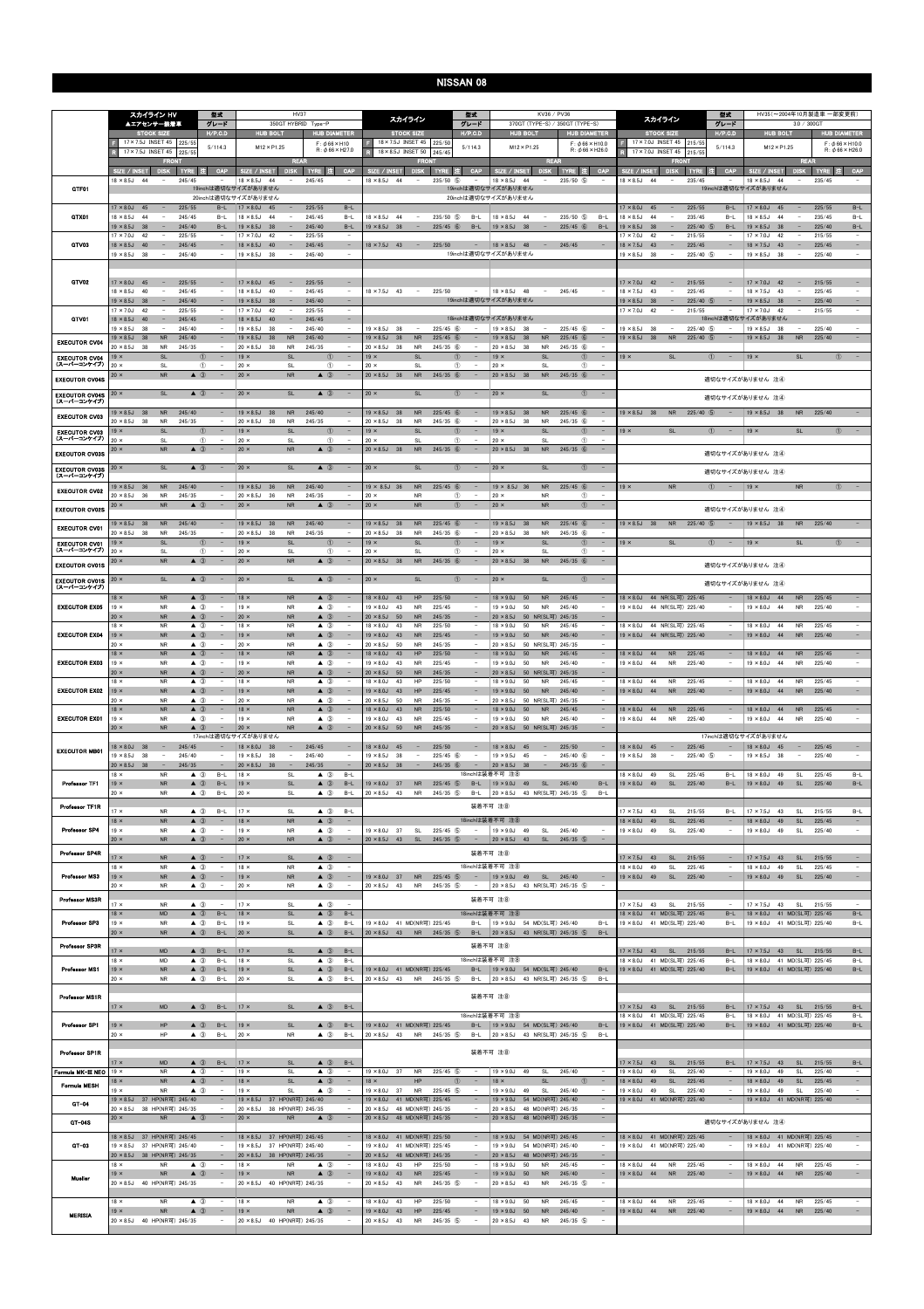|                                      | 型式<br>スカイライン<br>グレード                                                                                                                         | ER34<br>25GT / ターボ                                                                                                                           | 型式<br>スカイライン<br>グレード                                                                                                             | ECR33<br>GTS25t / タイプM                                                                                                                                                      | 型式<br>CKV36<br>スカイラインクーペ<br>グレード<br>370GT TYPE-S                                                                                 |                                                                                                                                      |
|--------------------------------------|----------------------------------------------------------------------------------------------------------------------------------------------|----------------------------------------------------------------------------------------------------------------------------------------------|----------------------------------------------------------------------------------------------------------------------------------|-----------------------------------------------------------------------------------------------------------------------------------------------------------------------------|----------------------------------------------------------------------------------------------------------------------------------|--------------------------------------------------------------------------------------------------------------------------------------|
|                                      | $H/P$ .C.D<br><b>STOCK SIZE</b><br>17 × 7.5J INSET 40<br>225/45                                                                              | <b>HUB DIAMETER</b><br><b>HUB BOLT</b><br>$F: 666 \times H11.0$                                                                              | H/P. C.D<br><b>STOCK SIZE</b><br>$16 \times 6.5$ J INSET40<br>205/5                                                              | <b>HUB BOLT</b><br><b>HUB DIAMETER</b><br>$F:$ $\phi$ 66 $\times$ H9.5                                                                                                      | $H/P$ .C.D<br><b>STOCK SIZE</b><br>19 × 8.5J INSET 43 225/45                                                                     | <b>HUB BOLT</b><br><b>HUB DIAMETER</b><br>$F: \phi 66 \times H10.1$                                                                  |
|                                      | 5/114.3<br>17 × 7.5J INSET 40<br>225/45<br>FRON                                                                                              | $M12 \times P1.25$<br>$R: \phi$ 66 $\times$ H23.0<br><b>REAR</b>                                                                             | 5/114.3<br>16 × 6.5J INSET40<br>205/5<br>FRON                                                                                    | $M12 \times P1.25$<br>$R: \phi$ 66 × H23.0<br><b>REAR</b>                                                                                                                   | 5/114.3<br>19 × 9.0J INSET 45<br>245/40<br>FRON                                                                                  | $M12 \times P1.25$<br>$R: \phi$ 66 $\times$ H26.5<br><b>REAR</b>                                                                     |
|                                      | SIZE / INSET<br>DISK TYRE<br>CAP                                                                                                             | SIZE / INSET<br>DISK TYRE<br>井<br>CAP                                                                                                        | <b>SIZE / INSET</b><br><b>DISK</b><br>CAP<br>TYRE<br>æ                                                                           | DISK TYRE 注<br>CAP<br>SIZE / INSET                                                                                                                                          | SIZE / INSET<br><b>DISK</b><br>CAP<br><b>TYRE</b>                                                                                | DISK TYRE 注<br>CAP<br><b>SIZE / INSET</b>                                                                                            |
| GTF01                                |                                                                                                                                              | 適切なサイズがありません                                                                                                                                 |                                                                                                                                  | 適切なサイズがありません                                                                                                                                                                |                                                                                                                                  | 適切なサイズがありません                                                                                                                         |
| GTX01                                |                                                                                                                                              | 17inchは適切なサイズがありません<br>18inchは適切なサイズがありません                                                                                                   |                                                                                                                                  | 17inchは適切なサイズがありません<br>18inchは適切なサイズがありません                                                                                                                                  |                                                                                                                                  |                                                                                                                                      |
|                                      | $19 \times 8.5$ J 38<br>$-$<br>225/35                                                                                                        | $B-SL$   19 $\times$ 8.5J 38<br>$\sim$<br>225/35<br>$B-SL$<br>17inchは適切なサイズがありません                                                            | $19 \times 8.5$ J 38<br>$\sim$<br>225/35                                                                                         | B-SL   19 × 8.5J 38<br>$\sim$<br>225/35<br>$B-SL$<br>17inchは適切なサイズがありません                                                                                                    | $19 \times 8.5$ J 38<br>$\sim$<br>225/45                                                                                         | $B-H$   19 × 9.5J 35<br>245/40<br>$B-H$<br>$\sim$                                                                                    |
| GTV03                                | $18 \times 8.5$ J 40<br>225/40<br>$\sim$<br>$19 \times 8.5$ J<br>225/35<br>- 38                                                              | $18 \times 9.5$ J 45<br>255/35<br>$\sim$<br>$\overline{\phantom{a}}$<br>225/35<br>$19 \times 8.5$ J<br>38                                    | $18 \times 8.0$ J 35<br>225/40<br>$\overline{\phantom{a}}$<br>$19 \times 8.5$ J<br>38<br>225/35                                  | $18 \times 9.5$ J 45<br>$255/35$ (5)<br>$\sim$<br>$\overline{\phantom{a}}$<br>$19 \times 8.5$ J<br>$\sim$<br>- 38<br>225/35                                                 |                                                                                                                                  | 適切なサイズがありません                                                                                                                         |
|                                      |                                                                                                                                              |                                                                                                                                              |                                                                                                                                  | 16inchは適切なサイズがありません                                                                                                                                                         |                                                                                                                                  |                                                                                                                                      |
| GTV02                                | $18 \times 8.5$ J<br>225/40<br>40<br>$\sim$<br>$\overline{\phantom{a}}$                                                                      | 17inchは適切なサイズがありません<br>$18 \times 8.5$ J<br>225/40<br>40<br>$\sim$<br>$\sim$                                                                 | $18 \times 8.0$ J<br>35<br>225/40<br>$\sim$<br>$\sim$                                                                            | 17inchは適切なサイズがありません<br>$18 \times 9.0$ J<br>255/35<br>$\sim$<br>45<br>$\sim$                                                                                                |                                                                                                                                  |                                                                                                                                      |
|                                      | $\sim$<br>$19 \times 8.5$ J<br>38<br>225/35<br>$\overline{\phantom{a}}$                                                                      | $\sim$<br>$\sim$<br>$19 \times 8.5$ J<br>38<br>225/35<br>17inchは適切なサイズがありません                                                                 | $\sim$<br>$19 \times 8.5$ J<br>38<br>225/35<br>$\overline{\phantom{a}}$                                                          | $\sim$<br>$\overline{\phantom{a}}$<br>$19 \times 8.5$ J<br>38<br>225/35<br>17inchは適切なサイズがありません                                                                              | $19 \times 8.5$ J 38 -<br>225/45<br>$\alpha = 1$                                                                                 | $19 \times 9.5$ J 35 -<br>245/40<br>$\sim$                                                                                           |
| GTV01                                | $18 \times 8.5$ J 40<br>$\sim$<br>225/40<br>$19 \times 8.5$ J<br>38<br>$\overline{\phantom{a}}$<br>225/35<br>$\sim$                          | 255/35<br>$18 \times 9.5$ J 45<br>$\sim$<br>$\overline{\phantom{a}}$<br>$19 \times 8.5$ J 38<br>$\sim$<br>225/35<br>$\overline{\phantom{a}}$ | $18 \times 8.0$ J 35<br>225/40<br>$\qquad \qquad -$<br>$19 \times 8.5$ J<br>- 38<br>225/35<br>$\sim$<br>$\overline{\phantom{a}}$ | $18 \times 9.5$ J 45<br>$255/35$ (5)<br>$\hspace{0.1mm}-\hspace{0.1mm}$<br>$\sim$<br>$19 \times 8.5$ J 38<br>$\overline{\phantom{a}}$<br>225/35<br>$\overline{\phantom{a}}$ | $19 \times 8.5$ J 38<br>225/45<br>$\sim$<br>$\overline{\phantom{a}}$                                                             | $19 \times 9.5$ J 35<br>245/40<br>$\sim$                                                                                             |
| <b>EXECUTOR CV04</b>                 |                                                                                                                                              | 装着不可 注8                                                                                                                                      |                                                                                                                                  | 装着不可 注8                                                                                                                                                                     |                                                                                                                                  | 装着不可 注8                                                                                                                              |
| <b>EXECUTOR CV04</b><br>(スーパーコンケイブ)  | <b>NR</b><br>$\circled{1}$<br>$19 \times$<br>$\overline{a}$                                                                                  | $19 \times$<br><b>SL</b><br>$\circled{1}$<br>$\alpha=1$                                                                                      |                                                                                                                                  | 装着不可 注8                                                                                                                                                                     | $19 \times$<br><b>NR</b><br>$\circled{1}$<br>$\sim$<br><b>NR</b><br>$\circled{1}$<br>$20 \times$                                 | $19 \times$<br><b>SL</b><br>$\circled{1}$<br>$\sim$<br>$20 \times$<br>$^{\circ}$<br>SL<br>$\overline{\phantom{a}}$                   |
| <b>EXECUTOR CV04S</b>                |                                                                                                                                              | 適切なサイズがありません 注4                                                                                                                              |                                                                                                                                  | 適切なサイズがありません 注4                                                                                                                                                             |                                                                                                                                  | 装着不可 注8                                                                                                                              |
| <b>EXECUTOR CV04S</b><br>(スーパーコンケイブ) |                                                                                                                                              | 適切なサイズがありません 注4                                                                                                                              |                                                                                                                                  | 適切なサイズがありません 注4                                                                                                                                                             | <b>NR</b><br>$\circled{1}$<br>$20 \times$                                                                                        | $\circled{0}$<br><b>SL</b><br>$20 \times$<br>$\qquad \qquad -$                                                                       |
| <b>EXECUTOR CV03</b>                 |                                                                                                                                              | 装着不可 注8                                                                                                                                      |                                                                                                                                  | 装着不可 注8                                                                                                                                                                     | $245/40$ 6<br>$19 \times 9.0J$<br>HP<br>36<br>$20 \times 9.0J$<br>33<br>HP<br>$245/35$ 6                                         | $275/35$ (5)<br>19 × 10.0J 44<br><b>NR</b><br>20 × 10.0J 44<br><b>NR</b><br>$275/30$ (5)                                             |
| <b>EXECUTOR CV03</b><br>(スーパーコンケイブ)  | <b>NR</b><br>$\circled{1}$<br>$19 \times$                                                                                                    | SL<br>$19 \times$<br>$\circled{0}$<br>$\sim$                                                                                                 | <b>NR</b><br>$19 \times$<br>$\circled{1}$                                                                                        | <b>SL</b><br>$19 \times$<br>$\circled{1}$                                                                                                                                   | <b>NR</b><br>O<br>$19 \times$<br>$\circled{1}$<br>$20 \times$<br><b>NR</b>                                                       | <b>SL</b><br>$19 \times$<br>$^{\circ}$<br>$\overline{\phantom{a}}$<br>$\circled{1}$<br>$20 \times$<br>SL<br>$\overline{\phantom{a}}$ |
| <b>EXECUTOR CV03S</b>                |                                                                                                                                              | 適切なサイズがありません 注4                                                                                                                              |                                                                                                                                  | 適切なサイズがありません 注4                                                                                                                                                             | $20 \times 9.0$ J 36<br>HP<br>$245/35$ (1)                                                                                       | $\overline{\phantom{a}}$<br>20 × 10.0J 44<br><b>NR</b><br>$275/30$ (5)                                                               |
| <b>EXECUTOR CV03S</b><br>(スーパーコンケイブ) |                                                                                                                                              | 適切なサイズがありません 注④                                                                                                                              |                                                                                                                                  | 適切なサイズがありません 注4                                                                                                                                                             | $\circled{1}$<br><b>NR</b><br>$20 \times$                                                                                        | $\circled{0}$<br><b>SL</b><br>$\sim$<br>$20 \times$                                                                                  |
| <b>EXECUTOR CV02</b>                 | HP<br>$\circled{1}$<br>$\sim$<br>$19 \times$                                                                                                 | <b>NR</b><br>$\circ$<br>$\sim$<br>$19 \times$                                                                                                | HP<br>$\circled{0}$<br>$19 \times$<br>$\overline{\phantom{a}}$                                                                   | <b>NR</b><br>(1)<br>$19 \times$                                                                                                                                             | HP<br>$\circled{1}$<br>$19 \times$<br>$\overline{\phantom{a}}$<br>$20 \times$<br>HP<br>$\circled{1}$<br>$\overline{\phantom{a}}$ | $19 \times$<br>${\sf NR}$<br>$\circled{1}$<br>$\sim$<br>$\circled{1}$<br>$20 \times$<br><b>NR</b><br>$\overline{\phantom{a}}$        |
| <b>EXECUTOR CV02S</b>                |                                                                                                                                              | 適切なサイズがありません 注4                                                                                                                              |                                                                                                                                  | 適切なサイズがありません 注4                                                                                                                                                             | HP<br>$\circled{1}$<br>$20 \times$<br>$\sim$                                                                                     | $20 \times$<br>${\sf NR}$<br>$\circled{1}$<br>$\sim$                                                                                 |
| <b>EXECUTOR CV01</b>                 | $19 \times$<br>HP<br>$\circled{1}$<br>$\sim$                                                                                                 | $19 \times$<br><b>NR</b><br>$\circled{0}$<br>$\sim$                                                                                          | $19 \times$<br>HP<br>$\circled{1}$<br>$\sim$                                                                                     | $19 \times$<br><b>NR</b><br>$\circled{0}$                                                                                                                                   | $19 \times$<br>HP<br>$\circled{1}$<br>$\overline{\phantom{a}}$<br>HP<br>$\circled{1}$<br>$20 \times$<br>$\overline{\phantom{a}}$ | $19 \times$<br><b>NR</b><br>$\circled{1}$<br>$\hspace{0.1mm}-\hspace{0.1mm}$<br>$20 \times$<br>NR<br>$\circled{1}$                   |
| <b>EXECUTOR CV01</b><br>(スーパーコンケイブ)  | $19 \times$<br>${\sf NR}$<br>$^{\circ}$<br>$\hspace{0.1mm}-\hspace{0.1mm}$                                                                   | SL<br>$\circled{1}$<br>$19 \times$<br>$\sim$                                                                                                 | <b>NR</b><br>$\circled{1}$<br>$19 \times$<br>$\overline{\phantom{a}}$                                                            | SL<br>$\circledcirc$<br>$19 \times$<br>$\sim$                                                                                                                               | ${\sf NR}$<br>$\circled{1}$<br>$19 \times$<br>$\overline{\phantom{a}}$<br>$\circled{1}$<br>$20 \times$<br>NR                     | $\mathsf{SL}% _{2}\left( \mathbb{Z}\right)$<br>$\circled{1}$<br>$19 \times$<br>$\sim$<br>$\circled{1}$<br>$20 \times$<br><b>SL</b>   |
| <b>EXECUTOR CV01S</b>                |                                                                                                                                              | 適切なサイズがありません 注4                                                                                                                              |                                                                                                                                  | 適切なサイズがありません 注4                                                                                                                                                             | HP<br>$\circled{1}$<br>$20 \times$                                                                                               | ${\sf NR}$<br>$^{\circ}$<br>$20 \times$                                                                                              |
| <b>EXECUTOR CV01S</b><br>(スーパーコンケイブ) |                                                                                                                                              | 適切なサイズがありません 注4                                                                                                                              |                                                                                                                                  | 適切なサイズがありません 注4                                                                                                                                                             | $20 \times$<br><b>NR</b><br>$\circled{1}$                                                                                        | $20 \times$<br><b>SL</b><br>$\circled{1}$                                                                                            |
| <b>EXECUTOR EX05</b>                 | $18 \times 8.5$ J<br>37<br>HP<br>225/40<br>$19 \times 8.5$ J<br>37<br>225/35<br>HP<br>$\sim$                                                 | $18 \times 9.5$ J<br>43<br><b>NR</b><br>255/35<br>$\overline{\phantom{a}}$<br><b>NR</b><br>255/30<br>$19 \times 9.5$ J<br>45<br>$\sim$       | 225/40<br>$18 \times 8.0$ J<br>35<br>HP<br>$19 \times 8.0$ J<br>35<br>HP<br>225/35<br>$\overline{\phantom{a}}$                   | $18 \times 9.0J$<br>44<br><b>NR</b><br>255/35<br>$\overline{\phantom{a}}$<br>$19 \times 9.0J$<br><b>NR</b><br>255/30<br>-44<br>$\overline{\phantom{a}}$                     |                                                                                                                                  | 装着不可 注8                                                                                                                              |
| <b>EXECUTOR EX04</b>                 | $18 \times 8.5$ J<br>37<br>HP<br>225/40<br>$\overline{\phantom{a}}$<br>$19 \times 8.5$ J<br>37<br>HP<br>225/35<br>$\qquad \qquad -$          | $18 \times 9.5$ J<br>43<br><b>NR</b><br>255/35<br>$\sim$<br><b>NR</b><br>255/30<br>$\sim$<br>$19 \times 9.5$ J<br>45                         | $18 \times 8.0$ J<br>35<br>HP<br>225/40<br><b>HP</b><br>35<br>$19 \times 8.0$ J<br>225/35                                        | $18 \times 9.0J$<br>44<br>NR<br>255/35<br>$\overline{\phantom{a}}$<br>$\overline{\phantom{a}}$<br><b>NR</b><br>255/30<br>$19 \times 9.0$ J<br>44                            |                                                                                                                                  | 19inchは装着不可 注8                                                                                                                       |
|                                      | 225/40<br>$18 \times 8.5$ J<br>37<br>HP                                                                                                      | 255/35<br>$18 \times 9.5$ J<br>43<br><b>NR</b>                                                                                               | 225/40<br>$18 \times 8.0$ J<br>35<br>HP                                                                                          | 255/35<br>$18 \times 9.0J$<br>44<br><b>NR</b><br>$\overline{\phantom{a}}$                                                                                                   | 44<br><b>HP</b><br>245/35<br>$20 \times 9.0$ J<br>$\overline{\phantom{0}}$                                                       | <b>NR</b><br>285/30<br>$20 \times 10.0$ J 49                                                                                         |
| <b>EXECUTOR EX03</b>                 | $19 \times 8.5$ J<br>37<br>HP<br>225/35                                                                                                      | $19 \times 9.5$ J<br>45<br><b>NR</b><br>255/30<br>$\overline{\phantom{a}}$                                                                   | $19 \times 8.0$ J<br>35<br>HP<br>225/35                                                                                          | $19 \times 9.0J$<br>44<br><b>NR</b><br>255/30<br>$\overline{\phantom{a}}$                                                                                                   | 20 × 9.0J 44 HP 245/35<br>$\qquad \qquad -$                                                                                      | 19inchは装着不可 注8<br>$20 \times 10.0$ J 49<br><b>NR</b><br>285/30                                                                       |
| <b>EXECUTOR EX02</b>                 | $18 \times 8.5$ J<br>37<br>225/40<br>HP<br>$19 \times 8.5$ J 37<br>HP<br>225/35<br>$\qquad \qquad -$                                         | $18 \times 9.5$ J<br>43<br><b>NR</b><br>255/35<br>$19 \times 9.5$ J 45<br><b>NR</b><br>255/30<br>$\overline{\phantom{a}}$                    | $18 \times 8.0$ J<br>35<br>225/40<br>HP<br>$19 \times 8.0$ J 35<br>HP<br>225/35                                                  | $18 \times 9.0$ J<br>44<br><b>NR</b><br>255/35<br>$\sim$<br>$19 \times 9.0$ J 44<br><b>NR</b><br>255/30<br>$\overline{\phantom{a}}$                                         |                                                                                                                                  | 装着不可 注8                                                                                                                              |
| <b>EXECUTOR EX01</b>                 | $18 \times 8.5$ J 37<br>225/40<br>HP<br>$\overline{\phantom{a}}$<br>$19 \times 8.5$ J<br>37<br>HP<br>225/35<br>$\qquad \qquad -$             | $18 \times 9.5$ J<br>43<br><b>NR</b><br>255/35<br>$\sim$<br>$19 \times 9.5$ J<br>45<br><b>NR</b><br>255/30<br>$\qquad \qquad -$              | $18 \times 8.0$ J<br>HP<br>225/40<br>35<br>$19 \times 8.0$ J<br>35<br>HP<br>225/35<br>$\qquad \qquad -$                          | $18 \times 9.0$ J 44<br>255/35<br><b>NR</b><br>$\sim$<br>$19 \times 9.0$ J<br><b>NR</b><br>255/30<br>44<br>$\overline{\phantom{a}}$                                         |                                                                                                                                  | 19inchは装着不可 注8                                                                                                                       |
|                                      |                                                                                                                                              | 17inchは適切なサイズがありません                                                                                                                          |                                                                                                                                  | 17inchは適切なサイズがありません                                                                                                                                                         | 20 × 9.0J 44 HP 245/35<br>$\sim$                                                                                                 | 20 × 10.0J 49<br>NR 285/30                                                                                                           |
| <b>EXECUTOR MB01</b>                 | $18 \times 8.0$ J 38<br>225/40<br>$\sim$<br>$19 \times 8.5$ J 38<br>225/35<br>$\overline{\phantom{a}}$                                       | $18 \times 9.0$ J 45<br>$\sim$<br>$\equiv$<br>255/35<br>$19 \times 9.5$ J<br>255/30<br>- 45<br>$\overline{\phantom{a}}$<br>$\sim$            | $18 \times 8.0$ J 38<br>225/40<br>$\sim$<br>$19 \times 8.5$ J<br>38<br>225/35<br>$\overline{\phantom{a}}$                        | $18 \times 9.0$ J 45<br>255/35<br>$\overline{\phantom{a}}$<br>$\sim$<br>$19 \times 9.5$ J<br>255/30 5<br>$\sim$<br>45<br>$\overline{\phantom{a}}$                           | $19 \times 8.5$ J<br>225/45<br>38<br>$\sim$<br>$\sim$                                                                            | $19 \times 9.5$ J 38<br>245/40<br>$\overline{\phantom{a}}$<br>$\sim$<br>20inchは装着不可 注8                                               |
| Professor TF1                        | $18 \times 8.5$ J<br>$225/40$ (5)<br>$B-L$<br>35<br>MD<br>$19 \times 8.5$ J 35<br>MD<br>$225/35$ 5                                           | $18 \times 9.5$ J<br>255/35<br>43<br>SL<br>$B-L$<br>$19 \times 9.5$ J 43<br><b>SL</b><br>$255/30$ (5)<br>$B-L$                               | 225/40 (5)<br>$B-L$<br>$18 \times 8.5$ J<br>35<br><b>MD</b><br>$19 \times 8.5$ J 35                                              | $255/35$ (5)<br>$18 \times 9.5$ J<br>43<br>SL<br>$B-L$<br>$19 \times 9.5$ J 43<br>$\mathsf{SL}% _{2}\left( \mathbb{Z}\right)$                                               | $\circled{1}$<br>HP                                                                                                              | $\circledcirc$<br>$B-L$<br><b>SL</b>                                                                                                 |
|                                      | $B-L$                                                                                                                                        |                                                                                                                                              | MD<br>$225/35$ (5)<br>$B-L$                                                                                                      | $255/30$ (5)<br>$B-L$                                                                                                                                                       | $B-L$<br>$19 \times$<br>$20 \times$<br>HP<br>$\circled{1}$<br>$B-L$                                                              | $19 \times$<br>$\circled{1}$ B-L<br>$20 \times$<br>SL                                                                                |
| Professor TF1R                       | $17 \times 8.5$ J 35<br>$225/45$ (5)<br><b>MD</b><br>$B-L$<br>$18 \times 8.5$ J<br><b>MD</b><br>225/40 (5)<br>35<br>$\overline{\phantom{a}}$ | 17 × 8.5J 35 MD(SL可) 225/45<br>$B-L$<br>$18 \times 9.5$ J<br>43<br>SL<br>255/35<br>$\sim$                                                    | $17 \times 8.5$ J<br>35<br>MD<br>$225/45$ (5)<br>$B-L$<br>$18 \times 8.5$ J<br>35<br><b>MD</b><br>$225/40$ (5)                   | 17 × 8.5J 35 MD(SL可) 225/45<br>$B-L$<br>$18 \times 9.5$ J<br>43<br><b>SL</b><br>$255/35$ (5)<br>$\sim$                                                                      |                                                                                                                                  | 適切なサイズがありません 注4                                                                                                                      |
| Professor SP4                        | $19 \times 8.5$ J<br>35<br>MD<br>$225/35$ 5                                                                                                  | $19 \times 9.5$ J<br><b>SL</b><br>255/30 5<br>43<br>$\sim$                                                                                   | $19 \times 8.5$ J<br>35<br>MD<br>$225/35$ (5)                                                                                    | $19 \times 9.5$ J<br>43<br><b>SL</b><br>255/30 (5)<br>$\overline{\phantom{a}}$                                                                                              | $19 \times$<br>HP<br>$\circled{1}$<br>$\sim$<br>$20 \times$<br>HP<br>$\circled{1}$<br>$\sim$                                     | $19 \times$<br>NR<br>$\circled{1}$<br>$\overline{\phantom{a}}$<br>$\circled{1}$<br>$\sim$<br>$20 \times$<br><b>NR</b>                |
| Professor SP4R                       | $17 \times 8.5$ J 35<br>$225/45$ (5)<br><b>MD</b><br>$\sim$ $-$                                                                              | 17 × 8.5J 35 MD(SL可) 225/45<br>$\sim$                                                                                                        | $225/45$ (5)<br>$17 \times 8.5$ J 35<br><b>MD</b><br>$\sim$ $-$                                                                  | 16inchはPCDの設定がありません<br>  17 × 8.5J 35 MD(SL可) 225/45<br>$\sim$                                                                                                              |                                                                                                                                  | 適切なサイズがありません 注4                                                                                                                      |
| <b>Professor MS3</b>                 | $18 \times 8.5J$<br>225/40 5<br>35<br>MD<br>$19 \times 8.5$ J 35<br>MD<br>$225/35$ (5)<br>$\hspace{0.1mm}-\hspace{0.1mm}$                    | $18 \times 9.5$ J<br>43<br><b>NR</b><br>255/35<br>$19 \times 9.5$ J 43<br><b>NR</b><br>$255/30$ (5)<br>$\sim$                                | HP<br>$18 \times$<br>$^\circledR$<br>HP<br>$\circledcirc$<br>$19 \times$<br>$\overline{\phantom{a}}$                             | $^{\circ}$<br>$\overline{\phantom{a}}$<br>$18 \times$<br><b>SL</b><br>SL<br>$\mathcal{L} = \mathcal{L}$<br>$19 \times$<br>$\circled{1}$                                     | HP<br>$\circledcirc$<br>$19 \times$<br>$\alpha = 1$                                                                              | $\circledcirc$ -<br><b>NR</b><br>$19 \times$                                                                                         |
| Professor MS3R                       |                                                                                                                                              |                                                                                                                                              |                                                                                                                                  | 16inchはPCDの設定がありません                                                                                                                                                         | HP<br>$\circled{1}$<br>$20 \times$<br>$\sim$                                                                                     | <b>NR</b><br>$^{\circ}$<br>$\sim$<br>$20 \times$<br>適切なサイズがありません 注4                                                                  |
|                                      | $17 \times 8.5$ J 35<br><b>MD</b><br>$225/45$ (5)<br>18 × 8.5J 37 HP(MD可) 225/40<br>$B-L$                                                    | $17 \times 8.5$ J 35<br>MD<br>225/45<br>$\sim$<br>$18 \times 9.5$ J<br><b>NR</b><br>$B-L$<br>43<br>255/35                                    | $17 \times$<br>HP<br>$\circled{1}$<br>$\sim$<br>HP<br>225/40<br>$B-L$<br>$18 \times 8.0$ J 31                                    | $17 \times$<br>SL<br>$\circled{1}$<br>$\overline{\phantom{a}}$<br>${\sf NR}$<br>255/35<br>$B-L$<br>18 × 9.0J 49                                                             |                                                                                                                                  |                                                                                                                                      |
| Professor SP3                        | 19 × 8.5J 37 HP(MD可) 225/35<br>$B-L$                                                                                                         | $19 \times 9.5$ J 43<br><b>NR</b><br>255/30 (5)<br>$B-L$                                                                                     | $19 \times 8.0$ J<br>HP<br>225/35<br>31<br>$B-L$                                                                                 | $19 \times 9.0$ J 49<br>NR<br>255/30<br>$B-L$                                                                                                                               | 20 × 9.0J 44 HP 245/35                                                                                                           | 19inchは装着不可 注8<br>B-L 20 × 10.0J 49<br>NR 285/30<br>$B-L$                                                                            |
| Professor SP3R                       | 17 × 8.5J 37 HP(MD可) 225/45<br>$B-L$                                                                                                         | $17 \times 9.5$ J 43<br>${\sf NR}$<br>255/40<br>$B-L$                                                                                        | $17 \times 8.0$ J 31<br>HP<br>225/45<br>$B-L$                                                                                    | 16inchはPCDの設定がありません<br>$17 \times 9.0$ J 49<br><b>NR</b><br>255/40<br>$B-L$                                                                                                 |                                                                                                                                  | 適切なサイズがありません 注4                                                                                                                      |
| Professor MS1                        | $18 \times 8.5J$<br>37<br>HP<br>225/40<br>$B-L$<br>$19 \times 8.5$ J 37<br>HP<br>225/35<br>$B-L$                                             | $18 \times 9.5$ J 43<br><b>NR</b><br>255/35<br>$B-L$<br><b>NR</b><br>$255/30$ (5)<br>$19 \times 9.5$ J 43<br>$B-L$                           | $18 \times 8.0$ J<br>HP<br>225/40<br>31<br>$B-L$<br>HP<br>$19 \times 8.0$ J 31<br>225/35<br>$B-L$                                | $18 \times 9.0$ J 49<br>NR<br>255/35<br>$B-L$<br>$19 \times 9.0$ J 49<br><b>NR</b><br>255/30<br>$B-L$                                                                       |                                                                                                                                  | 19inchは装着不可 注8                                                                                                                       |
|                                      |                                                                                                                                              |                                                                                                                                              |                                                                                                                                  |                                                                                                                                                                             | $20 \times 9.0$ J 44<br>HP<br>245/35<br>$B-L$                                                                                    | $20 \times 10.0$ J 49<br><b>NR</b><br>285/30<br>$B-L$                                                                                |
| Professor MS1R                       | $17 \times 8.5$ J 37<br>HP 225/45<br>$B-L$                                                                                                   | $17 \times 9.5$ J 43<br><b>NR</b><br>255/40<br>$B-L$                                                                                         | $17 \times 8.0$ J 31<br>HP<br>225/45<br>B-L                                                                                      | 16inchは装着不可 注8<br>$17 \times 9.0$ J 49<br><b>NR</b><br>255/40<br>$B-L$                                                                                                      |                                                                                                                                  | 適切なサイズがありません 注4                                                                                                                      |
| Professor SP1                        | $18 \times 8.5J$<br>37 HP(MD可) 225/40<br>$B-L$<br>19 × 8.5J 37 HP(MD可) 225/35<br>$B-L$                                                       | $18 \times 9.5$ J<br><b>NR</b><br>255/35<br>$B-L$<br>43<br>$255/30$ (5)<br>$19 \times 9.5$ J 43<br><b>NR</b><br>$B-L$                        | 225/40<br>$18 \times 8.0$ J<br>$B-L$<br>31<br>HP<br>$19 \times 8.0$ J 31<br>HP<br>225/35<br>$B-L$                                | $18 \times 9.0J$<br><b>SL</b><br>255/35<br>$B-L$<br>49<br>$19 \times 9.0$ J 49<br>SL<br>255/30<br>$B-L$                                                                     | HP<br>245/35                                                                                                                     | 19inchは装着不可 注8<br><b>NR</b><br>285/30                                                                                                |
| Professor SP1R                       |                                                                                                                                              |                                                                                                                                              |                                                                                                                                  | 16inchは装着不可 注8                                                                                                                                                              | $20 \times 9.0$ J 44                                                                                                             | B-L 20 $\times$ 10.0J 49<br>$B-L$<br>適切なサイズがありません 注④                                                                                 |
| Formula MK-III NEO                   | 17 × 8.5J 37 HP(MD可) 225/45<br>$B-L$<br>$19 \times 8.5$ J<br><b>MD</b><br>$225/35$ 5<br>35<br>$\sim$                                         | 255/40<br>$17 \times 9.5$ J 43<br><b>NR</b><br>$B-L$<br>$19 \times 9.5$ J<br>43<br><b>SL</b><br>255/30 5<br>$\sim$                           | HP<br>225/45<br>$17 \times 8.0$ J 31<br>$B-L$<br>$19 \times 8.5$ J<br>35<br>MD<br>$225/35$ (5)                                   | 255/40<br>$17 \times 9.0$ J 49<br>SL<br>$B-L$<br>$19 \times 9.5$ J<br><b>SL</b><br>255/30 5<br>$\sim$<br>43                                                                 | $19 \times$<br>HP<br>$\circled{1}$<br>$\overline{\phantom{a}}$                                                                   | <b>NR</b><br>$19 \times$<br>$\circled{1}$<br>$\overline{\phantom{a}}$                                                                |
| <b>Formula MESH</b>                  | $18 \times 8.5$ J<br>35<br>${\sf MD}$<br>225/40 (5)<br>$\overline{\phantom{a}}$<br>$19 \times 8.5$ J<br>35<br>MD<br>$225/35$ (5)<br>$\sim$   | $18 \times 9.5$ J<br>255/35<br>$\sim$<br>43<br><b>SL</b><br>255/30 (5)<br>$19 \times 9.5$ J<br>43<br>NR<br>$\sim$                            | $225/40$ (5)<br>$18 \times 8.5J$<br>35<br>MD<br>HP<br>$^{\circ}$<br>$19 \times$<br>$\overline{\phantom{a}}$                      | $\sim$<br><b>SL</b><br>$255/35$ 5<br>$18 \times 9.5$ J<br>43<br>$19 \times$<br><b>NR</b><br>$^{\circ}$<br>$\sim$                                                            | HP<br>$\circled{1}$<br>$19 \times$<br>$\sim$                                                                                     | $\circled{1}$<br>$\sim$<br>$19 \times$<br><b>NR</b>                                                                                  |
| $GT-04$                              | 19 × 8.5J 37 HP(MD可) 225/35                                                                                                                  | $19 \times 9.5$ J<br><b>NR</b><br>255/30 (5)<br>43                                                                                           | HP<br>225/35<br>$19 \times 8.0$ J 31                                                                                             | <b>NR</b><br>255/30<br>$19 \times 9.0$ J 49<br>$\overline{\phantom{a}}$                                                                                                     | 225/45<br>37<br>${\sf HP}$<br>$19 \times 8.5$ J<br>$\sim$<br>HP<br>245/35<br>$20 \times 9.0$ J 44<br>$\qquad \qquad -$           | 19 × 9.5J 35 MD(NR可) 245/40<br>$\overline{\phantom{a}}$<br>285/30<br>$20 \times 10.0$ J 50<br><b>NR</b>                              |
| GT 04S                               |                                                                                                                                              | 適切なサイズがありません 注4                                                                                                                              |                                                                                                                                  | 適切なサイズがありません 注4                                                                                                                                                             | $20 \times 9.0$ J 44<br>HP<br>245/35                                                                                             | $20 \times 10.0$ J 50<br>${\sf NR}$<br>285/30<br>$\sim$                                                                              |
| GT-03                                | $18 \times 8.5$ J 37<br>HP<br>225/40<br>$\overline{\phantom{a}}$<br>$19 \times 8.5$ J<br>37<br>225/35<br>HP                                  | <b>NR</b><br>255/35<br>$18 \times 9.5$ J<br>43<br>$\sim$<br>$19 \times 9.5$ J<br>43<br><b>NR</b><br>255/30 (5)<br>$\overline{\phantom{a}}$   | $18 \times 8.0$ J<br>HP<br>225/40<br>31<br>$19 \times 8.0$ J<br>31<br>HP<br>225/35                                               | <b>NR</b><br>255/35<br>$\sim$<br>$18 \times 9.0$ J 49<br>$19 \times 9.0J$<br>49<br><b>NR</b><br>255/30<br>$\overline{\phantom{a}}$                                          |                                                                                                                                  | 装着不可 注8                                                                                                                              |
|                                      | $18 \times 8.5$ J 37<br>225/40<br>HP<br>٠                                                                                                    | $18 \times 9.5$ J 43<br>255/35<br><b>NR</b><br>$\sim$                                                                                        | 225/40<br>$18 \times 8.0$ J<br>HP<br>35                                                                                          | $\sim$<br>$18 \times 9.0J$<br>NR<br>255/35<br>44                                                                                                                            |                                                                                                                                  |                                                                                                                                      |
| Mueller                              | $19 \times 8.5$ J 37<br>HP<br>225/35<br>$\overline{\phantom{a}}$                                                                             | $19 \times 9.5$ J 43<br><b>NR</b><br>$255/30$ (5)<br>$\sim$                                                                                  | $19 \times 8.0$ J 35<br>HP<br>225/35                                                                                             | $19 \times 9.0$ J 44<br><b>NR</b><br>255/30<br>$\sim$                                                                                                                       |                                                                                                                                  | 装着不可 注8                                                                                                                              |
|                                      | $18 \times 8.5$ J<br>37<br>HP<br>225/40                                                                                                      | $18 \times 9.5$ J<br>43<br><b>NR</b><br>255/35                                                                                               | 225/40<br>$18 \times 8.0$ J<br>35<br>HP                                                                                          | $18 \times 9.0J$<br>44<br><b>NR</b><br>255/35<br>$\sim$                                                                                                                     |                                                                                                                                  |                                                                                                                                      |
| <b>MERISIA</b>                       | $19 \times 8.5$ J 37<br>HP<br>225/35<br>$\sim$                                                                                               | $19 \times 9.5$ J 43<br><b>NR</b><br>$255/30$ (5)<br>$\sim$                                                                                  | $19 \times 8.0$ J 35<br>HP<br>225/35                                                                                             | $19 \times 9.0$ J 44<br><b>NR</b><br>255/30<br>$\sim$                                                                                                                       | $20 \times 9.0$ J 47<br>HP<br>245/35<br>$\overline{\phantom{a}}$                                                                 | 19inchは装着不可 注8<br>$\sim$<br>$20 \times 10.0$ J 49<br><b>NR</b><br>285/30                                                             |
|                                      |                                                                                                                                              |                                                                                                                                              |                                                                                                                                  |                                                                                                                                                                             |                                                                                                                                  |                                                                                                                                      |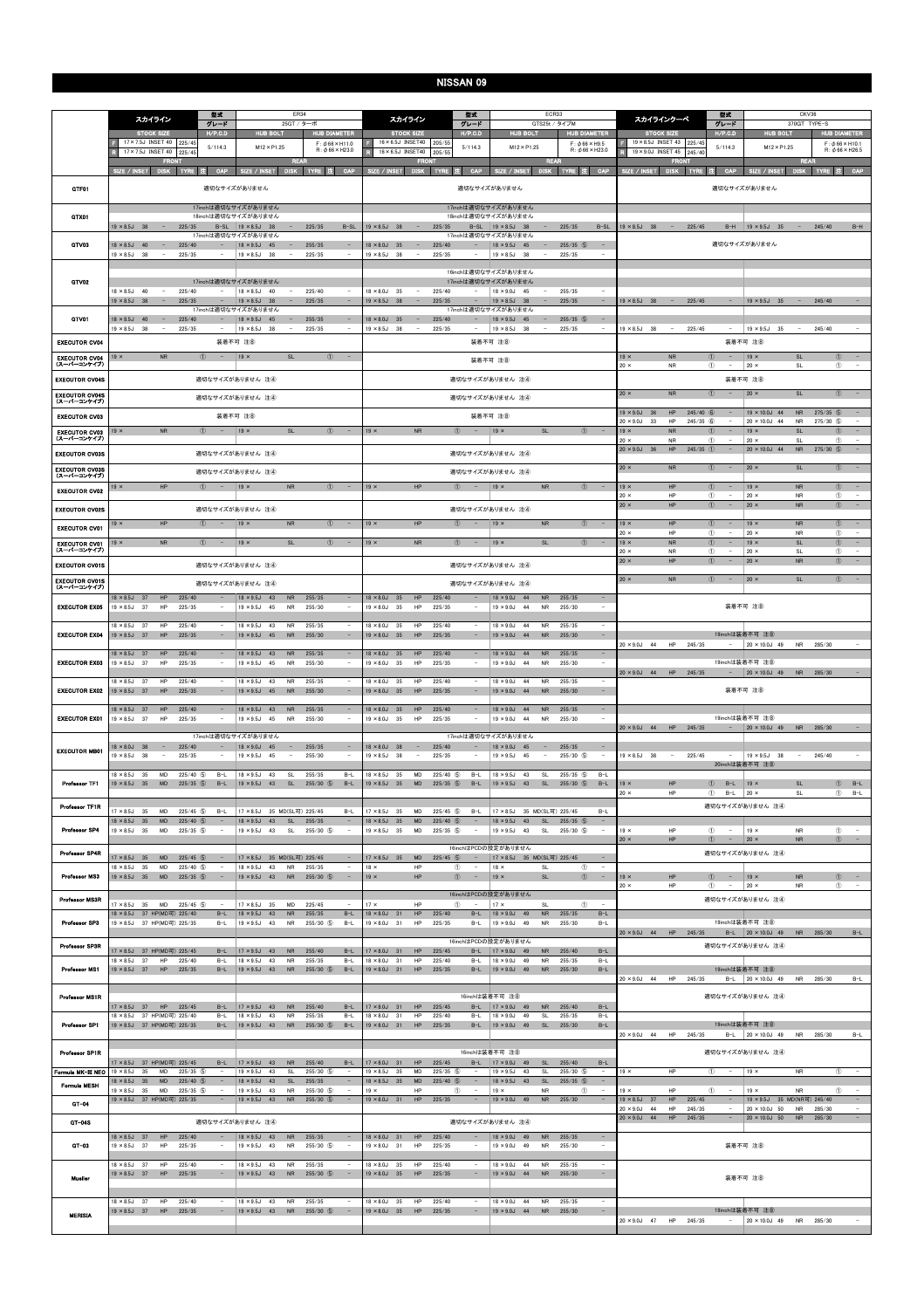|                                                | 型式<br>スカイラインクーペ<br>グレード                                                                                                                                                                           | CKV36<br>370GT TYPE-P                                                                                                                                                                                        | 型式<br>スカイラインクーペ<br>グレード                                                                                                                                              | CPV35<br>ブレンボキャリパー                                                                                                                                                           | 型式<br>スカイラインクーペ<br>グレード                                                                                                                                                                  | CPV35(~2004年10月製造車 一部変更前)<br>350GT / プレミアム                                                                                                                                                                    |  |
|------------------------------------------------|---------------------------------------------------------------------------------------------------------------------------------------------------------------------------------------------------|--------------------------------------------------------------------------------------------------------------------------------------------------------------------------------------------------------------|----------------------------------------------------------------------------------------------------------------------------------------------------------------------|------------------------------------------------------------------------------------------------------------------------------------------------------------------------------|------------------------------------------------------------------------------------------------------------------------------------------------------------------------------------------|---------------------------------------------------------------------------------------------------------------------------------------------------------------------------------------------------------------|--|
|                                                | $H/P$ .C.D<br><b>STOCK SIZE</b><br>18 × 8.0J INSET 43<br>225/50<br>5/114.3                                                                                                                        | <b>HUB BOLT</b><br><b>HUB DIAMETER</b><br>$F: 666 \times H10.0$<br>$M12 \times P1.25$                                                                                                                        | $H/P$ .C.D<br><b>STOCK SIZE</b><br>18×8.0J INSET 30<br>225/4<br>5/114.3                                                                                              | <b>HUB BOLT</b><br><b>HUB DIAMETER</b><br>$F: A66 \times H98$<br>$M12 \times P1.25$                                                                                          | $H/P$ .C.D<br><b>STOCK SIZE</b><br>18 × 8.0J INSET 30<br>225/4<br>5/114.3                                                                                                                | <b>HUB DIAMETER</b><br><b>HUB BOLT</b><br>$F:$ $\phi$ 66 $\times$ H9.6<br>$M12 \times P1.25$                                                                                                                  |  |
|                                                | $18 \times 8.0$ J INSET 43<br>245/45<br><b>FRONT</b><br>Size / Inset<br>CAP<br>083<br>- TYRR                                                                                                      | $R: \phi$ 66 $\times$ H26.0<br><b>REAR</b><br>CAP<br>SIZE / INSET<br>m<br>DIST.<br>in Yele                                                                                                                   | $18 \times 8.0$ J INSET 30<br>245/4<br>自己の計<br>CAP<br>SIZE / INSET<br>DISK:<br>TYR:<br>æ                                                                             | $R: \phi$ 66 × H25.5<br>EAR<br>CAP<br>SIZE / INSET<br> D <br>TYRE<br>œ                                                                                                       | 18 × 8.0 J INSET 30<br>245/4<br>FRONT<br>CAP<br>SIZE / INSET<br>DISK:<br>TYR:                                                                                                            | $R: \phi$ 66 $\times$ H25.8<br><b>REAR</b><br>CAP<br><b>SIZE / INSET</b><br><b>TYRE</b><br>æ<br>DISE.                                                                                                         |  |
| GTF01                                          |                                                                                                                                                                                                   | 適切なサイズがありません                                                                                                                                                                                                 |                                                                                                                                                                      | 適切なサイズがありません                                                                                                                                                                 |                                                                                                                                                                                          | 適切なサイズがありません                                                                                                                                                                                                  |  |
| GTX01                                          | $19 \times 8.5$ J 38<br><b>Contract</b><br>225/45                                                                                                                                                 | 17inchは適切なサイズがありません<br>18inchは適切なサイズがありません<br>$B-H$   19 $\times$ 9.5J 35<br>$\alpha \rightarrow \alpha \beta$<br>245/40<br>$B-H$                                                                            |                                                                                                                                                                      | 適切なサイズがありません                                                                                                                                                                 |                                                                                                                                                                                          | 適切なサイズがありません                                                                                                                                                                                                  |  |
| GTV03                                          | $18 \times 8.0$ J 35<br>$225/50$ (5)<br>$\qquad \qquad -$                                                                                                                                         | 245/45<br>$18 \times 8.0$ J 35<br>$\overline{\phantom{a}}$<br>19inchは適切なサイズがありません                                                                                                                            | 245/40<br>$18 \times 8.5$ J 30<br>$\sim$                                                                                                                             | 275/40<br>$18 \times 8.5$ J 30<br>$\sim$<br>$\qquad \qquad =$<br>19inchは適切なサイズがありません                                                                                         | $18 \times 8.5$ J 30<br>$\sim$<br>245/40                                                                                                                                                 | $18 \times 8.5$ J 30<br>275/40<br>$\overline{\phantom{a}}$<br>19inchは適切なサイズがありません                                                                                                                             |  |
| GTV02                                          | $225/50$ (5)<br>$18 \times 8.0$ J<br>35                                                                                                                                                           | $18 \times 8.0$ J<br>245/45<br>35<br>$\overline{\phantom{a}}$                                                                                                                                                | $18 \times 8.0$ J<br>35<br>225/45                                                                                                                                    | $18 \times 8.0J$<br>245/45<br>35<br>$\overline{\phantom{a}}$                                                                                                                 |                                                                                                                                                                                          | 18inchは適切なサイズがありません                                                                                                                                                                                           |  |
| GTV01                                          | $19 \times 8.5$ J 38<br>$\sim$<br>225/45<br>$\sim$<br>$18 \times 8.0$ J<br>$225/50$ (5)<br>35<br>$\overline{\phantom{a}}$                                                                         | $19 \times 9.5$ J 35<br>$\overline{a}$<br>245/40<br>$\sim$<br>$18 \times 9.0$ J<br>245/45<br>$\equiv$<br>- 35<br>$\overline{\phantom{a}}$                                                                    | $19 \times 8.5$ J 25<br>$\sim$<br>$245/35$ (5)<br>$\sim$                                                                                                             | $19 \times 9.5$ J 35<br>$\sim$<br>275/35<br>$\sim$<br>適切なサイズがありません                                                                                                           | $19 \times 8.5$ J 25 -<br>$245/35$ (5)<br>$\alpha$ , $\alpha$ , $\alpha$ , $\alpha$                                                                                                      | $19 \times 9.5$ J 35<br>$\sim$<br>275/35<br>適切なサイズがありません                                                                                                                                                      |  |
| <b>EXECUTOR CV04</b>                           | $19 \times 8.5$ J<br>-38<br>225/45<br>$19 \times 8.5$ J<br>38<br><b>NR</b><br>225/45<br>$20 \times 8.5J$<br><b>NR</b><br>245/35<br>$\overline{\phantom{a}}$<br>38                                 | $19 \times 9.5$ J<br>245/40<br>-35<br>$\overline{\phantom{a}}$<br>$19 \times 9.5$ J<br>38<br><b>NR</b><br>245/40<br>$20 \times 9.5J$<br><b>NR</b><br>285/30<br>$\overline{\phantom{a}}$<br>- 50              |                                                                                                                                                                      | 装着不可 注8                                                                                                                                                                      | 245/35<br>$19 \times 9.0J$<br>31<br><b>NR</b><br>$20 \times 9.0J$<br><b>NR</b><br>245/30<br>31                                                                                           | 19 × 10.0J 31<br><b>NR</b><br>275/35<br>20 × 10.0J 31<br><b>NR</b><br>275/30<br>$\overline{\phantom{a}}$                                                                                                      |  |
| <b>EXECUTOR CV04</b><br>(スーパーコンケイブ)            | <b>SL</b><br>$\sim$<br>$19 \times$<br>$\circ$<br>$20 \times$<br>$^{\circ}$<br><b>SL</b><br>$\overline{\phantom{a}}$                                                                               | $\sim$<br>$19 \times$<br><b>SL</b><br>(T)<br>$20 \times$<br>SL<br>O<br>$\overline{\phantom{a}}$                                                                                                              |                                                                                                                                                                      | 装着不可 注8                                                                                                                                                                      | $19 \times 9.0J$<br><b>SL</b><br>$245/35$ (6)<br>24<br>$20 \times 9.0$ J<br>24<br>SL<br>$245/30$ 6<br>$\overline{\phantom{a}}$                                                           | $\sim$<br>19 × 10.0J 24 NR(SL可) 275/35 6<br>20 × 10.0J 24 NR(SL可) 275/30 6<br>$\overline{\phantom{a}}$                                                                                                        |  |
| <b>EXECUTOR CV048</b><br><b>EXECUTOR CV04S</b> | $\circled{0}$<br><b>NR</b><br>$\overline{\phantom{a}}$<br>$20 \times$<br><b>SL</b><br>(1)<br>$20 \times$                                                                                          | (1)<br>$\overline{\phantom{a}}$<br>$20 \times$<br><b>NR</b><br><b>SL</b><br>$\circled{0}$<br>$\sim$<br>$20 \times$                                                                                           |                                                                                                                                                                      | 装着不可 注8                                                                                                                                                                      | <b>NR</b><br>245/30<br>$20 \times 9.0$ J<br>31<br>(1)<br><b>SL</b><br>$20 \times$                                                                                                        | $\sim$<br>20 × 10.0J 31<br><b>NR</b><br>275/30<br>$\sim$<br>$\circled{0}$<br><b>SL</b><br>$20 \times$                                                                                                         |  |
| (スーパーコンケイブ)<br><b>EXECUTOR CV03</b>            | ${\sf NR}$<br>225/45<br>$19 \times 8.5$ J<br>38                                                                                                                                                   | $19 \times 9.5$ J<br>NR<br>245/40<br>$\sim$<br>38                                                                                                                                                            |                                                                                                                                                                      | 装着不可 注⑧<br>装着不可 注8                                                                                                                                                           | <b>NR</b><br>245/35<br>$19 \times 9.0$<br>31                                                                                                                                             | $19 \times 10.0$ J 31<br><b>NR</b><br>275/35<br>$\sim$                                                                                                                                                        |  |
| <b>EXECUTOR CV03</b><br>(スーパーコンケイブ)            | <b>NR</b><br>245/35<br>$20 \times 8.5$ J<br>- 38<br>$19 \times$<br><b>SL</b><br>(1)<br>$\overline{\phantom{a}}$                                                                                   | $20 \times 9.5J$<br><b>NR</b><br>285/30<br>50<br><b>SL</b><br>$\sim$<br>$19 \times$<br>$\sqrt{T}$                                                                                                            | <b>NR</b><br>$19 \times$<br>(1)                                                                                                                                      | <b>SL</b><br>$19 \times$<br>$^{\circ}$                                                                                                                                       | $20 \times 9.0J$<br>245/30<br>31<br><b>NR</b><br>$245/35$ 6<br>$19 \times 9.0J$<br>24<br><b>SL</b>                                                                                       | 20 × 10.0J 31<br><b>NR</b><br>275/30<br>19 × 10.0J 24 NR(SL可) 275/35 6<br>$\overline{\phantom{a}}$                                                                                                            |  |
| <b>EXECUTOR CV03S</b>                          | $20 \times$<br>O<br>SL<br>$20 \times 8.5$ J 38<br><b>NR</b><br>245/35<br>$\overline{\phantom{a}}$                                                                                                 | $20 \times$<br>SL<br>Œ<br>$20 \times 9.5$ J 50<br><b>NR</b><br>285/30<br>$\sim$                                                                                                                              | フロント装着不可 注8<br>$20 \times$<br>HP<br>$\circled{1}$<br>$\overline{\phantom{a}}$                                                                                        | $20 \times$<br>$^\circledR$<br>SL<br>$20 \times$<br><b>NR</b><br>$\circled{1}$<br>$\overline{\phantom{a}}$                                                                   | $245/30$ 6<br>$20 \times 9.0$ J<br>24<br>SL<br>$20 \times 9.0J$<br>31<br><b>NR</b><br>245/30                                                                                             | 20×10.0J 24 NR(SL可) 275/30 6<br>20 × 10.0J 31<br><b>NR</b><br>275/30<br>$\sim$                                                                                                                                |  |
| <b>EXECUTOR CV03S</b><br>(スーパーコンケイブ)           | $20 \times$<br><b>SL</b><br>$\left( \mathbf{r}\right)$                                                                                                                                            | $20 \times$<br><b>SL</b><br>$\sqrt{T}$<br>$\qquad \qquad -$                                                                                                                                                  | $20 \times$<br><b>NR</b><br>$\circ$                                                                                                                                  | $20 \times$<br><b>SL</b><br>$\circ$                                                                                                                                          | $20 \times 9.0$ J<br>24<br><b>SL</b><br>$245/30$ 6                                                                                                                                       | 20×10.0J 24 NR(SL可) 275/30 6<br>$\overline{\phantom{a}}$                                                                                                                                                      |  |
| <b>EXECUTOR CV02</b>                           | $19 \times 8.5$ J<br>$\sf NR$<br>225/45<br>36<br>$20 \times 8.5J$<br><b>NR</b><br>$245/35$ (5)<br>36                                                                                              | $19 \times 9.5$ J<br><b>NR</b><br>$245/40$ (5)<br>36<br>$\overline{\phantom{a}}$<br>$20 \times 9.5J$<br><b>NR</b><br>285/30<br>48                                                                            | HP<br>$19 \times$<br>$\circled{1}$                                                                                                                                   | ${\sf NR}$<br>$\circled{0}$<br>$19 \times$<br>20inchは装着不可 注8                                                                                                                 | $19 \times 9.0J$<br><b>NR</b><br>$245/35$ (5)<br>29<br>$20 \times 9.0J$<br><b>NR</b><br>$245/30$ (5)<br>29                                                                               | $19 \times 10.0$ J 29<br>$275/35$ (5)<br><b>NR</b><br>20 × 10.0J 29<br><b>NR</b><br>$275/30$ (5)<br>$\overline{\phantom{a}}$                                                                                  |  |
| <b>EXECUTOR CV025</b>                          | $20 \times 8.5$ J<br>36<br><b>NR</b><br>$245/35$ (5)<br>$19 \times 8.5$ J<br><b>NR</b><br>245/40<br>38                                                                                            | $20 \times 9.5$ J<br>48<br><b>NR</b><br>285/30<br>$19 \times 9.5$ J<br>38<br><b>NR</b><br>245/40<br>$\sim$                                                                                                   | $20 \times$<br>HP<br>(1)<br>$19 \times$<br>HP<br>$\circled{1}$<br>$\overline{\phantom{a}}$                                                                           | $20 \times$<br><b>NR</b><br>$\circled{1}$<br><b>NR</b><br>$\circled{1}$<br>$\sim$<br>$19 \times$                                                                             | $20 \times 9.0J$<br>29<br><b>NR</b><br>$245/30$ (5)<br>$19 \times 9.0J$<br><b>NR</b><br>245/35<br>31                                                                                     | $275/30$ (5)<br>20 × 10.0J 29<br><b>NR</b><br>19 × 10.0J 31<br><b>NR</b><br>275/35                                                                                                                            |  |
| <b>EXECUTOR CV01</b><br><b>EXECUTOR CV01</b>   | <b>NR</b><br>245/35<br>$20 \times 8.5$ J<br>- 38<br>$\sim$<br>SI<br>$\overline{\phantom{a}}$<br>$19 \times$<br>$\bigcap$                                                                          | $20 \times 9.5J$<br><b>NR</b><br>50<br>285/30<br>$\sim$<br><b>SL</b><br>$\sim$<br>$19 \times$<br>$\sqrt{T}$                                                                                                  | $20 \times$<br>HP<br>$\circled{1}$<br>$\overline{\phantom{a}}$<br><b>NR</b><br>$19 \times$<br>$\circled{0}$                                                          | $20 \times$<br><b>NR</b><br>$\circled{1}$<br>$\overline{\phantom{a}}$<br><b>SL</b><br>$\circled{0}$<br>$19 \times$<br>$\overline{\phantom{a}}$                               | <b>NR</b><br>245/30<br>$20 \times 9.0$ J<br>31<br>245/35 6<br><b>SL</b><br>$19 \times 9.0$ J<br>24<br>$\overline{\phantom{a}}$                                                           | 20 × 10.0J 31<br><b>NR</b><br>275/30<br>$\overline{\phantom{a}}$<br>$\sim$<br>19 × 10.0J 24 NR(SL可) 275/35 6                                                                                                  |  |
| (スーパーコンケイブ)<br><b>EXECUTOR CV01S</b>           | $^{\circ}$<br>$20 \times$<br>SL<br>$\overline{\phantom{a}}$<br><b>NR</b><br>$20 \times 8.5$ J 38<br>245/35                                                                                        | $20 \times$<br>SL<br>$^\circledR$<br>$\sim$<br><b>NR</b><br>285/30<br>$20 \times 9.5$ J<br>50                                                                                                                | フロント装着不可 注8<br>HP<br>$20 \times$<br>$\bigcap$                                                                                                                        | $^{\circ}$<br>$20 \times$<br>SL<br>$\overline{\phantom{a}}$<br>$20 \times$<br><b>NR</b><br>$\circled{0}$                                                                     | $20 \times 9.0$ J<br>- 24<br>SL<br>$245/30$ 6<br>$\sim$<br><b>NR</b><br>245/30<br>$20 \times 9.0J$<br>31                                                                                 | 20 × 10.0J 24 NR(SL可) 275/30 6<br>$\overline{\phantom{a}}$<br>$\overline{\phantom{a}}$<br>20 × 10.0J 31<br><b>NR</b><br>275/30                                                                                |  |
| <b>EXECUTOR CV01S</b><br>(スーパーコンケイブ)           | <b>SL</b><br>$\circled{0}$<br>$\overline{\phantom{a}}$<br>$20 \times$                                                                                                                             | $20 \times$<br><b>SL</b><br>(T)<br>$\sim$                                                                                                                                                                    | $20 \times$<br><b>NR</b><br>$\circled{1}$                                                                                                                            | $20 \times$<br><b>SL</b><br>$\circled{0}$<br>$\sim$                                                                                                                          | $245/30$ 6<br>$20 \times 9.0J$<br>24<br><b>SL</b>                                                                                                                                        | 20 × 10.0J 24 NR(SL可) 275/30 6<br>$\sim$                                                                                                                                                                      |  |
| <b>EXECUTOR EX05</b>                           | $18 \times 8.0$ J<br><b>NR</b><br>225/50<br>38<br>$19 \times 8.5$ J<br>225/45<br>38<br><b>NR</b><br>$\overline{\phantom{a}}$                                                                      | $18 \times 9.0J$<br>40<br><b>NR</b><br>245/45<br>$\overline{\phantom{a}}$<br>$19 \times 9.5$ J<br>40<br><b>NR</b><br>245/40                                                                                  |                                                                                                                                                                      | 18inchは装着不可 注8<br>19inchは装着不可 注8                                                                                                                                             | $18 \times 8.5$ J<br><b>NR</b><br>245/40<br>30<br>30 NR(SL可) 245/35<br>$19 \times 8.5$ J<br>$\overline{\phantom{a}}$                                                                     | $18 \times 9.5$ J<br><b>NR</b><br>275/40<br>30<br>$\overline{\phantom{a}}$<br>$19 \times 9.5$ J<br><b>NR</b><br>275/35<br>30<br>$\overline{\phantom{a}}$                                                      |  |
|                                                | $20 \times 9.0$ J<br>44<br><b>NR</b><br>245/35<br>$\sim$<br>$18 \times 8.0$ J<br>38<br><b>NR</b><br>225/50                                                                                        | $20 \times 9.5$ J 50<br><b>SL</b><br>285/30<br>$\sim$<br>$18 \times 9.0$ J<br>40<br><b>NR</b><br>245/45<br>$\sim$                                                                                            | $20 \times 8.5$ J 30<br>HP 245/30<br>$\sim$                                                                                                                          | $20 \times 9.5$ J 30<br>NR 275/30<br>$\sim$<br>18inchは装着不可 注3                                                                                                                | $20 \times 8.5$ J<br>30 NR(SL可) 245/30<br>$\equiv$<br>$18 \times 8.5$ J<br>30<br>NR<br>245/40                                                                                            | $20 \times 9.5$ J 30<br><b>SL</b><br>275/30<br>$\sim$<br>$18 \times 9.5$ J<br>30<br><b>NR</b><br>275/40<br>$\overline{\phantom{a}}$                                                                           |  |
| <b>EXECUTOR EX04</b>                           | <b>NR</b><br>225/45<br>$19 \times 8.5$ J<br>38<br>$\qquad \qquad -$<br>$20 \times 9.0$<br><b>NR</b><br>245/35<br>44<br>$18 \times 8.0J$<br>38<br><b>NR</b><br>225/50                              | $19 \times 9.5$ J<br><b>NR</b><br>245/40<br>- 40<br>$\overline{\phantom{a}}$<br>$20 \times 9.5$ J<br>50<br>SI.<br>285/30<br>$18 \times 9.0J$<br>40<br><b>NR</b><br>245/45                                    | <b>HP</b><br>$20 \times 8.5$ J 30<br>245/30                                                                                                                          | 19inchは装着不可注8<br>$20 \times 9.5$ J<br><b>NR</b><br>- 30<br>275/30<br>18inchは装着不可 注8                                                                                          | <b>NR</b><br>245/35<br>$19 \times 8.5$ J<br>30<br>30 NR(SL可) 245/30<br>$20 \times 8.5$ J<br>$18 \times 8.5J$<br>30 <sup>°</sup><br>245/40<br><b>NR</b>                                   | $19 \times 9.5$ J<br><b>NR</b><br>275/35<br>$\overline{\phantom{a}}$<br>30<br>$20 \times 9.5$ J<br><b>SI</b><br>275/30<br>-30<br>$18 \times 9.5$ J<br>30<br><b>NR</b><br>275/40                               |  |
| <b>EXECUTOR EX03</b>                           | $19 \times 8.5$ J<br>38<br><b>NR</b><br>225/45<br>20 X 9.00 44<br><b>NK</b><br>245/35                                                                                                             | $19 \times 9.5$ J<br>40<br><b>NR</b><br>245/40<br>$\overline{\phantom{a}}$<br>20 × 9.50 50<br>5L<br>285/30                                                                                                   | 20 × 8.5J 30 HP 245/30                                                                                                                                               | 19inchは装着不可 注8<br>$20 \times 9.50$ 30 NR 2/5/30                                                                                                                              | $19 \times 8.5$ J<br>30<br><b>NR</b><br>245/35<br>?0 × 8.5J 30 NR(SLFII) 245/30                                                                                                          | $19 \times 9.5$ J<br>30<br><b>NR</b><br>275/35<br>$20 \times 9.50$ $30$<br>5L.<br>273730                                                                                                                      |  |
| <b>EXECUTOR EX02</b>                           | $18 \times 8.0$ J<br>38<br><b>NR</b><br>225/50<br>$19 \times 8.5$ J 38<br><b>NR</b><br>225/45                                                                                                     | $18 \times 9.0J$<br>40<br><b>NR</b><br>245/45<br>$19 \times 9.5$ J 40<br>245/40<br>$\sim$<br><b>NR</b>                                                                                                       |                                                                                                                                                                      | 18inchは装着不可 注8<br>19inchは装着不可 注8                                                                                                                                             | $18 \times 8.5J$<br>30<br><b>NR</b><br>245/40<br><b>NR</b><br>$19 \times 8.5$ J<br>30<br>245/35                                                                                          | $18 \times 9.5$ J<br>30<br><b>NR</b><br>275/40<br>$19 \times 9.5$ J<br>30<br><b>NR</b><br>275/35                                                                                                              |  |
| <b>EXECUTOR EX01</b>                           | $20 \times 9.0$ J<br>44<br>NR<br>245/35<br>$\sim$<br>$18 \times 8.0$ J<br>225/50<br>38<br><b>NR</b><br>$19 \times 8.5$ J 38<br>225/45<br><b>NR</b><br>$\overline{\phantom{a}}$                    | $20 \times 9.5$ J<br>50<br>SL<br>285/30<br>$\sim$<br>$18 \times 9.0J$<br>${\sf NR}$<br>245/45<br>$\sim$<br>40<br><b>NR</b><br>245/40<br>$19 \times 9.5$ J 40<br>$\overline{\phantom{a}}$                     | $20 \times 8.5$ J 30<br>HP<br>245/30                                                                                                                                 | $-$ 20 $\times$ 9.5J 30<br>NR 275/30<br>18inchは装着不可 注8<br>19inchは装着不可注8                                                                                                      | 30 NR(SL可) 245/30<br>$20 \times 8.5$ J<br>$\sim$<br>$18 \times 8.5J$<br>245/40<br>30<br><b>NR</b><br><b>NR</b><br>245/35<br>$19 \times 8.5$ J<br>- 30<br>$\sim$                          | $20 \times 9.5$ J<br>30<br>SL<br>275/30<br>$\sim$<br>$\overline{\phantom{a}}$<br>$18 \times 9.5J$<br>${\sf NR}$<br>275/40<br>30<br>$19 \times 9.5$ J<br><b>NR</b><br>275/35<br>30<br>$\overline{\phantom{a}}$ |  |
|                                                | $20 \times 9.0$ J 44<br><b>NR</b><br>245/35                                                                                                                                                       | 285/30<br>$\sim$<br>$20 \times 9.5$ J 50<br>SL                                                                                                                                                               | 20 × 8.5J 30 HP 245/30                                                                                                                                               | 20 × 9.5J 30 NR 275/30                                                                                                                                                       | 20 × 8.5J 30 NR(SL可) 245/30                                                                                                                                                              | SL<br>$\sim$<br>$20 \times 9.5$ J 30<br>275/30                                                                                                                                                                |  |
| <b>EXECUTOR MB01</b>                           | $18 \times 8.0$ J 38<br>$\sim$<br>225/50<br>$\overline{\phantom{a}}$<br>$19 \times 8.5$ J<br>225/45<br>-38<br>$18 \times 8.0$ J<br>225/50<br>- 37<br><b>NR</b><br>$B-L$                           | $18 \times 9.0$ J 38<br>$\sim$<br>245/45<br>$\sim$<br>$19 \times 9.5$ J<br>- 38<br>245/40<br>$\overline{\phantom{a}}$<br>20inchは適切なサイズがありません<br>$18 \times 9.0$ J<br>SL<br>245/45<br>$B-L$<br>37             | $19 \times 8.5$ J<br>38<br>245/35<br>$\sim$<br>$\sim$<br>$18 \times 8.5$ J<br>HP<br>245/40 (5)<br>25<br>$B-L$                                                        | 18inchは適切なサイズがありません<br>$19 \times 9.5$ J<br>38<br>275/35<br>$\sim$<br>$\sim$<br>20inchは装着不可 注8<br>$18 \times 9.5$ J<br>SL<br>275/40<br>$B-L$<br>30                           | $19 \times 8.5$ J<br>38<br>245/35<br>$\overline{\phantom{a}}$<br>$20 \times 8.5$ J<br>38<br>$\sim$<br>245/30<br>SL<br>245/40<br>$18 \times 8.5$ J<br>30<br>$B-L$                         | 18inchは適切なサイズがありません<br>$19 \times 9.5$ J<br>38<br>275/35<br>$\sim$<br>$\sim$<br>$20 \times 9.5$ J 38<br>275/30<br>$\sim$<br>$\sim$<br>$B-L$<br>$18 \times 9.5$ J<br>SL<br>275/40<br>30                        |  |
| Professor TF1                                  | $19 \times 8.5$ J 43<br><b>SL</b><br>225/45<br>$B-L$<br>20 × 9.0J 41 MD(SL) 245/35<br>$B-L$                                                                                                       | $19 \times 9.5$ J 43<br><b>SL</b><br>245/40<br>$B-L$<br>20 × 10.0J 49<br><b>SL</b><br>285/30<br>$B-L$                                                                                                        | $245/35$ (5)<br>$19 \times 8.5$ J 25<br>HP<br>$B-L$<br>$20 \times 8.5J$<br>HP<br>$245/30$ (5)<br>25<br>$B-L$                                                         | $19 \times 9.5$ J 30<br><b>SL</b><br>275/35<br>$B-L$<br>$20 \times 9.5$ J<br>SL<br>275/30<br>30<br>$B-L$                                                                     | $19 \times 8.5$ J 30<br><b>SL</b><br>245/35<br>$B-L$<br>$20 \times 8.5$ J<br>30<br>SL<br>245/30<br>$B-L$                                                                                 | SL<br>$19 \times 9.5$ J 30<br>275/35<br>$B-L$<br>$20 \times 9.5$ J<br>SL<br>275/30<br>$B-L$<br>30                                                                                                             |  |
| Professor TF1R                                 | <b>MD</b><br>$\circ$<br>$18 \times$<br>$\sim$                                                                                                                                                     | 適切なサイズがありません 注4<br>$18 \times$<br><b>SL</b><br>$\sim$<br>(1)                                                                                                                                                 | $18 \times 8.5$ J 25<br>HP<br>$245/40$ (5)                                                                                                                           | 適切なサイズがありません 注4<br>$18 \times 9.5$ J 30<br>SL<br>275/40<br>$\overline{\phantom{a}}$                                                                                          | $18 \times 8.5$ J 30<br>SL<br>245/40                                                                                                                                                     | 適切なサイズがありません 注4<br>$18 \times 9.5$ J 30<br>SL<br>275/40                                                                                                                                                       |  |
| Professor SP4<br>Professor SP4R                | $19 \times 8.5$ J<br><b>SL</b><br>225/45<br>43<br>$\sim$<br>20 × 9.0J 41 MD(SL) 245/35<br>$\overline{\phantom{a}}$                                                                                | $19 \times 9.5$ J 43<br><b>SL</b><br>245/40<br>$\sim$<br>20 × 10.0J 49<br>$\mathsf{SL}% _{2}\left( \mathbb{Z}\right)$<br>285/30<br>$\sim$<br>適切なサイズがありません 注4                                                 | $19 \times 8.5$ J<br>HP<br>$245/35$ (5)<br>25<br>$20 \times 8.5$ J<br>25<br>HP<br>$245/30$ (5)                                                                       | $19 \times 9.5$ J<br><b>SL</b><br>275/35<br>- 30<br>$\overline{a}$<br>$\sim$<br>$20 \times 9.5$ J<br>30<br>SL<br>275/30<br>適切なサイズがありません 注4                                   | $19 \times 8.5$ J<br>30<br>SL<br>245/35<br>$\sim$<br>$20 \times 8.5J$<br>30<br><b>SL</b><br>245/30                                                                                       | $19 \times 9.5$ J<br><b>SL</b><br>275/35<br>- 30<br>$\sim$<br>$\sim$<br>$20 \times 9.5$ J 30<br>SL<br>275/30<br>適切なサイズがありません 注4                                                                               |  |
| <b>Professor MS3</b>                           | 225/50<br>$18 \times 8.0$ J<br><b>NR</b><br>37<br>$19 \times 8.5$ J 43<br>225/45                                                                                                                  | $18 \times 9.0$ J 37<br>245/45<br><b>SL</b><br>$\overline{\phantom{a}}$<br>245/40<br>$\sim$<br>$19 \times 9.5$ J 43<br><b>SL</b>                                                                             | $18 \times 8.5J$<br>$245/40$ (5)<br>25<br>HP<br>HP<br>$19 \times 8.5$ J 25<br>$245/35$ (5)<br>$\sim$                                                                 | $18 \times 9.5$ J 30<br>275/40<br><b>SL</b><br>$\sim$<br><b>SL</b><br>275/35<br>$\sim$<br>$19 \times 9.5$ J<br>30                                                            | $18 \times 8.5J$<br>245/40<br>30<br><b>SL</b><br>$\sim$<br>$19 \times 8.5$ J 30<br><b>SL</b><br>245/35<br>$\sim$                                                                         | $18 \times 9.5$ J 30<br>275/40<br>SL<br>SL<br>$\overline{\phantom{a}}$<br>$19 \times 9.5$ J<br>30<br>275/35                                                                                                   |  |
| <b>Professor MS3R</b>                          | <b>NR</b><br>20 × 9.0J 41 MD(NR) 245/35<br>$\sim$                                                                                                                                                 | 20 × 10.0J 49<br>SL<br>285/30<br>適切なサイズがありません 注4                                                                                                                                                             | $20 \times 8.5$ J 25<br>HP<br>$245/30$ (5)<br>$\overline{\phantom{m}}$                                                                                               | $20 \times 9.5$ J 30<br>SL<br>275/30<br>$\overline{\phantom{a}}$<br>適切なサイズがありません 注4                                                                                          | $20 \times 8.5$ J 30<br>SL<br>245/30<br>$\sim$                                                                                                                                           | $20 \times 9.5$ J 30<br>SL<br>275/30<br>$\sim$<br>適切なサイズがありません 注4                                                                                                                                             |  |
| Professor SP3                                  | HP<br>$18 \times$<br>(1)<br>$B-L$<br>$19 \times 8.5$ J 43<br><b>NR</b><br>225/45<br>$B-L$                                                                                                         | <b>NR</b><br>$18 \times$<br>(1)<br>$B-L$<br>$19 \times 9.5$ J<br>43<br>SL<br>245/40<br>$B-L$                                                                                                                 | $245/40$ (5)<br>$18 \times 8.5$ J 25<br>HP<br>$B-L$<br>$19 \times 8.5$ J<br>25<br>ΗP<br>$245/35$ (5)<br>$B-L$                                                        | $18 \times 9.5$ J 30<br><b>NR</b><br>275/40<br>$B-L$<br>$19 \times 9.5$ J<br><b>NR</b><br>275/35<br>$B-L$<br>30                                                              | $18 \times 8.5$ J 30<br>SL.<br>245/40<br>$B-L$<br>$19 \times 8.5$ J<br>30<br>SL<br>245/35<br>$B-L$                                                                                       | $18 \times 9.5$ J 30<br>SL<br>275/40<br>$B-L$<br>$19 \times 9.5$ J<br><b>SL</b><br>275/35<br>$B-L$<br>30                                                                                                      |  |
| Professor SP3R                                 | 20 × 9.0J 44 HP(NR) 245/35                                                                                                                                                                        | B-L 20 $\times$ 10.0J 49<br>SL<br>285/30<br>$B-L$<br>適切なサイズがありません 注4                                                                                                                                         | HP<br>$245/30$ (5)<br>$20 \times 8.5$ J 25<br>B-L                                                                                                                    | <b>NR</b><br>$20 \times 9.5$ J 30<br>275/30<br>$B-L$<br>適切なサイズがありません 注4                                                                                                      | $20 \times 8.5$ J 30<br>SL<br>245/30                                                                                                                                                     | SL<br>$B-L$<br>B-L $\left  20 \times 9.5 \right $ 30<br>275/30<br>適切なサイズがありません 注4                                                                                                                             |  |
| <b>Professor MS1</b>                           | HP<br>$\circled{1}$<br>$B-L$<br>$18 \times$<br>$19 \times 8.5$ J 43<br><b>NR</b><br>225/45<br>$B-L$<br>20 × 9.0J 44 HP(NR) 245/35<br>$B-L$                                                        | <b>NR</b><br>$^{\circ}$<br>$B-L$<br>$18 \times$<br>$19 \times 9.5$ J 43<br>SL<br>245/40<br>$B-L$<br>20 × 10.0J 49<br>SL<br>285/30<br>$B-L$                                                                   | $18 \times 8.5J$<br>25<br>HP<br>$245/40$ (5)<br>$B-L$<br>$19 \times 8.5$ J 25<br>HP<br>$245/35$ (5)<br>$B-L$<br>$20 \times 8.5$ J 25<br>HP<br>$245/30$ (5)<br>$B-L$  | <b>NR</b><br>275/40<br>$18 \times 9.5$ J<br>30<br>$B-I$<br><b>NR</b><br>275/35<br>$B-L$<br>$19 \times 9.5$ J 30<br>$20 \times 9.5$ J 30<br><b>NR</b><br>275/30<br>$B-L$      | $18 \times 8.5J$<br>SL<br>245/40<br>30<br>$B-L$<br>$19 \times 8.5$ J<br>30<br>SL<br>245/35<br>$B-L$<br>$20 \times 8.5$ J<br>30<br>SL<br>245/30<br>$B-L$                                  | $18 \times 9.5$ J<br>SL<br>275/40<br>$B-L$<br>30<br>$19 \times 9.5$ J 30<br>SL<br>275/35<br>$B-L$<br>$20 \times 9.5$ J 30<br><b>SL</b><br>275/30<br>$B-L$                                                     |  |
| Professor MS1R                                 |                                                                                                                                                                                                   | 適切なサイズがありません 注4                                                                                                                                                                                              |                                                                                                                                                                      | 適切なサイズがありません 注4                                                                                                                                                              |                                                                                                                                                                                          | 適切なサイズがありません 注4                                                                                                                                                                                               |  |
| Professor SP1                                  | $18 \times$<br>HP<br>$^{\circ}$<br>$B-L$<br>$19 \times 8.5$ J 43<br><b>NR</b><br>225/45<br>$B-L$<br>20 × 9.0J 44 HP(NR) 245/35<br>$B-L$                                                           | <b>NR</b><br>$18 \times$<br>$^{\circ}$<br>$B-L$<br>SL<br>245/40<br>$19 \times 9.5$ J 43<br>$B-L$<br>20 × 10.0J 49<br>SL<br>285/30<br>$B-L$                                                                   | $245/40$ (5)<br>$18 \times 8.5$ J<br>HP<br>$B-L$<br>25<br>HP<br>$19 \times 8.5$ J 25<br>$245/35$ (5)<br>$B-L$<br>$20 \times 8.5$ J 25<br>HP<br>$245/30$ (5)<br>$B-L$ | 275/40<br>$18 \times 9.5$ J<br><b>NR</b><br>- 30<br>$B-L$<br><b>NR</b><br>275/35<br>$19 \times 9.5$ J<br>30<br>$B-L$<br>$20 \times 9.5$ J 30<br><b>NR</b><br>275/30<br>$B-L$ | 245/40<br>$18 \times 8.5J$<br><b>SL</b><br>$B-L$<br>- 30<br>$19 \times 8.5$ J 30<br>245/35<br><b>SL</b><br>$B-L$<br>$20 \times 8.5$ J 30<br>245/30<br>SL<br>B-L                          | $18 \times 9.5$ J<br><b>SL</b><br>275/40<br>$B-L$<br>30<br><b>SL</b><br>275/35<br>$B-L$<br>$19 \times 9.5$ J<br>30<br>$20 \times 9.5$ J 30<br>SL<br>275/30<br>$B-L$                                           |  |
| Professor SP1R<br>Formula MK-III NEO           | $19 \times 8.5$ J 43<br><b>SL</b><br>225/45                                                                                                                                                       | 適切なサイズがありません 注4<br>$19 \times 9.5$ J<br>43<br><b>SL</b><br>245/40                                                                                                                                            | $19 \times 8.5$ J<br>25<br>HP<br>$245/35$ (5)                                                                                                                        | 装着不可 注8<br>$19 \times 9.5$ J<br>30<br><b>NR</b><br>275/35                                                                                                                    | $19 \times 8.5$ J<br>30<br>SL<br>245/35<br>$\sim$                                                                                                                                        | 適切なサイズがありません 注4<br>$19 \times 9.5$ J<br>30<br>SL<br>275/35                                                                                                                                                    |  |
| <b>Formula MESH</b>                            | $18 \times 8.0$ J<br>37<br><b>NR</b><br>225/50<br>$\sim$<br>$19 \times 8.5$ J<br>43<br>NR<br>225/45                                                                                               | 245/45<br>$18 \times 9.0$ J 37<br>SL<br>$\sim$<br>$19 \times 9.5$ J<br>43<br>SL<br>245/40                                                                                                                    | HP<br>$245/40$ (5)<br>$18 \times 8.5$ J<br>25<br>$\sim$<br>$245/35$ 5<br>$19 \times 8.5$ J<br>25<br>HP                                                               | ${\sf NR}$<br>275/40<br>$18 \times 9.5$ J<br>30<br>$\sim$<br>$19 \times 9.5$ J<br>30<br>NR<br>275/35<br>$\overline{\phantom{a}}$                                             | 245/40<br>$18 \times 8.5J$<br>30<br><b>SL</b><br>$\sim$<br>$19 \times 8.5$ J<br>30<br>SL<br>245/35                                                                                       | $\sim$<br>$18 \times 9.5$ J<br>30<br>SL<br>275/40<br>$19 \times 9.5$ J<br>30<br>SL<br>275/35<br>$\overline{\phantom{a}}$                                                                                      |  |
| GT-04                                          | $19 \times 8.5$ J<br>225/45<br>43<br><b>NR</b><br>$\hspace{0.1mm}-\hspace{0.1mm}$<br>20 × 9.0J 44 HP(NR) 245/35                                                                                   | $19 \times 9.5$ J 43<br>${\sf NR}$<br>245/40<br>$\sim$<br>$20 \times 10.0$ J 50<br><b>NR</b><br>285/30                                                                                                       | $19 \times 8.5$ J<br>25<br>HP<br>$245/35$ (5)<br>$20 \times 8.5J$<br>HP<br>245/30 (5)<br>25                                                                          | $19 \times 9.5$ J<br>${\sf NR}$<br>275/35<br>30<br>$\sim$<br>$20 \times 9.5J$<br><b>NR</b><br>31<br>275/30                                                                   | $19 \times 8.5$ J<br>30<br><b>NR</b><br>245/35<br><b>NR</b><br>245/30<br>$20 \times 8.5$ J<br>31                                                                                         | $19 \times 9.5$ J 30<br>${\sf NR}$<br>275/35<br>$\equiv$<br>$20 \times 9.5$ J<br><b>NR</b><br>275/30<br>$\sim$<br>31                                                                                          |  |
| GT 04S                                         | 20 × 9.0J 44 HP(NR) 245/35<br>$\overline{\phantom{a}}$<br>18 × 8.0J 41 MD(NR) 225/50                                                                                                              | $20 \times 10.0$ J 50<br><b>NR</b><br>285/30<br>$\sim$<br>245/45<br>$18 \times 9.0$ J 37<br><b>NR</b><br>$\sim$                                                                                              | $20 \times 8.5$ J 25<br>HP<br>245/30 (5)<br>$18 \times 8.5$ J 25<br>$245/40$ (5)<br>HP                                                                               | $20 \times 9.5$ J 30<br><b>NR</b><br>275/30<br>$\equiv$<br>$18 \times 9.5$ J<br>${\sf NR}$<br>275/40<br>30<br>$\sim$                                                         | $20 \times 8.5$ J 30<br>${\sf NR}$<br>245/30<br>$18 \times 8.5$ J 30<br>245/40<br><b>NR</b>                                                                                              | $\equiv$<br>$20 \times 9.5$ J 30<br><b>NR</b><br>275/30<br>$18 \times 9.5$ J 30<br>275/40<br>$\overline{\phantom{a}}$<br><b>NR</b>                                                                            |  |
| GT-03                                          | $19 \times 8.5$ J<br>225/45<br>43<br><b>NR</b><br>$\overline{\phantom{a}}$<br>$20 \times 9.0$ J<br>44<br>HP(NR)<br>245/35                                                                         | $19 \times 9.5$ J<br><b>NR</b><br>245/40<br>43<br>$\sim$<br>$20 \times 10.0$ J 50<br><b>NR</b><br>285/30                                                                                                     | $19 \times 8.5$ J<br>HP<br>$245/35$ (5)<br>- 25<br>$\overline{\phantom{a}}$<br>$20 \times 8.5$ J 25<br>HP<br>$245/30$ (5)<br>$\sim$                                  | $19 \times 9.5$ J<br><b>NR</b><br>275/35<br>- 30<br>$\sim$<br>$20 \times 9.5$ J 31<br><b>NR</b><br>275/30<br>$\sim$                                                          | $19 \times 8.5$ J<br>30<br><b>NR</b><br>245/35<br>$\overline{\phantom{a}}$<br>$20 \times 8.5J$<br><b>NR</b><br>245/30<br>31                                                              | $19 \times 9.5$ J<br>30<br><b>NR</b><br>275/35<br>$\overline{\phantom{a}}$<br>$\sim$<br>$20 \times 9.5$ J<br><b>NR</b><br>275/30<br>31                                                                        |  |
| Mueller                                        | $18 \times 8.0$ J<br>225/50<br>38<br><b>NR</b><br>$\overline{\phantom{0}}$<br>$19 \times 8.5$ J<br>38<br><b>NR</b><br>225/45<br>$20 \times 8.5$ J 40<br>HP(NR) 245/35<br>$\overline{\phantom{a}}$ | $18 \times 9.0J$<br><b>NR</b><br>245/45<br>40<br>$\sim$<br>$\equiv$<br>245/40<br>$19 \times 9.5$ J 40<br><b>NR</b><br>20 × 10.0J 49<br><b>NR</b><br>285/30<br>$\overline{\phantom{a}}$                       |                                                                                                                                                                      | 装着不可 注8                                                                                                                                                                      | <b>NR</b><br>245/40<br>$18 \times 8.5$ J<br>30<br>$\sim$<br>$19 \times 8.5$ J<br>30<br><b>NR</b><br>245/35<br>$20 \times 8.5$ J<br><b>NR</b><br>245/30<br>30<br>$\overline{\phantom{a}}$ | $18 \times 9.5$ J<br>275/40<br>30<br>NR.<br>$\sim$<br>$\equiv$<br>275/35<br>$19 \times 9.5$ J<br>30<br><b>NR</b><br>$20 \times 9.5$ J 30<br><b>NR</b><br>275/30<br>$\overline{\phantom{m}}$                   |  |
| <b>MERISIA</b>                                 | $18 \times 8.0$ J<br>38<br><b>NR</b><br>225/50<br>$19 \times 8.5$ J 38<br><b>NR</b><br>225/45<br>20 × 8.5J 40 HP(NR) 245/35                                                                       | $18 \times 9.0$ J 40<br><b>NR</b><br>245/45<br>$\overline{\phantom{a}}$<br>$19 \times 9.5$ J 40<br><b>NR</b><br>245/40<br>$\sim$<br>$20 \times 10.0$ J 49<br><b>NR</b><br>285/30<br>$\overline{\phantom{a}}$ | $245/30$ (5)<br>$20 \times 8.5$ J 28<br>HP<br>$\sim$ $-$                                                                                                             | 18inchは装着不可 注8<br>19inchは装着不可 注8<br>$20 \times 9.5$ J 30<br><b>NR</b><br>275/30                                                                                              | 245/40<br>$18 \times 8.5J$<br>30<br><b>NR</b><br>$19 \times 8.5$ J 30<br><b>NR</b><br>245/35<br>$20 \times 8.5$ J 30<br><b>NR</b><br>245/30                                              | $18 \times 9.5$ J 30<br><b>NR</b><br>275/40<br>$\overline{\phantom{a}}$<br>$19 \times 9.5$ J 30<br><b>NR</b><br>275/35<br>$\sim$<br>$20 \times 9.5$ J<br>30<br><b>NR</b><br>275/30                            |  |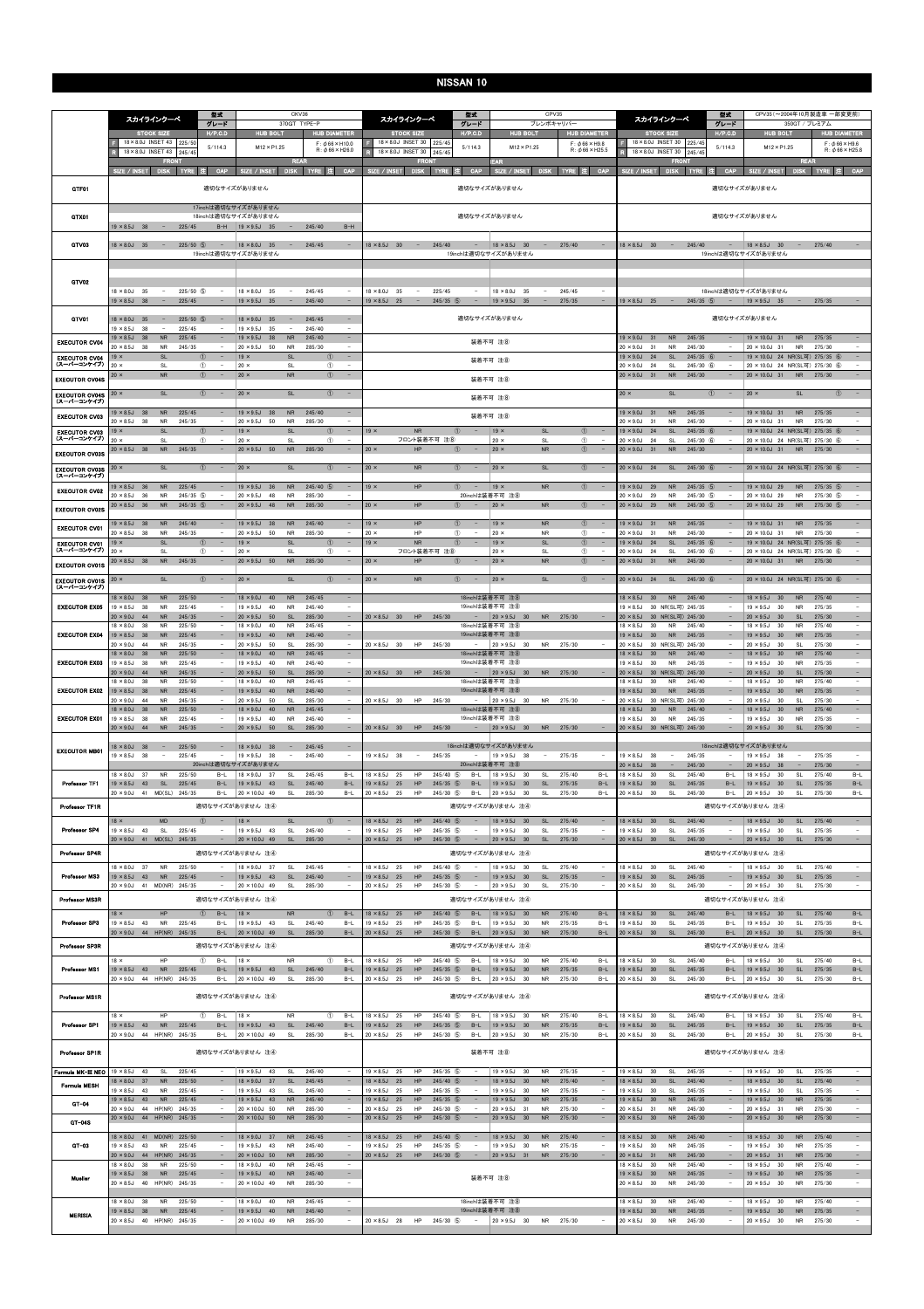|                                      | 型式<br>スカイラインGT-R<br>グレード                                                                                                    | <b>BNR34</b>                                                                                                                          | 型式<br>スカイラインGT-R<br>グレード                                                                                                        | <b>BNR32</b><br>Vスペック                                                                                                              | 型式<br>ステージア<br>グレード                                                                                                                            | M35<br>250RS                                                                                                                                             |
|--------------------------------------|-----------------------------------------------------------------------------------------------------------------------------|---------------------------------------------------------------------------------------------------------------------------------------|---------------------------------------------------------------------------------------------------------------------------------|------------------------------------------------------------------------------------------------------------------------------------|------------------------------------------------------------------------------------------------------------------------------------------------|----------------------------------------------------------------------------------------------------------------------------------------------------------|
|                                      | <b>STOCK SIZE</b><br>H/P. C.D<br>18 × 9.0J INSET 30 245/4                                                                   | <b>HUB BOLT</b><br><b>HUB DIAMETER</b>                                                                                                | <b>STOCK SIZE</b><br>H/P. C.D<br>17×8.0J INSET 30 225/5                                                                         | <b>HUB BOLT</b><br><b>HUB DIAMETER</b><br>$F: \phi$ 66 $\times$ H34.0                                                              | <b>STOCK SIZE</b><br>$H/P$ .C.D<br>16 × 6.5J INSET 40 205/6<br><b>F</b>                                                                        | <b>HUB BOLT</b><br><b>HUB DIAMETER</b>                                                                                                                   |
|                                      | 5/114.3<br>18 × 9.0J INSET 30<br>245/4<br><b>FRONT</b>                                                                      | $F: \phi 66 \times H35.0$<br>$M12 \times P1.25$<br>$R: \phi$ 66 $\times$ H28.5<br><b>REAR</b>                                         | 5/114.3<br>17 × 8.0J INSET 30<br>225/5<br><b>FRON</b>                                                                           | $M12 \times P1.25$<br>$R: \phi$ 66 $\times$ H28.0<br><b>REAR</b>                                                                   | 5/114.3<br>$\mathbb{R}$<br>16 × 6.5J INSET 40<br>205/6<br><b>FRON</b>                                                                          | $F: \phi 66 \times H10.0$<br>$M12 \times P1.25$<br>$R: \phi 66 \times H25.2$<br><b>REAR</b>                                                              |
|                                      | CAP<br>SIZE / INSET<br>DISK TYRE<br>$18 \times 9.5$ J<br>245/40<br>- 22<br>$\qquad \qquad -$                                | CAP<br>SIZE / INSET<br><b>DISK</b><br><b>TYRE</b><br>$18 \times 9.5$ J<br>245/40<br>22                                                | <b>CAP</b><br>SIZE / INSET<br><b>DISK</b><br>TYRE<br>B.<br>$245/40$ (6)<br>$18 \times 9.5$ J<br>22<br>$\equiv$                  | CAP<br><b>DISK</b><br>SIZE / INSET<br>TYRE 注<br>$18 \times 9.5$ J<br>$245/40$ 6<br>22                                              | <b>CAP</b><br><b>SIZE / INSET</b><br><b>DISK</b><br><b>TYRE</b>                                                                                | CAP<br>SIZE / INSET<br>DISK  <br>TYRE 注                                                                                                                  |
| GTF01                                | $19 \times 9.5$ J 22<br>$\sim$<br>245/35                                                                                    | $19 \times 9.5$ J 22<br>$\sim$<br>245/35<br>$\sim$                                                                                    | $\sim$<br>$245/35$ (5)<br>$19 \times 9.5$ J 22<br>$\overline{\phantom{a}}$                                                      | $19 \times 9.5$ J<br>22<br>$245/35$ (5)<br>$\hspace{0.1mm}-\hspace{0.1mm}$<br>$\sim$                                               |                                                                                                                                                | 適切なサイズがありません                                                                                                                                             |
| GTX01                                | $18 \times 9.5$ J<br>22<br>245/40<br>$B-H$                                                                                  | $18 \times 9.5$ J<br>22<br>245/40<br>$B-H$                                                                                            | $18 \times 9.5$ J<br>22<br>$245/40$ (6)<br>$\overline{\phantom{a}}$<br>$B-H$                                                    | 17inchは適切なサイズがありません<br>$18 \times 9.5J$<br>$245/40$ (6)<br>$B-H$<br>22<br>$\sim$                                                   |                                                                                                                                                | 17inchは適切なサイズがありません<br>18inchは適切なサイズがありません                                                                                                               |
|                                      | $19 \times 9.5$ J<br>245/35<br>$B-H$<br>25<br>$\overline{\phantom{a}}$                                                      | $19 \times 9.5$ J<br>245/35<br>25<br>$\overline{\phantom{a}}$<br>$B-H$                                                                | $245/35$ (5)<br>$19 \times 9.5$ J<br>25<br>$\overline{\phantom{a}}$<br>$B-H$                                                    | $245/35$ (5)<br>$B-H$<br>$19 \times 9.5$ J<br>25<br>$\sim$<br>17inchは適切なサイズがありません                                                  | $19 \times 8.5$ J 38<br>225/40<br>$\sim$                                                                                                       | 225/40<br>$B-SL$<br>B-SL   19 × 8.5J 38<br>$\sim$<br>17inchは適切なサイズがありません                                                                                 |
| GTV03                                | $18 \times 9.5$ J 22<br>245/40<br>$\overline{\phantom{a}}$<br>$19 \times 9.5$ J<br>20<br>245/35<br>$\overline{\phantom{a}}$ | $18 \times 9.5$ J 22<br>245/40<br>$\overline{\phantom{a}}$<br>$\overline{\phantom{a}}$<br>$19 \times 9.5$ J<br>20<br>245/35<br>$\sim$ | $18 \times 9.5$ J 22<br>$245/40$ 6<br>$\overline{\phantom{a}}$<br>$19 \times 9.5$ J<br>20<br>$245/35$ (6)                       | $18 \times 9.5$ J<br>22<br>$245/40$ 6<br>$\overline{\phantom{a}}$<br>$\equiv$<br>$19 \times 9.5$ J<br>20<br>$245/35$ 6             | $18 \times 8.5$ J 40<br>225/45<br>$\overline{\phantom{a}}$<br>$19 \times 8.5$ J<br>38<br>225/40                                                | $18 \times 8.5$ J<br>40<br>225/45<br>$\overline{\phantom{a}}$<br>$19 \times 8.5$ J<br>38<br>225/40<br>$\overline{\phantom{a}}$                           |
|                                      |                                                                                                                             |                                                                                                                                       |                                                                                                                                 |                                                                                                                                    |                                                                                                                                                | 16inchはPCDの設定がありません                                                                                                                                      |
| GTV02                                | $18 \times 9.5$ J 22<br>245/40                                                                                              | $18 \times 9.5$ J<br>22<br>245/40                                                                                                     | $18 \times 9.5$ J 22<br>$\overline{\phantom{a}}$<br>$245/40$ (6)                                                                | 17inchは適切なサイズがありません<br>$18 \times 9.5$ J<br>22<br>$\overline{\phantom{a}}$<br>$245/40$ 6                                           | 225/45<br>$18 \times 8.5$ J<br>40<br>$\overline{\phantom{a}}$                                                                                  | 17inchは適切なサイズがありません<br>$18 \times 8.5$ J<br>40<br>225/45<br>$\sim$                                                                                       |
|                                      |                                                                                                                             | 19inchは適切なサイズがありません                                                                                                                   |                                                                                                                                 | 19inchは適切なサイズがありません<br>17inchは適切なサイズがありません                                                                                         | 225/40<br>$19 \times 8.5$ J<br>38                                                                                                              | 225/40<br>$\overline{\phantom{a}}$<br>$19 \times 8.5$ J<br>38<br>17inchは適切なサイズがありません                                                                     |
| GTV01                                | $18 \times 9.5$ J 22<br>245/40<br>$\sim$                                                                                    | 245/40<br>$18 \times 9.5$ J<br>22<br>$\sim$<br>19inchは適切なサイズがありません                                                                    | $18 \times 9.5$ J 22<br>$\sim$<br>$245/40$ 6<br>$\sim$                                                                          | $245/40$ 6<br>$18 \times 9.5$ J 22<br>$\sim$<br>19inchは適切なサイズがありません                                                                | $18 \times 8.5$ J 40<br>$\sim$<br>225/45<br>$\sim$                                                                                             | 225/45<br>$\overline{\phantom{a}}$<br>$18 \times 8.5$ J 40<br>$\sim$<br>19inchは適切なサイズがありません                                                              |
| <b>EXECUTOR CV04</b>                 |                                                                                                                             | 装着不可 注8                                                                                                                               |                                                                                                                                 | 装着不可 注8                                                                                                                            | ${\sf NR}$<br>225/40<br>$19 \times 8.5$ J<br>38                                                                                                | 225/40<br>$19 \times 8.5$ J<br><b>NR</b><br>38                                                                                                           |
| <b>EXECUTOR CV04</b><br>(スーパーコンケイブ)  | $245/35$ (5)<br>$19 \times 9.5$ J 17<br><b>NR</b>                                                                           | $19 \times 9.5$ J 17<br><b>NR</b><br>$245/35$ (5)                                                                                     | $19 \times$<br><b>NR</b><br>$\bigcirc$<br>$\overline{\phantom{a}}$                                                              | $19 \times$<br><b>NR</b><br>(1)                                                                                                    | $19 \times$<br>SI<br>(1)                                                                                                                       | $19 \times$<br>SI<br>(1)                                                                                                                                 |
| <b>EXECUTOR CV04S</b>                |                                                                                                                             | 適切なサイズがありません 注4                                                                                                                       |                                                                                                                                 | 適切なサイズがありません 注4                                                                                                                    |                                                                                                                                                | 適切なサイズがありません 注4                                                                                                                                          |
| <b>EXECUTOR CV04S</b><br>(スーパーコンケイプ) |                                                                                                                             | 適切なサイズがありません 注4                                                                                                                       |                                                                                                                                 | 適切なサイズがありません 注4                                                                                                                    |                                                                                                                                                | 適切なサイズがありません 注4                                                                                                                                          |
| <b>EXECUTOR CV03</b>                 | $19 \times 9.5$ J 17<br>HP<br>245/35<br>(5)                                                                                 | $19 \times 9.5$ J<br>17 HP(NR可) 245/35 (5)<br>$\qquad \qquad -$                                                                       | $19 \times 9.0J$<br>23<br>HP<br>$245/35$ (5)                                                                                    | 19 × 9.0J 23 HP(NR可) 245/35 5<br>$\overline{\phantom{m}}$                                                                          | $19 \times 8.5$ J<br>${\sf NR}$<br>38<br>225/40                                                                                                | $19 \times 8.5$ J<br>38<br><b>NR</b><br>225/40                                                                                                           |
| <b>EXECUTOR CV03</b><br>(スーパーコンケイブ)  | $19 \times 9.5$ J 18<br>$245/35$ (5)<br><b>NR</b>                                                                           | $19 \times 9.5$ J<br><b>NR</b><br>$245/35$ (5)<br>18                                                                                  | $19 \times$<br><b>NR</b><br>$\bigcirc$                                                                                          | $19 \times$<br><b>NR</b><br>$\bigcap$                                                                                              | $19 \times$<br>SI<br>$\bigcap$                                                                                                                 | $19 \times$<br>SI                                                                                                                                        |
| <b>EXECUTOR CV03S</b>                |                                                                                                                             | 適切なサイズがありません 注4                                                                                                                       |                                                                                                                                 | 適切なサイズがありません 注4                                                                                                                    |                                                                                                                                                | 適切なサイズがありません 注4                                                                                                                                          |
| <b>EXECUTOR CV03S</b><br>(スーパーニンケイブ) |                                                                                                                             | 適切なサイズがありません 注4                                                                                                                       |                                                                                                                                 | 適切なサイズがありません 注4                                                                                                                    |                                                                                                                                                | 適切なサイズがありません 注4                                                                                                                                          |
| <b>EXECUTOR CV02</b>                 | $19 \times 9.5$ J 16<br>HP<br>$245/35$ (5)                                                                                  | 19 × 9.5J 16 HP(NR可) 245/35 5                                                                                                         | $245/35$ (5)<br>$19 \times 9.0$ J 22<br>HP<br>$\sim$                                                                            | 19 × 9.0J 22 HP(NR可) 245/35 5                                                                                                      | <b>NR</b><br>225/40<br>$19 \times 8.5$ J<br>36                                                                                                 | $19 \times 8.5$ J 36<br><b>NR</b><br>225/40                                                                                                              |
| <b>EXECUTOR CV02S</b>                |                                                                                                                             | 適切なサイズがありません 注④                                                                                                                       |                                                                                                                                 | 適切なサイズがありません 注4                                                                                                                    |                                                                                                                                                | 適切なサイズがありません 注4                                                                                                                                          |
| <b>EXECUTOR CV01</b>                 | $245/35$ (5)<br>$19 \times 9.5$ J 18<br>HP                                                                                  | $19 \times 9.5$ J<br>18 HP(NR可) 245/35 (5)                                                                                            | HP<br>$245/35$ (5)<br>$19 \times 9.0$ J 24<br>$\bigcirc$                                                                        | 19 × 9.0J 24 HP(NR可) 245/35 5                                                                                                      | ${\sf NR}$<br>225/40<br>$19 \times 8.5$ J 38                                                                                                   | $19 \times 8.5$ J<br>${\sf NR}$<br>225/40<br>38                                                                                                          |
| <b>EXECUTOR CV01</b><br>(スーパーコンケイブ)  | $19 \times 9.5$ J 18<br><b>NR</b><br>$245/35$ (5)                                                                           | $19 \times 9.5$ J<br><b>NR</b><br>$245/35$ (5)<br>18<br>$\sim$                                                                        | $19 \times$<br><b>NR</b><br>$\circled{1}$                                                                                       | <b>NR</b><br>$\circled{1}$<br>$19 \times$<br>$\qquad \qquad -$                                                                     | $19 \times$<br><b>SL</b><br>$\circ$<br>$\sim$                                                                                                  | $19 \times$<br><b>SL</b><br>$\circled{1}$                                                                                                                |
| <b>EXECUTOR CV01S</b>                |                                                                                                                             | 適切なサイズがありません 注4                                                                                                                       |                                                                                                                                 | 適切なサイズがありません 注4                                                                                                                    |                                                                                                                                                | 適切なサイズがありません 注4                                                                                                                                          |
| <b>EXECUTOR CV01S</b><br>(スーパーコンケイブ) |                                                                                                                             | 適切なサイズがありません 注4                                                                                                                       |                                                                                                                                 | 適切なサイズがありません 注4                                                                                                                    |                                                                                                                                                | 適切なサイズがありません 注4                                                                                                                                          |
| <b>EXECUTOR EX05</b>                 | 245/40<br>$18 \times 9.5$ J<br>25<br>HP<br>$19 \times 9.5$ J<br>25<br>HP<br>245/35                                          | $18 \times 9.5$ J<br>25 HP(NR可) 245/40<br>25 HP(NR可) 245/35<br>$\overline{\phantom{a}}$<br>$19 \times 9.5$ J                          | $245/40$ (5)<br>$18 \times 9.0$ J<br>24<br>HP<br>$19 \times 9.0$ J<br>24<br>HP<br>$245/35$ (5)                                  | $18 \times 9.0J$<br>24 HP(NR可) 245/40 (5)<br>$19 \times 9.0J$<br>24 HP(NR可) 245/35 (5)                                             | 225/45<br>$18 \times 8.0$ J<br>37<br><b>NR</b><br>$19 \times 8.0$ J<br>37<br><b>NR</b><br>225/40                                               | 225/45<br>$18 \times 8.0$ J<br>37<br><b>NR</b><br>$19 \times 8.0$ J<br>37<br><b>NR</b><br>225/40                                                         |
|                                      | 245/40<br>$18 \times 9.5$ J<br>25<br>HP                                                                                     | 25 HP(NR可) 245/40<br>$\overline{\phantom{a}}$<br>$18 \times 9.5$ J                                                                    | HP<br>245/40 (5)<br>$18 \times 9.0$ J<br>24                                                                                     | $18 \times 9.0$ J<br>24 HP(NR可) 245/40 (5<br>$\hspace{0.1mm}-\hspace{0.1mm}$                                                       | $18 \times 8.0$ J<br><b>NR</b><br>225/45<br>37                                                                                                 | $18 \times 8.0J$<br>225/45<br>$\omega$<br>37<br><b>NR</b>                                                                                                |
| <b>EXECUTOR EX04</b>                 | $19 \times 9.5$ J<br>25<br><b>HP</b><br>245/35<br>245/40<br>$18 \times 9.5$ J<br>25<br>HP                                   | $\sim$<br>$19 \times 9.5$ J<br>25 HP(NR可) 245/35<br>$18 \times 9.5$ J<br>25 HP(NR可) 245/40                                            | HP<br>$19 \times 9.0$ J<br>24<br>$245/35$ (5)<br>$18 \times 9.0J$<br>HP<br>$245/40$ (5)<br>24                                   | $19 \times 9.0$ J<br>24 HP(NR可) 245/35 ⑤<br>$\overline{\phantom{a}}$<br>$18 \times 9.0J$<br>24 HP(NR可) 245/40 5                    | $19 \times 8.0$ J<br>37<br><b>NR</b><br>225/40<br>۰<br>225/45<br>$18 \times 80J$<br><b>NR</b><br>37                                            | $\overline{\phantom{a}}$<br>225/40<br>$19 \times 8.0$ J<br>37<br><b>NR</b><br>225/45<br>$18 \times 8.0$ J<br><b>NR</b><br>$\overline{\phantom{a}}$<br>37 |
| <b>EXECUTOR EX03</b>                 | $19 \times 9.5$ J<br>25<br>HP<br>245/35                                                                                     | 19 × 9.5J 25 HP(NR可) 245/35<br>$\sim$                                                                                                 | HP<br>$245/35$ (5)<br>$19 \times 9.0$ J<br>24                                                                                   | 24 HP(NR可) 245/35 ⑤<br>$19 \times 9.0$ J                                                                                           | $19 \times 8.0$<br>37<br><b>NR</b><br>225/40                                                                                                   | $19 \times 8.0$ J<br>225/40<br>37<br><b>NR</b>                                                                                                           |
| <b>EXECUTOR EX02</b>                 | $18 \times 9.5$ J 25<br>HP<br>245/40<br>$19 \times 9.5$ J 25<br>HP<br>245/35                                                | 18 × 9.5J 25 HP(NR可) 245/40<br>19 × 9.5J 25 HP(NR可) 245/35<br>$\sim$                                                                  | $18 \times 9.0$ J 24<br>HP<br>$245/40$ (5)<br>$19 \times 9.0$ J 24<br>HP<br>$245/35$ 5<br>$\sim$ $-$                            | 18 × 9.0J 24 HP(NR可) 245/40 ⑤<br>19 × 9.0J 24 HP(NR可) 245/35 5                                                                     | $18 \times 8.0J$<br>37<br><b>NR</b><br>225/45<br>$19 \times 8.0$ J 37<br><b>NR</b><br>225/40<br>$\sim$                                         | $18 \times 8.0$ J 37<br><b>NR</b><br>225/45<br>$19 \times 8.0$ J 37<br><b>NR</b><br>225/40<br>$\sim$                                                     |
| <b>EXECUTOR EX01</b>                 | $18 \times 9.5$ J 25<br>HP<br>245/40<br>$\sim$<br>$19 \times 9.5$ J<br>25<br>245/35<br>HP<br>$\qquad \qquad -$              | 18 × 9.5J 25 HP(NR可) 245/40<br>$\sim$<br>19 × 9.5J 25 HP(NR可) 245/35<br>$\overline{\phantom{a}}$                                      | $18 \times 9.0$ J 24<br>HP<br>$245/40$ (5)<br>$\overline{\phantom{a}}$<br>HP<br>$245/35$ (5)<br>$19 \times 9.0$ J<br>24         | 18 × 9.0J 24 HP(NR可) 245/40 ⑤<br>$\sim$ $-$<br>19 × 9.0J 24 HP(NR可) 245/35 5                                                       | $18 \times 8.0$ J 37<br><b>NR</b><br>225/45<br>$\overline{\phantom{a}}$<br>37<br><b>NR</b><br>225/40<br>$19 \times 8.0$ J<br>$\qquad \qquad -$ | $18 \times 8.0$ J<br>37<br><b>NR</b><br>225/45<br>$\sim$<br>$19 \times 8.0$ J<br>37<br>225/40<br><b>NR</b><br>$\overline{\phantom{a}}$                   |
|                                      |                                                                                                                             |                                                                                                                                       |                                                                                                                                 |                                                                                                                                    | $18 \times 8.0$ J 38<br>225/45<br>$\sim$ $-$<br>$\sim$                                                                                         | 17inchは適切なサイズがありません<br>$18 \times 8.0$ J 38<br>225/45<br>$\equiv$<br>$\sim$                                                                              |
| <b>EXECUTOR MB01</b>                 |                                                                                                                             | 適切なサイズがありません                                                                                                                          |                                                                                                                                 | 適切なサイズがありません                                                                                                                       | $19 \times 8.5$ J<br>38<br>225/40                                                                                                              | $19 \times 8.5$ J<br>225/40<br>$\overline{\phantom{m}}$<br>- 38                                                                                          |
| Professor TF1                        | 18 × 9.5J 25 HP(MD可) 245/40<br>$B-H$<br>19 × 9.5J 25 HP(MD可) 245/35<br>$B-H$                                                | 18 × 9.5J 25 HP(SL可) 245/40<br>$B-H$<br>19 × 9.5J 25 HP(SL可) 245/35<br>$B-H$                                                          | 18 × 9.0J 19 HP(MD可) 245/40 ⑥<br>$B-H$<br>19 × 9.0J 19 HP(MD可) 245/35 6<br>$B-H$                                                | $18 \times 9.0J$<br>19 HP(SL可) 245/40 6<br>$B-H$<br>19 × 9.0J 19 HP(SL可) 245/35 6<br>$B-H$                                         | $18 \times 8.0J$<br><b>SL</b><br>225/45<br>$B-L$<br>37<br>$19 \times 8.0$ J 37<br><b>SL</b><br>225/40<br>$B-L$                                 | $18 \times 8.0$ J<br>225/45<br>$B-L$<br>- 37<br><b>SL</b><br>$19 \times 8.0$ J<br>37<br><b>SL</b><br>225/40<br>$B-L$                                     |
| Professor TF1R                       |                                                                                                                             | 適切なサイズがありません 注4                                                                                                                       | 17×9.0J 19 HP(MD可) 245/45 ⑥<br>$B-H$                                                                                            | 17 × 9.0J 19 HP(SL可) 245/45 6<br>$B-H$                                                                                             | SL<br>215/55<br>$17 \times 7.5$ J<br>43<br>B-L                                                                                                 | 16inchはPCDの設定がありません<br>215/55<br>$17 \times 7.5$ J<br>SL<br>$B-L$<br>43                                                                                  |
| Professor SP4                        | 18 × 9.5J 25 HP(MD可) 245/40<br>19 × 9.5J 25 HP(MD可) 245/35<br>$\overline{\phantom{a}}$                                      | 18 × 9.5J 25 HP(NR可) 245/40<br>19 × 9.5J 25 HP(NR可) 245/35<br>$\sim$                                                                  | $18 \times 9.0J$<br>19 HP(MD可) 245/40 6<br>$19 \times 9.0$ J<br>19 HP(MD可) 245/35 6                                             | 18 × 9.0J 19 HP(NR可) 245/40 6<br>19 × 9.0J 19 HP(NR可) 245/35 6<br>$\overline{\phantom{a}}$                                         | $18 \times 8.0J$<br>37<br><b>SL</b><br>225/45<br>$19 \times 8.0$ J<br>37<br>SL<br>225/40<br>$\overline{\phantom{a}}$                           | $18 \times 8.0$ J<br>37<br><b>SL</b><br>225/45<br>$\sim$<br>$19 \times 8.0$ J 37<br>SL<br>225/40<br>$\overline{\phantom{a}}$                             |
|                                      |                                                                                                                             |                                                                                                                                       |                                                                                                                                 |                                                                                                                                    |                                                                                                                                                | 16inchはPCDの設定がありません                                                                                                                                      |
| Professor SP4R                       | 18 × 9.5J 25 HP(MD可) 245/40<br>$\sim$                                                                                       | 適切なサイズがありません 注4<br>18 × 9.5J 25 HP(NR可) 245/40                                                                                        | 17 × 9.0J 19 HP(MD可) 245/45 6<br>$18 \times 9.0J$<br>HP<br>245/40 6<br>19                                                       | 17 × 9.0J 19 HP(NR可) 245/45 6<br>$18 \times 9.0J$<br>19 HP(NR可) 245/40 6                                                           | $17 \times 7.5$ J 43<br>SL<br>215/55<br>$-$<br>225/45<br>$18 \times 8.0$ J<br>37<br>SL                                                         | $17 \times 7.5$ J 43<br><b>SL</b><br>215/55<br>$\sim$<br>÷,<br>$18 \times 8.0$ J<br>37<br>SL<br>225/45                                                   |
| Professor MS3                        | 19 × 9.5J 25 HP(MD可) 245/35<br>$\sim$                                                                                       | 19 × 9.5J 25 HP(NR可) 245/35<br>$\sim$                                                                                                 | $19 \times 9.0J$<br>19<br>HP<br>$245/35$ 6                                                                                      | 19 × 9.0J 19 HP(NR可) 245/35 6<br>$\overline{\phantom{a}}$                                                                          | $19 \times 8.0$ J 37<br>SL<br>225/40<br>$\equiv$                                                                                               | $19 \times 8.0$ J 37<br>SL<br>225/40<br>$\sim$                                                                                                           |
| Professor MS3R                       |                                                                                                                             | 適切なサイズがありません 注4                                                                                                                       | $17 \times 9.0$ J 19<br>$245/45$ 6<br>HP                                                                                        | 17 × 9.0J 19 HP(NR可) 245/45 6                                                                                                      | $17 \times 7.5$ J<br>SL<br>215/55<br>43                                                                                                        | 16inchはPCDの設定がありません<br>$17 \times 7.5$ J 43<br>215/55<br>SL                                                                                              |
| Professor SP3                        | 18 × 9.5J 25 HP(MD可) 245/40<br>$B-H$<br>19 × 9.5J 25 HP(MD可) 245/35<br>$B-H$                                                | 18 × 9.5J 25 HP(NR可) 245/40<br>$B-H$<br>19 × 9.5J 25 HP(NR可) 245/35<br>$B-H$                                                          | $18 \times 9.0J$<br>$B-H$<br>19<br>HP<br>$245/40$ (6)<br>$19 \times 9.0$ J<br>19<br>HP<br>$245/35$ 6<br>$B-H$                   | $B-H$<br>18 × 9.0J 19 HP(NR可) 245/40 6<br>19 × 9.0J 19 HP(NR可) 245/35 6<br>$B-H$                                                   | $18 \times 8.0J$<br>225/45<br>$B-L$<br>37<br>SL<br>$19 \times 8.0$ J<br>37<br><b>SL</b><br>225/40<br>$B-L$                                     | $18 \times 8.0$ J 37<br>225/45<br>$B-L$<br><b>SL</b><br>$19 \times 8.0$ J<br>37<br>SL<br>225/40<br>$B-L$                                                 |
| Professor SP3R                       |                                                                                                                             | 適切なサイズがありません 注4                                                                                                                       |                                                                                                                                 |                                                                                                                                    |                                                                                                                                                | 16inchはPCDの設定がありません                                                                                                                                      |
|                                      | 245/40<br>$18 \times 9.5$ J<br>HP<br>25<br>$B-H$                                                                            | 18 × 9.5J 25 HP(NR可) 245/40<br>$B-H$                                                                                                  | $245/45$ 6<br>$17 \times 9.0$ J<br>19<br>HP<br>$B-H$<br>HP<br>$245/40$ (6)<br>$B-H$<br>$18 \times 9.0$ J<br>19                  | 17 × 9.0J 19 HP(NR可) 245/45 6<br>$B-H$<br>$18 \times 9.0J$<br>$B-H$<br>19 HP(NR可) 245/40 6                                         | 215/55<br>$17 \times 7.5$ J 43<br><b>SL</b><br>$B-L$<br>$18 \times 8.0J$<br>SL<br>225/45<br>37<br>$B-L$                                        | $17 \times 7.5$ J 43<br>215/55<br>SL<br>$B-L$<br>$18 \times 8.0J$<br>225/45<br>37<br><b>SL</b><br>$B-L$                                                  |
| Professor MS1                        | $19 \times 9.5$ J 25<br>HP<br>245/35<br>$B-H$                                                                               | 19 × 9.5J 25 HP(NR可) 245/35<br>$B-H$                                                                                                  | $19 \times 9.0$ J<br>19<br>HP<br>$245/35$ 6<br>$B-H$                                                                            | 19 × 9.0J 19 HP(NR可) 245/35 6<br>$B-H$                                                                                             | $19 \times 8.0$ J 37<br><b>SL</b><br>225/40<br>$B-L$                                                                                           | $19 \times 8.0$ J 37<br><b>SL</b><br>225/40<br>$B-L$                                                                                                     |
| Professor MS1R                       |                                                                                                                             | 適切なサイズがありません 注4                                                                                                                       | $17 \times 9.0J$<br>HP<br>$245/45$ 6<br>$B-H$<br>19                                                                             | 17 × 9.0J 19 HP(NR可) 245/45 6<br>$B-H$                                                                                             | $17 \times 7.5$ J 43<br>SL<br>215/55<br>$B-L$                                                                                                  | 16inchは装着不可 注8<br>$17 \times 7.5$ J 43<br>SL<br>215/55<br>$B-L$                                                                                          |
| Professor SP1                        | 18 × 9.5J 25 HP(MD可) 245/40<br>$B-H$<br>19 × 9.5J 25 HP(MD可) 245/35<br>$B-H$                                                | 18 × 9.5J 25 HP(NR可) 245/40<br>$B-H$<br>19 × 9.5J 25 HP(NR可) 245/35<br>$B-H$                                                          | $18 \times 9.0J$<br>HP<br>$245/40$ (6)<br>$B-H$<br>19<br>HP<br>$245/35$ 6<br>$19 \times 9.0$ J<br>19<br>$B-H$                   | $18 \times 9.0J$<br>19 HP(NR可) 245/40 6<br>$B-H$<br>19 × 9.0J 19 HP(NR可) 245/35 6<br>$B-H$                                         | $18 \times 8.0J$<br>37<br><b>SL</b><br>225/45<br>$B-L$<br>SL<br>225/40<br>$B-L$<br>$19 \times 8.0$ J 37                                        | $18 \times 8.0$ J<br>37<br><b>SL</b><br>225/45<br>$B-L$<br>$19 \times 8.0$ J 37<br>SL<br>225/40<br>$B-L$                                                 |
| Professor SP1R                       |                                                                                                                             | 装着不可 注8                                                                                                                               |                                                                                                                                 |                                                                                                                                    |                                                                                                                                                | 16inchは装着不可 注8                                                                                                                                           |
| Formula MK-III NEO                   | 25 HP(MD可) 245/35<br>$19 \times 9.5$ J                                                                                      | 19 × 9.5J 25 HP(SL可) 245/35<br>$\sim$                                                                                                 | $245/45$ (6)<br>$17 \times 9.0J$<br>HP<br>$B-H$<br>19<br>$19 \times 9.0$ J<br>19<br>HP<br>$245/35$ 6                            | 17 × 9.0J 19 HP(NR可) 245/45 6<br>$B-H$<br>$19 \times 9.0$ J<br>19 HP(NR可) 245/35 6                                                 | 215/55<br>$17 \times 7.5$ J 43<br><b>SL</b><br>$19 \times 8.0$ J<br>37<br><b>SL</b><br>225/40                                                  | 215/55<br>B-L   $17 \times 7.5$ J 43<br>SL<br>$B-L$<br>$19 \times 8.0$ J<br>37<br>SL<br>225/40<br>$\sim$                                                 |
| Formula MESH                         | 25 HP(MD可) 245/40<br>$18 \times 9.5$ J<br>$\sim$<br>$19 \times 9.5$ J<br>HP<br>25<br>245/35<br>$\sim$                       | $\equiv$<br>18 × 9.5J 25 HP(NR可) 245/40<br>19 × 9.5J 25 HP(NR可) 245/35<br>$\overline{\phantom{a}}$                                    | $18 \times 9.0J$<br>HP<br>$245/40$ (6)<br>19<br>HP<br>245/35 6<br>$19 \times 9.0$ J<br>19<br>$\overline{\phantom{a}}$           | $18 \times 9.0J$<br>19 HP(NR可) 245/40 6<br>$\equiv$<br>$19 \times 9.0$ J<br>19 HP(NR可) 245/35 6<br>$\hspace{0.1mm}-\hspace{0.1mm}$ | $18 \times 8.0$ J<br>SL<br>37<br>225/45<br>$\sim$<br>225/40<br>$19 \times 8.0$ J<br>37<br>SL<br>$\sim$                                         | $18 \times 8.0J$<br>225/45<br>$\equiv$<br>37<br><b>SL</b><br>$19 \times 8.0$ J<br><b>SL</b><br>225/40<br>37<br>$\sim$                                    |
| GT-04                                | HP<br>245/35<br>$19 \times 9.5$ J 25                                                                                        | $\sim$<br>19 × 9.5J 25 HP(NR可) 245/35                                                                                                 | HP<br>$245/35$ 6<br>$19 \times 9.0J$<br>19<br>$\sim$                                                                            | 19 × 9.0J 19 HP(NR可) 245/35 6                                                                                                      | ${\sf NR}$<br>225/40<br>$\sim$<br>$19 \times 8.0$ J 37                                                                                         | $\sim$<br>$19 \times 8.0$ J 37<br>${\sf NR}$<br>225/40                                                                                                   |
| GT-04S                               |                                                                                                                             | 適切なサイズがありません 注4                                                                                                                       |                                                                                                                                 | 適切なサイズがありません 注4                                                                                                                    |                                                                                                                                                | 適切なサイズがありません 注4                                                                                                                                          |
| $QT - 03$                            | $18 \times 9.5$ J 25<br>HP<br>245/40<br>$19 \times 9.5$ J<br>25<br>HP<br>245/35<br>$\overline{\phantom{a}}$                 | 18 × 9.5J 25 HP(NR可) 245/40<br>$\sim$<br>19 × 9.5J 25 HP(NR可) 245/35<br>$\sim$                                                        | $18 \times 9.0J$<br>${\sf HP}$<br>$245/40$ 6<br>19<br>$19 \times 9.0$ J<br>19<br>HP<br>$245/35$ (6)<br>$\overline{\phantom{a}}$ | 18 × 9.0J 19 HP(NR可) 245/40 6<br>$19 \times 9.0$ J<br>19 HP(NR可) 245/35 6<br>$\hspace{0.1mm}-\hspace{0.1mm}$                       | $18 \times 8.0J$<br>37<br><b>NR</b><br>225/45<br>$19 \times 8.0$ J<br>37<br><b>NR</b><br>225/40                                                | $18 \times 8.0$ J 37<br>${\sf NR}$<br>225/45<br>$\sim$<br>$19 \times 8.0$ J<br>37<br><b>NR</b><br>225/40<br>$\overline{\phantom{a}}$                     |
|                                      | $18 \times 9.5$ J 25<br>HP<br>245/40<br>$\sim$                                                                              | 18 × 9.5J 25 HP(NR可) 245/40<br>$\sim$                                                                                                 | $18 \times 9.0$ J 24<br>HP<br>245/40 (5)                                                                                        | $18 \times 9.0J$<br>24<br>HP<br>245/40 5<br>$\sim$                                                                                 | $18 \times 8.0J$<br>37<br><b>NR</b><br>225/45                                                                                                  | $18 \times 8.0$ J 37<br><b>NR</b><br>225/45<br>$\overline{\phantom{a}}$                                                                                  |
| Mueller                              | $19 \times 9.5$ J 25<br>HP<br>245/35<br>$\overline{\phantom{a}}$                                                            | 19 × 9.5J 25 HP(NR可) 245/35<br>$\sim$                                                                                                 | $19 \times 9.0$ J 24<br>HP<br>$245/35$ (5)<br>$\overline{\phantom{a}}$                                                          | $19 \times 9.0$ J 24<br>HP<br>$245/35$ (5)<br>$\hspace{0.1mm}-\hspace{0.1mm}$                                                      | $19 \times 8.0$ J 37<br>${\sf NR}$<br>225/40<br>$\equiv$                                                                                       | $19 \times 8.0$ J 37<br><b>NR</b><br>225/40<br>$\sim$                                                                                                    |
|                                      | $18 \times 9.5$ J<br>245/40<br>25<br>HP                                                                                     | 18 × 9.5J 25 HP(NR可) 245/40<br>$\overline{\phantom{a}}$                                                                               | $18 \times 9.0$ J 24<br>245/40 (5)<br>HP                                                                                        | $18 \times 9.0$ J 24<br>HP<br>245/40 (5)<br>$\qquad \qquad -$                                                                      | $18 \times 8.0$ J<br>225/45<br>37<br>NR                                                                                                        | $18 \times 8.0$ J 37<br>225/45<br><b>NR</b>                                                                                                              |
| <b>MERISIA</b>                       | $19 \times 9.5$ J 25<br>HP<br>245/35<br>$\sim$                                                                              | 19 × 9.5J 25 HP(NR可) 245/35<br>$\sim$                                                                                                 | HP<br>$19 \times 9.0$ J 24<br>$245/35$ 5<br>$\overline{\phantom{a}}$                                                            | HP<br>$19 \times 9.0$ J 24<br>$245/35$ (5)<br>$\sim$                                                                               | $19 \times 8.0$ J 37<br><b>NR</b><br>225/40<br>$\sim$                                                                                          | $19 \times 8.0$ J 37<br><b>NR</b><br>225/40<br>$\sim$                                                                                                    |
|                                      |                                                                                                                             |                                                                                                                                       |                                                                                                                                 |                                                                                                                                    |                                                                                                                                                |                                                                                                                                                          |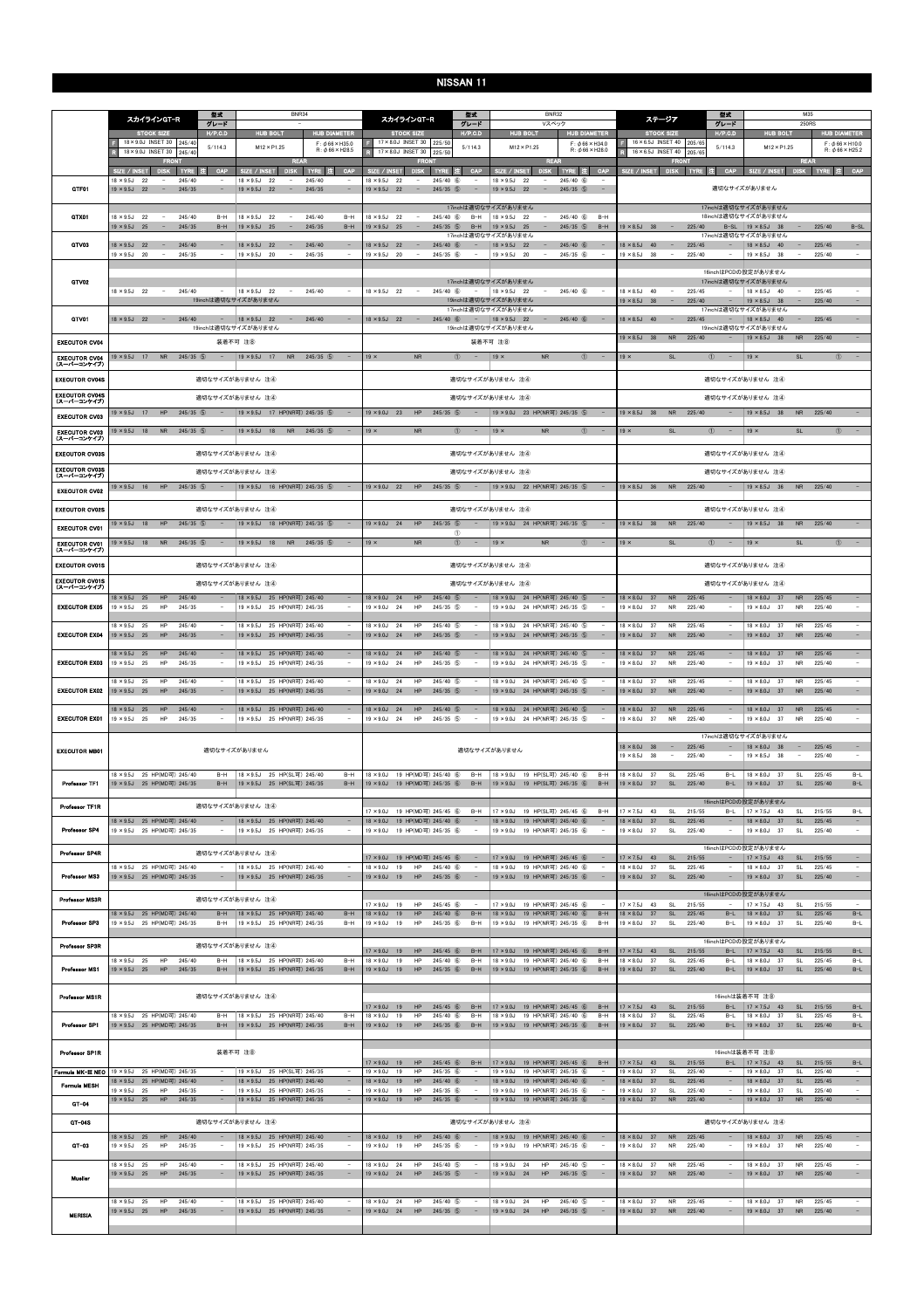|                                                | 型式<br>Y34(ターボ車除く)<br>セドリック/グロリア<br>グレード                                                          |                                                 |                                              |                                                                                                 | 型式<br>C <sub>26</sub><br>セレナ<br>グレード<br>ハイウェイスター<br>HUB BOLT<br><b>HUB DIAMETER</b><br><b>STOCK SIZE</b> |                                                                         |                                     | 型式<br>セレナ HV<br><b>STOCK SIZE</b>                                                       |                                                                       | グレード                                                                                      | HFC26<br>ハイウェイスターS-HYBRID                                                    |                                                                            |                                                                                       |                                                                                        |                                                                    |                                                                                         |                                                    |
|------------------------------------------------|--------------------------------------------------------------------------------------------------|-------------------------------------------------|----------------------------------------------|-------------------------------------------------------------------------------------------------|----------------------------------------------------------------------------------------------------------|-------------------------------------------------------------------------|-------------------------------------|-----------------------------------------------------------------------------------------|-----------------------------------------------------------------------|-------------------------------------------------------------------------------------------|------------------------------------------------------------------------------|----------------------------------------------------------------------------|---------------------------------------------------------------------------------------|----------------------------------------------------------------------------------------|--------------------------------------------------------------------|-----------------------------------------------------------------------------------------|----------------------------------------------------|
|                                                | <b>STOCK SIZE</b><br>16 × 7.0J INSET 35 215/55                                                   | H/P. C.D<br>5/114.3                             |                                              | <b>HUB BOLT</b><br>$M12 \times P1.25$                                                           | <b>HUB DIAMETER</b><br>$F: 666 \times H24.5$                                                             |                                                                         | 16×6.0J INSET 45 195/60             | $H/P$ .C.D<br>5/114.3                                                                   | $M12 \times P1.25$                                                    |                                                                                           | $F: \phi$ 66 $\times$ H39.0                                                  | 16 × 6.0J INSET 45                                                         | 195/60                                                                                | $H/P$ .C.D<br>5/114.3                                                                  | <b>HUB BOLT</b><br>$M12 \times P1.25$                              |                                                                                         | <b>HUB DIAMETER</b><br>$F: \phi$ 66 $\times$ H39.0 |
|                                                | 16 × 7.0J INSET 35<br>215/55<br><b>FRONT</b>                                                     |                                                 |                                              | <b>REAR</b>                                                                                     | $R: \phi$ 66 $\times$ H23.0                                                                              | R<br>16 × 6.0J INSET 45                                                 | 195/60<br><b>FRONT</b>              |                                                                                         |                                                                       | <b>REAR</b>                                                                               | $R: \phi 66 \times H10.0$                                                    | $\mathbb{R}$<br>$16 \times 6.0$ J INSET 45                                 | 195/60<br><b>FRONT</b>                                                                |                                                                                        |                                                                    | <b>REAR</b>                                                                             | $R: \phi 66 \times H9.6$                           |
| GTF01                                          | SIZE / INSET<br>DISK TYRE                                                                        | CAP                                             | SIZE / INSET<br>適切なサイズがありません                 |                                                                                                 | DISK TYRE<br>CAP<br>139                                                                                  | <b>SIZE / INSET</b>                                                     | DISK TYRE                           | CAP<br>- 19                                                                             | SIZE / INSET<br>適切なサイズがありません                                          | <b>DISK</b><br><b>TYRE</b>                                                                | CAP<br>BB                                                                    | SIZE / INSET                                                               | <b>DISK</b><br><b>TYR</b>                                                             | CAP                                                                                    | SIZE / INSET<br>適切なサイズがありません                                       | <b>DISK</b><br>225<br><b>TYRE</b>                                                       | CAP                                                |
| GTX01                                          |                                                                                                  |                                                 | 適切なサイズがありません                                 |                                                                                                 |                                                                                                          |                                                                         |                                     |                                                                                         | 適切なサイズがありません                                                          |                                                                                           |                                                                              |                                                                            |                                                                                       |                                                                                        | 適切なサイズがありません                                                       |                                                                                         |                                                    |
| GTV03                                          | $18 \times 8.5$ J 30<br>$\alpha = 0.01$<br>225/40                                                | 17inchは適切なサイズがありません<br>19inchは適切なサイズがありません      | $-$ 18 $\times$ 9.5J 45                      | $\sim$                                                                                          | 255/35<br>$\hspace{1.0cm} - \hspace{1.0cm}$                                                              | $18 \times 7.5$ J 48                                                    | $\alpha = 1$                        | $215/40$ (5)<br>$\sim$ 100 $\pm$                                                        | 17inchは適切なサイズがありません<br>$18 \times 7.5$ J<br>48<br>19inchは適切なサイズがありません | $215/40$ $\circled{7}$<br>$\sim$                                                          | $\sim$                                                                       | 18 × 7.5J 48                                                               | $215/40$ (5)<br>$\alpha \rightarrow \alpha$                                           | $\sim$ $-$                                                                             | 17inchは適切なサイズがありません<br>$18 \times 7.5$ J 48<br>19inchは適切なサイズがありません | $215/40$ (7) –<br>$\alpha = 1$                                                          |                                                    |
|                                                |                                                                                                  | 16inchはPCDの設定がありません                             |                                              |                                                                                                 |                                                                                                          |                                                                         |                                     |                                                                                         | 16inchはPCDの設定がありません                                                   |                                                                                           |                                                                              |                                                                            |                                                                                       |                                                                                        | 16inchはPCDの設定がありません                                                |                                                                                         |                                                    |
| GTV02                                          | $18 \times 8.0$ J 35<br>225/40<br>$\sim$                                                         | 17inchは適切なサイズがありません                             | $-$   18 $\times$ 8.0J 35                    | $\sim$                                                                                          | 225/40<br>$\overline{\phantom{a}}$                                                                       | $18 \times 7.5$ J<br>48                                                 | $\sim$                              | $215/40$ (5)<br>$\sim$                                                                  | 17inchは適切なサイズがありません<br>18 × 7.5J<br>48                                | $215/40$ (7)<br>$\sim$                                                                    | $\overline{\phantom{a}}$                                                     | $18 \times 7.5$ J<br>48                                                    | $215/40$ (5)<br>$\overline{\phantom{a}}$                                              | $\sim$                                                                                 | 17inchは適切なサイズがありません<br>18 × 7.5J<br>48                             | $215/40$ (7)<br>$\sim$                                                                  | $\sim$                                             |
| GTV01                                          |                                                                                                  | 19inchは適切なサイズがありません                             | 適切なサイズがありません                                 |                                                                                                 |                                                                                                          |                                                                         |                                     |                                                                                         | 19inchは適切なサイズがありません<br>適切なサイズがありません                                   |                                                                                           |                                                                              |                                                                            |                                                                                       |                                                                                        | 19inchは適切なサイズがありません<br>適切なサイズがありません                                |                                                                                         |                                                    |
| <b>EXECUTOR CV04</b>                           | $19 \times 8.0$ J 31<br><b>NR</b><br>225/35                                                      |                                                 | $19 \times 9.0$ J 44                         | <b>NR</b>                                                                                       | 255/30<br>$\overline{\phantom{a}}$                                                                       | $19 \times$                                                             | HP                                  | $\circled{1}$<br>$\sim$                                                                 | $19 \times$                                                           | ${\sf NR}$                                                                                | $\circled{1}$<br>$\overline{\phantom{a}}$                                    | $19 \times$                                                                | HP                                                                                    | $\circled{1}$<br>$\sim$                                                                | $19 \times$                                                        | <b>NR</b><br>$\circled{1}$                                                              | $\sim$                                             |
| <b>EXECUTOR CV04</b><br>(スーパーコンケイブ)            | $19 \times$<br><b>SL</b>                                                                         | $\circled{1}$<br>$\overline{\phantom{a}}$       | $19 \times$                                  | <b>SL</b>                                                                                       | $\circled{1}$<br>$\sim$                                                                                  | $19 \times$                                                             | <b>NR</b>                           | $\circled{1}$<br>$\overline{\phantom{a}}$                                               | $19 \times$                                                           | <b>SL</b>                                                                                 | $\circled{1}$<br>$\overline{\phantom{a}}$                                    | $19 \times$                                                                | <b>NR</b>                                                                             | $\circled{1}$<br>$\sim$                                                                | $19 \times$                                                        | <b>SL</b><br>(1)                                                                        |                                                    |
| <b>EXECUTOR CV04S</b>                          |                                                                                                  | 適切なサイズがありません 注4                                 |                                              |                                                                                                 |                                                                                                          |                                                                         |                                     |                                                                                         | 適切なサイズがありません 注4                                                       |                                                                                           |                                                                              |                                                                            |                                                                                       |                                                                                        | 適切なサイズがありません 注4                                                    |                                                                                         |                                                    |
| <b>EXECUTOR CV04S</b><br>(スーパーコンケイブ)           |                                                                                                  | 適切なサイズがありません 注④                                 |                                              |                                                                                                 |                                                                                                          |                                                                         |                                     |                                                                                         | 適切なサイズがありません 注④                                                       |                                                                                           |                                                                              |                                                                            |                                                                                       |                                                                                        | 適切なサイズがありません 注4                                                    |                                                                                         |                                                    |
| <b>EXECUTOR CV03</b>                           | $19 \times 8.0$ J 31<br><b>NR</b><br>225/35<br><b>SL</b><br>$19 \times$                          | (1)                                             | $19 \times 9.0$ J 44<br>$19 \times$          | <b>NR</b><br><b>SL</b>                                                                          | 255/30<br>$\overline{\phantom{a}}$<br>$\sqrt{T}$                                                         | $19 \times$<br>$19 \times$                                              | HP<br>${\sf NR}$                    | $\circled{1}$<br>$\overline{\phantom{a}}$<br>$\circled{1}$                              | $19 \times$<br>$19 \times$                                            | ${\sf NR}$<br><b>SL</b>                                                                   | (1)<br>(1)                                                                   | $19 \times$<br>$19 \times$                                                 | HP<br><b>NR</b>                                                                       | $\circled{1}$<br>$\overline{\phantom{a}}$<br>$\circled{1}$                             | $19 \times$<br>$19 \times$                                         | <b>NR</b><br>$\circled{1}$<br>SL                                                        |                                                    |
| <b>EXECUTOR CV03</b><br>(スーパーコンケイブ)            |                                                                                                  |                                                 |                                              |                                                                                                 |                                                                                                          |                                                                         |                                     |                                                                                         |                                                                       |                                                                                           |                                                                              |                                                                            |                                                                                       |                                                                                        |                                                                    |                                                                                         |                                                    |
| <b>EXECUTOR CV03S</b><br><b>EXECUTOR CV03S</b> |                                                                                                  | 適切なサイズがありません 注4<br>適切なサイズがありません 注④              |                                              |                                                                                                 |                                                                                                          |                                                                         |                                     |                                                                                         | 適切なサイズがありません 注4<br>適切なサイズがありません 注④                                    |                                                                                           |                                                                              |                                                                            |                                                                                       |                                                                                        | 適切なサイズがありません 注4<br>適切なサイズがありません 注④                                 |                                                                                         |                                                    |
| (スーパーコンケイブ)<br><b>EXECUTOR CV02</b>            | $19 \times 8.0$ J 29<br><b>NR</b><br>225/35                                                      |                                                 | $19 \times 9.0$ J 42                         | <b>NR</b>                                                                                       | 255/30<br>$\equiv$                                                                                       | $19 \times$                                                             | HP                                  | $\circ$<br>$\overline{\phantom{a}}$                                                     | $19 \times$                                                           | <b>NR</b>                                                                                 | $\circ$<br>$\sim$                                                            | $19 \times$                                                                | HP                                                                                    | $\circ$<br>$\sim$                                                                      | $19 \times$                                                        | <b>NR</b><br>$\circ$                                                                    | $\sim$                                             |
| <b>EXECUTOR CV02S</b>                          |                                                                                                  | 適切なサイズがありません 注4                                 |                                              |                                                                                                 |                                                                                                          |                                                                         |                                     |                                                                                         | 適切なサイズがありません 注④                                                       |                                                                                           |                                                                              |                                                                            |                                                                                       |                                                                                        | 適切なサイズがありません 注4                                                    |                                                                                         |                                                    |
| <b>EXECUTOR CV01</b>                           | 225/35<br>$19 \times 8.0$ J 31<br><b>NR</b>                                                      |                                                 | $19 \times 9.0$ J 44                         | <b>NR</b>                                                                                       | 255/30<br>$\overline{\phantom{a}}$                                                                       | $19 \times$                                                             | HP                                  | $\circled{1}$<br>$\overline{\phantom{a}}$                                               | $19 \times$                                                           | <b>NR</b>                                                                                 | (1)                                                                          | $19 \times$                                                                | HP                                                                                    | $\circled{1}$<br>$\sim$                                                                | $19 \times$                                                        | <b>NR</b><br>$\circled{1}$                                                              |                                                    |
| <b>EXECUTOR CV01</b><br>(スーパーコンケイブ)            | $19 \times$<br>SL                                                                                | $\circ$<br>$\overline{\phantom{a}}$             | $19 \times$                                  | <b>SL</b>                                                                                       | $\hspace{0.1mm}-\hspace{0.1mm}$<br>$\circ$                                                               | $19 \times$                                                             | ${\sf NR}$                          | $\circled{1}$<br>$\sim$                                                                 | $19 \times$                                                           | <b>SL</b>                                                                                 | $\circ$<br>$\qquad \qquad -$                                                 | $19 \times$                                                                | ${\sf NR}$                                                                            | $\circled{1}$<br>$\alpha=1$                                                            | $19 \times$                                                        | $\mathsf{SL}% _{2}\left( \mathbb{Z}\right)$<br>$\circled{1}$                            | $\sim$                                             |
| <b>EXECUTOR CV01S</b>                          |                                                                                                  | 適切なサイズがありません 注4                                 |                                              |                                                                                                 |                                                                                                          |                                                                         |                                     |                                                                                         | 適切なサイズがありません 注④                                                       |                                                                                           |                                                                              |                                                                            |                                                                                       |                                                                                        | 適切なサイズがありません 注4                                                    |                                                                                         |                                                    |
| <b>EXECUTOR CV01S</b><br>(スーパーコンケイブ)           |                                                                                                  | 適切なサイズがありません 注4                                 |                                              |                                                                                                 |                                                                                                          | 適切なサイズがありません 注4                                                         |                                     |                                                                                         |                                                                       |                                                                                           |                                                                              |                                                                            |                                                                                       | 適切なサイズがありません 注4                                                                        |                                                                    |                                                                                         |                                                    |
| <b>EXECUTOR EX05</b>                           | $18 \times 8.0$ J<br>30<br><b>NR</b><br>225/40<br>$19 \times 8.0$ J<br>30<br>225/35<br><b>NR</b> | $\sim$                                          | $18 \times 9.0J$<br>$19 \times 9.0J$         | 40<br>$\mathsf{SL}% _{2}\left( \mathbb{Z}\right)$<br>SL<br>40                                   | 255/35<br>255/30<br>$\sim$                                                                               | $18 \times$<br>$19 \times$                                              | HP<br>HP                            | $\circled{1}$<br>$\circled{1}$<br>$\overline{\phantom{a}}$                              | $18 \times$<br>$19 \times$                                            | <b>SL</b><br><b>SL</b>                                                                    | $\circled{0}$<br>$^{\circ}$<br>$\overline{\phantom{a}}$                      | $18 \times$<br>$19 \times$                                                 | HP<br>HP                                                                              | $\circled{1}$<br>$\equiv$<br>$^{\circ}$<br>$\overline{\phantom{a}}$                    | $18 \times$<br>$19 \times$                                         | <b>SL</b><br>$\circled{0}$<br><b>SL</b><br>$\circled{1}$                                | $\sim$<br>$\sim$                                   |
| <b>EXECUTOR EX04</b>                           | 225/40<br>$8 \times 8.0$<br>30<br>NR<br>$19 \times 8.0$ J<br>30<br><b>NR</b><br>225/35           | $\overline{\phantom{a}}$                        | $18 \times 9.0J$<br>$19 \times 9.0$ J        | 40<br>SL<br>40<br><b>SL</b>                                                                     | 255/35<br>$\overline{\phantom{a}}$<br>$\sim$<br>255/30                                                   | $18 \times$<br>$19 \times$                                              | HP<br>HP                            | $\circled{1}$<br>$\overline{\phantom{m}}$<br>$\circled{1}$<br>$\overline{\phantom{a}}$  | $18 \times$<br>$19 \times$                                            | SL<br>SI                                                                                  | $^{\circ}$<br>$\overline{\phantom{a}}$<br>$\circled{1}$<br>$\qquad \qquad -$ | $18 \times$<br>$19 \times$                                                 | HP<br>HP                                                                              | $^{\circ}$<br>$\circled{1}$<br>$\sim$                                                  | $18 \times$<br>$19 \times$                                         | $^{\circ}$<br>SL<br><b>SL</b>                                                           | $\sim$<br>$\sim$<br>$\circled{1}$                  |
| <b>EXECUTOR EX03</b>                           | 225/40<br>$18 \times 8.0$ J<br>30<br><b>NR</b><br>$19 \times 8.0$ J<br>30<br><b>NR</b><br>225/35 |                                                 | $18 \times 9.0J$<br>$19 \times 9.0J$         | 40<br><b>SL</b><br>40<br>SL                                                                     | 255/35<br>$\sim$<br>255/30<br>$\overline{\phantom{a}}$                                                   | $18 \times$<br>$19 \times$                                              | HP<br>HP                            | $\circled{1}$<br>$\circled{1}$                                                          | $18 \times$<br>$19 \times$                                            | <b>SL</b><br><b>SL</b>                                                                    | $\circled{0}$<br>$\circled{1}$<br>$\overline{\phantom{a}}$                   | $18 \times$<br>$19 \times$                                                 | HP<br>HP                                                                              | (1)<br>$^{\circ}$                                                                      | $18 \times$<br>$19 \times$                                         | SL<br>$\circled{1}$<br>$\circled{1}$<br><b>SL</b>                                       | $\sim$<br>$\overline{\phantom{a}}$                 |
| <b>EXECUTOR EX02</b>                           | $18 \times 8.0$ J<br>30<br>225/40<br><b>NR</b><br>$19 \times 8.0$ J 30<br>225/35<br><b>NR</b>    |                                                 | $18 \times 9.0J$<br>$19 \times 9.0$ J 40     | SL<br>40<br>SL                                                                                  | 255/35<br>255/30<br>$\sim$                                                                               | $18 \times$<br>$19 \times$                                              | HP<br>HP                            | $^{\circ}$<br>$\sim$<br>$\circled{1}$<br>$\sim$                                         | $18 \times$<br>$19 \times$                                            | <b>SL</b><br><b>SL</b>                                                                    | $^{\circ}$<br>$\sim$<br>$\circled{1}$<br>$\sim$                              | $18 \times$<br>$19 \times$                                                 | HP<br>HP                                                                              | $\circledcirc$<br>$\hspace{0.1mm}-\hspace{0.1mm}$<br>$\circled{1}$<br>$\sim$           | $18 \times$<br>$19 \times$                                         | <b>SL</b><br>$\circled{1}$<br><b>SL</b><br>$\circled{1}$                                | $\sim$                                             |
| <b>EXECUTOR EX01</b>                           | $18 \times 8.0$ J 30<br>225/40<br><b>NR</b><br>$19 \times 8.0$ J<br>30<br><b>NR</b><br>225/35    |                                                 | $18 \times 9.0J$<br>$19 \times 9.0$ J        | 40<br><b>SL</b><br>40<br>SL                                                                     | 255/35<br>$\sim$<br>255/30<br>$\overline{\phantom{a}}$                                                   | $18 \times$<br>$19 \times$                                              | HP<br>HP                            | $\circled{1}$<br>$\overline{\phantom{a}}$<br>$\circledcirc$<br>$\overline{\phantom{a}}$ | $18 \times$<br>$19 \times$                                            | SL<br><b>SL</b>                                                                           | $\circled{1}$<br>$\sim$<br>$\circled{1}$<br>$\overline{\phantom{a}}$         | $18 \times$<br>$19 \times$                                                 | HP<br>HP                                                                              | $\circled{1}$<br>$\overline{\phantom{a}}$<br>$\circled{1}$<br>$\overline{\phantom{a}}$ | $18 \times$<br>$19 \times$                                         | $\circled{1}$<br><b>SL</b><br>$\circled{1}$<br><b>SL</b>                                | $\sim$<br>$\sim$                                   |
| <b>EXECUTOR MB01</b>                           | 225/40<br>$18 \times 8.0$ J 38 -                                                                 | 17inchは適切なサイズがありません<br>19inchは適切なサイズがありません      | $-$ 18 $\times$ 9.0J 45                      | $\sim$ $ \sim$                                                                                  | 255/35<br>$\sim$                                                                                         |                                                                         |                                     | $18 \times 7.5$ J 50 - 215/40 (5) - 18 × 7.5J 50                                        | 17inchは適切なサイズがありません<br>19inchは適切なサイズがありません                            | $-215/40$ (7) $-$                                                                         |                                                                              |                                                                            |                                                                                       |                                                                                        | 17inchは適切なサイズがありません<br>19inchは適切なサイズがありません                         | $18 \times 7.5$ 50 - 215/40 (5) - 18 $\times 7.5$ 50 - 215/40 (7) -                     |                                                    |
| Professor TF1                                  | $18 \times 8.0$ J 24<br>225/40<br>SL<br>$19 \times 8.0$ J 24<br>SL<br>225/35                     | B-L<br>$B-L$                                    | $18 \times 9.0$ J<br>$19 \times 9.0$ J 37    | - 37<br>SL<br>SL                                                                                | 255/35<br>$B-L$<br>255/30<br>$B-L$                                                                       | $18 \times$<br>$19 \times$                                              | <b>NR</b><br><b>NR</b>              | $^{\circ}$<br>$B-H$<br>$\circled{1}$<br>$B-H$                                           | $18 \times$<br>$19 \times$                                            | SL<br><b>SL</b>                                                                           | $B-H$<br>$^{\circ}$<br>$\circled{1}$<br>$B-H$                                | $18 \times$<br>$19 \times$                                                 | <b>NR</b><br><b>NR</b>                                                                | $B-H$<br>$^{\circ}$<br>$\circledcirc$<br>$B-H$                                         | $18 \times$<br>$19 \times$                                         | SL<br>SI                                                                                | $B-H$<br>$^{\circ}$<br>$\circled{1}$ B-H           |
| Professor TF1R                                 | $17 \times 8.0$ J 24<br>225/45<br><b>SL</b>                                                      | 16inchはPCDの設定がありません<br>$B-L$                    | $17 \times 9.0$ J                            | SL<br>- 37                                                                                      | 255/40<br>$B-L$                                                                                          | $17 \times$                                                             | <b>NR</b>                           | $\circled{1}$<br>$B-H$                                                                  | 16inchはPCDの設定がありません<br>$17 \times$                                    | <b>SL</b>                                                                                 | $\circled{1}$<br>$B-H$                                                       | $17 \times$                                                                | <b>NR</b>                                                                             | $\circled{1}$<br>$B-H$                                                                 | 16inchはPCDの設定がありません<br>$17 \times$                                 | $\circled{1}$<br><b>SL</b>                                                              | $B-H$                                              |
| Professor SP4                                  | $18 \times 8.0$ J 24<br><b>SL</b><br>225/40<br>$19 \times 8.0$ J<br>24<br><b>SL</b><br>225/35    | $\overline{\phantom{a}}$<br>16inchはPCDの設定がありません | $18 \times 9.0J$<br>$19 \times 9.0J$         | SL<br>37<br>37<br>SL                                                                            | 255/35<br>$\sim$<br>255/30<br>$\overline{\phantom{a}}$                                                   | $18 \times$<br>$19 \times$                                              | <b>NR</b><br><b>NR</b>              | $\circled{1}$<br>$\sim$<br>$^\circledR$<br>$\overline{\phantom{a}}$                     | $18 \times$<br>$19 \times$<br>16inchはPCDの設定がありません                     | <b>SL</b><br><b>SL</b>                                                                    | $\circled{1}$<br>$\sim$<br>$^{\circ}$<br>$\overline{\phantom{a}}$            | $18 \times$<br>$19 \times$                                                 | <b>NR</b><br><b>NR</b>                                                                | $\circled{1}$<br>$\sim$<br>$\circledcirc$<br>$\sim$                                    | $18 \times$<br>$19 \times$<br>16inchはPCDの設定がありません                  | SL<br>$\circled{1}$<br><b>SL</b><br>$\circled{1}$                                       | $\sim$<br>$\sim$                                   |
| Professor SP4R                                 | $17 \times 8.0$ J 24<br>SL<br>225/45<br>225/40<br>$18 \times 8.0$ J<br>24<br><b>NR</b>           | $\sim$ $-$                                      | $17 \times 9.0$ J 37<br>$18 \times 9.0J$     | <b>SL</b><br>37<br>SL                                                                           | 255/40<br>$\sim$<br>255/35<br>$\sim$                                                                     | $17 \times$<br>$18 \times$                                              | <b>NR</b><br><b>NR</b>              | (1)<br>$\sim$<br>$\circledcirc$                                                         | $17 \times$<br>$18 \times$                                            | <b>SL</b><br><b>SL</b>                                                                    | $\circled{1}$<br>$\sim$<br>$\circled{1}$                                     | $17 \times$<br>$18 \times$                                                 | <b>NR</b><br><b>NR</b>                                                                | $\circ$<br>$\sim$<br>$\circled{1}$<br>$\sim$                                           | $ 17 \times$<br>$18 \times$                                        | $\circled{1}$<br><b>SL</b><br>$\circled{1}$<br><b>SL</b>                                | $\sim$<br>$\sim$                                   |
| <b>Professor MS3</b>                           | $19 \times 8.0$ J 24<br><b>NR</b><br>225/35                                                      | ۰.<br>16inchはPCDの設定がありません                       | $19 \times 9.0$ J 37                         | SL                                                                                              | 255/30<br>$\sim$                                                                                         | $19 \times$                                                             | <b>NR</b>                           | $\circled{1}$<br>$\sim$                                                                 | $19 \times$<br>16inchはPCDの設定がありません                                    | SL                                                                                        | $\circled{1}$<br>$\sim$                                                      | $19 \times$                                                                | <b>NR</b>                                                                             | $\sim$<br>$\circled{1}$                                                                | $19 \times$<br>16inchはPCDの設定がありません                                 | SL                                                                                      | $\circled{1}$<br>$\sim$                            |
| Professor MS3R                                 | $17 \times 8.0$ J 24<br><b>NR</b><br>225/45<br>18 × 8.0J 29 MD(NR可) 225/40                       | $\sim$<br>$B-L$                                 | $17 \times 9.0$ J 37                         | SL<br>18 × 9.0J 41 MD(SL可) 255/35                                                               | 255/40<br>$\overline{\phantom{a}}$<br>$B-L$                                                              | $17 \times$<br>$18 \times 7.5$ J 43                                     | <b>NR</b><br>${\sf NR}$             | $\circled{1}$<br>$\sim$<br>$215/40$ 6<br>$B-H$                                          | $17 \times$                                                           | <b>SL</b><br>18 × 7.5J 43 NR(SL可) 215/40                                                  | $\circled{1}$<br>$\overline{\phantom{a}}$<br>$B-H$                           | $17 \times$<br>$18 \times 7.5$ J 43                                        | <b>NR</b><br>${\sf NR}$<br>$215/40$ 6                                                 | $\circled{1}$<br>$\sim$<br>$B-H$                                                       | $17 \times$                                                        | $\circled{1}$<br><b>SL</b><br>18 × 7.5J 43 NR(SL可) 215/40                               | $\sim$<br>$B-H$                                    |
| Professor SP3                                  | 19 × 8.0J 29 MD(NR可) 225/35                                                                      | $B-L$<br>16inchはPCDの設定がありません                    |                                              | 19 × 9.0J 41 MD(SL可) 255/30                                                                     | $B-L$                                                                                                    | $19 \times 7.5$ J<br>43                                                 | <b>NR</b>                           | $215/35$ 6<br>$B-H$                                                                     | 16inchはPCDの設定がありません                                                   | 19 × 7.5J 43 NR(SL可) 215/35                                                               | $B-H$                                                                        | $19 \times 7.5$ J<br>43                                                    | <b>NR</b><br>$215/35$ 6                                                               | $B-H$                                                                                  | 16inchはPCDの設定がありません                                                | 19 × 7.5J 43 NR(SL可) 215/35                                                             | $B-H$                                              |
| Professor SP3R<br>Professor MS1                | 17 × 8.0J 29 MD(NR可) 225/45<br>18 × 8.0J 29 MD(NR可) 225/40<br>19 × 8.0J 29 MD(NR可) 225/35        | $B-L$<br>$B-L$                                  |                                              | B-L   17 × 9.0J 41 MD(SL可) 255/40<br>18 × 9.0J 41 MD(SL可) 255/35<br>19 × 9.0J 41 MD(SL可) 255/30 | $B-L$<br>$B-I$<br>$B-L$                                                                                  | $17 \times 7.5$ J 43<br>$18 \times 7.5$ J<br>43<br>$19 \times 7.5$ J 43 | <b>NR</b><br><b>NR</b><br><b>NR</b> | $215/45$ (6)<br>$B-H$<br>$215/40$ (6)<br>$B-H$<br>$215/35$ (6)<br>$B-H$                 |                                                                       | 17 × 7.5J 43 NR(SL可) 215/45<br>18 × 7.5J 43 NR(SL可) 215/40<br>19 × 7.5J 43 NR(SL可) 215/35 | $B-H$<br>$B-H$<br>$B-H$                                                      | $17 \times 7.5$ J<br>43<br>$18 \times 7.5$ J<br>43<br>$19 \times 7.5$ J 43 | ${\sf NR}$<br>$215/45$ (6)<br><b>NR</b><br>$215/40$ (6)<br>${\sf NR}$<br>$215/35$ (6) | $B-H$<br>$B-H$<br>$B-H$                                                                |                                                                    | 17×7.5J 43 NR(SL可) 215/45<br>18 × 7.5J 43 NR(SL可) 215/40<br>19 × 7.5J 43 NR(SL可) 215/35 | $B-H$<br>$B-H$<br>$B-H$                            |
| Professor MS1R                                 | 16 × 7.0J 26<br>NR 215/55<br>17 × 8.0J 29 MD(NR可) 225/45                                         | $B-SL$                                          |                                              | 16 × 7.0J 26 NR                                                                                 | $B-SL$<br>215/55                                                                                         | $17 \times 7.5$ J 43                                                    | <b>NR</b>                           | $B-H$                                                                                   | 16inchは装着不可 注8                                                        |                                                                                           |                                                                              | $17 \times 7.5$ J<br>43                                                    | <b>NR</b>                                                                             |                                                                                        | 15inchはPCDの設定がありません<br>16inchは装着不可 注8                              |                                                                                         |                                                    |
| Professor SP1                                  | $18 \times 8.0$ J<br>29 MD(NR可) 225/40<br>19 × 8.0J 29 MD(NR可) 225/35                            | $B-L$<br>$B-L$<br>$B-L$                         |                                              | 17 × 9.0J 41 MD(SL可) 255/40<br>18 × 9.0J 41 MD(SL可) 255/35<br>19 × 9.0J 41 MD(SL可) 255/30       | $B-L$<br>$B-L$<br>$B-L$                                                                                  | 43<br>$18 \times 7.5$ J<br>$19 \times 7.5$ J 43                         | <b>NR</b><br><b>NR</b>              | $215/45$ (6)<br>$215/40$ 6<br>$B-H$<br>$215/35$ 6<br>$B-H$                              | $18 \times 7.5$ J                                                     | 17 × 7.5J 43 NR(SL可) 215/45<br>43 NR(SL可) 215/40<br>19 × 7.5J 43 NR(SL可) 215/35           | $B-H$<br>$B-H$<br>$B-H$                                                      | $18 \times 7.5J$<br>43<br>$19 \times 7.5$ J 43                             | $215/45$ 6<br><b>NR</b><br>215/40 6<br>$215/35$ 6<br><b>NR</b>                        | $B-H$<br>$B-H$                                                                         | $18 \times 7.5$ J                                                  | B-H   17 × 7.5J 43 NR(SL可) 215/45<br>43 NR(SL可) 215/40<br>19 × 7.5J 43 NR(SL可) 215/35   | $B-H$<br>$B-H$<br>$B-H$                            |
| Professor SP1R                                 | $16 \times 7.0$ J 26<br><b>NR</b><br>215/55                                                      | $B-L$                                           |                                              | 16 × 7.0J 26 NR(SL可) 215/55                                                                     | $B-L$                                                                                                    | $16 \times 7.0$ J 52                                                    | <b>NR</b><br>205/55                 | $B-H$                                                                                   | $16 \times 7.0$ J<br>39                                               | <b>SL</b><br>205/55                                                                       | $B-H$                                                                        | $16 \times 7.0$ J 52                                                       | <b>NR</b><br>205/55                                                                   | $B-H$                                                                                  | 15inchはPCDの設定がありません<br>$16 \times 7.0$ J<br>39                     | SL<br>205/55                                                                            | $B-H$                                              |
| Formula MK-III NEO                             | 17 × 8.0J 29 MD(NR可) 225/45<br>$19 \times 8.0$ J<br>24 NR(SL可) 225/35                            | $B-L$<br>$\sim$                                 | $19 \times 9.0$ J                            | 17 × 9.0J 41 MD(SL可) 255/40<br>- 37<br><b>SL</b>                                                | $B-L$<br>255/30<br>$\sim$                                                                                | $17 \times 7.5$ J<br>43<br>$19 \times$                                  | ${\sf NR}$<br><b>NR</b>             | $215/45$ (6)<br>$B-H$<br>$\circled{1}$<br>$\overline{\phantom{a}}$                      | $17 \times 7.5$ J<br>$19 \times$                                      | 43 NR(SL可) 215/45<br>SL                                                                   | $B-H$<br>$\sim$<br>$\bigcirc$                                                | $17 \times 7.5$ J 43<br>$19 \times$                                        | ${\sf NR}$<br>$215/45$ (6)<br><b>NR</b>                                               | $B-H$<br>$\circled{1}$<br>$\sim$                                                       | $19 \times$                                                        | 17 × 7.5J 43 NR(SL可) 215/45<br><b>SL</b><br>$^{\circ}$                                  | $B-H$<br>$\sim$                                    |
| Formula MESH                                   | $18 \times 8.0$ J<br>24<br>SL<br>225/40<br>$19 \times 8.0$ J 24<br>NR<br>225/35                  | $\sim$<br>$\sim$                                | $18 \times 9.0$ J 37<br>$19 \times 9.0$ J 37 | <b>SL</b><br>SL                                                                                 | $\sim$<br>255/35<br>255/30<br>$\sim$                                                                     | $18 \times$<br>$19 \times$                                              | <b>NR</b><br><b>NR</b>              | $\circled{1}$<br>$\sim$<br>$^{\circ}$<br>$\overline{\phantom{a}}$                       | $18 \times$<br>$19 \times$                                            | <b>SL</b><br>SL                                                                           | $\sim$<br>$\circled{0}$<br>$\circled{1}$<br>$\sim$                           | $18 \times$<br>$19 \times$                                                 | <b>NR</b><br><b>NR</b>                                                                | $\sim$<br>$\circled{1}$<br>$\circled{1}$<br>$\sim$                                     | $18 \times$<br>$19 \times$                                         | SL<br>$\circled{1}$<br>$^{\circ}$<br>SL                                                 | $\sim$ $-$<br>$\sim$                               |
| GT-04                                          | 19 × 8.0J 29 MD(NR可) 225/35                                                                      |                                                 |                                              | 19 × 9.0J 41 MD(NR可) 255/30                                                                     | $\sim$                                                                                                   | $19 \times$                                                             | MD                                  | $\circled{1}$                                                                           | $19 \times$                                                           | ${\sf NR}$                                                                                | $\circled{0}$<br>$\sim$                                                      | $19 \times$                                                                | MD                                                                                    | $\circled{1}$<br>$\sim$                                                                | $19 \times$                                                        | $\circled{1}$<br><b>NR</b>                                                              | $\sim$                                             |
| GT-04S                                         |                                                                                                  | 適切なサイズがありません 注4                                 |                                              |                                                                                                 |                                                                                                          |                                                                         |                                     |                                                                                         | 適切なサイズがありません 注4                                                       |                                                                                           |                                                                              |                                                                            |                                                                                       |                                                                                        | 適切なサイズがありません 注4                                                    |                                                                                         |                                                    |
| $QT - 03$                                      | 18 × 8.0J 29 MD(NR可) 225/40<br>$19 \times 8.0$ J<br>29 MD(NR可) 225/35                            |                                                 |                                              | 18 × 9.0J 41 MD(NR可) 255/35<br>19 × 9.0J 41 MD(NR可) 255/30                                      | $\sim$<br>$\sim$                                                                                         | $18 \times 7.5$ J 47<br>$19 \times 7.5$ J<br>47                         | MD<br>MD                            | $215/40$ (5)<br>$\sim$<br>$215/35$ (5)<br>$\overline{\phantom{a}}$                      |                                                                       | 18 × 7.5J 47 MD(NR可) 215/40 ⑦<br>19 × 7.5J 47 MD(NR可) 215/35 ⑦                            | $\sim$<br>$\overline{\phantom{a}}$                                           | $18 \times 7.5$ J 47<br>$19 \times 7.5$ J<br>47                            | MD<br>$215/40$ (5)<br>MD<br>$215/35$ 5                                                | $\sim$<br>$\sim$                                                                       |                                                                    | 18 × 7.5J 47 MD(NR可) 215/40 ⑦<br>19 × 7.5J 47 MD(NR可) 215/35 ⑦                          | $\alpha = 1$                                       |
| Mueller                                        | $18 \times 8.0$ J<br>225/40<br>30<br><b>NR</b><br>$19 \times 8.0$ J 30<br><b>NR</b><br>225/35    | $\overline{\phantom{a}}$                        | $18 \times 9.0$ J<br>$19 \times 9.0$ J 40    | 40<br><b>SL</b><br>SL                                                                           | 255/35<br>$\sim$<br>255/30<br>$\sim$                                                                     | $18 \times$<br>$19 \times$                                              | HP<br>HP                            | $\circled{1}$<br>$\circledcirc$<br>$\sim$                                               | $18 \times$<br>$19 \times$                                            | SL<br>SL                                                                                  | $^{\circ}$<br>$\sim$<br>$\circled{1}$<br>$\sim$                              | $18 \times$<br>$19 \times$                                                 | HP<br>HP                                                                              | $^{\circ}$<br>$\overline{\phantom{a}}$<br>$\circled{1}$<br>$\sim$                      | $18 \times$<br>$19 \times$                                         | <b>SL</b><br>$^{\circ}$<br>$\circled{1}$<br>SL                                          | $\overline{\phantom{a}}$<br>$\sim$                 |
|                                                | $18 \times 8.0$ J<br>30<br><b>NR</b><br>225/40<br>$19 \times 8.0$ J 30<br><b>NR</b><br>225/35    |                                                 | $18 \times 9.0J$<br>$19 \times 9.0$ J 40     | 40<br>SL<br>SL                                                                                  | 255/35<br>$\sim$<br>255/30<br>$\sim$                                                                     | $18 \times$<br>$19 \times$                                              | HP<br>HP                            | $\circled{1}$<br>$\overline{\phantom{a}}$<br>$\circled{1}$<br>$\sim$ $ \sim$            | $18 \times$<br>$19 \times$                                            | <b>SL</b><br><b>SL</b>                                                                    | $\circled{1}$<br>$\sim$<br>$\circled{1}$<br>$\sim$                           | $18 \times$<br>$19 \times$                                                 | HP<br>HP                                                                              | $\circled{1}$<br>$\sim$<br>$\sim$ $-$<br>$\circled{1}$                                 | $18 \times$<br>$19 \times$                                         | SL<br>$\circled{1}$<br>SL                                                               | $\sim$<br>$\circled{1}$<br>$\sim$                  |
| <b>MERISIA</b>                                 |                                                                                                  |                                                 |                                              |                                                                                                 |                                                                                                          |                                                                         |                                     |                                                                                         |                                                                       |                                                                                           |                                                                              |                                                                            |                                                                                       |                                                                                        |                                                                    |                                                                                         |                                                    |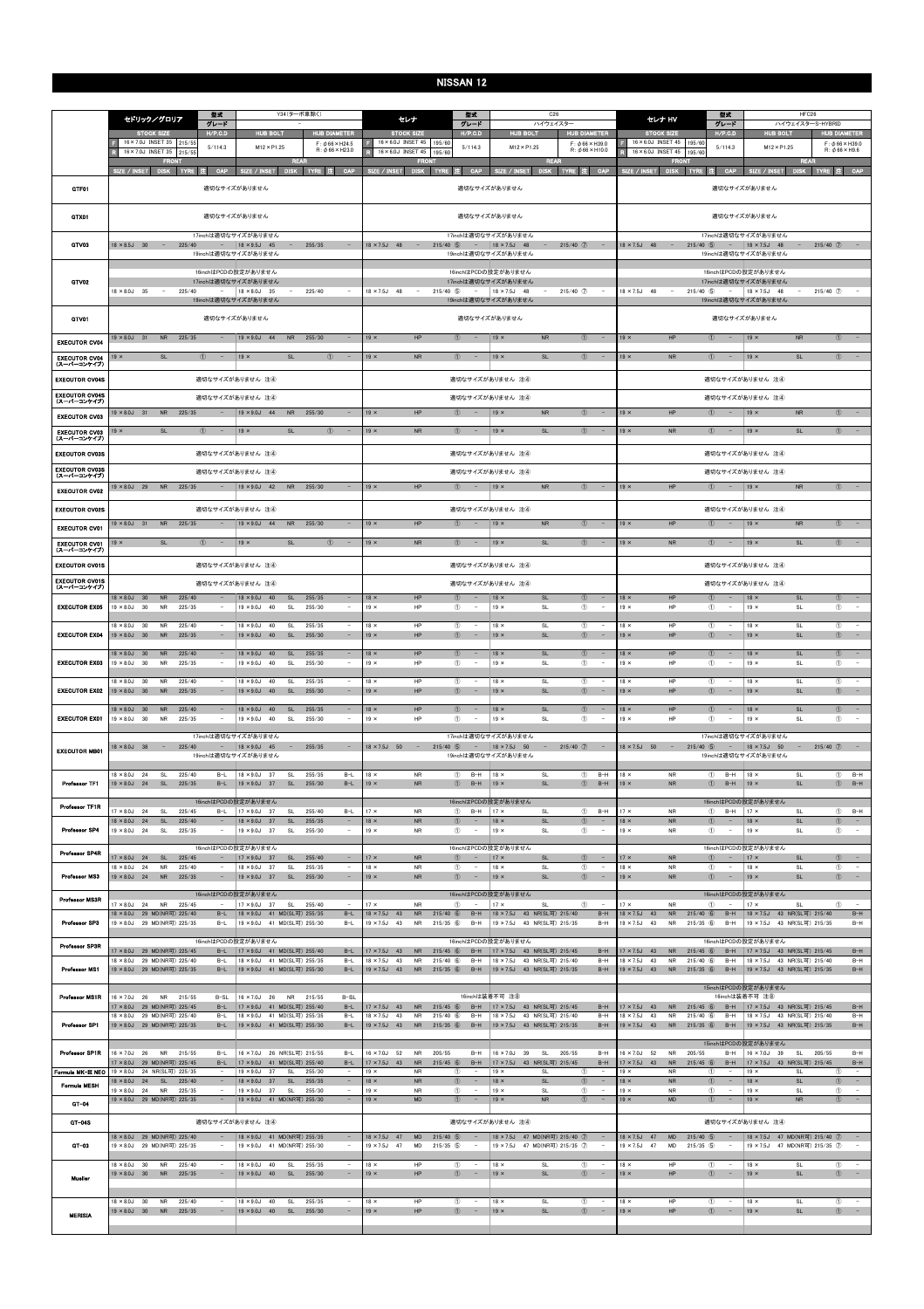|                                               | セレナ                                                |                                                  | 型式<br>C <sub>25</sub><br>グレード<br>ハイウェイスター                                    |                                           | 型式<br>セレナ<br>グレード<br><b>STOCK SIZE</b>                     |                                                                             |                                    | CNC <sub>25</sub><br>ハイウェイスター / 4WD<br><b>HUB BOLT</b>   |                                    |                                                | ティアナ                                          |                                                   |                                                            | 型式<br>グレード                                                                                                    |                                                                                                                                                                                                                                                                | L33<br>XE            |                                                          |                                              |                                                      |                                                               |                                                                                                      |                                            |                                                                                            |
|-----------------------------------------------|----------------------------------------------------|--------------------------------------------------|------------------------------------------------------------------------------|-------------------------------------------|------------------------------------------------------------|-----------------------------------------------------------------------------|------------------------------------|----------------------------------------------------------|------------------------------------|------------------------------------------------|-----------------------------------------------|---------------------------------------------------|------------------------------------------------------------|---------------------------------------------------------------------------------------------------------------|----------------------------------------------------------------------------------------------------------------------------------------------------------------------------------------------------------------------------------------------------------------|----------------------|----------------------------------------------------------|----------------------------------------------|------------------------------------------------------|---------------------------------------------------------------|------------------------------------------------------------------------------------------------------|--------------------------------------------|--------------------------------------------------------------------------------------------|
|                                               | <b>STOCK SIZE</b><br>$16 \times 6.0$ J INSET 45    | 195/60                                           | H/P. C.D<br>5/114.3                                                          |                                           | <b>HUB BOLT</b><br>$M12 \times P1.25$                      | <b>HUB DIAMETER</b><br>$F: 666 \times H39.5$<br>$R: \phi$ 66 $\times$ H10.0 |                                    | $15 \times 5.5$ J INSET 45<br>$15 \times 5.5$ J INSET 45 |                                    | 195/65                                         | H/P. C.D<br>5/114.3                           |                                                   | $M12 \times P1.25$                                         | <b>HUB DIAMETER</b><br>$F: 666 \times H40.0$<br>$R: \phi$ 66 $\times$ H25.8                                   | R                                                                                                                                                                                                                                                              | <b>STOCK SIZE</b>    |                                                          | 16 × 7.0J INSET 50 215/60                    | $H/P$ .C.D<br>5/114.3                                |                                                               | <b>HUB BOLT</b><br>$M12 \times P1.25$                                                                |                                            | <b>HUB DIAMETER</b><br>$F: \phi 66 \times H32.7$<br>$R: \phi$ 66 $\times$ H9.9             |
|                                               | 16 × 6.0J INSET 45<br>SIZE / INSET                 | 195/60<br><b>FRON</b><br>DISK TYRE               | CAP                                                                          | SIZE / INSET                              | <b>REAR</b><br>DISK TYRE                                   | - 33                                                                        | CAP                                | SIZE / INSET                                             | FRON<br>DISK TYRE                  | 195/6<br><b>BEE</b>                            | CAP                                           | SIZE / INSET                                      | <b>REAR</b><br><b>DISK</b><br><b>TYRE</b>                  | CAP<br>産                                                                                                      | SIZE / INSET                                                                                                                                                                                                                                                   | 16 × 7.0J INSET 50   | FRON<br><b>DISK</b>                                      | 215/6<br><b>TYRE</b>                         | CAP                                                  | SIZE / INSET                                                  | <b>REAR</b><br>DISK TYRE                                                                             | <b>FREE</b>                                | CAP                                                                                        |
| GTF01                                         |                                                    |                                                  |                                                                              | 適切なサイズがありません                              |                                                            |                                                                             |                                    |                                                          |                                    |                                                |                                               | 適切なサイズがありません                                      |                                                            |                                                                                                               | 適切なサイズがありません                                                                                                                                                                                                                                                   |                      |                                                          |                                              |                                                      |                                                               |                                                                                                      |                                            |                                                                                            |
| GTX01                                         |                                                    |                                                  | 17inchは適切なサイズがありません                                                          | 適切なサイズがありません                              |                                                            |                                                                             |                                    |                                                          |                                    |                                                |                                               | 適切なサイズがありません<br>17inchは適切なサイズがありません               |                                                            |                                                                                                               | $17 \times 8.0$ J<br>$18 \times 8.5J$<br>$19 \times 8.5$ J                                                                                                                                                                                                     | 45<br>44<br>45       | $\sim$<br>$\overline{\phantom{a}}$<br>$\frac{1}{2}$      | $215/55$ (5)<br>$225/45$ (5)<br>$225/40$ (5) | $B-H$<br>$B-H$<br>$B-H$                              | $17 \times 8.0$ J<br>$18 \times 8.5J$<br>$19 \times 8.5$ J 45 | 45<br>$\sim$<br>44<br>$\overline{\phantom{a}}$<br>$\sim$                                             | $215/55$ (5)<br>$225/45$ (6)<br>225/40 (5) | $B-H$<br>$B-H$<br>$B-H$                                                                    |
| GTV03                                         | $18 \times 7.5$ J 48                               | $215/40$ (5)<br>$\sim$                           | $\sim$ $-$<br>19inchは適切なサイズがありません                                            | $18 \times 7.5$ J 48                      | $\sim$                                                     | $215/40$ $\circled{7}$                                                      | $\sim$                             | $18 \times 7.5$ J 48                                     | $\alpha=1$                         | $215/40$ (6)                                   | $\sim$                                        | $18 \times 7.5$ J<br>19inchは適切なサイズがありません          | $215/40$ <sup>7</sup><br>48<br>$\sim$                      |                                                                                                               | $17 \times 7.0$ J<br>215/55<br>$17 \times 7.0$ J<br>215/55<br>50<br>50<br>$18 \times 7.5$ J<br>48<br>$18 \times 7.5$ J<br>225/45<br>$\sim$<br>48<br>225/45<br>$\overline{\phantom{a}}$<br>$\qquad \qquad -$<br>$\overline{\phantom{a}}$<br>19inchは適切なサイズがありません |                      |                                                          |                                              |                                                      |                                                               |                                                                                                      |                                            |                                                                                            |
|                                               |                                                    |                                                  | 16inchはPCDの設定がありません                                                          |                                           |                                                            |                                                                             |                                    |                                                          |                                    |                                                |                                               | 15inchはPCDの設定がありません<br>16inchはPCDの設定がありません        |                                                            |                                                                                                               | 16inchはPCDの設定がありません                                                                                                                                                                                                                                            |                      |                                                          |                                              |                                                      |                                                               |                                                                                                      |                                            |                                                                                            |
| GTV02                                         | $18 \times 7.5$ J<br>- 48                          | $215/40$ (5)<br>$\sim$                           | 17inchは適切なサイズがありません<br>$\sim$                                                | $18 \times 7.5$ J                         | 48<br>$\sim$                                               | 215/40 7                                                                    | $\sim$                             | $18 \times 7.5$ J<br>48                                  | $\sim$                             | $215/40$ 6                                     | $\sim$                                        | 17inchは適切なサイズがありません<br>$18 \times 7.5$ J          | 48<br>$215/40$ 7<br>$\sim$                                 | $\hspace{0.1mm}-\hspace{0.1mm}$                                                                               | $17 \times 7.0J$<br>$18 \times 7.5$ J                                                                                                                                                                                                                          | 50<br>48             | $\sim$<br>$\overline{\phantom{a}}$                       | 215/55<br>225/45                             | $\sim$                                               | $17 \times 7.0$ J<br>$18 \times 7.5$ J                        | 50<br>$\overline{\phantom{a}}$<br>48<br>$\overline{\phantom{a}}$                                     | 215/55<br>225/45                           | $\overline{\phantom{a}}$                                                                   |
|                                               |                                                    |                                                  | 19inchは適切なサイズがありません                                                          |                                           |                                                            |                                                                             |                                    |                                                          |                                    |                                                |                                               | 19inchは適切なサイズがありません                               |                                                            |                                                                                                               | 19inchは適切なサイズがありません<br>$17 \times 7.0$ J<br>215/55<br>$17 \times 7.0$ J<br>50<br>$\sim$<br>215/55<br>$\overline{\phantom{a}}$<br>50<br>$\overline{\phantom{a}}$<br>$\overline{\phantom{a}}$<br>18inchは適切なサイズがありません                                             |                      |                                                          |                                              |                                                      |                                                               |                                                                                                      |                                            |                                                                                            |
| GTV01                                         | $19 \times$                                        | HP                                               | $\circled{1}$<br>$\sim$                                                      | 適切なサイズがありません<br>$19 \times$               | <b>NR</b>                                                  | $\circled{1}$                                                               |                                    | $19 \times$                                              | HP                                 | $\circled{1}$                                  | $\sim$                                        | 適切なサイズがありません<br>$19 \times$                       | <b>NR</b>                                                  | $\circled{1}$<br>$\sim$                                                                                       | $19 \times$                                                                                                                                                                                                                                                    |                      | <b>NR</b>                                                | $\circled{0}$                                | $\equiv$                                             | 19inchは適切なサイズがありません<br>$19 \times$                            | <b>NR</b>                                                                                            | $\circled{1}$                              | $\sim$                                                                                     |
| <b>EXECUTOR CV04</b><br><b>EXECUTOR CV04</b>  | $19 \times$                                        | <b>NR</b>                                        | $\circled{1}$<br>$\qquad \qquad =$                                           | $19 \times$                               | <b>SL</b>                                                  | $\circled{1}$                                                               | $\sim$                             | $19 \times$                                              | <b>NR</b>                          | $\circled{1}$                                  | $\qquad \qquad -$                             | $19 \times$                                       | <b>SL</b>                                                  | $\circled{1}$<br>$\overline{\phantom{a}}$                                                                     | $20 \times$<br>$19 \times$                                                                                                                                                                                                                                     |                      | <b>NR</b><br><b>NR</b>                                   | $\circledcirc$<br>$\circled{1}$              |                                                      | $20 \times$<br>$19 \times$                                    | <b>NR</b><br>SL                                                                                      | $^{\circ}$<br>$\circled{1}$                | $\sim$                                                                                     |
| (スーパーコンケイブ)<br><b>EXECUTOR CV04S</b>          |                                                    |                                                  | 適切なサイズがありません 注4                                                              |                                           |                                                            |                                                                             |                                    |                                                          |                                    |                                                |                                               | 適切なサイズがありません 注4                                   |                                                            |                                                                                                               | $20$ ><br>$20 \times$                                                                                                                                                                                                                                          |                      | <b>NR</b><br><b>NR</b>                                   | $\circledcirc$<br>$\circled{0}$              | ٠                                                    | $20 \times$<br>$20 \times$                                    | SL<br>${\sf NR}$                                                                                     | $\circled$<br>$\circled{1}$                | $\sim$                                                                                     |
| <b>EXECUTOR CV04S</b><br>(スーパーコンケイブ)          |                                                    |                                                  | 適切なサイズがありません 注④                                                              |                                           |                                                            |                                                                             |                                    | 適切なサイズがありません 注4                                          |                                    |                                                |                                               |                                                   |                                                            | $20 \times$                                                                                                   |                                                                                                                                                                                                                                                                | <b>NR</b>            | $^{\circ}$                                               |                                              | $20 \times$                                          | $\mathsf{SL}% _{2}\left( \mathbb{Z}\right)$                   | $\circled{1}$                                                                                        |                                            |                                                                                            |
| <b>EXECUTOR CV03</b>                          | $9 \times$                                         | HP                                               | $\circled{1}$                                                                | $19 \times$                               | <b>NR</b>                                                  | (1)                                                                         |                                    | $19 \times$                                              | HP                                 | $\circled{1}$                                  |                                               | $19 \times$                                       | ${\sf NR}$                                                 | $\circled{1}$                                                                                                 | $19 \times$<br>$20 \times$                                                                                                                                                                                                                                     |                      | ${\sf NR}$<br><b>NR</b>                                  | $\circled{1}$<br>$\circled{1}$               |                                                      | $19 \times$<br>$20 \times$                                    | <b>NR</b><br><b>NR</b>                                                                               | $\circled{1}$<br>$\circled{1}$             | $\overline{\phantom{a}}$                                                                   |
| <b>EXECUTOR CV03</b><br>(スーパーコンケイブ)           | $19 \times$                                        | <b>NR</b>                                        | $\circled{1}$                                                                | $19 \times$                               | SL                                                         | $\circled{1}$                                                               | $\sim$                             | $19 \times$                                              | <b>NR</b>                          | $\circled{1}$                                  |                                               | $19 \times$                                       | <b>SL</b>                                                  | $\circled{1}$                                                                                                 | $19 \times$<br>$20$ >                                                                                                                                                                                                                                          |                      | <b>NR</b><br><b>NR</b>                                   | $\circled{1}$<br>$\circledcirc$              |                                                      | $19 \times$<br>$20 \times$                                    | SL<br>SL                                                                                             | $\circled{0}$<br>$\circled{1}$             |                                                                                            |
| <b>EXECUTOR CV03S</b>                         |                                                    |                                                  | 適切なサイズがありません 注4                                                              |                                           |                                                            |                                                                             |                                    |                                                          |                                    |                                                |                                               | 適切なサイズがありません 注4                                   |                                                            |                                                                                                               | $20 \times$                                                                                                                                                                                                                                                    |                      | <b>NR</b>                                                | $\circled{1}$                                |                                                      | $20 \times$                                                   | <b>NR</b>                                                                                            | $\circled{0}$                              | $\hspace{0.1mm}-\hspace{0.1mm}$                                                            |
| <b>EXECUTOR CV03S</b><br>(スーパーコンケイブ)          | $19 \times$                                        | <b>HP</b>                                        | 適切なサイズがありません 注④<br>$\circled{1}$<br>$\sim$                                   | $19 \times$                               | <b>NR</b>                                                  | $\circ$                                                                     |                                    | $19 \times$                                              | <b>HP</b>                          | $\circ$                                        | $\overline{\phantom{a}}$                      | 適切なサイズがありません 注④<br>$19 \times$                    | <b>NR</b>                                                  | $\circ$<br>$\overline{\phantom{a}}$                                                                           | $20 \times$<br>$19 \times$                                                                                                                                                                                                                                     |                      | <b>NR</b><br><b>NR</b>                                   | $\circled{1}$<br>$\circled{1}$               |                                                      | $20 \times$<br>$19 \times$                                    | SL<br><b>NR</b>                                                                                      | $\circled{0}$<br>$\circled{1}$             | $\overline{\phantom{a}}$<br>$\sim$                                                         |
| <b>EXECUTOR CV02</b>                          |                                                    |                                                  |                                                                              |                                           |                                                            |                                                                             |                                    |                                                          |                                    |                                                |                                               |                                                   |                                                            |                                                                                                               | $20 \times$<br>$20 \times$                                                                                                                                                                                                                                     |                      | <b>NR</b><br><b>NR</b>                                   | $\circled{1}$<br>$\circled{1}$               |                                                      | $20 \times$<br>$20 \times$                                    | <b>NR</b><br><b>NR</b>                                                                               | $\circled{1}$<br>$\circled{1}$             | $\sim$                                                                                     |
| <b>EXECUTOR CV02S</b><br><b>EXECUTOR CV01</b> | $19 \times$                                        | HP                                               | 適切なサイズがありません 注④<br>$\circled{1}$<br>$\frac{1}{2}$                            | $19 \times$                               | <b>NR</b>                                                  | $\circled{1}$                                                               | $\sim$                             | $19 \times$                                              | HP                                 | $\circled{1}$                                  | $\overline{\phantom{a}}$                      | 適切なサイズがありません 注4<br>$19 \times$                    | NR                                                         | $\circled{1}$                                                                                                 | $19 \times$                                                                                                                                                                                                                                                    |                      | <b>NR</b>                                                | $\circled{1}$                                |                                                      | $19 \times$                                                   | <b>NR</b>                                                                                            | $\circled{1}$                              | $\sim$                                                                                     |
| <b>EXECUTOR CV01</b><br>(スーパーコンケイブ)           | $19 \times$                                        | <b>NR</b>                                        | $\circled{1}$<br>$\sim$                                                      | $19 \times$                               | SL                                                         | $\circled{1}$                                                               | $\sim$                             | $19 \times$                                              | <b>NR</b>                          | $\circled{1}$                                  | $\overline{\phantom{a}}$                      | $19 \times$                                       | SL                                                         | $\circledcirc$<br>$\sim$                                                                                      | $20 \times$<br>$19 \times$                                                                                                                                                                                                                                     |                      | <b>NR</b><br>${\sf NR}$                                  | $\circledcirc$<br>$\circled{1}$              |                                                      | $20 \times$<br>$19 \times$                                    | <b>NR</b><br>$\mathsf{SL}% _{2}\left( \mathbb{Z}\right)$                                             | $\circled$<br>$\circled{1}$                | $\overline{\phantom{a}}$                                                                   |
| <b>EXECUTOR CV01S</b>                         |                                                    |                                                  | 適切なサイズがありません 注4                                                              |                                           |                                                            |                                                                             |                                    |                                                          |                                    |                                                |                                               | 適切なサイズがありません 注4                                   |                                                            |                                                                                                               | $20 \times$<br>$20 \times$                                                                                                                                                                                                                                     |                      | NR<br><b>NR</b>                                          | $^{\circ}$<br>$\circled{0}$                  |                                                      | $20 \times$<br>$20 \times$                                    | SL<br><b>NR</b>                                                                                      | $^{\circ}$<br>$\circled{0}$                |                                                                                            |
| <b>EXECUTOR CV01S</b><br>(スーパーコンケイブ)          |                                                    |                                                  | 適切なサイズがありません 注4                                                              |                                           |                                                            |                                                                             |                                    |                                                          |                                    |                                                |                                               | 適切なサイズがありません 注4                                   |                                                            |                                                                                                               | $20 \times$                                                                                                                                                                                                                                                    |                      | <b>NR</b>                                                | $\circled{1}$                                |                                                      | $20 \times$                                                   | <b>SL</b>                                                                                            | $\circled{1}$                              | $\sim$                                                                                     |
| <b>EXECUTOR EX05</b>                          | $18 \times$<br>$19 \times$                         | HP<br>HP                                         | $^{\circ}$<br>$^{\circ}$<br>$\overline{\phantom{a}}$                         | $18 \times$<br>$19 \times$                | $\mathsf{SL}% _{2}\left( \mathbb{Z}\right)$<br>SL          | $\circled{0}$<br>$^{\circ}$                                                 | $\sim$                             | $18 \times$<br>$19 \times$                               | HP<br>HP                           | $\circled$<br>$^\circledR$                     | $\overline{\phantom{a}}$                      | $18 \times$<br>$19 \times$                        | NR<br><b>NR</b>                                            | $\circled{0}$<br>$^{\circ}$<br>$\overline{\phantom{a}}$                                                       | $18 \times 7.5J$<br>$19 \times 7.5$ J<br>20 × 8.5J                                                                                                                                                                                                             | 43<br>43<br>52       | <b>NR</b><br><b>NR</b><br><b>NR</b>                      | 225/45<br>225/40<br>235/35                   | ٠<br>$\qquad \qquad -$                               | $18 \times 7.5$ J<br>$19 \times 7.5$ J<br>$20 \times 8.5$ J   | 43 NR(SL可) 225/45<br>43 NR(SL可) 225/40<br>52 NR(SL可) 235/35                                          |                                            | $\overline{\phantom{a}}$<br>$\overline{\phantom{a}}$<br>$\sim$                             |
| <b>EXECUTOR EX04</b>                          | $18 \times$<br>$19 \times$                         | HP<br>HP                                         | $^\circledR$<br>$\qquad \qquad -$<br>$\circled{1}$<br>$\equiv$               | $18 \times$<br>$19 \times$                | SL<br>SL                                                   | $^{\circ}$<br>$\circled{1}$                                                 | $\sim$<br>÷                        | $18 \times$<br>$19 \times$                               | HP<br>HP                           | $^\circledR$<br>$\circled{1}$                  | $\qquad \qquad -$<br>$\overline{\phantom{a}}$ | $18 \times$<br>$19 \times$                        | <b>NR</b><br><b>NR</b>                                     | $^{\circ}$<br>$\overline{\phantom{a}}$<br>$\circled{1}$<br>$\overline{\phantom{a}}$                           | 18 × 7.5J<br>$19 \times 7.5$ J                                                                                                                                                                                                                                 | 43<br>43             | NR<br><b>NR</b>                                          | 225/45<br>225/40<br>235/35                   | $\sim$<br>۰                                          | $18 \times 7.5J$<br>$19 \times 7.5$ J                         | 43 NR(SL可) 225/45<br>43 NR(SL可) 225/40                                                               |                                            | $\overline{\phantom{a}}$<br>$\sim$                                                         |
| <b>EXECUTOR EX03</b>                          | $18 \times$<br>$19 \times$                         | HP<br>HP                                         | $\circled{0}$<br>$^{\circ}$                                                  | $18 \times$<br>$19 \times$                | SL<br>SL                                                   | $\circled{0}$<br>$\circled{1}$                                              | $\overline{\phantom{a}}$           | $18 \times$<br>$19 \times$                               | HP<br>HP                           | $\circled{1}$<br>$\circled{1}$                 |                                               | $18 \times$<br>$19 \times$                        | ${\sf NR}$<br><b>NR</b>                                    | $\circled{0}$<br>$\overline{\phantom{a}}$<br>$\circled{1}$<br>$\overline{\phantom{a}}$                        | $20 \times 8.5$ J<br>$18 \times 7.5J$<br>$19 \times 7.5$ J<br>$20 \times 8.5$ J                                                                                                                                                                                | 52<br>43<br>43<br>52 | <b>NR</b><br><b>NR</b><br><b>NR</b><br><b>NR</b>         | 225/45<br>225/40<br>235/35                   | $\overline{\phantom{a}}$<br>$\overline{\phantom{a}}$ | $20 \times 8.5$ J<br>$18 \times 7.5$ J                        | 52 NR(SL可) 235/35<br>43 NR(SL可) 225/45<br>19 × 7.5J 43 NR(SL可) 225/40<br>20 × 8.5J 52 NR(SL可) 235/35 |                                            | $\overline{\phantom{a}}$<br>$\sim$<br>$\overline{\phantom{a}}$<br>$\overline{\phantom{a}}$ |
| <b>EXECUTOR EX02</b>                          | $18 \times$<br>$19 \times$                         | HP<br>HP                                         | $^{\circ}$<br>$\overline{\phantom{a}}$<br>$\circledcirc$<br>$\sim$           | $18 \times$<br>$19 \times$                | SL<br>SL                                                   | $^{\circ}$<br>$\circled{1}$                                                 | $\sim$<br>$\sim$                   | $18 \times$<br>$19 \times$                               | HP<br>HP                           | $^{\circ}$<br>$\circled{1}$                    | $\overline{\phantom{a}}$<br>$\sim$            | $18 \times$<br>$19 \times$                        | <b>NR</b><br>${\sf NR}$                                    | $^{\circ}$<br>$\sim$<br>$\circled{1}$<br>$\sim$                                                               | $18 \times 7.5J$<br>$19 \times 7.5$ J                                                                                                                                                                                                                          | 43<br>43             | <b>NR</b><br><b>NR</b>                                   | 225/45<br>225/40                             | $\overline{\phantom{a}}$                             |                                                               | 18 × 7.5J 43 NR(SL可) 225/45<br>19 × 7.5J 43 NR(SL可) 225/40                                           |                                            | $\overline{\phantom{a}}$                                                                   |
| <b>EXECUTOR EX01</b>                          | $18 \times$<br>$19 \times$                         | HP<br>HP                                         | $^{\circ}$<br>$\circled{1}$<br>$\overline{a}$                                | $18 \times$<br>$19 \times$                | SL<br>SL                                                   | $\circled{1}$<br>$\circled{1}$                                              | $\overline{\phantom{a}}$<br>$\sim$ | $18 \times$<br>$19 \times$                               | HP<br>HP                           | $\circled{1}$<br>$\circled{1}$                 | $\overline{a}$                                | $18 \times$<br>$19 \times$                        | ${\sf NR}$<br><b>NR</b>                                    | $\circled{1}$<br>$\sim$<br>$\circled{1}$<br>$\overline{\phantom{a}}$                                          | $20 \times 8.5$ J<br>$18 \times 7.5$ J<br>$19 \times 7.5$ J                                                                                                                                                                                                    | 52<br>43<br>43       | <b>NR</b><br><b>NR</b><br><b>NR</b>                      | 235/35<br>225/45<br>225/40                   | $\sim$<br>$\sim$                                     | $20 \times 8.5$ J<br>$18 \times 7.5$ J<br>$19 \times 7.5$ J   | 52 NR(SL可) 235/35<br>43 NR(SL可) 225/45<br>43 NR(SL可) 225/40                                          |                                            | $\sim$<br>۰.<br>$\sim$                                                                     |
| <b>EXECUTOR MB01</b>                          | $17 \times 7.0$ J<br>55<br>$18 \times 7.5$ J 50    | $215/45$ (7)<br>$\sim$<br>$\sim$<br>$215/40$ (5) | $\sim$                                                                       | $17 \times 7.0$ J<br>$18 \times 7.5$ J    | 55<br>$\sim$<br>$\sim$<br>50                               | 215/45<br>$215/40$ <sup>7</sup>                                             | $\sim$ $-$                         | $17 \times 7.0$ J 55<br>$18 \times 7.5$ J 50             | $\overline{\phantom{a}}$<br>$\sim$ | $215/45$ (7)<br>$215/40$ (5)                   | $\sim$ $-$                                    | $17 \times 7.0$ J<br>$18 \times 7.5$ J            | 215/45<br>55<br>$\sim$<br>$\sim$<br>$215/40$ (7)<br>50     | $\sim$ $-$                                                                                                    | $20 \times 8.5$ J 52<br>$18 \times 8.0$ J 45                                                                                                                                                                                                                   |                      | <b>NR</b><br>$\sim$                                      | 235/35<br>225/45                             | $\sim$                                               | 17inchは適切なサイズがありません<br>$18 \times 8.0$ J                      | 20 × 8.5J 52 NR(SL可) 235/35<br>45<br>$\sim$                                                          | 225/45                                     | $\equiv$<br>$\equiv$                                                                       |
|                                               |                                                    |                                                  | 19inchは適切なサイズがありません                                                          |                                           |                                                            |                                                                             |                                    |                                                          | <b>NR</b>                          |                                                |                                               | 19inchは適切なサイズがありません                               |                                                            | $B-H$                                                                                                         | $19 \times 8.5$ J                                                                                                                                                                                                                                              | 45                   | $\sim$                                                   | $225/40$ (5)                                 | $\overline{\phantom{a}}$<br>$B-H$                    | $19 \times 8.5$ J<br>20inchは適切なサイズがありません<br>$18 \times 7.5$ J | 45<br>$\overline{\phantom{a}}$<br>43                                                                 | 225/40 5                                   | $\sim$<br>$B-H$                                                                            |
| Professor TF1                                 | $18 \times$<br>$19 \times$                         | NR<br><b>NR</b>                                  | $^{\circ}$<br>$B-H$<br>$^{\circ}$<br>$B-H$                                   | $18 \times$<br>$19 \times$                | SL<br><b>SL</b>                                            | $^{\circ}$<br>$\circled{1}$                                                 | $B-H$<br>$B-H$                     | $18 \times$<br>$19 \times$                               | <b>NR</b>                          | $^\circledR$<br>$\circledcirc$                 | $B-H$<br>$B-H$                                | $18 \times$<br>$19 \times$                        | <b>SL</b><br><b>SL</b>                                     | $^{\circ}$<br>$\circled{1}$<br>$B-H$                                                                          | $18 \times 7.5$ J<br>$19 \times 7.5$ J<br>$20 \times 8.0J$                                                                                                                                                                                                     | 43<br>43<br>49       | SL<br>SL<br>$\mathsf{SL}% _{2}\left( \mathcal{M}\right)$ | 225/45<br>225/40<br>235/35                   | $B-H$<br>$B-H$                                       | $19 \times 7.5$ J<br>$20 \times 8.0$ J                        | SL<br>43<br><b>SL</b><br><b>SL</b><br>49                                                             | 225/45<br>225/40<br>235/35                 | $B-H$<br>$B-H$                                                                             |
| Professor TF1R                                | 17 x<br>$18 \times$                                | <b>NR</b><br>MD                                  | 16inchはPCDの設定がありません<br>$\circled{1}$<br>$B-H$<br>$\circled{1}$<br>$\sim$     | $17 \times$<br>$18 \times$                | SL<br>SL                                                   | $^{\circ}$<br>$\circled{1}$                                                 | $B-H$<br>$\sim$                    | 17 x<br>$18 \times$                                      | <b>NR</b><br><b>MD</b>             | $\circled{1}$<br>$\circled{1}$                 | $B-H$<br>$\sim$                               | 16inchはPCDの設定がありません<br>$17 \times$<br>$18 \times$ | <b>SL</b><br><b>SL</b>                                     | $\circled{1}$<br>$B-H$<br>$\circled{1}$<br>$\overline{\phantom{a}}$                                           | $17 \times 7.5$ J<br>$18 \times$                                                                                                                                                                                                                               | 43                   | SL<br><b>NR</b>                                          | 215/55<br>$\circled{0}$                      | $B-H$<br>$\sim$                                      | 16inchはPCDの設定がありません<br>$17 \times 7.5$ J<br>$18 \times$       | 43<br>SL<br><b>SL</b>                                                                                | $215/55$ (5)<br>$\sqrt{T}$                 | $B-H$<br>$\sim$                                                                            |
| Professor SP4                                 | $19 \times$                                        | MD                                               | $^{\circ}$<br>$\sim$<br>16inchはPCDの設定がありません                                  | $19 \times$                               | SL                                                         | $^{\circ}$                                                                  | $\sim$                             | $19 \times$                                              | MD                                 | $^{\circ}$                                     | $\overline{\phantom{a}}$                      | $19 \times$<br>16inchはPCDの設定がありません                | <b>SL</b>                                                  | $^{\circ}$<br>$\hspace{0.1mm}-\hspace{0.1mm}$                                                                 | $19 \times$<br>$20 \times$                                                                                                                                                                                                                                     |                      | <b>NR</b><br><b>NR</b>                                   | $\circled{1}$<br>$\circled{1}$               | $\sim$<br>$\sim$                                     | $19 \times$<br>$20 \times$<br>16inchはPCDの設定がありません             | SL<br>SL                                                                                             | $\circled{1}$<br>$\circled{1}$             | $\overline{\phantom{a}}$<br>$\sim$                                                         |
| Professor SP4R                                | $17 \times$<br>$18 \times$                         | MD<br>MD                                         | $\circ$<br>$\frac{1}{2}$<br>$^{\circ}$                                       | $17 \times$<br>$18 \times$                | <b>SL</b><br>SL                                            | $\circled{1}$<br>$^{\circ}$                                                 | $\sim$<br>$\overline{a}$           | $17 \times$<br>$18 \times$                               | <b>MD</b><br>MD                    | $\circ$<br>$\circled{1}$                       | $\sim$                                        | $17 \times$<br>$18 \times$                        | <b>SL</b><br>SL                                            | $\circled{1}$<br>$\sim$<br>$\circled{1}$<br>$\sim$                                                            | $17 \times$<br>$18 \times$                                                                                                                                                                                                                                     |                      | <b>NR</b><br><b>NR</b>                                   | $\circ$<br>$^{\circ}$                        | $\sim$                                               | $17 \times$<br>$18 \times$                                    | <b>SL</b><br>SL                                                                                      | $\circled{1}$<br>$\circled{1}$             | $\sim$<br>$\sim$                                                                           |
| Professor MS3                                 | $19 \times$                                        | MD                                               | $\circled{1}$<br>$\overline{\phantom{a}}$                                    | $19 \times$                               | SL                                                         | $\circled{1}$                                                               | $\overline{\phantom{a}}$           | $19 \times$                                              | MD                                 | $\circled{1}$                                  | $\overline{\phantom{a}}$                      | $19 \times$                                       | <b>SL</b>                                                  | $\circled{1}$<br>$\sim$                                                                                       | $19 \times$<br>$20 \times$                                                                                                                                                                                                                                     |                      | <b>NR</b><br><b>NR</b>                                   | $\circled{1}$<br>$\bigcirc$                  | $\equiv$                                             | $19 \times$<br>$20 \times$                                    | <b>SL</b><br><b>SL</b>                                                                               | $\circled{1}$<br>$\circled{1}$             | $\sim$<br>$\sim$                                                                           |
| Professor MS3R                                | $17 \times$<br>$18 \times 7.5$ J 43                | MD<br><b>NR</b><br>$215/40$ (6)                  | 16inchはPCDの設定がありません<br>$\circled{1}$<br>$\sim$<br>$B-H$                      | $17 \times$                               | SL<br>18 × 7.5J 43 NR(SL可) 215/40                          | $\circled{1}$                                                               | $\overline{\phantom{a}}$<br>$B-H$  | $17 \times$                                              | MD<br><b>NR</b>                    | $\circled{1}$<br>$215/40$ (6)                  | $\overline{\phantom{a}}$<br>$B-H$             | 16inchはPCDの設定がありません<br>$17 \times$                | <b>SL</b><br>18 × 7.5J 43 NR(SL可) 215/40                   | $\circled{1}$<br>$B-H$                                                                                        | $17 \times$                                                                                                                                                                                                                                                    |                      | <b>NR</b><br><b>NR</b>                                   | $\circled{1}$<br>225/45                      | $\overline{\phantom{a}}$<br>$B-H$                    | 16inchはPCDの設定がありません<br>$17 \times$                            | <b>SL</b><br>18 × 7.5J 43 NR(SL可) 225/45                                                             | $\circled{1}$                              | $\sim$<br>$B-H$                                                                            |
| Professor SP3                                 | $19 \times 7.5$ J<br>43                            | <b>NR</b><br>$215/35$ 6                          | $B-H$                                                                        |                                           | 19 × 7.5J 43 NR(SL可) 215/35                                |                                                                             | $B-H$                              | $18 \times 7.5$ J 43<br>$19 \times 7.5$ J<br>43          | <b>NR</b>                          | $215/35$ 6                                     | $B-H$                                         |                                                   | 19 × 7.5J 43 NR(SL可) 215/35                                | $B-H$                                                                                                         | $18 \times 7.5$ J 43<br>$19 \times 7.5$ J<br>$20 \times 8.0$ J 49                                                                                                                                                                                              | 43                   | <b>NR</b><br><b>NR</b>                                   | 225/40<br>235/35                             | $B-H$<br>$B-H$                                       |                                                               | 19 × 7.5J 43 NR(SL可) 225/40<br>20 × 8.0J 49 NR(SL可) 235/35                                           |                                            | $B-H$<br>$B-H$                                                                             |
| Professor SP3R                                | $17 \times 7.5$ J<br>43<br>$18 \times 7.5$ J<br>43 | <b>NR</b><br>$215/45$ (6)<br>NR<br>$215/40$ (6)  | 16inchはPCDの設定がありません<br>$B-H$<br>$B-H$                                        |                                           | 17 × 7.5J 43 NR(SL可) 215/45<br>18 × 7.5J 43 NR(SL可) 215/40 |                                                                             | $B-H$<br>$B-H$                     | $17 \times 7.5$ J<br>43<br>$18 \times 7.5$ J<br>43       | <b>NR</b><br>NR                    | $215/45$ (6)<br>$215/40$ (6)                   | $B-H$<br>$B-H$                                | 16inchはPCDの設定がありません                               | 17 × 7.5J 43 NR(SL可) 215/45<br>18 × 7.5J 43 NR(SL可) 215/40 | $B-H$<br>$B-H$                                                                                                | $17 \times 7.5J$<br>$18 \times 7.5J$                                                                                                                                                                                                                           | 43<br>43             | <b>NR</b><br><b>NR</b>                                   | 215/55<br>225/45                             | $B-H$<br>$B-H$                                       | 16inchはPCDの設定がありません<br>$18 \times 7.5$ J                      | 17×7.5J 43 NR(SL可) 215/55 5<br>43 NR(SL可) 225/45                                                     |                                            | $B-H$<br>$B-H$                                                                             |
| Professor MS1                                 | $19 \times 7.5$ J 43                               | <b>NR</b><br>$215/35$ (6)                        | $B-H$                                                                        |                                           | 19 × 7.5J 43 NR(SL可) 215/35                                |                                                                             | $B-H$                              | $19 \times 7.5$ J 43                                     | <b>NR</b>                          | $215/35$ (6)                                   | $B-H$                                         | 15inchはPCDの設定がありません                               | 19 × 7.5J 43 NR(SL可) 215/35                                | $B-H$                                                                                                         | $19 \times 7.5$ J<br>$20 \times 8.0$ J                                                                                                                                                                                                                         | 43<br>49             | <b>NR</b><br><b>NR</b>                                   | 225/40<br>235/35                             | $B-H$<br>$B-H$                                       | $20 \times 8.0$ J                                             | 19 × 7.5J 43 NR(SL可) 225/40<br>49 NR(SL可) 235/35                                                     |                                            | $B-H$<br>$B-H$                                                                             |
| Professor MS1R                                | $17 \times 7.5$ J 43                               | N <sub>R</sub><br>$215/45$ (6)                   | $B-H$                                                                        | 16inchは装着不可 注8                            | 17 × 7.5J 43 NR(SL可) 215/45                                |                                                                             | $B-H$                              | $17 \times 7.5$ J 43                                     | <b>NR</b>                          | $215/45$ 6                                     | $B-H$                                         | 16inchは装着不可 注8                                    | 17 × 7.5J 43 NR(SL可) 215/45                                | $B-H$                                                                                                         | $17 \times 7.5$ J                                                                                                                                                                                                                                              | 43                   | <b>NR</b>                                                | 215/55                                       | $B-H$                                                | 16inchは装着不可 注8                                                | 17 × 7.5J 43 NR(SL可) 215/55 5                                                                        |                                            | $B-H$                                                                                      |
| Professor SP1                                 | $18 \times 7.5$ J<br>43<br>$19 \times 7.5$ J 43    | <b>NR</b><br>215/40<br><b>NR</b><br>$215/35$ 6   | $B-H$<br>$\circledast$<br>$B-H$                                              | $18 \times 7.5$ J                         | 43 NR(SL可) 215/40<br>19 × 7.5J 43 NR(SL可) 215/35           |                                                                             | $B-H$<br>$B-H$                     | $18 \times 7.5$ J<br>43<br>$19 \times 7.5$ J 43          | <b>NR</b><br><b>NR</b>             | $215/40$ 6<br>$215/35$ 6                       | $B-H$<br>$B-H$                                | $18 \times 7.5$ J                                 | 43 NR(SL可) 215/40<br>19 × 7.5J 43 NR(SL可) 215/35           | $B-H$<br>$B-H$                                                                                                | $18 \times 7.5J$<br>$19 \times 7.5$ J 43<br>$20 \times 8.0$ J 49                                                                                                                                                                                               | 43                   | <b>NR</b><br><b>NR</b><br><b>NR</b>                      | 225/45<br>225/40<br>235/35                   | $B-H$<br>$B-H$<br>$B-H$                              | $18 \times 7.5$ J                                             | 43 NR(SL可) 225/45<br>19 × 7.5J 43 NR(SL可) 225/40<br>20 × 8.0J 49 NR(SL可) 235/35                      |                                            | $B-H$<br>$B-H$<br>$B-H$                                                                    |
| Professor SP1R                                | $16 \times$                                        | <b>NR</b>                                        | $^{\circ}$<br>$B-H$                                                          | $16 \times$                               | SL                                                         | $^{\circ}$                                                                  | $B-H$                              | $16 \times$                                              | NR                                 | $\circled{1}$                                  | $B-H$                                         | 15inchはPCDの設定がありません<br>$16 \times$                | <b>SL</b>                                                  | $\circled{1}$<br>$B-H$                                                                                        |                                                                                                                                                                                                                                                                |                      |                                                          |                                              |                                                      | 16inchは装着不可 注8                                                |                                                                                                      |                                            |                                                                                            |
| Formula MK-III NEO                            | $17 \times 7.5$ J 43<br>$19 \times$                | <b>NR</b><br>$215/45$ (6)<br><b>NR</b>           | $B-H$<br>$^{\circ}$<br>$\overline{\phantom{a}}$<br>$\sim$                    | $19 \times$                               | 17 × 7.5J 43 NR(SL可) 215/45<br>SL                          | $^{\circ}$                                                                  | $B-H$<br>$\sim$                    | $17 \times 7.5$ J 43<br>$19 \times$                      | <b>NR</b><br><b>NR</b>             | $215/45$ (6)<br>$\circled{1}$                  | $B-H$<br>$\overline{\phantom{a}}$<br>$\sim$   | $19 \times$                                       | 17 × 7.5J 43 NR(SL可) 215/45<br><b>SL</b>                   | $B-H$<br>$^{\circ}$<br>$\overline{\phantom{a}}$                                                               | $17 \times 7.5$ J 43<br>$19 \times 7.5$ J                                                                                                                                                                                                                      | 43                   | <b>NR</b><br>SL                                          | 215/55<br>225/40                             | $\sim$                                               | $19 \times 7.5$ J                                             | B-H   17 × 7.5J 43 NR(SL可) 215/55 ⑤<br>43<br>SL                                                      | 225/40                                     | $B-H$<br>$\overline{\phantom{a}}$<br>$\sim$                                                |
| Formula MESH                                  | $18 \times$<br>$19 \times$<br>$19 \times$          | <b>NR</b><br>NR<br>MD                            | $\circled{1}$<br>$\circled{1}$<br>$\sim$<br>$^{\circ}$                       | $18 \times$<br>$19 \times$<br>$19 \times$ | SL<br>SL<br><b>NR</b>                                      | $\circled{1}$<br>$^{\circ}$<br>$\circled{1}$                                | $\sim$<br>$\sim$<br>$\overline{a}$ | $18 \times$<br>$19 \times$<br>$19 \times$                | <b>NR</b><br><b>NR</b><br>MD       | $\circled{1}$<br>$^\circledR$<br>$\circled{1}$ | $\sim$<br>$\overline{\phantom{a}}$            | $18 \times$<br>$19 \times$<br>$19 \times$         | <b>SL</b><br>SL<br>${\sf NR}$                              | $\circled{1}$<br>$\hspace{0.1cm}$ $\hspace{0.1cm}$<br>$^{\circ}$<br>$\overline{\phantom{a}}$<br>$\circled{1}$ | $18 \times 7.5J$<br>$19 \times 7.5$ J<br>$19 \times 7.5$ J                                                                                                                                                                                                     | 43<br>43<br>43       | <b>SL</b><br>SL<br>${\sf NR}$                            | 225/45<br>225/40<br>225/40                   | $\sim$<br>$\overline{\phantom{a}}$                   | $18 \times 7.5$ J<br>$19 \times 7.5$ J<br>$19 \times 7.5$ J   | 43<br><b>SL</b><br>SL<br>43<br><b>NR</b><br>43                                                       | 225/45<br>225/40<br>225/40                 | $\sim$<br>$\sim$                                                                           |
| GT-04<br>GT-04S                               |                                                    |                                                  | 適切なサイズがありません 注4                                                              |                                           |                                                            |                                                                             |                                    |                                                          |                                    |                                                |                                               | 適切なサイズがありません 注4                                   |                                                            |                                                                                                               | $20 \times 8.0$ J<br>$20 \times 8.0$ J                                                                                                                                                                                                                         | 50<br>50             | <b>NR</b><br><b>NR</b>                                   | 235/35<br>235/35                             | $\sim$                                               | $20 \times 8.0$ J<br>$20 \times 8.0$ J 50                     | 50<br><b>NR</b><br><b>NR</b>                                                                         | 235/35<br>235/35                           | $\sim$<br>$\sim$                                                                           |
| $QT - 03$                                     | $18 \times 7.5$ J<br>47<br>$19 \times 7.5$ J<br>47 | MD<br>$215/40$ (5)<br>MD<br>$215/35$ (5)         |                                                                              | $18 \times 7.5J$<br>$19 \times 7.5$ J     | <b>NR</b><br>43<br>43<br><b>NR</b>                         | 215/40<br>215/35                                                            | $\overline{\phantom{a}}$<br>$\sim$ | $18 \times$<br>$19 \times$                               | <b>MD</b><br>MD                    | $\circled{1}$<br>$\circled{1}$                 | $\sim$<br>$\overline{\phantom{a}}$            | $18 \times$<br>$19 \times$                        | ${\sf NR}$<br><b>NR</b>                                    | $\circled{1}$<br>$\sim$<br>$^{\circ}$<br>$\hspace{0.1mm}-\hspace{0.1mm}$                                      | $18 \times 7.5$ J<br>$19 \times 7.5$ J                                                                                                                                                                                                                         | 43<br>43             | <b>NR</b><br><b>NR</b>                                   | 225/45<br>225/40                             |                                                      | $18 \times 7.5$ J<br>$19 \times 7.5$ J                        | 43<br><b>NR</b><br>43<br><b>NR</b>                                                                   | 225/45<br>225/40                           | $\sim$<br>$\overline{\phantom{a}}$                                                         |
|                                               | $18 \times$                                        | HP                                               | $^{\circ}$                                                                   | $18 \times$                               | SL                                                         | $^{\circ}$                                                                  | $\sim$                             | $18 \times$                                              | HP                                 | $\circled{1}$                                  |                                               | $18 \times$                                       | <b>NR</b>                                                  | $\circled{1}$                                                                                                 | $20 \times 8.0$ J<br>$18 \times 7.5$ J                                                                                                                                                                                                                         | 50<br>43             | <b>NR</b><br><b>NR</b>                                   | 235/35<br>225/45                             |                                                      | $20 \times 8.0$ J 50<br>$18 \times 7.5$ J                     | <b>NR</b><br>43 NR(SL可) 225/45                                                                       | 235/35                                     | $\sim$<br>$\sim$                                                                           |
| Mueller                                       | $19 \times$                                        | HP                                               | $\circled{1}$<br>$\sim$                                                      | $19 \times$                               | SL                                                         | $\circled{1}$                                                               | $\sim$                             | $19 \times$                                              | HP                                 | $\circled{1}$                                  | $\sim$                                        | $19 \times$                                       | <b>NR</b>                                                  | $\circled{1}$<br>$\sim$                                                                                       | $19 \times 7.5$ J<br>$20 \times 8.0$ J                                                                                                                                                                                                                         | 43<br>49             | <b>NR</b><br><b>NR</b>                                   | 225/40<br>235/35                             | $\overline{\phantom{a}}$                             | $19 \times 7.5$ J<br>$20 \times 8.0$ J                        | 43 NR(SL可) 225/40<br>49<br><b>NR</b>                                                                 | 235/35                                     | $\sim$<br>$\overline{\phantom{a}}$                                                         |
| <b>MERISIA</b>                                | $18 \times$<br>$19 \times$                         | HP<br>HP                                         | $^{\circ}$<br>$\hspace{0.1mm}-\hspace{0.1mm}$<br>$\circled{1}$<br>$\sim$ $-$ | $18 \times$<br>$19 \times$                | SL<br>SL                                                   | $^{\circ}$<br>$\circled{1}$                                                 | $\sim$<br>$\sim$                   | $18 \times$<br>$19 \times$                               | HP<br>HP                           | $\circled{1}$<br>$\circled{1}$                 | $\overline{\phantom{a}}$<br>$\sim$ $-$        | $18 \times$<br>$19 \times$                        | <b>NR</b><br><b>NR</b>                                     | $\circled{1}$<br>$\overline{\phantom{a}}$<br>$\sim$<br>$\circled{1}$                                          | $18 \times 7.5$ J<br>$19 \times 7.5$ J<br>$20 \times 8.0J$                                                                                                                                                                                                     | 43<br>43<br>49       | <b>NR</b><br><b>NR</b><br><b>NR</b>                      | 225/45<br>225/40<br>235/35                   | $\equiv$                                             | $18 \times 7.5$ J<br>$20 \times 8.0J$                         | 43 NR(SL可) 225/45<br>19 × 7.5J 43 NR(SL可) 225/40<br>49<br><b>NR</b>                                  | 235/35                                     | $\sim$<br>$\equiv$<br>$\overline{\phantom{a}}$                                             |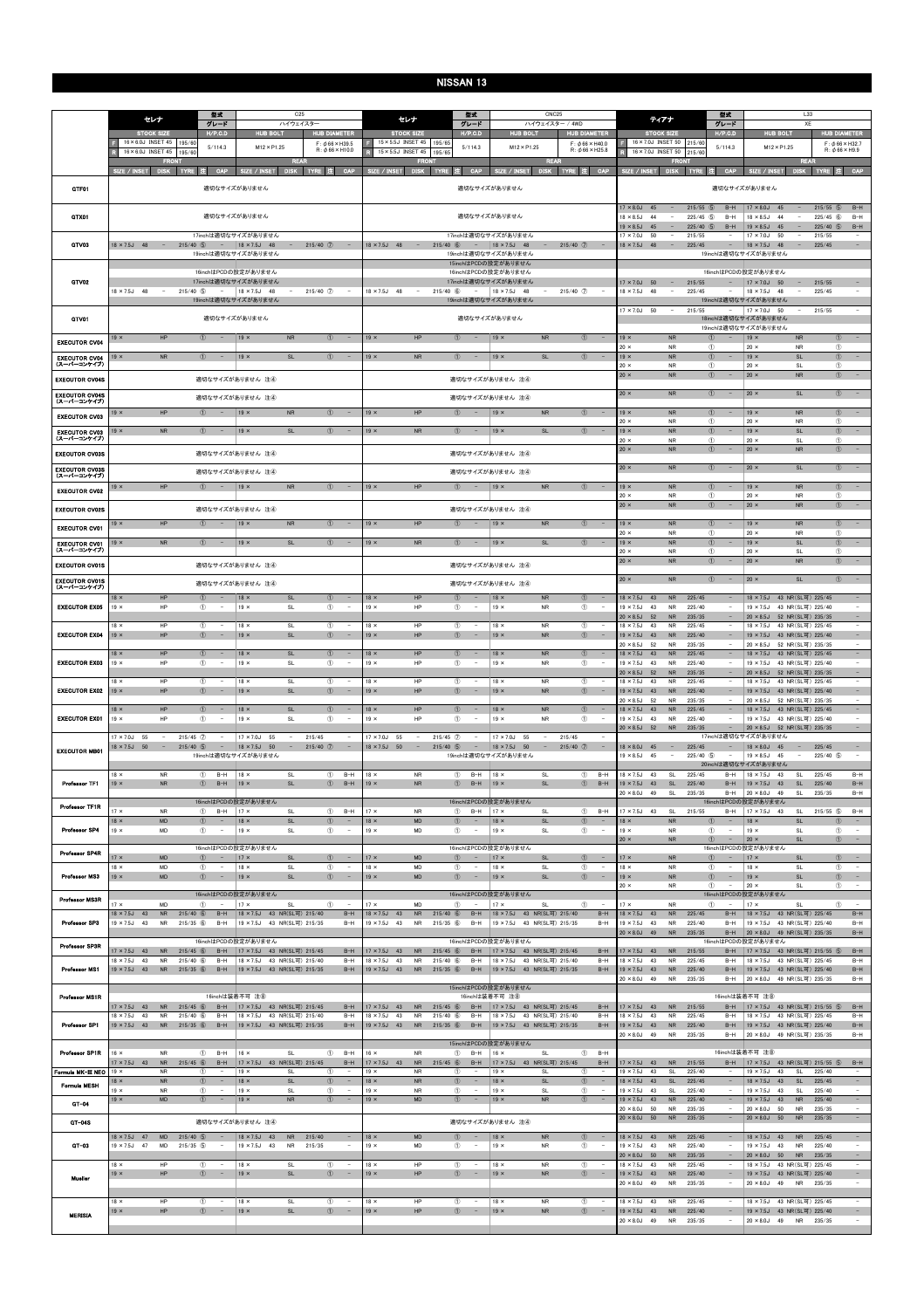|                                      | ティアナ                                                                                                                                 | 型式<br>グレード                                                        | J32<br>250XL                                                                                                                                          | ティーダ                                                                         | 型式<br>グレード                                                       | C11                                                                                                                       | デイズ                                                                                                             | 型式<br><b>B21W</b><br>グレード<br>ハイウェイスターJ (NA)                                                                                                                                                                    |  |  |  |  |
|--------------------------------------|--------------------------------------------------------------------------------------------------------------------------------------|-------------------------------------------------------------------|-------------------------------------------------------------------------------------------------------------------------------------------------------|------------------------------------------------------------------------------|------------------------------------------------------------------|---------------------------------------------------------------------------------------------------------------------------|-----------------------------------------------------------------------------------------------------------------|----------------------------------------------------------------------------------------------------------------------------------------------------------------------------------------------------------------|--|--|--|--|
|                                      | <b>STOCK SIZE</b>                                                                                                                    | H/P.0.D                                                           | <b>HUB DIAMETER</b><br><b>HUB BOLT</b>                                                                                                                | <b>STOCK SIZE</b>                                                            | H/P.0.D                                                          | <b>HUB BOLT</b><br><b>HUB DIAMETER</b>                                                                                    | <b>STOCK SIZE</b>                                                                                               | $H/P$ .C.D<br><b>HUB BOLT</b><br><b>HUB DIAMETER</b>                                                                                                                                                           |  |  |  |  |
|                                      | 16 × 6.5J INSET 40<br>205/65<br>16 × 6.5J INSET 40<br>205/65                                                                         | 5/114.3                                                           | $F: \phi$ 66 $\times$ H30.0<br>$M12 \times P1.25$<br>$R: \phi$ 66 $\times$ H9.8                                                                       | 15×5.5J INSET 40 185/65<br>$15 \times 5.5$ J INSET 40                        | 4/100<br>185/65                                                  | $F: \phi$ 60 × H31.5<br>$M12 \times P1.25$<br>$R: \phi$ 60 $\times$ H9.7                                                  | 14 × 4.5J INSET 46 155/6<br>14 × 4.5J INSET 46 155/6<br>R                                                       | $F: \phi 56 \times H24.0$<br>4/100<br>$M12 \times P1.5$<br>$R: \phi$ 56 × H18.0                                                                                                                                |  |  |  |  |
|                                      | <b>FRONT</b><br>SIZE / INSET<br>DISK TYRE 注                                                                                          | CAP                                                               | <b>REAR</b><br>SIZE / INSET<br>DISK TYRE 注<br>CAP                                                                                                     | <b>FRONT</b><br>SIZE / INSET<br>DISK TYRE 注                                  | CAP                                                              | <b>REAR</b><br>SIZE / INSET<br>DISK TYRE 注<br>CAP                                                                         | <b>FRONT</b><br>SIZE / INSET<br>DISK TYRE                                                                       | <b>REAR</b><br>CAP<br>SIZE / INSET<br>DISK TYRE 注 CAP                                                                                                                                                          |  |  |  |  |
| GTF01                                |                                                                                                                                      |                                                                   | 適切なサイズがありません                                                                                                                                          |                                                                              |                                                                  |                                                                                                                           |                                                                                                                 |                                                                                                                                                                                                                |  |  |  |  |
|                                      |                                                                                                                                      |                                                                   |                                                                                                                                                       |                                                                              | PCDの設定がありません                                                     |                                                                                                                           |                                                                                                                 | PCDの設定がありません                                                                                                                                                                                                   |  |  |  |  |
| GTX01                                | $17 \times 8.0$ J<br>215/55<br>45<br>$\overline{\phantom{a}}$<br>$225/45$ (5)<br>$18 \times 8.5$ J<br>44<br>$\overline{\phantom{a}}$ | $B-H$<br>$B-H$                                                    | $17 \times 8.0$ J<br>215/55<br>$B-H$<br>45<br>$\overline{\phantom{a}}$<br>$18 \times 8.5J$<br>225/45<br>44<br>$B-H$<br>$\overline{\phantom{a}}$       | $17 \times 7.0$ J 42<br>$\sim$                                               | $205/45$ (5)<br>$B-H$                                            | $B-H$<br>$17 \times 7.0$ J 42<br>205/45<br>$\sim$                                                                         |                                                                                                                 | 適切なサイズがありません                                                                                                                                                                                                   |  |  |  |  |
|                                      | $19 \times 8.5$ J 45<br>225/40<br>$\overline{\phantom{a}}$<br>$17 \times 7.0$ J<br>42<br>$\sim$<br>215/55                            | $B-L$                                                             | $19 \times 8.5$ J 45<br>225/40<br>$\overline{\phantom{a}}$<br>$B-L$<br>$17 \times 7.0$ J<br>42<br>215/55<br>$\overline{\phantom{a}}$                  |                                                                              |                                                                  |                                                                                                                           |                                                                                                                 |                                                                                                                                                                                                                |  |  |  |  |
| GTV03                                | $18 \times 7.5$ J 43<br>$\hspace{0.1mm}-\hspace{0.1mm}$<br>225/45                                                                    | $\sim$                                                            | $18 \times 7.5$ J<br>$\sim$<br>225/45<br>$\overline{\phantom{a}}$<br>43<br>19inchは適切なサイズがありません                                                        |                                                                              | PCDの設定がありません                                                     |                                                                                                                           |                                                                                                                 | PCDの設定がありません                                                                                                                                                                                                   |  |  |  |  |
|                                      |                                                                                                                                      |                                                                   |                                                                                                                                                       | $15 \times 6.0$ J 45<br>$\sim$                                               | 185/65                                                           | 185/65<br>$15 \times 6.0$ J 45<br>$\sim$<br>$\overline{\phantom{a}}$                                                      | $15 \times 4.5$ J<br>$165/55$ (5)<br>43<br>$\overline{\phantom{a}}$                                             | $165/55$ (5)<br>$15 \times 4.5$ J<br>43<br>$\sim$<br>$\sim$                                                                                                                                                    |  |  |  |  |
| GTV02                                | $17 \times 7.0$ J 42<br>$\alpha = 1$<br>215/55                                                                                       |                                                                   | 16inchはPCDの設定がありません<br>$17 \times 7.0$ J 42<br>$\sim$<br>215/55<br>$\equiv$                                                                           | $17 \times 7.0$ J 42<br>$\sim$ $ \sim$                                       | 16inchは適切なサイズがありません                                              | $205/45$ (5) - $17 \times 7.0$ 42 -<br>205/45<br>$\overline{\phantom{a}}$                                                 | $16 \times 5.0$ J<br>45<br>$\overline{\phantom{a}}$<br>165/45                                                   | $16 \times 5.0$ J<br>45<br>$\sim$<br>165/45<br>$\qquad \qquad -$<br>$\overline{\phantom{a}}$                                                                                                                   |  |  |  |  |
|                                      | $18 \times 7.5$ J<br>225/45<br>43<br>$\sim$                                                                                          | $\sim$                                                            | $18 \times 7.5$ J 43<br>$\sim$<br>225/45<br>$\sim$<br>19inchは適切なサイズがありません                                                                             |                                                                              |                                                                  |                                                                                                                           |                                                                                                                 |                                                                                                                                                                                                                |  |  |  |  |
| GTV01                                | $17 \times 7.0$ J 42<br>$\sim$<br>215/55                                                                                             | $\sim$                                                            | $17 \times 7.0$ J 42<br>215/55<br>$\overline{\phantom{a}}$<br>$\sim$<br>18inchは適切なサイズがありません                                                           | $16 \times 6.5$ J 42<br>$\alpha = 1$                                         | 15inchは適切なサイズがありません<br>$195/55$ (5)<br>$\sim$                    | $16 \times 6.5$ J 42<br>195/55<br>$\sim$<br>$\sim$                                                                        | $165/55$ (5)<br>$15 \times 4.5$ J<br>43<br>$\overline{\phantom{a}}$<br>$16 \times 5.0$ J 45<br>$\sim$<br>165/45 | $165/55$ (5)<br>$15 \times 4.5$ J<br>43<br>$\overline{\phantom{a}}$<br>$\overline{\phantom{a}}$<br>$\sim$<br>$16 \times 5.0$ J 45<br>165/45<br>٠<br>$\sim$<br>$\overline{\phantom{a}}$                         |  |  |  |  |
|                                      |                                                                                                                                      | $\circled{0}$                                                     | 19inchは適切なサイズがありません<br>$19 \times$<br>$\circled{1}$<br>$\sim$                                                                                         | $17 \times 7.0$ J 42<br>$\sim$                                               | $205/45$ (5)<br>$\sim$                                           | $17 \times 7.0$ J 42<br>$\overline{\phantom{a}}$<br>205/45                                                                |                                                                                                                 |                                                                                                                                                                                                                |  |  |  |  |
| <b>EXECUTOR CV04</b>                 | 19 ×<br><b>NR</b><br>$20 \times$<br>NR                                                                                               | $^{\circ}$                                                        | <b>NR</b><br>$\circledcirc$<br>$20 \times$<br><b>NR</b>                                                                                               |                                                                              | PCDの設定がありません                                                     |                                                                                                                           |                                                                                                                 | PCDの設定がありません                                                                                                                                                                                                   |  |  |  |  |
| <b>EXECUTOR CV04</b><br>(スーパーコンケイブ)  | ${\sf NR}$<br>$19 \times$<br>$20 \times$<br><b>NR</b>                                                                                | $^{\circ}$<br>$^{\circ}$                                          | $19 \times$<br>$\mathsf{SL}% _{2}(k)$<br>$^\circledR$<br>-<br>$\circled{1}$<br>$20 \times$<br>SL                                                      |                                                                              | PCDの設定がありません                                                     |                                                                                                                           |                                                                                                                 | PCDの設定がありません                                                                                                                                                                                                   |  |  |  |  |
| <b>EXECUTOR CV04S</b>                | <b>NR</b><br>20 ×                                                                                                                    | $\circled{0}$                                                     | <b>NR</b><br>$\circled{1}$<br>$20 \times$<br>$\qquad \qquad -$                                                                                        |                                                                              | PCDの設定がありません                                                     |                                                                                                                           |                                                                                                                 | PCDの設定がありません                                                                                                                                                                                                   |  |  |  |  |
| <b>EXECUTOR CV04S</b><br>(スーパーコンケイブ) | <b>NR</b><br>$20 \times$                                                                                                             | $\circled{1}$                                                     | SL<br>$\circled{1}$<br>$20 \times$<br>$\sim$                                                                                                          |                                                                              | PCDの設定がありません                                                     |                                                                                                                           | PCDの設定がありません                                                                                                    |                                                                                                                                                                                                                |  |  |  |  |
| <b>EXECUTOR CV03</b>                 | <b>NR</b><br>19 ×<br>$20 \times$                                                                                                     | $^{\circ}$                                                        | $19 \times$<br><b>NR</b><br>$\circled{1}$<br>$\sim$                                                                                                   |                                                                              | PCDの設定がありません                                                     |                                                                                                                           | PCDの設定がありません                                                                                                    |                                                                                                                                                                                                                |  |  |  |  |
| <b>EXECUTOR CV03</b>                 | <b>NR</b><br><b>NR</b><br>19 ×                                                                                                       | $^{\circ}$<br>$\circled{1}$                                       | $\circled{1}$<br>$20 \times$<br>NR<br>$\circled{1}$<br>$19 \times$<br><b>SL</b><br>$\sim$                                                             |                                                                              | PCDの設定がありません                                                     |                                                                                                                           |                                                                                                                 | PCDの設定がありません                                                                                                                                                                                                   |  |  |  |  |
| (スーパーコンケイブ)<br><b>EXECUTOR CV03S</b> | $20 \times$<br><b>NR</b><br><b>NR</b><br>$20 \times$                                                                                 | $\circled{1}$<br>$\circled{0}$                                    | $\circled{1}$<br>$20 \times$<br>SL<br>$\circled{1}$<br>$20 \times$<br><b>NR</b><br>$\sim$                                                             |                                                                              | PCDの設定がありません                                                     |                                                                                                                           |                                                                                                                 | PCDの設定がありません                                                                                                                                                                                                   |  |  |  |  |
| <b>EXECUTOR CV03S</b>                | <b>NR</b><br>$20 \times$                                                                                                             | $\circled{1}$<br>$\hspace{0.1mm}-\hspace{0.1mm}$                  | SL<br>$\circled{1}$<br>$20 \times$<br>$\sim$                                                                                                          |                                                                              | PCDの設定がありません                                                     |                                                                                                                           |                                                                                                                 | PCDの設定がありません                                                                                                                                                                                                   |  |  |  |  |
| (スーパーコンケイブ)                          | <b>NR</b><br>19 ×                                                                                                                    | $\circled{1}$<br>$\overline{\phantom{a}}$                         | $\circled{1}$<br>$19 \times$<br><b>NR</b><br>$\overline{\phantom{a}}$                                                                                 |                                                                              |                                                                  |                                                                                                                           |                                                                                                                 |                                                                                                                                                                                                                |  |  |  |  |
| <b>EXECUTOR CV02</b>                 | $20 \times$<br>NR                                                                                                                    | $^{\circ}$<br>$\circled{1}$                                       | $^{\circ}$<br>$20 \times$<br>NR<br>${\sf NR}$<br>$\circled{1}$<br>$\sim$                                                                              |                                                                              | PCDの設定がありません                                                     |                                                                                                                           |                                                                                                                 | PCDの設定がありません                                                                                                                                                                                                   |  |  |  |  |
| <b>EXECUTOR CV02S</b>                | <b>NR</b><br>$20 \times$                                                                                                             |                                                                   | $20 \times$                                                                                                                                           |                                                                              | PCDの設定がありません                                                     |                                                                                                                           |                                                                                                                 | PCDの設定がありません                                                                                                                                                                                                   |  |  |  |  |
| <b>EXECUTOR CV01</b>                 | ${\sf NR}$<br>19 ×<br>$20 \times$<br><b>NR</b>                                                                                       | $\circled{0}$<br>$\circled{0}$                                    | <b>NR</b><br>$^{\circ}$<br>$19 \times$<br>-<br>$^{\circ}$<br>$20 \times$<br><b>NR</b>                                                                 |                                                                              | PCDの設定がありません                                                     |                                                                                                                           |                                                                                                                 | PCDの設定がありません                                                                                                                                                                                                   |  |  |  |  |
| <b>EXECUTOR CV01</b><br>(スーパーコンケイブ)  | <b>NR</b><br>$19 \times$<br>$20 \times$<br><b>NR</b>                                                                                 | $\circled{0}$<br>$\circledcirc$                                   | $\circled{1}$<br>$19 \times$<br>SL<br>$\qquad \qquad =$<br>$20 \times$<br>SL<br>$\circled{1}$                                                         |                                                                              | PCDの設定がありません                                                     |                                                                                                                           |                                                                                                                 | PCDの設定がありません                                                                                                                                                                                                   |  |  |  |  |
| <b>EXECUTOR CV01S</b>                | <b>NR</b><br>$20 \times$                                                                                                             | $\circled{0}$                                                     | $\circled{0}$<br><b>NR</b><br>$20 \times$<br>$\sim$                                                                                                   |                                                                              | PCDの設定がありません                                                     |                                                                                                                           | PCDの設定がありません                                                                                                    |                                                                                                                                                                                                                |  |  |  |  |
| <b>EXECUTOR CV01S</b><br>(スーパーコンケイブ) | <b>NR</b><br>$20 \times$                                                                                                             | $\circ$<br>$\sim$                                                 | $\circled{1}$<br>$\sim$<br>$20 \times$<br><b>SL</b>                                                                                                   |                                                                              | PCDの設定がありません                                                     |                                                                                                                           | PCDの設定がありません                                                                                                    |                                                                                                                                                                                                                |  |  |  |  |
| <b>EXECUTOR EX05</b>                 | ${\sf NR}$<br>225/45<br>$18 \times 8.0$ J<br>45<br>$19 \times 8.0$ J<br>45<br><b>NR</b><br>225/40                                    | $\qquad \qquad -$                                                 | 45 NR(SL可) 225/45<br>$\sim$<br>$18 \times 8.0J$<br>19 × 8.0J 45 NR(SL可) 225/40<br>$\qquad \qquad -$                                                   |                                                                              | PCDの設定がありません                                                     |                                                                                                                           |                                                                                                                 | PCDの設定がありません                                                                                                                                                                                                   |  |  |  |  |
|                                      | $20 \times 8.5$ J<br>48<br><b>NR</b><br>235/35<br>$18 \times 8.0$ J<br>45<br><b>NR</b><br>225/45                                     | $\sim$                                                            | 20 × 8.5J 48 NR(SL可) 235/35<br>$\sim$<br>18 × 8.0J 45 NR(SL可) 225/45<br>$\overline{\phantom{a}}$                                                      |                                                                              |                                                                  |                                                                                                                           |                                                                                                                 |                                                                                                                                                                                                                |  |  |  |  |
| <b>EXECUTOR EX04</b>                 | $19 \times 8.0$ J<br>45<br>225/40<br><b>NR</b><br>$20 \times 8.5$ J<br>48<br><b>NR</b><br>235/35                                     | $\overline{\phantom{a}}$                                          | 19 × 8.0J 45 NR(SL可) 225/40<br>$\sim$<br>$20 \times 8.5$ J<br>48 NR(SL可) 235/35                                                                       |                                                                              | PCDの設定がありません                                                     |                                                                                                                           |                                                                                                                 | PCDの設定がありません                                                                                                                                                                                                   |  |  |  |  |
|                                      | 45<br><b>NR</b><br>225/45<br>$18 \times 8.0$ J                                                                                       |                                                                   | $\sim$<br>18 × 8.0J 45 NR(SL可) 225/45                                                                                                                 |                                                                              |                                                                  |                                                                                                                           |                                                                                                                 |                                                                                                                                                                                                                |  |  |  |  |
| <b>EXECUTOR EX03</b>                 | $19 \times 8.0$ J<br>45<br><b>NR</b><br>225/40<br>$20 \times 8.5$ J 48<br><b>NR</b><br>235/35                                        | $\qquad \qquad -$<br>$\qquad \qquad -$                            | 19 × 8.0J 45 NR(SL可) 225/40<br>$\sim$<br>20 × 8.5J 48 NR(SL可) 235/35<br>$\qquad \qquad -$                                                             |                                                                              | PCDの設定がありません                                                     |                                                                                                                           |                                                                                                                 | PCDの設定がありません                                                                                                                                                                                                   |  |  |  |  |
| <b>EXECUTOR EX02</b>                 | $18 \times 8.0$ J<br>225/45<br>45<br><b>NR</b><br>$19 \times 8.0$ J<br>45<br><b>NR</b><br>225/40                                     |                                                                   | 45 NR(SL可) 225/45<br>$18 \times 8.0$ J<br>19 × 8.0J 45 NR(SL可) 225/40<br>$\overline{\phantom{a}}$                                                     |                                                                              | PCDの設定がありません                                                     |                                                                                                                           |                                                                                                                 | PCDの設定がありません                                                                                                                                                                                                   |  |  |  |  |
|                                      | $20 \times 8.5$ J<br>48<br><b>NR</b><br>235/35<br>$18 \times 8.0$ J<br>45<br><b>NR</b><br>225/45                                     |                                                                   | 20 × 8.5J 48 NR(SL可) 235/35<br>$\overline{\phantom{a}}$<br>18 × 8.0J 45 NR(SL可) 225/45<br>$\equiv$                                                    |                                                                              |                                                                  |                                                                                                                           |                                                                                                                 |                                                                                                                                                                                                                |  |  |  |  |
| <b>EXECUTOR EX01</b>                 | $19 \times 8.0$ J<br>45<br><b>NR</b><br>225/40<br>$20 \times 8.5J$<br>48<br><b>NR</b><br>235/35                                      | $\overline{\phantom{a}}$<br>$\sim$                                | 19 × 8.0J 45 NR(SL可) 225/40<br>$\sim$<br>$\sim$<br>$20 \times 8.5$ J<br>48 NR(SL可) 235/35                                                             |                                                                              | PCDの設定がありません                                                     |                                                                                                                           |                                                                                                                 | PCDの設定がありません                                                                                                                                                                                                   |  |  |  |  |
|                                      | $18 \times 8.0$ J 45<br>$\sim$<br>225/45                                                                                             | $\sim 100$                                                        | 17inchは適切なサイズがありません<br>$18 \times 8.0$ J 45<br>$\sim$<br>$\sim$<br>225/45                                                                             | $16 \times 6.5$ J 45<br>$\sim$                                               | 15inchは適切なサイズがありません<br>195/55                                    | $16 \times 6.5$ J 45<br>$\sim$<br>195/55<br>$\sim$                                                                        | $15 \times 5.0$ J 48<br>$165/55$ (5)<br>$\sim$<br>$16 \times 5.0$ J 48<br>$\sim$<br>165/45                      | $15 \times 5.0$ J<br>48<br>165/55<br>$\alpha \rightarrow \beta \gamma$<br>$\sim$<br>$\overline{\phantom{a}}$<br>$16 \times 5.0$ J<br>$\sim$<br>165/45<br>$\sim$<br>$\sim$ $-$<br>48                            |  |  |  |  |
| <b>EXECUTOR MB01</b>                 | $19 \times 8.5$ J 45<br>$225/40$ (5)<br>$\overline{\phantom{a}}$                                                                     | $\sim$                                                            | $19 \times 8.5$ J 45<br>225/40<br>$\sim$<br>$\sim$<br>20inchは適切なサイズがありません                                                                             | $17 \times 7.0$ J 42<br>$\sim$                                               | $205/45$ (5)<br>$\sim$                                           | $17 \times 7.0$ J 42<br>$\sim$<br>205/45<br>$\sim$                                                                        |                                                                                                                 | 17inchは適切なサイズがありません                                                                                                                                                                                            |  |  |  |  |
| Professor TF1                        | $18 \times 7.5$ J 43<br>SL<br>225/45<br>$19 \times 7.5$ J 43<br>SL<br>225/40                                                         | $B-L$<br>$B-L$                                                    | $18 \times 7.5$ J 43<br>SL<br>225/45<br>$B-L$<br>$19 \times 7.5$ J 43<br>SL<br>225/40<br>$B-L$                                                        | <b>NR</b><br>$18 \times$                                                     | $\circled{1}$<br>$A-L$                                           | <b>SL</b><br>$\circled{1}$<br>$A-L$<br>$18 \times$                                                                        |                                                                                                                 | 適切なサイズがありません 注4                                                                                                                                                                                                |  |  |  |  |
|                                      | $20 \times 8.0 J$<br>49<br><b>SL</b><br>225/35                                                                                       | $B-L$                                                             | $20 \times 8.0$ J<br>49<br>SL<br>225/35<br>$B-L$<br>16inchはPCDの設定がありません                                                                               | $16 \times 6.5$ J 45<br><b>NR</b>                                            | 195/55<br>$A-L$                                                  | 195/55<br>$16 \times 6.5$ J 45<br>${\sf NR}$<br>$A-L$                                                                     | $16 \times 5.5$ J 45<br>$\mathsf{SL}% _{2}\left( \mathbb{Z}\right)$<br>$165/45$ (5)                             | $16 \times 5.5$ J 45<br>$\mathsf{SL}% _{2}\left( \mathcal{M}\right)$<br>$165/45$ (5)<br>$A-L$<br>A-L                                                                                                           |  |  |  |  |
| Professor TF1R                       | 225/50<br>$17 \times 7.5$ J<br>43<br><b>SL</b>                                                                                       | $B-L$                                                             | $17 \times 7.5$ J<br>SL<br>225/50<br>$B-L$<br>43                                                                                                      | $17 \times$<br><b>NR</b>                                                     | $\circled{1}$<br>$A-L$                                           | $\circled{1}$<br>$17 \times$<br><b>SL</b><br>$A-L$                                                                        | $17 \times$<br>SL                                                                                               | $\circled{1}$<br>$17 \times$<br>$\mathsf{SL}% _{2}\left( \mathbb{Z}\right)$<br>$(1)$ A-SL<br>A-SL                                                                                                              |  |  |  |  |
| Professor SP4                        | <b>NR</b><br>$18 \times$<br><b>NR</b><br>$19 \times$                                                                                 | $^{\circ}$<br>$\circled{1}$<br>$\overline{\phantom{a}}$           | $18 \times$<br>$\mathsf{SL}% _{2}\left( \mathbb{Z}\right)$<br>$^{\circ}$<br>$\overline{\phantom{a}}$<br>$\circledcirc$<br>$19 \times$<br>SL<br>$\sim$ | <b>NR</b><br>$18 \times$                                                     | $\circled{1}$<br>$\overline{\phantom{a}}$                        | <b>SL</b><br>$\circled{1}$<br>$18 \times$<br>$\bar{\phantom{a}}$                                                          |                                                                                                                 | 適切なサイズがありません 注4                                                                                                                                                                                                |  |  |  |  |
| Professor SP4R                       | ${\sf NR}$<br>$20 \times$                                                                                                            | $\circled{1}$<br>$\overline{\phantom{a}}$                         | $\mathsf{SL}% _{2}\left( \mathbb{Z}\right)$<br>$\circled{1}$<br>$\sim$<br>$20 \times$<br>16inchはPCDの設定がありません                                          | $16 \times 6.5$ J<br>NR<br>45                                                | 195/55                                                           | $16 \times 6.5$ J<br>45 NR(SL可) 195/55<br>$\overline{\phantom{a}}$                                                        | $16 \times$<br><b>NR</b>                                                                                        | $\circled{1}$<br>$16 \times$<br>SL<br>$\circled{1}$<br>$\sim$<br>$\sim$ $-$                                                                                                                                    |  |  |  |  |
|                                      | <b>NR</b><br>$17 \times$<br>$18 \times$<br><b>NR</b>                                                                                 | $\circled{1}$<br>$^{\circ}$<br>$\sim$                             | SL<br>$\circled{1}$<br>$\sim$<br>$17 \times$<br>$\circledcirc$<br>$18 \times$<br><b>SL</b><br>$\sim$                                                  | <b>NR</b><br>$17 \times$<br><b>NR</b><br>$18 \times$                         | $\circled{1}$<br>$\circled{1}$<br>$\sim$                         | $\sim$<br>$17 \times$<br><b>SL</b><br>$\circled{1}$<br>$18 \times$<br><b>SL</b><br>$^{\circ}$<br>$\overline{\phantom{a}}$ | $17 \times$<br>SL                                                                                               | $\sim$ $-$<br>$\circled{1}$<br>$\sim$<br>$17 \times$<br>$\mathsf{SL}% _{2}\left( \mathcal{M}\right)$<br>$\circled{1}$                                                                                          |  |  |  |  |
| Professor MS3                        | $19 \times$<br><b>NR</b><br>$20 \times$<br><b>NR</b>                                                                                 | $\overline{\phantom{a}}$<br>$^{\circ}$<br>$\circled{1}$<br>$\sim$ | $\overline{\phantom{a}}$<br>$\circled{1}$<br>$19 \times$<br><b>SL</b><br>$20 \times$<br>SL<br>$^{\circ}$<br>$\sim$                                    |                                                                              |                                                                  |                                                                                                                           |                                                                                                                 | 適切なサイズがありません 注4                                                                                                                                                                                                |  |  |  |  |
| Professor MS3R                       | NR<br>$17 \times$                                                                                                                    | $\circledcirc$<br>$-$                                             | 16inchはPCDの設定がありません<br>$^{\circ}$<br>$17 \times$<br>SL<br>$\sim$                                                                                      | $16 \times 6.5$ J 45<br><b>NR</b><br>$17 \times$<br><b>NR</b>                | 195/55<br>$\equiv$<br>$\circledcirc$<br>$\overline{\phantom{a}}$ | 16 × 6.5J 45 NR(SL可) 195/55<br>$\sim$<br>$17 \times$<br><b>SL</b><br>$^{\circ}$<br>$\overline{\phantom{a}}$               | <b>NR</b><br>$16 \times$<br>$17 \times$<br>SL                                                                   | $\circled{1}$<br>SL<br>$\alpha=1$<br>$\alpha=1$<br>$\circled{1}$<br>$16 \times$<br>$17 \times$<br>$\mathsf{SL}% _{2}\left( \mathcal{M}\right)$<br>$\circledcirc$<br>$\circledcirc$<br>$\sim$ $-$<br>$\sim$ $-$ |  |  |  |  |
| Professor SP3                        | $18 \times 7.5$ J 43<br>${\sf NR}$<br>225/45<br>$19 \times 7.5$ J<br><b>NR</b><br>225/40<br>43                                       | $B-L$<br>$B-L$                                                    | 18 × 7.5J 43 NR(SL可) 225/45<br>$B-L$<br>19 × 7.5J 43 NR(SL可) 225/40<br>$B-I$                                                                          | $18 \times 7.5$ J 43<br><b>NR</b>                                            | $205/40$ (5)<br>$A-L$                                            | 18 × 7.5J 43 NR(SL可) 205/40<br>$A-L$                                                                                      |                                                                                                                 | 適切なサイズがありません 注4                                                                                                                                                                                                |  |  |  |  |
|                                      | 20 × 8.0J 41 MD(NR可) 225/35 ⑤                                                                                                        |                                                                   | B-L 20 × 8.0J 41 MD (SL可) 225/35<br>$B-L$<br>16inchはPCDの設定がありません                                                                                      | $16 \times 6.5$ J<br>45<br><b>NR</b>                                         | 195/55<br>$A-SL$                                                 | $16 \times 6.5$ J<br>45<br><b>NR</b><br>195/55<br>$A-SL$                                                                  | SL<br>$165/45$ (5)                                                                                              | SL<br>$165/45$ (5)                                                                                                                                                                                             |  |  |  |  |
| Professor SP3R                       | $17 \times 7.5$ J 43<br><b>NR</b><br>225/50                                                                                          |                                                                   | B-L   17 × 7.5J 43 NR(SL可) 225/50<br>$B-L$                                                                                                            | $17 \times 7.5$ J 43<br><b>NR</b>                                            | $205/45$ (5)<br>$A-L$                                            | 17 × 7.5J 43 NR(SL可) 205/45<br>$A-L$                                                                                      | $16 \times 5.5$ J<br>45<br>$17 \times$<br>SL                                                                    | $A-L$<br>$16 \times 5.5$ J 45<br>A-L<br>$\circled{1}$ A-SL<br>$ 17 \times$<br>$\mathsf{SL}% _{2}\left( \mathbb{Z}\right)$<br>$\circled{1}$ A-SL                                                                |  |  |  |  |
| Professor MS1                        | $18 \times 7.5$ J<br>43<br><b>NR</b><br>225/45<br>$19 \times 7.5$ J 43<br><b>NR</b><br>225/40                                        | $B-L$<br>$B-L$                                                    | 18 × 7.5J 43 NR(SL可) 225/45<br>$B-L$<br>19 × 7.5J 43 NR(SL可) 225/40<br>$B-L$                                                                          | $18 \times 7.5$ J<br>43<br><b>NR</b>                                         | 205/40 (5)<br>$A-L$                                              | $18 \times 7.5$ J<br>43 NR(SL可) 205/40<br>$A-L$                                                                           |                                                                                                                 | 適切なサイズがありません 注4                                                                                                                                                                                                |  |  |  |  |
|                                      | 20 × 8.0J 41 MD(NR可) 225/35 5                                                                                                        | B-L                                                               | 20 × 8.0J 41 MD (SL可) 225/35<br>$B-L$                                                                                                                 | $15 \times 6.0$ J 45<br><b>NR</b>                                            | 185/65<br>$A-H$                                                  | $15 \times 6.0J$<br>${\sf NR}$<br>185/65<br>45<br>$A-H$                                                                   | $15 \times 5.5$ J<br>45<br>SL<br>165/55 6                                                                       | $15 \times 5.5$ J<br>SL<br>$165/55$ 6<br>$A-L$<br>45<br>$A-L$                                                                                                                                                  |  |  |  |  |
| <b>Professor MS1R</b>                | $17 \times 7.5$ J 43<br><b>NR</b><br>225/50                                                                                          |                                                                   | 16inchは装着不可 注8<br>B-L   17 × 7.5J 43 NR(SL可) 225/50<br>$B-L$                                                                                          | $16 \times 6.5$ J<br>45<br><b>NR</b><br>$17 \times 7.5$ J<br>43<br><b>NR</b> | 195/55<br>$A-L$<br>$205/45$ (5)<br>$A-L$                         | $16 \times 6.5$ J<br><b>NR</b><br>195/55<br>45<br>$A-L$<br>17 × 7.5J 43 NR(SL可) 205/45<br>$A-L$                           | $165/45$ (5)<br>$16 \times 5.5$ J<br>45<br>SL<br>$17 \times$<br>SL                                              | $16 \times 5.5$ J<br>$165/45$ (5)<br>$A-L$<br>45<br>SL<br>$A-L$<br>$\circled{1}$ A-SL<br>$\circled{1}$<br>$A-SL$<br>$ 17 \times$<br>SL                                                                         |  |  |  |  |
| Professor SP1                        | $18 \times 7.5$ J<br><b>NR</b><br>225/45<br>43<br>$19 \times 7.5$ J<br>43<br>${\sf NR}$<br>225/40                                    | $B-L$<br>$B-L$                                                    | 43 NR(SL可) 225/45<br>$18 \times 7.5$ J<br>$B-L$<br>19 × 7.5J 43 NR(SL可) 225/40<br>$B-L$                                                               | <b>NR</b><br>$18 \times 7.5$ J<br>43                                         | $205/40$ (5)<br>$A-L$                                            | 43 NR(SL可) 205/40<br>$18 \times 7.5$ J<br>$A-L$                                                                           |                                                                                                                 | 適切なサイズがありません 注④                                                                                                                                                                                                |  |  |  |  |
|                                      | 20 × 8.0J 41 MD(NR可) 225/35 5                                                                                                        | $B-L$                                                             | 20 × 8.0J 41 MD (SL可) 225/35<br>$B-L$                                                                                                                 | <b>NR</b><br>$15 \times 6.5$ J 40                                            | 185/65<br>$A-L$                                                  | 15 × 6.5J 40 NR(SL可) 185/65<br>$A-L$                                                                                      | $15 \times$<br>SL                                                                                               | SL<br>$\circled{1}$ A-SL<br>$\circled{1}$ A-SL<br>$15 \times$                                                                                                                                                  |  |  |  |  |
| Professor SP1R                       | <b>NR</b><br>$17 \times 7.5$ J 43<br>225/50                                                                                          |                                                                   | 16inchは装着不可 注8<br>B-L   17 × 7.5J 43 NR(SL可) 225/50<br>$B-L$                                                                                          | $16 \times 6.5$ J<br>45<br><b>NR</b><br>$17 \times 7.5$ J<br>43<br><b>NR</b> | 195/55<br>$A-SL$<br>205/45 5<br>$A-L$                            | 16 × 6.5J 45 NR(SL可) 195/55<br>$A-SL$<br>17 × 7.5J 43 NR(SL可) 205/45<br>$A-L$                                             | $\mathsf{SL}% _{2}\left( \mathcal{M}\right)$<br>$165/45$ (5)<br>$16 \times 5.5$ J<br>45<br>SL<br>$17 \times$    | $16 \times 5.5$ J 45<br>$\mathsf{SL}% _{2}\left( \mathbb{Z}\right)$<br>$165/45$ (5)<br>$A-SL$<br>$A-SL$<br>$\circled{1}$<br>SL<br>$\circled{1}$<br>$A-SL$<br>$17 \times$<br>$A-SL$                             |  |  |  |  |
| Formula MK-III NEO                   | $19 \times 7.5$ J<br>225/40<br>43<br><b>SL</b><br>$18 \times 7.5$ J<br>43<br><b>SL</b><br>225/45                                     | $\sim$                                                            | $19 \times 7.5$ J<br>SL<br>225/40<br>43<br>$\overline{\phantom{m}}$<br>$18 \times 7.5$ J<br>SL<br>225/45<br>$\sim$<br>43                              | 45<br>$16 \times 6.5$ J<br><b>NR</b><br>$16 \times 6.5$ J 45<br><b>NR</b>    | 195/55<br>195/55                                                 | 45 NR(SL可) 195/55<br>$16 \times 6.5$ J<br>$\overline{\phantom{m}}$<br>16 × 6.5J 45 NR(SL可) 195/55<br>$\sim$               | $16 \times 5.5$ J<br>SL<br>$165/45$ (5)<br>45<br>$16 \times 5.5$ J 45<br>SL<br>$165/45$ (5)                     | $16 \times 5.5$ J<br>$\mathsf{SL}% _{2}\left( \mathbb{Z}\right)$<br>$165/45$ (5)<br>45<br>$\overline{\phantom{a}}$<br>$16 \times 5.5$ J 45<br>$\sim$<br>SL<br>$165/45$ (5)<br>$\sim$                           |  |  |  |  |
| <b>Formula MESH</b>                  | $19 \times 7.5$ J<br>43<br><b>SL</b><br>225/40<br>$19 \times 7.5$ J<br>43<br><b>NR</b><br>225/40                                     | $\sim$<br>$\sim$                                                  | $19 \times 7.5$ J<br>43<br>SL<br>225/40<br>$\overline{\phantom{a}}$<br>$19 \times 7.5$ J<br>43<br>NR<br>225/40<br>$\sim$                              |                                                                              | 18inchはPCDの設定がありません                                              |                                                                                                                           |                                                                                                                 |                                                                                                                                                                                                                |  |  |  |  |
| GT-04                                | $20 \times 8.0$ J<br>42 MD(NR可) 225/35                                                                                               |                                                                   | $20 \times 8.0J$<br>42 MD(NR可) 225/35<br>$\overline{\phantom{a}}$                                                                                     |                                                                              | PCDの設定がありません                                                     |                                                                                                                           |                                                                                                                 | PCDの設定がありません                                                                                                                                                                                                   |  |  |  |  |
| GT-04S                               | 20 × 8.0J 42 MD(NR可) 225/35                                                                                                          |                                                                   | 20 × 8.0J 42 MD(NR可) 225/35<br>$\sim$                                                                                                                 |                                                                              | PCDの設定がありません                                                     |                                                                                                                           |                                                                                                                 | PCDの設定がありません                                                                                                                                                                                                   |  |  |  |  |
| $QT - 03$                            | $18 \times 7.5J$<br><b>NR</b><br>225/45<br>43<br><b>NR</b><br>$19 \times 7.5$ J<br>43<br>225/40                                      | $\overline{\phantom{a}}$                                          | $18 \times 7.5$ J<br>43<br><b>NR</b><br>225/45<br>$\equiv$<br>$19 \times 7.5$ J<br>43<br><b>NR</b><br>225/40<br>$\sim$                                |                                                                              | PCDの設定がありません                                                     |                                                                                                                           |                                                                                                                 | PCDの設定がありません                                                                                                                                                                                                   |  |  |  |  |
|                                      | 20 × 8.0J 42 MD(NR可) 225/35<br>$18 \times 8.0J$<br>45<br><b>NR</b><br>225/45                                                         |                                                                   | 20 × 8.0J 42 MD(NR可) 225/35<br>45 NR(SL可) 225/45<br>$18 \times 8.0J$<br>$\sim$                                                                        |                                                                              |                                                                  |                                                                                                                           |                                                                                                                 |                                                                                                                                                                                                                |  |  |  |  |
| Mueller                              | $19 \times 8.0$ J<br>45<br><b>NR</b><br>225/40<br>$20 \times 8.0$ J<br>49<br><b>NR</b><br>225/35                                     |                                                                   | 19 × 8.0J 45 NR(SL可) 225/40<br>$\sim$<br>$20 \times 8.0$ J<br><b>NR</b><br>225/35<br>49<br>$\sim$                                                     |                                                                              | PCDの設定がありません                                                     |                                                                                                                           |                                                                                                                 | PCDの設定がありません                                                                                                                                                                                                   |  |  |  |  |
|                                      | 225/45<br>$18 \times 8.0$ J<br>45<br>NR                                                                                              | $\overline{\phantom{a}}$                                          | 45 NR(SL可) 225/45<br>$18 \times 8.0$ J<br>$\sim$                                                                                                      | $16 \times 6.5$ J 45<br><b>NR</b>                                            | 195/55<br>$\sim$                                                 | 16 × 6.5J 45 NR (SL可) 195/55<br>$\sim$                                                                                    | $16 \times 5.5$ J<br>45<br>SL<br>$165/45$ (5)                                                                   | $16 \times 5.5$ J<br>45<br>$165/45$ (5)<br>SL<br>$\overline{\phantom{a}}$                                                                                                                                      |  |  |  |  |
| <b>MERISIA</b>                       | <b>NR</b><br>225/40<br>$19 \times 8.0$ J<br>45<br>$20 \times 8.0$ J 49<br>NR<br>225/35                                               | $\sim$                                                            | 19 × 8.0J 45 NR(SL可) 225/40<br>$\overline{\phantom{a}}$<br>$20 \times 8.0$ J 49<br><b>NR</b><br>225/35<br>$\sim$                                      | $17 \times 7.0$ J 45<br><b>NR</b>                                            | 205/45<br>18inchはPCDの設定がありません                                    | $\sim$<br>-   17 × 7.0J 45 NR(SL可) 205/45                                                                                 | 165/40 (5)<br>$17 \times 5.5$ J 45<br>SL                                                                        | $17 \times 5.5$ J 45<br>165/40 5<br>$\alpha \rightarrow \alpha$<br>SL<br>$\alpha \rightarrow \alpha$                                                                                                           |  |  |  |  |
|                                      |                                                                                                                                      |                                                                   |                                                                                                                                                       |                                                                              |                                                                  |                                                                                                                           |                                                                                                                 |                                                                                                                                                                                                                |  |  |  |  |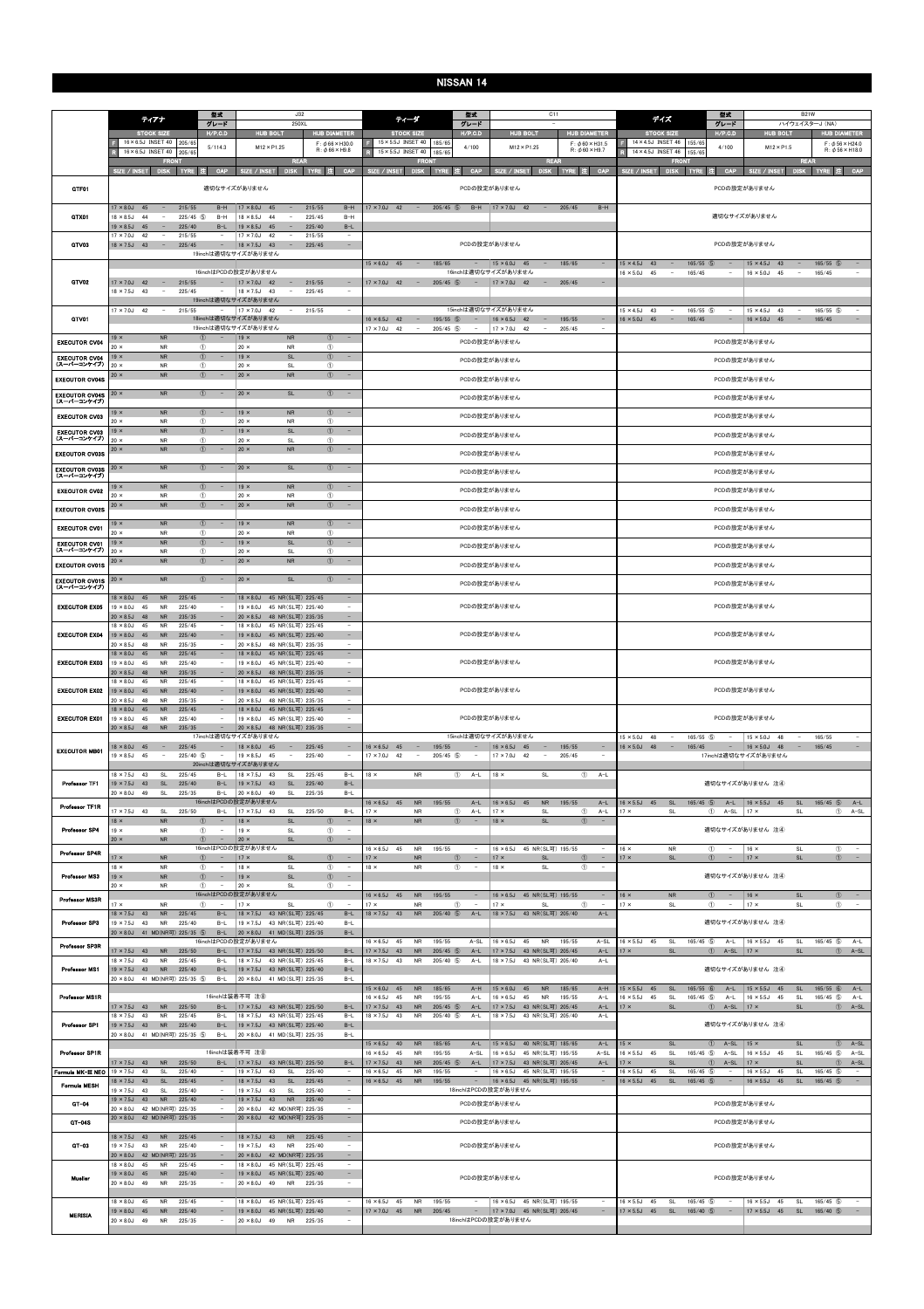|                                                              | 型式<br>DBA-B21A<br>デイズルークス<br>グレード                                                                                                  |                                                                                                                                                                                                                      |                                                                                                        |                                                                              | E12<br>型式<br>ノート<br>グレード<br>X DIG-S                                                                                            |                                                                |                                                                      |                                                          |                                                                                                                                                                                         |                                                            | 型式<br>E11<br>ノート<br>グレード<br>ライダー                                  |                                                                                                                                                                                                                    |                                |                                                     |                                                                                           |                                  |                                                            |  |
|--------------------------------------------------------------|------------------------------------------------------------------------------------------------------------------------------------|----------------------------------------------------------------------------------------------------------------------------------------------------------------------------------------------------------------------|--------------------------------------------------------------------------------------------------------|------------------------------------------------------------------------------|--------------------------------------------------------------------------------------------------------------------------------|----------------------------------------------------------------|----------------------------------------------------------------------|----------------------------------------------------------|-----------------------------------------------------------------------------------------------------------------------------------------------------------------------------------------|------------------------------------------------------------|-------------------------------------------------------------------|--------------------------------------------------------------------------------------------------------------------------------------------------------------------------------------------------------------------|--------------------------------|-----------------------------------------------------|-------------------------------------------------------------------------------------------|----------------------------------|------------------------------------------------------------|--|
|                                                              | <b>STOCK SIZE</b>                                                                                                                  | H/P. C.D                                                                                                                                                                                                             | <b>HUB BOLT</b>                                                                                        | <b>HUB DIAMETER</b>                                                          | <b>STOCK SIZE</b>                                                                                                              |                                                                | $H/P$ .C.D                                                           |                                                          | <b>HUB BOLT</b>                                                                                                                                                                         | <b>HUB DIAMETER</b>                                        |                                                                   | <b>STOCK SIZE</b>                                                                                                                                                                                                  |                                | $H/P$ .C.D                                          | <b>HUB BOLT</b>                                                                           |                                  | <b>HUB DIAMETER</b>                                        |  |
|                                                              | 14×4.5J INSET 46 155/65<br>14 × 4.5J INSET 46<br>155/65                                                                            | 4/100                                                                                                                                                                                                                | $M12 \times P1.5$                                                                                      | $F: \phi 56 \times H23.5$<br>$R: \phi$ 56 $\times$ H18.5                     | 14×4.5J INSET 40 185/70<br>14×4.5J INSET 40                                                                                    | 185/70                                                         | 4/100                                                                |                                                          | $M12 \times P1.25$                                                                                                                                                                      | $F: \phi$ 60 $\times$ H31.5<br>$R: \phi$ 60 $\times$ H23.5 |                                                                   | 15 × 5.5J INSET 45 175/60<br>15 × 5.5J INSET 45                                                                                                                                                                    | 175/60                         | 4/100                                               | $M12 \times P1.25$                                                                        |                                  | $F: \phi$ 60 $\times$ H31.0<br>$R: \phi$ 60 $\times$ H24.0 |  |
|                                                              | <b>FRONT</b><br>SIZE / INSET<br>DISK TYRE                                                                                          | CAP<br>SIZE / INSET                                                                                                                                                                                                  | <b>REAR</b><br><b>DISK</b>                                                                             | <b>TYRE</b><br>CAP<br>注                                                      | SIZE / INSET                                                                                                                   | <b>FRONT</b><br><b>DISK</b><br>TYRE                            | CAP<br>a.                                                            | SIZE / INSET                                             |                                                                                                                                                                                         | <b>REAR</b><br>CAP<br>DISK TYRE 注                          |                                                                   | SIZE / INSET                                                                                                                                                                                                       | <b>FRONT</b><br>DISK TYRE      | CAP<br><b>BEE</b>                                   | SIZE / INSET                                                                              | <b>REAR</b><br><b>DISK</b>       | CAP<br>TYRE 注                                              |  |
| GTF01                                                        |                                                                                                                                    | PCDの設定がありません                                                                                                                                                                                                         |                                                                                                        |                                                                              |                                                                                                                                |                                                                |                                                                      | PCDの設定がありません                                             |                                                                                                                                                                                         |                                                            |                                                                   |                                                                                                                                                                                                                    |                                | PCDの設定がありません                                        |                                                                                           |                                  |                                                            |  |
| GTX01                                                        |                                                                                                                                    | 適切なサイズがありません                                                                                                                                                                                                         |                                                                                                        |                                                                              | $17 \times 7.0$ J 42 -                                                                                                         |                                                                | $205/45$ (6)<br>$A-H$                                                | $17 \times 7.0$ J 42                                     | $\alpha = 1$                                                                                                                                                                            | 205/45                                                     | $A-H$                                                             | $17 \times 7.0$ J 42<br>$\alpha_{\rm{eff}}=0.01$                                                                                                                                                                   | 195/40                         | $A-H$                                               | $17 \times 7.0$ J 42                                                                      | 195/40<br>$\alpha=1/2$           | $A-H$                                                      |  |
| GTV03                                                        |                                                                                                                                    | PCDの設定がありません                                                                                                                                                                                                         |                                                                                                        |                                                                              |                                                                                                                                |                                                                |                                                                      | PCDの設定がありません                                             |                                                                                                                                                                                         |                                                            |                                                                   | PCDの設定がありません<br>185/55<br>$15 \times 6.0$ J 45<br>$\sim$                                                                                                                                                           |                                |                                                     |                                                                                           |                                  |                                                            |  |
| GTV02                                                        | $15 \times 4.5$ J 43<br>$165/55$ (5)<br>$\overline{\phantom{a}}$<br>$16 \times 5.0$ J 45<br>165/45<br>$\overline{\phantom{a}}$     | $15 \times 4.5$ J 43<br>$\overline{\phantom{a}}$<br>$16 \times 5.0$ J                                                                                                                                                | $\sim$<br>45<br>$\overline{\phantom{a}}$                                                               | $165/55$ (5)<br>$\sim$<br>165/45                                             | $15 \times 6.0$ J 45<br>$17 \times 7.0$ J 42 -                                                                                 | $\sim$<br>185/65                                               | $\sim$<br>16inchは適切なサイズがありません<br>$205/45$ 6<br>$\sim$ $-$            | $15 \times 6.0$ J 45<br>$17 \times 7.0$ J 42             | $\sim$<br>$\sim$                                                                                                                                                                        | 185/65<br>205/45                                           | $\overline{\phantom{a}}$<br>$\hspace{0.1mm}-\hspace{0.1mm}$       | $17 \times 7.0$ J 42 -                                                                                                                                                                                             | 185/55<br>195/40               | $\sim$<br>$\sim$                                    | $15 \times 6.0$ J 45<br>16inchは適切なサイズがありません<br>$17 \times 7.0$ J 42                       | $\sim$<br>$\sim$ $-$<br>195/40   | $\sim$<br>$\sim$                                           |  |
| GTV01                                                        | $15 \times 4.5$ J 43<br>$165/55$ (5)<br>$\sim$<br>$16 \times 5.0$ J 45<br>$\sim$<br>165/45                                         | $15 \times 4.5$ J<br>$16 \times 5.0$ J 45<br>$\overline{\phantom{a}}$                                                                                                                                                | 43<br>$\sim$                                                                                           | 165/55 (5)<br>$\sim$<br>165/45<br>$\equiv$                                   | $16 \times 6.5$ J 42                                                                                                           | $\alpha$ , $\alpha$ , $\alpha$                                 | 15inchは適切なサイズがありません<br>$195/55$ (5)<br>$\sim$                        | $16 \times 6.5$ J 42                                     | $\sim$                                                                                                                                                                                  | 195/55                                                     | $\overline{\phantom{a}}$                                          | $16 \times 6.5$ J 42 -                                                                                                                                                                                             | 195/45                         |                                                     | 15inchは適切なサイズがありません<br>$16 \times 6.5$ J<br>42                                            | 195/45<br>$\sim$                 |                                                            |  |
| <b>EXECUTOR CV04</b>                                         |                                                                                                                                    | PCDの設定がありません                                                                                                                                                                                                         |                                                                                                        |                                                                              | $17 \times 7.0$ J 42                                                                                                           | $\sim$                                                         | $205/45$ (6)<br>$\sim$                                               | $17 \times 7.0$ J 42<br>PCDの設定がありません                     | $\sim$                                                                                                                                                                                  | 205/45                                                     | $\overline{\phantom{a}}$                                          | $17 \times 7.0$ J 42<br>$\sim$<br>195/40<br>$\sim$<br>$17 \times 7.0$ J 42<br>$\sim$<br>195/40<br>$\sim$<br>PCDの設定がありません                                                                                           |                                |                                                     |                                                                                           |                                  |                                                            |  |
| EXECUTOR CV04<br>(スーパーコンケイブ)                                 |                                                                                                                                    | PCDの設定がありません                                                                                                                                                                                                         |                                                                                                        |                                                                              | PCDの設定がありません                                                                                                                   |                                                                |                                                                      |                                                          |                                                                                                                                                                                         |                                                            |                                                                   | PCDの設定がありません                                                                                                                                                                                                       |                                |                                                     |                                                                                           |                                  |                                                            |  |
| <b>EXECUTOR CV04S</b>                                        |                                                                                                                                    | PCDの設定がありません                                                                                                                                                                                                         |                                                                                                        |                                                                              | PCDの設定がありません                                                                                                                   |                                                                |                                                                      |                                                          |                                                                                                                                                                                         |                                                            |                                                                   | PCDの設定がありません                                                                                                                                                                                                       |                                |                                                     |                                                                                           |                                  |                                                            |  |
| <b>EXECUTOR CV04S</b><br>(スーパーコンケイブ)                         |                                                                                                                                    | PCDの設定がありません                                                                                                                                                                                                         |                                                                                                        |                                                                              |                                                                                                                                |                                                                |                                                                      | PCDの設定がありません                                             |                                                                                                                                                                                         |                                                            |                                                                   |                                                                                                                                                                                                                    |                                | PCDの設定がありません                                        |                                                                                           |                                  |                                                            |  |
| <b>EXECUTOR CV03</b>                                         |                                                                                                                                    |                                                                                                                                                                                                                      |                                                                                                        |                                                                              |                                                                                                                                | PCDの設定がありません                                                   |                                                                      |                                                          |                                                                                                                                                                                         |                                                            |                                                                   | PCDの設定がありません                                                                                                                                                                                                       |                                |                                                     |                                                                                           |                                  |                                                            |  |
| <b>EXECUTOR CV03</b>                                         |                                                                                                                                    |                                                                                                                                                                                                                      |                                                                                                        |                                                                              |                                                                                                                                | PCDの設定がありません                                                   |                                                                      |                                                          |                                                                                                                                                                                         |                                                            |                                                                   | PCDの設定がありません                                                                                                                                                                                                       |                                |                                                     |                                                                                           |                                  |                                                            |  |
| (スーパーコンケイブ)<br><b>EXECUTOR CV03S</b>                         |                                                                                                                                    |                                                                                                                                                                                                                      |                                                                                                        |                                                                              |                                                                                                                                | PCDの設定がありません                                                   |                                                                      |                                                          |                                                                                                                                                                                         |                                                            |                                                                   | PCDの設定がありません                                                                                                                                                                                                       |                                |                                                     |                                                                                           |                                  |                                                            |  |
| <b>EXECUTOR CV03S</b>                                        |                                                                                                                                    |                                                                                                                                                                                                                      |                                                                                                        |                                                                              |                                                                                                                                | PCDの設定がありません                                                   |                                                                      |                                                          |                                                                                                                                                                                         |                                                            |                                                                   | PCDの設定がありません                                                                                                                                                                                                       |                                |                                                     |                                                                                           |                                  |                                                            |  |
| (スーパーコンケイブ)<br><b>EXECUTOR CV02</b>                          |                                                                                                                                    |                                                                                                                                                                                                                      |                                                                                                        |                                                                              |                                                                                                                                |                                                                |                                                                      |                                                          |                                                                                                                                                                                         |                                                            |                                                                   |                                                                                                                                                                                                                    |                                |                                                     |                                                                                           |                                  |                                                            |  |
|                                                              |                                                                                                                                    |                                                                                                                                                                                                                      |                                                                                                        |                                                                              | PCDの設定がありません                                                                                                                   |                                                                |                                                                      |                                                          |                                                                                                                                                                                         |                                                            | PCDの設定がありません                                                      |                                                                                                                                                                                                                    |                                |                                                     |                                                                                           |                                  |                                                            |  |
| <b>EXECUTOR CV02S</b>                                        |                                                                                                                                    |                                                                                                                                                                                                                      |                                                                                                        |                                                                              | PCDの設定がありません                                                                                                                   |                                                                |                                                                      |                                                          |                                                                                                                                                                                         |                                                            | PCDの設定がありません                                                      |                                                                                                                                                                                                                    |                                |                                                     |                                                                                           |                                  |                                                            |  |
| <b>EXECUTOR CV01</b><br><b>EXECUTOR CV01</b>                 |                                                                                                                                    |                                                                                                                                                                                                                      |                                                                                                        |                                                                              |                                                                                                                                | PCDの設定がありません                                                   |                                                                      |                                                          |                                                                                                                                                                                         |                                                            |                                                                   | PCDの設定がありません                                                                                                                                                                                                       |                                |                                                     |                                                                                           |                                  |                                                            |  |
| (スーパーコンケイブ)                                                  |                                                                                                                                    |                                                                                                                                                                                                                      |                                                                                                        |                                                                              | PCDの設定がありません                                                                                                                   |                                                                |                                                                      |                                                          |                                                                                                                                                                                         |                                                            | PCDの設定がありません                                                      |                                                                                                                                                                                                                    |                                |                                                     |                                                                                           |                                  |                                                            |  |
| <b>EXECUTOR CV01S</b>                                        |                                                                                                                                    |                                                                                                                                                                                                                      |                                                                                                        |                                                                              | PCDの設定がありません                                                                                                                   |                                                                |                                                                      |                                                          | PCDの設定がありません                                                                                                                                                                            |                                                            |                                                                   |                                                                                                                                                                                                                    |                                |                                                     |                                                                                           |                                  |                                                            |  |
| <b>EXECUTOR CV01S</b><br>(スーパーコンケイブ)<br><b>EXECUTOR EX05</b> |                                                                                                                                    |                                                                                                                                                                                                                      |                                                                                                        |                                                                              | PCDの設定がありません<br>PCDの設定がありません                                                                                                   |                                                                |                                                                      |                                                          |                                                                                                                                                                                         |                                                            |                                                                   |                                                                                                                                                                                                                    |                                |                                                     |                                                                                           |                                  |                                                            |  |
|                                                              |                                                                                                                                    |                                                                                                                                                                                                                      | PCDの設定がありません                                                                                           |                                                                              |                                                                                                                                |                                                                |                                                                      |                                                          |                                                                                                                                                                                         | PCDの設定がありません                                               |                                                                   |                                                                                                                                                                                                                    |                                |                                                     |                                                                                           |                                  |                                                            |  |
| <b>EXECUTOR EX04</b>                                         |                                                                                                                                    |                                                                                                                                                                                                                      | PCDの設定がありません                                                                                           |                                                                              |                                                                                                                                |                                                                |                                                                      |                                                          |                                                                                                                                                                                         |                                                            |                                                                   |                                                                                                                                                                                                                    |                                |                                                     |                                                                                           |                                  |                                                            |  |
| <b>EXECUTOR EX03</b>                                         | PCDの設定がありません                                                                                                                       |                                                                                                                                                                                                                      |                                                                                                        |                                                                              |                                                                                                                                |                                                                |                                                                      | PCDの設定がありません                                             |                                                                                                                                                                                         |                                                            |                                                                   |                                                                                                                                                                                                                    |                                | PCDの設定がありません                                        |                                                                                           |                                  |                                                            |  |
| <b>EXECUTOR EX02</b>                                         | PCDの設定がありません                                                                                                                       |                                                                                                                                                                                                                      |                                                                                                        |                                                                              |                                                                                                                                | PCDの設定がありません                                                   |                                                                      |                                                          |                                                                                                                                                                                         |                                                            |                                                                   |                                                                                                                                                                                                                    |                                | PCDの設定がありません                                        |                                                                                           |                                  |                                                            |  |
| <b>EXECUTOR EX01</b>                                         |                                                                                                                                    | PCDの設定がありません                                                                                                                                                                                                         |                                                                                                        |                                                                              | PCDの設定がありません                                                                                                                   |                                                                |                                                                      |                                                          |                                                                                                                                                                                         |                                                            |                                                                   |                                                                                                                                                                                                                    |                                | PCDの設定がありません                                        |                                                                                           |                                  |                                                            |  |
| <b>EXECUTOR MB01</b>                                         | $15 \times 5.0$ J 48<br>$165/55$ (5)<br>$\sim$<br>$16 \times 5.0$ J 48<br>$\overline{\phantom{a}}$<br>165/45                       | $15 \times 5.0$ J<br>$\sim$<br>$-$ 16 $\times$ 5.0J 48<br>17inchは適切なサイズがありません                                                                                                                                        | 48<br>$\overline{\phantom{a}}$                                                                         | 165/55<br>165/45<br>$\equiv$                                                 | $16 \times 6.5$ J 45<br>$17 \times 7.0$ J<br>42                                                                                | $\alpha_{\rm{eff}}=0.01$<br>195/55<br>$\overline{\phantom{a}}$ | 15inchは適切なサイズがありません<br>$205/45$ (5)                                  | $16 \times 6.5$ J 45<br>$17 \times 7.0$ J                | $\sim$<br>42                                                                                                                                                                            | 195/55<br>205/45                                           | $\sim$<br>$\sim$                                                  | 15inchはPCDの設定がありません<br>$16 \times 6.5$ J 45<br>$\alpha \rightarrow \alpha$<br>195/55<br>$16 \times 6.5$ J 45<br>195/55<br>$17 \times 7.0$ J<br>$205/45$ (5)<br>$17 \times 7.0$ J<br>42<br>42<br>205/45<br>$\alpha$ |                                |                                                     |                                                                                           |                                  | $\overline{a}$                                             |  |
| Professor TF1                                                |                                                                                                                                    | 適切なサイズがありません 注4                                                                                                                                                                                                      |                                                                                                        |                                                                              | $18 \times$                                                                                                                    | <b>NR</b>                                                      | $\circledcirc$<br>$A-L$                                              | $18 \times$                                              | SL                                                                                                                                                                                      | $\circled{1}$                                              | $A-L$                                                             |                                                                                                                                                                                                                    |                                |                                                     | 適切なサイズがありません 注4                                                                           |                                  |                                                            |  |
| Professor TF1R                                               | $16 \times 5.5$ J 45<br>SL<br>$165/45$ (5)<br>$17 \times$<br>SL                                                                    | A-L   $16 \times 5.5$ J 45<br>$(1)$ A-SL<br>$17 \times$                                                                                                                                                              | SL<br>SL                                                                                               | $165/45$ (5)<br>$A-L$<br>$^\circledR$<br>$A-SL$                              | $16 \times 6.5$ J 45<br>$17 \times$                                                                                            | <b>NR</b><br>195/55<br><b>NR</b>                               | $A-L$<br>$^\circledR$<br>$A-L$                                       | $16 \times 6.5$ J 45<br>$17 \times$                      | <b>NR</b><br>SL                                                                                                                                                                         | 195/55<br>$^{\circ}$                                       | $A-L$<br>$17 \times$                                              | $16 \times 6.5$ J 45<br><b>NR</b>                                                                                                                                                                                  | 195/45                         | $A-L$<br>$A-L$                                      | $16 \times 6.5$ J 45<br>$17 \times$                                                       | <b>NR</b><br>195/45<br>SL        | $A-L$<br>$^{\circ}$<br>A-L                                 |  |
| Professor SP4                                                |                                                                                                                                    | 適切なサイズがありません 注4                                                                                                                                                                                                      |                                                                                                        |                                                                              | $A-L$<br>$\circled{1}$<br>SL<br>$\circled{1}$<br><b>NR</b><br>$\sim$<br>$\overline{\phantom{a}}$<br>$18 \times$<br>$18 \times$ |                                                                |                                                                      |                                                          |                                                                                                                                                                                         |                                                            |                                                                   | <b>NR</b><br>$\circled{1}$<br>適切なサイズがありません 注4                                                                                                                                                                      |                                |                                                     |                                                                                           |                                  |                                                            |  |
| Professor SP4R                                               | <b>NR</b><br>$16 \times$<br>$17 \times$<br>$\mathsf{SL}% _{2}\left( \mathbb{Z}\right)$                                             | $^{\circ}$<br>$16 \times$<br>$\sim$<br>$\circled{1}$ -<br>$ 17 \times$                                                                                                                                               | $\mathsf{SL}% _{2}\left( \mathbb{Z}\right)$<br>SL                                                      | $^\circledR$<br>$\overline{\phantom{m}}$<br>$\circled{1}$<br>$\sim$          | $16 \times 6.5J$<br>45<br>$17 \times$                                                                                          | <b>NR</b><br>195/55<br>${\sf NR}$                              | $\overline{\phantom{a}}$<br>$\circled{1}$                            | $16 \times 6.5$ J<br>$17 \times$                         | <b>NR</b><br>45<br>$\mathsf{SL}% _{2}\left( \mathbb{Z}\right)$                                                                                                                          | 195/55<br>$\circled{1}$                                    | $\overline{\phantom{a}}$<br>$17 \times$                           | $16 \times 6.5$ J 45<br><b>NR</b><br>${\sf NR}$                                                                                                                                                                    | 195/45                         | $\overline{\phantom{a}}$<br>$\circled{1}$<br>$\sim$ | $16 \times 6.5$ J<br>45<br>$17 \times$                                                    | <b>NR</b><br>195/45<br>SL        | $\circled{1}$ -                                            |  |
| <b>Professor MS3</b>                                         |                                                                                                                                    | 適切なサイズがありません 注4                                                                                                                                                                                                      |                                                                                                        |                                                                              | $18 \times$<br><b>NR</b><br>$\circledcirc$<br>$18 \times$<br>SL<br>$\circled{1}$<br>$\sim$<br>$\overline{\phantom{a}}$         |                                                                |                                                                      |                                                          |                                                                                                                                                                                         |                                                            |                                                                   |                                                                                                                                                                                                                    |                                |                                                     | 適切なサイズがありません 注4                                                                           |                                  |                                                            |  |
| Professor MS3R                                               | ${\sf NR}$<br>$16 \times$<br>$17 \times$<br>$\mathsf{SL}% _{2}\left( \mathbb{Z}\right)$                                            | $\circled{1}$ - 16 x<br>$^{\circ}$<br>$17 \times$<br>$\sim$                                                                                                                                                          | $\mathsf{SL}% _{2}\left( \mathbb{Z}\right)$<br><b>SL</b>                                               | $\circled{1}$<br>$\sim$<br>$^{\circ}$<br>$\sim$                              | $16 \times 6.5$ J 45<br>$17 \times$                                                                                            | $\sf NR$<br>195/55<br><b>NR</b>                                | $\overline{\phantom{a}}$<br>$^\circledR$<br>$\overline{\phantom{a}}$ | $16 \times 6.5$ J 45<br>$17 \times$                      | ${\sf NR}$<br>SL                                                                                                                                                                        | 195/55<br>$^{\circ}$                                       | $\hspace{0.1mm}-\hspace{0.1mm}$<br>$\sim$<br>$17 \times$          | $16 \times 6.5$ J 45<br><b>NR</b><br><b>NR</b>                                                                                                                                                                     | 195/45                         | $\sim$<br>$\circled{1}$<br>$\sim$                   | $16 \times 6.5$ J 45<br>$17 \times$                                                       | <b>NR</b><br>195/45<br>SL        | $\sim$<br>$\sim$<br>$^{\circ}$                             |  |
| Professor SP3                                                |                                                                                                                                    | 適切なサイズがありません 注4                                                                                                                                                                                                      |                                                                                                        |                                                                              | $18 \times$                                                                                                                    | <b>NR</b>                                                      | $\circled{1}$<br>$A-L$                                               | $18 \times$                                              | SL                                                                                                                                                                                      | $\circled{1}$                                              | $A-L$                                                             |                                                                                                                                                                                                                    |                                |                                                     | 適切なサイズがありません 注4                                                                           |                                  |                                                            |  |
| Professor SP3R                                               | $16 \times 5.5$ J 45<br><b>SL</b><br>$165/45$ (5)<br>$17 \times$<br>$\mathsf{SL}% _{2}\left( \mathbb{Z}\right)$                    | $A-L$<br>$16 \times 5.5$ J<br>$\circled{1}$ A-SL   17 x                                                                                                                                                              | 45<br>$\mathsf{SL}% _{2}\left( \mathcal{M}\right)$<br>SL                                               | $165/45$ (5)<br>$A-L$<br>$\circled{1}$<br>$A-SL$                             | $16 \times 6.5$ J<br>45<br>$17 \times$                                                                                         | <b>NR</b><br>195/55<br><b>NR</b>                               | $A-L$<br>$\circled{1}$<br>$A-L$                                      | $16 \times 6.5$ J<br>$17 \times$                         | <b>NR</b><br>45<br>$\mathsf{SL}% _{2}\left( \mathbb{Z}\right)$                                                                                                                          | 195/55<br>$\circled{1}$                                    | $A-L$<br>$16 \times 6.5$ J<br>$A-L$                               | 45<br><b>NR</b><br>$17 \times 7.5$ J 43<br><b>NR</b>                                                                                                                                                               | 195/45 5<br>195/40 (5)         | $A-SL$                                              | $16 \times 6.5$ J 45<br>A-L   17 × 7.5J 43 NR(SL可) 195/40                                 | <b>NR</b><br>195/45              | $A-SL$<br>$A-L$                                            |  |
| Professor MS1                                                |                                                                                                                                    | 適切なサイズがありません 注4                                                                                                                                                                                                      |                                                                                                        |                                                                              | $18 \times$                                                                                                                    | <b>NR</b>                                                      | $\circled{1}$<br>$A-L$                                               | $18 \times$                                              | <b>SL</b>                                                                                                                                                                               | $\circled{1}$                                              | $A-L$                                                             |                                                                                                                                                                                                                    |                                |                                                     | 適切なサイズがありません 注4                                                                           |                                  |                                                            |  |
| Professor MS1R                                               | $15 \times 5.5$ J 45<br>165/55 6<br><b>SL</b><br>$16 \times 5.5$ J<br>$165/45$ (5)<br>45<br>SL<br>$17 \times$<br><b>SL</b>         | $A-L$<br>$15 \times 5.5$ J 45<br>$A-L$<br>$16 \times 5.5$ J<br>$\circledcirc$<br>$A-SL$<br>$ 17 \times$                                                                                                              | SL<br>$\mathsf{SL}% _{2}\left( \mathbb{Z}\right)$<br>45<br>$\mathsf{SL}% _{2}\left( \mathbb{Z}\right)$ | 165/55 6<br>$A-L$<br>$165/45$ (5)<br>$A-L$<br>$\circled{1}$<br>$A-SL$        | $15 \times 6.0J$<br>45<br>$16 \times 6.5$ J<br>45<br>$17 \times$                                                               | ${\sf NR}$<br>185/65<br>NR<br>195/55<br>${\sf NR}$             | $A-H$<br>$A-L$<br>$A-L$<br>$\circled{1}$                             | $15 \times 6.0$ J 45<br>$16 \times 6.5$ J<br>$17 \times$ | <b>NR</b><br>45<br>NR<br>$\mathsf{SL}% _{2}\left( \mathbb{Z}\right)$                                                                                                                    | 185/65<br>195/55<br>$\circled{1}$                          | $A-H$<br>$15 \times 6.0$ J<br>$A-L$<br>$16 \times 6.5$ J<br>$A-L$ | <b>NR</b><br>45<br>45<br><b>NR</b><br>$17 \times 7.5$ J 43<br><b>NR</b>                                                                                                                                            | 185/55<br>195/45<br>195/40 (5) | $A-L$<br>$A-SL$<br>$A-L$                            | $15 \times 6.0$ J 45<br>$16 \times 6.5$ J<br>45<br>  17 × 7.5J 43 NR(SL可) 195/40          | <b>NR</b><br><b>NR</b><br>195/45 | $A-L$<br>185/55<br>$A-SL$<br>$A-L$                         |  |
| Professor SP1                                                |                                                                                                                                    | 適切なサイズがありません 注4                                                                                                                                                                                                      |                                                                                                        |                                                                              | $18 \times$                                                                                                                    | <b>NR</b>                                                      | $\circled{1}$<br>$A-L$                                               | $18 \times$                                              | $\mathsf{SL}% _{2}\left( \mathbb{Z}\right)$                                                                                                                                             | $\circled{1}$                                              | $A-L$                                                             |                                                                                                                                                                                                                    |                                |                                                     | 適切なサイズがありません 注4                                                                           |                                  |                                                            |  |
| Professor SP1R                                               | $15 \times$<br><b>SL</b><br>$16 \times 5.5$ J<br><b>SL</b><br>$165/45$ 5<br>45<br>$17 \times$<br><b>SL</b>                         | $\circled{1}$ A-SL<br>$15 \times$<br>$A-SL$<br>$16 \times 5.5$ J<br>$^{\circ}$<br>$A-SL$<br>$17 \times$                                                                                                              | SL<br>45<br>SL<br>SL                                                                                   | $A-SL$<br>$\circled{1}$<br>$165/45$ (5)<br>$A-SL$<br>$\circled{1}$<br>$A-SL$ | $15 \times 6.5$ J 40<br>$16 \times 6.5J$<br>45<br>$17 \times$                                                                  | <b>NR</b><br><b>NR</b><br>195/55<br><b>NR</b>                  | 185/65 5<br>$A-L$<br>$A-SL$<br>$\circled{1}$<br>$A-L$                | $16 \times 6.5$ J<br>$17 \times$                         | 15 × 6.5J 40 NR(SL可) 185/65<br>45 NR(SL可) 195/55<br><b>SL</b>                                                                                                                           | $\circled{1}$                                              | $A-L$<br>$A-SL$<br>$16 \times 6.5$ J<br>$A-L$<br>$17 \times 7.5J$ | $15 \times 6.5$ J 40<br><b>NR</b><br>45<br><b>NR</b><br>43<br><b>NR</b>                                                                                                                                            | 185/55 5<br>195/45<br>195/40 5 | $A-L$<br>$A-SL$<br>$A-L$                            | 15 × 6.5J 40 NR(SL可) 185/55<br>16 × 6.5J 45 NR(SL可) 195/45<br>17 × 7.5J 43 NR(SL可) 195/40 |                                  | $A-L$<br>$A-SL$<br>$A-L$                                   |  |
| Formula MK-III NEO                                           | $165/45$ 5<br>$16 \times 5.5$ J<br>SL<br>45<br>$16 \times 5.5$ J 45<br>$\mathsf{SL}% _{2}\left( \mathbb{Z}\right)$<br>$165/45$ (5) | $16 \times 5.5$ J<br>$16 \times 5.5$ J<br>$\overline{\phantom{a}}$                                                                                                                                                   | $\mathsf{SL}% _{2}\left( \mathbb{Z}\right)$<br>45<br>$\mathsf{SL}% _{2}\left( \mathbb{Z}\right)$<br>45 | 165/45 5<br>$\sim$<br>165/45 5<br>$\overline{\phantom{a}}$                   | $16 \times 6.5$ J<br>45<br>$16 \times 6.5$ J<br>45                                                                             | <b>NR</b><br>195/55<br>${\sf NR}$<br>195/55                    | $\sim$                                                               | $16 \times 6.5$ J                                        | 45 NR(SL可) 195/55<br>16 × 6.5J 45 NR(SL可) 195/55                                                                                                                                        |                                                            | $16 \times 6.5$ J<br>$\sim$<br>$16 \times 6.5$ J                  | 45<br><b>NR</b><br>45<br>${\sf NR}$                                                                                                                                                                                | 195/45<br>195/45               | $\overline{\phantom{a}}$                            | $16 \times 6.5$ J<br>16 × 6.5J 45 NR(SL可) 195/45                                          | 45 NR(SL可) 195/45                | $\sim$<br>$\sim$                                           |  |
| <b>Formula MESH</b>                                          |                                                                                                                                    |                                                                                                                                                                                                                      |                                                                                                        |                                                                              |                                                                                                                                |                                                                | 18inchはPCDの設定がありません                                                  |                                                          |                                                                                                                                                                                         |                                                            |                                                                   |                                                                                                                                                                                                                    |                                |                                                     |                                                                                           |                                  |                                                            |  |
| $GT-04$                                                      |                                                                                                                                    | PCDの設定がありません                                                                                                                                                                                                         |                                                                                                        |                                                                              |                                                                                                                                |                                                                |                                                                      | PCDの設定がありません                                             |                                                                                                                                                                                         |                                                            |                                                                   |                                                                                                                                                                                                                    |                                | PCDの設定がありません                                        |                                                                                           |                                  |                                                            |  |
| GT-04S                                                       | PCDの設定がありません                                                                                                                       |                                                                                                                                                                                                                      |                                                                                                        |                                                                              |                                                                                                                                |                                                                |                                                                      | PCDの設定がありません                                             |                                                                                                                                                                                         |                                                            |                                                                   |                                                                                                                                                                                                                    |                                | PCDの設定がありません                                        |                                                                                           |                                  |                                                            |  |
| $GT-03$                                                      |                                                                                                                                    | PCDの設定がありません                                                                                                                                                                                                         |                                                                                                        |                                                                              |                                                                                                                                |                                                                |                                                                      | PCDの設定がありません                                             |                                                                                                                                                                                         |                                                            |                                                                   |                                                                                                                                                                                                                    |                                |                                                     |                                                                                           |                                  |                                                            |  |
| Mueller                                                      | PCDの設定がありません                                                                                                                       |                                                                                                                                                                                                                      |                                                                                                        |                                                                              |                                                                                                                                | PCDの設定がありません                                                   |                                                                      |                                                          |                                                                                                                                                                                         |                                                            |                                                                   | PCDの設定がありません                                                                                                                                                                                                       |                                |                                                     |                                                                                           |                                  |                                                            |  |
| <b>MERISIA</b>                                               | $165/45$ 5<br>$16 \times 5.5$ J<br>45<br>SL<br>$17 \times 5.5$ J 45<br>SL<br>$165/40$ (5)                                          | 16 × 6.5J 45 NR(SL可) 195/55<br>$16 \times 6.5$ J<br>45<br><b>NR</b><br>195/55<br>$\sim$<br>$\sim$<br>$\circled{1}$ -   17 x<br>$17 \times$<br>${\sf NR}$<br>SL<br>$\circled{1}$<br>$\sim$ $-$<br>18inchはPCDの設定がありません |                                                                                                        |                                                                              |                                                                                                                                |                                                                |                                                                      |                                                          | $16 \times 7.0$ J 45<br><b>NR</b><br>195/45<br>16 × 7.0J 45 NR(SL可) 195/45<br>$\sim$<br>$17 \times 7.0$ J 45<br>${\sf NR}$<br>195/40<br>17 × 7.0J 45 NR(SL可) 195/40<br>$\sim$<br>$\sim$ |                                                            |                                                                   |                                                                                                                                                                                                                    |                                |                                                     |                                                                                           |                                  |                                                            |  |
|                                                              |                                                                                                                                    |                                                                                                                                                                                                                      |                                                                                                        |                                                                              |                                                                                                                                |                                                                |                                                                      |                                                          |                                                                                                                                                                                         |                                                            |                                                                   |                                                                                                                                                                                                                    |                                |                                                     |                                                                                           |                                  |                                                            |  |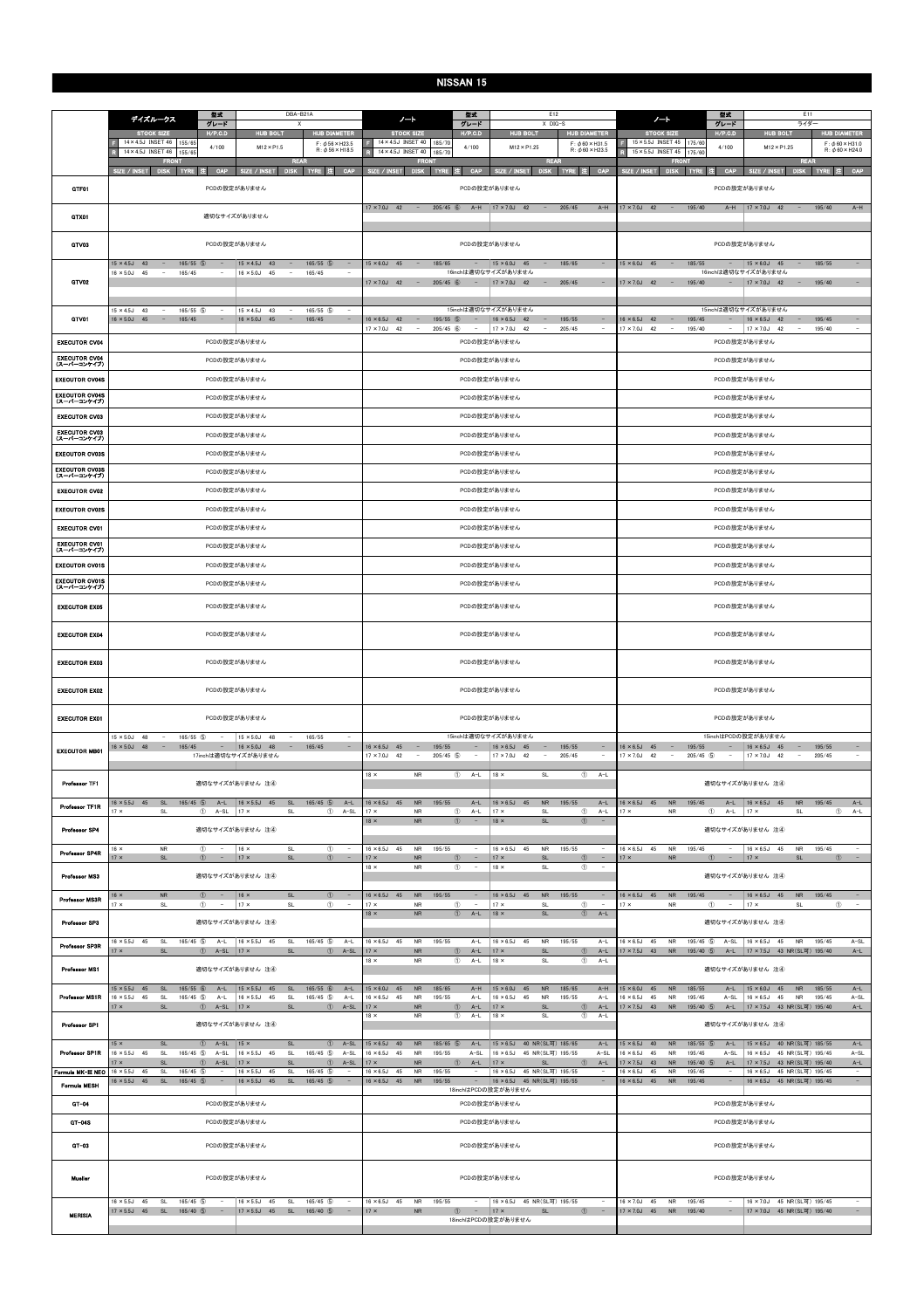|                                      | フェアレディス                                                                                    | 型式<br>グレード                                                  | Z34<br>Version ST, S                                             |                                                                                     | 型式<br>Z33<br>フェアレディス<br>グレード<br>Version S / ブレンボキャリパー              |                                                                           | 型式<br>フェアレディス<br>グレード                                                                           |                                                              |                                                                                                                                      |                                                 | Z33<br>Version T / (~2005年8月製造車MC前) |                                    |                                                      |                                      |                            |                                                          |
|--------------------------------------|--------------------------------------------------------------------------------------------|-------------------------------------------------------------|------------------------------------------------------------------|-------------------------------------------------------------------------------------|--------------------------------------------------------------------|---------------------------------------------------------------------------|-------------------------------------------------------------------------------------------------|--------------------------------------------------------------|--------------------------------------------------------------------------------------------------------------------------------------|-------------------------------------------------|-------------------------------------|------------------------------------|------------------------------------------------------|--------------------------------------|----------------------------|----------------------------------------------------------|
|                                      | <b>STOCK SIZE</b>                                                                          | H/P. C.D                                                    | <b>HUB BOLT</b>                                                  | <b>HUB DIAMETER</b>                                                                 | <b>STOCK SIZE</b>                                                  | H/P. C.D                                                                  | <b>HUB BOLT</b>                                                                                 | <b>HUB DIAMETER</b>                                          |                                                                                                                                      | <b>STOCK SIZE</b>                               |                                     | $H/P$ .C.D                         | <b>HUB BOLT</b>                                      |                                      | <b>HUB DIAMETER</b>        |                                                          |
|                                      | 19 × 9.0J INSET 47 245/40<br>19 × 10.0J INSET 30<br>275/3                                  | 5/114.3                                                     | $M12 \times P1.25$                                               | $F: \phi$ 66 $\times$ H9.5<br>$R: \phi$ 66 $\times$ H25.5                           | 18 × 8.0J INSET 30 225/45<br>18 × 8.0J INSET 30                    | 5/114.3<br>245/4                                                          | $M12 \times P1.25$                                                                              | $F: \phi$ 66 $\times$ H9.7<br>$R: \phi$ 66 $\times$ H25.0    |                                                                                                                                      | 17 × 7.5J INSET 30 225/50<br>17 × 8.0J INSET 33 | 235/5                               | 5/114.3                            | $M12 \times P1.25$                                   |                                      |                            | $F: \phi 66 \times H10.0$<br>$R: \phi$ 66 $\times$ H25.5 |
|                                      | SIZE / INSET<br><b>DISK</b><br><b>TYRE</b>                                                 | CAP                                                         | <b>REAR</b><br>SIZE / INSET<br><b>DISK</b>                       | TYRE 注<br>CAP                                                                       | FRON<br><b>SIZE / INSET</b><br><b>DISK</b>                         | <b>CAP</b><br><b>TYRE</b><br>æ                                            | SIZE / INSET<br><b>DISK</b>                                                                     | <b>REA!</b><br>TYRE 注<br>CAP                                 | SIZE / INSET                                                                                                                         | FROM<br><b>DISK</b>                             | <b>TYRE</b><br>注                    | CAP                                | SIZE / INSET                                         | <b>REAR</b>                          | DISK TYRE 注                | CAP                                                      |
| GTF01                                |                                                                                            |                                                             | 19inchは適切なサイズがありません                                              |                                                                                     |                                                                    |                                                                           | 適切なサイズがありません                                                                                    |                                                              |                                                                                                                                      |                                                 |                                     |                                    | 適切なサイズがありません                                         |                                      |                            |                                                          |
|                                      | 20 × 10.0J 35<br>$255/35$ (6)<br>$\overline{\phantom{a}}$                                  | $\sim$                                                      | 20 × 10.5J 20<br>$\sim$                                          | $285/30$ (6)<br>$\overline{\phantom{a}}$                                            |                                                                    |                                                                           |                                                                                                 |                                                              |                                                                                                                                      |                                                 |                                     |                                    |                                                      |                                      |                            |                                                          |
| GTX01                                | $19 \times 8.5$ J 38<br>$\sim$<br>245/40                                                   | $B-L$                                                       | $19 \times 9.5$ J 25<br>$\sim$ $-$                               | 275/35<br>$B-L$                                                                     |                                                                    |                                                                           | 適切なサイズがありません                                                                                    |                                                              | 18inchは適切なサイズがありません<br>$19 \times 8.5$ J 38<br>$\sim$<br>245/35<br>$B-L$   19 $\times$ 9.5J 35<br>$\sim$<br>275/35<br>$B-L$          |                                                 |                                     |                                    |                                                      |                                      |                            |                                                          |
|                                      |                                                                                            |                                                             |                                                                  |                                                                                     |                                                                    |                                                                           |                                                                                                 |                                                              | 17inchは適切なサイズがありません<br>$\overline{\phantom{a}}$                                                                                      |                                                 |                                     |                                    |                                                      |                                      |                            |                                                          |
| GTV03                                | $19 \times 8.5$ J<br>245/40<br>38                                                          |                                                             | $19 \times 9.5$ J<br>-20                                         | $275/35$ (5)<br>$\overline{\phantom{a}}$                                            | $18 \times 8.5$ J 30<br>$\sim$                                     | 225/45                                                                    | $18 \times 8.5$ J 30<br>$\sim$<br>19inchは適切なサイズがありません                                           | 245/45                                                       | $18 \times 8.5$ J 30<br>225/45<br>245/45<br>$\overline{\phantom{a}}$<br>- 1<br>$18 \times 8.5$ J 30<br>$\sim$<br>19inchは適切なサイズがありません |                                                 |                                     |                                    |                                                      |                                      |                            |                                                          |
|                                      |                                                                                            |                                                             |                                                                  |                                                                                     |                                                                    |                                                                           |                                                                                                 |                                                              |                                                                                                                                      |                                                 |                                     |                                    |                                                      |                                      |                            |                                                          |
| GTV02                                |                                                                                            |                                                             | 適切なサイズがありません                                                     |                                                                                     |                                                                    |                                                                           | 18inchは適切なサイズがありません                                                                             |                                                              | 17inchは適切なサイズがありません<br>18inchは適切なサイズがありません                                                                                           |                                                 |                                     |                                    |                                                      |                                      |                            |                                                          |
|                                      |                                                                                            |                                                             |                                                                  |                                                                                     | $19 \times 8.5$ J 25<br>$\alpha = 1$                               | $245/35$ (6)<br>$\sim$                                                    | $19 \times 9.5$ J 35<br>$\sim$                                                                  | 275/35<br>$\overline{\phantom{a}}$                           | $19 \times 8.5$ J 25<br>$\alpha \rightarrow \alpha$<br>$245/35$ (6)<br>$19 \times 9.5$ J 35<br>275/35<br>$\sim$<br>$\sim$            |                                                 |                                     |                                    |                                                      |                                      |                            |                                                          |
| GTV01                                |                                                                                            |                                                             | 適切なサイズがありません                                                     |                                                                                     |                                                                    |                                                                           | 適切なサイズがありません                                                                                    |                                                              |                                                                                                                                      |                                                 |                                     |                                    | 適切なサイズがありません                                         |                                      |                            |                                                          |
| <b>EXECUTOR CV04</b>                 | HP<br>$19 \times$<br>$20 \times$<br>HP                                                     | 5mmスペーサー必要   19 ×<br>3mmスペーサー必要   20 ×                      | <b>NR</b><br>NR                                                  | $\circled{0}$<br>$\overline{\phantom{a}}$<br>$^{\circ}$<br>$\overline{\phantom{a}}$ |                                                                    |                                                                           | 装着不可 注8                                                                                         |                                                              | $19 \times 8.5$ J<br>25<br>$20 \times 8.5J$<br>25                                                                                    | <b>NR</b><br><b>NR</b>                          | 245/35<br>6<br>$245/30$ 6           | $\sim$<br>$\overline{\phantom{a}}$ | 19 × 10.0J 31<br>20 × 10.0J 31                       | <b>NR</b><br><b>NR</b>               | $275/35$ 5<br>$275/30$ (5) | $\sim$<br>$\sim$                                         |
| <b>EXECUTOR CV04</b><br>(スーパーコンケイブ)  | <b>NR</b><br>$19 \times$<br>$20 \times$<br><b>NR</b>                                       | $^{\circ}$<br>$^{\circ}$<br>$\sim$                          | <b>SL</b><br>$19 \times$<br>$20 \times$<br><b>SL</b>             | $\circled{1}$<br>$\sim$<br>$^\circledR$<br>$\qquad \qquad -$                        |                                                                    |                                                                           | 装着不可 注8                                                                                         |                                                              | $19 \times 9.0J$<br>24<br>$20 \times 9.0$ J<br>-24                                                                                   | <b>SL</b><br>SL                                 | 245/35<br>6<br>$245/30$ (6)         |                                    | 19 × 10.0J 37<br>$20 \times 10.0$ J 37               | <b>SL</b><br><b>SL</b>               | 275/35<br>275/30           | ÷,<br>$\overline{\phantom{a}}$                           |
| <b>EXECUTOR CV04S</b>                | HP<br>$20 \times$                                                                          | 5mmスペーサー必要 20 x                                             | <b>NR</b>                                                        | $\circled{0}$<br>$\sim$                                                             |                                                                    |                                                                           | 装着不可 注8                                                                                         |                                                              | $20 \times 8.5$ J<br>25                                                                                                              | <b>NR</b>                                       | $245/30$ 6                          |                                    | 20 × 10.0J 31                                        | ${\sf NR}$                           | $275/30$ (5)               | $\sim$                                                   |
| <b>EXECUTOR CV04S</b><br>(スーパーコンケイブ) | <b>NR</b><br>$20 \times$                                                                   | (1)<br>$\overline{\phantom{a}}$                             | <b>SL</b><br>$20 \times$                                         | (1)<br>$\sim$                                                                       |                                                                    |                                                                           | 装着不可 注8                                                                                         |                                                              | $20 \times$                                                                                                                          | <b>SL</b>                                       | $\circ$                             | $\overline{\phantom{a}}$           | $20 \times$                                          | <b>SL</b>                            | $\circled{1}$              | $\sim$                                                   |
| <b>EXECUTOR CV03</b>                 | $19 \times 9.0$ J 36<br>HP<br>245/40                                                       |                                                             | 19 × 10.0J 23 HP(NR可) 275/.35                                    | $\overline{\phantom{a}}$                                                            |                                                                    |                                                                           | 装着不可 注8                                                                                         |                                                              | $19 \times 8.5$ J<br>25                                                                                                              | <b>NR</b>                                       | $245/35$ 6                          |                                    | 19 × 10.0J 31                                        | <b>NR</b>                            | $275/35$ (5)               | $\overline{\phantom{a}}$                                 |
| <b>EXECUTOR CV03</b>                 | $245/35$ (5)<br>$20 \times 9.0$ J<br>33<br>HP<br>$19 \times$<br><b>NR</b>                  | $^\circledR$                                                | 20 × 10.0J 20 HP(NR可) 275/30 5<br>19 × 10.0J 24<br><b>SL</b>     | 275/.35<br>$\overline{\phantom{a}}$                                                 | <b>NR</b><br>$19 \times$                                           | $\bigcirc$                                                                | <b>SL</b><br>$19 \times$                                                                        | $\circled{1}$                                                | $20 \times 8.5$ J<br>25<br>$19 \times 9.0J$<br>24                                                                                    | NR<br><b>SL</b>                                 | $245/30$ 6<br>245/35<br>6           |                                    | 20 × 10.0J 31<br>$19 \times 10.0$ J 37               | NR<br><b>SL</b>                      | $275/30$ (5)<br>275/35     | -                                                        |
| (スーパーコンケイブ)<br><b>EXECUTOR CV03S</b> | $20 \times$<br><b>NR</b><br>HP<br>245/35<br>$20 \times 9.0$ J 36                           | $\circ$                                                     | 20 × 10.0J 24<br>-SL<br>20 × 10.0J 23 HP(NR可) 275/30             | 275/30<br>$\overline{\phantom{a}}$                                                  | フロント装着不可 注8                                                        |                                                                           | $20 \times$<br><b>SL</b><br>装着不可 注8                                                             | $\circled{1}$<br>$\sim$                                      | $20 \times 9.0$ J<br>24<br>$20 \times 8.5J$<br>25                                                                                    | -SL<br><b>NR</b>                                | $245/30$ 6<br>$245/30$ 6            |                                    | 20 × 10.0J 37<br>$20 \times 10.0$ J 31               | SL<br><b>NR</b>                      | 275/30<br>275/30 5         | $\overline{\phantom{a}}$<br>$\equiv$                     |
| <b>EXECUTOR CV03S</b>                | $20 \times$<br><b>NR</b>                                                                   | $\circled{1}$                                               | $20 \times 10.0$ J 24<br>SL                                      | 275/30                                                                              | $20 \times$<br><b>NR</b>                                           | $\circ$                                                                   | <b>SL</b><br>$20 \times$                                                                        | $\circled{1}$                                                | $20 \times 9.0J$<br>24                                                                                                               | <b>SL</b>                                       | $245/30$ 6                          |                                    | 20 × 10.0J 37                                        | SL                                   | 275/30                     | $\overline{\phantom{a}}$                                 |
| (スーパーコンケイブ)                          | HP<br>$19 \times$                                                                          | $\circled{1}$<br>$\overline{\phantom{a}}$                   | $19 \times$<br><b>NR</b>                                         | $^{\circ}$<br>$\equiv$                                                              | $19 \times$<br>HP                                                  | $\circled{1}$                                                             | $19 \times$<br><b>NR</b>                                                                        | $\circled{1}$<br>$\sim$                                      | $19 \times 9.0J$<br>29                                                                                                               | <b>NR</b>                                       | $245/35$ (5)                        |                                    | $19 \times 10.0$ J 29                                | <b>NR</b>                            | $275/35$ (5)               | $\overline{\phantom{a}}$                                 |
| <b>EXECUTOR CV02</b>                 | $20 \times$<br>HP<br><b>HP</b><br>$20 \times$                                              | $^{\circ}$<br>$\sim$<br>$\circled{1}$<br>$\sim$             | $20 \times$<br>NR<br><b>NR</b><br>$20 \times$                    | $^\circledR$<br>$\overline{\phantom{a}}$<br>$\circled{0}$<br>$\sim$                 | $20 \times$<br>HP<br>HP<br>$20 \times$                             | $^{\circ}$<br>$\overline{a}$<br>$\circled{0}$<br>$\overline{\phantom{a}}$ | $20 \times$<br>NR<br><b>NR</b><br>$20 \times$                                                   | $^{\circ}$<br>$\sim$<br>$\circled{0}$<br>$\sim$              | $20 \times 9.0$ J<br>29<br>$20 \times 9.0J$<br>29                                                                                    | NR<br><b>NR</b>                                 | $245/30$ (5)<br>$245/30$ (5)        | $\qquad \qquad -$                  | 20 × 10.0J 29<br>20 × 10.0J 29                       | NR<br>${\sf NR}$                     | $275/30$ (5)<br>275/30 (5) | $\overline{a}$<br>$\sim$                                 |
| <b>EXECUTOR CV02S</b>                | ${\sf HP}$<br>$245/40$ (6)<br>$19 \times 9.0$ J<br>24                                      |                                                             | 19 × 10.0J 24 HP(NR可) 275/.35                                    | $\overline{\phantom{a}}$                                                            | HP<br>$19 \times 9.0$ J<br>24                                      | $245/35$ 6                                                                | ${\sf NR}$<br>19 × 10.0J 31                                                                     | $275/35$ 5<br>$\overline{\phantom{a}}$                       | $19 \times 8.5$ J<br>25                                                                                                              | <b>NR</b>                                       | $245/35$ 6                          |                                    | 19 × 10.0J 31                                        | <b>NR</b>                            | $275/35$ 5                 | $\overline{\phantom{a}}$                                 |
| <b>EXECUTOR CV01</b>                 | HP<br>$245/35$ (6)<br>$20 \times 9.0$<br>- 24<br>$19 \times$<br><b>NR</b>                  | $\overline{\phantom{a}}$<br>(1)<br>$\overline{\phantom{a}}$ | 20 × 10.0J 24 HP(NR可) 275/30<br>19 × 10.0J 24<br><b>SL</b>       | 275/.35<br>$\sim$                                                                   | <b>HP</b><br>$20 \times 9.0$ J<br>- 24<br><b>NR</b><br>$19 \times$ | $245/30$ (6)                                                              | $20 \times 10.0$ J 31<br><b>NR</b><br>$19 \times 10.0$ J 37<br><b>SL</b>                        | $275/30$ (5)<br>$\overline{\phantom{a}}$<br>275/35<br>$\sim$ | $20 \times 8.5$ J<br>25<br>$19 \times 9.0J$<br>24                                                                                    | <b>NR</b><br><b>SL</b>                          | $245/30$ 6<br>$245/35$ 6            |                                    | 20 × 10.0J 31<br>$19 \times 10.0$ J 37               | <b>NR</b><br><b>SL</b>               | $275/30$ (5)<br>275/35     | $\sim$                                                   |
| <b>EXECUTOR CV01</b><br>(スーパーコンケイブ)  | 20 <sub>x</sub><br><b>NR</b>                                                               | $\circled{1}$                                               | 20 × 10.0J 24<br>SL                                              | 275/30                                                                              | フロント装着不可 注8                                                        |                                                                           | 20 × 10.0J 37<br><b>SL</b>                                                                      | 275/30                                                       | $20 \times 9.0J$<br>24                                                                                                               | <b>SL</b>                                       | $245/30$ 6                          |                                    | 20 × 10.0J 37                                        | SL                                   | 275/30                     |                                                          |
| <b>EXECUTOR CV01S</b>                | HP<br>$20 \times 9.0$ J 24<br>$245/35$ (6)                                                 | $\qquad \qquad -$                                           | 20 × 10.0J 24 HP(NR可) 275/30                                     | $\overline{\phantom{a}}$                                                            | $20 \times 9.0$ J<br>24<br>HP                                      | $245/30$ (6)                                                              | 20 × 10.0J 31<br><b>NR</b>                                                                      | $275/30$ (5)<br>$\hspace{0.1mm}-\hspace{0.1mm}$              | $20 \times 8.5$ J<br>25                                                                                                              | <b>NR</b>                                       | $245/30$ 6                          |                                    | 20 × 10.0J 31                                        | <b>NR</b>                            | $275/30$ (5)               | $\sim$                                                   |
| <b>EXECUTOR CV01S</b><br>(スーパーコンケイブ) | <b>NR</b><br>$20 \times$                                                                   | $\circled{1}$<br>$\qquad \qquad -$                          | $20 \times 10.0$ J 24<br>SL                                      | 275/30<br>$\equiv$                                                                  | <b>NR</b><br>$20 \times$                                           | $\circled{1}$                                                             | $20 \times 10.0$ J 37<br>SL                                                                     | 275/30<br>$\sim$                                             | $20 \times 9.0$ J 24                                                                                                                 | SL                                              | 245/30 6                            |                                    | 20 × 10.0J 37                                        | SL                                   | 275/30                     | $\sim$                                                   |
| <b>EXECUTOR EX05</b>                 |                                                                                            |                                                             | 19inchは装着不可 注8                                                   |                                                                                     |                                                                    |                                                                           | 18inchは装着不可 注8<br>19inchは装着不可 注8                                                                |                                                              | $18 \times 8.5$ J<br>30<br>$19 \times 8.5$ J<br>- 30                                                                                 | <b>NR</b><br><b>NR</b>                          | 245/40<br>245/35                    |                                    | $18 \times 9.5$ J<br>30<br>$19 \times 9.5$ J<br>- 30 | <b>NR</b><br><b>NR</b>               | 275/40<br>275/35           | -<br>$\overline{\phantom{a}}$                            |
|                                      | $20 \times 9.0$ J 36<br>HP 245/35                                                          | $\sim$                                                      | $20 \times 10.0$ J 25                                            | NR 275/30<br>$\overline{\phantom{a}}$                                               | $20 \times 8.5$ J 30                                               | HP 245/30                                                                 | $20 \times 9.5$ J 30<br>18inchは装着不可 注8                                                          | NR 275/30                                                    | $20 \times 8.5$ J<br>$18 \times 8.5J$<br>30                                                                                          | 30 NR(SL可) 245/30<br><b>NR</b>                  | 245/40                              |                                    | $20 \times 9.5$ J 30<br>$18 \times 9.5$ J<br>30      | <b>SL</b><br><b>NR</b>               | 275/30<br>275/40           | $\blacksquare$<br>$\overline{\phantom{a}}$               |
| <b>EXECUTOR EX04</b>                 | HP<br>$20 \times 9.0$ J 36<br>245/35                                                       | $\sim$                                                      | 19inchは装着不可 注8<br>$20 \times 10.0$ J 25<br><b>NR</b>             | 275/30<br>$\sim$                                                                    | $20 \times 8.5$ J 30<br>HP                                         | 245/30<br>$\sim$                                                          | 19inchは装着不可 注8<br>$20 \times 9.5$ J<br>30<br><b>NR</b>                                          | 275/30                                                       | $19 \times 8.5$ J<br>30 <sup>°</sup><br>$20 \times 8.5$ J                                                                            | <b>NR</b><br>30 NR(SL可) 245/30                  | 245/35                              |                                    | $19 \times 9.5$ J<br>30<br>$20 \times 9.5J$<br>30    | <b>NR</b><br>SL                      | 275/35<br>275/30           | $\equiv$<br>$\overline{\phantom{a}}$                     |
| <b>EXECUTOR EX03</b>                 |                                                                                            |                                                             | 19inchは装着不可 注8                                                   |                                                                                     |                                                                    |                                                                           | 18inchは装着不可 注8<br>19inchは装着不可 注8                                                                |                                                              | $18 \times 8.5$ J<br>30<br>$19 \times 8.5$ J<br>30                                                                                   | <b>NR</b><br>NR                                 | 245/40<br>245/35                    | $\sim$                             | $18 \times 9.5$ J<br>30<br>$19 \times 9.5$ J<br>30   | <b>NR</b><br><b>NR</b>               | 275/40<br>275/35           | $\sim$<br>$\overline{\phantom{a}}$                       |
|                                      | $20 \times 9.0$ J 36<br>HP<br>245/35                                                       |                                                             | $20 \times 10.0$ J<br><b>NR</b>                                  | 275/30                                                                              | $20 \times 85.1$ 30<br>HP                                          | 245/30                                                                    | $20 \times 9.5J$<br><b>NR</b><br>30 <sup>2</sup><br>18inchは装着不可注8                               | 275/30                                                       | $18 \times 8.5$ J<br>30                                                                                                              | 30 NR(SL可)<br><b>NR</b>                         | 245/30<br>245/40                    | $\qquad \qquad -$                  | $20 \times 95.1$<br>30<br>$18 \times 9.5$ J<br>30    | $\overline{\mathbf{s}}$<br><b>NR</b> | 275/30<br>275/40           |                                                          |
| <b>EXECUTOR EX02</b>                 | $20 \times 9.0$ J 36<br>HP<br>245/35                                                       | $\sim$                                                      | 19inchは装着不可 注8<br>20 × 10.0J 25<br><b>NR</b>                     | 275/30<br>$\overline{\phantom{a}}$                                                  | $20 \times 8.5$ J 30<br>HP                                         | 245/30<br>$\sim$                                                          | 19inchは装着不可 注8<br>$20 \times 9.5$ J 30<br><b>NR</b>                                             | 275/30<br>$\sim$                                             | $19 \times 8.5$ J<br>30<br>$20 \times 8.5J$                                                                                          | <b>NR</b><br>30 NR(SL可) 245/30                  | 245/35                              |                                    | $19 \times 9.5$ J 30<br>$20 \times 9.5J$<br>30       | <b>NR</b><br><b>SL</b>               | 275/35<br>275/30           |                                                          |
|                                      |                                                                                            |                                                             |                                                                  |                                                                                     |                                                                    |                                                                           | 18inchは装着不可 注8                                                                                  |                                                              | $18 \times 8.5J$<br>30                                                                                                               | <b>NR</b>                                       | 245/40                              | $\overline{\phantom{a}}$           | $18 \times 9.5$ J<br>30                              | <b>NR</b>                            | 275/40                     | $\sim$                                                   |
| <b>EXECUTOR EX01</b>                 | $20 \times 9.0$ J 36<br>HP 245/35                                                          |                                                             | 19inchは装着不可 注8<br>$-$ 20 × 10.0J 25 NR 275/30                    | $\sim$                                                                              | $20 \times 8.5$ J 30                                               | HP 245/30<br>$\overline{a}$                                               | 19inchは装着不可 注8<br>$20 \times 9.5$ J 30                                                          | NR 275/30<br>$\sim$                                          | $19 \times 8.5$ J<br>30<br>$20 \times 8.5J$                                                                                          | <b>NR</b><br>30 NR(SL可) 245/30                  | 245/35                              |                                    | $19 \times 9.5$ J<br>30<br>$20 \times 9.5$ J 30      | NR<br>SL                             | 275/35<br>275/30           | $\overline{\phantom{a}}$<br>$\sim$                       |
| <b>EXECUTOR MB01</b>                 |                                                                                            |                                                             |                                                                  |                                                                                     | $18 \times 8.0$ J 38<br>$\overline{\phantom{a}}$                   | 245/40                                                                    | $18 \times 9.0J$<br>38<br>$\sim$                                                                | 275/40<br>$\sim$                                             | $18 \times 8.0$ J<br>38                                                                                                              | $\sim$                                          | 245/40                              |                                    | 17inchは適切なサイズがありません<br>$18 \times 9.0J$<br>38        | $\sim$                               | 275/40                     | $\overline{\phantom{a}}$                                 |
|                                      |                                                                                            |                                                             | 19inchは適切なサイズがありません<br>20inchは装着不可 注8                            |                                                                                     | $19 \times 8.5$ J<br>38                                            | 245/35                                                                    | $19 \times 9.5$ J<br>38<br>$\overline{\phantom{a}}$<br>20inchは装着不可 注8                           | 275/35<br>$\sim$                                             | $19 \times 8.5$ J<br>38<br>$20 \times 8.5$ J<br>38                                                                                   | $\overline{\phantom{a}}$<br>$\qquad \qquad -$   | 245/35<br>245/30                    |                                    | $19 \times 9.5$ J<br>38<br>$20 \times 9.5$ J<br>38   | $\sim$<br>$-$                        | 275/35<br>275/30           | $\sim$                                                   |
| Professor TF1                        | $245/40$ (5)<br>$19 \times 9.0$ J 31<br>HP                                                 | $B-L$                                                       | 19 × 10.0J 24<br><b>NR</b>                                       | 275/.35<br>$B-L$                                                                    | $18 \times 8.5J$<br>25<br>HP<br>$19 \times 8.5$ J<br>25<br>HP      | $245/40$ (5)<br>$B-L$<br>$245/35$ (6)<br>$B-L$                            | $18 \times 9.5$ J<br>30<br><b>SL</b><br>$19 \times 9.5$ J<br><b>SL</b><br>30                    | 275/40<br>$B-L$<br>275/35<br>$B-L$                           | $18 \times 8.5J$<br>30<br>$19 \times 8.5$ J<br>30                                                                                    | SL<br><b>SL</b>                                 | 245/40<br>245/35                    | $B-L$<br>$B-L$                     | $18 \times 9.5$ J<br>30<br>$19 \times 9.5$ J<br>30   | <b>SL</b><br><b>SL</b>               | 275/40<br>275/35           | $B-L$<br>$B-L$                                           |
| Professor TF1R                       | $20 \times 9.0J$<br>HP<br>$245/35$ (5)<br>31                                               | $B-L$                                                       | 20 × 10.0J 24<br><b>NR</b><br>適切なサイズがありません 注4                    | 275/30<br>$B-L$                                                                     | $20 \times 8.5J$<br>HP<br>25                                       | $245/30$ (6)<br>$B-L$                                                     | $20 \times 9.5$ J<br>- 30<br><b>SL</b><br>適切なサイズがありません 注4                                       | 275/30<br>$B-L$                                              | 30<br>$20 \times 8.5$ J                                                                                                              | <b>SL</b>                                       | 245/30                              | $B-L$                              | $20 \times 9.5$ J 30                                 | <b>SL</b>                            | 275/30                     | $B-L$                                                    |
|                                      |                                                                                            |                                                             |                                                                  |                                                                                     | HP<br>$18 \times 8.5J$<br>25                                       | $245/40$ (5)                                                              | $18 \times 9.5$ J 30<br>SL                                                                      | 275/40<br>$\overline{\phantom{a}}$                           | $17 \times 8.5$ J<br>30<br>$18 \times 8.5J$<br>30                                                                                    | SL<br>SL                                        | 245/45<br>245/40                    | $B-L$                              | $17 \times 9.5$ J 30<br>$18 \times 9.5J$<br>30       | <b>SL</b><br><b>SL</b>               | 255/45<br>275/40           | $B-L$<br>$\overline{\phantom{a}}$                        |
| Professor SP4                        | 19 × 9.0J 31 HP (MD可) 245/40 5<br>20 × 9.0J 31 HP(MD可) 245/35 5                            | $-$                                                         | 19 × 10.0J 24<br><b>NR</b><br>${\sf NR}$<br>20 × 10.0J 24        | 275/35<br>$\overline{\phantom{a}}$<br>275/30                                        | $19 \times 8.5$ J<br>HP<br>25<br>HP<br>$20 \times 8.5$ J 25        | $245/35$ (6)<br>$\overline{\phantom{a}}$<br>$245/30$ (6)                  | $19 \times 9.5$ J<br>SL<br>-30<br>$20 \times 9.5$ J 30<br>SL                                    | 275/35<br>$\sim$<br>$\sim$<br>275/30                         | $19 \times 8.5$ J<br>30<br>30<br>$20 \times 8.5$ J                                                                                   | SL<br><b>SL</b>                                 | 245/35<br>245/30                    | $\overline{\phantom{a}}$           | $19 \times 9.5$ J<br>30<br>$20 \times 9.5$ J<br>30   | SL<br>SL                             | 275/35<br>275/30           | $\overline{\phantom{m}}$<br>$\sim$                       |
| Professor SP4R                       |                                                                                            |                                                             | 適切なサイズがありません 注4                                                  |                                                                                     |                                                                    |                                                                           | 適切なサイズがありません 注4                                                                                 |                                                              | $17 \times 8.5$ J 30                                                                                                                 | <b>SL</b>                                       | 245/45                              |                                    | $17 \times 9.5$ J 30                                 | <b>SL</b>                            | 255/45                     | $\sim$                                                   |
| Professor MS3                        | $19 \times 9.0$ J 31<br>HP<br>$245/40$ (5)                                                 | $\sim$                                                      | 19 × 10.0J 24<br><b>NR</b>                                       | 275/.35<br>$\overline{\phantom{a}}$                                                 | $18 \times 8.5$ J<br>25<br>HP<br>$19 \times 8.5$ J 25<br>HP        | $245/40$ (5)<br>$\sim$<br>$245/35$ (6)                                    | $18 \times 9.5$ J 30<br><b>SL</b><br>$19 \times 9.5$ J<br>SL<br>30                              | 275/40<br>$\sim$<br>275/35<br>$\overline{\phantom{a}}$       | $18 \times 8.5J$<br>30<br>$19 \times 8.5$ J<br>30                                                                                    | SL<br>SL                                        | 245/40<br>245/35                    | $\sim$<br>$\equiv$                 | $18 \times 9.5$ J<br>30<br>$19 \times 9.5$ J<br>30   | <b>SL</b><br>SL                      | 275/40<br>275/35           | $\overline{\phantom{a}}$<br>$\overline{\phantom{a}}$     |
|                                      | $20 \times 9.0$ J 31<br>$245/35$ (5)<br>HP                                                 |                                                             | 20 × 10.0J 24<br><b>NR</b>                                       | 275/30                                                                              | $20 \times 8.5J$<br>25<br>HP                                       | 245/30 6                                                                  | $20 \times 9.5J$<br>30<br>SL                                                                    | 275/30<br>$\overline{\phantom{a}}$                           | $20 \times 8.5J$<br>30                                                                                                               | <b>SL</b>                                       | 245/30                              |                                    | $20 \times 9.5$ J<br>30                              | <b>SL</b>                            | 275/30                     | $\overline{\phantom{a}}$                                 |
| Professor MS3R                       |                                                                                            |                                                             | 適切なサイズがありません 注4                                                  |                                                                                     | $18 \times 8.5$ J 25                                               | $245/40$ (5)                                                              | 適切なサイズがありません 注4<br>$18 \times 9.5$ J 30                                                         | 275/40                                                       | $17 \times 8.5$ J<br>30<br>$18 \times 8.5J$                                                                                          | SL<br>SL                                        | 245/45<br>245/40                    |                                    | $17 \times 9.5$ J 30<br>$18 \times 9.5$ J            | <b>SL</b>                            | 255/45<br>275/40           |                                                          |
| Professor SP3                        |                                                                                            |                                                             | 19inchは装着不可 注8                                                   |                                                                                     | HP<br><b>HP</b><br>$19 \times 8.5$ J<br>25                         | $B-L$<br>$245/35$ (6)<br>$B-I$                                            | <b>NR</b><br>$19 \times 9.5$ J<br><b>NR</b><br>30                                               | $B-L$<br>275/35<br>$B-1$                                     | 30 <sup>°</sup><br>$19 \times 8.5$ J<br>30                                                                                           | <b>SL</b>                                       | 245/35                              | $B-L$<br>$B-I$                     | 30<br>$19 \times 9.5$ J<br>30                        | <b>SL</b><br><b>SL</b>               | 275/35                     | $B-L$<br>$B-L$                                           |
| Professor SP3R                       | $20 \times 9.0$ J 31                                                                       |                                                             | HP $245/35$ (5) B-L 20 × 10.0J 24<br>適切なサイズがありません 注4             | NR 275/30<br>$B-L$                                                                  | $20 \times 8.5$ J 25<br>HP                                         | $245/30$ (6)<br>$B-L$                                                     | $\begin{array}{ l} 20 \times 9.5 \text{J} \quad 30 \end{array}$<br><b>NR</b><br>適切なサイズがありません 注4 | 275/30<br>$B-L$                                              | $20 \times 8.5$ J 30                                                                                                                 | SL                                              | 245/30                              | $B-L$                              | $20 \times 9.5$ J 30                                 | <b>SL</b>                            | 275/30                     | $B-L$                                                    |
|                                      |                                                                                            |                                                             |                                                                  |                                                                                     | $18 \times 8.5$ J<br>25<br>HP                                      | $245/40$ (5)<br>$B-L$                                                     | $18 \times 9.5$ J<br>30<br><b>NR</b>                                                            | 275/40<br>$B-L$                                              | $17 \times 8.5$ J<br>30<br>$18 \times 8.5$ J<br>30                                                                                   | SL<br><b>SL</b>                                 | 245/45<br>245/40                    | $B-L$<br>$B-L$                     | $17 \times 9.5$ J<br>30<br>$18 \times 9.5$ J<br>30   | <b>SL</b><br>SL                      | 255/45<br>275/40           | $B-L$<br>$B-L$                                           |
| Professor MS1                        | $20 \times 9.0$ J 31<br>HP<br>$245/35$ (5)                                                 |                                                             | 19inchは装着不可 注8<br>$B-L$ 20 × 10.0J 24<br><b>NR</b>               | 275/30<br>B-L                                                                       | 25<br>HP<br>$19 \times 8.5$ J<br>$20 \times 8.5$ J 25<br>HP        | $245/35$ (6)<br>$B-L$<br>245/30 6<br>$B-L$                                | <b>NR</b><br>$19 \times 9.5$ J<br>30<br>$20 \times 9.5$ J 30<br><b>NR</b>                       | 275/35<br>$B-L$<br>275/30<br>$B-L$                           | 30 <sup>°</sup><br>$19 \times 8.5$ J<br>$20 \times 8.5$ J 30                                                                         | <b>SL</b><br>SL                                 | 245/35<br>245/30                    | $B-L$<br>B-L                       | $19 \times 9.5$ J<br>30<br>$20 \times 9.5$ J 30      | <b>SL</b><br>SL                      | 275/35<br>275/30           | $B-L$<br>$B-L$                                           |
| <b>Professor MS1R</b>                |                                                                                            |                                                             | 適切なサイズがありません 注4                                                  |                                                                                     |                                                                    |                                                                           | 適切なサイズがありません 注4                                                                                 |                                                              |                                                                                                                                      |                                                 |                                     |                                    |                                                      |                                      |                            |                                                          |
|                                      |                                                                                            |                                                             |                                                                  |                                                                                     | $18 \times 8.5$ J<br>25<br>HP                                      | $245/40$ (5)<br>$B-L$                                                     | $18 \times 9.5$ J<br>30<br><b>NR</b>                                                            | 275/40<br>$B-I$                                              | $17 \times 8.5$ J<br>30<br>$18 \times 8.5$ J<br>30                                                                                   | <b>SL</b><br>SL                                 | 245/45<br>245/40                    | $B-L$<br>$B-L$                     | $17 \times 9.5$ J 30<br>$18 \times 9.5J$<br>30       | SL<br><b>SL</b>                      | 255/45<br>275/40           | $B-L$<br>$B-L$                                           |
| Professor SP1                        | $20 \times 9.0$ J 31<br>HP<br>$245/35$ (5)                                                 |                                                             | 19inchは装着不可 注8<br>B-L 20 × 10.0J 24<br><b>NR</b>                 | 275/30<br>$B-L$                                                                     | $19 \times 8.5$ J 25<br>HP<br>$20 \times 8.5$ J<br>25<br>HP        | $245/35$ 6<br>$B-L$<br>$245/30$ 6<br>$B-L$                                | $19 \times 9.5$ J<br>30<br><b>NR</b><br>$20 \times 9.5$ J<br>30<br><b>NR</b>                    | 275/35<br>$B-L$<br>275/30<br>$B-L$                           | $19 \times 8.5$ J<br>30<br>$20 \times 8.5J$<br>30                                                                                    | SL<br><b>SL</b>                                 | 245/35<br>245/30                    | $B-L$<br>$B-L$                     | $19 \times 9.5$ J<br>30<br>$20 \times 9.5$ J 30      | SL<br><b>SL</b>                      | 275/35<br>275/30           | $B-L$<br>$B-L$                                           |
| Professor SP1R                       |                                                                                            |                                                             | 適切なサイズがありません 注4                                                  |                                                                                     |                                                                    |                                                                           | 適切なサイズがありません 注4                                                                                 |                                                              |                                                                                                                                      |                                                 |                                     |                                    |                                                      |                                      |                            |                                                          |
| Formula MK-III NEO                   | $19 \times 9.0$ J<br>$245/40$ (5)<br>31<br>HP                                              |                                                             | 19 × 10.0J 24<br><b>NR</b>                                       | 275/.35                                                                             | $19 \times 8.5$ J<br>25<br>HP                                      | $245/35$ 6                                                                | $19 \times 9.5$ J<br><b>NR</b><br>30                                                            | 275/35                                                       | $17 \times 8.5$ J 30<br>$19 \times 8.5$ J<br>30                                                                                      | SL<br><b>SL</b>                                 | 245/45<br>245/35                    | $B-L$                              | $17 \times 9.5$ J 30<br>$19 \times 9.5$ J<br>30      | SL<br><b>SL</b>                      | 255/45<br>275/35           | $B-L$                                                    |
| Formula MESH                         |                                                                                            |                                                             |                                                                  |                                                                                     | $18 \times 8.5J$<br>HP<br>25                                       | $245/40$ (5)                                                              | $18 \times 9.5J$<br><b>NR</b><br>30                                                             | 275/40<br>$\equiv$                                           | $18 \times 8.5J$<br>30 <sup>°</sup>                                                                                                  | SL                                              | 245/40                              | -                                  | $18 \times 9.5J$<br>30                               | SL                                   | 275/40                     | $\overline{\phantom{a}}$                                 |
| GT-04                                | $19 \times 9.0$ J 31<br>HP<br>$245/40$ (5)<br>$19 \times 9.0J$<br>$245/40$ (5)<br>31<br>HP | $\overline{\phantom{a}}$                                    | 19 × 10.0J 24<br><b>NR</b><br>19 × 10.0J 24<br>${\sf NR}$        | 275/.35<br>275/35<br>$\overline{\phantom{a}}$                                       | $19 \times 8.5$ J<br>25<br>HP<br>$19 \times 8.5$ J<br>25<br>HP     | $245/35$ 6<br>$245/35$ (5)                                                | $19 \times 9.5$ J<br>30<br><b>NR</b><br>$19 \times 9.5$ J<br><b>NR</b><br>30                    | 275/35<br>275/35<br>$\overline{\phantom{a}}$                 | $19 \times 8.5$ J<br>30<br>30<br>$19 \times 8.5$ J                                                                                   | <b>SL</b><br><b>NR</b>                          | 245/35<br>245/35                    | $\overline{\phantom{a}}$           | $19 \times 9.5$ J<br>30<br>$19 \times 9.5$ J<br>30   | <b>SL</b><br><b>NR</b>               | 275/35<br>275/35           | $\overline{\phantom{a}}$<br>$\equiv$                     |
| GT-04S                               | $20 \times 9.0$ J<br>$245/35$ 5<br>31<br>HP<br>HP<br>$20 \times 9.0$ J 31<br>$245/35$ (5)  | $\overline{\phantom{a}}$                                    | 20 × 10.0J 24<br><b>NR</b><br><b>NR</b><br>$20 \times 10.0$ J 24 | 275/30<br>$\sim$<br>$\sim$<br>275/30                                                | $20 \times 8.5$ J<br>25<br>HP<br>HP<br>$20 \times 8.5J$<br>25      | 245/30 6<br>$245/30$ 6                                                    | $20 \times 9.5J$<br>31<br><b>NR</b><br>$20 \times 9.5$ J<br><b>NR</b><br>30                     | 275/30<br>$\overline{\phantom{a}}$<br>$\sim$<br>275/30       | $20 \times 8.5$ J<br>31<br>$20 \times 8.5J$<br>30                                                                                    | <b>NR</b><br>${\sf NR}$                         | 245/30<br>245/30                    | $\overline{\phantom{a}}$<br>$\sim$ | $20 \times 9.5$ J<br>31<br>$20 \times 9.5J$<br>30    | <b>NR</b><br><b>NR</b>               | 275/30<br>275/30           | $\sim$<br>$\sim$                                         |
|                                      |                                                                                            |                                                             |                                                                  |                                                                                     | $18 \times 8.5J$<br>HP<br>25                                       | 245/40 5                                                                  | $18 \times 9.5J$<br>30<br><b>NR</b>                                                             | 275/40<br>$\sim$                                             | $18 \times 8.5J$<br>30 <sup>°</sup>                                                                                                  | ${\sf NR}$                                      | 245/40                              |                                    | $18 \times 9.5J$<br>30                               | ${\sf NR}$                           | 275/40                     | $\sim$                                                   |
| $GT-03$                              |                                                                                            |                                                             | 装着不可 注8                                                          |                                                                                     | HP<br>$19 \times 8.5$ J<br>25<br>HP<br>$20 \times 8.5$ J 25        | $245/35$ (6)<br>$\overline{a}$<br>$245/30$ (6)                            | <b>NR</b><br>$19 \times 9.5$ J<br>30<br>$20 \times 9.5$ J 31<br><b>NR</b>                       | 275/35<br>$\sim$<br>275/30                                   | $19 \times 8.5$ J<br>30<br>$20 \times 8.5$ J<br>31                                                                                   | <b>NR</b><br><b>NR</b>                          | 245/35<br>245/30                    | $\overline{\phantom{a}}$           | $19 \times 9.5$ J<br>30<br>$20 \times 9.5$ J<br>31   | <b>NR</b><br><b>NR</b>               | 275/35<br>275/30           | $\sim$<br>$\sim$                                         |
|                                      |                                                                                            |                                                             |                                                                  |                                                                                     |                                                                    |                                                                           |                                                                                                 |                                                              | $18 \times 8.5$ J<br>30<br>$19 \times 8.5$ J<br>30                                                                                   | <b>NR</b><br><b>NR</b>                          | 245/40<br>245/35                    |                                    | $18 \times 9.5$ J 30<br>$19 \times 9.5$ J<br>30      | <b>NR</b><br><b>NR</b>               | 275/40<br>275/35           | $\overline{\phantom{a}}$<br>$\overline{\phantom{a}}$     |
| Mueller                              |                                                                                            |                                                             | 装着不可 注8                                                          |                                                                                     |                                                                    |                                                                           | 装着不可 注8                                                                                         |                                                              | $20 \times 8.5$ J<br>30                                                                                                              | <b>NR</b>                                       | 245/30                              |                                    | $20 \times 9.5J$<br>30                               | <b>NR</b>                            | 275/30                     | $\overline{\phantom{a}}$                                 |
|                                      |                                                                                            |                                                             | 19inchは装着不可注8                                                    |                                                                                     |                                                                    |                                                                           | 18inchは装着不可 注8<br>19inchは装着不可 注8                                                                |                                                              | $18 \times 8.5$ J<br>30<br>$19 \times 8.5$ J<br>30                                                                                   | NR<br><b>NR</b>                                 | 245/40<br>245/35                    | $\qquad \qquad =$                  | $18 \times 9.5$ J<br>30<br>$19 \times 9.5$ J<br>30   | NR.<br><b>NR</b>                     | 275/40<br>275/35           | $\overline{\phantom{a}}$<br>$\equiv$                     |
| <b>MERISIA</b>                       | HP<br>245/35<br>$20 \times 9.0$ J 34                                                       | $\sim$                                                      | 20 × 10.0J 24<br>NR                                              | 275/30<br>$\sim$                                                                    | $20 \times 8.5$ J 28<br>HP                                         | $245/30$ (5)<br>$\sim$                                                    | $20 \times 9.5$ J 30<br><b>NR</b>                                                               | 275/30<br>$\sim$                                             | $20 \times 8.5$ J<br>30                                                                                                              | <b>NR</b>                                       | 245/30                              |                                    | $20 \times 9.5$ J 30                                 | <b>NR</b>                            | 275/30                     | $\sim$                                                   |
|                                      |                                                                                            |                                                             |                                                                  |                                                                                     |                                                                    |                                                                           |                                                                                                 |                                                              |                                                                                                                                      |                                                 |                                     |                                    |                                                      |                                      |                            |                                                          |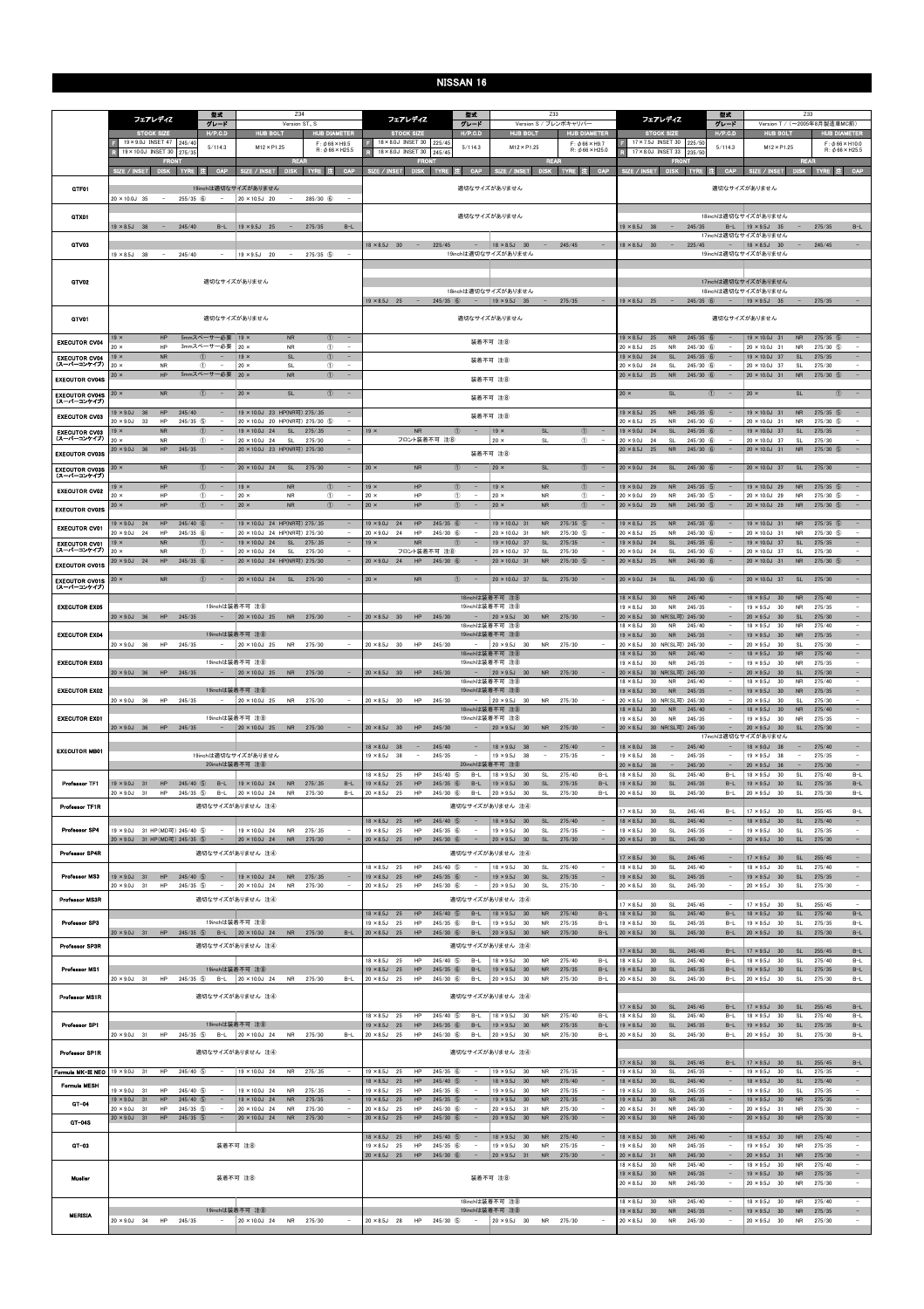|                                                | 型式<br>KY51<br>フーガ<br>グレード<br>370GT / TYPE-S / エアセンサー装着車除く                                 |                                                                | 型式<br>フーガ<br>グレード                                              |                                                             |                                                                                            | Y51                          | 250GT / TYPE-P / エアセンサー装着車除く             |                                                     | フーガ                                                  |                                                                                 | 型式<br>グレード                                                 |                                         | GY50<br>450GT / 純正19インチ装着車     |                          |                                                            |                                                            |                                                                                       |
|------------------------------------------------|-------------------------------------------------------------------------------------------|----------------------------------------------------------------|----------------------------------------------------------------|-------------------------------------------------------------|--------------------------------------------------------------------------------------------|------------------------------|------------------------------------------|-----------------------------------------------------|------------------------------------------------------|---------------------------------------------------------------------------------|------------------------------------------------------------|-----------------------------------------|--------------------------------|--------------------------|------------------------------------------------------------|------------------------------------------------------------|---------------------------------------------------------------------------------------|
|                                                | <b>STOCK SIZE</b><br>20 × 9.0J INSET 43<br>245/4                                          | $H/P$ .C.D                                                     | <b>HUB BOLT</b>                                                | <b>HUB DIAMETER</b><br>$F: \phi$ 66 $\times$ H9.8           | <b>STOCK SIZE</b><br>18 × 8.0J INSET 43                                                    | 245/5                        | $H/P$ .C.D                               | <b>HUB BOLT</b>                                     |                                                      | <b>HUB DIAMETER</b><br>$F: \phi$ 66 $\times$ H9.5                               |                                                            | <b>STOCK SIZE</b><br>19 × 8.5J INSET 50 | 245/4                          | $H/P$ .C.D               | <b>HUB BOLT</b>                                            |                                                            | <b>HUB DIAMETER</b><br>$F: \phi$ 66 $\times$ H9.8                                     |
|                                                | 20 × 9.0J INSET 43<br>245/40<br>ERONI                                                     | 5/114.3                                                        | $M12 \times P1.25$<br><b>REAR</b>                              | $R: \phi$ 66 $\times$ H26.0                                 | 18 × 8.0J INSET 43                                                                         | 245/50<br><b>FRONT</b>       | 5/114.3                                  | $M12 \times P1.25$                                  | <b>REAR</b>                                          | $R: \phi$ 66 $\times$ H26.0                                                     |                                                            | 19 × 8.5J INSET 50<br>FRON              | 245/4                          | 5/114.3                  | $M12 \times P1.25$                                         | <b>REAR</b>                                                | $R: \phi$ 66 $\times$ H24.5                                                           |
|                                                | SIZE / IN<br><b>TYRE</b><br><b>DISK</b>                                                   | CAP                                                            | SIZE / INSET<br><b>DISK</b>                                    | CAP<br><b>TYRE E</b>                                        | SIZE / INSETI<br><b>DISK</b><br>$18 \times 8.5$ J<br>-44                                   | <b>TYRE</b><br>245/50        | - 19<br><b>CAP</b>                       | SIZE / INSET<br>$18 \times 8.5$ J<br>44             | <b>DISK</b>                                          | CAP<br><b>TYRE</b><br>ili Se<br>245/50                                          | <b>SIZE / INSET</b>                                        | <b>DISK</b>                             | TYR:                           | CAP                      | <b>SIZE / INSET</b>                                        | <b>DISK</b>                                                | <b>CAP</b>                                                                            |
| GTF01                                          |                                                                                           |                                                                | 適切なサイズがありません                                                   |                                                             |                                                                                            |                              |                                          | 19inchは適切なサイズがありません<br>20inchは適切なサイズがありません          |                                                      |                                                                                 |                                                            |                                         |                                |                          | 適切なサイズがありません                                               |                                                            |                                                                                       |
| GTX01                                          |                                                                                           |                                                                | 適切なサイズがありません                                                   |                                                             | $18 \times 8.5$ J<br>44                                                                    | 245/50                       | $B-I$                                    | $18 \times 8.5$ J<br>44                             |                                                      | 245/50<br>$B-1$                                                                 |                                                            |                                         |                                |                          |                                                            |                                                            |                                                                                       |
|                                                |                                                                                           |                                                                |                                                                |                                                             | $19 \times 8.5$ J<br>45                                                                    | 245/45                       | $B-L$                                    | $19 \times 8.5$ J<br>45                             |                                                      | 245/45<br>$B-L$                                                                 | $19 \times 8.5$ J                                          | 45<br>$\overline{\phantom{a}}$          | 245/40                         | $B-SL$                   | $19 \times 8.5$ J                                          | 45                                                         | 245/40<br>$B-L$                                                                       |
| GTV03                                          |                                                                                           |                                                                | 適切なサイズがありません                                                   |                                                             | $18 \times 8.5$ J<br>40<br>$\equiv$<br>$19 \times 8.5$ J<br>38<br>$\overline{\phantom{a}}$ | $245/50$ (5)<br>$245/45$ (5) | $\overline{\phantom{a}}$                 | $18 \times 9.5$ J<br>45<br>$19 \times 8.5$ J<br>-38 | $\overline{\phantom{a}}$<br>$\overline{\phantom{a}}$ | $275/45$ (5)<br>$\overline{\phantom{a}}$<br>245/45<br>$\sim$                    | $19 \times 8.5$ J 38                                       | $\overline{\phantom{a}}$                | $245/40$ (5)                   |                          | $19 \times 8.5$ J                                          | - 38<br>$\sim$                                             | 245/40 6<br>$\sim$                                                                    |
|                                                |                                                                                           |                                                                |                                                                |                                                             |                                                                                            |                              |                                          |                                                     |                                                      |                                                                                 |                                                            |                                         |                                |                          |                                                            |                                                            |                                                                                       |
| GTV02                                          |                                                                                           |                                                                | 適切なサイズがありません                                                   |                                                             | $8 \times 8.5J$<br>40<br>$\overline{\phantom{a}}$                                          | $245/50$ (5)                 |                                          | $18 \times 8.5$ J<br>40                             | $\overline{\phantom{a}}$                             | 245/50                                                                          |                                                            |                                         |                                |                          |                                                            |                                                            |                                                                                       |
|                                                |                                                                                           |                                                                |                                                                |                                                             | 38<br>$19 \times 8.5$ J<br>$\overline{\phantom{a}}$                                        | $245/45$ (5)                 | $\overline{\phantom{a}}$                 | $19 \times 8.5$ J<br>38                             | $\overline{\phantom{a}}$                             | 245/45<br>$\sim$                                                                | $19 \times 8.5$ J 38                                       | $\sim$ $-$                              | $245/40$ (5)                   | $\sim$                   | $19 \times 8.5$ J 38                                       | $\sim$                                                     | 245/40 6<br>$\sim$                                                                    |
| GTV01                                          |                                                                                           |                                                                | 適切なサイズがありません                                                   |                                                             | $18 \times 8.5$ J<br>40                                                                    | $245/50$ (5)                 |                                          | $18 \times 9.5$ J<br>45                             | $\overline{\phantom{a}}$                             | $275/45$ (5)<br>$\hspace{0.1mm}-\hspace{0.1mm}$                                 |                                                            | $\qquad \qquad -$                       |                                |                          |                                                            |                                                            |                                                                                       |
| <b>EXECUTOR CV04</b>                           | <b>HP</b>                                                                                 |                                                                |                                                                |                                                             | $19 \times 8.5$ J<br>38<br><b>NR</b><br>$19 \times 9.0$ J<br>44                            | $245/45$ (5)<br>245/45       |                                          | $19 \times 8.5$ J<br>38<br>$19 \times 9.5$ J<br>50  | <b>NR</b>                                            | 245/45<br>275/40<br>$\overline{\phantom{a}}$                                    | $19 \times 8.5$ J<br>$19 \times 9.0J$                      | 38<br><b>NR</b><br>44                   | $245/40$ (5)<br>$245/40$ (5)   |                          | $19 \times 8.5$ J<br>$19 \times 9.0$ J                     | 38<br><b>NR</b><br>44                                      | 245/40 6<br>$245/40$ (5)<br>-                                                         |
| <b>EXECUTOR CV04</b><br>(スーパーコンケイブ)            | $20 \times$                                                                               | 3mmスペーサー必要   20 ×                                              | <b>NR</b>                                                      | $\circled{1}$                                               | <b>NR</b><br>$20 \times 9.0$<br>44<br><b>SL</b><br>$19 \times$                             | 245/40                       | $^{\circ}$                               | $20 \times 9.5$ J<br>50<br>$19 \times$              | <b>NR</b><br><b>SL</b>                               | 275/35<br>$^{\circ}$<br>$\overline{\phantom{m}}$                                | 44<br>20 × 9.0J<br>$19 \times$                             | <b>NR</b><br><b>SL</b>                  | $245/35$ (5)<br>(1)            |                          | $20 \times 9.0$ J<br>$19 \times$                           | 44<br><b>NR</b><br><b>SL</b>                               | $245/35$ 5<br>$\circledcirc$                                                          |
| <b>EXECUTOR CV04S</b>                          | $20 \times$<br><b>NR</b><br>HP<br>$20 \times$                                             | $\circ$<br>5mmスペーサー必要                                          | $20 \times$<br><b>SL</b><br>$20 \times$<br><b>NR</b>           | $\circled{1}$<br>$\circledcirc$<br>$\overline{\phantom{a}}$ | $20 \times$<br><b>SL</b><br>$20 \times 9.0$ J<br>44<br><b>NR</b>                           | 245/40                       | $^{\circ}$                               | $20 \times$<br>$20 \times 9.0$ J<br>44              | <b>SL</b><br><b>NR</b>                               | $^{\circ}$<br>245/40                                                            | $20$ ><br>$20 \times 9.0$ J 44                             | <b>SL</b><br><b>NR</b>                  | $\circledcirc$<br>$245/35$ (5) |                          | $20 \times$<br>$20 \times 9.0$ J 44                        | <b>SL</b><br><b>NR</b>                                     | $\circled{1}$<br>$245/35$ (5)<br>$\overline{\phantom{a}}$                             |
| <b>EXECUTOR CV04S</b>                          | HP<br><b>NR</b><br>$20 \times$                                                            | 3mmスペーサー必要<br>$\left( \mathbb{T}\right)$                       | $21 \times$<br><b>NR</b><br>$20 \times$<br><b>SL</b>           | $\circled{1}$<br>$\circled{0}$<br>$\sim$                    | $21 \times$<br><b>NR</b><br>SL<br>$20 \times$                                              |                              | $\circled{1}$<br>$\circled{0}$           | $21 \times$<br>$20 \times$                          | <b>NR</b><br>SL                                      | $\circled{0}$<br>$\circled{0}$<br>$\overline{\phantom{a}}$                      | $20 \times$                                                | SL                                      | $\circled{0}$                  |                          | $20 \times$                                                | <b>SL</b>                                                  | $\sim$<br>$\circled{1}$                                                               |
| (スーパーコンケイブ)<br><b>EXECUTOR CV03</b>            | $21 \times$<br><b>NR</b>                                                                  | ⊕<br>$\qquad \qquad -$                                         | $21 \times$<br>SL                                              | $^{\circ}$<br>$\sim$                                        | $21 \times$<br>SL<br>${\sf NR}$<br>$19 \times 9.0J$<br>44                                  | 245/45                       | $^{\circ}$<br>$\overline{a}$             | $21 \times$<br>$19 \times 9.5$ J<br>50              | SL<br>${\sf NR}$                                     | $\circled{1}$<br>$\overline{\phantom{a}}$<br>275/40<br>$\overline{\phantom{a}}$ | $19 \times 9.0J$<br>44                                     | ${\sf NR}$                              | 245/40 5                       |                          | $19 \times 9.0J$                                           | ${\sf NR}$<br>44                                           | 245/40 5                                                                              |
| <b>EXECUTOR CV03</b>                           | HP<br>$20 \times 9.0J$<br>$245/40$ (6)<br>33                                              |                                                                | 20 × 10.0J 44<br><b>NR</b>                                     | $275/35$ (5)<br>$\qquad \qquad -$                           | <b>NR</b><br>$20 \times 9.0$ J<br>44<br><b>SL</b><br>$19 \times$                           | 245/40                       | (1)                                      | $20 \times 9.5$ J<br>50<br>$19 \times$              | <b>NR</b><br><b>SL</b>                               | 275/35<br>-<br>$\sqrt{1}$<br>$\overline{\phantom{a}}$                           | $20 \times 9.0$ J<br>$19 \times$                           | <b>NR</b><br>44<br><b>SL</b>            | $245/35$ (5)<br>T              |                          | $20 \times 9.0$ J<br>$19 \times$                           | <b>NR</b><br>-44<br><b>SL</b>                              | $245/35$ (5)<br>$\overline{\phantom{a}}$<br>(1)<br>$\sim$                             |
| (スーパーコンケイブ)<br><b>EXECUTOR CV03S</b>           | 20 ×<br><b>NR</b><br>$20 \times 9.0$ J<br>HP<br>245/40<br>36                              | $\circled{1}$<br>$\circled{5}$                                 | $20 \times$<br>SL<br>${\sf NR}$<br>20 × 10.0J 44               | $^{\circ}$<br>$275/35$ (5)<br>$\sim$                        | $20 \times$<br><b>SL</b><br><b>NR</b><br>$20 \times 9.0J$<br>44                            | 245/40                       | $^{\circ}$                               | $20 \times$<br>$20 \times 9.5$ J<br>50              | <b>SL</b><br><b>NR</b>                               | $\circled{0}$<br>275/35<br>$\overline{\phantom{a}}$                             | 20 ><br>$20 \times 9.0$ J 44                               | <b>SL</b><br>NR                         | $^{\circ}$<br>$245/35$ (5)     |                          | $20 \times$<br>$20 \times 9.0$ J 44                        | <b>SL</b><br><b>NR</b>                                     | $\circled{1}$<br>$\overline{\phantom{a}}$<br>$245/35$ (5)<br>$\overline{\phantom{a}}$ |
| <b>EXECUTOR CV03S</b>                          | $21 \times 9.0J$<br>33<br>HP<br>$245/35$ (6)<br><b>NR</b><br>$20 \times$                  | $\left( \mathbb{T}\right)$<br>$\overline{\phantom{a}}$         | $21 \times 10.0$ J 44<br><b>NR</b><br>$20 \times$<br><b>SL</b> | 285/30 6<br>$\bigcirc$<br>$\equiv$                          | <b>NR</b><br>$21 \times 9.0$ J<br>44<br><b>SL</b><br>$20 \times$                           | 245/35                       | $\circ$<br>$\overline{\phantom{a}}$      | $21 \times 9.0$ J<br>44<br>$20 \times$              | <b>NR</b><br><b>SL</b>                               | 245/35<br>$\overline{\phantom{a}}$<br>$\left($                                  | $20 \times$                                                | <b>SL</b>                               | $\circled{0}$                  |                          | $20 \times$                                                | <b>SL</b>                                                  | $\circled{1}$<br>$\overline{\phantom{a}}$                                             |
| (スーパーニンケイブ)<br><b>EXECUTOR CV02</b>            | $21 \times$<br><b>NR</b>                                                                  | $^{\circ}$                                                     | $21 \times$<br>SL                                              | $^{\circ}$                                                  | $21 \times$<br>SL<br>$19 \times 9.0J$<br>42<br><b>NR</b>                                   | 245/45                       | $^\circledR$<br>$\overline{\phantom{a}}$ | $21 \times$<br>$19 \times 10.0$ J 55                | SL<br><b>NR</b>                                      | $\circled{1}$<br>$\overline{\phantom{a}}$<br>275/40<br>$\overline{\phantom{a}}$ | $19 \times 9.0$ J                                          | 42<br><b>NR</b>                         | $245/40$ 6                     |                          | $19 \times 9.0J$                                           | 42<br><b>NR</b>                                            | 245/40 6<br>$\overline{\phantom{a}}$                                                  |
|                                                | HP<br>$20 \times$<br>HP<br>20 ×                                                           | $^{\circ}$<br>$\overline{a}$<br>$^\circledR$                   | $20 \times$<br><b>NR</b><br><b>NR</b><br>$20 \times$           | $^\circledR$<br>$^{\circ}$<br>$\qquad \qquad -$             | $20 \times 9.0$ J<br>42<br><b>NR</b><br>42<br><b>NR</b><br>$20 \times 9.0$ J               | 245/40<br>245/40             |                                          | $20 \times 10.0$ J 55<br>$20 \times 9.5$ J<br>48    | <b>NR</b><br><b>NR</b>                               | 275/35<br>275/35<br>$\overline{\phantom{a}}$                                    | $20 \times 9.0$<br>42<br>$20 \times 9.0J$                  | <b>NR</b><br>42<br><b>NR</b>            | $245/35$ (5)<br>$245/35$ (5)   |                          | $20 \times 9.0$ J<br>$20 \times 9.0J$                      | 42<br><b>NR</b><br>42<br><b>NR</b>                         | $245/35$ (5)<br>$\overline{\phantom{a}}$<br>$245/35$ 5<br>۰.                          |
| <b>EXECUTOR CV025</b>                          | HP<br>$21 \times$                                                                         | $\circled{1}$                                                  | $21 \times$<br><b>NR</b>                                       | $\circled{1}$                                               | $21 \times 9.0$ J<br>42<br><b>NR</b><br>$19 \times 9.0$ J<br>44<br><b>NR</b>               | 245/35<br>245/45             |                                          | $21 \times 9.0J$<br>42<br>$19 \times 9.5$ J<br>50   | <b>NR</b><br><b>NR</b>                               | 245/35<br>275/40<br>$\overline{\phantom{a}}$                                    | $19 \times 9.0J$                                           | 44<br><b>NR</b>                         | $245/40$ (5)                   |                          | $19 \times 9.0$ J                                          | 44<br><b>NR</b>                                            | 245/40 (5)                                                                            |
| <b>EXECUTOR CV01</b><br><b>EXECUTOR CV01</b>   | $20 \times$<br>HP                                                                         | $\circled{1}$                                                  | $20 \times$<br><b>NR</b>                                       | $\circled{1}$                                               | <b>NR</b><br>$20 \times 9.0$ J<br>44<br>SL<br>$19 \times$                                  | 245/40                       | $\sim$<br>(T)                            | $20 \times 9.5$ J<br>50<br>$19 \times$              | <b>NR</b><br><b>SL</b>                               | 275/35<br>÷,<br>$\overline{\phantom{a}}$<br>Œ                                   | 44<br>$20 \times 9.0$ J<br>19 <sub>2</sub>                 | <b>NR</b><br>SL                         | $245/35$ (5)                   |                          | $20 \times 9.0J$<br>$19 \times$                            | 44<br><b>NR</b><br><b>SL</b>                               | $245/35$ (5)<br>$\overline{a}$<br>$\overline{\phantom{a}}$                            |
| (スーパーコンケイブ)                                    | <b>NR</b><br>$20 \times$<br>HP<br>20 ×                                                    | $^{\circ}$<br>$\overline{\phantom{a}}$<br>$\sim$<br>$^{\circ}$ | $20 \times$<br>SL<br><b>NR</b><br>$20 \times$                  | $\circled{1}$<br>$\circled{0}$<br>$\sim$                    | $20 \times$<br>SL<br><b>NR</b><br>$20 \times 9.0$ J<br>44                                  | 245/45                       | $^{\circ}$<br>$\overline{\phantom{a}}$   | $20 \times$<br>$20 \times 9.5$ J<br>50              | <b>SL</b><br>${\sf NR}$                              | $\circled{0}$<br>$\overline{\phantom{a}}$<br>275/35<br>$\sim$                   | د 20<br>44<br>$20 \times 9.0$ J                            | <b>SL</b><br><b>NR</b>                  | $\bigcirc$<br>$245/35$ (5)     |                          | $20 \times$<br>$20 \times 9.0$ J                           | <b>SL</b><br>${\sf NR}$<br>44                              | $\circled{1}$<br>$\overline{\phantom{a}}$<br>$\sim$<br>$245/35$ (5)                   |
| <b>EXECUTOR CV01S</b><br><b>EXECUTOR CV01S</b> | HP<br>21 X<br><b>NR</b><br>$20 \times$                                                    | $^{\circ}$<br>$\hspace{0.1mm}-\hspace{0.1mm}$<br>$^\circledR$  | $21 \times$<br>NR<br>$20 \times$<br><b>SL</b>                  | $^\circledR$<br>$\qquad \qquad -$<br>$\circledcirc$         | $21 \times 9.0$ J<br>44<br>NR<br>SI<br>$20 \times$                                         | 245/35                       | $\qquad \qquad -$<br>(T)                 | $21 \times 9.0$ J<br>44<br>$20 \times$              | NR<br>SL                                             | 245/35<br>$\overline{\phantom{a}}$<br>$\overline{\phantom{a}}$                  | 20 >                                                       | SI                                      | Œ.                             |                          | $20 \times$                                                | SI                                                         | $\overline{\phantom{a}}$<br>$\bigcap$                                                 |
| (スーパーコンケイブ)                                    | <b>NR</b><br>$21 \times$                                                                  | $^{\circ}$<br>$\qquad \qquad -$                                | <b>SL</b><br>$21 \times$                                       | $\circled{1}$<br>$\qquad \qquad -$                          | <b>SL</b><br>$21 \times$<br>$18 \times 8.5J$<br>43<br><b>NR</b>                            | 245/50                       | $\circled{1}$                            | $21 \times$<br>$18 \times 9.5$ J<br>48              | <b>SL</b><br><b>NR</b>                               | $\bigcirc$<br>$\qquad \qquad -$<br>275/45<br>$\overline{\phantom{a}}$           |                                                            |                                         |                                |                          |                                                            |                                                            |                                                                                       |
| <b>EXECUTOR EX05</b>                           | $20 \times 9.0$ J 43<br>HP<br>245/40                                                      | $\overline{\phantom{a}}$                                       | $20 \times 10.0$ J 50                                          |                                                             | <b>NR</b><br>$19 \times 8.5$ J<br>43<br>$20 \times 9.0$ J<br>43<br><b>NR</b>               | 245/45<br>245/40             | $\overline{\phantom{a}}$                 | $19 \times 9.5$ J<br>48                             | <b>NR</b><br><b>SL</b>                               | 275/40<br>$\overline{\phantom{a}}$<br>275/35<br>$\sim$                          | $9 \times 8.5$ J<br>45<br>$20 \times 8.5$ J                | 45<br><b>NR</b><br><b>NR</b>            | 245/40<br>245/35               | $\overline{\phantom{a}}$ | $19 \times 8.5$ J<br>$20 \times 8.5$ J                     | 45<br><b>NR</b><br>45 NR(SL可) 245/35                       | 245/40<br>$\overline{\phantom{a}}$                                                    |
| <b>EXECUTOR EX04</b>                           |                                                                                           |                                                                | <b>NR</b>                                                      | 275/35                                                      | $18 \times 8.5$ J<br>43<br><b>NR</b>                                                       | 245/50                       |                                          | $20 \times 10.0$ J 50<br>$18 \times 9.5$ J<br>48    | <b>NR</b>                                            | 275/45                                                                          |                                                            |                                         |                                |                          |                                                            |                                                            |                                                                                       |
|                                                | $20 \times 9.0$ J<br>43<br>HP<br>245/40                                                   |                                                                | 20 × 10.0J 50<br>NR                                            | 275/35                                                      | $19 \times 8.5$ J<br>43<br><b>NR</b><br>$20 \times 9.0$ J<br>43<br><b>NR</b>               | 245/45<br>245/40             | $\overline{\phantom{a}}$                 | $19 \times 9.5$ J<br>48<br>20 × 10.0J 50            | <b>NR</b><br><b>SL</b>                               | 275/40<br>$\sim$<br>275/35                                                      | $19 \times 8.5$ J<br>20 × 8.5J                             | 45<br><b>NR</b><br>45<br>NR             | 245/40<br>245/35               |                          | $19 \times 8.5$ J<br>$20 \times 8.5$ J                     | 45<br><b>NR</b><br>45 NR(SL可) 245/35                       | 245/40<br>۰.<br>$\overline{\phantom{a}}$                                              |
| <b>EXECUTOR EX03</b>                           |                                                                                           |                                                                |                                                                |                                                             | 43<br><b>NR</b><br>$18 \times 8.5$ J<br>$19 \times 8.5$ J<br>43<br><b>NR</b>               | 245/50<br>245/45             |                                          | $18 \times 9.5$ J<br>48<br>$19 \times 9.5$ J<br>48  | <b>NR</b><br><b>NR</b>                               | 275/45<br>275/40<br>$\overline{\phantom{a}}$                                    | $19 \times 8.5$ J<br>45                                    | <b>NR</b>                               | 245/40                         |                          | $19 \times 8.5$ J                                          | 45<br>NR.                                                  | 245/40<br>$\overline{\phantom{a}}$                                                    |
|                                                | $20 \times 9.0$ J<br>HP<br>245/40<br>43                                                   |                                                                | 20 × 10.0J 50<br><b>NR</b>                                     | 275/35                                                      | $20 \times 9.0$ J<br>43<br><b>NR</b><br>$18 \times 8.5J$<br>43<br><b>NR</b>                | 245/40<br>245/50             |                                          | $20 \times 10.0$ J<br>50<br>$18 \times 9.5$ J<br>48 | <b>SL</b><br><b>NR</b>                               | 275/35<br>275/45                                                                | $20 \times 8.5$ J                                          | 45<br><b>NR</b>                         | 245/35                         |                          | $20 \times 8.5$ J                                          | 45 NR(SL可) 245/35                                          |                                                                                       |
| <b>EXECUTOR EX02</b>                           | $20 \times 9.0$ J 43<br>HP<br>245/40                                                      | $\sim$                                                         | 20 × 10.0J 50<br><b>NR</b>                                     | 275/35<br>$\overline{\phantom{a}}$                          | $19 \times 8.5$ J<br>43<br>${\sf NR}$<br>$20 \times 9.0J$<br>43<br><b>NR</b>               | 245/45<br>245/40             | $\overline{\phantom{a}}$                 | $19 \times 9.5$ J<br>48<br>20 × 10.0J 50            | <b>NR</b><br><b>SL</b>                               | 275/40<br>$\sim$<br>275/35<br>$\sim$                                            | $19 \times 8.5$ J<br>$20 \times 8.5$ J                     | 45<br><b>NR</b><br>45<br><b>NR</b>      | 245/40<br>245/35               | $\sim$                   | $19 \times 8.5$ J 45<br>$20 \times 8.5$ J                  | <b>NR</b><br>45 NR(SL可) 245/35                             | 245/40<br>$\overline{\phantom{a}}$<br>$\overline{\phantom{a}}$                        |
| <b>EXECUTOR EX01</b>                           |                                                                                           |                                                                |                                                                |                                                             | $18 \times 8.5$ J<br>43<br><b>NR</b><br>$19 \times 8.5$ J<br>43<br>NR                      | 245/50<br>245/45             | $\sim$                                   | $18 \times 9.5$ J 48<br>$19 \times 9.5$ J 48        | <b>NR</b><br>NR                                      | $\sim$<br>275/45<br>275/40<br>$\sim$                                            | $19 \times 8.5$ J<br>45                                    | <b>NR</b>                               | 245/40                         | $\sim$                   | $19 \times 8.5$ J 45                                       | <b>NR</b>                                                  | 245/40<br>$\overline{\phantom{a}}$                                                    |
|                                                | 20 × 9.0J 43 HP 245/40                                                                    |                                                                | 20 × 10.0J 50                                                  | NR 275/35                                                   | ${\sf NR}$<br>$20 \times 9.0$ J<br>43                                                      | 245/40                       |                                          | 20 × 10.0J 50                                       | <b>SL</b>                                            | $\sim$<br>275/35                                                                | $20 \times 8.5$ J                                          | 45<br><b>NR</b>                         | 245/35                         | $\sim$                   | $20 \times 8.5$ J                                          | 45 NR(SL可) 245/35                                          | $\sim$                                                                                |
| <b>EXECUTOR MB01</b>                           |                                                                                           |                                                                | 適切なサイズがありません                                                   |                                                             | $18 \times 8.0$ J 38<br>$\sim$<br>$19 \times 8.5$ J<br>38<br>$\overline{\phantom{a}}$      | $245/50$ (5)<br>$245/45$ (5) | $\overline{\phantom{a}}$                 | $18 \times 9.0$ J 45<br>$19 \times 9.5$ J<br>45     | $\sim$<br>$\overline{\phantom{a}}$                   | 275/45<br>$\sim$<br>$275/40$ (5)<br>$\sim$                                      | $19 \times 8.5$ J 45                                       | $\sim$                                  | 245/40                         | $\overline{\phantom{a}}$ | $19 \times 8.5$ J<br>45                                    | $\sim$                                                     | 245/40                                                                                |
|                                                |                                                                                           |                                                                |                                                                |                                                             | $20 \times 8.5$ J<br>38<br>$\sim$<br>$18 \times 8.5J$<br>43<br><b>NR</b>                   | $245/40$ (5)<br>245/50       | $\overline{\phantom{a}}$<br>$B-L$        | $20 \times 8.5$ J<br>38<br>$18 \times 9.5$ J<br>55  | $\overline{\phantom{a}}$<br>SL                       | $\sim$<br>245/40<br>275/45<br>$B-L$                                             | 38<br>$20 \times 8.5$ J                                    | $\sim$                                  | $245/35$ (5)                   | $\sim$                   | $20 \times 8.5$ J 38                                       | $\sim$                                                     | $245/35$ (5)<br>$\sim$                                                                |
| Professor TF1                                  | HP<br>$20 \times$                                                                         | $\circled{1}$ B-L   20 ×                                       | NR                                                             | $\circled{1}$ B-L                                           | $19 \times 8.5$ J 43<br><b>SL</b><br>$20 \times 8.5$ J<br>SL<br>43                         | 245/45<br>245/40             | $B-L$<br>B-L                             | $19 \times 9.5$ J 55<br>$20 \times 9.5$ J<br>55     | <b>SL</b><br>SL                                      | 275/40<br>$B-L$<br>275/35<br>$B-L$                                              | $19 \times 8.5$ J 43<br>$20 \times 8.5$ J 43               | <b>NR</b><br><b>NR</b>                  | 245/40<br>245/35               | $B-L$<br>$B-L$           | 19 × 8.5J 43 NR(SL可) 245/40<br>20 × 8.5J 43 NR(SL可) 245/35 |                                                            | $B-L$<br>B-L                                                                          |
| Professor TF1R                                 |                                                                                           |                                                                | 適切なサイズがありません 注4                                                |                                                             |                                                                                            |                              |                                          | 適切なサイズがありません 注4                                     |                                                      |                                                                                 |                                                            |                                         |                                |                          | 適切なサイズがありません 注4                                            |                                                            |                                                                                       |
| Professor SP4                                  |                                                                                           |                                                                |                                                                |                                                             | $18 \times 8.5J$<br><b>NR</b><br>43<br>$19 \times 8.5$ J<br>43<br><b>NR</b>                | 245/50<br>245/45             |                                          | $18 \times 9.5$ J 55<br>$19 \times 9.5$ J<br>55     | SL<br><b>SL</b>                                      | 275/45<br>$\equiv$<br>275/40<br>$\overline{\phantom{a}}$                        | $19 \times 8.5$ J 43                                       | <b>NR</b>                               | 245/40                         |                          |                                                            | 19 × 8.5J 43 NR(SL可) 245/40                                |                                                                                       |
| Professor SP4R                                 | $20 \times$<br>${\sf MD}$                                                                 | $\circled{1}$ - 20 x                                           | <b>NR</b><br>適切なサイズがありません 注4                                   | $\circled{1}$<br>$\sim$ $-$                                 | $20 \times 8.5$ J 43<br><b>NR</b>                                                          | 245/40                       | $\sim$                                   | $20 \times 9.5$ J 55<br>適切なサイズがありません 注4             | $\mathsf{SL}% _{2}\left( \mathcal{M}\right)$         | 275/35<br>$\sim$                                                                | $20 \times 8.5$ J 43                                       | <b>NR</b>                               | 245/35                         | $\sim$ $-$               | 20 × 8.5J 43 NR(SL可) 245/35<br>適切なサイズがありません 注4             |                                                            | $\sim$                                                                                |
|                                                |                                                                                           |                                                                |                                                                |                                                             | $18 \times 8.5$ J<br><b>NR</b><br>43                                                       | 245/50                       | $\sim$                                   | $18 \times 9.5$ J 55                                | <b>SL</b>                                            | 275/45<br>$\overline{\phantom{a}}$                                              |                                                            |                                         |                                |                          |                                                            |                                                            |                                                                                       |
| Professor MS3                                  | $20 \times$<br>HP                                                                         | $\omega$ -                                                     | $20 \times$<br><b>NR</b>                                       | $^\circledR$<br>$\sim$ $-$                                  | $19 \times 8.5$ J 43<br><b>NR</b><br>$20 \times 8.5$ J 43<br>NR                            | 245/45<br>245/40             | $\overline{\phantom{a}}$<br>$\sim$       | $19 \times 9.5$ J 55<br>$20 \times 9.5$ J 55        | SL<br>SL                                             | $\sim$<br>275/40<br>275/35<br>$\sim$                                            | $19 \times 8.5$ J 43<br>$20 \times 8.5$ J 43               | <b>NR</b><br>NR                         | 245/40<br>245/35               | $\sim$                   |                                                            | 19 × 8.5J 43 NR(SL可) 245/40<br>20 × 8.5J 43 NR(SL可) 245/35 | $\sim$                                                                                |
| Professor MS3R                                 |                                                                                           |                                                                | 適切なサイズがありません 注4                                                |                                                             |                                                                                            |                              |                                          | 適切なサイズがありません 注4                                     |                                                      |                                                                                 |                                                            |                                         |                                |                          | 適切なサイズがありません 注4                                            |                                                            |                                                                                       |
| Professor SP3                                  |                                                                                           |                                                                |                                                                |                                                             | HP<br>$18 \times$<br>$19 \times 8.5$ J<br>43<br><b>NR</b>                                  | 245/45                       | $B-L$<br>(1)<br>$B-L$                    | $18 \times$<br>$19 \times 9.5$ J 55                 | <b>SL</b><br><b>SL</b>                               | $B-L$<br>(1)<br>275/40<br>$B-L$                                                 | 19 × 8.5J 47 MD(NR可) 245/40                                |                                         |                                | $B-L$                    |                                                            | 19 × 8.5J 47 MD(SL可) 245/40                                | $B-L$                                                                                 |
| Professor SP3R                                 | 20 × 9.0J 44 HP 245/40                                                                    |                                                                | $B-L$ 20 × 10.0J 49<br>適切なサイズがありません 注4                         | NR 275/35<br>$B-L$                                          | $20 \times 8.5$ J 43<br><b>NR</b>                                                          | 245/40                       | $B-L$                                    | $20 \times 9.5$ J 55<br>適切なサイズがありません 注4             | SL                                                   | 275/35<br>$B-L$                                                                 | 20 × 8.5J 47 MD(NR可) 245/35                                |                                         |                                |                          | B-L 20 × 8.5J 47 MD(SL可) 245/35<br>適切なサイズがありません 注4         |                                                            | $B-L$                                                                                 |
|                                                |                                                                                           |                                                                |                                                                |                                                             | HP<br>$18 \times$                                                                          |                              | $^{\circ}$<br>$B-L$                      | $18 \times$                                         | SL                                                   | $^{\circ}$<br>$B-L$                                                             |                                                            |                                         |                                |                          |                                                            |                                                            |                                                                                       |
| Professor MS1                                  | $20 \times 9.0$ J 44<br>HP<br>245/40                                                      | B-L                                                            | $20 \times 10.0$ J 49<br>NR                                    | 275/35<br>$B-L$                                             | $19 \times 8.5$ J 43<br><b>NR</b><br>$20 \times 8.5J$<br>43<br><b>NR</b>                   | 245/45<br>245/40             | B-L<br>$B-L$                             | $19 \times 9.5$ J 55<br>$20 \times 9.5$ J<br>55     | SL<br><b>SL</b>                                      | 275/40<br>$B-L$<br>275/35<br>$B-L$                                              | 19 × 8.5J 47 MD(NR可) 245/40<br>20 × 8.5J 47 MD(NR可) 245/35 |                                         |                                | $B-L$<br>$B-L$           | 19 × 8.5J 47 MD(SL可) 245/40<br>20 × 8.5J 47 MD(SL可) 245/35 |                                                            | B-L<br>$B-L$                                                                          |
| Professor MS1R                                 |                                                                                           |                                                                | 適切なサイズがありません 注4                                                |                                                             |                                                                                            |                              |                                          | 適切なサイズがありません 注4                                     |                                                      |                                                                                 |                                                            |                                         |                                |                          | 適切なサイズがありません 注4                                            |                                                            |                                                                                       |
|                                                |                                                                                           |                                                                |                                                                |                                                             | $18 \times 8.5$ J<br>47<br>MD                                                              | 245/50                       | $B-L$                                    | $18 \times 9.5$ J<br>55                             | SL                                                   | 275/45<br>$B-L$                                                                 |                                                            |                                         |                                |                          |                                                            |                                                            |                                                                                       |
| Professor SP1                                  | $20 \times 9.0$ J 44<br><b>HP</b><br>245/40                                               | B-L                                                            | $20 \times 10.0$ J 49<br><b>NR</b>                             | 275/35<br>$B-L$                                             | $19 \times 8.5$ J<br>43<br><b>NR</b><br>$20 \times 8.5$ J 43<br>NR                         | 245/45<br>245/40             | $B-L$<br>B-L                             | $19 \times 9.5$ J<br>55<br>$20 \times 9.5$ J 55     | <b>SL</b><br>SL                                      | 275/40<br>$B-L$<br>275/35<br>$B-L$                                              | 19 × 8.5J 47 MD(NR可) 245/40<br>20 × 8.5J 47 MD(NR可) 245/35 |                                         |                                | $B-L$<br>B-L             | 19 × 8.5J 47 MD(SL可) 245/40                                | 20 × 8.5J 47 MD(SL可) 245/35                                | $B-L$<br>B-L                                                                          |
| Professor SP1R                                 |                                                                                           |                                                                | 適切なサイズがありません 注4                                                |                                                             |                                                                                            |                              |                                          | 適切なサイズがありません 注4                                     |                                                      |                                                                                 |                                                            |                                         |                                |                          | 適切なサイズがありません 注4                                            |                                                            |                                                                                       |
| Formula MK-III NEO                             |                                                                                           |                                                                | 適切なサイズがありません 注④                                                |                                                             | $19 \times 8.5$ J<br>43<br><b>NR</b>                                                       | 245/45                       |                                          | $19 \times 9.5$ J<br>55                             | <b>SL</b>                                            | 275/40                                                                          | $19 \times 8.5$ J 43                                       | <b>NR</b>                               | 245/40                         |                          | 19 × 8.5J 43 NR(SL可) 245/40                                |                                                            | $\sim$                                                                                |
| <b>Formula MESH</b>                            |                                                                                           |                                                                | 適切なサイズがありません 注4                                                |                                                             | $18 \times 8.5$ J<br>43<br><b>NR</b><br>$19 \times 8.5$ J<br>43<br><b>NR</b>               | 245/50<br>245/45             | $\overline{\phantom{a}}$                 | $18 \times 9.5J$<br>55<br>$19 \times 9.5$ J<br>55   | <b>SL</b><br><b>SL</b>                               | 275/45<br>$\sim$<br>275/40<br>$\overline{\phantom{a}}$                          | $19 \times 8.5$ J                                          | 43<br><b>NR</b>                         | 245/40                         |                          |                                                            | 19 × 8.5J 43 NR(SL可) 245/40                                |                                                                                       |
| GT-04                                          | $20 \times 9.0$ J<br>HP<br>245/40                                                         |                                                                | 20 × 10.0J 50                                                  | 275/35                                                      | <b>NR</b><br>$19 \times 8.5$ J<br>43<br>$20 \times 8.5J$<br>43                             | 245/45<br>245/40             | $\sim$                                   | $19 \times 9.5$ J 55<br>$20 \times 9.5$ J           | ${\sf NR}$<br><b>NR</b>                              | 275/40<br>$\sim$<br>275/35<br>$\sim$                                            | $19 \times 8.5$ J                                          | 47 MD(NR可) 245/40<br>48 MD(NR可) 245/35  |                                | $\sim$                   |                                                            | 19 × 8.5J 47 MD(NR可) 245/40<br>48 MD(NR可) 245/35           | $\sim$<br>$\sim$                                                                      |
| GT-04S                                         | 44<br>$20 \times 9.0J$<br>44<br>245/40<br>HP                                              |                                                                | NR<br>20 × 10.0J 50<br><b>NR</b><br>$21 \times 10.0$ J 50      | 275/35<br>$\overline{\phantom{a}}$                          | NR<br>$20 \times 8.5J$<br>43<br><b>NR</b>                                                  | 245/40                       |                                          | 56<br>$20 \times 9.5J$<br>56                        | ${\sf NR}$                                           | 275/35<br>$\sim$<br>$\sim$                                                      | $20 \times 8.5$ J<br>$20 \times 8.5$ J                     | 48 MD(NR可) 245/35                       |                                |                          | $20 \times 8.5$ J                                          | 20 × 8.5J 48 MD(NR可) 245/35                                | $\equiv$                                                                              |
|                                                | $21 \times 9.0$ J 31<br>HP<br>$245/35$ 6                                                  |                                                                | <b>NR</b>                                                      | 285/30                                                      | $21 \times 9.0$ J<br>$18 \times 8.5$ J<br>43<br><b>NR</b>                                  | 42 MD(NR可) 245/35<br>245/50  |                                          | $21 \times 10.0$ J 50<br>$18 \times 9.5$ J<br>55    | <b>NR</b><br><b>NR</b>                               | 285/30<br>275/45<br>$\tau$                                                      |                                                            |                                         |                                |                          |                                                            |                                                            |                                                                                       |
| $GT-03$                                        |                                                                                           |                                                                | 装着不可 注8                                                        |                                                             | $19 \times 8.5$ J<br>43<br><b>NR</b><br>43<br><b>NR</b><br>$20 \times 8.5$ J               | 245/45<br>245/40             |                                          | $19 \times 9.5$ J<br>55<br>$20 \times 9.5$ J<br>56  | <b>NR</b><br><b>NR</b>                               | 275/40<br>$\overline{\phantom{a}}$<br>$\equiv$<br>275/35                        | 19 × 8.5J 47 MD(NR可) 245/40<br>20 × 8.5J 48 MD(NR可) 245/35 |                                         |                                | $\sim$                   |                                                            | 19 × 8.5J 47 MD(NR可) 245/40<br>20 × 8.5J 48 MD(NR可) 245/35 | $\overline{\phantom{a}}$<br>$\overline{\phantom{a}}$                                  |
| Mueller                                        |                                                                                           |                                                                | 装着不可 注8                                                        |                                                             | $18 \times 8.5J$<br>43<br><b>NR</b><br>$19 \times 8.5$ J<br>43<br><b>NR</b>                | 245/50<br>245/45             | $\sim$                                   | $18 \times 9.5$ J<br>48<br>$19 \times 9.5$ J<br>48  | <b>NR</b><br><b>NR</b>                               | 275/45<br>$\sim$<br>$\equiv$<br>275/40                                          | $19 \times 8.5$ J                                          | 45<br><b>NR</b>                         | 245/40                         | Ξ.                       | $19 \times 8.5$ J                                          | 45<br><b>NR</b>                                            | 245/40<br>$\overline{\phantom{a}}$                                                    |
|                                                |                                                                                           |                                                                |                                                                |                                                             | $20 \times 8.5$ J<br>43<br>NR<br>${\sf NR}$<br>$21 \times 9.0J$<br>49                      | 245/40<br>245/35             | $\sim$<br>$\overline{\phantom{a}}$       | $20 \times 9.5$ J 55<br>$21 \times 10.0$ J 49       | NR<br><b>NR</b>                                      | 275/35<br>$\sim$<br>$\sim$<br>$285/30$ (5)                                      | $20 \times 8.5$ J<br>43                                    | NR                                      | 245/35                         | $\sim$                   | $20 \times 8.5$ J                                          | 43<br>NR                                                   | 245/35<br>$\overline{\phantom{a}}$                                                    |
| <b>MERISIA</b>                                 |                                                                                           |                                                                |                                                                |                                                             | 43<br>$18 \times 8.5$ J<br><b>NR</b><br><b>NR</b><br>$19 \times 8.5$ J<br>43               | 245/50<br>245/45             |                                          | $18 \times 9.5$ J<br>48<br>$19 \times 9.5$ J 48     | <b>NR</b><br><b>NR</b>                               | 275/45<br>$\overline{\phantom{a}}$<br>275/40<br>$\sim$                          | $19 \times 8.5$ J 45                                       | <b>NR</b>                               | 245/40                         |                          | $19 \times 8.5$ J 45                                       | <b>NR</b>                                                  | 245/40                                                                                |
|                                                | $20 \times 9.0$ J 47<br>245/40<br><b>HP</b><br>$21 \times 9.0$ J 34<br>HP<br>$245/35$ (5) | $\sim$<br>$\sim$                                               | 20 × 10.0J 49<br>NR<br>$21 \times 10.0$ J 49<br><b>NR</b>      | 275/35<br>$\sim$<br>285/30<br>$\sim$                        | $20 \times 8.5J$<br><b>NR</b><br>43<br>$21 \times 9.0$ J 49<br><b>NR</b>                   | 245/40<br>245/35             | $\sim$<br>$\overline{\phantom{a}}$       | $20 \times 9.5$ J<br>55<br>$21 \times 10.0$ J 49    | <b>NR</b><br><b>NR</b>                               | 275/35<br>$\sim$<br>$\sim$<br>$285/30$ (5)                                      | $20 \times 8.5$ J 43                                       | <b>NR</b>                               | 245/35                         | $\sim$                   | $20 \times 8.5$ J 43                                       | <b>NR</b>                                                  | 245/35<br>$\sim$                                                                      |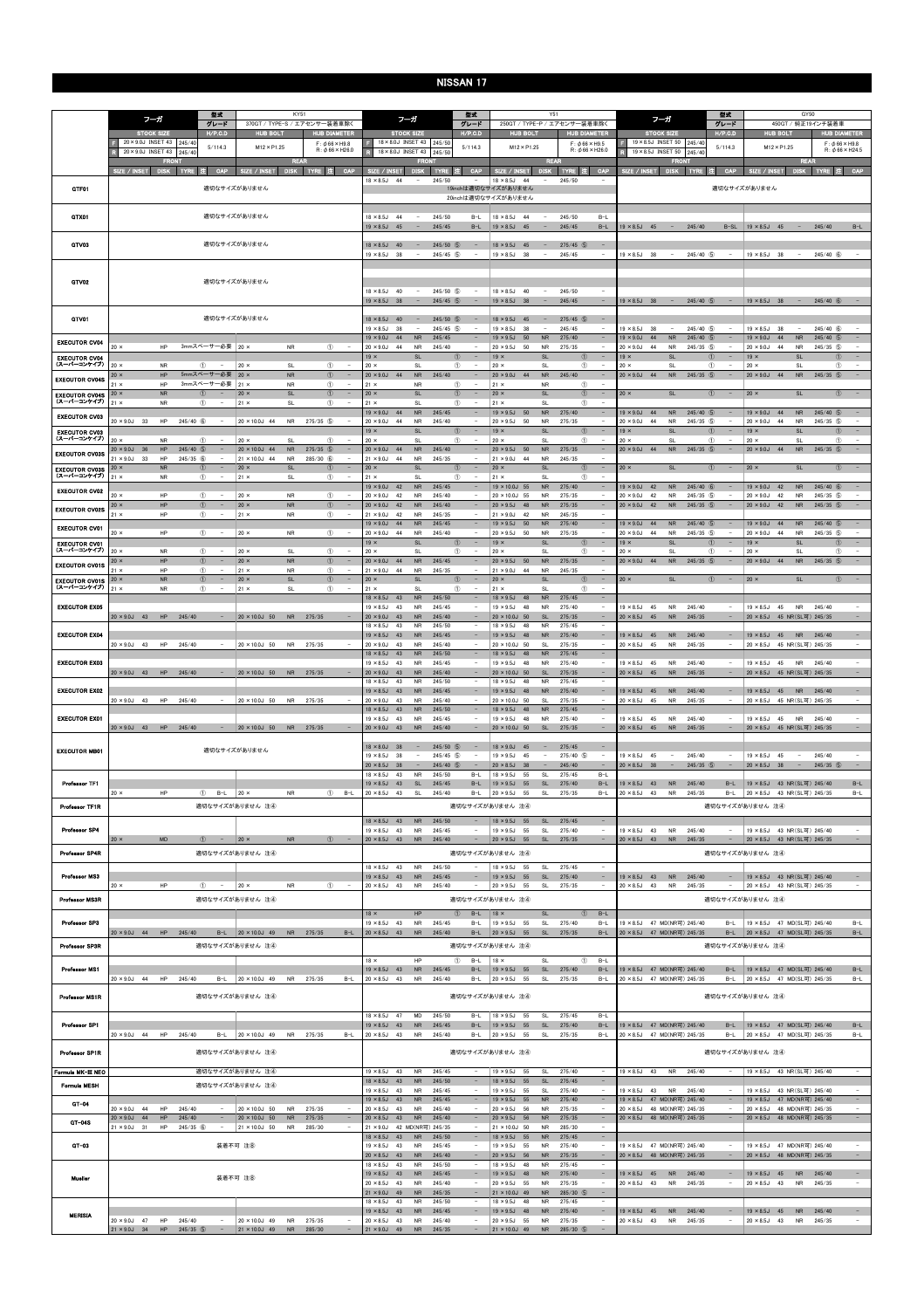| <b>NISSAN 18</b>                     |                                                                                                                                                              |                                                                |                                                                                                                            |                                                                                                      |                                                                                                           |                                                      |                                                                           |                                                     |                                                                                                            |                                  |                                                                           |                                                     |  |  |  |
|--------------------------------------|--------------------------------------------------------------------------------------------------------------------------------------------------------------|----------------------------------------------------------------|----------------------------------------------------------------------------------------------------------------------------|------------------------------------------------------------------------------------------------------|-----------------------------------------------------------------------------------------------------------|------------------------------------------------------|---------------------------------------------------------------------------|-----------------------------------------------------|------------------------------------------------------------------------------------------------------------|----------------------------------|---------------------------------------------------------------------------|-----------------------------------------------------|--|--|--|
|                                      | フーガ                                                                                                                                                          | 型式                                                             | <b>PY50</b>                                                                                                                |                                                                                                      | マーチ                                                                                                       | 型式                                                   | K13                                                                       |                                                     | マーチ                                                                                                        | 型式                               | <b>BK12</b>                                                               |                                                     |  |  |  |
|                                      | <b>STOCK SIZE</b>                                                                                                                                            | グレード<br>$H/P$ .C.D                                             | 350GT / 純正17インチ装着車<br><b>HUB BOLT</b>                                                                                      | <b>HUB DIAMETER</b>                                                                                  | <b>STOCK SIZE</b>                                                                                         | グレード<br>H/P. O.D                                     | <b>HUB BOLT</b>                                                           | <b>HUB DIAMETER</b>                                 | <b>STOCK SIZE</b>                                                                                          | グレード<br>$H/P.$ C.D               | <b>HUB BOLT</b>                                                           | <b>HUB DIAMETER</b>                                 |  |  |  |
|                                      | 17 × 7.0J INSET 45 225/5<br>17 × 7.0J INSET 45 225/55                                                                                                        | 5/114.3                                                        | $M12 \times P1.25$                                                                                                         | $F: \phi$ 66 $\times$ H9.6<br>$R: \phi$ 66 $\times$ H25.0                                            | $14 \times 5.5$ J INSET 45 165/7<br>$14 \times 5.5$ J INSET 45<br>165/70                                  | 4/100                                                | $M12 \times P1.25$                                                        | $F: \phi$ 60 $\times$ H31.6<br>$R: \phi$ 60 × H22.2 | 14 × 5.0J INSET 44<br>165/70<br>14 × 5.0J INSET 44<br>165/7                                                | 4/100                            | M12×P1.25                                                                 | $F: \phi$ 60 $\times$ H31.5<br>$R: \phi$ 60 × H23.0 |  |  |  |
|                                      | <b>FRON</b><br><b>SIZE / INSET</b><br><b>DISK</b><br>- TYRE                                                                                                  | CAP                                                            | <b>REAR</b><br>SIZE / INSET<br><b>DISK</b>                                                                                 | CAP<br><b>TYRE</b><br>- 55                                                                           | <b>FRONT</b><br>SIZE / INSET<br><b>DISK</b><br><b>TYRE</b>                                                | <b>CAP</b>                                           | <b>REAR</b><br>SIZE / INSET<br><b>DISK</b>                                | CAP<br><b>TYRE</b><br>183                           | <b>FRON</b><br>SIZE / INSET<br><b>DISK</b><br><b>TYRE</b>                                                  | CAP                              | <b>REAR</b><br>SIZE / INSET<br><b>DISK</b>                                | CAP<br>TYRE 注                                       |  |  |  |
| GTF01                                | $18 \times 8.5$ J<br>44<br>$245/45$ (5)                                                                                                                      |                                                                | $18 \times 8.5$ J<br>44<br>19inchは適切なサイズがありません<br>20inchは適切なサイズがありません                                                      | $245/45$ (5)                                                                                         |                                                                                                           | PCDの設定がありません                                         |                                                                           |                                                     |                                                                                                            |                                  | PCDの設定がありません                                                              |                                                     |  |  |  |
| GTX01                                | 225/55<br>$17 \times 8.0$ J<br>45<br>$\overline{\phantom{a}}$<br>$18 \times 8.5$ J<br>44<br>$\overline{\phantom{a}}$<br>$245/45$ (5)<br>$\sim$               | $B-L$<br>$B-L$                                                 | $17 \times 8.0$ J<br>45<br>$\sim$<br>$18 \times 8.5$ J<br>44<br>$\sim$<br>$\sim$                                           | $225/55$ (5)<br>$B-L$<br>$245/45$ (5)<br>$B-L$                                                       |                                                                                                           | 適切なサイズがありません                                         |                                                                           |                                                     |                                                                                                            |                                  | 適切なサイズがありません                                                              |                                                     |  |  |  |
| GTV03                                | $19 \times 8.5$ J<br>45<br>245/40<br>$17 \times 7.0$ J<br>225/55<br>42<br>$\overline{\phantom{a}}$<br>$18 \times 8.5$ J<br>$\sim$<br>245/45<br>48            | $B-L$<br>$\overline{\phantom{a}}$<br>$\sim$                    | $19 \times 8.5$ J<br>45<br>$17 \times 7.0$ J<br>42<br>$\overline{a}$<br>$\sim$<br>$18 \times 8.5$ J<br>48                  | 245/40<br>$B-L$<br>225/55<br>$\qquad \qquad -$<br>245/45<br>$\sim$                                   |                                                                                                           | PCDの設定がありません                                         |                                                                           |                                                     |                                                                                                            |                                  | PCDの設定がありません                                                              |                                                     |  |  |  |
|                                      | $19 \times 8.5$ J<br>38<br>$245/40$ (5)<br>$\overline{\phantom{a}}$                                                                                          | $\overline{\phantom{a}}$                                       | $19 \times 8.5$ J<br>38<br>$\overline{\phantom{a}}$                                                                        | $245/40$ 6<br>÷                                                                                      | $175/60$ (5)<br>$15 \times 6.0$ J 45<br>$\sim$                                                            | $\sim$<br>16inchは適切なサイズがありません                        | $15 \times 6.0$ J 45<br>$\overline{\phantom{a}}$                          | 175/60<br>$\overline{\phantom{a}}$                  |                                                                                                            |                                  |                                                                           |                                                     |  |  |  |
| GTV02                                | $17 \times 7.0$ J<br>$\sim$<br>225/55<br>42<br>$18 \times 8.5$ J<br>48<br>245/45<br>$\overline{\phantom{a}}$<br>245/40 (5)<br>$19 \times 8.5$ J 38<br>$\sim$ | $\overline{\phantom{a}}$<br>$\sim$                             | $17 \times 7.0$ J<br>42<br>$\sim$<br>$18 \times 8.5$ J<br>48<br>$\overline{\phantom{a}}$<br>$19 \times 8.5$ J 38<br>$\sim$ | 225/55<br>$\sim$<br>245/45<br>245/40 6<br>$\sim$                                                     | $17 \times 7.0$ J 50<br>$195/40$ (5)<br>$\sim$                                                            | $\sim$                                               | $17 \times 7.0$ J 50<br>$\sim$                                            | 195/40<br>$\overline{\phantom{a}}$                  |                                                                                                            |                                  | 適切なサイズがありません                                                              |                                                     |  |  |  |
| GTV01                                | $17 \times 7.0$ J<br>225/55<br>42<br>$245/40$ (5)<br>$19 \times 8.5$ J<br>$\overline{\phantom{a}}$                                                           |                                                                | $17 \times 7.0$ J<br>42<br>$\overline{\phantom{a}}$<br>18inchは適切なサイズがありません<br>$\overline{\phantom{a}}$                     | $\sim$<br>225/55<br>$245/40$ (6)                                                                     | $17 \times 7.0$ J 50<br>$\sim$                                                                            | 15inchは適切なサイズがありません<br>16inchは適切なサイズがありません<br>$\sim$ | $\overline{\phantom{a}}$                                                  | $\sim$                                              |                                                                                                            |                                  | 適切なサイズがありません                                                              |                                                     |  |  |  |
| <b>EXECUTOR CV04</b>                 | 38<br><b>NR</b><br>$245/40$ (5)<br>$19 \times 9.0$ J<br>44<br>$20 \times 9.0$ J 44<br><b>NR</b><br>$245/35$ (5)                                              |                                                                | $19 \times 8.5$ J<br>38<br><b>NR</b><br>$19 \times 9.0$ J<br>44<br>$20 \times 9.0$ J 44<br><b>NR</b>                       | $245/40$ 5<br>$245/35$ (5)<br>$\overline{\phantom{a}}$                                               | $195/40$ (5)                                                                                              | PCDの設定がありません                                         | $17 \times 7.0$ J 50                                                      | 195/40                                              | PCDの設定がありません                                                                                               |                                  |                                                                           |                                                     |  |  |  |
| <b>EXECUTOR CV04</b><br>(スーパーコンケイブ   | $19 \times$<br><b>SL</b><br>$20 \times$<br>SL                                                                                                                | $\sim$<br>$\circ$<br>$\circled{1}$<br>$\sim$                   | $19 \times$<br><b>SL</b><br>$20 \times$<br>SL                                                                              | $\sim$<br>Œ<br>$^{\circ}$<br>$\overline{\phantom{a}}$                                                |                                                                                                           | PCDの設定がありません                                         |                                                                           | PCDの設定がありません                                        |                                                                                                            |                                  |                                                                           |                                                     |  |  |  |
| <b>EXECUTOR CV04S</b>                | <b>NR</b><br>$245/35$ (5)<br>$20 \times 9.0$ J 44                                                                                                            | $\sim$                                                         | ${\sf NR}$<br>$20 \times 9.0J$<br>44                                                                                       | $245/35$ (5)<br>$\sim$                                                                               |                                                                                                           | PCDの設定がありません                                         |                                                                           | PCDの設定がありません                                        |                                                                                                            |                                  |                                                                           |                                                     |  |  |  |
| <b>EXECUTOR CV04S</b><br>(スーパーコンケイブ) | <b>SL</b><br>$20 \times$                                                                                                                                     | $\circ$<br>$\sim$                                              | $20 \times$<br><b>SL</b>                                                                                                   | (1)<br>$\sim$                                                                                        |                                                                                                           | PCDの設定がありません                                         |                                                                           |                                                     |                                                                                                            | PCDの設定がありません                     |                                                                           |                                                     |  |  |  |
| <b>EXECUTOR CV03</b>                 | <b>NR</b><br>$245/40$ (5)<br>$19 \times 9.0$ J 44                                                                                                            |                                                                | $19 \times 9.0J$<br><b>NR</b><br>44                                                                                        | $245/40$ (5)<br>$\sim$                                                                               |                                                                                                           | PCDの設定がありません                                         |                                                                           |                                                     |                                                                                                            | PCDの設定がありません                     |                                                                           |                                                     |  |  |  |
| <b>EXECUTOR CV03</b>                 | $20 \times 9.0J$<br>44<br><b>NR</b><br>$245/35$ (5)<br>$19 \times$<br><b>SL</b>                                                                              | $\circled{0}$<br>$\qquad \qquad -$                             | $20 \times 9.0J$<br>44<br><b>NR</b><br>$19 \times$<br><b>SL</b>                                                            | $245/35$ (5)<br>$\overline{a}$<br>$\overline{\phantom{a}}$<br>$\sqrt{1}$                             |                                                                                                           | PCDの設定がありません                                         |                                                                           |                                                     |                                                                                                            | PCDの設定がありません                     |                                                                           |                                                     |  |  |  |
| (スーパーコンケイブ)<br><b>EXECUTOR CV03S</b> | $20 \times$<br>SL<br>${\sf NR}$<br>$245/35$ 5<br>$20 \times 9.0$ J 44                                                                                        | $\circled{0}$                                                  | $20 \times$<br><b>SL</b><br>${\sf NR}$<br>$20 \times 9.0J$<br>44                                                           | $^{\circ}$<br>÷<br>$245/35$ 5<br>$\overline{\phantom{a}}$                                            |                                                                                                           | PCDの設定がありません                                         |                                                                           |                                                     |                                                                                                            |                                  | PCDの設定がありません                                                              |                                                     |  |  |  |
| <b>EXECUTOR CV03S</b><br>(スーパーコンケイブ) | <b>SL</b><br>$20 \times$                                                                                                                                     | (1)                                                            | SL<br>$20 \times$                                                                                                          | $\circled{0}$<br>-                                                                                   |                                                                                                           | PCDの設定がありません                                         |                                                                           |                                                     |                                                                                                            | PCDの設定がありません                     |                                                                           |                                                     |  |  |  |
| <b>EXECUTOR CV02</b>                 | $245/40$ (5)<br>$19 \times 9.0J$<br>42<br><b>NR</b><br>$20 \times 9.0J$<br><b>NR</b><br>$245/35$ (5)<br>42                                                   | $\overline{\phantom{a}}$                                       | $19 \times 9.0J$<br>42<br><b>NR</b><br>$20 \times 9.0J$<br><b>NR</b><br>42                                                 | $245/40$ 6<br>÷<br>$245/35$ 6<br>$\overline{\phantom{a}}$                                            |                                                                                                           | PCDの設定がありません                                         |                                                                           |                                                     |                                                                                                            |                                  | PCDの設定がありません                                                              |                                                     |  |  |  |
| <b>EXECUTOR CV02S</b>                | $20 \times 9.0$ J<br>42<br><b>NR</b><br>$245/35$ (5)                                                                                                         | $\qquad \qquad -$                                              | $20 \times 9.0J$<br>42<br><b>NR</b>                                                                                        | $245/35$ (6)<br>$\overline{\phantom{a}}$                                                             |                                                                                                           | PCDの設定がありません                                         |                                                                           |                                                     |                                                                                                            |                                  | PCDの設定がありません                                                              |                                                     |  |  |  |
| <b>EXECUTOR CV01</b>                 | $245/40$ (5)<br>$19 \times 9.0$ J 44<br><b>NR</b><br><b>NR</b><br>$245/35$ (5)<br>$20 \times 9.0$ J 44                                                       | $\sim$                                                         | $19 \times 9.0$ J 44<br><b>NR</b><br>$20 \times 9.0$ J 44<br>NR                                                            | 245/40 5<br>$\overline{\phantom{a}}$<br>$245/35$ (5)<br>$\overline{\phantom{a}}$                     |                                                                                                           | PCDの設定がありません                                         |                                                                           |                                                     |                                                                                                            |                                  | PCDの設定がありません                                                              |                                                     |  |  |  |
| <b>EXECUTOR CV01</b><br>(スーパーコンケイブ)  | <b>SL</b><br>$19 \times$<br><b>SL</b><br>$20 \times$                                                                                                         | M<br>$\circled{1}$                                             | $19 \times$<br><b>SL</b><br>$20 \times$<br><b>SL</b>                                                                       | $\sim$<br>Œ<br>$\circled{1}$                                                                         |                                                                                                           | PCDの設定がありません                                         |                                                                           |                                                     |                                                                                                            |                                  | PCDの設定がありません                                                              |                                                     |  |  |  |
| <b>EXECUTOR CV01S</b>                | <b>NR</b><br>$245/35$ (5)<br>$20 \times 9.0$ J 44                                                                                                            | $\overline{\phantom{a}}$                                       | $20 \times 9.0$ J 44<br><b>NR</b>                                                                                          | $245/35$ (5)<br>$\sim$                                                                               |                                                                                                           | PCDの設定がありません                                         |                                                                           | PCDの設定がありません                                        |                                                                                                            |                                  |                                                                           |                                                     |  |  |  |
| <b>EXECUTOR CV01S</b><br>(スーパーコンケイブ) | <b>SL</b><br>$20 \times$                                                                                                                                     | $\circled{1}$<br>$\overline{\phantom{a}}$                      | $20 \times$<br><b>SL</b>                                                                                                   | $\circled{1}$<br>$\alpha=1$                                                                          |                                                                                                           | PCDの設定がありません                                         |                                                                           | PCDの設定がありません                                        |                                                                                                            |                                  |                                                                           |                                                     |  |  |  |
| <b>EXECUTOR EX05</b>                 | $18 \times 8.0$ J<br><b>NR</b><br>245/45<br>45<br>$19 \times 8.5$ J<br>45<br>NR<br>245/40<br>$20 \times 8.5$ J<br>45<br><b>NR</b><br>245/35                  | $\overline{\phantom{m}}$<br>$\qquad \qquad -$                  | $18 \times 8.0J$<br><b>NR</b><br>45<br>$19 \times 8.5$ J<br>45<br>NR<br>20 × 8.5J 45 NR(SL可) 245/35                        | 245/45<br>$\overline{\phantom{a}}$<br>245/40<br>$\sim$<br>$\qquad \qquad -$                          |                                                                                                           | PCDの設定がありません                                         |                                                                           |                                                     |                                                                                                            | PCDの設定がありません                     |                                                                           |                                                     |  |  |  |
| <b>EXECUTOR EX04</b>                 | $18 \times 8.0$<br><b>NR</b><br>245/45<br>45<br>45<br><b>NR</b><br>$19 \times 8.5$ J<br>245/40<br>$20 \times 8.5$ J<br>45<br><b>NR</b><br>245/35             | $\overline{\phantom{a}}$                                       | $18 \times 8.0J$<br>45<br><b>NR</b><br>$19 \times 8.5$ J 45<br><b>NR</b><br>20 × 8.5J 45 NR(SL可) 245/35                    | 245/45<br>$\overline{\phantom{a}}$<br>245/40<br>$\overline{\phantom{a}}$<br>$\overline{\phantom{a}}$ |                                                                                                           | PCDの設定がありません                                         |                                                                           |                                                     |                                                                                                            |                                  | PCDの設定がありません                                                              |                                                     |  |  |  |
| <b>EXECUTOR EX03</b>                 | $18 \times 8.0$ J<br>45<br>${\sf NR}$<br>245/45<br>$19 \times 8.5$ J<br>45<br><b>NR</b><br>245/40<br>$20 \times 8.5$ J<br><b>NR</b><br>245/35<br>45          | $\overline{\phantom{a}}$                                       | $18 \times 8.0J$<br>45<br><b>NR</b><br>$19 \times 8.5$ J<br>45<br><b>NR</b><br>$20 \times 8.5$ J<br>45 NR(SL可) 245/35      | 245/45<br>245/40<br>$\sim$<br>$\sim$                                                                 |                                                                                                           | PCDの設定がありません                                         |                                                                           |                                                     |                                                                                                            |                                  | PCDの設定がありません                                                              |                                                     |  |  |  |
| <b>EXECUTOR EX02</b>                 | 245/45<br>$18 \times 8.0$ J<br>45<br><b>NR</b><br>$19 \times 8.5$ J<br><b>NR</b><br>245/40<br>45<br>$20 \times 8.5$ J<br>245/35<br>45<br><b>NR</b>           | $\overline{\phantom{a}}$<br>$\equiv$<br>$\overline{a}$         | $18 \times 8.0$ J<br>45<br><b>NR</b><br>$19 \times 8.5$ J 45<br><b>NR</b><br>20 × 8.5J 45 NR(SL可) 245/35                   | 245/45<br>$\overline{\phantom{a}}$<br>$\sim$<br>245/40<br>$\overline{\phantom{a}}$                   |                                                                                                           | PCDの設定がありません                                         |                                                                           |                                                     | PCDの設定がありません                                                                                               |                                  |                                                                           |                                                     |  |  |  |
| <b>EXECUTOR EX01</b>                 | $18 \times 8.0$ J<br>45<br>${\sf NR}$<br>245/45<br>$19 \times 8.5$ J<br>45<br><b>NR</b><br>245/40<br>$20 \times 8.5$ J 45<br><b>NR</b><br>245/35             | $\sim$<br>$\overline{\phantom{a}}$<br>$\overline{\phantom{a}}$ | $18 \times 8.0J$<br>45<br>NR<br>$19 \times 8.5$ J<br>45<br><b>NR</b><br>20 × 8.5J 45 NR(SL可) 245/35                        | 245/45<br>$\sim$<br>245/40<br>$\overline{\phantom{a}}$<br>$\sim$                                     |                                                                                                           | PCDの設定がありません                                         |                                                                           |                                                     | PCDの設定がありません                                                                                               |                                  |                                                                           |                                                     |  |  |  |
| <b>EXECUTOR MB01</b>                 | $18 \times 8.0$ J 45<br>$\sim$<br>245/45<br>$19 \times 8.5$ J<br>45<br>245/40<br>$\overline{\phantom{a}}$                                                    | $\sim$                                                         | 17inchは適切なサイズがありません<br>$18 \times 8.0$ J 45<br>$\sim$<br>$19 \times 8.5$ J<br>45<br>$\sim$                                 | 245/45<br>$\sim$<br>245/40<br>$\sim$                                                                 | $16 \times 6.5$ J 45 - $195/45$ (5) - $16 \times 6.5$ J 45                                                | 15inchは適切なサイズがありません<br>17inchは適切なサイズがありません           | $\sim$ 100 $\pm$                                                          | 195/45<br>$\sim$                                    |                                                                                                            |                                  | 適切なサイズがありません                                                              |                                                     |  |  |  |
| Professor TF1                        | $20 \times 8.5$ J 38<br>$245/35$ (5)<br>$\sim$<br>$18 \times 8.0J$<br>$245/45$ (5)<br>37<br><b>NR</b><br>$19 \times 8.5$ J 43<br><b>NR</b><br>245/40         | $\sim$<br>$B-L$<br>$B-L$                                       | $20 \times 8.5$ J 38<br>$\sim$<br>18 × 8.0J 37 NR(SL可) 245/45 6<br>19 × 8.5J 43 NR(SL可) 245/40 5                           | $\sim$<br>$245/35$ (5)<br>$B-L$<br>$B-L$                                                             |                                                                                                           | 適切なサイズがありません 注4                                      |                                                                           |                                                     |                                                                                                            |                                  | 適切なサイズがありません 注4                                                           |                                                     |  |  |  |
| Professor TF1R                       | $20 \times 8.5$ J<br>43<br><b>NR</b><br>245/35                                                                                                               | $B-L$                                                          | 20 × 8.5J 43 NR(SL可) 245/35 5                                                                                              | $B-L$                                                                                                | 16 × 6.5J 45 NR 195/45 5 A-L 16 × 6.5J 45                                                                 |                                                      | <b>NR</b>                                                                 | 195/45<br>$A-L$                                     | 16 × 6.5J 51 NR                                                                                            | 195/45 5 A-L                     | $16 \times 6.5$ J 51<br><b>NR</b>                                         | 195/45<br>$A-L$                                     |  |  |  |
|                                      | $17 \times$<br><b>NR</b><br>$18 \times 8.0$ J 37<br><b>NR</b><br>$245/45$ (5)                                                                                | $^{\circ}$<br>$B-L$<br>$\hspace{0.1mm}-\hspace{0.1mm}$         | $17 \times$<br><b>SL</b><br>18 × 8.0J 37 NR(SL可) 245/45 6                                                                  | $\circled{1}$<br>$B-L$<br>$\sim$                                                                     |                                                                                                           |                                                      |                                                                           |                                                     |                                                                                                            |                                  |                                                                           |                                                     |  |  |  |
| Professor SP4                        | <b>NR</b><br>245/40<br>$19 \times 8.5$ J<br>43<br>$20 \times 8.5$ J 43<br>${\sf NR}$<br>245/35                                                               | $\sim$<br>$\sim$                                               | 19 × 8.5J 43 NR(SL可) 245/40 5<br>20 × 8.5J 43 NR(SL可) 245/35 5                                                             | $\sim$<br>$\alpha=1$                                                                                 | 195/45 (5)<br>$16 \times 6.5$ J 45<br><b>NR</b>                                                           | 適切なサイズがありません 注4<br>$\overline{\phantom{a}}$          | $16 \times 6.5$ J 45<br><b>NR</b>                                         | 195/45<br>$\overline{\phantom{a}}$                  | $16 \times 7.0$ J 52<br><b>NR</b><br>195/45 (5)                                                            | $\sim$                           | 適切なサイズがありません 注4<br>$16 \times 7.0$ J<br>52<br><b>NR</b>                   | 195/45                                              |  |  |  |
| Professor SP4R                       | $17 \times$<br><b>NR</b><br>$18 \times 8.0$ J 37<br><b>NR</b><br>$245/45$ (5)                                                                                | $\circled{1}$<br>$\sim$<br>$\sim$                              | $17 \times$<br>SI<br>18 × 8.0J 37 NR(SL可) 245/45 6                                                                         | $\circ$<br>$\sim$                                                                                    |                                                                                                           |                                                      |                                                                           |                                                     |                                                                                                            |                                  |                                                                           |                                                     |  |  |  |
| <b>Professor MS3</b>                 | $19 \times 8.5$ J 43<br><b>NR</b><br>245/40<br>$20 \times 8.5$ J<br>43<br><b>NR</b><br>245/35                                                                |                                                                | 19 × 8.5J 43 NR(SL可) 245/40 5<br>20 × 8.5J 43 NR(SL可) 245/35 5                                                             | $\sim$                                                                                               |                                                                                                           | 適切なサイズがありません 注4                                      |                                                                           |                                                     |                                                                                                            |                                  | 適切なサイズがありません 注4                                                           |                                                     |  |  |  |
| <b>Professor MS3R</b>                | $17 \times$<br><b>NR</b><br>$18 \times 8.0$ J 41<br>MD<br>$245/45$ (5)                                                                                       | $\circled{1}$<br>$\overline{a}$<br>$B-L$                       | $17 \times$<br><b>SL</b><br>18 × 8.0J 41 MD(SL可) 245/45 6                                                                  | $^{\circ}$<br>$B-L$                                                                                  | 16 × 6.5J 45 NR 195/45 5 -                                                                                |                                                      | $16 \times 6.5$ J 45 NR                                                   | 195/45<br>$\sim$                                    | 16 × 7.0J 52 NR 195/45 5 -                                                                                 |                                  | $16 \times 7.0$ J 52<br><b>NR</b>                                         | 195/45<br>$\sim$                                    |  |  |  |
| Professor SP3                        | $19 \times 8.0$ J<br><b>NR</b><br>245/40<br>49<br>${\sf NR}$<br>$20 \times 8.0$ J 49<br>245/35                                                               | $B-L$<br>$B-L$                                                 | 49 NR(SL可) 245/40<br>$19 \times 8.0$ J<br>20 × 8.0J 49 NR(SL可) 245/35                                                      | $B-L$<br>$B-L$                                                                                       |                                                                                                           | 適切なサイズがありません 注4                                      |                                                                           |                                                     |                                                                                                            |                                  | 適切なサイズがありません 注4                                                           |                                                     |  |  |  |
| Professor SP3R                       | $17 \times 8.0$ J 41<br>MD<br>$225/55$ (5)                                                                                                                   | $B-L$                                                          | 17 × 8.0J 41 MD(SL可) 225/55 6                                                                                              | $B-L$                                                                                                | $16 \times 6.5$ J 45<br><b>NR</b><br>$195/45$ (5)                                                         | A-L                                                  | $16 \times 6.5$ J 45<br><b>NR</b>                                         | 195/45<br>$A-L$                                     | $195/45$ (5)<br>$16 \times 7.0$ J 52<br><b>NR</b>                                                          | A-L                              | $16 \times 7.0$ J<br>52<br><b>NR</b>                                      | 195/45<br>$A-L$                                     |  |  |  |
| <b>Professor MS1</b>                 | $18 \times 8.0J$<br>MD<br>$245/45$ (5)<br>41<br>$19 \times 8.0$ J<br>49<br>${\sf NR}$<br>245/40<br>$20 \times 8.0$ J 49<br><b>NR</b><br>245/35               | $B-L$<br>$B-L$<br>$B-L$                                        | 18 × 8.0J 41 MD(SL可) 245/45 ⑥<br>19 × 8.0J 49 NR(SL可) 245/40<br>20 × 8.0J 49 NR(SL可) 245/35                                | $B-L$<br>$B-L$<br>$B-L$                                                                              |                                                                                                           | 適切なサイズがありません 注4                                      |                                                                           |                                                     |                                                                                                            |                                  | 適切なサイズがありません 注4                                                           |                                                     |  |  |  |
| Professor MS1R                       | $225/55$ (5)<br>$17 \times 8.0$ J 41<br><b>MD</b>                                                                                                            | $B-L$                                                          | 17 × 8.0J 41 MD(SL可) 225/55 6                                                                                              | $B-L$                                                                                                | $185/55$ (5)<br>$15 \times 6.5$ J 51<br><b>NR</b><br>$16 \times 6.5$ J 45<br><b>NR</b><br>$195/45$ (5)    | $A-L$<br>$A-L$                                       | $15 \times 6.5$ J<br>51<br><b>NR</b><br>$16 \times 6.5$ J 45<br><b>NR</b> | 185/55<br>$A-L$<br>195/45<br>$A-L$                  | $15 \times 6.5$ J<br>$185/55$ (5)<br>51<br><b>NR</b><br>$16 \times 7.0$ J<br>52<br><b>NR</b><br>195/45 (5) | $A-L$<br>$A-L$                   | $15 \times 6.5$ J<br>51<br><b>NR</b><br>$16 \times 7.0$ J 52<br><b>NR</b> | 185/55<br>$A-L$<br>195/45<br>$A-L$                  |  |  |  |
| Professor SP1                        | $245/45$ (5)<br>$18 \times 8.0$<br>MD<br>41<br>$19 \times 8.0$ J 49<br><b>NR</b><br>245/40<br>$20 \times 8.0$ J 49<br><b>NR</b><br>245/35                    | $B-L$<br>$B-L$<br>$B-L$                                        | 18 × 8.0J 41 MD(SL可) 245/45 6<br>19 × 8.0J 49 NR(SL可) 245/40<br>20 × 8.0J 49 NR(SL可) 245/35                                | $B-I$<br>$B-L$<br>$B-L$                                                                              |                                                                                                           | 適切なサイズがありません 注4                                      |                                                                           |                                                     |                                                                                                            |                                  | 適切なサイズがありません 注4                                                           |                                                     |  |  |  |
| Professor SP1R                       |                                                                                                                                                              |                                                                |                                                                                                                            |                                                                                                      | $185/55$ (6)<br>$15 \times 6.5$ J 40<br><b>NR</b><br>$16 \times 6.5$ J<br>45<br><b>NR</b><br>$195/45$ (5) | $A-L$<br>$A-SL$                                      | 15 × 6.5J 40 NR(SL可) 185/55<br>16 × 6.5J 45 NR(SL可) 195/45                | $A-L$<br>$A-SL$                                     | <b>NR</b><br>$15 \times$<br>$16 \times 7.0$ J 52<br><b>NR</b><br>$195/45$ 5                                | $\circled{1}$<br>$A-L$<br>$A-SL$ | $15 \times$<br>SL<br>$16 \times 7.0$ J<br>52 NR(SL可) 195/45               | $A-L$<br>$\circled{1}$<br>$A-SL$                    |  |  |  |
| Formula MK-III NEO                   | $17 \times 8.0$ J 41<br><b>MD</b><br>$225/55$ (5)<br>$19 \times 8.5J$<br><b>NR</b><br>245/40<br>43                                                           | $B-L$                                                          | 17 × 8.0J 41 MD(SL可) 225/55 6<br>19 × 8.5J 43 NR(SL可) 245/40<br>18 × 8.0J 37 NR(SL可) 245/45 6                              | $B-L$                                                                                                | $16 \times 6.5$ J<br>45<br>195/45 5<br><b>NR</b>                                                          |                                                      | 16 × 6.5J 45 NR(SL可) 195/45                                               | $\overline{\phantom{a}}$                            | $16 \times 6.5$ J<br><b>NR</b><br>195/45 (5)<br>51                                                         |                                  | 16 × 6.5J 51 NR(SL可) 195/45                                               |                                                     |  |  |  |
| Formula MESH                         | $245/45$ 5<br>$18 \times 8.0$ J<br>37<br><b>NR</b><br>$19 \times 8.5$ J<br>43<br><b>NR</b><br>245/40<br>19 × 8.5J 47 MD(NR可) 245/40                          | $\sim$                                                         | 19 × 8.5J 43 NR(SL可) 245/40<br>19 × 8.5J 47 MD(NR可) 245/40                                                                 | $\sim$                                                                                               | $16 \times 6.5$ J<br>45<br><b>NR</b><br>$195/45$ (5)                                                      | $\overline{\phantom{a}}$                             | 16 × 6.5J 45 NR(SL可) 195/45                                               | $\sim$                                              | $16 \times 7.0J$<br>52<br><b>NR</b><br>195/45 5                                                            | $\equiv$                         | 16 × 7.0J 52 NR(SL可) 195/45                                               | $\equiv$                                            |  |  |  |
| GT-04                                | 20 × 8.5J 48 MD(NR可) 245/35<br>20 × 8.5J 48 MD(NR可) 245/35                                                                                                   | $\sim$                                                         | 20 × 8.5J 48 MD(NR可) 245/35<br>20 × 8.5J 48 MD(NR可) 245/35                                                                 | $\equiv$<br>$\overline{\phantom{a}}$<br>$\sim$                                                       |                                                                                                           | PCDの設定がありません                                         |                                                                           |                                                     |                                                                                                            |                                  | PCDの設定がありません                                                              |                                                     |  |  |  |
| GT 04S                               | $18 \times 8.0$ J 49<br>NR 245/45                                                                                                                            | $\sim$                                                         | $18 \times 8.0$ J 49<br><b>NR</b>                                                                                          | $\sim$<br>245/45                                                                                     |                                                                                                           | PCDの設定がありません                                         |                                                                           |                                                     |                                                                                                            |                                  | PCDの設定がありません                                                              |                                                     |  |  |  |
| $GT-03$                              | 19 × 8.5J 47 MD(NR可) 245/40<br>48 MD(NR可) 245/35<br>$20 \times 8.5$ J                                                                                        | $\sim$                                                         | 19 × 8.5J 47 MD(NR可) 245/40<br>20 × 8.5J 48 MD(NR可) 245/35                                                                 | $\sim$<br>$\sim$                                                                                     |                                                                                                           | PCDの設定がありません                                         |                                                                           |                                                     |                                                                                                            |                                  | PCDの設定がありません                                                              |                                                     |  |  |  |
| Mueller                              | $18 \times 8.0$ J<br><b>NR</b><br>245/45<br>45<br>$19 \times 8.5$ J<br>45<br><b>NR</b><br>245/40<br>$20 \times 8.5$ J<br>43<br><b>NR</b><br>245/35           | $\sim$<br>$\overline{\phantom{a}}$<br>$\overline{\phantom{a}}$ | $18 \times 8.0$ J<br><b>NR</b><br>45<br>$19 \times 8.5$ J<br><b>NR</b><br>45<br>$20 \times 8.5$ J 43<br><b>NR</b>          | 245/45<br>$\overline{\phantom{a}}$<br>$\sim$<br>245/40<br>245/35<br>$\sim$                           |                                                                                                           | PCDの設定がありません                                         |                                                                           |                                                     |                                                                                                            |                                  | PCDの設定がありません                                                              |                                                     |  |  |  |
| <b>MERISIA</b>                       | 245/45<br>$18 \times 8.0$ J 45<br><b>NR</b><br>$19 \times 8.5$ J 45<br><b>NR</b><br>245/40                                                                   | $\sim$<br>$\overline{\phantom{a}}$                             | $18 \times 8.0$ J 45<br><b>NR</b><br>$19 \times 8.5$ J 45<br><b>NR</b>                                                     | 245/45<br>$\sim$<br>245/40<br>$\equiv$                                                               | 195/45<br>$16 \times 6.5$ J<br>51<br><b>NR</b><br>$17 \times 6.5$ J 51<br><b>NR</b><br>195/40             | $\sim$                                               | 16 × 6.5J 51 NR(SL可) 195/45<br>17 × 6.5J 51 NR(SL可) 195/40                | $\sim$<br>$\sim$                                    | $16 \times 6.5$ J 51<br><b>NR</b><br>$195/45$ (5)                                                          | $\sim$ $-$                       | 16 × 6.5J 51 NR(SL可) 195/45                                               |                                                     |  |  |  |
|                                      | 20 × 8.5J 43 NR 245/35                                                                                                                                       |                                                                | 20 × 8.5J 43 NR 245/35                                                                                                     |                                                                                                      |                                                                                                           |                                                      |                                                                           |                                                     |                                                                                                            |                                  |                                                                           |                                                     |  |  |  |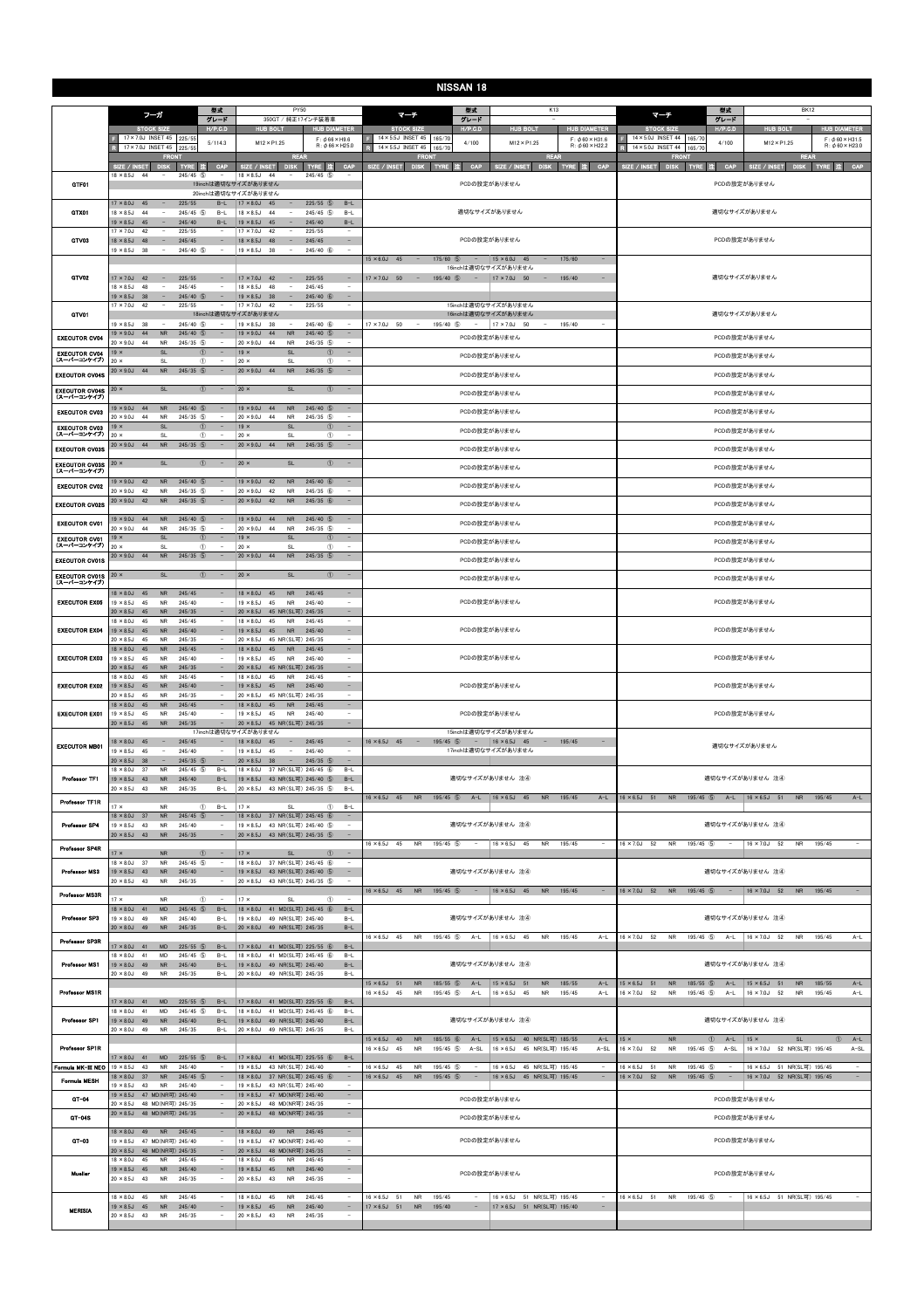| <b>NISSAN 19</b>                               |                                                                                                                                                                                                                                                                                                                                    |                                                                                                                                                                                                                                                                                        |                                                                                                                                                                                                                                                                                                                            |  |  |  |  |  |  |  |  |  |
|------------------------------------------------|------------------------------------------------------------------------------------------------------------------------------------------------------------------------------------------------------------------------------------------------------------------------------------------------------------------------------------|----------------------------------------------------------------------------------------------------------------------------------------------------------------------------------------------------------------------------------------------------------------------------------------|----------------------------------------------------------------------------------------------------------------------------------------------------------------------------------------------------------------------------------------------------------------------------------------------------------------------------|--|--|--|--|--|--|--|--|--|
|                                                | 型式<br>MG33S<br>モコ<br>グレード                                                                                                                                                                                                                                                                                                          | 型式<br><b>MG22S</b><br>÷.<br>グレード                                                                                                                                                                                                                                                       | 型式<br>CWEFWN<br>ラフェスタ<br>グレード<br>ハイウェイスター / 2.0                                                                                                                                                                                                                                                                            |  |  |  |  |  |  |  |  |  |
|                                                | <b>STOCK SIZE</b><br>$H/P$ .C.D<br><b>HUB BOLT</b><br><b>HUB DIAMETER</b><br>13 × 4.0J INSET 45 145/80<br>$F: \phi 54 \times H13.0$                                                                                                                                                                                                | <b>STOCK SIZE</b><br>$H/P$ .C.D<br><b>HUB BOLT</b><br><b>HUB DIAMETER</b><br>13 × 4.00B INSET 45 155/65<br>E<br>$F: \phi 54 \times H13.0$                                                                                                                                              | <b>STOCK SIZE</b><br>$H/P$ .C.D<br><b>HUB BOLT</b><br><b>HUB DIAMETER</b><br>15 × 6.0J INSET 52.5 195/65<br>$F: \phi 67 \times H17.0$                                                                                                                                                                                      |  |  |  |  |  |  |  |  |  |
|                                                | $M12 \times P1.25$<br>4/100<br>$R: \phi$ 52 × H16.0<br>13 × 4.0J INSET 45<br>145/80<br><b>REAR</b><br><b>FRON</b>                                                                                                                                                                                                                  | 4/100<br>$M12 \times P1.25$<br>$R: \phi$ 52 × H15.5<br><b>R</b><br>13 × 4.00B INSET 45<br>155/65<br><b>REAR</b><br><b>FRON</b>                                                                                                                                                         | 5/114.3<br>$M12 \times P1.5$<br>$R: \phi$ 67 $\times$ H8.2<br>15 × 6.0J INSET 52.5<br>195/65<br><b>REAR</b><br><b>FRON</b>                                                                                                                                                                                                 |  |  |  |  |  |  |  |  |  |
|                                                | SIZE / INSET<br>CAP<br>DISK TYRE 注<br>CAP<br>DISK TYRE<br>SIZE / INSET                                                                                                                                                                                                                                                             | CAP<br>SIZE / INSET<br>DISK TYRE 注<br>CAP<br>DISK TYRE 注<br>SIZE / INSET                                                                                                                                                                                                               | <b>CAP</b><br>SIZE / INSET<br>DISK TYRE 注<br>CAP<br>SIZE / INSET<br>DISK TYRE 注<br>適切なサイズがありません                                                                                                                                                                                                                            |  |  |  |  |  |  |  |  |  |
| GTF01                                          | PCDの設定がありません                                                                                                                                                                                                                                                                                                                       | PCDの設定がありません                                                                                                                                                                                                                                                                           | 17inchは適切なサイズがありません                                                                                                                                                                                                                                                                                                        |  |  |  |  |  |  |  |  |  |
| GTX01                                          | 適切なサイズがありません                                                                                                                                                                                                                                                                                                                       | 適切なサイズがありません                                                                                                                                                                                                                                                                           | $18 \times 7.5$ J<br>53<br>$\overline{\phantom{a}}$<br>215/40<br>$B-SL$<br>$18 \times 7.5$ J 53<br>215/40<br>$B-SL$<br>$\sim$<br>19inchは適切なサイズがありません<br>$17 \times 7.0$ J<br>50<br>$215/45$ (5)<br>$17 \times 7.0$ J<br>50<br>215/45<br>$\sim$<br>$\overline{\phantom{a}}$                                                 |  |  |  |  |  |  |  |  |  |
| GTV03                                          | PCDの設定がありません                                                                                                                                                                                                                                                                                                                       | PCDの設定がありません                                                                                                                                                                                                                                                                           | $18 \times 7.5$ J 53<br>$\hspace{0.1mm}-\hspace{0.1mm}$<br>215/40<br>$18 \times 7.5$ J 53<br>$\equiv$<br>215/40<br>$\sim$<br>$-$<br>19inchは適切なサイズがありません                                                                                                                                                                    |  |  |  |  |  |  |  |  |  |
| GTV02                                          | $15 \times 4.5$ J 43<br>165/55<br>$15 \times 4.5$ J<br>165/55<br>43<br>$\sim$<br>$\overline{\phantom{a}}$<br>$\overline{\phantom{a}}$<br>$\qquad \qquad -$<br>$16 \times 5.0$ J<br>165/45<br>45<br>165/45<br>$16 \times 5.0$ J<br>45<br>$\sim$<br>$\overline{\phantom{a}}$<br>$\overline{\phantom{a}}$<br>$\overline{\phantom{a}}$ | $15 \times 4.5$ J<br>165/50<br>$15 \times 4.5$ J<br>43<br>43<br>165/50<br>$\overline{\phantom{a}}$<br>$\overline{\phantom{a}}$<br>$\sim$<br>$16 \times 5.0$ J<br>165/40<br>$16 \times 5.0$ J<br>45<br>165/40<br>45<br>$\sim$<br>$\sim$<br>$\overline{\phantom{a}}$                     | 15inchはPCDの設定がありません<br>16inchはPCDの設定がありません<br>$215/45$ (5)<br>$17 \times 7.0$ J<br>215/45<br>$17 \times 7.0$ J<br>50<br>$\sim$<br>50<br>$\overline{\phantom{a}}$<br>$\sim$<br>215/40<br>$18 \times 7.5$ J<br>$18 \times 7.5J$<br>53<br>215/40<br>$\sim$<br>53<br>$\overline{\phantom{a}}$<br>$\sim$<br>19inchは適切なサイズがありません |  |  |  |  |  |  |  |  |  |
| GTV01                                          | $15 \times 4.5$ J 43<br>$\sim$<br>165/55<br>$15 \times 4.5$ J<br>43<br>165/55<br>$\overline{\phantom{a}}$<br>$16 \times 5.0$ J<br>45<br>$\sim$<br>165/45<br>۳.<br>$16 \times 5.0$ J<br>45<br>$\overline{\phantom{a}}$<br>165/45<br>$\overline{\phantom{a}}$                                                                        | $15 \times 4.5$ J<br>43<br>$\overline{\phantom{a}}$<br>165/50<br>$15 \times 4.5$ J<br>43<br>165/50<br>$\overline{\phantom{a}}$<br>$\overline{\phantom{a}}$<br>$16 \times 5.0$ J<br>45<br>$\equiv$<br>165/40<br>$\overline{\phantom{a}}$<br>$16 \times 5.0$ J<br>45<br>$\sim$<br>165/40 | $17 \times 7.0$ J<br>215/45<br>$\sim$<br>$17 \times 7.0$ J<br>50<br>$\overline{\phantom{a}}$<br>$215/45$ (5)<br>50<br>$\overline{\phantom{a}}$<br>$\equiv$<br>$18 \times 7.5J$<br>53<br>$\overline{\phantom{a}}$<br>215/40<br>$\equiv$<br>$18 \times 7.5J$<br>$\sim$<br>215/40<br>53<br>19inchは適切なサイズがありません                |  |  |  |  |  |  |  |  |  |
| <b>EXECUTOR CV04</b>                           | PCDの設定がありません                                                                                                                                                                                                                                                                                                                       | PCDの設定がありません                                                                                                                                                                                                                                                                           | $\mathcal{L} = \mathcal{L}$<br><b>NR</b><br>$\circled{1}$<br>$\sim$<br>$19 \times$<br><b>NR</b><br>$\circled{1}$<br>$19 \times$                                                                                                                                                                                            |  |  |  |  |  |  |  |  |  |
| <b>EXECUTOR CV04</b><br>(スーパーコンケイブ)            | PCDの設定がありません                                                                                                                                                                                                                                                                                                                       | PCDの設定がありません                                                                                                                                                                                                                                                                           | $19 \times$<br><b>SL</b><br>$\circ$<br><b>SL</b><br>$\circled{1}$<br>$\sim$<br>$\sim$<br>$19 \times$                                                                                                                                                                                                                       |  |  |  |  |  |  |  |  |  |
| <b>EXECUTOR CV04S</b>                          | PCDの設定がありません                                                                                                                                                                                                                                                                                                                       | PCDの設定がありません                                                                                                                                                                                                                                                                           | 適切なサイズがありません 注4                                                                                                                                                                                                                                                                                                            |  |  |  |  |  |  |  |  |  |
| <b>EXECUTOR CV04S</b><br>(スーパーコンケイブ)           | PCDの設定がありません                                                                                                                                                                                                                                                                                                                       | PCDの設定がありません                                                                                                                                                                                                                                                                           | 適切なサイズがありません 注4                                                                                                                                                                                                                                                                                                            |  |  |  |  |  |  |  |  |  |
| <b>EXECUTOR CV03</b>                           | PCDの設定がありません                                                                                                                                                                                                                                                                                                                       | PCDの設定がありません                                                                                                                                                                                                                                                                           | ${\sf NR}$<br>${\sf NR}$<br>$\circled{1}$<br>$19 \times$<br>$\circled{1}$<br>$\sim$<br>$19 \times$<br>$\alpha=1$                                                                                                                                                                                                           |  |  |  |  |  |  |  |  |  |
| <b>EXECUTOR CV03</b><br>(スーパーコンケイブ)            | PCDの設定がありません                                                                                                                                                                                                                                                                                                                       | PCDの設定がありません                                                                                                                                                                                                                                                                           | <b>SL</b><br><b>SL</b><br>$19 \times$<br>$\circled{1}$<br>$19 \times$<br>$\circled{1}$<br>$\hspace{0.1mm}-\hspace{0.1mm}$                                                                                                                                                                                                  |  |  |  |  |  |  |  |  |  |
| <b>EXECUTOR CV03S</b>                          | PCDの設定がありません                                                                                                                                                                                                                                                                                                                       | PCDの設定がありません                                                                                                                                                                                                                                                                           | 適切なサイズがありません 注4                                                                                                                                                                                                                                                                                                            |  |  |  |  |  |  |  |  |  |
| <b>EXECUTOR CV03S</b><br>(スーパーコンケイブ)           | PCDの設定がありません                                                                                                                                                                                                                                                                                                                       | PCDの設定がありません                                                                                                                                                                                                                                                                           | 適切なサイズがありません 注4<br>$\sim 10^{-1}$<br><b>NR</b><br>$\circled{1}$<br><b>NR</b><br>$\circled{1}$<br>$\sim$<br>$19 \times$<br>$19 \times$                                                                                                                                                                                      |  |  |  |  |  |  |  |  |  |
| <b>EXECUTOR CV02</b>                           | PCDの設定がありません                                                                                                                                                                                                                                                                                                                       | PCDの設定がありません                                                                                                                                                                                                                                                                           |                                                                                                                                                                                                                                                                                                                            |  |  |  |  |  |  |  |  |  |
| <b>EXECUTOR CV02S</b>                          | PCDの設定がありません                                                                                                                                                                                                                                                                                                                       | PCDの設定がありません                                                                                                                                                                                                                                                                           | 適切なサイズがありません 注4<br>$19 \times$<br>${\sf NR}$<br>$\circled{1}$<br>$19 \times$<br><b>NR</b><br>$\circled{1}$<br>$\sim$                                                                                                                                                                                                       |  |  |  |  |  |  |  |  |  |
| <b>EXECUTOR CV01</b><br><b>EXECUTOR CV01</b>   | PCDの設定がありません                                                                                                                                                                                                                                                                                                                       | PCDの設定がありません                                                                                                                                                                                                                                                                           | $19 \times$<br><b>SL</b><br>$\circled{1}$<br>$\sim$<br>$19 \times$<br>SL<br>$\circled{1}$<br>$\sim$ $-$                                                                                                                                                                                                                    |  |  |  |  |  |  |  |  |  |
| (スーパーコンケイブ)                                    | PCDの設定がありません                                                                                                                                                                                                                                                                                                                       | PCDの設定がありません                                                                                                                                                                                                                                                                           |                                                                                                                                                                                                                                                                                                                            |  |  |  |  |  |  |  |  |  |
| <b>EXECUTOR CV01S</b><br><b>EXECUTOR CV01S</b> | PCDの設定がありません                                                                                                                                                                                                                                                                                                                       | PCDの設定がありません                                                                                                                                                                                                                                                                           | 適切なサイズがありません 注4                                                                                                                                                                                                                                                                                                            |  |  |  |  |  |  |  |  |  |
| (スーパーコンケイブ)                                    | PCDの設定がありません                                                                                                                                                                                                                                                                                                                       | PCDの設定がありません                                                                                                                                                                                                                                                                           | 適切なサイズがありません 注4<br>$18 \times 7.5$ J<br>50<br><b>NR</b><br>215/40<br>$18 \times 7.5$ J<br>50 NR(SL可) 215/40<br>$\circ$                                                                                                                                                                                                     |  |  |  |  |  |  |  |  |  |
| <b>EXECUTOR EX05</b>                           | PCDの設定がありません                                                                                                                                                                                                                                                                                                                       | PCDの設定がありません                                                                                                                                                                                                                                                                           | $19 \times 7.5$ J<br>50<br><b>NR</b><br>$215/35$ (5)<br>19 × 7.5J 50 NR(SL可) 215/35<br>$\overline{\phantom{a}}$<br>$\overline{\phantom{a}}$<br>$18 \times 7.5J$<br><b>NR</b><br>$215/40$ (5)<br>$18 \times 7.5$ J<br>50 NR(SL可) 215/40<br>$\sim$<br>50                                                                     |  |  |  |  |  |  |  |  |  |
| <b>EXECUTOR EX04</b>                           | PCDの設定がありません                                                                                                                                                                                                                                                                                                                       | PCDの設定がありません                                                                                                                                                                                                                                                                           | $\sim$<br>$19 \times 7.5$ J<br>50<br><b>NR</b><br>$215/35$ (5)<br>19 × 7.5J 50 NR(SL可) 215/35<br>$\overline{\phantom{a}}$<br>$18 \times 7.5$ J 50<br>${\sf NR}$<br>215/40 5<br>18 × 7.5J 50 NR(SL可) 215/40                                                                                                                 |  |  |  |  |  |  |  |  |  |
| <b>EXECUTOR EX03</b>                           | PCDの設定がありません                                                                                                                                                                                                                                                                                                                       | PCDの設定がありません                                                                                                                                                                                                                                                                           | 19 × 7.5J 50 NR(SL可) 215/35<br>$19 \times 7.5$ J<br>50<br><b>NR</b><br>$215/35$ (5)<br>$\sim$<br>$\sim$<br>$215/40$ (5)<br>18 × 7.5J 50 NR(SL可) 215/40<br>$18 \times 7.5$ J<br>50<br><b>NR</b>                                                                                                                             |  |  |  |  |  |  |  |  |  |
| <b>EXECUTOR EX02</b>                           | PCDの設定がありません                                                                                                                                                                                                                                                                                                                       | PCDの設定がありません                                                                                                                                                                                                                                                                           | $19 \times 7.5$ J 50<br>${\sf NR}$<br>$215/35$ (5)<br>$\sim$<br>19 × 7.5J 50 NR(SL可) 215/35<br>$18 \times 7.5$ J 50<br><b>NR</b><br>$215/40$ (5)<br>18 × 7.5J 50 NR(SL可) 215/40<br>$\sim$<br>$\sim$                                                                                                                        |  |  |  |  |  |  |  |  |  |
| <b>EXECUTOR EX01</b>                           | PCDの設定がありません<br>$15 \times 5.0$ J 48<br>165/55<br>$15 \times 5.0$ J 48<br>165/55<br>$\overline{\phantom{a}}$                                                                                                                                                                                                                       | PCDの設定がありません<br>$15 \times 5.0$ J 48<br>165/50<br>$15 \times 5.0$ J<br>165/50<br>$\sim$<br>48                                                                                                                                                                                          | $19 \times 7.5$ J<br>50<br><b>NR</b><br>$215/35$ 5<br>19 × 7.5J 50 NR(SL可) 215/35<br>$\sim$<br>$17 \times 7.0$ J 55<br>215/45<br>$17 \times 7.0$ J<br>215/45<br>$\sim$<br>$\sim$<br>55<br>$\sim$                                                                                                                           |  |  |  |  |  |  |  |  |  |
| <b>EXECUTOR MB01</b>                           | $16 \times 5.0$ J 48<br>$16 \times 5.0$ J 48<br>$\sim$<br>165/45<br>$\sim$<br>$\sim$<br>165/45<br>$\overline{\phantom{a}}$                                                                                                                                                                                                         | $16 \times 5.0$ J 48<br>$16 \times 5.0$ J 48<br>$\sim$<br>165/40<br>$\sim$<br>165/40<br>$\sim$<br>$\sim$                                                                                                                                                                               | $\overline{\phantom{a}}$<br>$18 \times 7.5$ J 50<br>$\sim$<br>$215/40$ 5<br>$\sim$<br>$18 \times 7.5$ J 50<br>$\sim$<br>215/40<br>19inchは適切なサイズがありません<br>$B-SL$<br>$18 \times 7.5$ J<br>43<br>SL<br>$215/40$ (6)<br>$B-SL$<br>$18 \times 7.5$ J<br>43<br><b>SL</b><br>215/40                                               |  |  |  |  |  |  |  |  |  |
| Professor TF1                                  | 適切なサイズがありません 注4                                                                                                                                                                                                                                                                                                                    | 適切なサイズがありません 注4                                                                                                                                                                                                                                                                        | $19 \times 7.5$ J 43<br>SL<br>$215/35$ 6<br>$B-SL$<br>$19 \times 7.5$ J<br>43<br>SL<br>215/35<br>$B-SL$                                                                                                                                                                                                                    |  |  |  |  |  |  |  |  |  |
| Professor TF1R                                 | $16 \times 5.5$ J 45<br>$16 \times 5.5$ J 45<br><b>SL</b><br>165/45<br>$A-SL$<br>SL<br>165/45<br>$A-SL$<br>$\circledcirc$<br>$A-SL$<br>$17 \times$<br>$\circledcirc$<br>$A-SL$<br>$17 \times$<br>SL<br>SL                                                                                                                          | 165/45<br>$A-SL$<br>$16 \times 5.5$ J 45<br>$\mathsf{SL}% _{2}\left( \mathbb{Z}\right)$<br>165/45<br>$A-SL$<br>$16 \times 5.5$ J<br>45<br><b>SL</b><br>$\circledcirc$<br>$\circled{1}$ A-SL<br>$17 \times$<br>SL<br>$A-SL$<br>$17 \times$<br>SL                                        | 16inchはPCDの設定がありません<br>$215/45$ 6<br>$17 \times 7.5$ J<br>$\mathsf{SL}% _{2}\left( \mathbb{Z}\right)$<br>215/45<br>$B-SL$<br>$17 \times 7.5$ J 43<br>SL<br>$B-SL$<br>43                                                                                                                                                    |  |  |  |  |  |  |  |  |  |
| Professor SP4                                  | 適切なサイズがありません 注4                                                                                                                                                                                                                                                                                                                    | 適切なサイズがありません 注4                                                                                                                                                                                                                                                                        | <b>SL</b><br>$18 \times$<br><b>NR</b><br><b>T</b><br>$18 \times$<br>(1)<br>$\sim$<br>$19 \times$<br>$\circled{1}$<br><b>NR</b><br>$\circledcirc$<br>$\sim$<br>$19 \times$<br><b>SL</b><br>$\overline{\phantom{a}}$                                                                                                         |  |  |  |  |  |  |  |  |  |
| Professor SP4R                                 | $16 \times 5.5$ J 45<br>SL<br>$16 \times 5.5$ J 45<br><b>SL</b><br>165/45<br>$\sim$<br>165/45<br>$\sim$<br><b>SL</b><br>$17 \times$<br>$\circled{1}$ $\circ$<br>$ 17 \times$<br><b>SL</b><br>$\circled{1}$<br>$\sim$ $-$                                                                                                           | $16 \times 5.5$ J 45<br><b>SL</b><br>165/40<br>$16 \times 5.5$ J 45<br><b>SL</b><br>165/40<br>$\hspace{0.1mm}-\hspace{0.1mm}$<br>$\sim$                                                                                                                                                | 16inchはPCDの設定がありません<br>$17 \times$<br><b>NR</b><br>$\circled{1}$<br>$17 \times$<br>$\mathsf{SL}% _{2}\left( \mathbb{Z}\right)$<br>$\circled{1}$<br>$\sim$<br>$\sim$                                                                                                                                                        |  |  |  |  |  |  |  |  |  |
| Professor MS3                                  | 適切なサイズがありません 注4                                                                                                                                                                                                                                                                                                                    | 適切なサイズがありません 注4                                                                                                                                                                                                                                                                        | $\circled{1}$<br>$\circled{1}$<br>$\sim$<br>$18 \times$<br><b>NR</b><br><b>SL</b><br>$\overline{\phantom{a}}$<br>$18 \times$<br>SL<br>$\circled{1}$<br>$\sim$<br>$19 \times$<br><b>NR</b><br>$\circled{1}$<br>$\sim$<br>$19 \times$                                                                                        |  |  |  |  |  |  |  |  |  |
| Professor MS3R                                 | $16 \times 5.5$ J 45<br>SL<br>165/45<br>$16 \times 5.5$ J 45<br>SL<br>165/45<br>$\overline{\phantom{a}}$<br>-<br>$17 \times$<br>SL<br>$\circled{1}$<br>$\sim$<br>$17 \times$<br><b>SL</b><br>$\circled{1}$<br>$\sim$                                                                                                               | $16 \times 5.5$ J 45<br><b>SL</b><br>165/40<br>$16 \times 5.5$ J 45<br>SL<br>165/40                                                                                                                                                                                                    | 16inchはPCDの設定がありません<br>$17 \times$<br>$\circled{1}$<br>$17 \times$<br>$\circled{1}$<br><b>NR</b><br>$\sim$<br><b>SL</b>                                                                                                                                                                                                    |  |  |  |  |  |  |  |  |  |
| Professor SP3                                  | 適切なサイズがありません 注4                                                                                                                                                                                                                                                                                                                    | 適切なサイズがありません 注4                                                                                                                                                                                                                                                                        | $18 \times 7.5J$<br>43<br><b>NR</b><br>$215/40$ (6)<br>$B-SL$<br>18 × 7.5J 43 NR(SL可) 215/40<br>$B-SL$<br><b>NR</b><br>19 × 7.5J 43 NR(SL可) 215/35<br>$B-SL$<br>$19 \times 7.5$ J<br>43<br>$215/35$ (6)<br>$B-SL$                                                                                                          |  |  |  |  |  |  |  |  |  |
| Professor SP3R                                 | $16 \times 5.5$ J 45<br><b>SL</b><br>165/45<br>$A-SL$<br>$16 \times 5.5$ J<br>45<br><b>SL</b><br>165/45<br>$A-SL$<br>$17 \times$<br><b>SL</b><br>$\circled{1}$ A-SL   17 x<br><b>SL</b><br>$\circled{1}$<br>$A-SL$                                                                                                                 | $16 \times 5.5$ J 45<br><b>SL</b><br>165/40<br>$A-SL$<br>$16 \times 5.5$ J 45<br><b>SL</b><br>165/40<br>$A-SL$                                                                                                                                                                         | 16inchはPCDの設定がありません<br>$17 \times 7.5$ J 43<br><b>NR</b><br>$215/45$ (6)<br>B-SL   17 × 7.5J 43 NR(SL可) 215/45<br>$B-SL$                                                                                                                                                                                                   |  |  |  |  |  |  |  |  |  |
| Professor MS1                                  | 適切なサイズがありません 注4                                                                                                                                                                                                                                                                                                                    | 適切なサイズがありません 注4                                                                                                                                                                                                                                                                        | $B-SL$<br>$18 \times 7.5$ J<br>43<br><b>NR</b><br>$215/40$ (6)<br>$B-SL$<br>$18 \times 7.5J$<br>43 NR(SL可) 215/40<br>$19 \times 7.5$ J 43<br><b>NR</b><br>$215/35$ 6<br>$B-SL$<br>19 × 7.5J 43 NR(SL可) 215/35<br>$B-SL$                                                                                                    |  |  |  |  |  |  |  |  |  |
| <b>Professor MS1R</b>                          | $15 \times 5.5$ J 45<br>SL<br>165/55<br>A-SL $15 \times 5.5$ J 45<br>SL<br>165/55<br>$A-SL$<br>$16 \times 5.5$ J<br>45<br><b>SL</b><br>165/45<br>$A-SL$<br>$16 \times 5.5$ J<br>45<br>SL<br>165/45<br>$A-SL$<br>$17 \times$<br><b>SL</b><br>$\circled{1}$ A-SL   17 x<br>SL<br>$\circled{1}$ A-SL                                  | $15 \times 5.5$ J 45<br>SL<br>165/50<br>$A-SL$<br>$15 \times 5.5$ J 45<br><b>SL</b><br>165/50<br>$A-SL$<br>$16 \times 5.5$ J<br>45<br><b>SL</b><br>165/40<br>$A-SL$<br>$16 \times 5.5$ J 45<br><b>SL</b><br>165/40<br>$A-SL$                                                           | 15inchはPCDの設定がありません<br>$16 \times 7.0$ J<br>52<br><b>NR</b><br>205/55<br>$B-SL$<br>16 × 7.0J 52 NR(SL可) 205/55<br>$B-SL$<br>$17 \times 7.5$ J<br>43<br><b>NR</b><br>$215/45$ (6)<br>$B-SL$<br>17 × 7.5J 43 NR(SL可) 215/45<br>$B-SL$                                                                                        |  |  |  |  |  |  |  |  |  |
| Professor SP1                                  | 適切なサイズがありません 注4                                                                                                                                                                                                                                                                                                                    | 適切なサイズがありません 注4                                                                                                                                                                                                                                                                        | $B-SL$<br>$18 \times 7.5J$<br>43<br><b>NR</b><br>$215/40$ (6)<br>$B-SL$<br>$18 \times 7.5$ J<br>43 NR(SL可) 215/40<br>$215/35$ 6<br>$19 \times 7.5$ J 43<br><b>NR</b><br>$B-SL$<br>19 × 7.5J 43 NR(SL可) 215/35<br>$B-SL$                                                                                                    |  |  |  |  |  |  |  |  |  |
| Professor SP1R                                 | $15 \times 5.5$ J<br>165/55 5<br>165/55 5<br>40<br>SL<br>$A-SL$<br>$15 \times 5.5$ J<br>40<br>$A-SL$<br><b>SL</b><br>$16 \times 5.5$ J<br>45<br>SL<br>165/45<br>165/45<br>$A-SL$<br>$16 \times 5.5$ J<br>45<br><b>SL</b><br>$A-SI$                                                                                                 | $15 \times 5.5$ J<br>40<br>$\mathsf{SL}% _{2}\left( \mathbb{Z}\right)$<br>165/50 5<br>$15 \times 5.5$ J<br>165/50<br>$A-SL$<br>40<br><b>SL</b><br>$A-SL$<br>165/40<br>$16 \times 5.5$ J<br>45<br><b>SL</b><br>165/40<br>$16 \times 5.5$ J<br>45<br><b>SL</b><br>$A-SL$<br>$A-SL$       | 15inchはPCDの設定がありません<br>$16 \times 7.0J$<br>52<br>205/55<br>52 NR(SL可) 205/55<br>$B-SL$<br><b>NR</b><br>$B-SL$<br>$16 \times 7.0$ J                                                                                                                                                                                         |  |  |  |  |  |  |  |  |  |
| Formula MK-III NEO                             | <b>SL</b><br>$A-SL$<br>$17 \times$<br><b>SL</b><br>$\circled{1}$<br>$A-SL$<br>$17 \times$<br>$\circ$<br>$16 \times 5.5$ J 45<br>SL<br>165/45<br>$16 \times 5.5$ J 45<br>165/45<br>$\sim$<br><b>SL</b><br>$\sim$                                                                                                                    | $16 \times 5.5$ J<br>165/40<br>$16 \times 5.5$ J 45<br>165/40<br>45<br>SL<br>$\sim$<br><b>SL</b><br>$\sim$                                                                                                                                                                             | $215/45$ (6)<br>17 × 7.5J 43 NR(SL可) 215/45<br>$B-SL$<br>$17 \times 7.5$ J 43<br><b>NR</b><br>$B-SL$<br>$\sim$<br>$19 \times$<br><b>SL</b><br>$\circled{1}$<br>$19 \times$<br><b>SL</b><br>$\circled{1}$                                                                                                                   |  |  |  |  |  |  |  |  |  |
| Formula MESH                                   | $\sim$<br>$16 \times 5.5$ J 45<br>SL<br>165/45<br>$16 \times 5.5$ J 45<br>SL<br>165/45<br>$\equiv$                                                                                                                                                                                                                                 | $\sim$<br>$16 \times 5.5$ J 45<br>SL<br>165/40<br>$16 \times 5.5$ J 45<br>SL<br>165/40<br>$\equiv$                                                                                                                                                                                     | $\sim$<br>$18 \times 7.5$ J 43<br>SL<br>$215/40$ (6)<br>$18 \times 7.5$ J 43<br>SL<br>215/40<br>$\overline{\phantom{a}}$<br><b>NR</b><br>$\circled{1}$<br>$19 \times$<br>$\overline{\phantom{a}}$<br>$19 \times$<br>$\overline{\phantom{a}}$<br><b>SL</b><br>O                                                             |  |  |  |  |  |  |  |  |  |
| GT-04                                          | PCDの設定がありません                                                                                                                                                                                                                                                                                                                       | PCDの設定がありません                                                                                                                                                                                                                                                                           | $\sim$<br>$19 \times 7.5$ J 43<br><b>NR</b><br>$215/35$ (6)<br>$19 \times 7.5$ J 43<br><b>NR</b><br>215/35<br>$\sim$                                                                                                                                                                                                       |  |  |  |  |  |  |  |  |  |
| GT-04S                                         | PCDの設定がありません                                                                                                                                                                                                                                                                                                                       | PCDの設定がありません                                                                                                                                                                                                                                                                           | 適切なサイズがありません 注4                                                                                                                                                                                                                                                                                                            |  |  |  |  |  |  |  |  |  |
| $GT-03$                                        | PCDの設定がありません                                                                                                                                                                                                                                                                                                                       | PCDの設定がありません                                                                                                                                                                                                                                                                           | $18 \times 7.5$ J<br>55<br><b>NR</b><br>215/40<br>$\sim$<br>$18 \times 7.5$ J<br>55<br><b>NR</b><br>215/40<br>$\sim$<br>$19 \times 7.5$ J<br>55<br><b>NR</b><br>215/35<br>$19 \times 7.5$ J<br>55<br><b>NR</b><br>215/35                                                                                                   |  |  |  |  |  |  |  |  |  |
| Mueller                                        | PCDの設定がありません                                                                                                                                                                                                                                                                                                                       | PCDの設定がありません                                                                                                                                                                                                                                                                           | $18 \times 7.5$ J<br>50<br><b>NR</b><br>$215/40$ (5)<br>18 × 7.5J 50 NR(SL可) 215/40<br>$\sim$<br>$\sim$<br>$19 \times 7.5$ J 50<br>$215/35$ (5)<br><b>NR</b><br>$\sim$<br>19 × 7.5J 50 NR(SL可) 215/35<br>$\sim$                                                                                                            |  |  |  |  |  |  |  |  |  |
| <b>MERISIA</b>                                 | $16 \times 5.5$ J<br>$16 \times 5.5$ J<br>45<br>SL<br>165/45<br>45<br><b>SL</b><br>165/45<br>$\sim$<br>17 × 5.5J 45 SL<br>17 × 5.5J 45 SL<br>165/40<br>165/40<br>$\equiv$<br>$\sim$                                                                                                                                                | $16 \times 5.5$ J 45<br><b>SL</b><br>165/40<br>$16 \times 5.5$ J 45<br><b>SL</b><br>165/40                                                                                                                                                                                             | $\sim$<br>$18 \times 7.5$ J<br>50<br><b>NR</b><br>$215/40$ (5)<br>18 × 7.5J 50 NR(SL可) 215/40<br>$\sim$<br>19 × 7.5J 50 NR 215/35 5 -<br>19 × 7.5J 50 NR(SL可) 215/35                                                                                                                                                       |  |  |  |  |  |  |  |  |  |